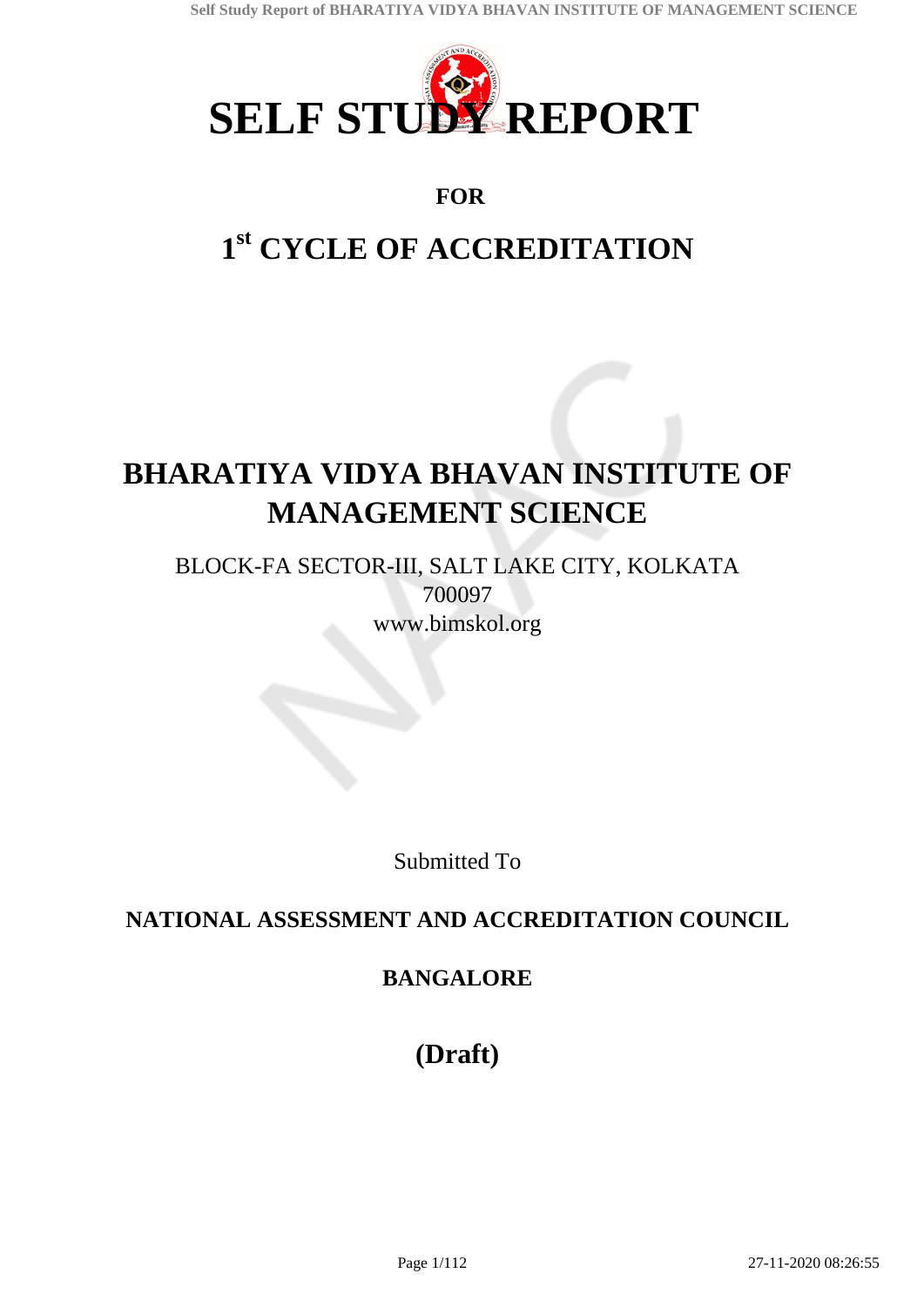# **1. EXECUTIVE SUMMARY**

## **1.1 INTRODUCTION**

#### **1.1 INTRODUCTION**

Bharatiya Vidya Bhavan Institute of Management Science, Kolkata, (BIMS)is an excellent co -educational institution established in the year 2000

The institute is a full-fledged B-school, with internship (industrial training) at the bachelor (BBA) and post graduate level (MBA). Both the programs are full time. It also has a wing for PGDBM on Journalism, Public Relations, Advance program in Mass Communication, Marketing & Sales Management and Industrial Relations & Personnel Management, specially designed for working executives

The Institute has its MBA department with specialization in Marketing, Finance, IT and Human Resource.. These departments are not watertight compartments and well integrated due to the interdisciplinary nature of the programs offered by the university.

Our Faculty members have many years of teaching and industry experience. Teaching quality is very important at BIMS hence the faculty is constantly upgrading the knowledge and teaching methods and they are finding new and better ways to build students' knowledge and skills. Our alumni are well placed in the industries and are frequently being invited in the campus to address and share their experience with the present students.

As we are located in an integrated campus, we have many facilities. Students have the access to a 5,916 sq m lawn for outdoor games and Basket Ball Ground is as per the standard size of 448 sq m which the students use in the specified sports period and also after the college hours. Other outdoor game facilities include Badminton, Cricket, Football and Volleyball. Indoor game includes carom and table tennis. There is a common sharing gymnasium.

Medical centre is there within the campusand is operational in all working days with a standing qualified nurse from 10:00 am to 4 :30 pm. It has been establised in 2013

.Our admission intake is 60 students for BBA and120 students for MBA. Admissions for BBA takes place depending upon the excellence of class XII result while for MBA it is dependent on the MAT and JEMAT scores. Students from any discipline with a good score in MAT or JEMAT can apply for MBA.

#### **Vision**

#### **Vision**

We aspire to become a leading Business School offering knowledge, skill and competency to our students to become efficient and **in**effective socially responsible corporate citizens who will create an environment of support and inspiration in the business world where people can realize and achieve their full potential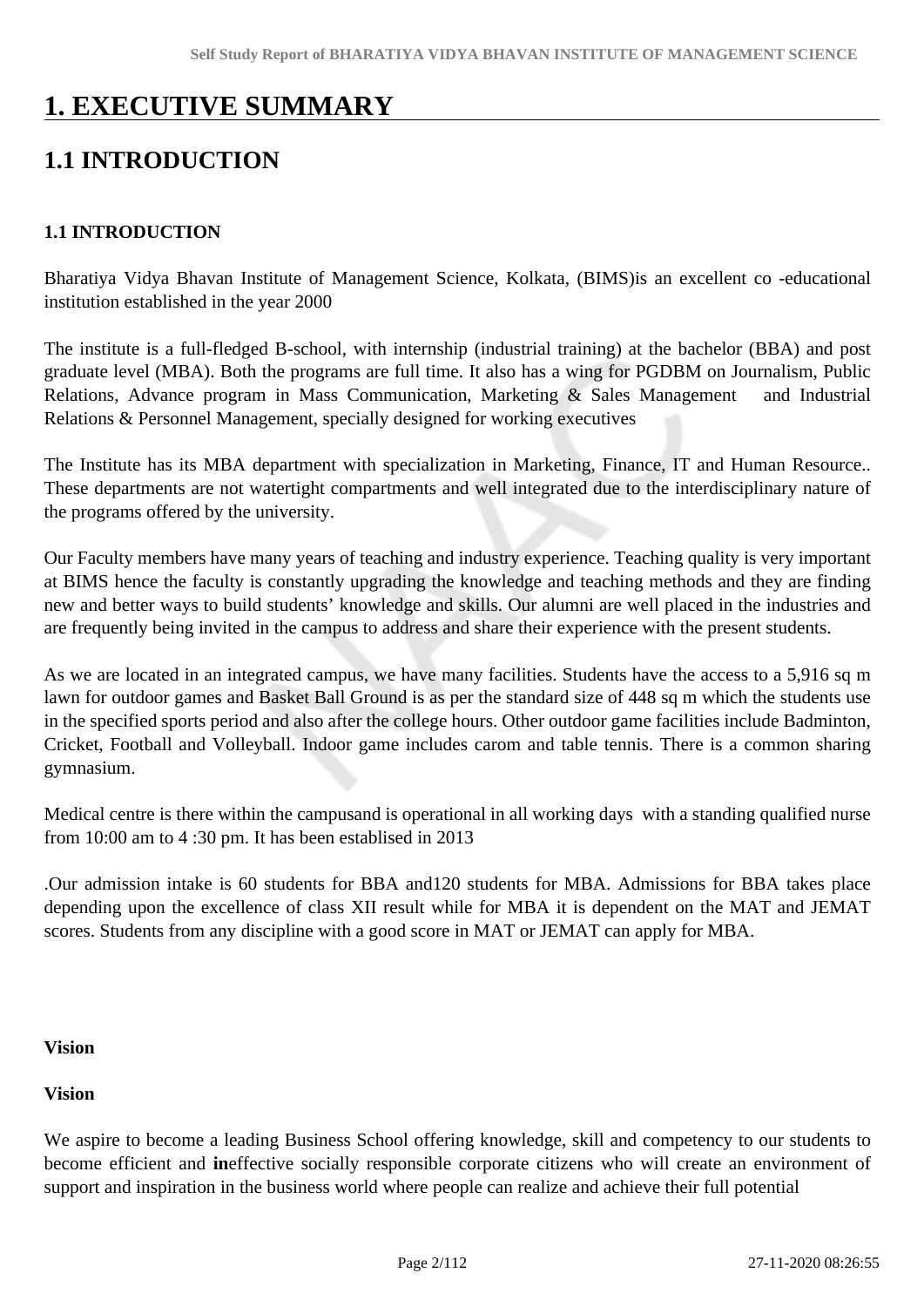#### **Mission**

#### **Mission**

- To provide a transformational learning experience to our students in the area of business management enriched with Indian values & ethics but integrated with modern competition-based western management
- To develop cutting edge solutions to contemporary business practices through rigorous business research
- To develop resilience for day to day business challenges among students through proven and innovative pedagogical techniques.
- To immerse students in simulated business situations and make them learn how to learn.

## **1.2 Strength, Weakness, Opportunity and Challenges(SWOC)**

#### **Institutional Strength**

#### **Institutional Strength**

Holistic development of students into responsible corporate citizen making them value based persons drawing teachings from Indian ethos and Western Business management knowledge, skill and competency.

Various hard and soft skills are imparted by Competency Based Initiatives through extra and co-curricular courses and activities

Skill building workshops relevant for management students like Advanced Excel Workshop; Technical Analysis such as data science, business analytics workshops; Union Budget Seminar, Digital marketing, Six Sigma conducted as a part of 'making students Corporate Savvy.

Student led and driven events like 'Ignacia' (College Fest, ADMAD Show Industrial tour, Virtual Stock market games business games, conducted every year across different semesters.

Activities like Tree Plantation, MUSKAN (Basket of Kindness), Mini-Marathon, Blood Donation, SPICMACY Programs and performances, Basic computer education for senior citizen in the locality, making Public Aware about rules and regulations of Traffic are undertaken to promote social welfare. This also inculcates a sense of social responsibility among students. Experiential, participative and innovative learning methods inside and outside the class.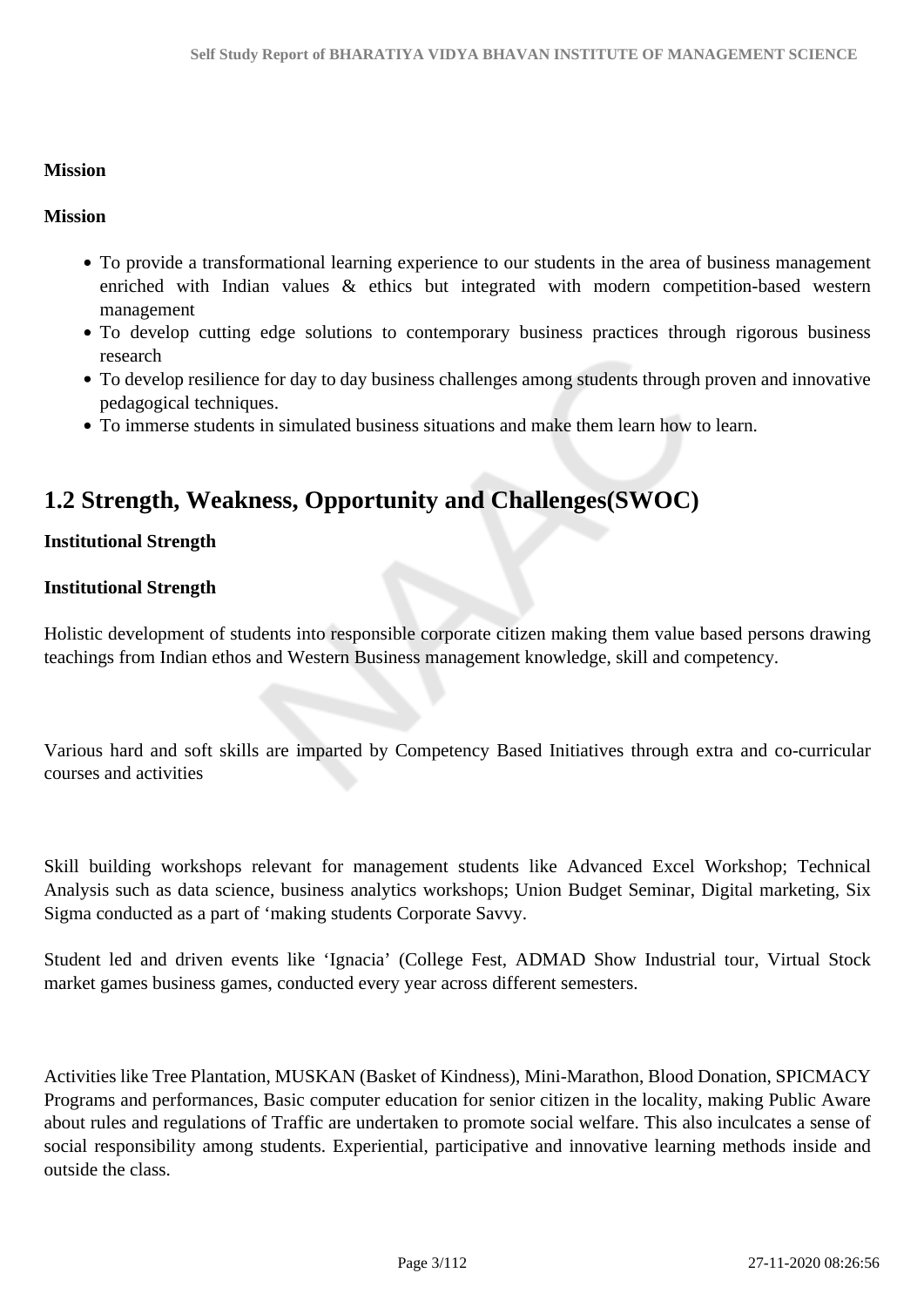Continuous Assessment for academic performances of the students are conducted four times per the semesters.

Strong Industry linkages; more than 90 percent students are placed in the Campus; average CTC was 5 +Lac and highest salary was 10 lac in the last year. Leading companies participate in the campus selection process

Various committees comprising of students and faculty are involved in various areas/ activities; Participative Management is in place. Transparency and openness with students in grievance redressal mechanism is in place.

More than 55% of faculty members are PhD. They pursued and completed their PhD while working at BIMS also. Rigor is inbuilt in planning and executing curriculum and evaluation with the use of Innovative teaching methods.

Close links with Cloudsense, an UK based Startup Company, it would spur innovation and creativity among students and setting up Incubation Cell for Start-Up Organization.

Green Practices at the campus includes – solar power, the ground water recharging, sewage treatment, green vegetation.

#### **Institutional Weakness**

.

#### **Institutional Weakness**

There is a board of studies at the University; our faculty members are in the board; the syllabus revision is discussed keeping in mind the industry trend in the Academic Council of BIMS; the recommendation of BIMS is carried to the board of studies by BIMS faculty members .As such the flexibility in respect of syllabus updating by BIMS is limited. The syllabus prescribed by university is treated in 'BIMS' as an outline but, changing need of the industry is included in the design of each course by the respective faculty members.

Though BIMS does not have formal ERP, all the activities -- academic and administration are conducted with Digital Platform.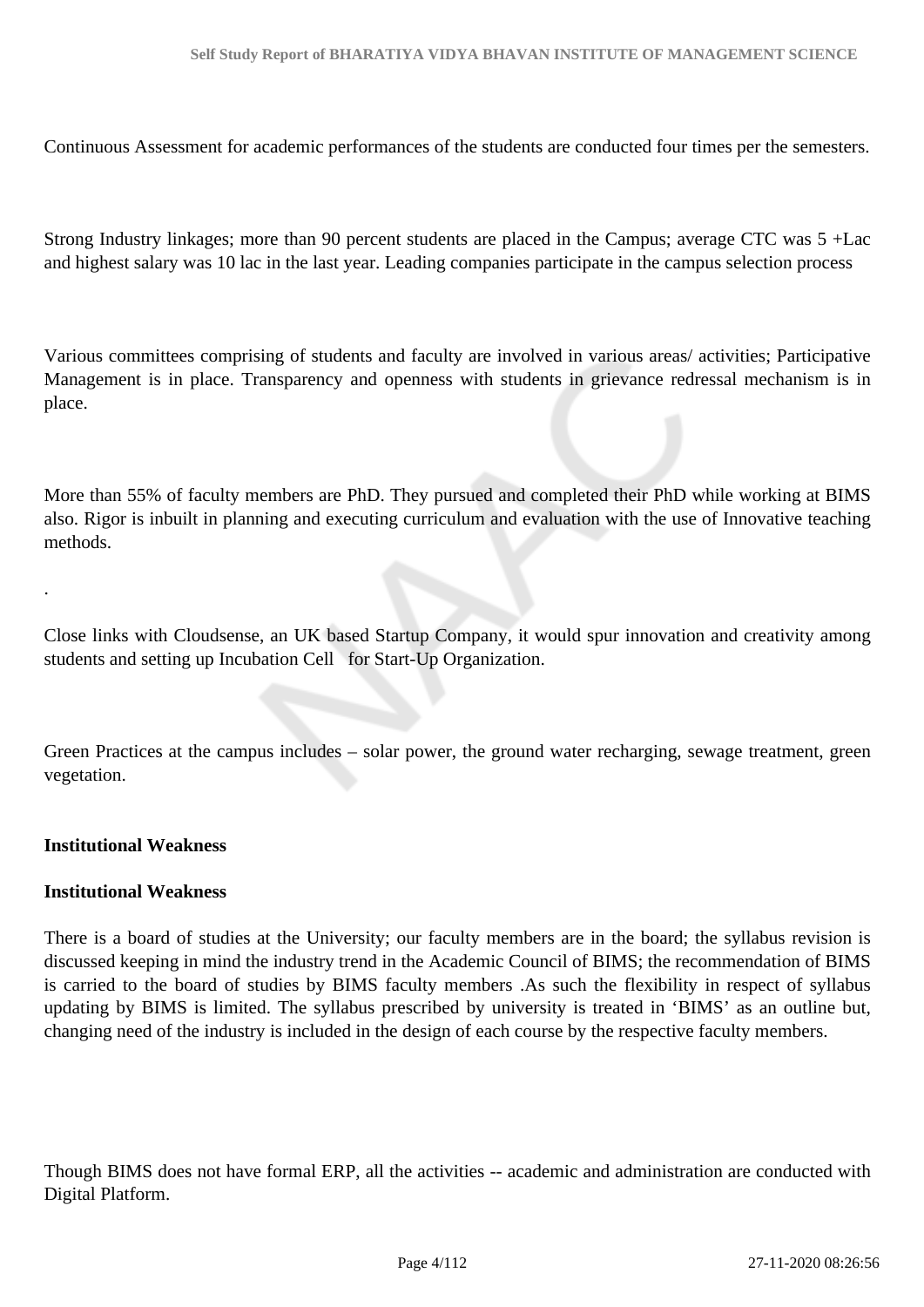There is a need to strengthen Research and Publications of faculty members of the institute. The responsibility has been given to a senior faculty Dr. Indrajit Sinha to improve the deficiency.

#### **Institutional Opportunity**

#### **Institutional Opportunity**

To increase the intake in MBA Program; launching new BBA program in Business Analytics and Hospital Administration; Post Graduate Program in Management for working executives; Diploma and certificate program of specific areas of Management as per need of the industry; Management program for wards from MSME Business organizations; Fellow program of AICTE(equivalent to PhD program)

With the resources of Alumni and Training and Placement Cell there could be in house management programs for the companies in the network of BIMS

To improve thrust on CSR activities by improving connection with the community.

#### **Institutional Challenge**

#### **Institutional Challenge**

Students with diverse background have diverse needs.

Encouraging students to opt for entrepreneurship in place of Job in the corporate.

Attracting students from the other states and abroad due to current Industrial situation in West Bengal.

## **1.3 CRITERIA WISE SUMMARY**

**Curricular Aspects** 

#### **Curricular Aspects**

All the programs offered by the institute are CBCS programs. This facilitates students to have some freedom in selecting his/her choices across various disciplines for completing the program.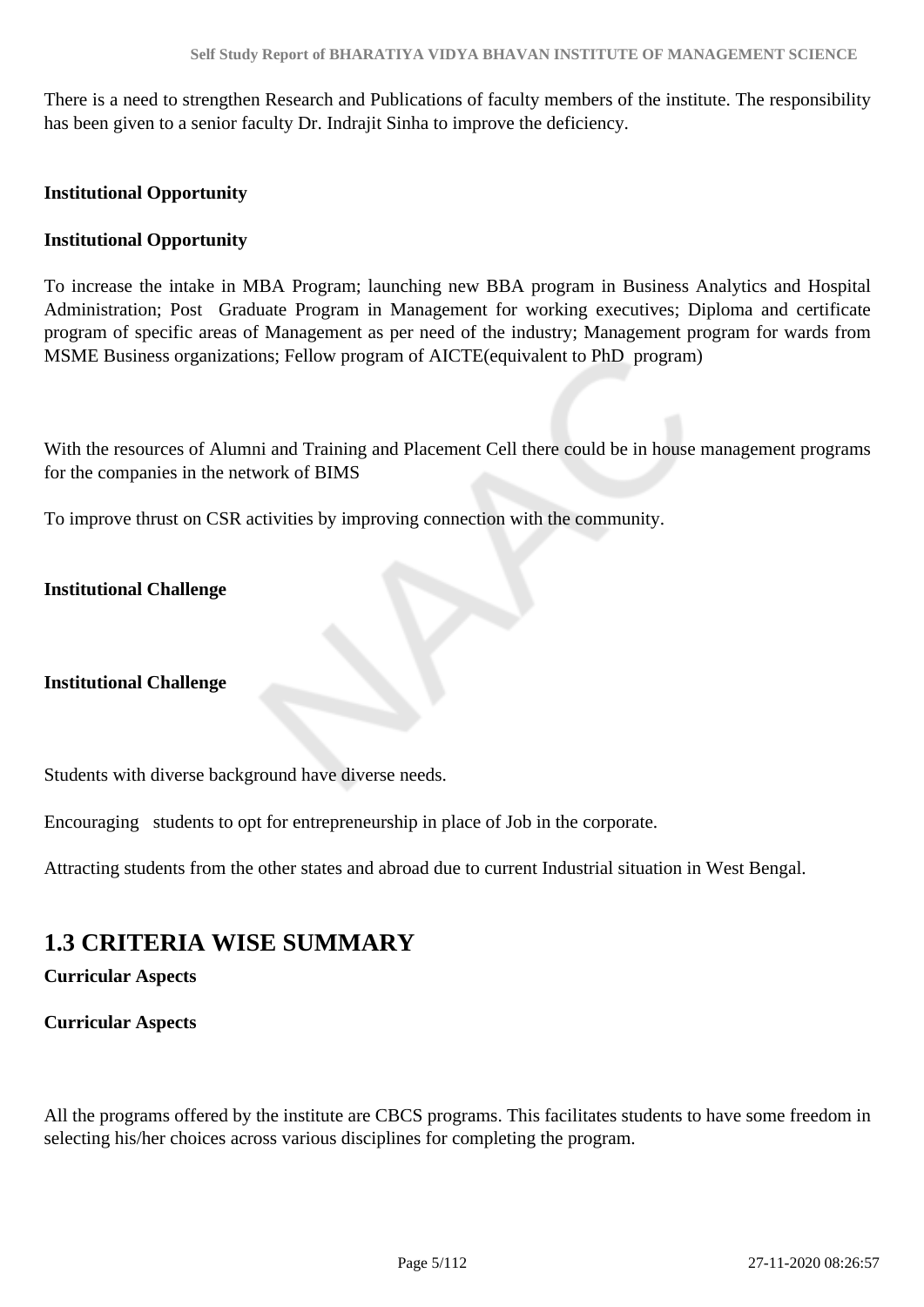The institute follows a systematic, time bound process for semester planning. Faculty members are assigned courses after considering expertise, preference and work load/availability. The institute invites industry experts as visiting faculty for some courses to ensure that students get an industry perspective in the program. The faculty members are required to prepare detailed Session Plans including evaluation plan, ensuring multiple evaluation criteria / methods. The session plans are shared with the students in the first lecture of the course

The institute deploys formal and semi-formal means of evaluating curriculum delivery, both during semester, for immediate corrective action and at semester-end for future improvement. Over and above this, to build competencies in relevant emerging areas, various short-term certificate courses/workshops are offered.

Institute also makes continuous efforts to enrich the program through understanding the changing needs of the industry. Faculty members are involved in discussions preceding changes in the university syllabus, and three faculty members serve on several University constituted committees.

The institute follows the curriculum prescribed by the university which has offered nearly fifty new courses, including electives in the last five years. The institution provides students the flexibility to choose electives. There are also various activities round the year sensitizing students to and building motivation towards resolving these issues. Summer internship project and industrial tours, interacting with the other Business Schools of Bharatiya Bhavan Group are an integral part of the curriculum, undertaken by every student. Feedback on course design and review is obtained from students, teachers, alumni and parents. This data is analyzed and improvements incorporated wherever relevant.

#### **Teaching-learning and Evaluation**

#### **Teaching-learning and Evaluation**

.

The institute attracts students from various parts of West Bengal and its adjoining states and even from Bangladesh due to its reputation.

Slow learners and advanced learners are identified early in the first year. Advanced learners are given additional teaching materials and offered more challenging projects and assignments. The approach towards slow learners is with 'head' and 'heart', through creating a supportive, safe, loving environment plus practical support and conducting tutorial classes. The institute has extended all the support to the differently abled in the past and continues to do so at present.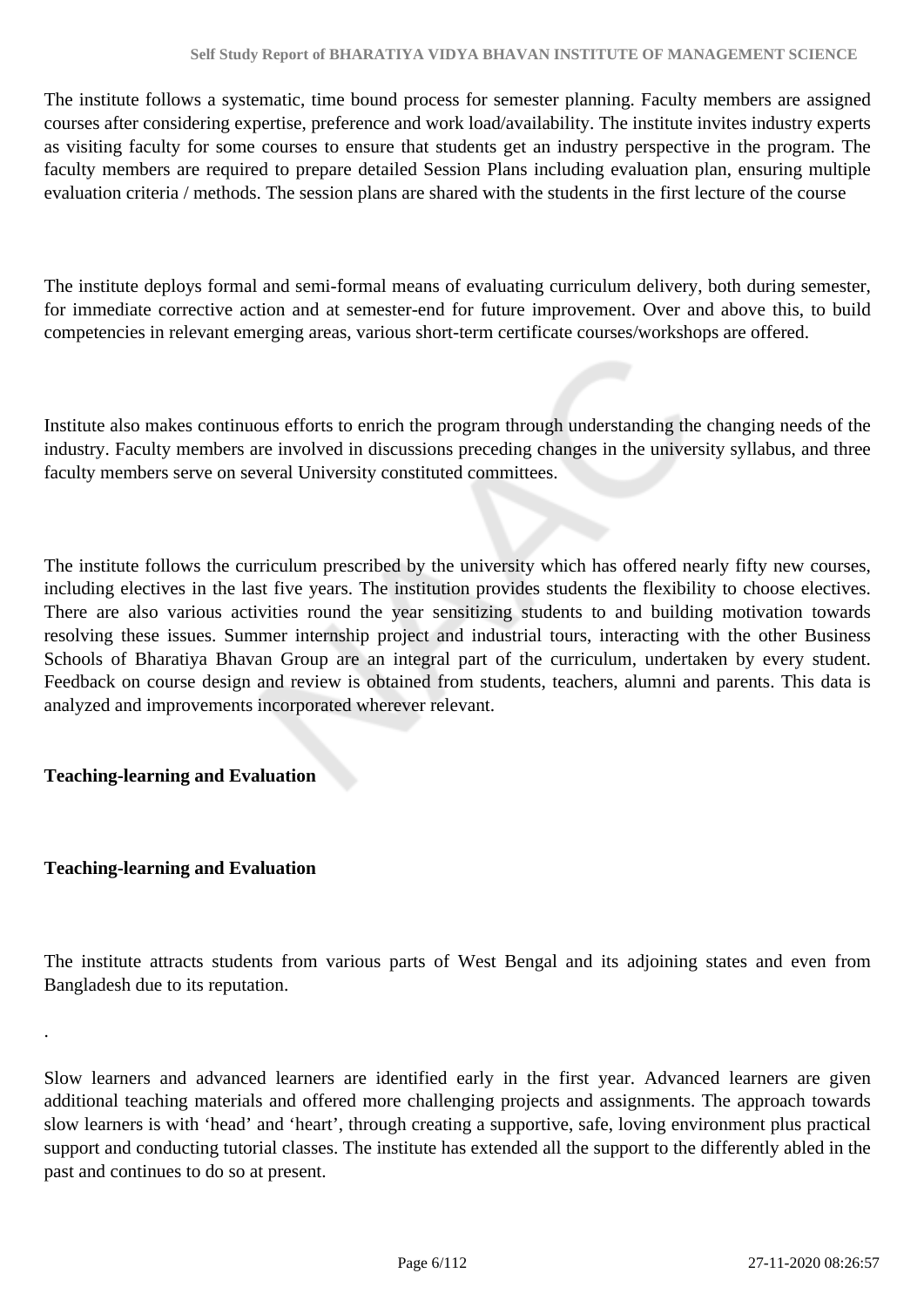The institute deploys experiential and participating learning methods both in class and outside through activities aimed at practical application of management concepts. Faculty members experiment with new methods and approaches. Mentorship has proved a valuable tool with each faculty is being assigned as mentor for 16 students.

The institute meets AICTE requirement of full-time faculty. In BIMS that in addition to academic qualifications, the faculty members have considerable length of industrial experience.

Examinations are scheduled as per the Academic Calendar based on University schedule and results are declared in time. There is a time-bound transparent process to address student grievances regarding internal examinations. There is also a laid down grievance redressal procedure for the term end examinations conducted by the University

Different learning outcomes are communicated and discussion in class. Session plans shared for each course at the beginning of the semester indicate 'Course Objectives' and are linked to examination assessment to assess if they are achieved effectively. The institute enjoys a very high average pass rate of 99% at university examinations in the last five years.

#### **Research, Innovations and Extension**

#### **Research, Innovations and Extension**

The institute encourages faculty members to undertake consulting projects with the corporates and NGOs as it benefits faculty to understand prevailing industry practices which they can share with students during their lectures.

Faculty members in the area of Human Resources and Marketing have handled such assignments in the past on income sharing basis and has resulted in financial gains for the institute.

The BIMS has MOU with various NGOs and UK based company 'Cloudsense' for taking various initiatives in the social and environmental (green) areas e.g. online water testing, soil testing and nutrients in fisheries.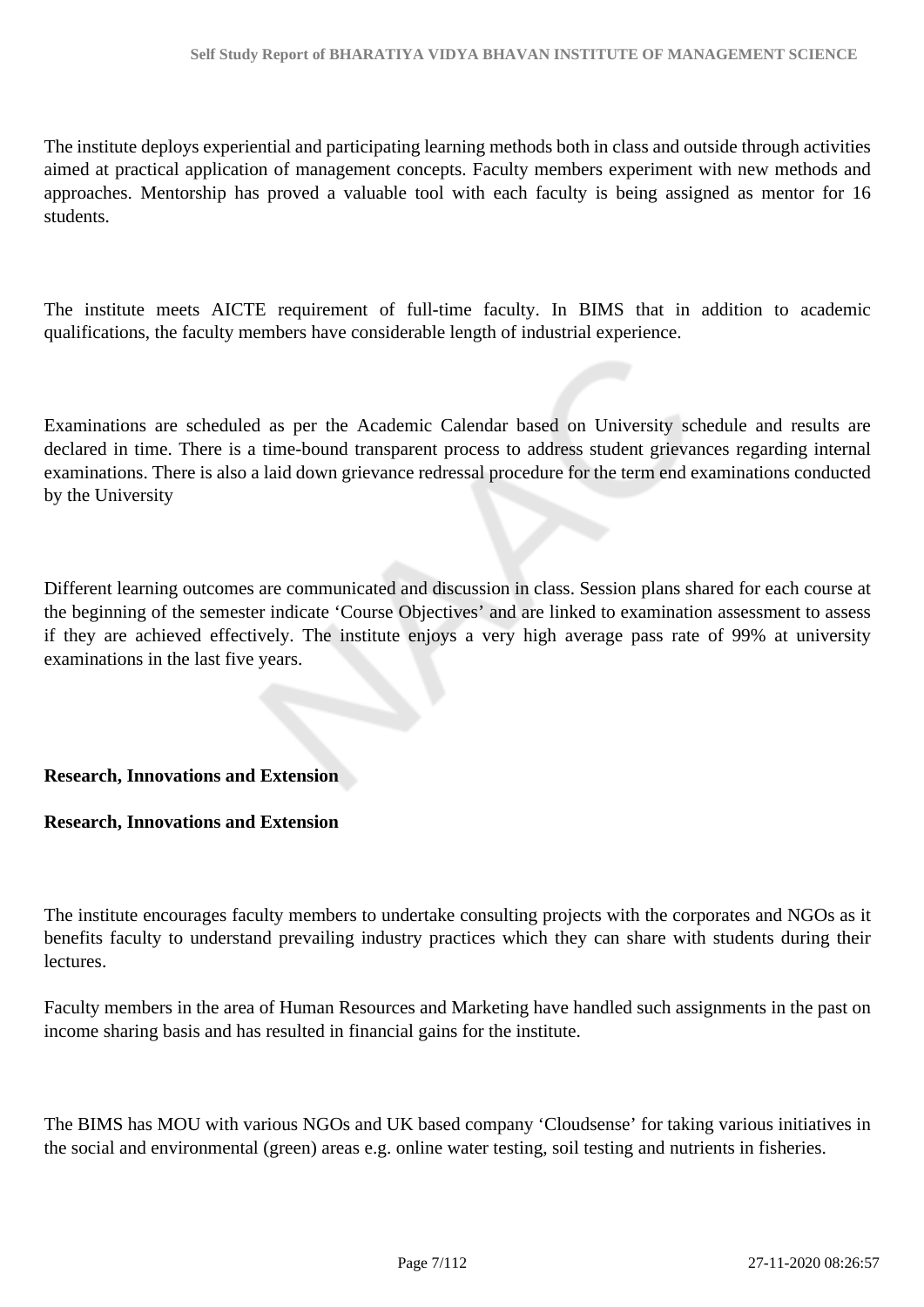Knowledge transfer is facilitated through availability of excellent knowledge resources like books, periodicals, newspapers and e- journals in hard and electronic form. The Institute uses different methods like mandatory book reviews, assignments requiring the use of non-text resources so that students read and assimilate knowledge from these. Faculty and students are encouraged to present research papers at conferences and publish the same.

The institute realizes that research and publication is a very important area and needs improvement. BIMS has taken necessary steps to create and nurture a research culture. One senior faculty Dr. Indrajit Sinha has been entrusted to coordinate with the faculty for writing research articles.

The institute actively promotes extension activities for two reasons:

- 1. They sensitize students on social issues .They are essential for the holistic development of the students.
- 2. Second, since they involve 'doing', they naturally support the teaching-learning process of participative, experiential learning as well as creativity and innovation in finding new ways to contribute.

Many extension activities are in collaboration with NGOs at the level of the institution and in the last two years; 75% of the students have participated.

There are many volunteer activities throughout the year and students are encouraged to come up with new, useful ideas that they bring to action. Example: drive to collect discarded flags after Independence Day, blood donation camps, donating blankets and clothing to pavement dwellers etc.

#### **Infrastructure and Learning Resources**

#### **Infrastructure and Learning Resources**

The institute's infrastructure supports every teaching learning activity to enhance the learning experience of the students. Keeping in mind the needs of the management education, the infrastructure facilities are developed.

The institute has adequate number of ICT enabled classrooms; tutorial room, computer lab and language lab and Resource Centre, which are well equipped and air-conditioned. The classrooms and the lab are equipped with LCD projector and audio visual system. The campus is Wi-Fi enabled. There are effective systems and procedures in place for maintaining and utilizing the facilities.

Ramps and elevators are provided for physically challenged students. In addition to separate washrooms for girl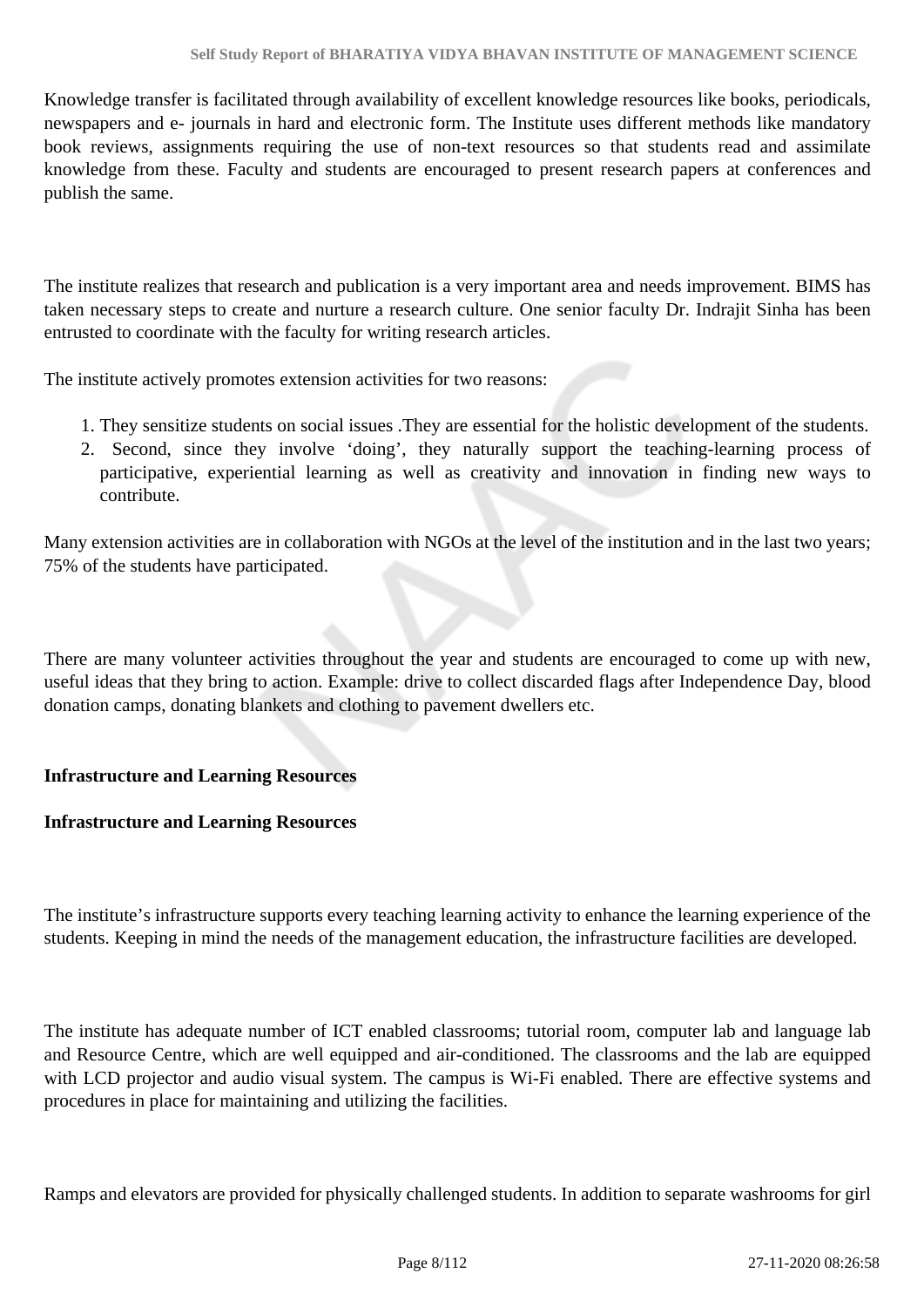and boy students. There are two emergency exits in the building

The library is automated, using the KOHA and ILMS software. It has a collection of 14,301 books, 15 National and 8 International Journals, 9 magazines and nearly 90 project reports submitted by the students and other E resources. A separate shelf containing Reference books is located in the library .Students can access catalogs and e-resources through the computer provided in the reference library. Students also have a remote location access to various e- resources. Library also has 6 computers for the research and reference work of the students.

The computer lab is equipped with 60 PC's with 100 MBPS internet bandwidth, and licensed software and a Firewall Server. Computers and software were updated in April 2019. Faculty members conduct Bandwidth is 100 MBPS. WIFI is available anywhere in the institute, thorough 6 access points lectures Internet.

There are many excellent facilities for sports including football, cricket and basketball and indoor games like table tennis, carom etc. Cafeterias serving meals and snacks, yoga center, meditation center are also there.

There are two auditoriums with capacity of 300 and 200 respectively.

**Student Support and Progression** 

**Student Support and Progression**

The Institute provides support to the students in multiple ways and means. All the information about institute and its rules and regulation is provided in the prospectus. Scholarships and free ships are available as per institution norms.

BIMS organizes various capability enhancement programs like soft skill development, career counseling, remedial coaching, bridge courses, Yoga & meditation, mentoring and personal counseling for students. Since MBA is a post graduate program leading to placements, most students opt for a job rather than appearing for competitive exams. Realizing this, the institute offers support to students to make them employable. This includes conducting mock aptitude tests, Group Discussions, Personal Interviews and provides counseling for right choice of specialization.

In addition to representing students in Student council, Anti ragging committee and IQAC, several committees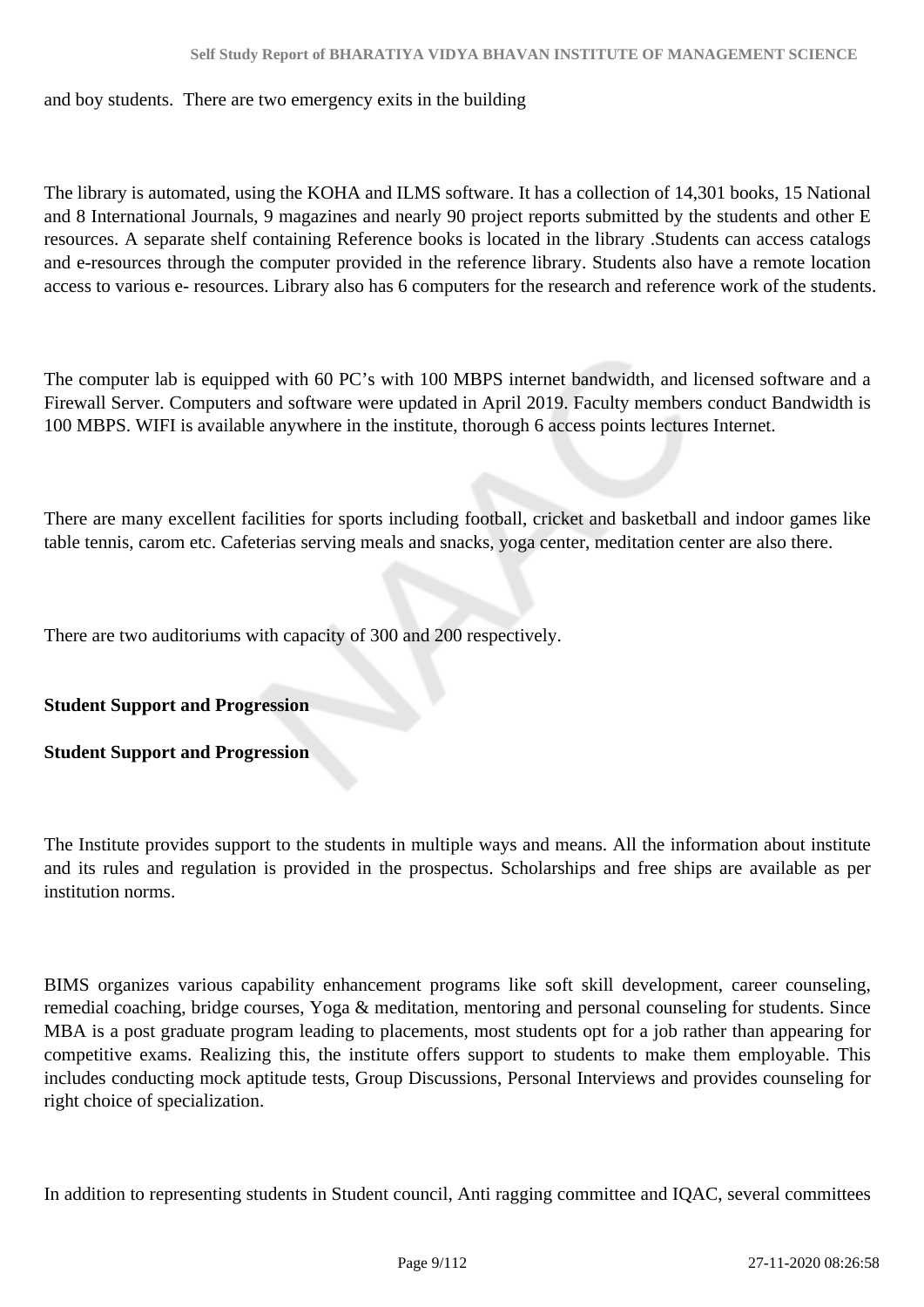have been constituted to effectively strengthen student voice and participation in functioning of the institute. The scope of each committee is defined and each has a faculty mentor. Student representation on various bodies ensures participation in most of the Institute functions. There are class representative (CR) for each course for coordinating with faculty and students

The institute has proper mechanism to address issues relating ragging or sexual harassment. The placement record of the institute is quite impressive with majority of students being placed in good companies. The institute organizes a number of cultural and competition activities, intercollegiate events like 'Ignacia, takes place every year, to showcase the talent of the students.

BIMS recognizes the importance and contribution of Alumni in the growth and development of the institute. The Institute's Alumni contribute by way of guest lecturers, panel discussions, to assess and comment on Business Plans, teach a course, offer placement related guidance and coaching.

The institute's focus on individual attention and student centric experiential learning entails close contact between faculty and students. These bonds remain after students graduate, resulting in continuing connect with faculty and even non-teaching staff.

#### **Governance, Leadership and Management**

#### **Governance, Leadership and Management**

The institute practices decentralization and participative management in all important areas of functioning, the degree of involvement of different stake-holders varying with the nature of activity. The institute has successfully effected improvements through strategic planning. This approach has resulted in positive outcomes. The institute has organized various professional development programs for teaching and nonteaching staff like Data Analytics Data with R and STATCRAFT, *Good Social GST Tax*, Personality Development, Excel Workshop etc. Since faculty members are encouraged to innovate and use case studies in their courses, the institute has organized workshop on Design Thinking and Case Study teaching & Writing. The institute uses various software to ensure e-governance in areas like Administration, Finance & Accounts,

#### **Institutional Values and Best Practices**

#### **Institutional Values and Best Practices**

The institute strongly believes in promoting gender equity. It organizes a certificate program 'Art of Survival 'that aims to empower girl students. CCTV coverage, separate male-female washrooms and a comfortable girl's common room ensures a safe physical environment. Faculty-student bonds motivate faculty and students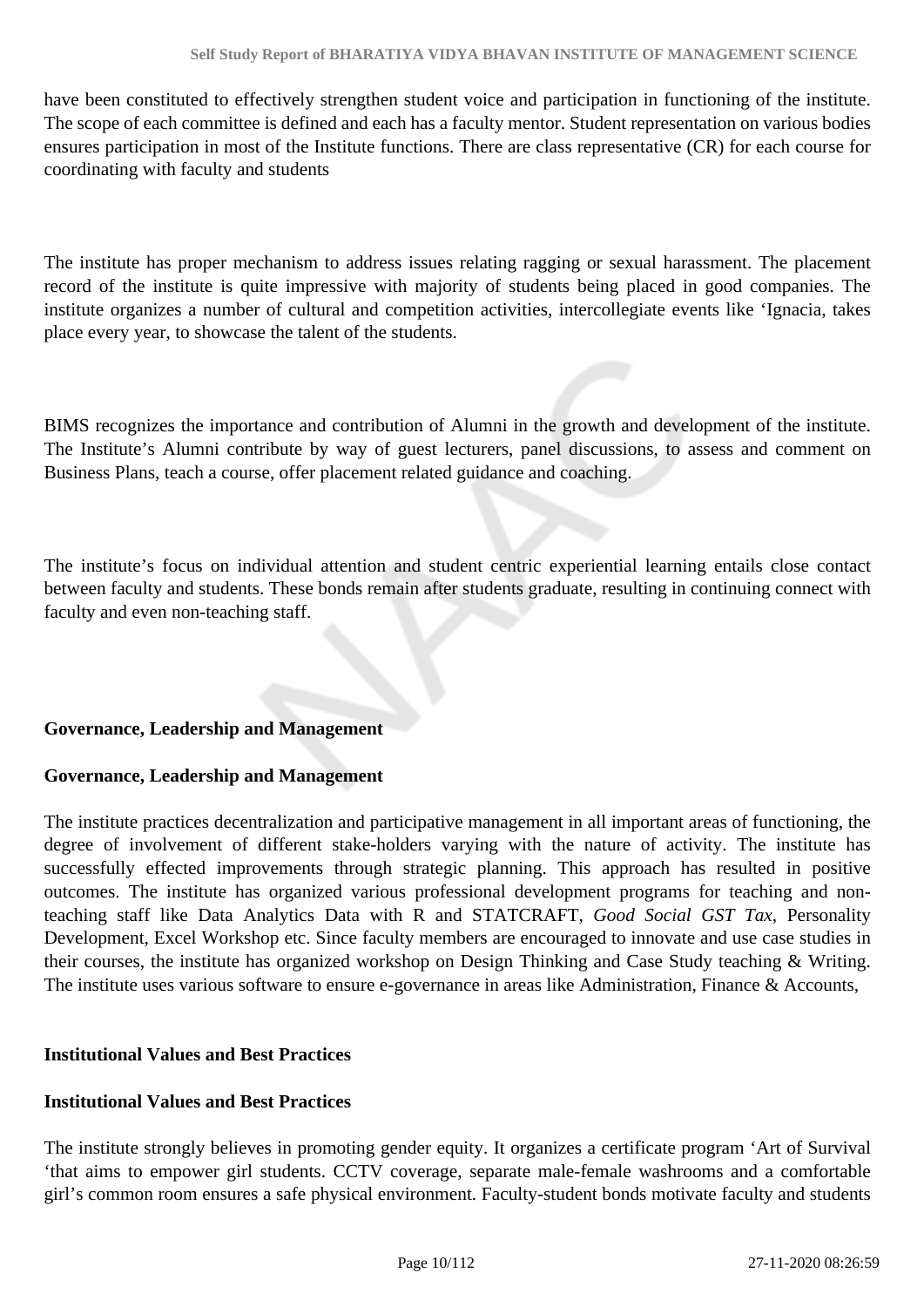to provide and seek counseling when required. Human values and professional ethics are covered in one of the courses that the institute offers and the core values of the institute are displayed on its website. To increase consciousness about national identities and symbols, institute organizes various activities like Republic Day, Independence Day, Gandhi's Birthday, Teacher's Day etc.

A sewage outlet is connected with sewage line of BMC. BIMS has got a the system of collecting rain water and put into the well , recharging the ground water and thus serve the community of Bidhannagar. The campus has an abundance of vegetation, a lawn and many trees. Nearly 0.9 % of power consumed is from renewable (solar) sources while 25% of power consumption is made by LED lighting. Patriotism, love for the nation and its great personalities is inculcated by functions and celebration to honor them. Facilities like ramp, elevators, physical facilities and scribe for examination are available for differently abled students.

The institute takes various initiatives to engage with and contribute to local community. Students are encouraged to undertake CSR/voluntary work activities in the vicinity. The institute maintains transparency in all the areas like accounting, academics administrative and auxiliary function.

Two best practices strongly contribute to excellence in education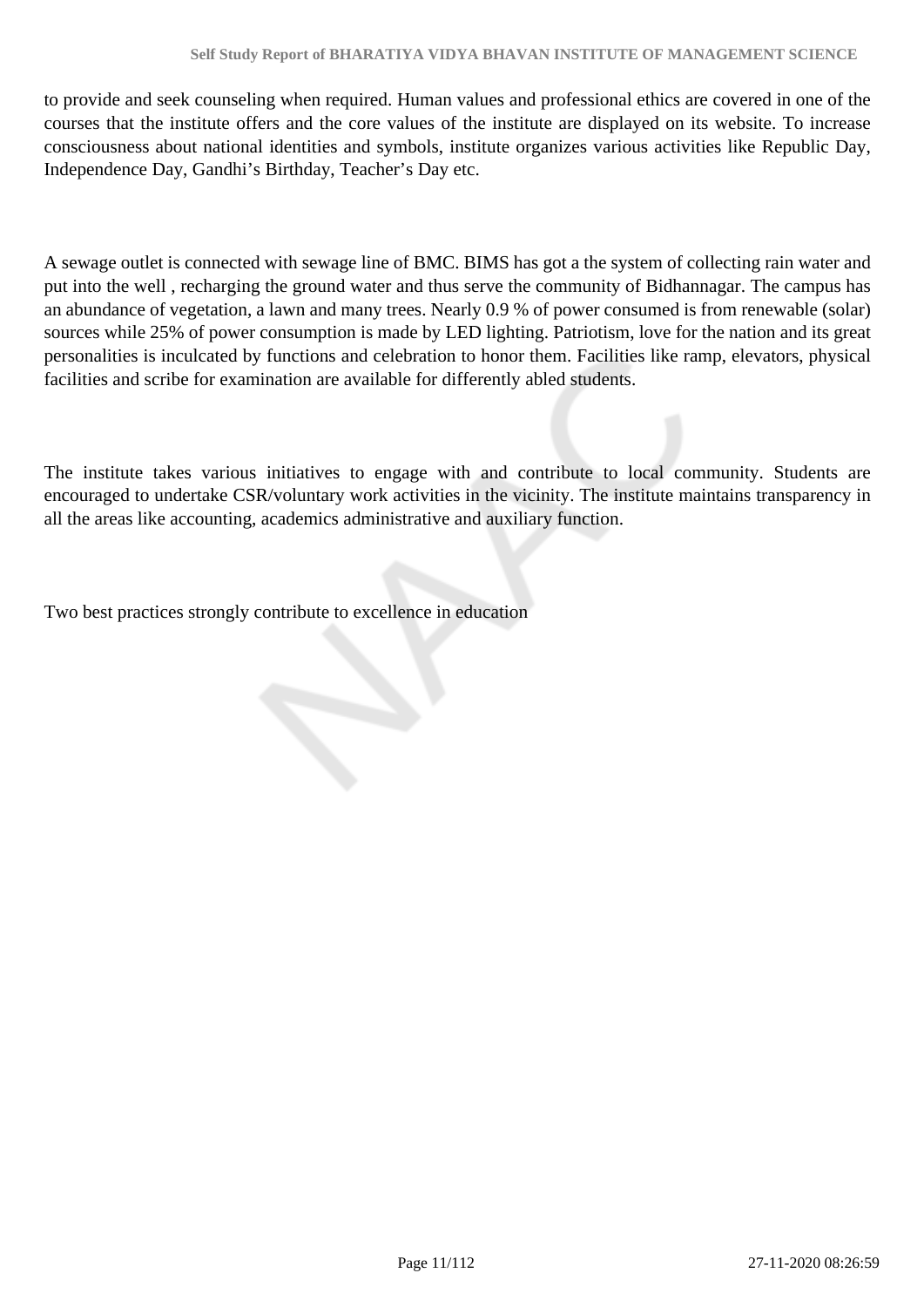# **2. PROFILE**

## **2.1 BASIC INFORMATION**

| <b>Name and Address of the College</b> |                                                                  |
|----------------------------------------|------------------------------------------------------------------|
| Name                                   | BHARATIYA VIDYA BHAVAN INSTITUTE OF<br><b>MANAGEMENT SCIENCE</b> |
| Address                                | BLOCK-FA SECTOR-III, SALT LAKE CITY,<br><b>KOLKATA</b>           |
| City                                   | <b>KOLKATA</b>                                                   |
| <b>State</b>                           | West Bengal                                                      |
| Pin                                    | 700097                                                           |
| Website                                | www.bimskol.org                                                  |

|                            | <b>Contacts for Communication</b>             |                                          |               |             |                         |  |  |  |  |
|----------------------------|-----------------------------------------------|------------------------------------------|---------------|-------------|-------------------------|--|--|--|--|
| <b>Designation</b>         | <b>Name</b>                                   | <b>Telephone with</b><br><b>STD Code</b> | <b>Mobile</b> | Fax         | <b>Email</b>            |  |  |  |  |
| Principal                  | <b>RAMAKAN</b><br><b>TA PATRA</b>             | 033-23351283                             | 8336068578    | 033-2335646 | admin@bimskol.or<br>g   |  |  |  |  |
| IQAC / CIQA<br>coordinator | <b>SEMANTI</b><br><b>DEBROY</b><br><b>SEN</b> | 033-23351284                             | 9163291090    | 33-23356462 | semanti@bimskol.<br>org |  |  |  |  |

| <b>Status of the Institution</b> |         |
|----------------------------------|---------|
| <b>Institution Status</b>        | Private |

| Type of Institution |              |
|---------------------|--------------|
| By Gender           | Co-education |
| By Shift            | Regular      |

| <b>Recognized Minority institution</b>     |     |
|--------------------------------------------|-----|
| If it is a recognized minroity institution | No. |

|  | <b>Establishment Details</b> |  |  |  |  |
|--|------------------------------|--|--|--|--|
|--|------------------------------|--|--|--|--|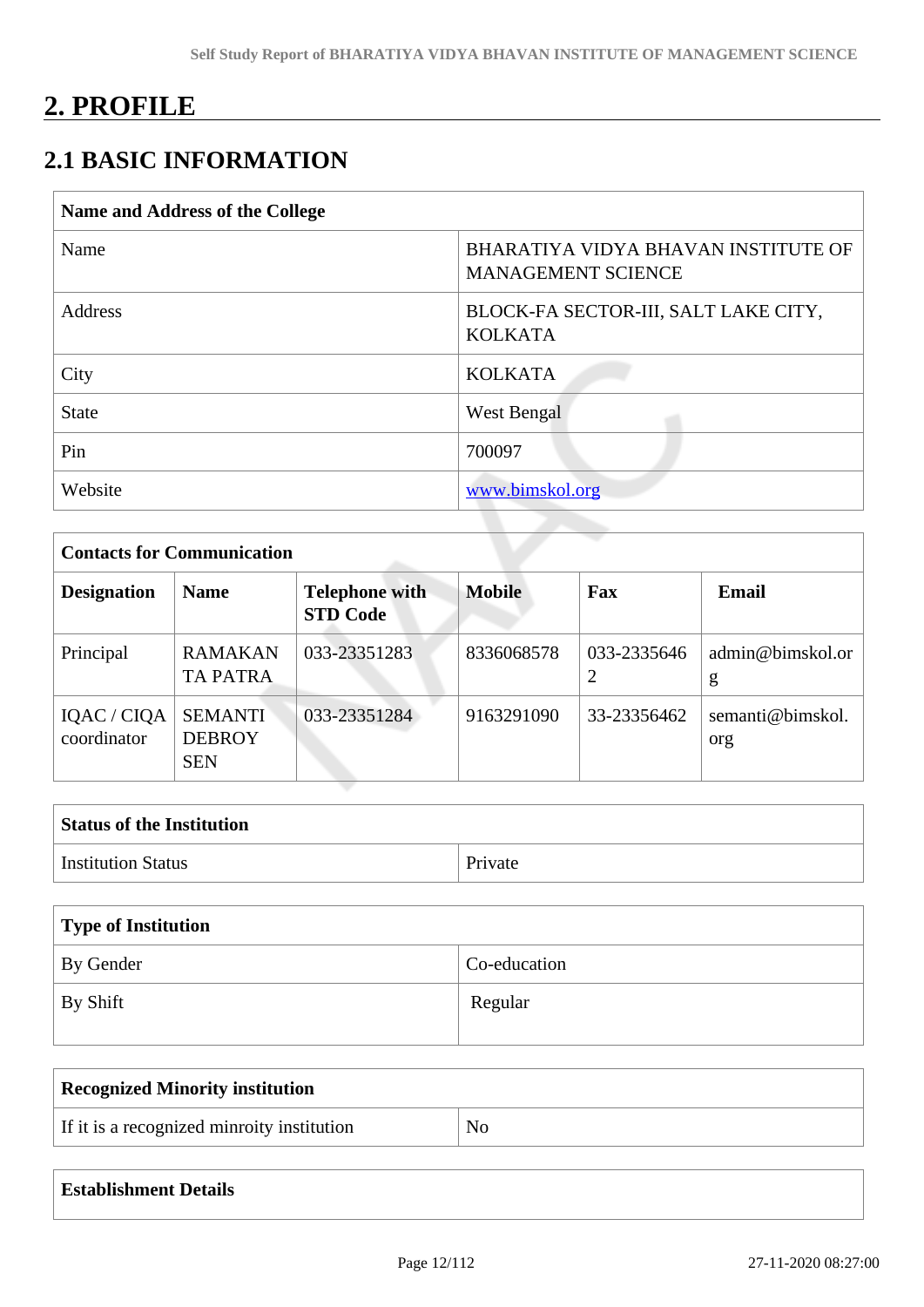| college)                              |                                                                                                                             |                                                                             |                  |                              |                      | University to which the college is affiliated/ or which governs the college (if it is a constituent |
|---------------------------------------|-----------------------------------------------------------------------------------------------------------------------------|-----------------------------------------------------------------------------|------------------|------------------------------|----------------------|-----------------------------------------------------------------------------------------------------|
| <b>State</b>                          |                                                                                                                             | <b>University name</b>                                                      |                  |                              | <b>Document</b>      |                                                                                                     |
| West Bengal                           |                                                                                                                             | Maulana Abul Kalam Azad<br><b>View Document</b><br>University of Technology |                  |                              |                      |                                                                                                     |
| <b>Details of UGC recognition</b>     |                                                                                                                             |                                                                             |                  |                              |                      |                                                                                                     |
| <b>Under Section</b>                  | <b>Date</b>                                                                                                                 |                                                                             |                  |                              | <b>View Document</b> |                                                                                                     |
| 2f of UGC                             |                                                                                                                             |                                                                             |                  |                              |                      |                                                                                                     |
| 12B of UGC                            |                                                                                                                             |                                                                             |                  |                              |                      |                                                                                                     |
|                                       | Details of recognition/approval by stationary/regulatory bodies like<br>AICTE, NCTE, MCI, DCI, PCI, RCI etc(other than UGC) |                                                                             |                  |                              |                      |                                                                                                     |
| <b>Statutory</b><br><b>Regulatory</b> | <b>Recognition/App</b><br>roval details Inst<br>itution/Departme<br>nt programme                                            | year(dd-mm-<br>yyyy)                                                        | Day, Month and   | <b>Validity in</b><br>months |                      | <b>Remarks</b>                                                                                      |
| <b>Authority</b>                      |                                                                                                                             |                                                                             | 10-04-2019<br>12 |                              |                      |                                                                                                     |

| Does the affiliating university Act provide for                                   | N <sub>0</sub> |
|-----------------------------------------------------------------------------------|----------------|
| conferment of autonomy (as recognized by the<br>UGC), on its affiliated colleges? |                |

| <b>Recognitions</b>                                                                  |    |
|--------------------------------------------------------------------------------------|----|
| Is the College recognized by UGC as a College<br>with Potential for Excellence(CPE)? | No |
| Is the College recognized for its performance by<br>any other governmental agency?   | No |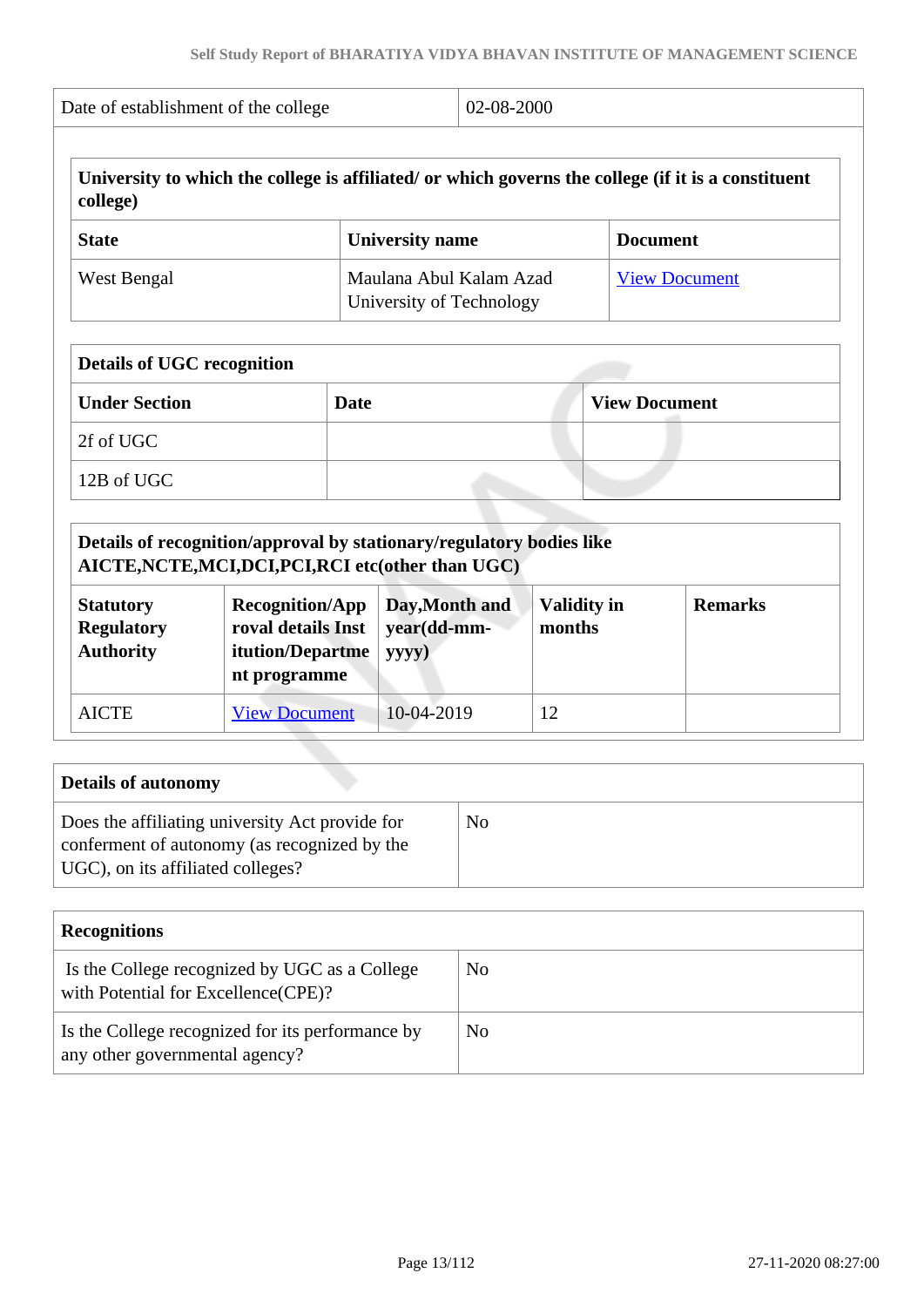| <b>Location and Area of Campus</b> |                                                           |           |                                |                             |  |  |  |  |  |
|------------------------------------|-----------------------------------------------------------|-----------|--------------------------------|-----------------------------|--|--|--|--|--|
| <b>Campus Type</b>                 | <b>Address</b>                                            | Location* | <b>Campus Area</b><br>in Acres | Built up Area in<br>sq.mts. |  |  |  |  |  |
| Main campus<br>area                | BLOCK-FA SECTOR-III,<br>SALT LAKE CITY,<br><b>KOLKATA</b> | Urban     | 2.5                            | 4799.26                     |  |  |  |  |  |

## **2.2 ACADEMIC INFORMATION**

| Details of Programmes Offered by the College (Give Data for Current Academic year) |                                  |                                     |                                          |                                        |                                      |                                             |  |  |
|------------------------------------------------------------------------------------|----------------------------------|-------------------------------------|------------------------------------------|----------------------------------------|--------------------------------------|---------------------------------------------|--|--|
| Programme<br>Level                                                                 | Name of Pr<br>ogramme/C<br>ourse | <b>Duration in</b><br><b>Months</b> | <b>Entry</b><br><b>Qualificatio</b><br>n | <b>Medium of</b><br><b>Instruction</b> | <b>Sanctioned</b><br><b>Strength</b> | No.of<br><b>Students</b><br><b>Admitted</b> |  |  |
| <b>UG</b>                                                                          | BBA, Manag<br>ementug            | 36                                  | <b>Class XII</b><br>Passed               | English                                | 60                                   | 57                                          |  |  |
| <b>UG</b>                                                                          | BBA, Manag<br>ementug            | 36                                  | Class XII<br>Passed                      | English                                | 60                                   | $\overline{0}$                              |  |  |
| <b>UG</b>                                                                          | BBA, Manag<br>ementug            | 36                                  | <b>Class XII</b><br>Passed               | English                                | 60                                   | $\theta$                                    |  |  |
| PG                                                                                 | MBA, Manag<br>ementpg            | 24                                  | Graduate                                 | English                                | 120                                  | 73                                          |  |  |

**Position Details of Faculty & Staff in the College**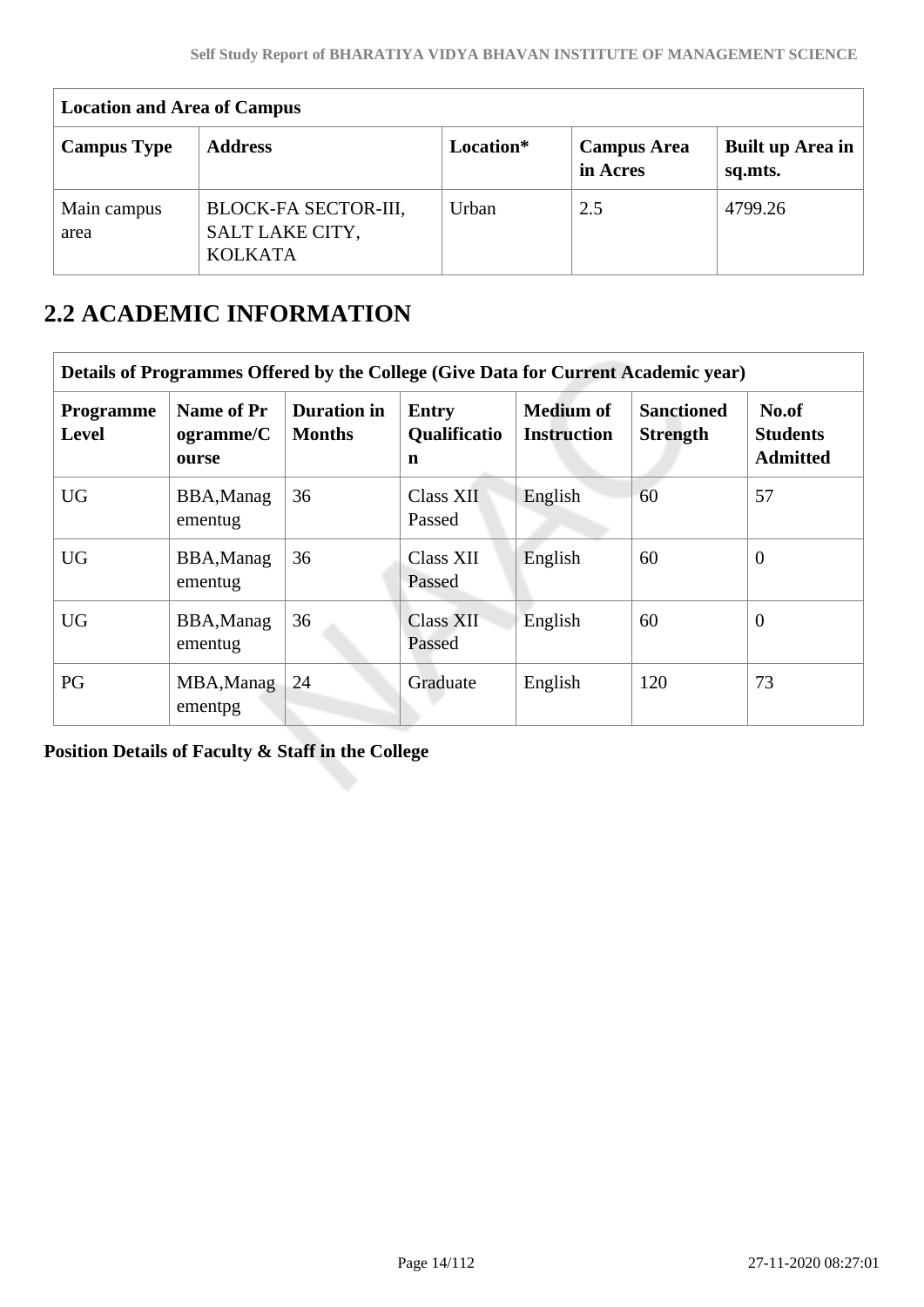| <b>Teaching Faculty</b>                                                             |                  |                |                |                |                            |                |                |                  |                            |                  |              |                |
|-------------------------------------------------------------------------------------|------------------|----------------|----------------|----------------|----------------------------|----------------|----------------|------------------|----------------------------|------------------|--------------|----------------|
|                                                                                     | <b>Professor</b> |                |                |                | <b>Associate Professor</b> |                |                |                  | <b>Assistant Professor</b> |                  |              |                |
|                                                                                     | Male             | Female         | Others         | Total          | Male                       | Female         | Others         | Total            | Male                       | Female           | Others       | Total          |
| Sanctioned by the<br>UGC / University<br><b>State</b><br>Government                 |                  |                |                | $\mathbf{1}$   |                            |                |                | $\overline{2}$   |                            |                  |              | 9              |
| Recruited                                                                           | $\mathbf{1}$     | $\overline{0}$ | $\mathbf{0}$   | $\mathbf{1}$   | $\mathbf{1}$               | $\mathbf{1}$   | $\overline{0}$ | $\overline{2}$   | $\overline{4}$             | 3                | $\mathbf{0}$ | $\overline{7}$ |
| Yet to Recruit                                                                      |                  |                |                | $\mathbf{0}$   |                            |                |                | $\overline{0}$   |                            |                  |              | $\overline{2}$ |
| Sanctioned by the<br>Management/Soci<br>ety or Other<br>Authorized<br><b>Bodies</b> |                  |                |                | $\overline{0}$ |                            |                |                | $\overline{0}$   |                            |                  |              | $\overline{2}$ |
| Recruited                                                                           | $\overline{0}$   | $\overline{0}$ | $\overline{0}$ | $\overline{0}$ | $\overline{0}$             | $\overline{0}$ | $\overline{0}$ | $\boldsymbol{0}$ | $\overline{0}$             | $\boldsymbol{0}$ | $\mathbf{0}$ | $\overline{0}$ |
| Yet to Recruit                                                                      |                  |                |                | $\overline{0}$ |                            |                |                | $\mathbf{0}$     |                            |                  |              | $\overline{2}$ |
|                                                                                     |                  |                |                |                |                            |                |                |                  |                            |                  |              |                |

| <b>Non-Teaching Staff</b>                                                       |                |                |                  |                  |  |  |  |
|---------------------------------------------------------------------------------|----------------|----------------|------------------|------------------|--|--|--|
|                                                                                 | <b>Male</b>    | <b>Female</b>  | <b>Others</b>    | <b>Total</b>     |  |  |  |
| Sanctioned by the<br><b>UGC</b> / University State<br>Government                |                |                |                  | 10               |  |  |  |
| Recruited                                                                       | 8              | $\overline{2}$ | $\boldsymbol{0}$ | 10               |  |  |  |
| <b>Yet to Recruit</b>                                                           |                |                |                  | $\boldsymbol{0}$ |  |  |  |
| Sanctioned by the<br>Management/Society<br>or Other Authorized<br><b>Bodies</b> |                |                |                  | $\overline{0}$   |  |  |  |
| Recruited                                                                       | $\overline{0}$ | $\overline{0}$ | $\overline{0}$   | $\boldsymbol{0}$ |  |  |  |
| Yet to Recruit                                                                  |                |                |                  | $\overline{0}$   |  |  |  |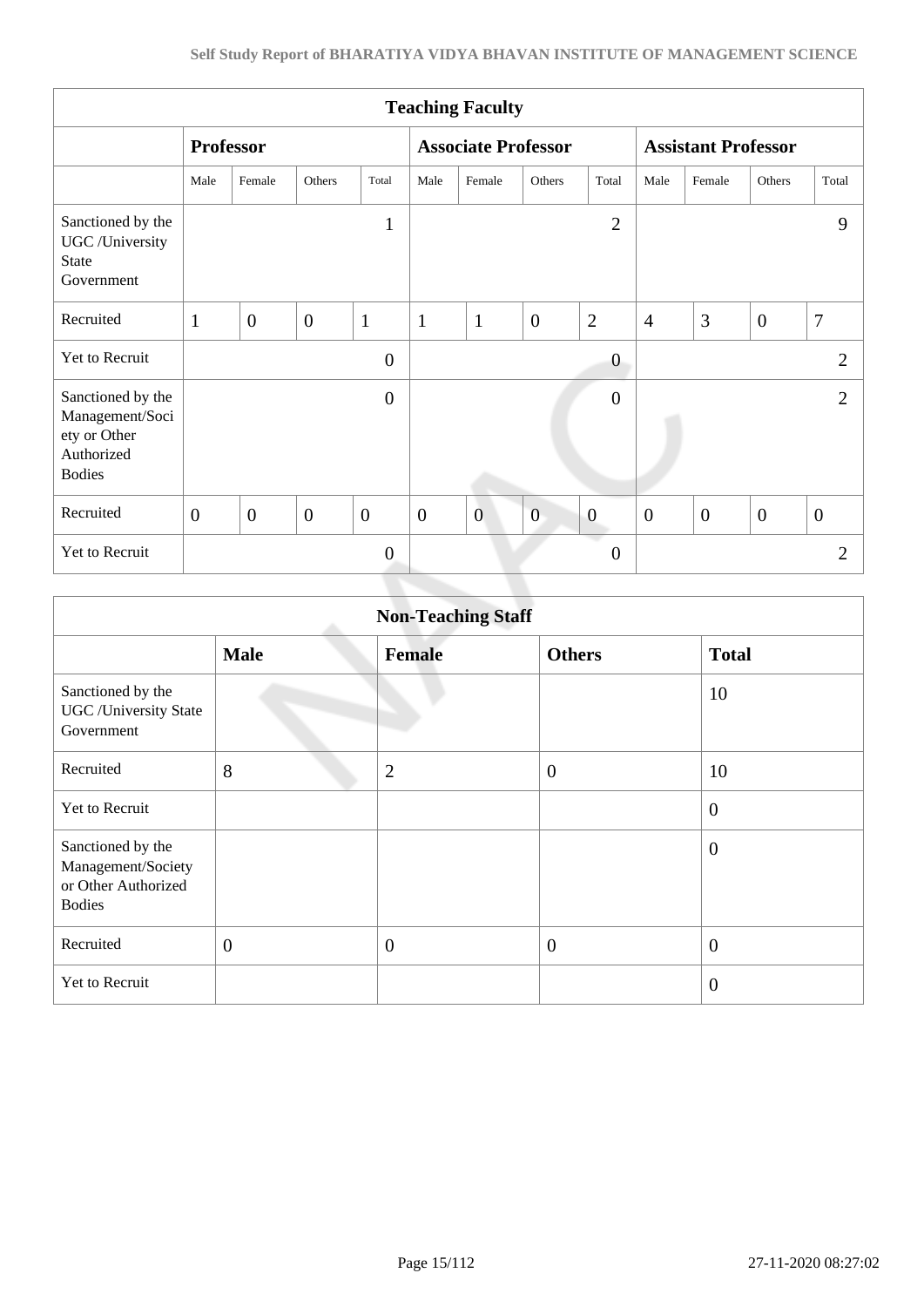| <b>Technical Staff</b>                                                          |                |                  |                  |                |  |  |  |  |
|---------------------------------------------------------------------------------|----------------|------------------|------------------|----------------|--|--|--|--|
|                                                                                 | <b>Male</b>    | Female           | <b>Others</b>    | <b>Total</b>   |  |  |  |  |
| Sanctioned by the<br><b>UGC</b> / University State<br>Government                |                |                  |                  | $\overline{2}$ |  |  |  |  |
| Recruited                                                                       | $\overline{2}$ | $\overline{0}$   | $\boldsymbol{0}$ | $\overline{2}$ |  |  |  |  |
| Yet to Recruit                                                                  |                |                  |                  | $\overline{0}$ |  |  |  |  |
| Sanctioned by the<br>Management/Society<br>or Other Authorized<br><b>Bodies</b> |                |                  |                  | $\overline{0}$ |  |  |  |  |
| Recruited                                                                       | $\mathbf{0}$   | $\boldsymbol{0}$ | $\overline{0}$   | $\overline{0}$ |  |  |  |  |
| Yet to Recruit                                                                  |                |                  |                  | $\overline{0}$ |  |  |  |  |

## **Qualification Details of the Teaching Staff**

|                                     | <b>Permanent Teachers</b> |                |                |                            |                |                            |                |              |                |                |
|-------------------------------------|---------------------------|----------------|----------------|----------------------------|----------------|----------------------------|----------------|--------------|----------------|----------------|
| <b>Highest</b><br>Qualificatio<br>n | <b>Professor</b>          |                |                | <b>Associate Professor</b> |                | <b>Assistant Professor</b> |                |              |                |                |
|                                     | Male                      | Female         | <b>Others</b>  | Male                       | Female         | Others                     | Male           | Female       | Others         | Total          |
| D.sc/D.Litt.                        | $\overline{0}$            | $\mathbf{0}$   | $\overline{0}$ | $\theta$                   | $\overline{0}$ | $\overline{0}$             | $\overline{0}$ | $\theta$     | $\overline{0}$ | $\overline{0}$ |
| Ph.D.                               | 1                         | $\overline{0}$ | $\overline{0}$ | 1                          | $\mathbf{1}$   | $\overline{0}$             | 1              | $\mathbf{1}$ | $\theta$       | 5              |
| M.Phil.                             | $\overline{0}$            | $\overline{0}$ | $\overline{0}$ | $\theta$                   | $\overline{0}$ | $\overline{0}$             | $\overline{0}$ | $\mathbf{1}$ | $\overline{0}$ | $\mathbf{1}$   |
| PG                                  | $\theta$                  | $\theta$       | $\overline{0}$ | $\overline{0}$             | $\overline{0}$ | $\overline{0}$             | $\overline{2}$ | $\mathbf{1}$ | $\overline{0}$ | 3              |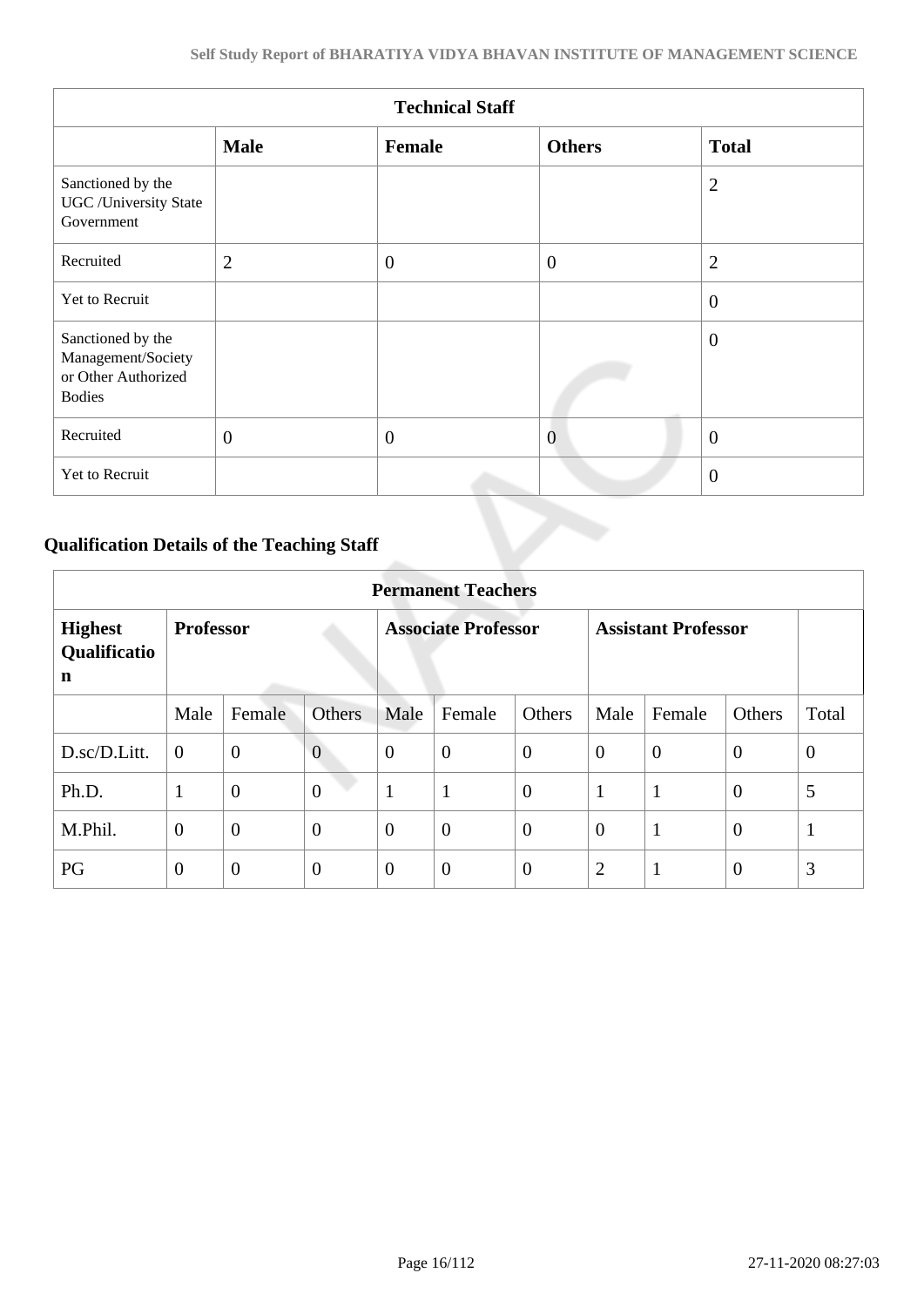| <b>Temporary Teachers</b>           |                  |                  |                            |              |                            |                |                |                |                |                |
|-------------------------------------|------------------|------------------|----------------------------|--------------|----------------------------|----------------|----------------|----------------|----------------|----------------|
| <b>Highest</b><br>Qualificatio<br>n | <b>Professor</b> |                  | <b>Associate Professor</b> |              | <b>Assistant Professor</b> |                |                |                |                |                |
|                                     | Male             | Female           | Others                     | Male         | Female                     | Others         | Male           | Female         | Others         | Total          |
| D.sc/D.Litt.                        | $\overline{0}$   | $\boldsymbol{0}$ | $\mathbf{0}$               | $\theta$     | $\overline{0}$             | $\theta$       | $\overline{0}$ | $\theta$       | $\theta$       | $\theta$       |
| Ph.D.                               | $\overline{0}$   | $\overline{0}$   | $\mathbf{0}$               | $\theta$     | $\overline{0}$             | $\theta$       | $\mathbf{0}$   | $\overline{0}$ | $\theta$       | $\mathbf{0}$   |
| M.Phil.                             | $\overline{0}$   | $\overline{0}$   | $\mathbf{0}$               | $\theta$     | $\overline{0}$             | $\theta$       | $\overline{0}$ | $\theta$       | $\overline{0}$ | $\overline{0}$ |
| PG                                  | $\overline{0}$   | $\overline{0}$   | $\mathbf{0}$               | $\mathbf{0}$ | $\theta$                   | $\overline{0}$ | $\overline{0}$ | $\theta$       | $\overline{0}$ | $\overline{0}$ |

| <b>Part Time Teachers</b>           |                  |                |                            |                  |                            |                  |                |                |                |              |
|-------------------------------------|------------------|----------------|----------------------------|------------------|----------------------------|------------------|----------------|----------------|----------------|--------------|
| <b>Highest</b><br>Qualificatio<br>n | <b>Professor</b> |                | <b>Associate Professor</b> |                  | <b>Assistant Professor</b> |                  |                |                |                |              |
|                                     | Male             | Female         | Others                     | Male             | Female                     | Others           | Male           | Female         | Others         | Total        |
| D.sc/D.Litt.                        | $\overline{0}$   | $\overline{0}$ | $\overline{0}$             | $\overline{0}$   | $\overline{0}$             | $\boldsymbol{0}$ | $\overline{0}$ | $\overline{0}$ | $\theta$       | $\mathbf{0}$ |
| Ph.D.                               | $\mathbf{0}$     | $\overline{0}$ | $\boldsymbol{0}$           | $\overline{0}$   | $\overline{0}$             | $\overline{0}$   | $\overline{0}$ | $\overline{0}$ | $\overline{0}$ | $\theta$     |
| M.Phil.                             | $\theta$         | $\overline{0}$ | $\overline{0}$             | $\overline{0}$   | $\overline{0}$             | $\mathbf{0}$     | $\overline{0}$ | $\overline{0}$ | $\overline{0}$ | $\theta$     |
| PG                                  | $\theta$         | $\mathbf{0}$   | $\overline{0}$             | $\boldsymbol{0}$ | $\overline{0}$             | $\overline{0}$   | $\overline{0}$ | $\overline{0}$ | $\theta$       | $\theta$     |

| <b>Details of Visting/Guest Faculties</b> |             |               |               |              |  |  |  |
|-------------------------------------------|-------------|---------------|---------------|--------------|--|--|--|
| <b>Number of Visiting/Guest Faculty</b>   | <b>Male</b> | <b>Female</b> | <b>Others</b> | <b>Total</b> |  |  |  |
| engaged with the college?                 |             |               |               |              |  |  |  |

**Provide the Following Details of Students Enrolled in the College During the Current Academic Year**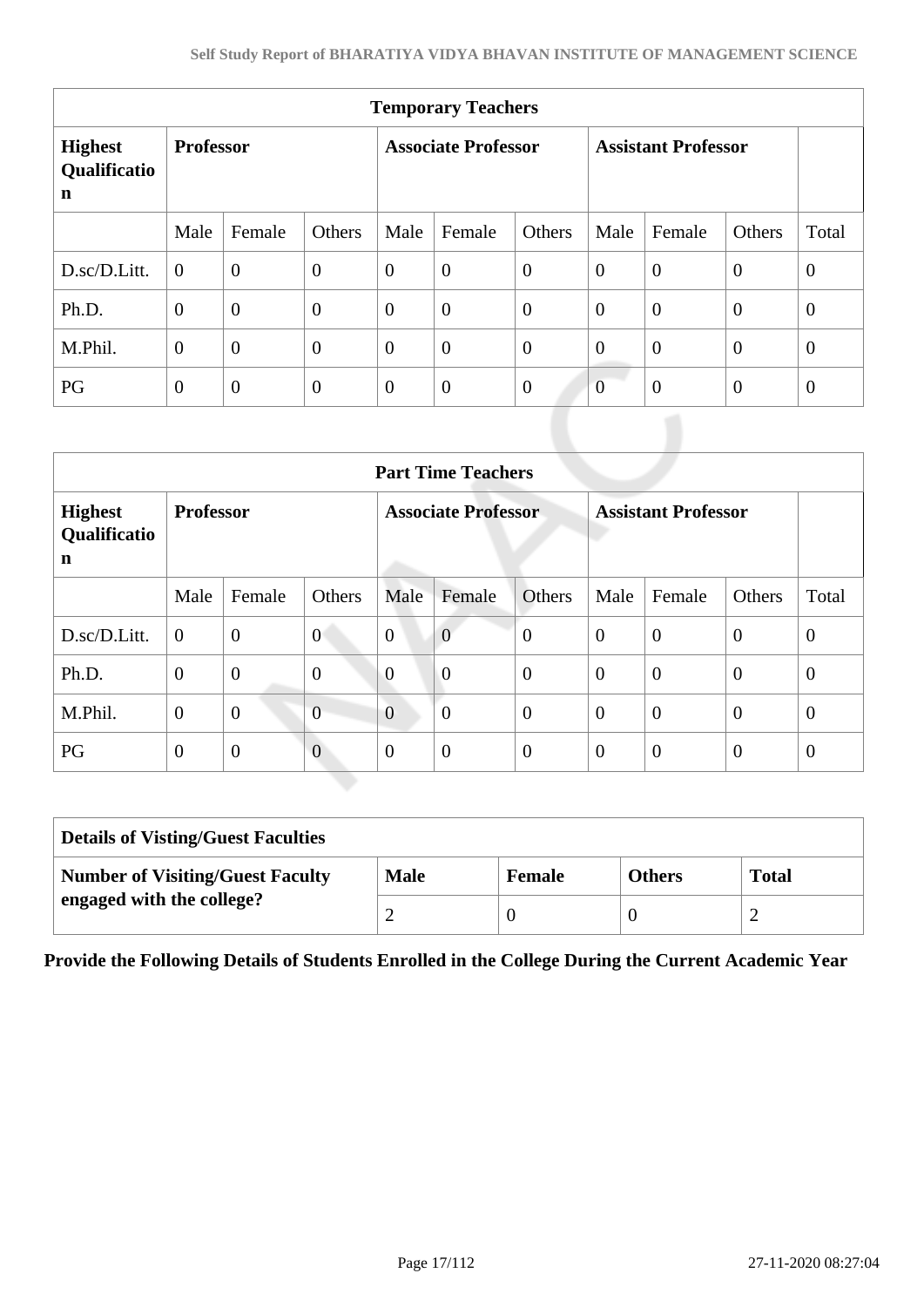| Programme |        | <b>From the State</b><br><b>Where College</b><br>is Located | <b>From Other</b><br><b>States of India</b> | <b>NRI Students</b> | Foreign<br><b>Students</b> | <b>Total</b>   |
|-----------|--------|-------------------------------------------------------------|---------------------------------------------|---------------------|----------------------------|----------------|
| Diploma   | Male   | $\overline{0}$                                              | $\overline{0}$                              | $\theta$            | $\overline{0}$             | $\overline{0}$ |
|           | Female | $\overline{0}$                                              | $\overline{0}$                              | $\theta$            | $\theta$                   | $\mathbf{0}$   |
|           | Others | $\overline{0}$                                              | $\theta$                                    | $\overline{0}$      | $\overline{0}$             | $\theta$       |
| <b>UG</b> | Male   | $\overline{0}$                                              | $\overline{0}$                              | $\overline{0}$      | $\overline{0}$             | $\overline{0}$ |
|           | Female | $\overline{0}$                                              | $\mathbf{0}$                                | $\overline{0}$      | $\overline{0}$             | $\overline{0}$ |
|           | Others | $\overline{0}$                                              | $\overline{0}$                              | $\overline{0}$      | $\overline{0}$             | $\theta$       |
| PG        | Male   | $\overline{0}$                                              | $\overline{0}$                              | $\overline{0}$      | $\overline{0}$             | $\overline{0}$ |
|           | Female | $\overline{0}$                                              | $\overline{0}$                              | $\mathbf{0}$        | $\theta$                   | $\overline{0}$ |
|           | Others | $\overline{0}$                                              | $\theta$                                    | $\overline{0}$      | $\boldsymbol{0}$           | $\mathbf{0}$   |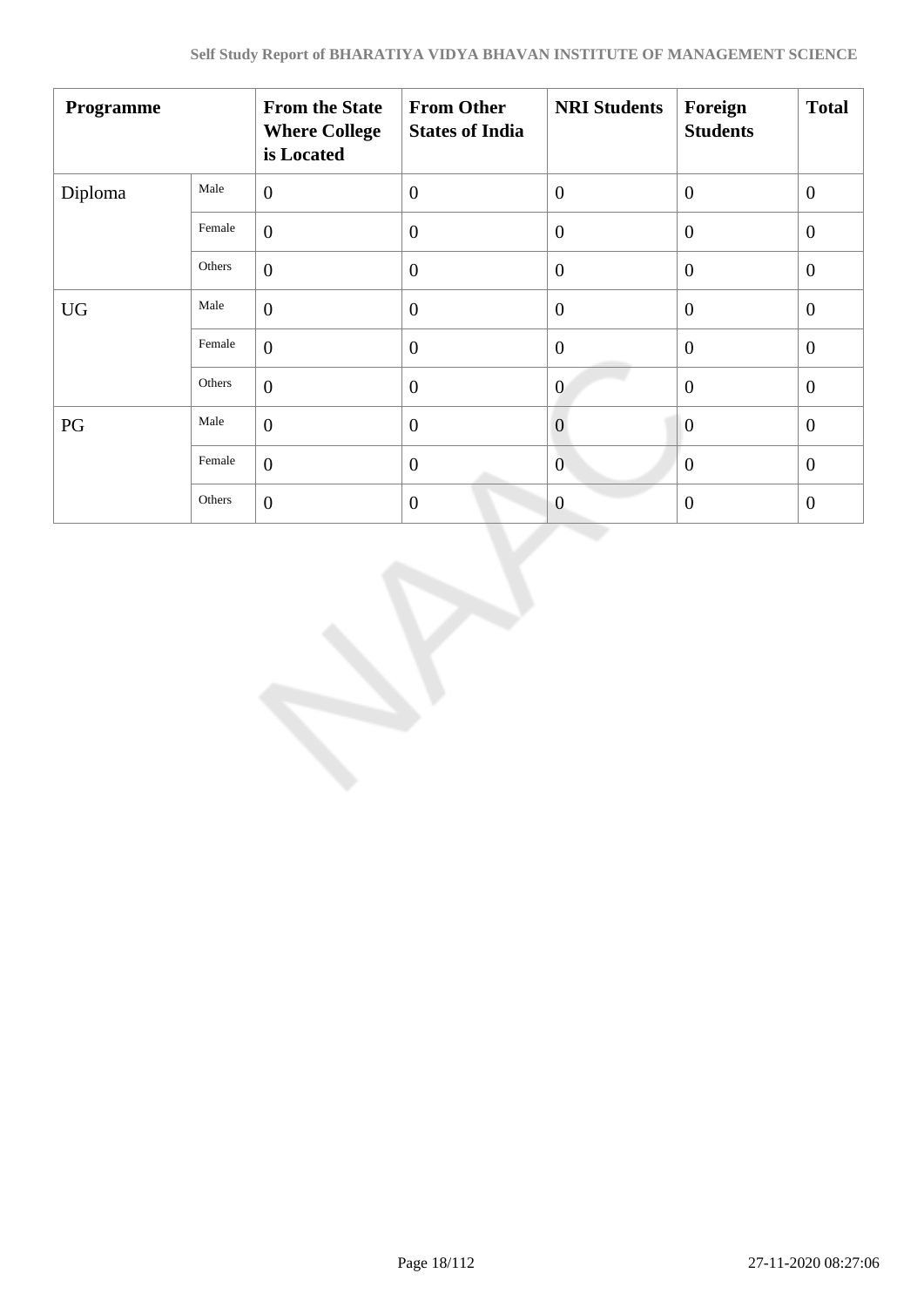| Years               |        |                  |                  |                  |                  |  |  |  |
|---------------------|--------|------------------|------------------|------------------|------------------|--|--|--|
| Programme           |        | Year 1           | Year 2           | Year 3           | Year 4           |  |  |  |
| SC                  | Male   | $\boldsymbol{0}$ | $\boldsymbol{0}$ | $\boldsymbol{0}$ | $\boldsymbol{0}$ |  |  |  |
|                     | Female | $\overline{0}$   | $\boldsymbol{0}$ | $\boldsymbol{0}$ | $\mathbf{0}$     |  |  |  |
|                     | Others | $\boldsymbol{0}$ | $\boldsymbol{0}$ | $\mathbf{0}$     | $\overline{0}$   |  |  |  |
| $\operatorname{ST}$ | Male   | $\overline{0}$   | $\boldsymbol{0}$ | $\mathbf{0}$     | $\mathbf{0}$     |  |  |  |
|                     | Female | $\overline{0}$   | $\boldsymbol{0}$ | $\overline{0}$   | $\boldsymbol{0}$ |  |  |  |
|                     | Others | $\overline{0}$   | $\boldsymbol{0}$ | $\mathbf{0}$     | $\boldsymbol{0}$ |  |  |  |
| OBC                 | Male   | $\overline{0}$   | $\boldsymbol{0}$ | $\mathbf{0}$     | $\overline{0}$   |  |  |  |
|                     | Female | $\boldsymbol{0}$ | $\boldsymbol{0}$ | $\boldsymbol{0}$ | $\boldsymbol{0}$ |  |  |  |
|                     | Others | $\boldsymbol{0}$ | $\boldsymbol{0}$ | $\boldsymbol{0}$ | $\overline{0}$   |  |  |  |
| General             | Male   | $\boldsymbol{0}$ | $\boldsymbol{0}$ | $\boldsymbol{0}$ | $\overline{0}$   |  |  |  |
|                     | Female | $\overline{0}$   | $\overline{0}$   | $\boldsymbol{0}$ | $\boldsymbol{0}$ |  |  |  |
|                     | Others | $\boldsymbol{0}$ | $\overline{0}$   | $\boldsymbol{0}$ | $\boldsymbol{0}$ |  |  |  |
| Others              | Male   | $\overline{0}$   | $\boldsymbol{0}$ | $\mathbf{0}$     | $\overline{0}$   |  |  |  |
|                     | Female | $\overline{0}$   | $\boldsymbol{0}$ | $\overline{0}$   | $\overline{0}$   |  |  |  |
|                     | Others | $\boldsymbol{0}$ | $\boldsymbol{0}$ | $\boldsymbol{0}$ | $\boldsymbol{0}$ |  |  |  |
| Total               |        | $\boldsymbol{0}$ | $\boldsymbol{0}$ | $\boldsymbol{0}$ | $\boldsymbol{0}$ |  |  |  |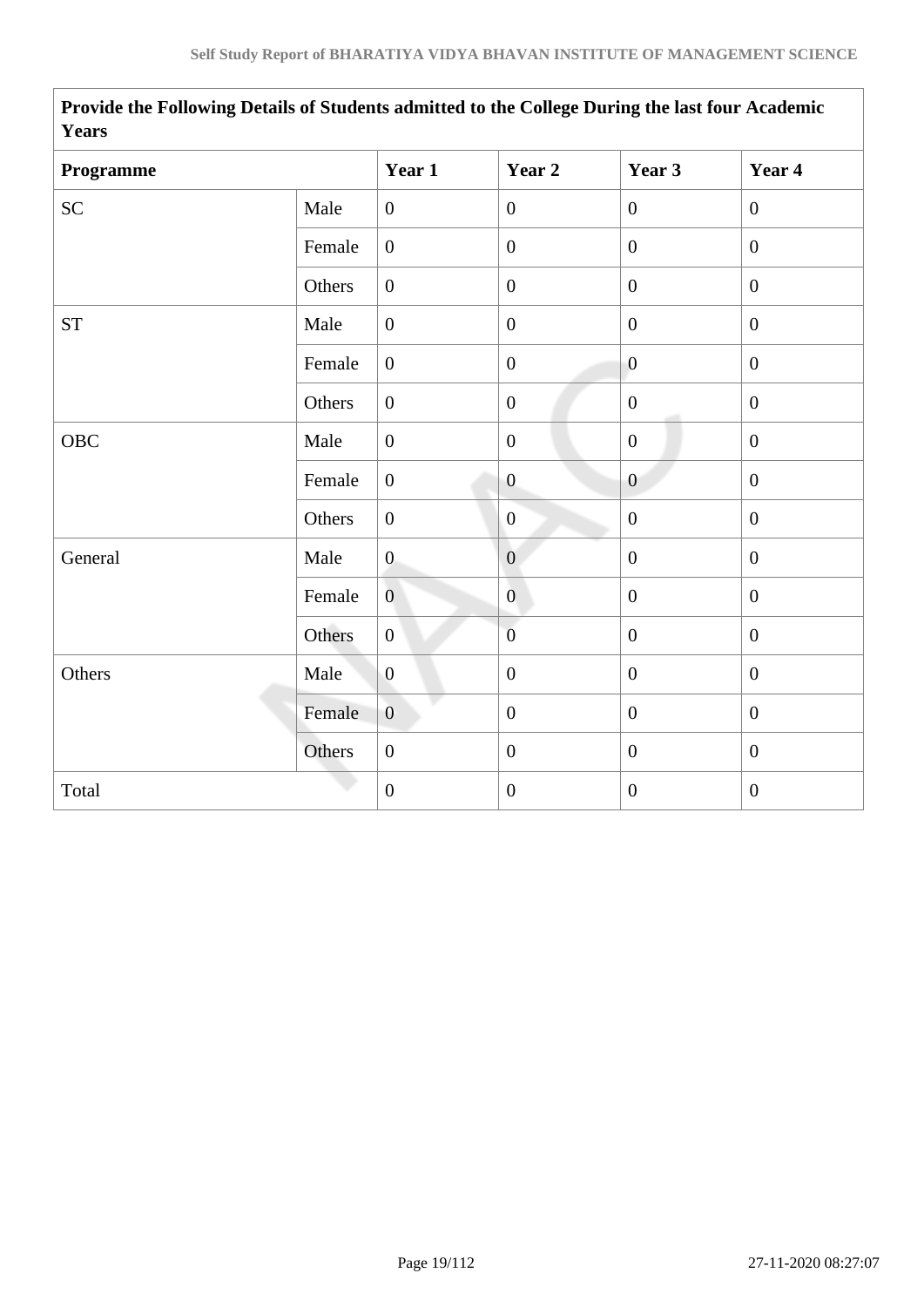## **Extended Profile**

## **1 Program**

## **1.1**

#### **Number of courses offered by the Institution across all programs during the last five years**

| 2018-19                              | 2017-18 | 2016-17 |                      | 2015-16 | 2014-15 |  |
|--------------------------------------|---------|---------|----------------------|---------|---------|--|
| 84                                   | 54      | 54      |                      | 54      | 54      |  |
| <b>File Description</b>              |         |         | Document             |         |         |  |
| Institutional data prescribed format |         |         | <b>View Document</b> |         |         |  |

#### **1.2**

#### **Number of programs offered year-wise for last five years**

| 2018-19 | 2017-18 | 2016-17 | $ 2015 - 16 $ | 2014-15 |
|---------|---------|---------|---------------|---------|
|         | -       | ∼       | ∽             | -       |

## **2 Students**

**2.1**

### **Number of students year-wise during last five years**

| 2018-19                                 | 2017-18 | 2016-17 |                      | 2015-16 | 2014-15 |  |
|-----------------------------------------|---------|---------|----------------------|---------|---------|--|
| 88                                      | 109     | 119     |                      | 77      | 47      |  |
| <b>File Description</b>                 |         |         | Document             |         |         |  |
| Institutional data in prescribed format |         |         | <b>View Document</b> |         |         |  |

#### **2.2**

## **Number of seats earmarked for reserved category as per GOI/State Govt rule year-wise during last five years**

| 2018-19 | 2017-18 | 2016-17 | 2015-16 | 2014-15 |
|---------|---------|---------|---------|---------|
|         |         |         |         | л.      |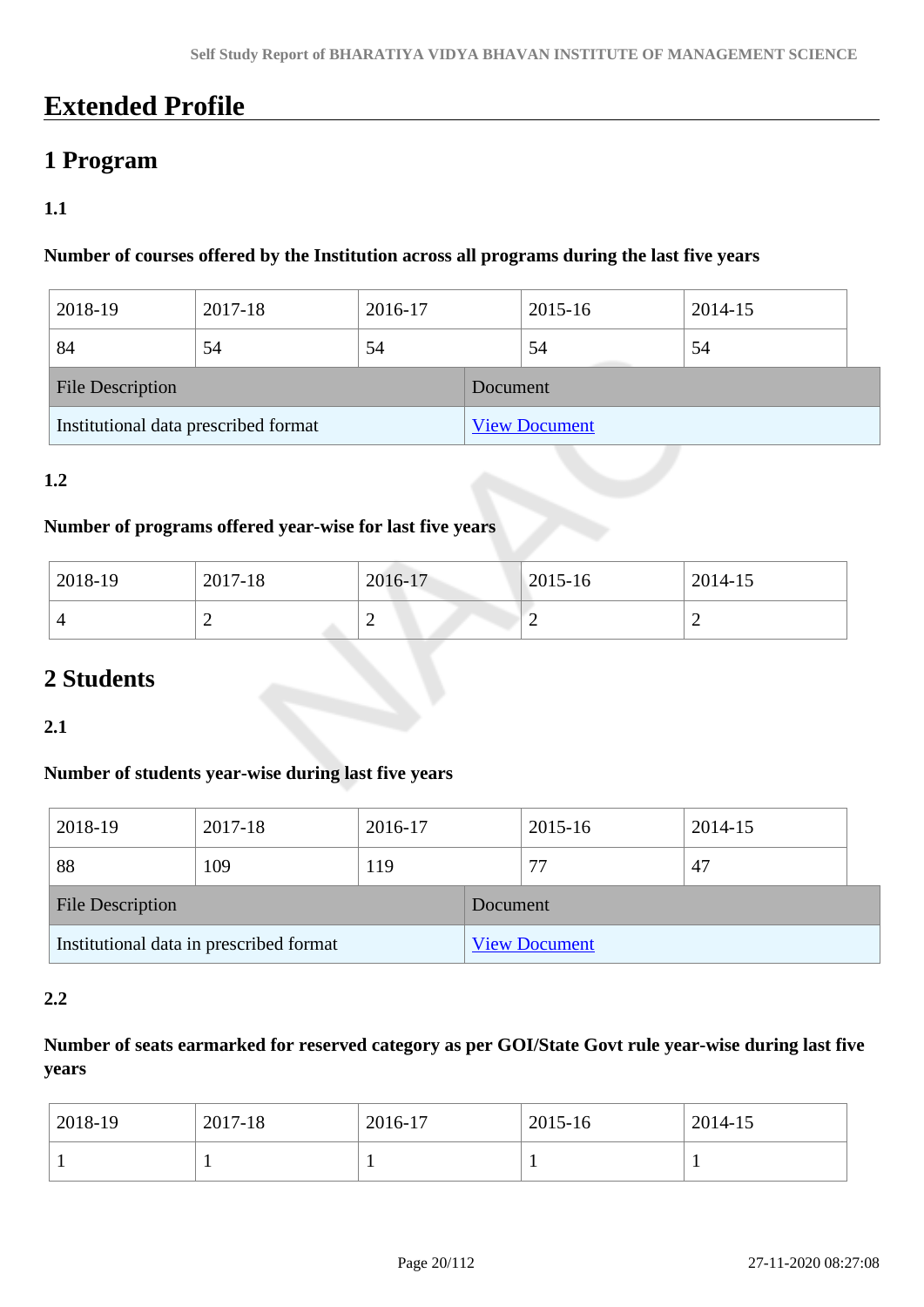| File Description                        | Document             |
|-----------------------------------------|----------------------|
| Institutional data in prescribed format | <b>View Document</b> |

## **2.3**

#### **Number of outgoing / final year students year-wise during last five years**

| 2018-19                                 | 2017-18 | 2016-17 |                      | 2015-16 | 2014-15 |  |
|-----------------------------------------|---------|---------|----------------------|---------|---------|--|
| 108                                     | 74      | 40      |                      | 60      | 60      |  |
| <b>File Description</b>                 |         |         | Document             |         |         |  |
| Institutional data in prescribed format |         |         | <b>View Document</b> |         |         |  |

## **3 Teachers**

### **3.1**

### **Number of full time teachers year-wise during the last five years**

| 2018-19                                 | 2017-18 | 2016-17 |                      | 2015-16 | 2014-15 |
|-----------------------------------------|---------|---------|----------------------|---------|---------|
| 13                                      | 11      | 10      |                      | 10      | 10      |
| <b>File Description</b>                 |         |         | Document             |         |         |
| Institutional data in prescribed format |         |         | <b>View Document</b> |         |         |

#### **3.2**

### **Number of sanctioned posts year-wise during last five years**

| 2018-19                                 | 2017-18 | 2016-17  |                      | 2015-16 | 2014-15 |  |
|-----------------------------------------|---------|----------|----------------------|---------|---------|--|
| 16                                      | 16      | 16       |                      | 16      | 16      |  |
| <b>File Description</b>                 |         | Document |                      |         |         |  |
| Institutional data in prescribed format |         |          | <b>View Document</b> |         |         |  |

## **4 Institution**

### **4.1**

**Total number of classrooms and seminar halls**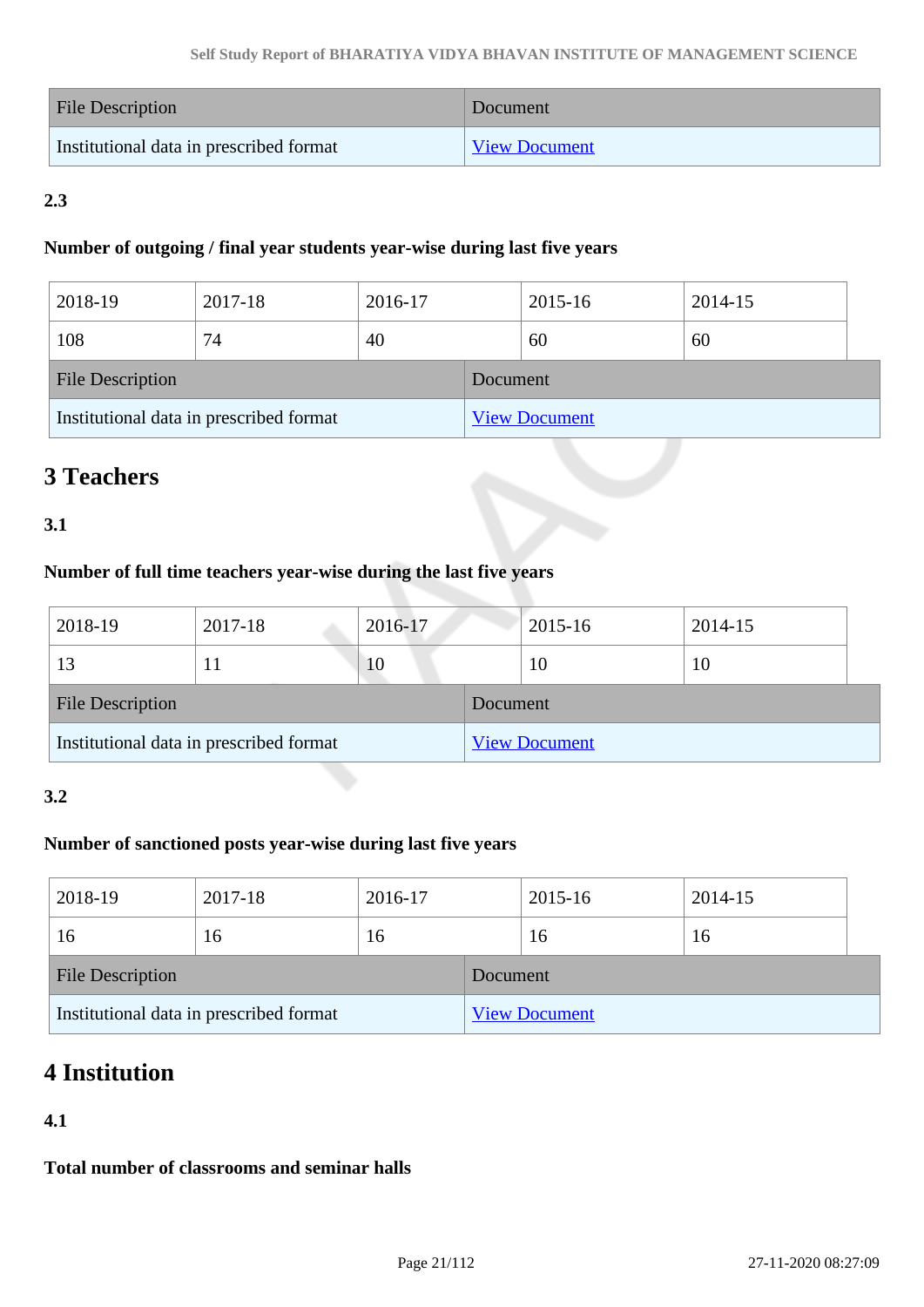## **Response: 17**

### **4.2**

### **Total Expenditure excluding salary year-wise during last five years ( INR in Lakhs)**

| 2018-19 | 2017-18 | 2016-17 | 2015-16 | 2014-15 |
|---------|---------|---------|---------|---------|
| 192     | 255     | 209     | 156     | 128     |

**4.3**

## **Number of Computers**

**Response: 60**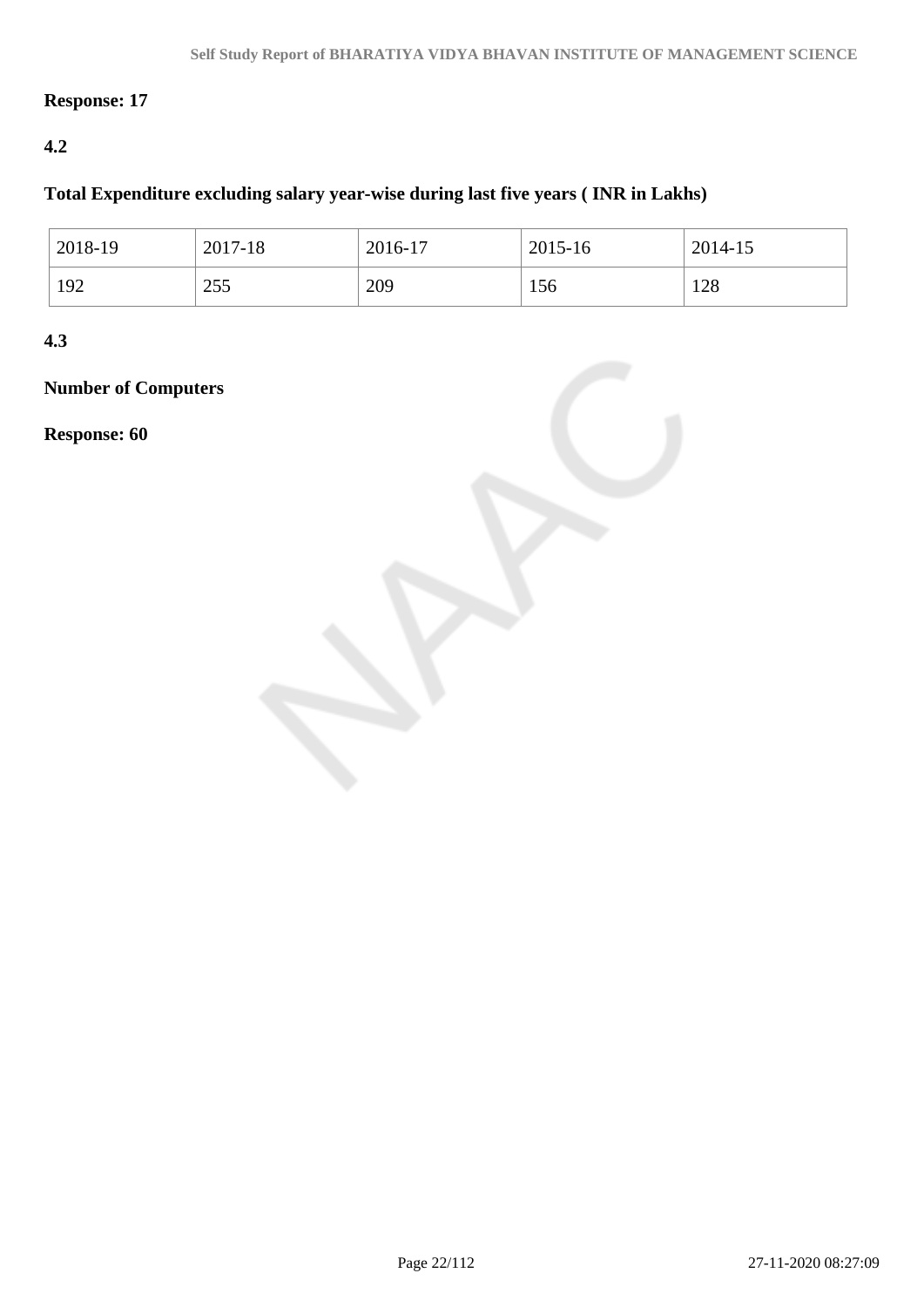# **4. Quality Indicator Framework(QIF)**

## **Criterion 1 - Curricular Aspects**

## **1.1 Curricular Planning and Implementation**

 **1.1.1 The Institution ensures effective curriculum delivery through a well planned and documented process**

**Response:** 

**Criterion 1 – Curricular Aspects**

**Key Indicator- 1.1 Curricular Planning and Implementation**

1.1.1. Effective curriculum delivery through a well planned & documented process

Following are the various aspects of imparting knowledge to the students by planning, implementing and monitoring. Besides implanting knowledge, Bharatiya Vidya Bhavan Institute of Management Science, Kolkata, (BIMS) is developing knowledge, skill and competency of the students for becoming socially sensitive Corporate Managers.

**Academic Calendar**: Academic Calendar is prepared as per the MAKAUT academic schedule.

**Allocation of Courses / subjects:** 

The Associate Dean of studies (ADS) acts as a coordinator of semester planning prior to beginning of the semester. The core faculty members are expected to go through the syllabus for the courses that are to be offered in the coming semester. ADS contacts the core faculty members regarding the courses that they would take and courses are also assigned to visiting faculty. The allocation of subjects is done after matching the contents of the course with the area of expertise and workload of the concerned faculty member. The feedback of the faculty members of previous semesters is considered while allocating any course.

**Lesson Plan:**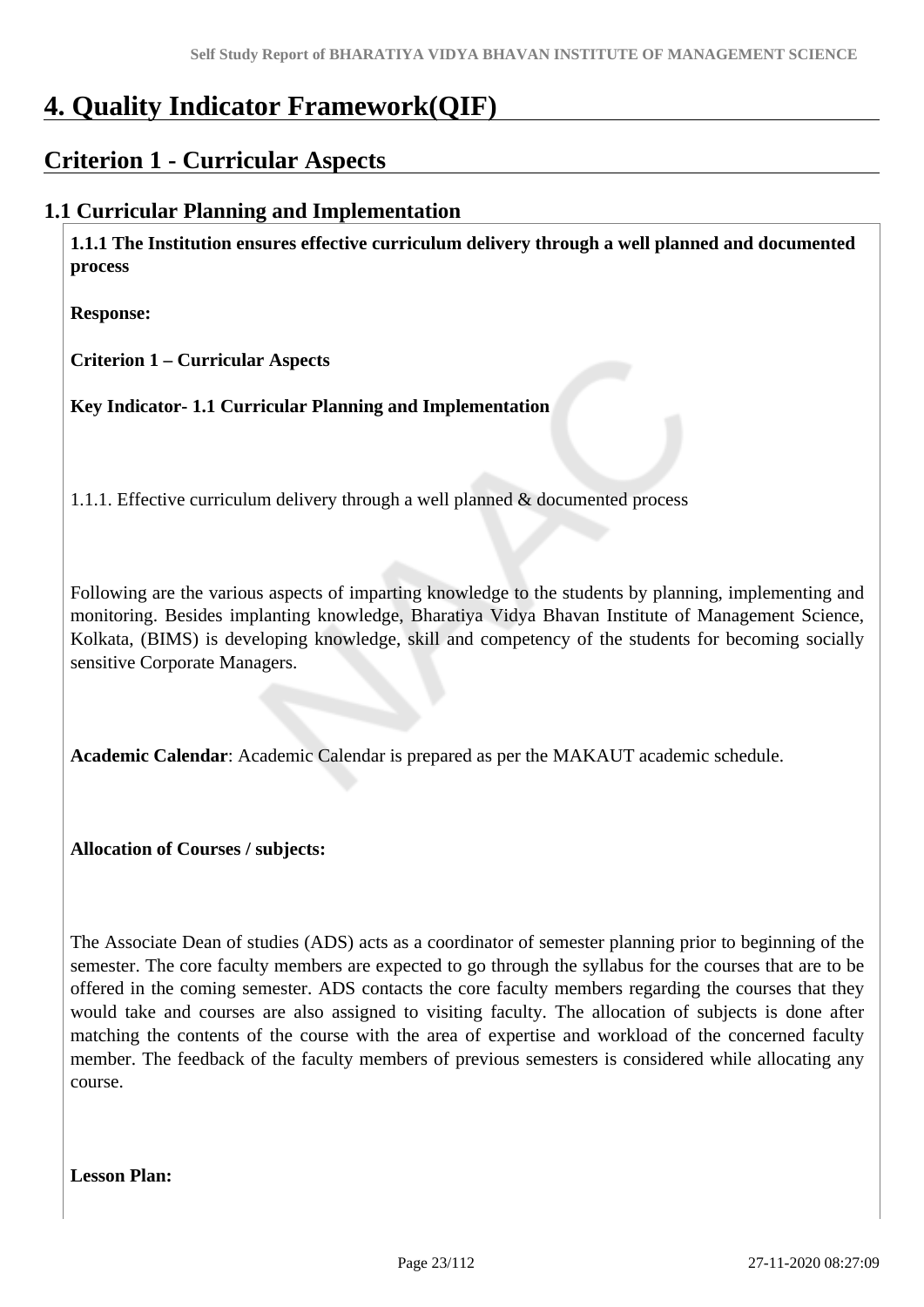A tentative session wise lesson plan includes course objectives and outcome, content topics and outcome, text book, articles, reference books etc. prepared by respective faculty members at the beginning of each semester. It gives an insight about how the lecture class will be handled throughout the semester.

#### Attachment

**Teaching Pedagogy**: - Case based method in Teaching, Presentation, field and library Projects, Role play and Quiz & Assignments; in some courses, games and simulations are also used.

In addition to the syllabus of the University, current industry related topics are also added in the course. This enables our students to become industry-savvy compared to other B -schools, and this capabilities help our students to get better Campus Placement and Career Development.

**Attachment** 

#### **Evaluation:**

The evaluation is based on continuous evaluation principle which is termed by MAKAUT as Continued Assessment (CA) and is a combination of individual assessment like quiz, test, attendance, class participation and also group projects and a written exam. Summation of the evaluation are awarded against total marks of 25 on 5th week , 10th week , 15th week and 20th week which are known as CA1, CA2, CA3 and CA4 .Marks obtained for each CA against 25 is uploaded in the website of MAKAUT. Participating students are counseled by the faculty concerned after each CA for improvement and better learning for the slow learners.

Advance learners are provided / guided to read additional articles / books etc. to satisfy their hunger for more learning.

#### **Formal Feedback**

To ensure effective curriculum delivery, at the mid and end of the semester a formal feedback is collected by means of an anonymous feedback form each student. Principal counsel the faculty members on feedback and suggests ways and means of improving the feedback.

Blank Faculty Feedback Form

Filled feedback form

| <b>File Description</b>              | <b>Document</b>      |
|--------------------------------------|----------------------|
| <b>Upload Additional information</b> | <b>View Document</b> |
| Link for Additional information      | <b>View Document</b> |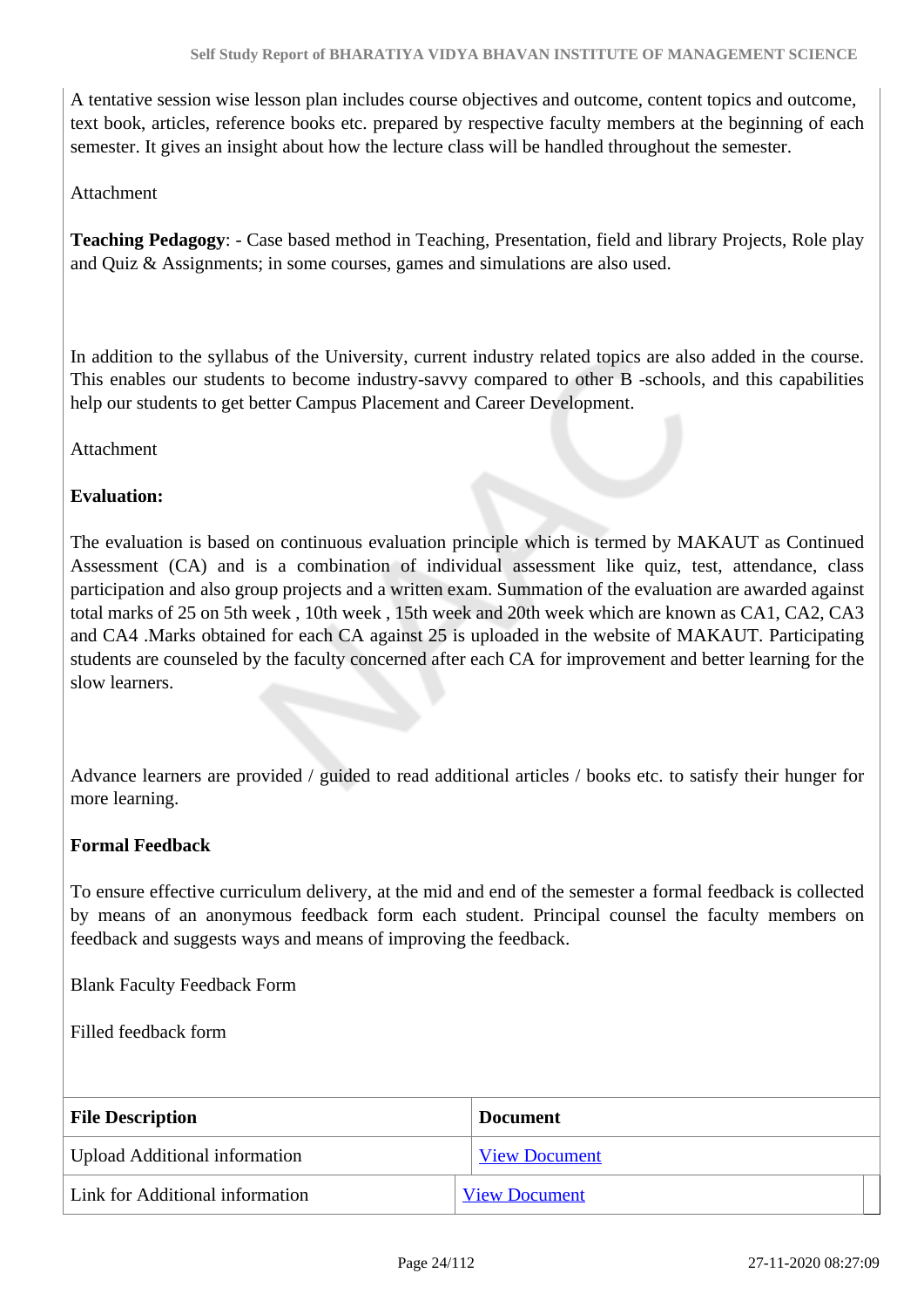#### **1.1.2 The institution adheres to the academic calendar including for the conduct of CIE**

#### **Response:**

1.1.2 Number of certificate /Diploma programs conducted introduce during the last 5 years

| introduction<br>years<br><b>Bachelor of Business Administration</b><br><b>BBA</b><br>2013<br><b>BBA</b><br>Insurance & Risk Management<br><b>Supply Chain Management</b><br><b>BBA</b><br>PG Diploma Course inCourses offered on<br>2018<br>Communication<br>$\&$<br>Management<br>• Journalism<br>As an unit of BIMS<br>• Public Relations<br>• Advance programme in Mass Communication<br>• Marketing & Sales Management<br>• Industrial Relations & Personnel Management |     | Program codeProgram name | Name of the certificate /Diploma introduced in last 5Year | $\overline{O}$ |
|-----------------------------------------------------------------------------------------------------------------------------------------------------------------------------------------------------------------------------------------------------------------------------------------------------------------------------------------------------------------------------------------------------------------------------------------------------------------------------|-----|--------------------------|-----------------------------------------------------------|----------------|
|                                                                                                                                                                                                                                                                                                                                                                                                                                                                             |     |                          |                                                           |                |
|                                                                                                                                                                                                                                                                                                                                                                                                                                                                             | 339 |                          |                                                           |                |
|                                                                                                                                                                                                                                                                                                                                                                                                                                                                             | 339 |                          |                                                           |                |
|                                                                                                                                                                                                                                                                                                                                                                                                                                                                             |     |                          |                                                           |                |
|                                                                                                                                                                                                                                                                                                                                                                                                                                                                             | 339 |                          |                                                           |                |
|                                                                                                                                                                                                                                                                                                                                                                                                                                                                             |     |                          |                                                           |                |
|                                                                                                                                                                                                                                                                                                                                                                                                                                                                             |     |                          |                                                           |                |
|                                                                                                                                                                                                                                                                                                                                                                                                                                                                             |     |                          |                                                           |                |

Note: The program has been conducted by Bharatiya Vidya Bhavan' Rajendra Prasad Institute of Communication & Management (RPICM) since 1980 in Kolkata. But from 2018 Bhavan's Department of Communication & Management has become an unit of BIMS, and the program is being conducted at the Salt lake campus, where MBA and BBA programmes are imparted.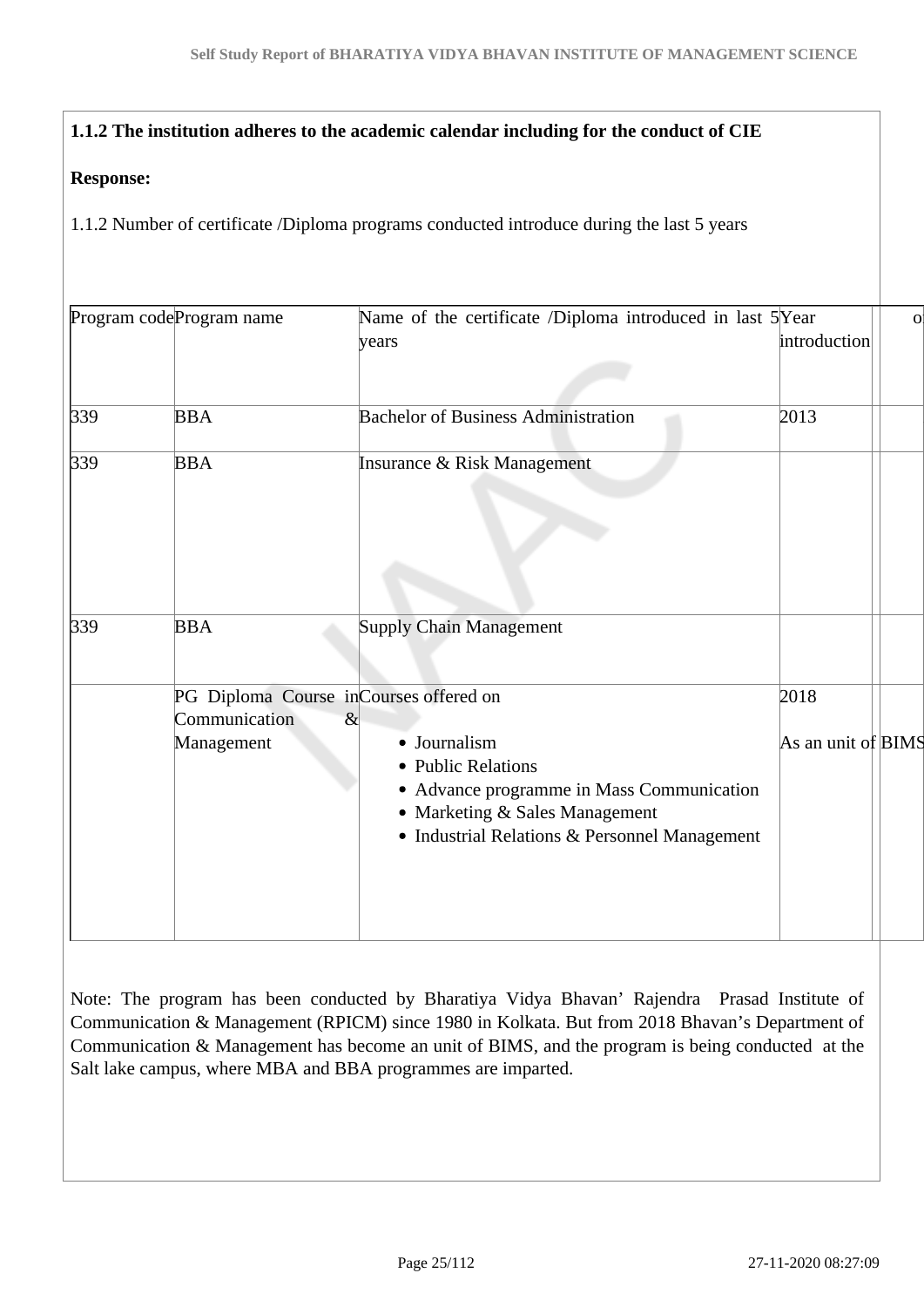| <b>File Description</b>              | <b>Document</b>      |
|--------------------------------------|----------------------|
| <b>Upload Additional information</b> | <b>View Document</b> |

## **1.1.3 Teachers of the Institution participate in following activities related to curriculum development and assessment of the affiliating University and/are represented on the following academic bodies during the last five years**

- **1.Academic council/BoS of Affiliating university**
- **2.Setting of question papers for UG/PG programs**
- **3.Design and Development of Curriculum for Add on/ certificate/ Diploma Courses**
- **4.Assessment /evaluation process of the affiliating University**

**Response:** A. All of the above

| <b>File Description</b>                                                                                      | <b>Document</b>      |
|--------------------------------------------------------------------------------------------------------------|----------------------|
| Institutional data in prescribed format                                                                      | <b>View Document</b> |
| Details of participation of teachers in various<br>bodies/activities provided as a response to the<br>metric | <b>View Document</b> |
| Any additional information                                                                                   | <b>View Document</b> |

## **1.2 Academic Flexibility**

 **1.2.1 Percentage of Programmes in which Choice Based Credit System (CBCS)/ elective course system has been implemented** 

**Response:** 100

1.2.1.1 **Number of Programmes in which CBCS / Elective course system implemented.**

Response: 4

| <b>File Description</b>                 | <b>Document</b>      |
|-----------------------------------------|----------------------|
| Institutional data in prescribed format | <b>View Document</b> |

#### **1.2.2 Number of Add on /Certificate programs offered during the last five years**

#### **Response:** 259

#### 1.2.2.1 **How many Add on /Certificate programs are added within the last 5 years.**

| 2018-19   | 2017-18 | 2016-17 | 2015-16 | 2014-15 |
|-----------|---------|---------|---------|---------|
| 75<br>ں ا | -46     | 46      | 46      | 46      |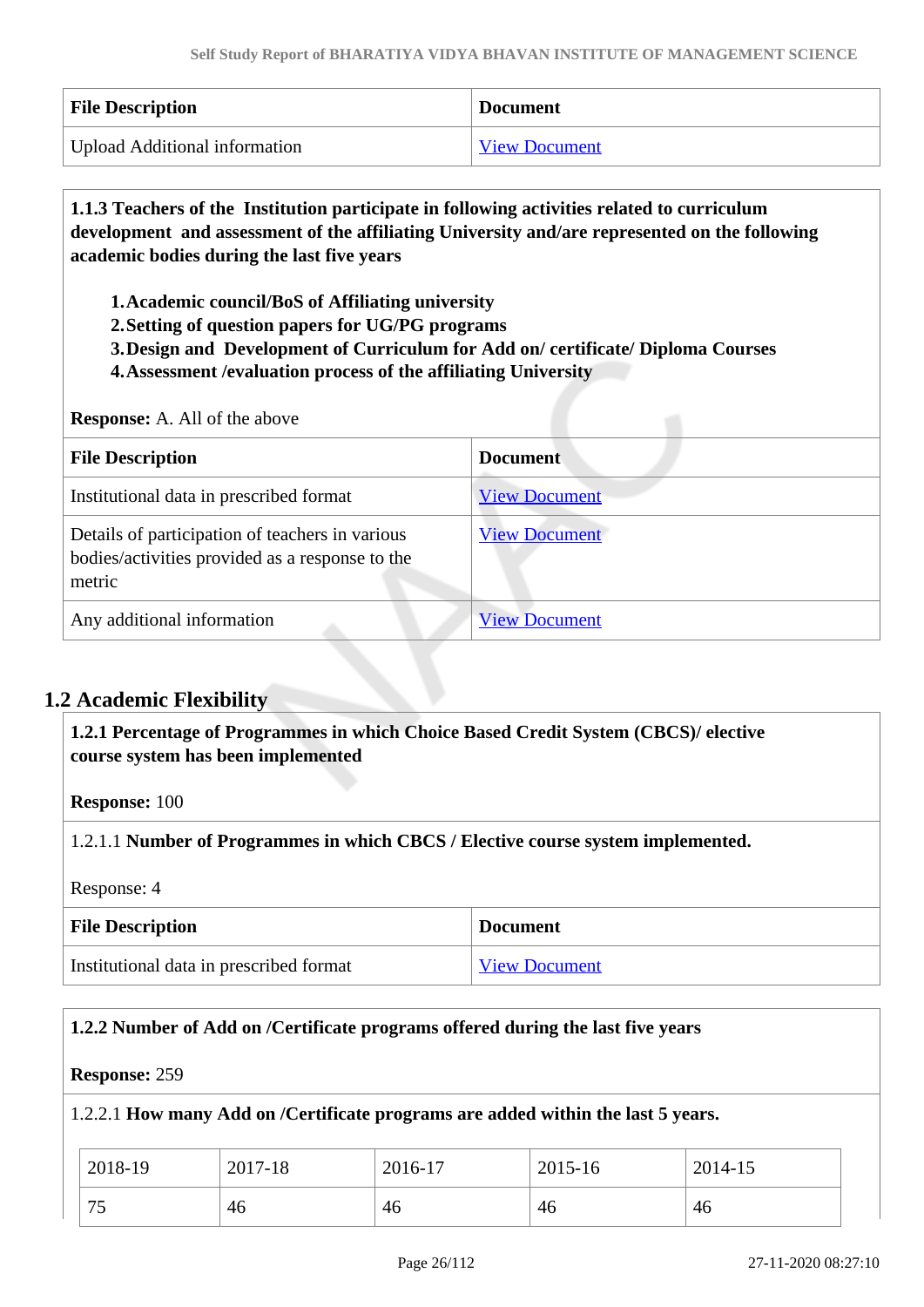| <b>File Description</b>                                                    | <b>Document</b>      |
|----------------------------------------------------------------------------|----------------------|
| List of Add on /Certificate programs                                       | <b>View Document</b> |
| Brochure or any other document relating to Add on<br>/Certificate programs | <b>View Document</b> |
| Any additional information                                                 | <b>View Document</b> |

#### **1.2.3 Average percentage of students enrolled in Certificate/ Add-on programs as against the total number of students during the last five years**

**Response:** 75.74

1.2.3.1 **Number of students enrolled in subject related Certificate or Add-on programs year wise during last five years**

| 2018-19 | 2017-18                       | 2016-17   | 2015-16 | 2014-15 |
|---------|-------------------------------|-----------|---------|---------|
| 50      | $\overline{\phantom{a}}$<br>∽ | 75<br>ر ، | 60      | 54      |

| <b>File Description</b>                                                                | <b>Document</b>      |
|----------------------------------------------------------------------------------------|----------------------|
| Details of the students enrolled in Subjects related<br>to certificate/Add-on programs | <b>View Document</b> |
| Any additional information                                                             | <b>View Document</b> |

### **1.3 Curriculum Enrichment**

 **1.3.1 Institution integrates crosscutting issues relevant to Professional Ethics ,Gender, Human Values ,Environment and Sustainability into the Curriculum**

**Response:** 

**1.3 Curriculum Enrichment**

1.3.1. Institution integrates cross –cutting issues like Gender, Environmental and sustainability, Human Values and Professional Ethics into the Curriculum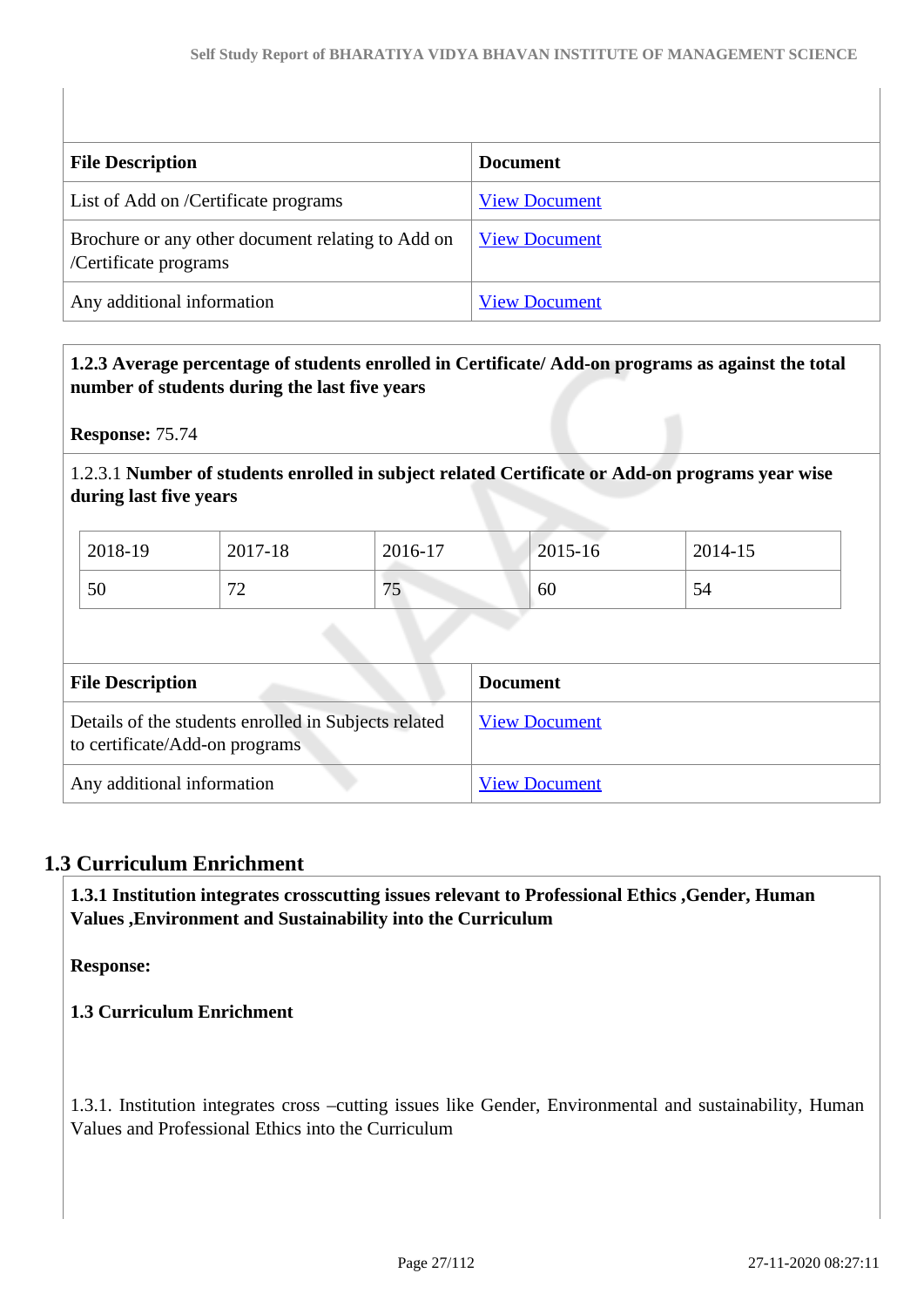The institute always emphasizes on the role of human values and professional ethics in day to day life as well as in the corporate world. Most of the courses touch upon these issues in some form or the other. Given the list of courses below is that have integrated these with course contents:-

**Indian Ethos and Business Ethics:** Business ethics is the application of general ethical ideas to business behaviour. Ethical business behaviour facilitates and promotes good aspect to the society, improves profitability, fosters business networking and relations; employee satisfaction and productivity. Business ethics is vital for success in the modern world; mixing Indian Ethos such as concepts of Chanakya learnings from Ramayana and Mahabharata – Gita in particular, Bible, Koran etc. with modern western management give comprehensive management unique and differently; so is a fundamental requirement for any business school program. As the MBA students prepare to take on leadership roles in their organizations, they can learn through coursework and case studies how to make ethical decisions that are in the best interest of their businesses, their employees, the community, society, nation and beyond.

**Organizational Behavior:** This course helps students understand how and why people behave in organizations as they do, either as individuals or in groups and how their behaviors affect their performance and performance of the organizations as a whole. In the process it imparts the knowledge of psychology, sociology and social psychology for one's individual behavior, interpersonal behavior and group behavior. The course helps to develop the personality suitable to the business and the society; it also helps to learn the leadership quality – A leader is that person who can takes the people to that height where the followers would have not reached otherwise.

**Human Resource Management:** An important module in this subject is man power planning where in the issues related to equality, sensitivity, social need, under privileged and diversity are covered. It emphasizes on need for gender balance, mix of different age group and cultural input from various background which are important to the organization and changing society at large.

**Financial Accounting:** This course has a session on 'Ethical Issues in Accounting that covers the professional ethics such as "True and Fair view" that an accountant has to follow for ensuring transparency and good governances in organization. Along with brand equity, CSR activities should be mentioned in the Balance Sheet and Chairman's speech.

### **Strategic Management**:

This course deals with the process of strategy Crafting, Implementation, Monitoring & Evaluation. The course also covers importance of value system of individuals and organizations while developing the business strategy. The course also discusses the importance of merging CSR strategy with the Business Strategy, so as to achieve sustainability and address environmental issues as well.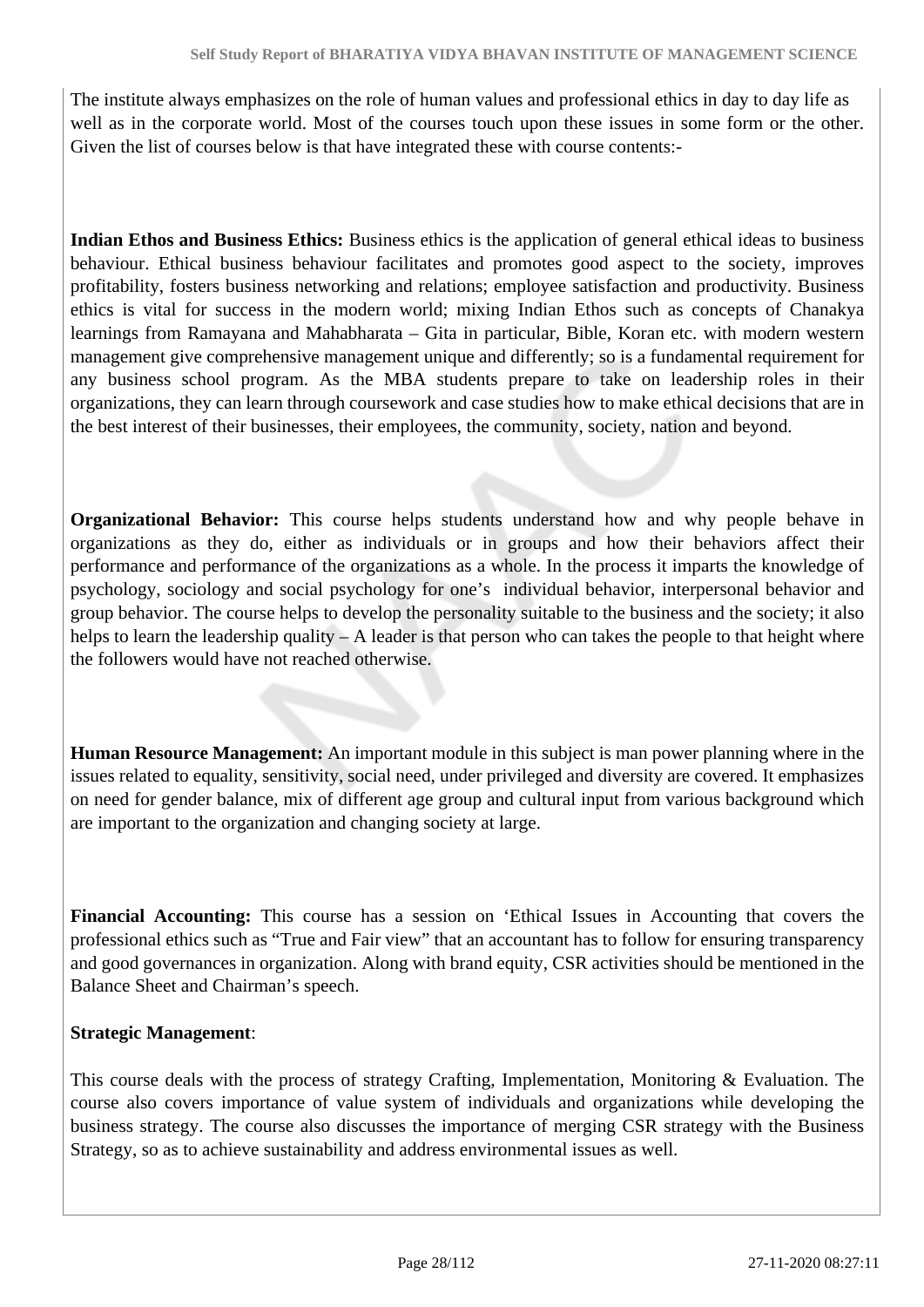| <b>File Description</b>                                                                                                                                              | <b>Document</b>      |
|----------------------------------------------------------------------------------------------------------------------------------------------------------------------|----------------------|
| Upload the list and description of courses which<br>address the Professional Ethics, Gender, Human<br>Values, Environment and Sustainability into the<br>Curriculum. | <b>View Document</b> |
| Any additional information                                                                                                                                           | <b>View Document</b> |

### **1.3.2 Average percentage of courses that include experiential learning through project work/field work/internship during last five years**

**Response:** 86.48

### 1.3.2.1 **Number of courses that include experiential learning through project work/field work/internship year-wise during last five years**

| 2018-19        | 2017-18 | 2016-17 | 2015-16 | 2014-15 |
|----------------|---------|---------|---------|---------|
| $\overline{a}$ | 46      | 46      | 46      | 46      |

| <b>File Description</b>                                                                                                                                                          | <b>Document</b>      |
|----------------------------------------------------------------------------------------------------------------------------------------------------------------------------------|----------------------|
| Programme / Curriculum/ Syllabus of the courses                                                                                                                                  | <b>View Document</b> |
| MoU's with relevant organizations for these courses,<br>if any Average percentage of courses that include<br>experiential learning through project work/field<br>work/internship | <b>View Document</b> |
| Minutes of the Boards of Studies/Academic<br>Council meetings with approvals for these courses                                                                                   | <b>View Document</b> |
| Any additional information                                                                                                                                                       | View Document        |

### **1.3.3 Percentage of students undertaking project work/field work/ internships (Data for the latest completed academic year**

**Response:** 63.64

#### 1.3.3.1 **Number of students undertaking project work/field work / internships**

Response: 56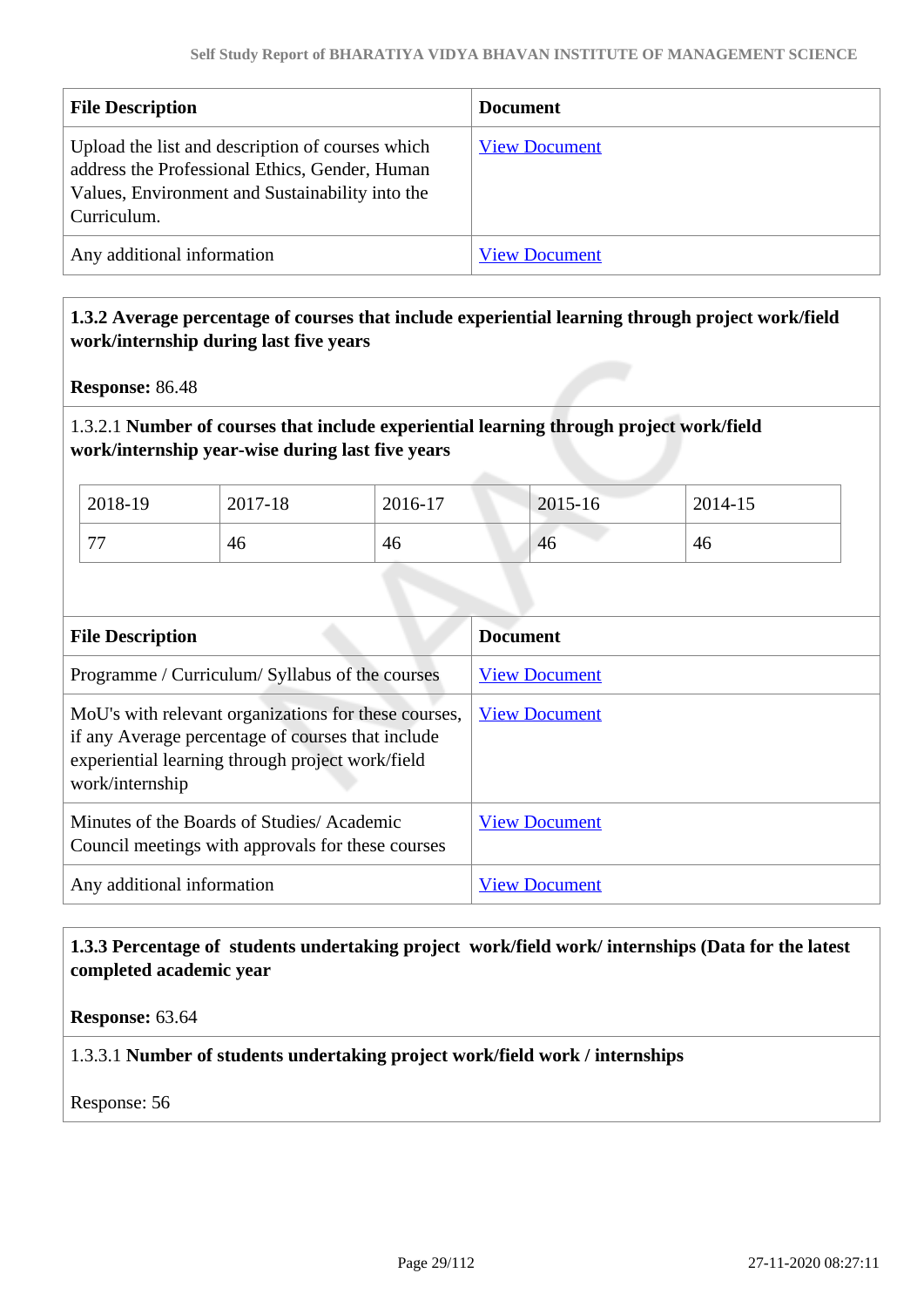| <b>File Description</b>                                                                       | <b>Document</b>      |
|-----------------------------------------------------------------------------------------------|----------------------|
| List of programmes and number of students<br>undertaking project work/field work//internships | <b>View Document</b> |
| Any additional information                                                                    | <b>View Document</b> |

## **1.4 Feedback System**

 **1.4.1** *Institution obtains feedback on the syllabus and its transaction at the institution from the following stakeholders 1) Students 2)Teachers 3)Employers 4)Alumni* 

**Response:** A. All of the above

| <b>File Description</b>                                                                                                                                    | <b>Document</b>      |
|------------------------------------------------------------------------------------------------------------------------------------------------------------|----------------------|
| Any additional information (Upload)                                                                                                                        | <b>View Document</b> |
| Action taken report of the Institution on feedback<br>report as stated in the minutes of the Governing<br>Council, Syndicate, Board of Management (Upload) | <b>View Document</b> |
| URL for stakeholder feedback report                                                                                                                        | <b>View Document</b> |

**1.4.2 Feedback process of the Institution may be classified as follows: Options:**

- **1.Feedback collected, analysed and action taken and feedback available on website**
- **2.Feedback collected, analysed and action has been taken**
- **3.Feedback collected and analysed**
- **4.Feedback collected**
- **5. Feedback not collected**

**Response:** A. Feedback collected, analysed and action taken and feedback available on website

| <b>File Description</b>           | <b>Document</b>      |
|-----------------------------------|----------------------|
| Upload any additional information | <b>View Document</b> |
| URL for feedback report           | <b>View Document</b> |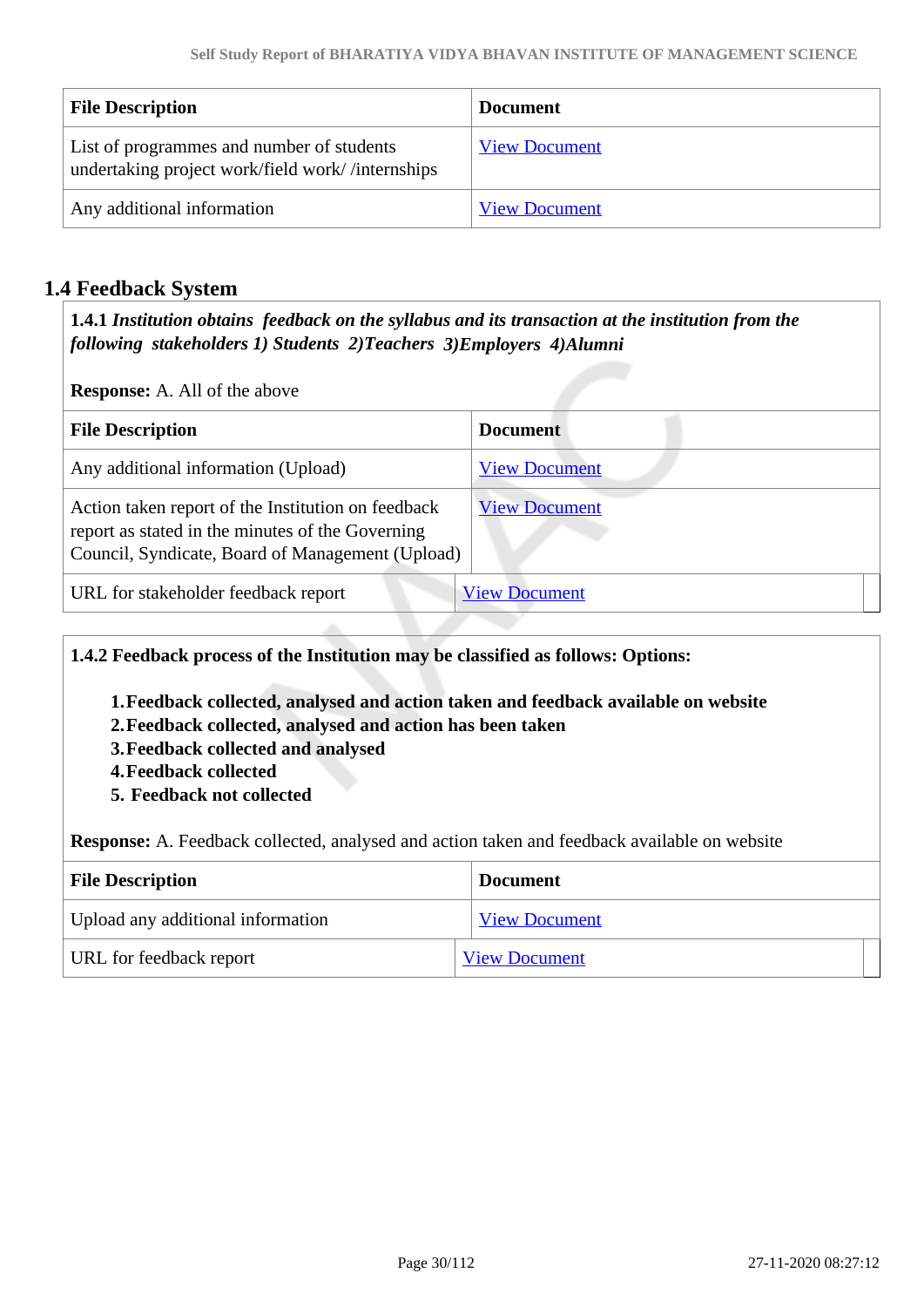## **Criterion 2 - Teaching-learning and Evaluation**

## **2.1 Student Enrollment and Profile**

| Response: 73.33 |         |                                                                      |                |                |
|-----------------|---------|----------------------------------------------------------------------|----------------|----------------|
|                 |         | 2.1.1.1 Number of students admitted year-wise during last five years |                |                |
| 2018-19         | 2017-18 | 2016-17                                                              | 2015-16        | 2014-15        |
| 88              | 109     | 119                                                                  | 77             | 47             |
|                 |         | 2.1.1.2 Number of sanctioned seats year wise during last five years  |                |                |
|                 | 2017-18 | 2016-17                                                              |                |                |
| 2018-19<br>120  | 120     | 120                                                                  | 2015-16<br>120 | 2014-15<br>120 |
|                 |         |                                                                      |                |                |

| Institutional data in prescribed format | <b>View Document</b> |
|-----------------------------------------|----------------------|
| Any additional information              | <b>View Document</b> |
|                                         |                      |

 **2.1.2 Average percentage of seats filled against reserved categories (SC, ST, OBC, Divyangjan, etc. as per applicable reservation policy ) during the last five years ( exclusive of supernumerary seats)**

**Response:** 100

2.1.2.1 Number of actual students admitted from the reserved categories year-wise during the last five years

| 2018-19 | 2017-18 | 2016-17 | 2015-16 | 2014-15 |
|---------|---------|---------|---------|---------|
|         |         |         |         |         |

| <b>File Description</b>                                      | <b>Document</b>      |
|--------------------------------------------------------------|----------------------|
| Average percentage of seats filled against seats<br>reserved | <b>View Document</b> |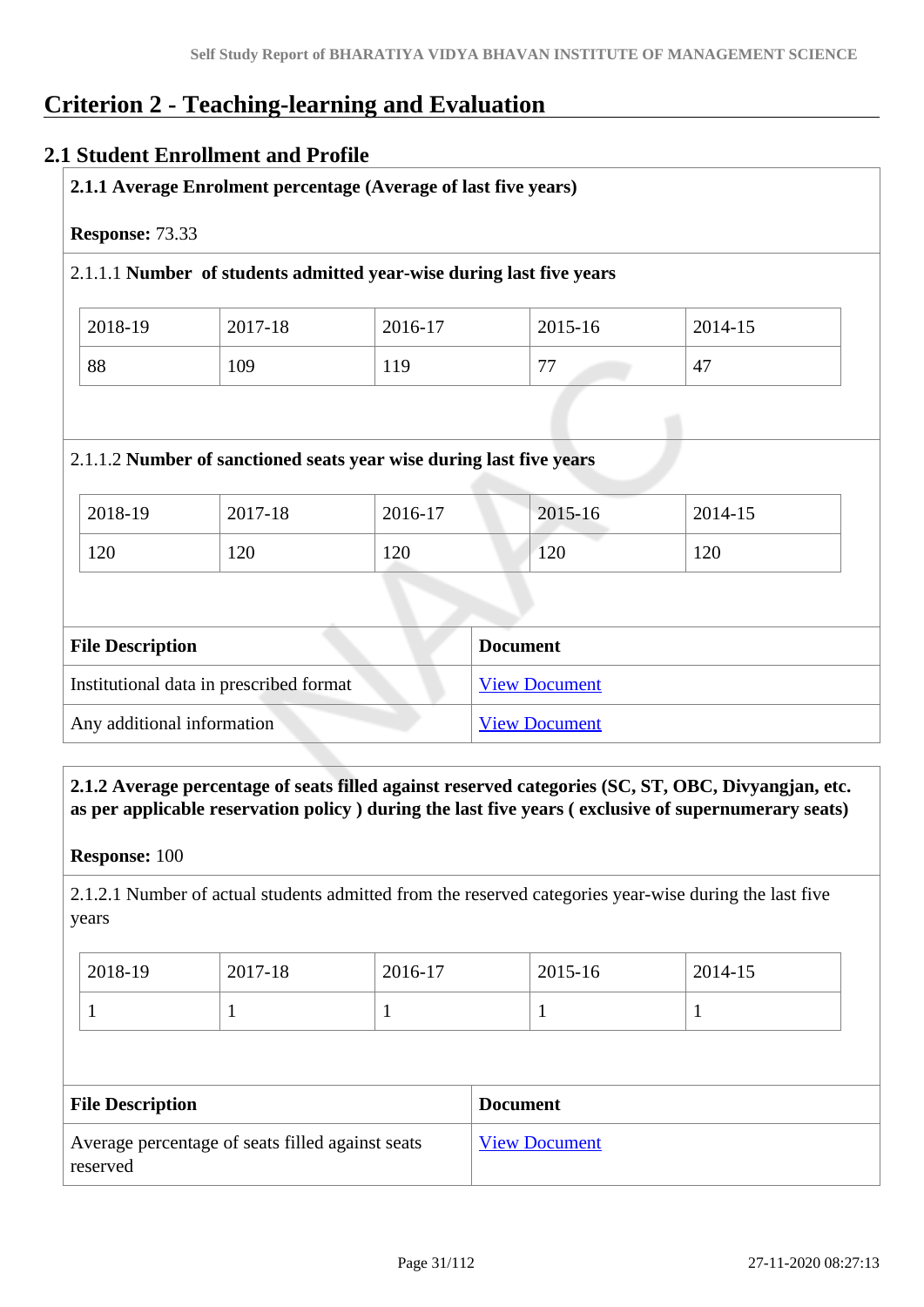## **2.2 Catering to Student Diversity**

 **2.2.1 The institution assesses the learning levels of the students and organises special Programmes for advanced learners and slow learners**

**Response:** 

**2.2.1 The institution assesses the learning levels of the students, after admission and organizes special programs for advanced learners and slow learners**

**Response:**

**.** 

Teachers review the academic performance of students from class room lecture and discussion, laboratory practical, unit tests, and previous board's results, class seminars. This helps in assessing the number of advanced learners and slow learners amongst the students.

**Slow Learners: (**Special attention is given to the students in the tutorial classes, who are identified as the slow learners)

BIMS identify slow learners by following observations

- Performance of slow learners is below average
- Slow learners takes more time to grasp concept
- Slow learners have less self confidence and tend to have anxiety and low self esteem

#### **BIMS Put Special Efforts For The Slow Learners:**

- Doubts and personal difficulties regarding the subject are solved in the tutorial classes.
- In the start of the session, fundamentals are taught for the better understanding of the subject.
- Concepts which could not be grasped easily are repeated in subsequent classes. Sometimes the students are encouraged to do board work in the class so that the level of comprehension could be increased and teachers could rectify their problems.
- Extra classes are conducted for the full coverage of the syllabus where the involvement of the students is ensured which results in the interactive teaching- learning process.
- Remedial classes are conducted for the slow learners students based on the results of class tests.
- Mentoring slow learners and coaching them tends to yield better results in the Examinations, more regular attendance, increase participation in co-curricular activities, better discipline on campus and respectful relationship between teachers and students.
- The Mentors also help making slow learners aware of their need of improvement.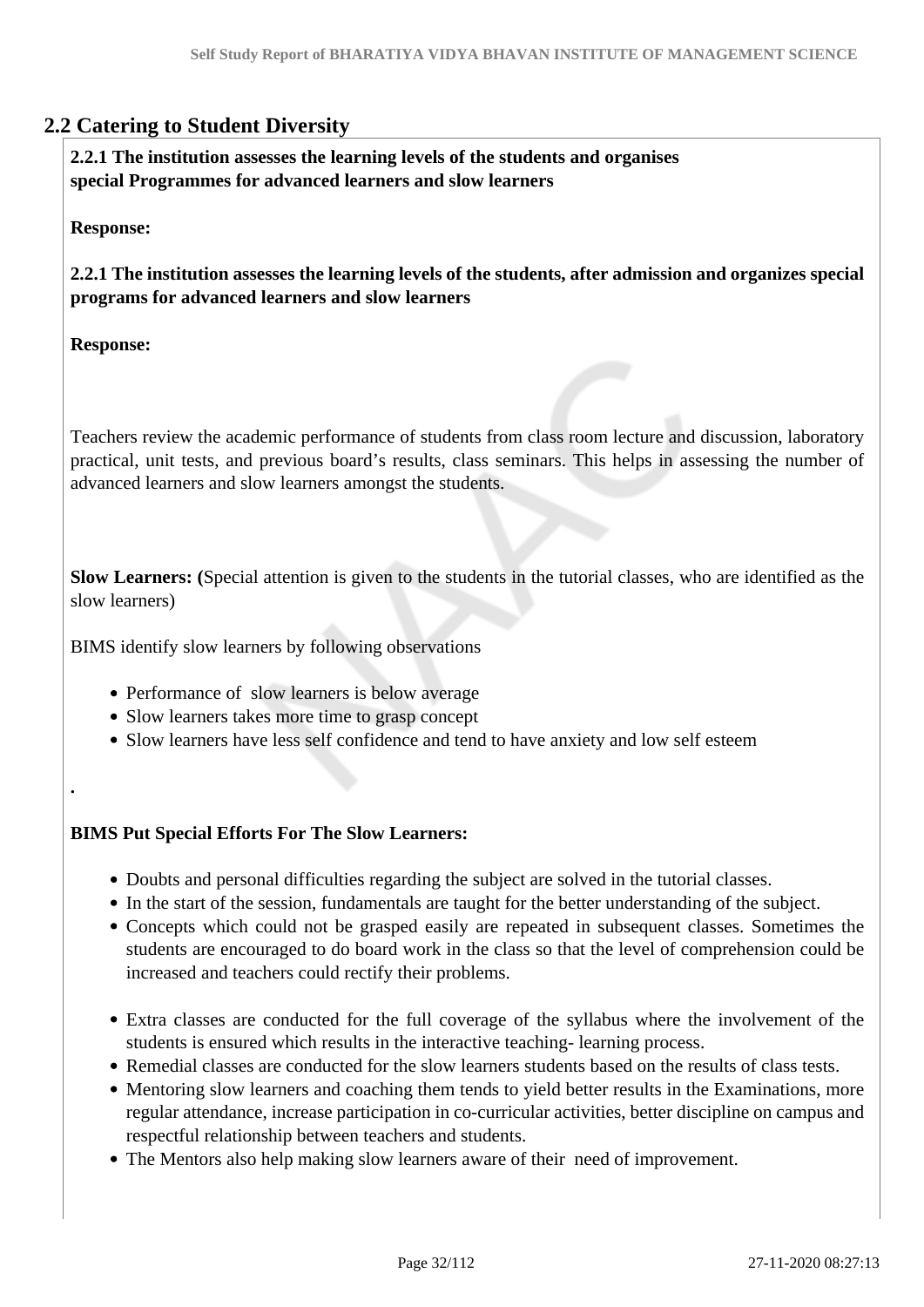#### **The Advanced Learners**

- Advanced learners are longing for higher learning. They are provided with additional inputs for higher learning.
- Experts from the different colleges/universities are invited to conduct the classes for the difficult subjects in the curriculum. Faculty exchange programme may be included as a future plan.
- Motivating them to involve in projects as per prescribed by the university to inculcate research Orientation.
- There are different student seminars, group discussions, technical quizzes to develop

analytical and problem solving abilities and also to improve their presentation skills.

- Encouraging them with extra care to obtain University ranks.
- Motivating them with awards, and prizes for departmental activities.
- For independent learning, digital library facility is provided.
- Motivation to appear for competitive exams like I.A.S, W.B.C.S etc is given and with that purpose in mind , the college library is also well equipped with books related to General Knowledge
- Computer facility with internet connection and Wi-Fi connectivity for fast and precise access of information for independent learning.
- Guest lectures and interactive sessions/workshops with successful alumni are held to motivate students.
- They are given inputs about the latest development of the business world and Indian economy.
- Mentors in this case motivate them in improving their knowledge and skill to excel in their career.

#### **2.2.2 Student- Full time teacher ratio (Data for the latest completed academic year)**

#### **Response:** 7:1

| <b>File Description</b>    | <b>Document</b>      |  |  |
|----------------------------|----------------------|--|--|
| Any additional information | <b>View Document</b> |  |  |

#### **2.3 Teaching- Learning Process**

 **2.3.1 Student centric methods, such as experiential learning, participative learning and problem solving methodologies are used for enhancing learning experiences**

**Response:** 

**Student centric methods, such as experiential learning, participative learning and problem solving methodologies are used for enhancing learning experiences**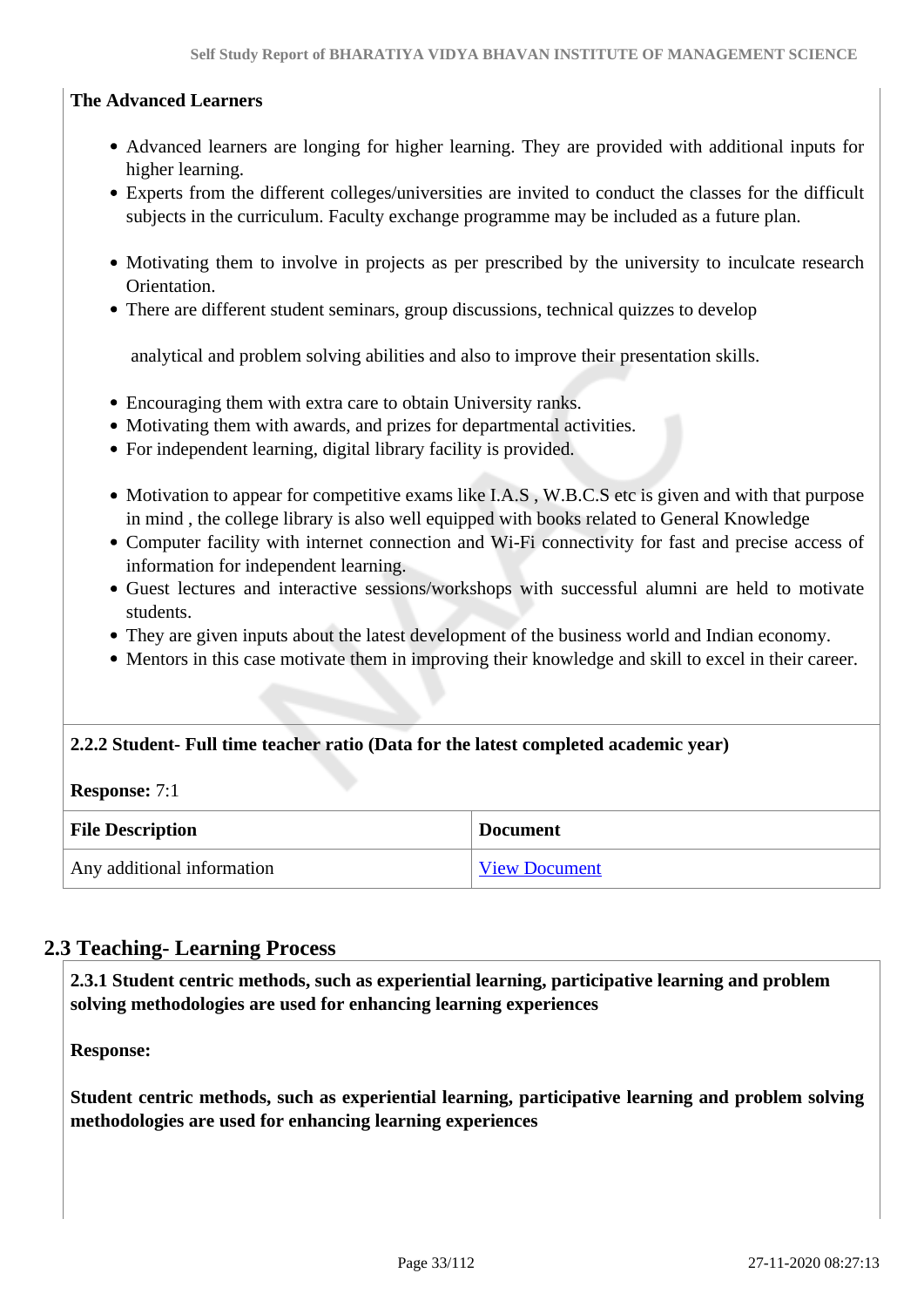Response:

The traditional classroom lectures are complemented by interactive, project-based, computer-assisted, experiential methods. Decision making case study helps in exposing students in real life corporate situation.

In the business schools, learning that is considered "experiential" contains all the following elements: reflection, critical analysis and synthesis.

It provides opportunities for students to engage intellectually, creatively, emotionally, socially, or physically. This increases students motivation to learn and thus produces more self-learners.

Work experience during their internships becomes more meaningful to supplement the experiential learning. Students working as interns get engaged in diverse industries ranging from banking and financial institutions to manufacturing houses. They are guided by the company executives along with the faculty member assigned to each one of them.

The practice is that of creating an efficient mentor-ward system. Each teacher is assigned ten to twelve students. They meet at least once a week to discuss, clarify and share various problems which may be personal, domestic, academic etc. The teacher involves local guardians and parents as well, whenever necessary. The students are asked to share their e-mail id and mobile numbers with the teachers and their peers, so that a social network is established.

Factory visits are arranged. Interaction with the eminent personalities of the profession is facilitated by organizing seminars and conference.

A state level , national conference is organised every year during February-March, which acts as a launching pad for students to showcase their academic and cultural activities.

Various Student centric methods like experiential learning, participative learning and problem solving methodologies incorporated through out are given under:

- Ignacia: Annual inter college fest duration 2 days
- Inter college sports competition: cricket/ football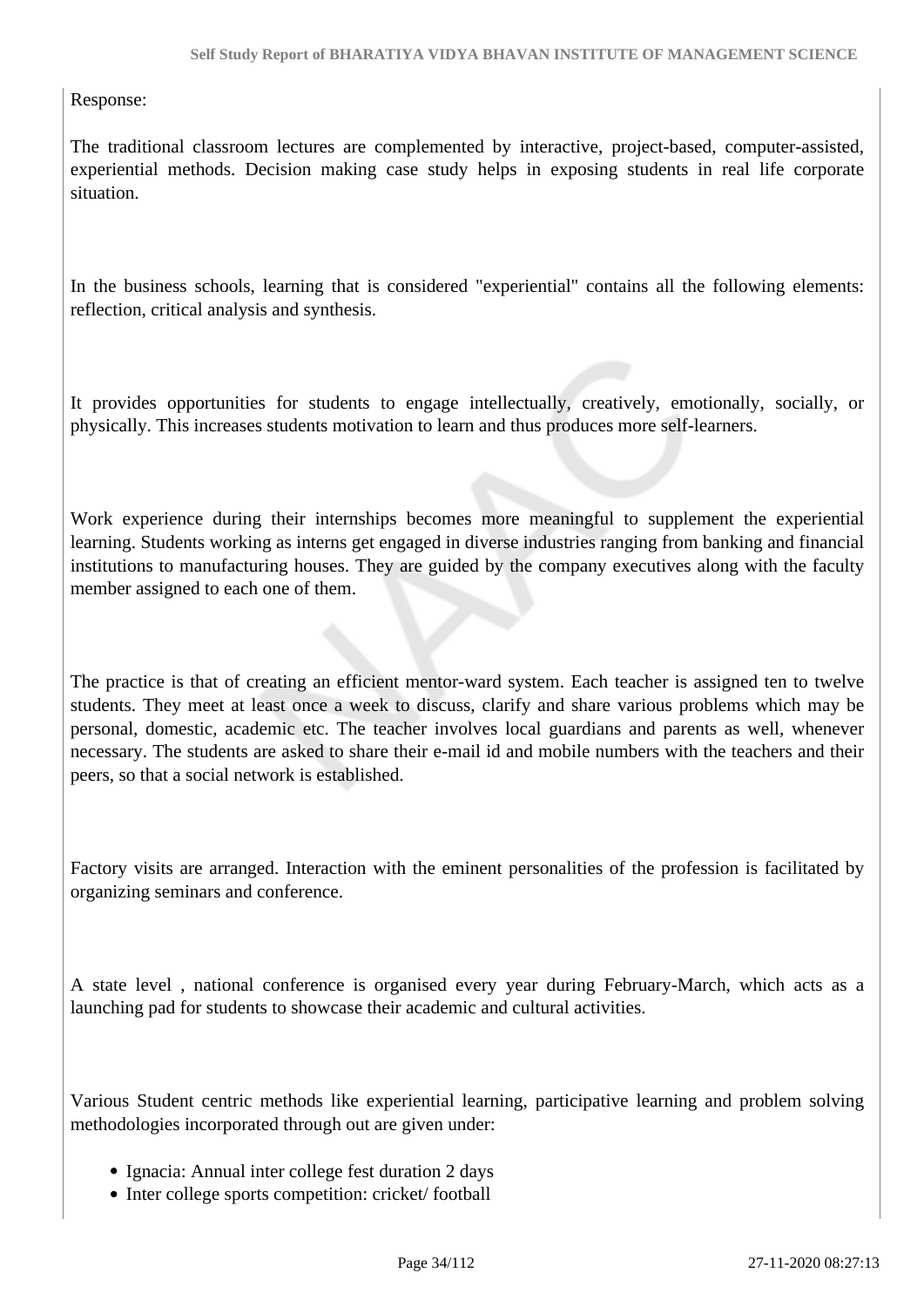- Participation in Fests of other colleges: e.g. Umang ( Bhawanipur College) , Xavotsav(St Xaviers's College) , Edge ( Techno India College Fest) , Eclecia( Heritage Institution Fest)
- All India Essay Writing Competition
- Interactive Work shops in Digital Marketing, SPSS, Advanced Excel, Taxation, GST & Data Analysis
- Summer Internship Projects
- Live Projects at Industry
- Winter Internship Programmes
- Management Games
- Real time simulation of online share trading
- Live decision making case study.

| <b>File Description</b>           | <b>Document</b>      |  |
|-----------------------------------|----------------------|--|
| Upload any additional information | <b>View Document</b> |  |
| Link for additional information   | <b>View Document</b> |  |

### **2.3.2 Teachers use ICT enabled tools for effective teaching-learning process.**

#### **Response:**

**2.3.2 Percentage of teachers using ICT for effective teaching with Learning Management** 

#### **Systems**

| No of teachers using                |      | No of teachers on ICT tools & | No of ICT    | enabledNo of Smart | $E$ -res |
|-------------------------------------|------|-------------------------------|--------------|--------------------|----------|
|                                     | roll |                               | class rooms  |                    |          |
| $\text{ICT}($<br>LMS,<br>Resources) | e    | resources available           |              | <b>Classrooms</b>  |          |
| 14                                  | 14   | LCD projector                 | $ 15\rangle$ | 15                 | $LCD_1$  |
|                                     |      | Desktops                      |              |                    | Deskt    |
|                                     |      | OHP                           |              |                    | OHP      |
|                                     |      | Laptop                        |              |                    | Lapto    |
|                                     |      | <b>Internet Connection</b>    |              |                    | Intern   |
|                                     |      | Wire connection               |              |                    | Wire d   |
|                                     |      | Public Address System         |              |                    | Public   |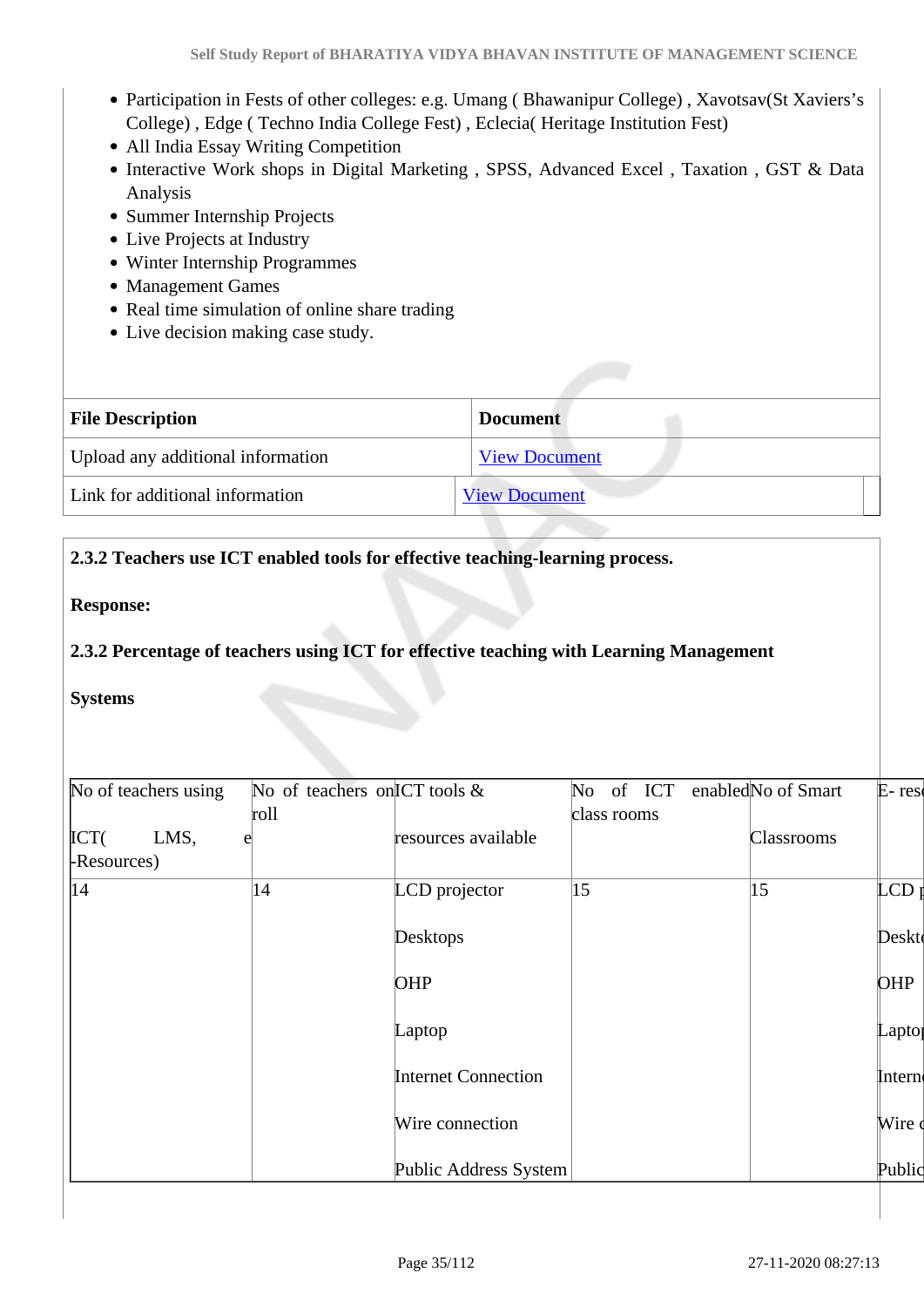Number of teachers using ICT  $*100$ 

Total number of teachers

**% of teachers using ICT = 100%**

 **2.3.3 Ratio of students to mentor for academic and other related issues (Data for the latest completed academic year )**

**Response:** 6:1

2.3.3.1 Number of mentors

Response: 15

| <b>File Description</b>                                                          | <b>Document</b>      |
|----------------------------------------------------------------------------------|----------------------|
| Upload year wise, number of students enrolled and<br>full time teachers on roll. | <b>View Document</b> |
| mentor/mentee ratio                                                              | <b>View Document</b> |
| Circulars pertaining to assigning mentors to mentees                             | <b>View Document</b> |

### **2.4 Teacher Profile and Quality**

**2.4.1 Average percentage of full time teachers against sanctioned posts during the last five years**

**Response:** 67.5

| <b>File Description</b>                                                          | <b>Document</b>      |
|----------------------------------------------------------------------------------|----------------------|
| Year wise full time teachers and sanctioned posts<br>for 5 years (Data Template) | <b>View Document</b> |
| List of the faculty members authenticated by the<br>Head of HEI                  | <b>View Document</b> |

 **2.4.2 Average percentage of full time teachers with Ph. D. / D.M. / M.Ch. / D.N.B Superspeciality / D.Sc. / D.Litt. during the last five years (consider only highest degree for count)**

**Response:** 55.5

2.4.2.1 **Number of full time teachers with** *Ph. D. / D.M. / M.Ch. / D.N.B Superspeciality / D.Sc. / D.Litt.* **year wise during the last five years**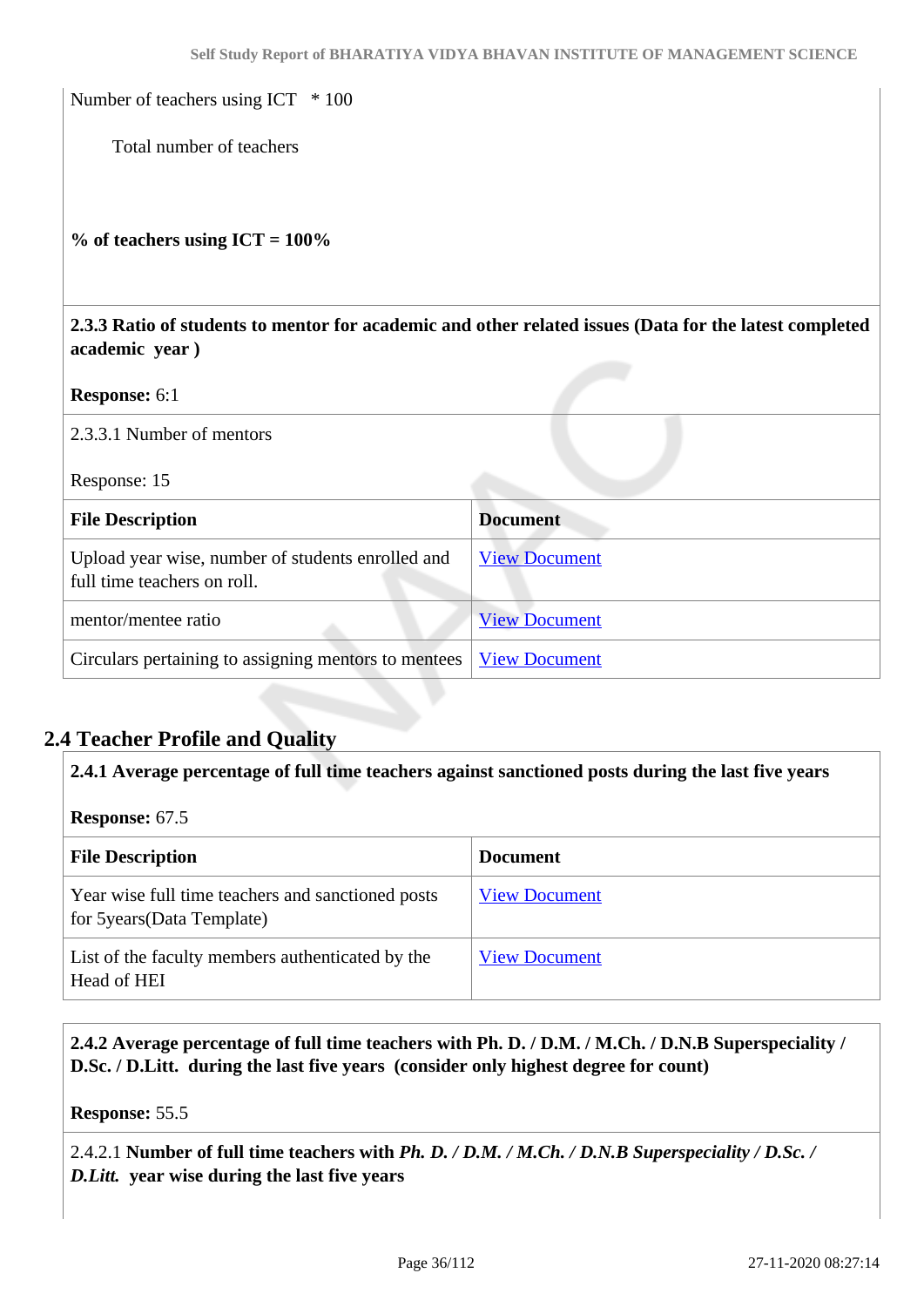|                                                                                                                                                                                  | 2018-19 | 2017-18 | 2016-17              |                      | 2015-16 |  | 2014-15        |  |
|----------------------------------------------------------------------------------------------------------------------------------------------------------------------------------|---------|---------|----------------------|----------------------|---------|--|----------------|--|
|                                                                                                                                                                                  | 7       | 7       | 6                    |                      | 6       |  | $\overline{4}$ |  |
|                                                                                                                                                                                  |         |         |                      |                      |         |  |                |  |
| <b>File Description</b>                                                                                                                                                          |         |         |                      | <b>Document</b>      |         |  |                |  |
| List of number of full time teachers with Ph. D. /<br>D.M. / M.Ch. / D.N.B Superspeciality / D.Sc. /<br>D. Litt. and number of full time teachers for 5 years<br>(Data Template) |         |         | <b>View Document</b> |                      |         |  |                |  |
| Any additional information                                                                                                                                                       |         |         |                      | <b>View Document</b> |         |  |                |  |

### **2.4.3 Average teaching experience of full time teachers in the same institution (Data for the latest completed academic year in number of years)**

**Response:** 1

2.4.3.1 **Total experience of full-time teachers**

Response: 13

| <b>File Description</b>                                                                           | <b>Document</b>      |
|---------------------------------------------------------------------------------------------------|----------------------|
| List of Teachers including their PAN, designation,<br>dept and experience details (Data Template) | <b>View Document</b> |

### **2.5 Evaluation Process and Reforms**

**2.5.1 Mechanism of internal assessment is transparent and robust in terms of frequency and mode**

**Response:** 

**2.5.1 link makaut letter ATTACHMENT\notice-continuous-evaluation-31aug.pdf**

#### **Reforms in Continuous Internal Evaluation (CIE) system at the institutional level**

#### **Response:**

The Continuous Internal Evaluation System followed by us (based on the system implemented by our University, MAKAUT) is quite structured, transparent and categorized so that internal assessment can be carried out in a systematic and continuous manner throughout the semester.

The marks for internal assessment of 100 marks are distributed as follows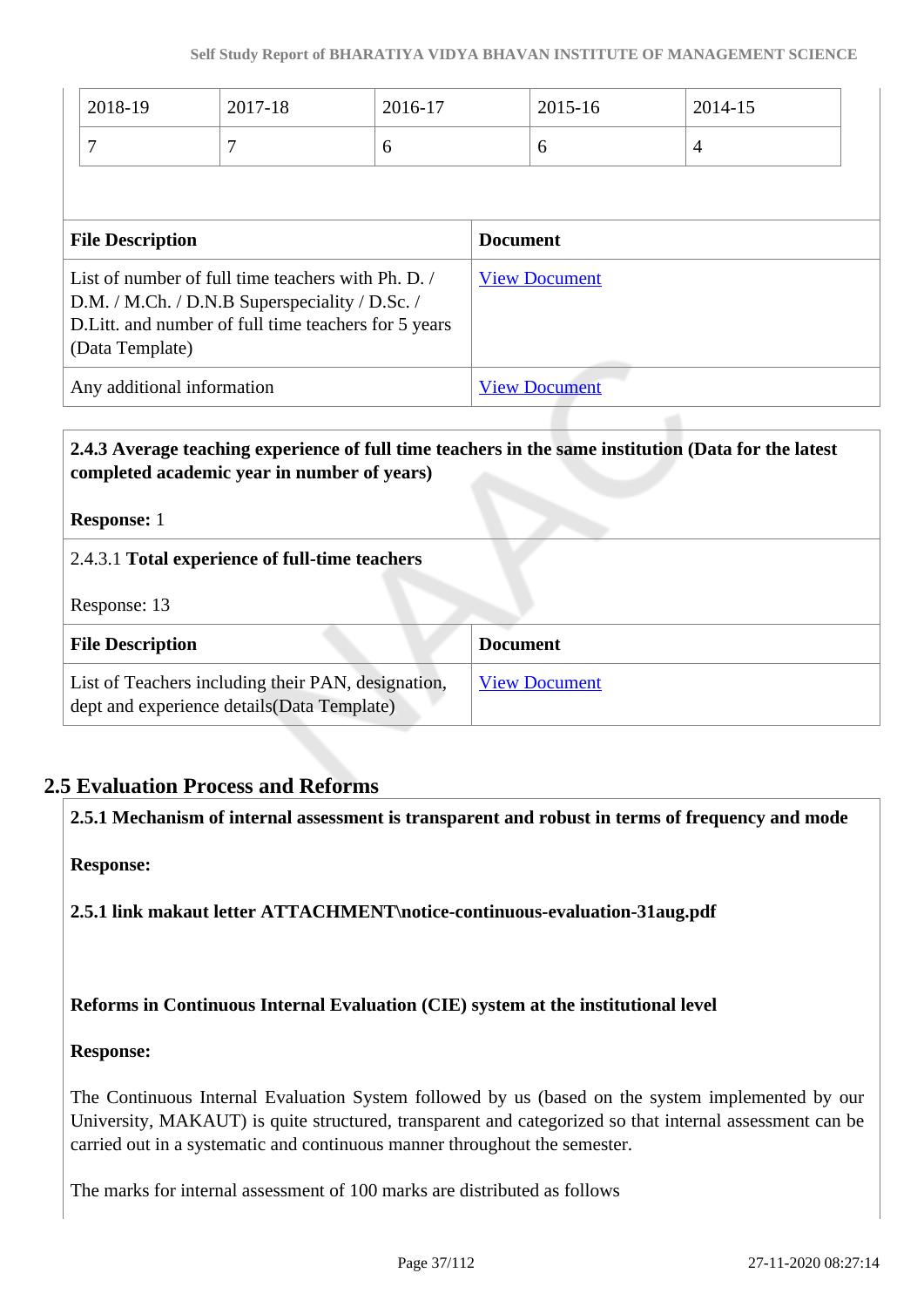Internal Tests: 50 marks

Assignment: 40 marks

Quiz: 10 marks

Total of 100 marks then converted into 30 marks as Internal Assessment marks by the University. University exam consists of 70 marks.

Attendance: 10 marks (75% attendance is mandatory)

Assignments are to be given in all of the following forms (each form develops unique skills within the students):

1. Problem Solving—Numeric and conceptual

2. Term paper – A systematic report on a topic to be submitted under the guidance of a faculty member after doing necessary exploration of knowledge on the topic.

3. Mini project – A small project on the topic or problem assigned by the teacher and covered by the course being taught. The duration of the project must not be more than one month.

4. Presentation & Seminar – The student will prepare a PPT on a topic relevant to the course and present with PPT for 10 minutes under the guidance of the faculty teaching the course.

5. Quiz is to be conducted at regular intervals on the syllabus covered at that point of time.

In addition to above various new methodologies like **projects, presentations**, **class participation**, **and open book exams** are used for internal evaluation from time to time by faculty members based on their requirement.

Group Discussions are held on different topics given by the teachers well in advance or on the spot. Teachers help, guide and rectify them during the discussion process as and when needed.

Students are given live projects from time to time in addition to summer projects. Students also prepare Study Reports based on secondary data on important and emerging areas.

These projects, assignments and study papers give the students exposure to the real life world, apply their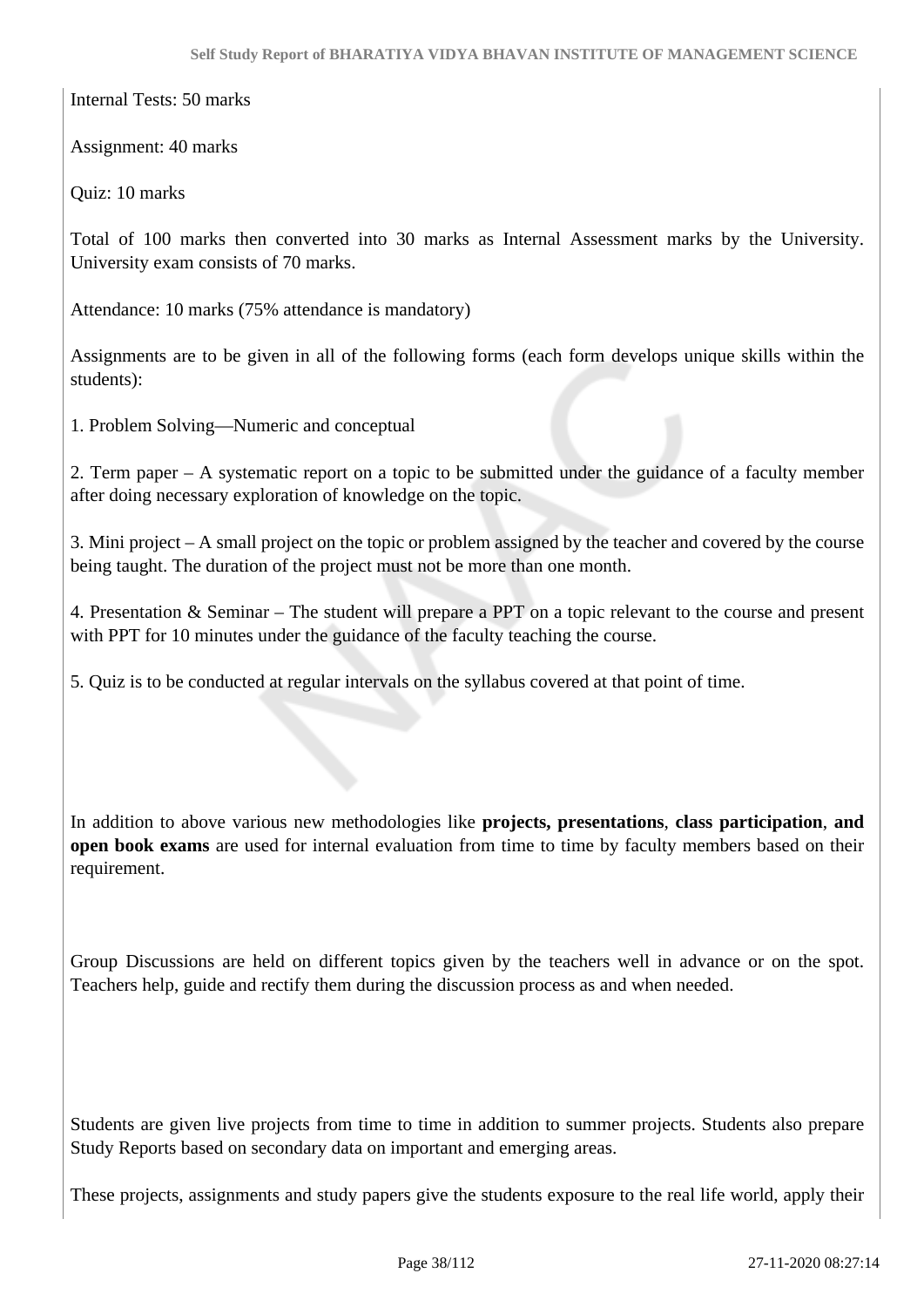knowledge to analyze situations, solve problems and improve their knowledge and skills.

Attendance and class participation is given separate weightage in the internal assessment evaluation.

| <b>File Description</b>         | <b>Document</b>      |
|---------------------------------|----------------------|
| Link for additional information | <b>View Document</b> |

 **2.5.2 Mechanism to deal with internal/external examination related grievances is transparent, timebound and efficient** 

#### **Response:**

**Mechanism of internal assessment is transparent and robust in terms of frequency and variety**

#### **Response:**

Evaluation: There will be Continuous Assessment (CA) and summation of evaluation will be converted to Marks out of 25 each in CA1, CA2, CA3 and CA4 and will be uploaded in university site tentatively on 5th week, 10th week, 15th week and 20th week of the semester respectively. University will convert these 100 marks to 30 marks as "Internal evaluation". Balance 70 marks will be awarded by the University in the end semester exam. Component of evaluation is attendance, quality participation in the class, Pre-class/pregroup work preparation, post class quiz, Class participation and Case presentation, and marks of the internal exam which can be conducted in the form of written exam (MCQ and subjective), project presentation, assignment, quiz, teaser and viva.

Our Mechanism of Internal assessment is transparent and every student has an idea about the mechanism of internal we follow.

Our Institute follows the mechanism prescribed by our University MAKAUT.

The Internal Evaluation System rests on the pillars of transparency and accountability. This involves communication of the system of examination and its processes at various levels.

Information about the assessment and evaluation process: The Institute prepares an Academic Calendar in line with university calendar prior to the commencement of the academic year.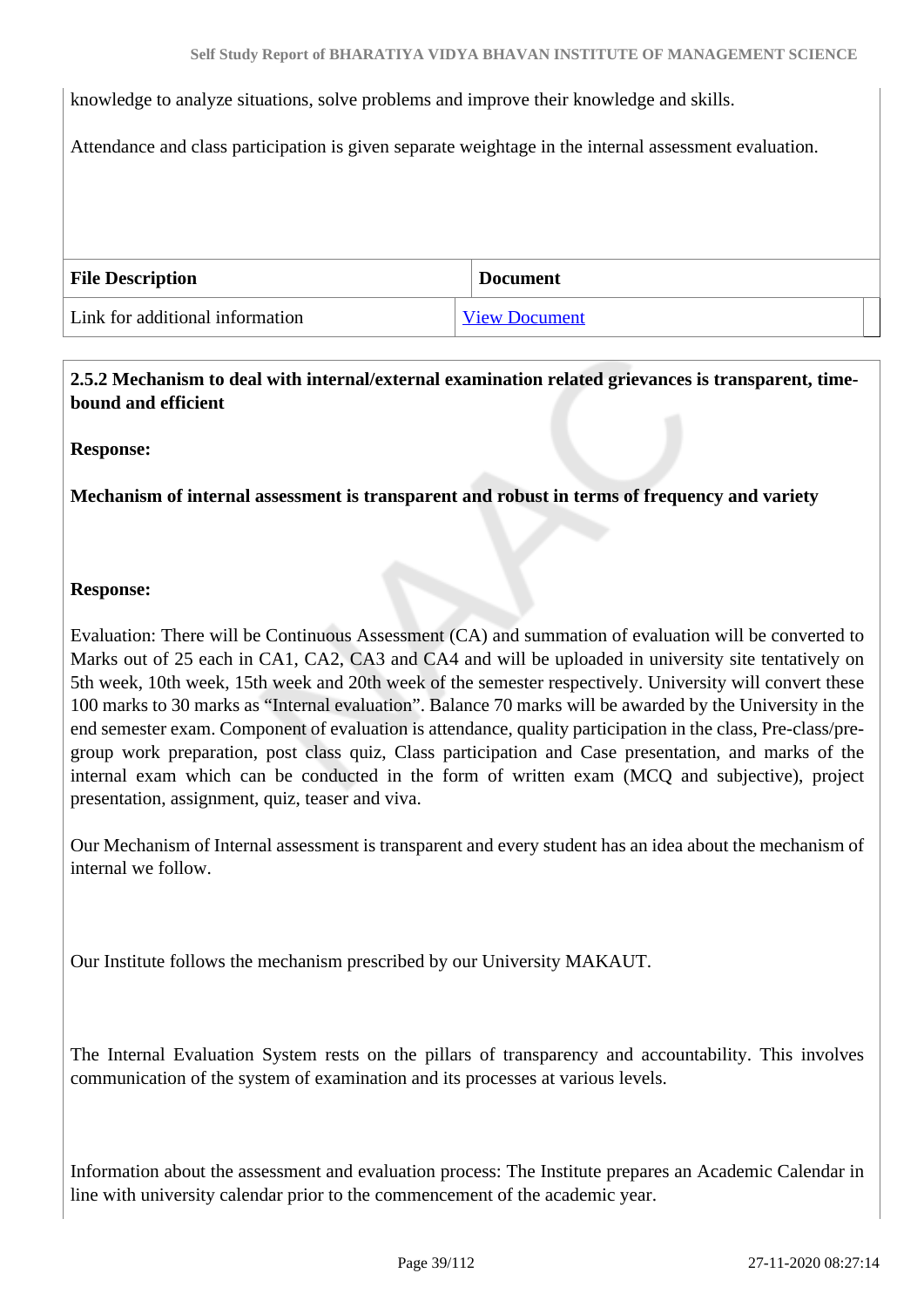During the batch orientation program, the students are informed about the rules and regulations of the Institute, the affiliating university, the college atmosphere, examinations and evaluation process in general. Also at the inception of the regular classes students are briefed about the internal evaluation process to be followed by the respective subject teachers. Along with the course outlines, individual faculty members explain the details of the evaluation pattern and the weightage allotted for the same is communicated to the students at the beginning of the year / semester. As per requirement, parent-teachers meetings are conducted to inform the parents regarding their ward's performance.

Frequency and Variation of Internal Tests: There are four internal assessments consisting of various type of examination.

Students also prepare Study Reports based on secondary data on important and emerging areas.

These projects, assignments and study papers give the students exposure to the real life world, apply their knowledge to analyze situations, solve problems and improve their knowledge and skills. Eg. Students are assigned the task of tracking the stock markets for stocks price4s of different sectors for a period of 1 month and submit the values. This gives them a firsthand learning about stock market activities and changes in the index. They also learn what factors affect the stock prices in different sectors.

Robust Evaluation: The evaluation is done on the basis of the multiple internal tests as mentioned above during the semester and not just based on one exam.

### **2.6 Student Performance and Learning Outcomes**

 **2.6.1 Programme and course outcomes for all Programmes offered by the institution are stated and displayed on website and communicated to teachers and students.**

**Response:** 

**2.6.1: Program outcomes, program specific outcomes and course outcomes for all programs offered by the Institution are stated and displayed on website and communicated to teachers and students**

#### **Response:**

The department and the institute formulated the vision and mission through a series of recommendation from the stake holders of the institute, the future scope of developing the institute and the career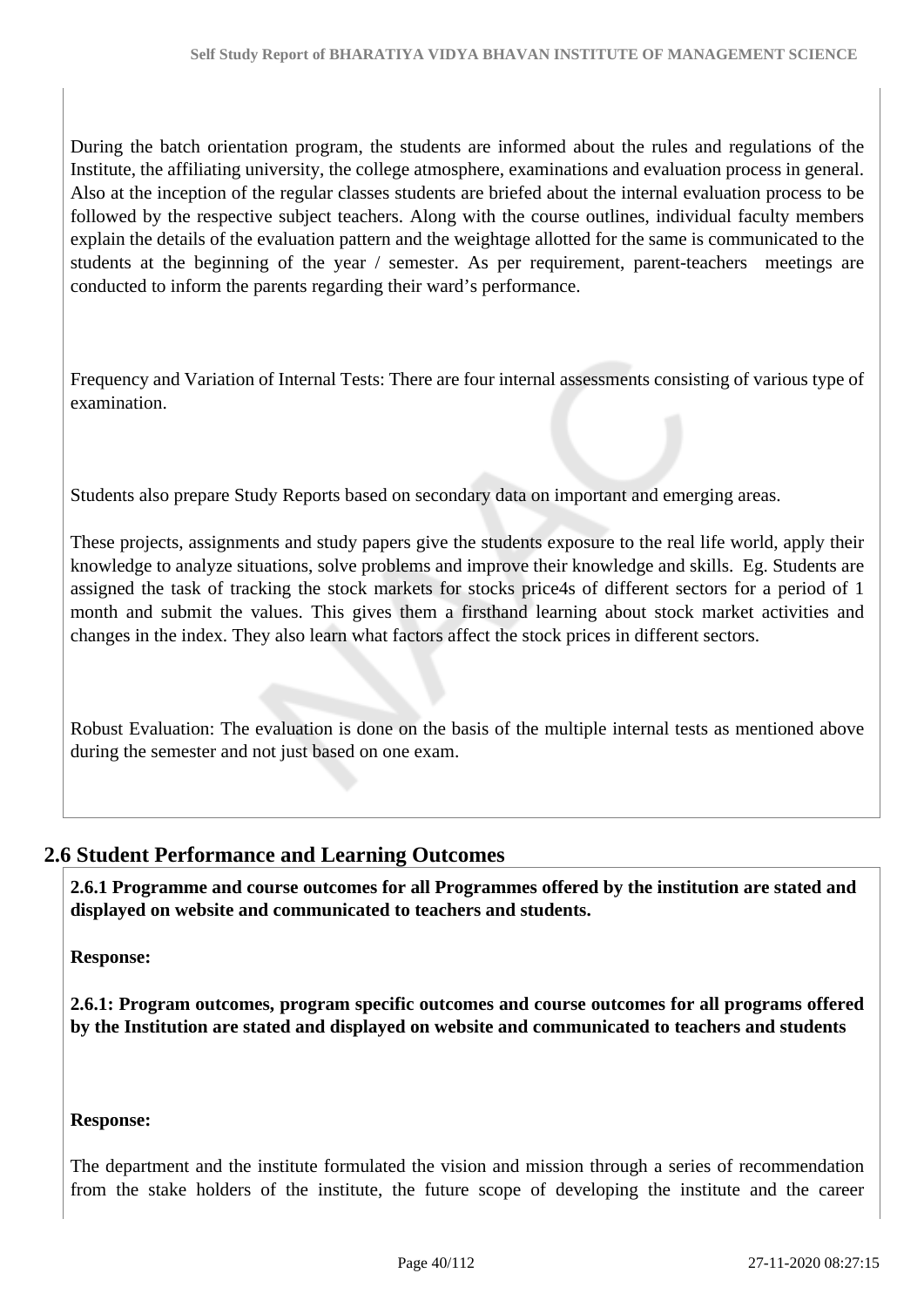opportunities in management profession.

The Mission of the department is to provide high quality innovative education through U.G. & P.G. programme in Management so that the students prosper in their career or pursue higher education to compete in the professional world.

In establishing the vision and mission of the department, the following steps were followed:

Step 1: Vision and Mission of the institute are taken as basis in alignment with the institutional mission  $\&$ vision at departmental meeting along with Principal/ Director.

Step 2: Views are taken from stakeholders, eminent academicians, parents and professional experts.

Step 3: The recommended views are discussed and reviewed by Academic Core Committee to simulate the vision and mission of the department as well as the Institute finally approved by the Governing Body.

#### **Programme Outcomes of the BBA & MBA programme are:**

PO 1: Establish students as successful professionals in the corporate sector.

PO 2: Carry out advanced studies and acquire higher qualifications applying his or her knowledge and experience towards an advanced professional degree.

PO 3: Attain capabilities as successful team member using effective communications and teamwork skills.

PO 4: Pursue a career for life-long learning with personal & professional growth, superior work ethics and character.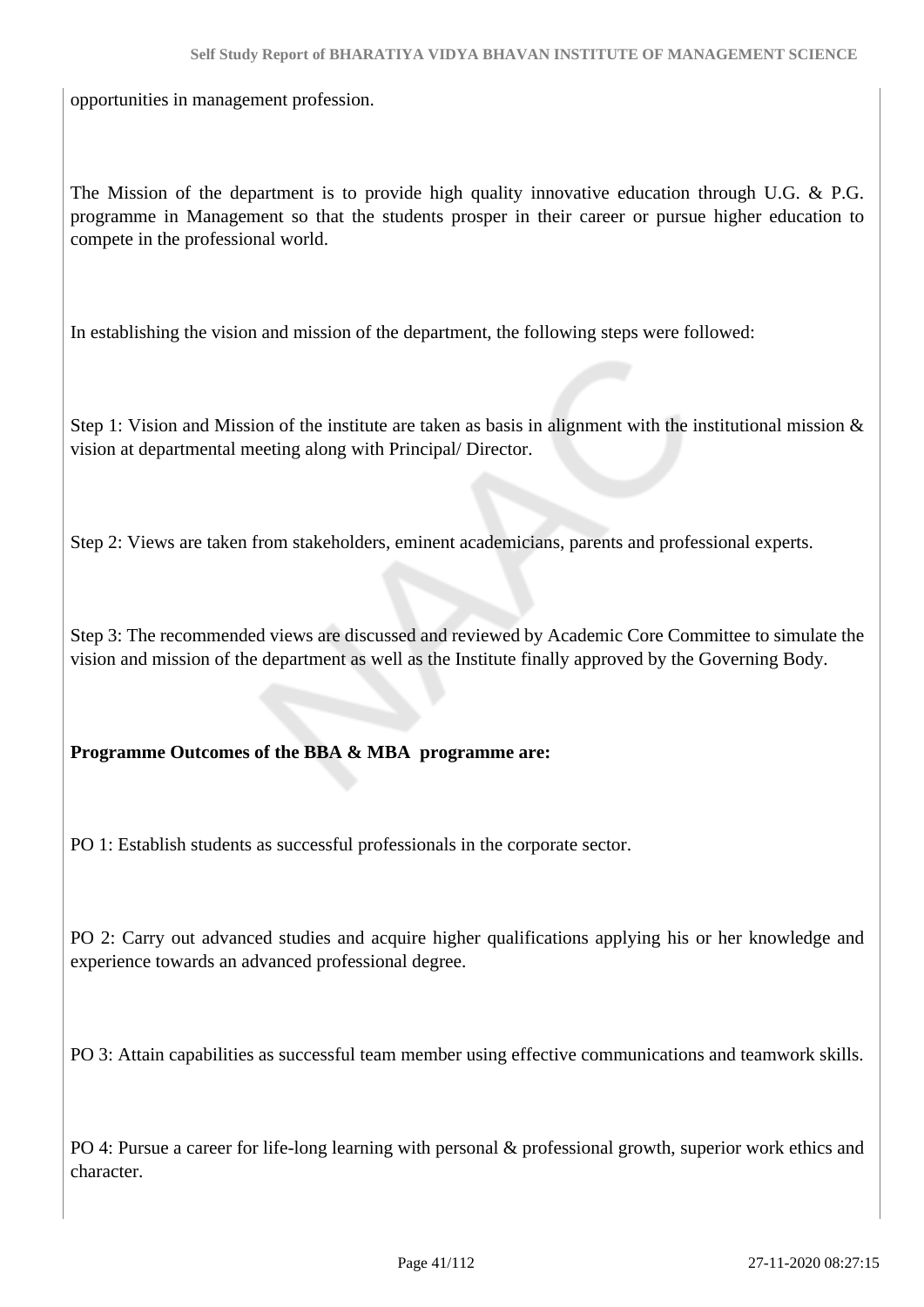| <b>File Description</b>                                    | <b>Document</b>      |
|------------------------------------------------------------|----------------------|
| Upload COs for all Programmes (exemplars from<br>Glossary) | <b>View Document</b> |
| Past link for Additional information                       | <b>View Document</b> |

#### **2.6.2 Attainment of programme outcomes and course outcomes are evaluated by the institution.**

#### **Response:**

**2.6.2 Attainment of program outcomes, program specific outcomes and course outcomes are evaluated by the institution**

#### **Response:**

Measuring Course Outcomes attained through University Examinations

The University assessment is held for 70 marks in each course. The examination system is a semester method. The university paper comprise of multiple choice questions, short answer questions and long answer questions to judge the comprehensive and analytical knowledge of the students.

Measuring Course Outcome attainment through Internal Assessments:

For internal assessment, different methods are pursued in each of the associated COs like Internal class tests, Assignments, projects & presentations, quiz, role play, extempore, live projects, placement data etc. as mapped with the COs.

Total Course Outcome Attainment:

Taking 70% weightage to University examination and 30% weightage to Internal assessment, the Total attainment calculations will be  $(70\% \text{ of University level}) + (30\% \text{ of internal level})$ 

| <b>File Description</b>           | <b>Document</b>      |
|-----------------------------------|----------------------|
| Upload any additional information | <b>View Document</b> |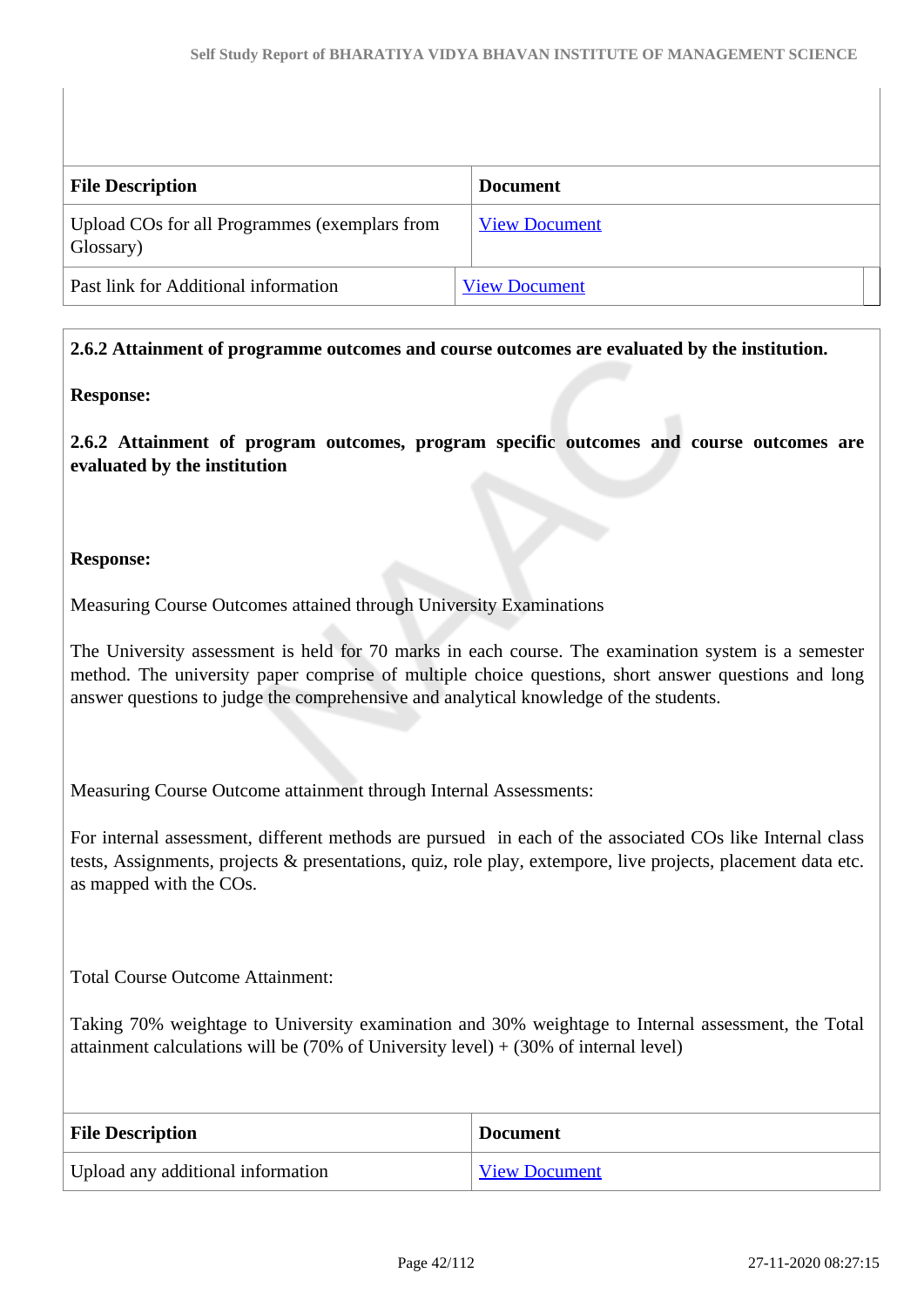#### **2.6.3 Average pass percentage of Students during last five years**

#### **Response:** 96.48

### 2.6.3.1 **Number of final year students who passed the university examination year-wise during the last five years**

| 2018-19 | 2017-18 | 2016-17 | 2015-16 | 2014-15 |
|---------|---------|---------|---------|---------|
| 108     | 69      | 39      | 58      | ٣Π<br>ັ |

2.6.3.2 **Number of final year students who appeared for the university examination year-wise during the last five years**

| 2018-19 | 2017-18                                   | 2016-17 | 2015-16 | 2014-15 |
|---------|-------------------------------------------|---------|---------|---------|
| 108     | $\overline{\phantom{0}}$<br>$\frac{1}{4}$ | 40      | 60      | 60      |

| <b>File Description</b>                                                                                                  | <b>Document</b>      |
|--------------------------------------------------------------------------------------------------------------------------|----------------------|
| Upload list of Programmes and number of students<br>passed and appeared in the final year examination<br>(Data Template) | <b>View Document</b> |

### **2.7 Student Satisfaction Survey**

| 2.7.1 Online student satisfaction survey regarding teaching learning process |                      |  |
|------------------------------------------------------------------------------|----------------------|--|
| <b>Response:</b>                                                             |                      |  |
| <b>File Description</b>                                                      | <b>Document</b>      |  |
| Upload database of all currently enrolled students<br>(Data Template)        | <b>View Document</b> |  |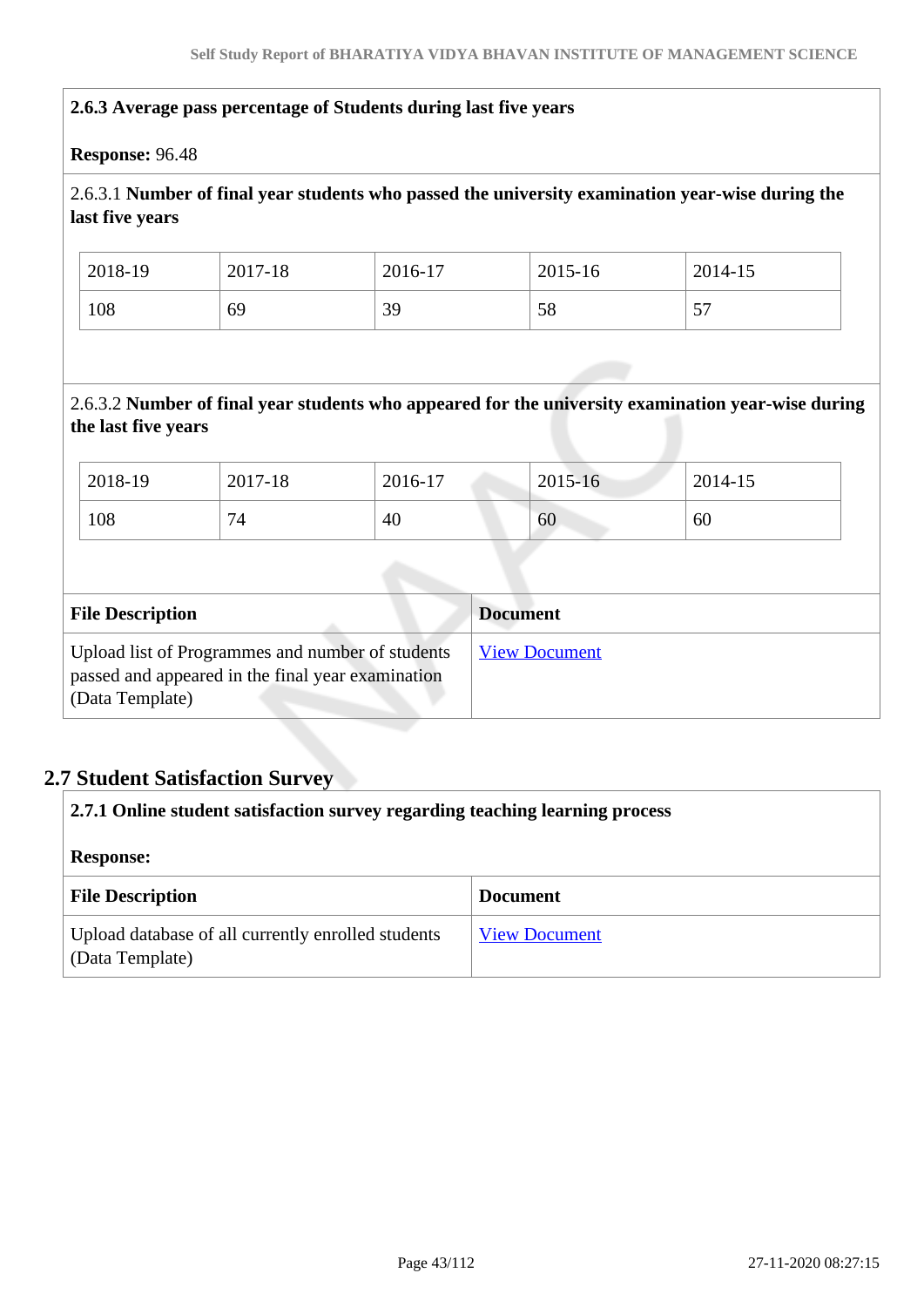# **Criterion 3 - Research, Innovations and Extension**

### **3.1 Resource Mobilization for Research**

 **3.1.1 Grants received from Government and non-governmental agencies for research projects, endowments, Chairs in the institution during the last five years (INR in Lakhs)** 

**Response:** 1.47

3.1.1.1 **Total Grants from Government and non-governmental agencies for research projects , endowments, Chairs in the institution during the last five years (INR in Lakhs)**

| $12018-19$ | 2017-18 | 2016-17 | $2015 - 16$ | 2014-15 |
|------------|---------|---------|-------------|---------|
| 1.47       |         |         | v           |         |

| <b>File Description</b>                                                             | <b>Document</b>      |
|-------------------------------------------------------------------------------------|----------------------|
| List of endowments / projects with details of grants                                | <b>View Document</b> |
| e-copies of the grant award letters for sponsored<br>research projects / endowments | <b>View Document</b> |
| Any additional information                                                          | <b>View Document</b> |

### **3.1.2 Percentage of teachers recognized as research guides (latest completed academic year)**

**Response:** 38.46

#### 3.1.2.1 **Number of teachers recognized as research guides**

Response: 5

| <b>File Description</b>                 | <b>Document</b>      |
|-----------------------------------------|----------------------|
| Institutional data in prescribed format | <b>View Document</b> |

 **3.1.3 Percentage of departments having Research projects funded by government and non government agencies during the last five years**

**Response:** 20

3.1.3.1 **Number of departments having Research projects funded by government and nongovernment agencies during the last five years**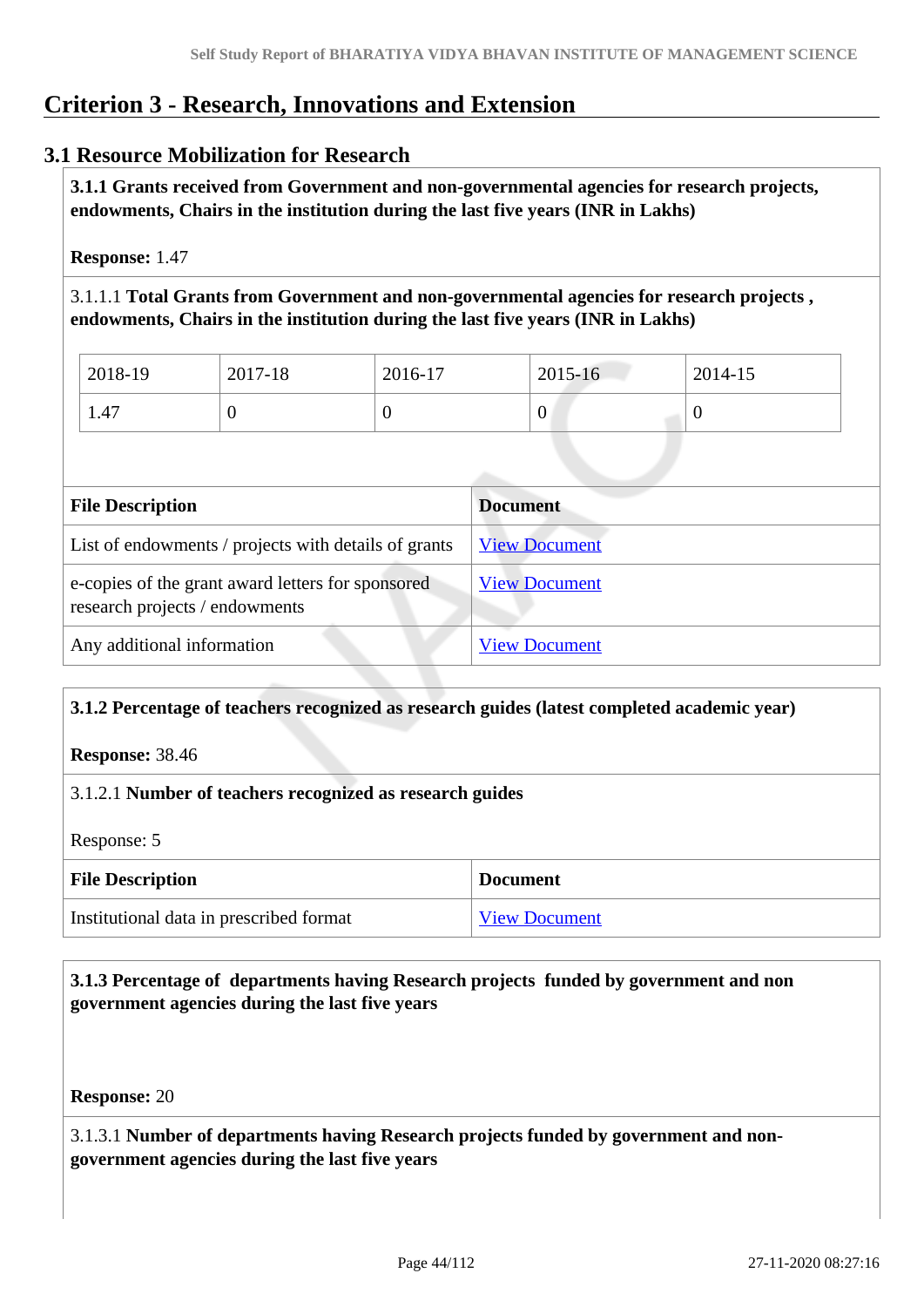| 2018-19                                       | 2017-18                                                   | 2016-17        | 2015-16              | 2014-15  |  |  |  |
|-----------------------------------------------|-----------------------------------------------------------|----------------|----------------------|----------|--|--|--|
| $\overline{0}$                                | 1                                                         | $\overline{0}$ | $\overline{0}$       | $\theta$ |  |  |  |
|                                               |                                                           |                |                      |          |  |  |  |
|                                               | 3.1.3.2 Number of departments offering academic programes |                |                      |          |  |  |  |
| 2018-19                                       | 2017-18                                                   | 2016-17        | 2015-16              | 2014-15  |  |  |  |
| $\mathbf{1}$                                  | 1                                                         | $\mathbf{1}$   | $\mathbf{1}$         | 1        |  |  |  |
|                                               |                                                           |                |                      |          |  |  |  |
| <b>File Description</b>                       |                                                           |                | <b>Document</b>      |          |  |  |  |
| Supporting document from Funding Agency       |                                                           |                | <b>View Document</b> |          |  |  |  |
| List of research projects and funding details |                                                           |                | <b>View Document</b> |          |  |  |  |
| Any additional information                    |                                                           |                | <b>View Document</b> |          |  |  |  |

### **3.2 Innovation Ecosystem**

 **3.2.1 Institution has created an ecosystem for innovations and has initiatives for creation and transfer of knowledge**

**Response:** 

**3.2.1. Institution has created an ecosystem for innovations including Incubation center and other initiatives for creation and transfer of knowledge**

#### **Response:**

- BIMS has taken initial steps towards developing ecosystem for innovation and various knowledge transfer methods.
- The Institution promotes creating knowledge innovation **entrepreneurship activities.**

- 
- It recognises the importance of research and development. The faculty members and students are encouraged to actively participate in research and publication. Other than BIMS own journal 'BIMS Journal of management', students and faculty members publish their research articles in the other leading journals.
- BIMS has an MOU with NEN ( National Entrepreneur Network) , Spic Macay and AMARA project
- **NEN** Concept for acquiring knowledge about Entrepreneurship and start up business wadhwani
- **Spic Macay** : creating awareness and as well promotion of rich Indian heritage, culture & Classical Music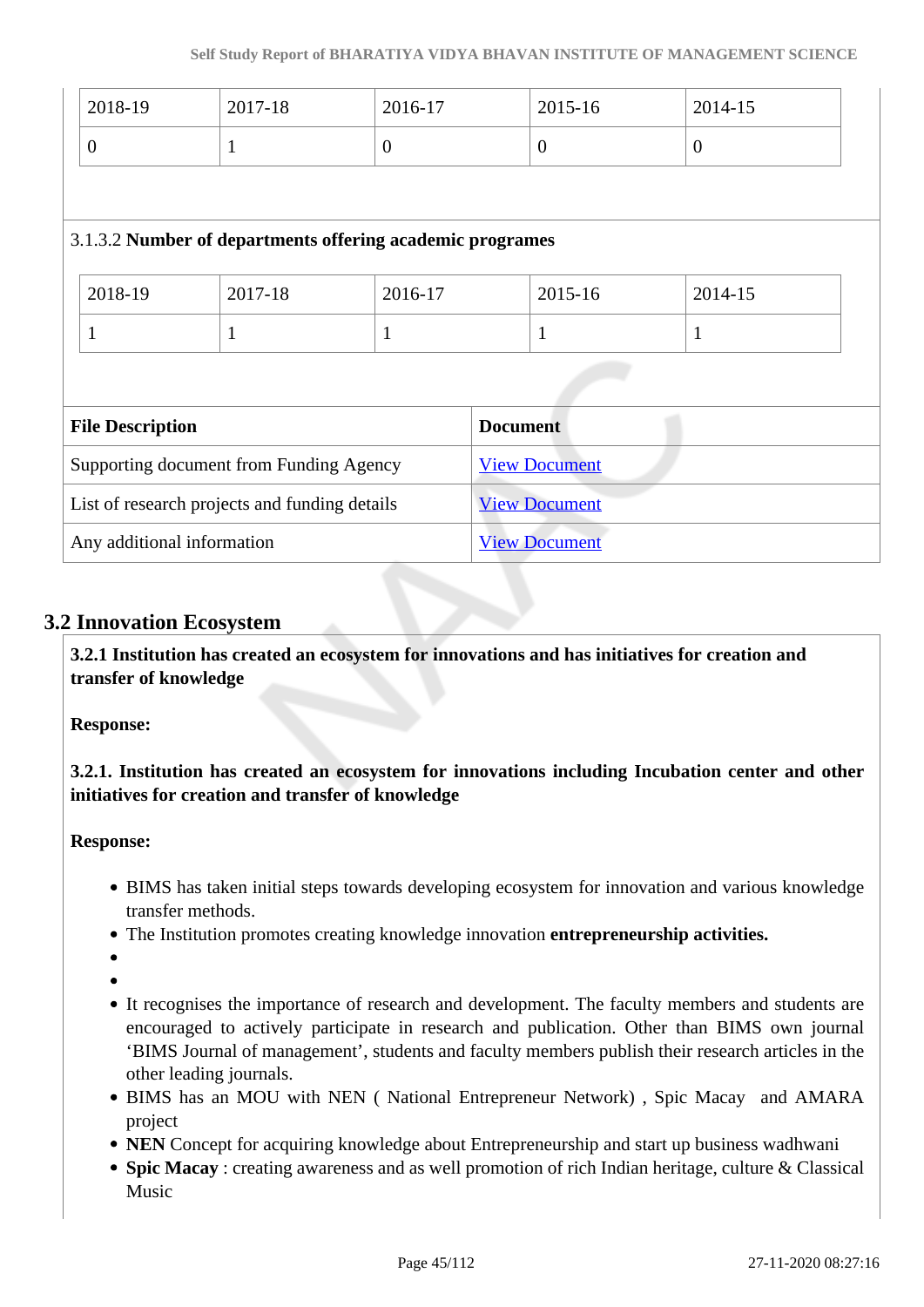#### **AMARA** project: A green movement Attachment

#### Attachment\Wadhwani

- **Incubation Centre:** *will be set up with CLOUDSENCE*
- 1.Cloudsense Consultancy ,Attachment\CLOUDSENSE.docx

Students and faculty members make optimal usage of Library , computer laboratory and other research facilities provided by the Institute for scripting course work, literature review and data analysis. Students are given assignments/ projects work which require utilization of library and computer laboratory. Faculty members are given opportunities to contribute and publish research papers.

Following facilities are made available to students and faculty members

- Library facilities
- Software and statistical package: like SPSS 19, Office 365, Tally-ERP and Orell digital language Lab
- Additional book borrowing facilities
- Sponsorship to participate in workshops/ training programs/ conferencesAttachment\DSC\_2239.JPG , Attachment\GST.docx
- Facility to interact with senior industry persons and academicians who have expertise in the particular areas of knowledgeAttachment\DSC\_2239.JPG
- Training program in Advance Excel is conducted every year Attachment\8 Adv Excel Workshop.pdf
- Orientation program in Research Methodology
- The institute provides services as high speed internet access link to higher education resources like Kimbus etc
- $\bullet$  In addition to hard copies, Library subscribes to e-journals and e books for the students and faculty
- More than fifty numbers of papers are published by the faculty and students in the last 5 years. This shows the profound utilisation of research facilities available in BIMS.
- BIMS organises entrepreneurship programs, seminars and workshops and invites eminent personalities from small, middle and large companies and Govt of West Bengal (Department of MSME)as resource persons.
- BIMS conducts industry visits for the students regularly so that they can interact with the industry experts and have hand on experience with the industry.
- Institute has established a research and development cell.

| <b>File Description</b>               | <b>Document</b>      |  |
|---------------------------------------|----------------------|--|
| Upload any additional information     | <b>View Document</b> |  |
| Paste link for additional information | <b>View Document</b> |  |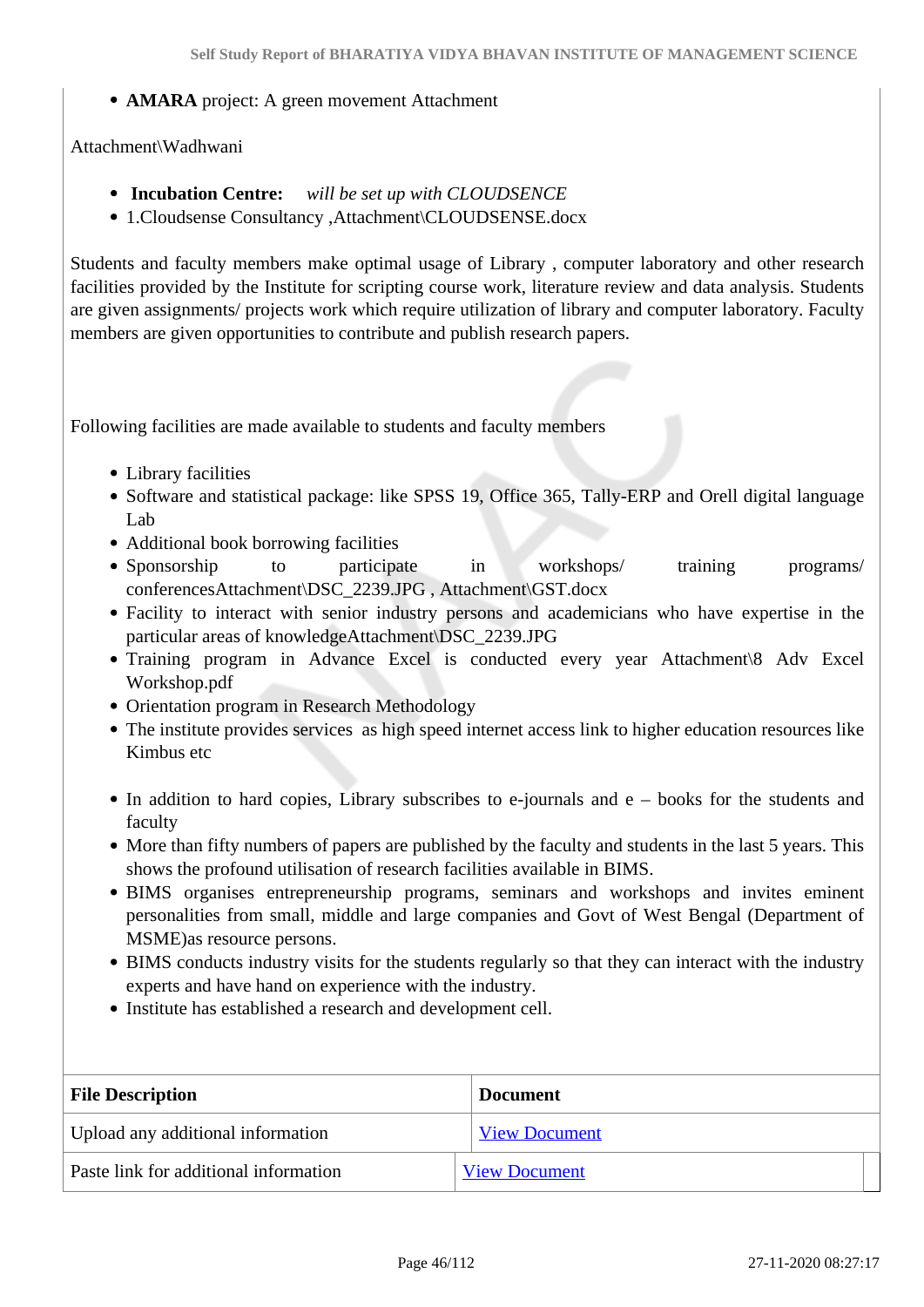### **3.2.2 Number of workshops/seminars conducted on Research Methodology, Intellectual Property Rights (IPR) and entrepreneurship during the last five years**

#### **Response:** 17

### 3.2.2.1 **Total number of workshops/seminars conducted on Research Methodology, Intellectual Property Rights (IPR) and entrepreneurship year-wise during last five years**

| 2018-19 | 2017-18 | 2016-17 | 2015-16 | 2014-15 |
|---------|---------|---------|---------|---------|
|         |         |         |         |         |

| <b>File Description</b>                        | <b>Document</b>      |
|------------------------------------------------|----------------------|
| List of workshops/seminars during last 5 years | <b>View Document</b> |

### **3.3 Research Publications and Awards**

| 3.3.1 Number of Ph.Ds registered per eligible teacher during the last five years                     |                                                                            |  |  |  |  |
|------------------------------------------------------------------------------------------------------|----------------------------------------------------------------------------|--|--|--|--|
| <b>Response: 0.4</b>                                                                                 |                                                                            |  |  |  |  |
| 3.3.1.1 How many Ph.Ds registered per eligible teacher within last five years                        |                                                                            |  |  |  |  |
| Response: 2                                                                                          |                                                                            |  |  |  |  |
|                                                                                                      | 3.3.1.2 Number of teachers recognized as guides during the last five years |  |  |  |  |
| Response: 5                                                                                          |                                                                            |  |  |  |  |
| <b>File Description</b><br><b>Document</b>                                                           |                                                                            |  |  |  |  |
| List of PhD scholars and their details like name of<br>the guide, title of thesis, year of award etc | <b>View Document</b>                                                       |  |  |  |  |
| Any additional information                                                                           | <b>View Document</b>                                                       |  |  |  |  |

### **3.3.2 Number of research papers per teachers in the Journals notified on UGC website during the last five years**

**Response:** 2.87

3.3.2.1 **Number of research papers in the Journals notified on UGC website during the last five years.**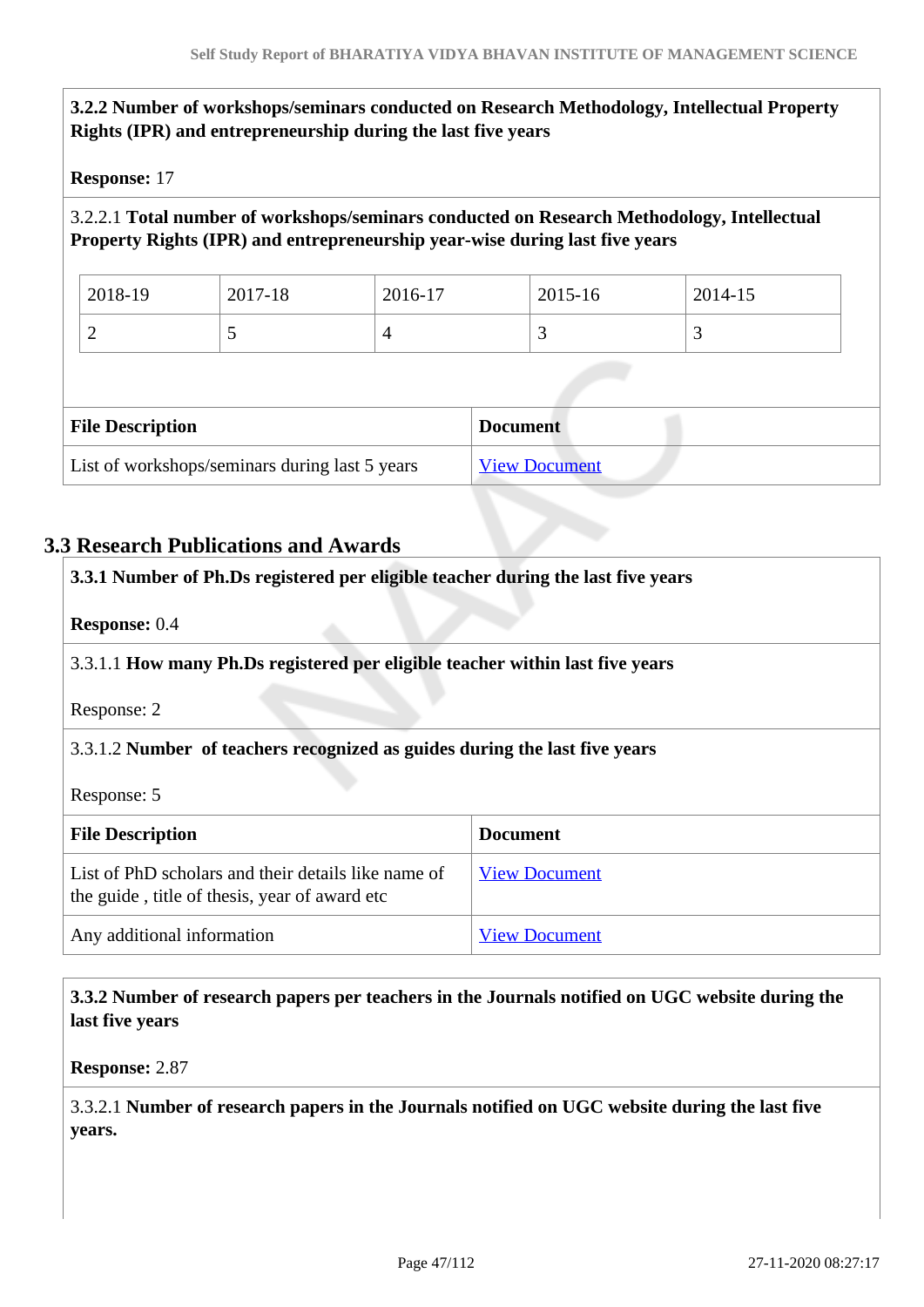| 2018-19                                                                               | 2017-18 | 2016-17 |  | 2015-16              | 2014-15 |
|---------------------------------------------------------------------------------------|---------|---------|--|----------------------|---------|
| 4                                                                                     | 9       |         |  | 3                    | 8       |
|                                                                                       |         |         |  |                      |         |
| <b>File Description</b><br><b>Document</b>                                            |         |         |  |                      |         |
| List of research papers by title, author, department,<br>name and year of publication |         |         |  | <b>View Document</b> |         |

 **3.3.3 Number of books and chapters in edited volumes/books published and papers published in national/ international conference proceedings per teacher during last five years**

**Response:** 2.87

3.3.3.1 **Total number of books and chapters in edited volumes/books published and papers in national/ international conference proceedings year-wise during last five years**

| 2018-19 | 2017-18 | 2016-17 | $2015 - 16$ | 2014-15 |
|---------|---------|---------|-------------|---------|
| ◡       |         |         |             |         |

| <b>File Description</b>                                    | <b>Document</b>      |
|------------------------------------------------------------|----------------------|
| List books and chapters edited volumes/ books<br>published | <b>View Document</b> |

### **3.4 Extension Activities**

 **3.4.1 Extension activities are carried out in the neighborhood community, sensitizing students to social issues, for their holistic development, and impact thereof during the last five years.**

**Response:** 

**3.4.1. Extension activities in the neighborhood community in terms of impact and sensitizing students to social issues and holistic development during last five years**

Students at BIMS participate in community development program and extension activities increasing the awareness of students on issues like social justice and making them responsible corporate citizen having sensitiveness to social needs. The participation of students in the activities give them understanding the challenge faced by the underprivileged section of the society and developing a feeling of empathy and the need of services to those section.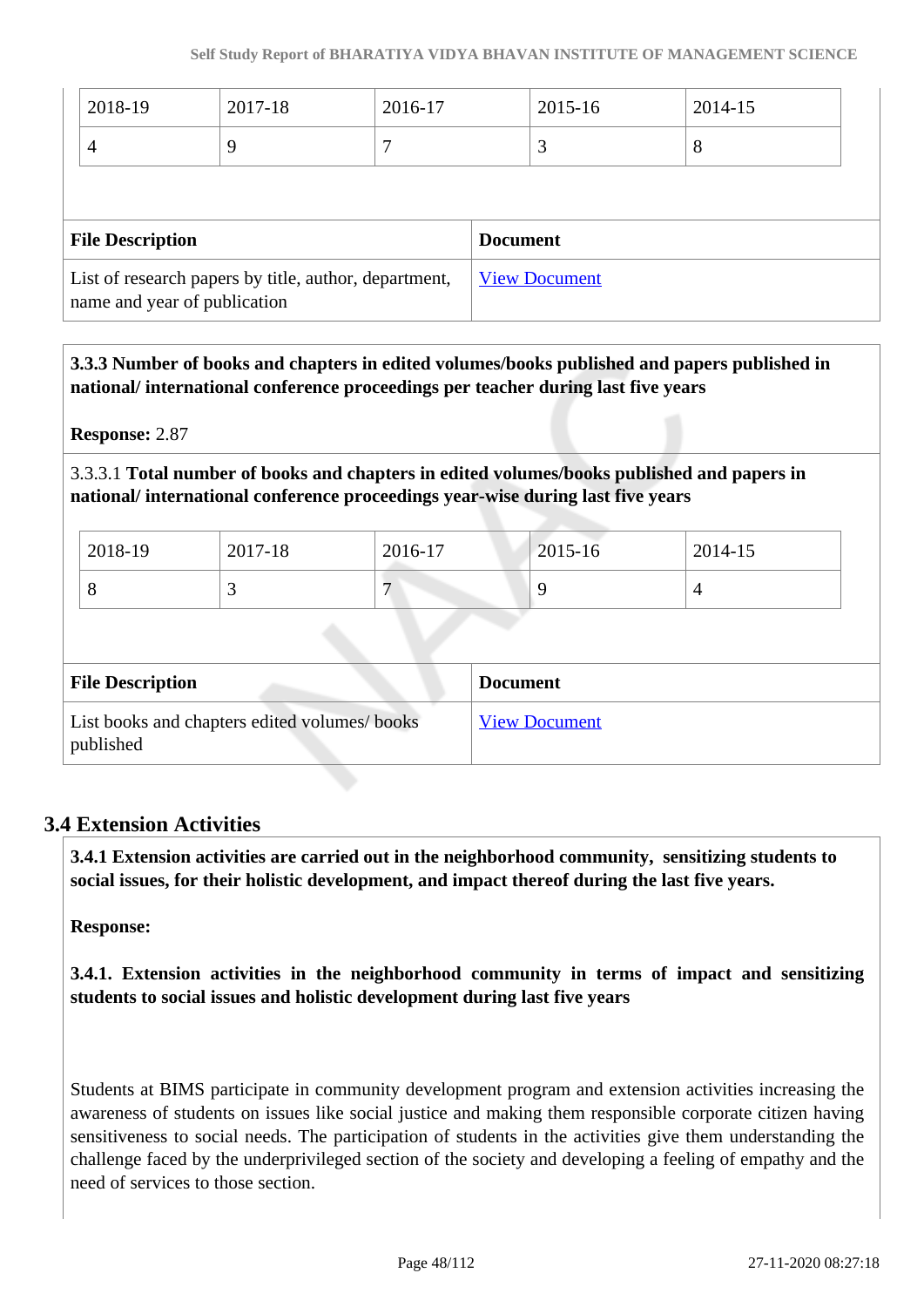BIMS organized a number of activities to promote institute- neighbor-community network to sensitize the students for social needs and bring changes in the surrounding community.

BIMS ensures not only responsible corporate citizen but also has objectives to make the students service oriented contributing to holistic development of students and sustain some activities uploaded in additional information section.

Faculty members as well as students are encouraged to participate in collaboration with other organization in carting out social outreach programs.

BIMS appreciates the service provided by students and faculties by considering their working for such activities. The institute has integrated the extension activities to the academic calendar. Student bodies of BIMS interact with NGO and serve the community.

BIMS has a systematic process to ensure the participation of all students in social activities and it is one of the important criteria

| <b>File Description</b>           | Document             |
|-----------------------------------|----------------------|
| Upload any additional information | <b>View Document</b> |

#### **3.4.2 Number of awards and recognitions received for extension activities from government/ government recognised bodies during the last five years**

**Response:** 10

3.4.2.1 **Total number of awards and recognition received for extension activities from Government/ Government recognised bodies year-wise during the last five years.**

| 2018-19 | 2017-18 | 2016-17 | 2015-16 | 2014-15 |
|---------|---------|---------|---------|---------|
|         |         |         |         | u       |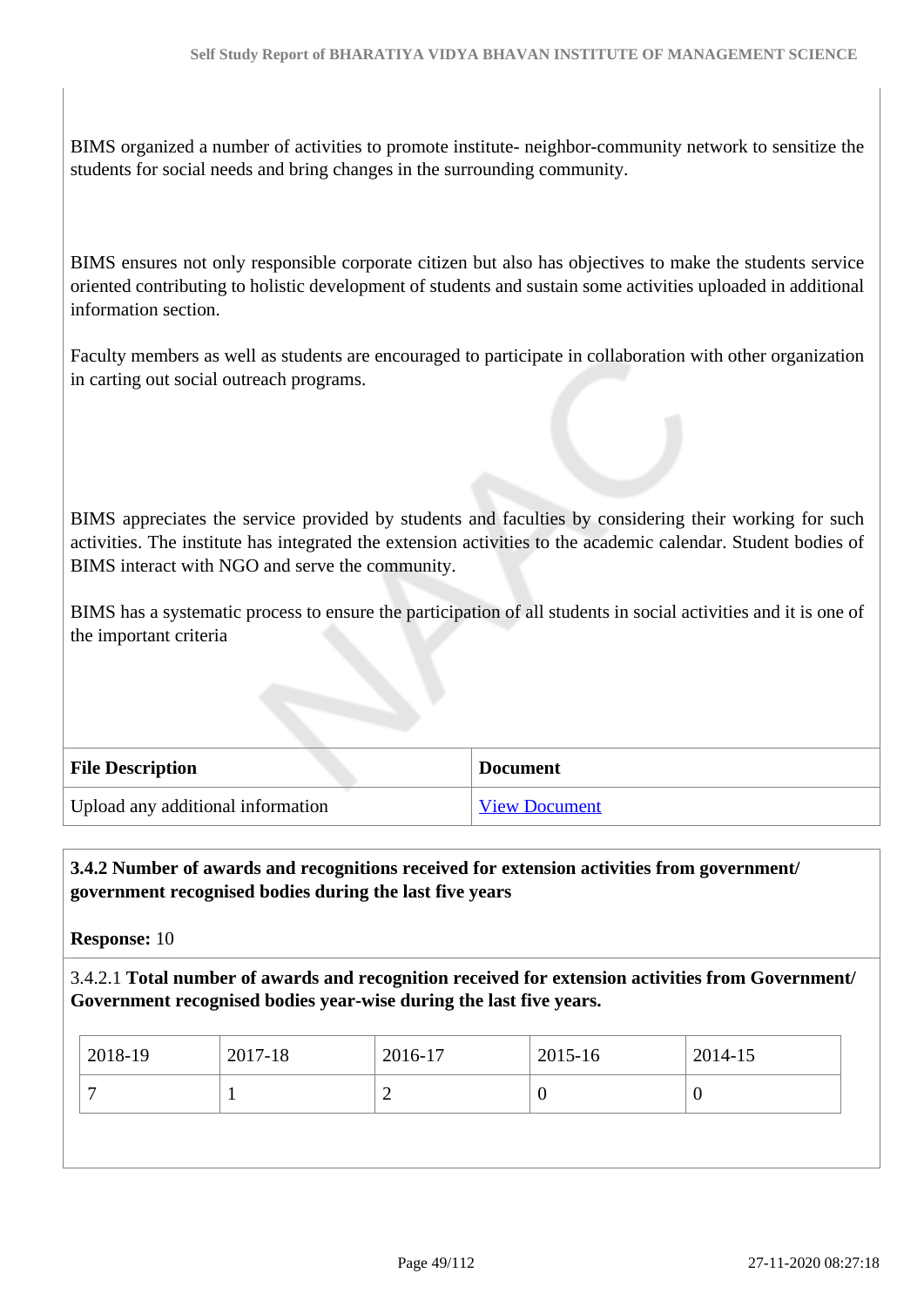| <b>File Description</b>                             | <b>Document</b>      |
|-----------------------------------------------------|----------------------|
| Number of awards for extension activities in last 5 | <b>View Document</b> |
| year                                                |                      |

 **3.4.3 Number of extension and outreach programs conducted by the institution through NSS/NCC/Red cross/YRC etc., during the last five years ( including Government initiated programs such as Swachh Bharat, Aids Awareness, Gender Issue, etc. and those organised in collaboration with industry, community and NGOs)**

#### **Response:** 2

3.4.3.1 **Number of extension and outreached Programmes conducted in collaboration with industry, community and Non- Government Organizations through NSS/ NCC/ Red Cross/ YRC etc., yearwise during the last five years**

| 2018-19 | 2017-18 | 2016-17 | $2015 - 16$ | 2014-15 |
|---------|---------|---------|-------------|---------|
| ິ       |         | ◡       |             | ∪       |

| <b>File Description</b>                                                                                          | <b>Document</b>      |
|------------------------------------------------------------------------------------------------------------------|----------------------|
| Number of extension and outreach Programmes<br>conducted with industry, community etc for the last<br>five years | <b>View Document</b> |

 **3.4.4 Average percentage of students participating in extension activities at 3.4.3. above during last five years**

#### **Response:** 0

3.4.4.1 **Total number of Students participating in extension activities conducted in collaboration with industry, community and Non- Government Organizations such as Swachh Bharat, AIDs awareness, Gender issue etc. year-wise during last five years**

| 2018-19 | 2017-18 | 2016-17 | $2015 - 16$ | 2014-15 |
|---------|---------|---------|-------------|---------|
| ν       | U       |         | U           | U       |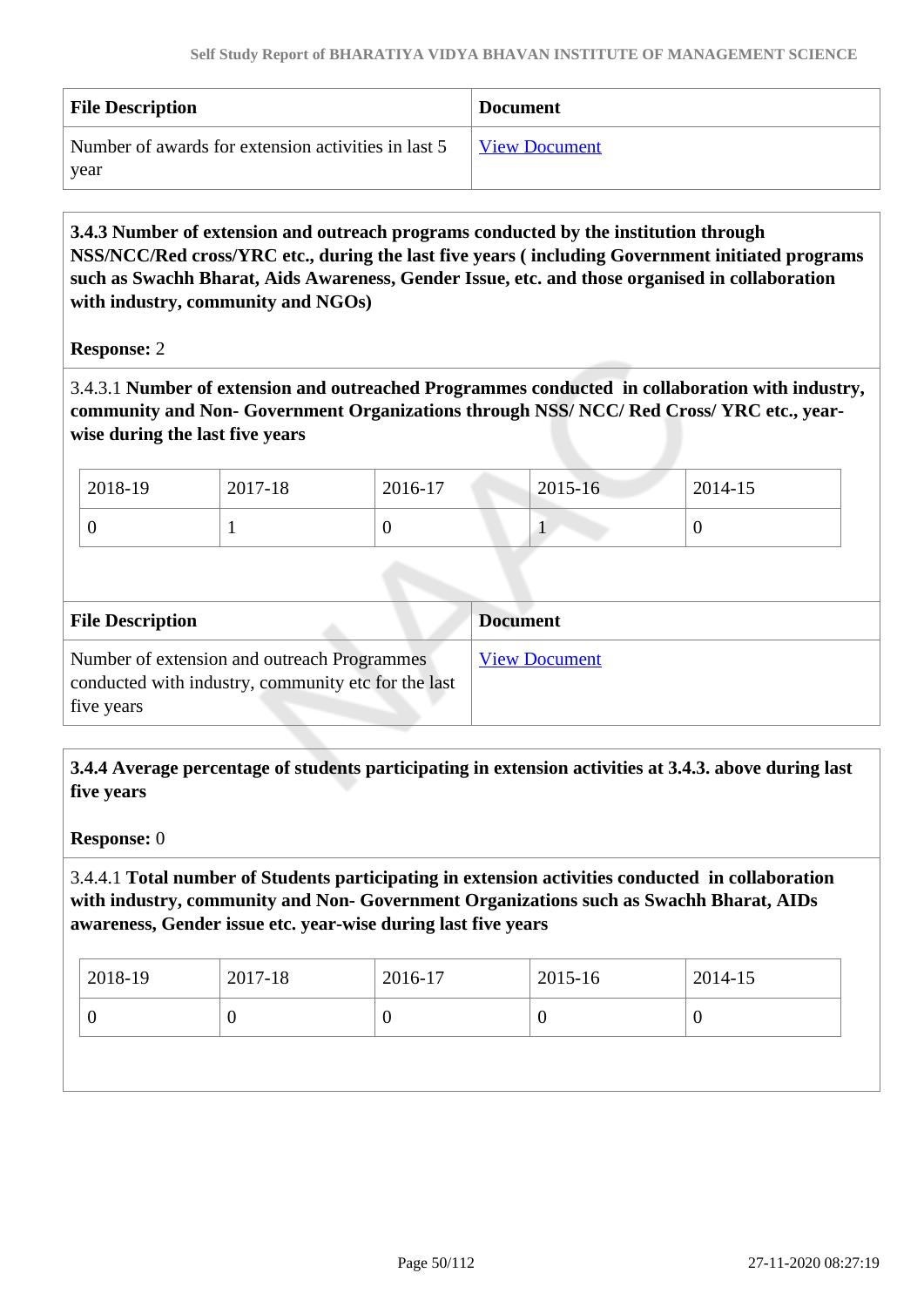| <b>File Description</b>                                                                      | Document             |
|----------------------------------------------------------------------------------------------|----------------------|
| Average percentage of students participating in<br>extension activities with Govt or NGO etc | <b>View Document</b> |
| Any additional information                                                                   | <b>View Document</b> |

### **3.5 Collaboration**

 **3.5.1 Number of Collaborative activities for research, Faculty exchange, Student exchange/ internship per year**

**Response:** 14

3.5.1.1 **Number of Collaborative activities for research, Faculty exchange, Student exchange/ internship year-wise during the last five years**

| 2018-19 | 2017-18 | 2016-17 | 2015-16 | 2014-15 |
|---------|---------|---------|---------|---------|
|         | . .     |         |         |         |

| <b>File Description</b>                                                                                                            | <b>Document</b>      |
|------------------------------------------------------------------------------------------------------------------------------------|----------------------|
| e-copies of related Document                                                                                                       | <b>View Document</b> |
| Details of Collaborative activities with<br>institutions/industries for research, Faculty<br>exchange, Student exchange/internship | <b>View Document</b> |

 **3.5.2 Number of functional MoUs with institutions, other universities, industries, corporate houses etc. during the last five years** 

**Response:** 4

3.5.2.1 **Number of functional MoUs with Institutions of national, international importance, other universities, industries, corporate houses etc. year-wise during the last five years**

| 2018-19 | 2017-18 | 2016-17 | $12015 - 16$ | 2014-15 |
|---------|---------|---------|--------------|---------|
|         |         |         |              |         |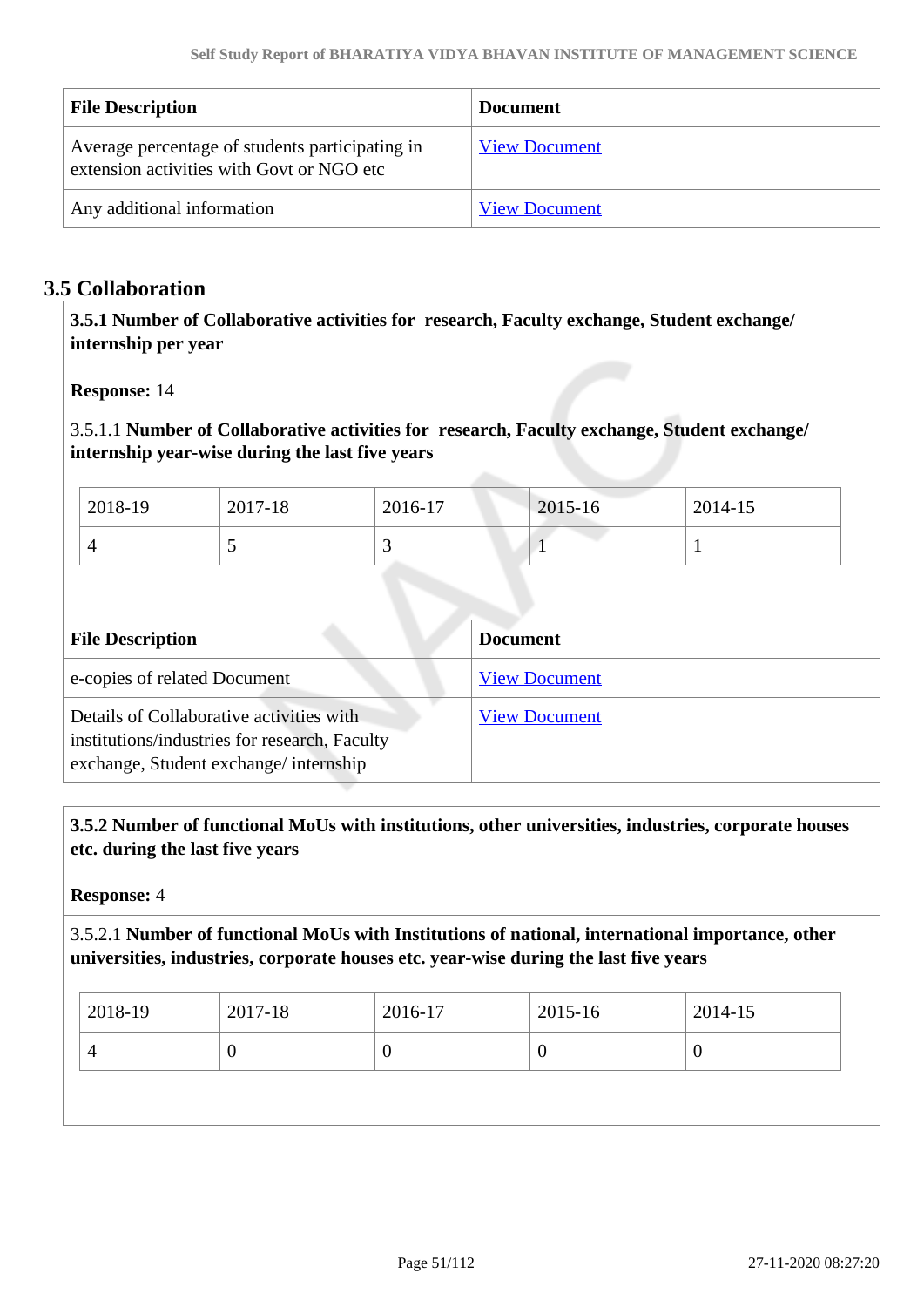| <b>File Description</b>                                                                                                                     | <b>Document</b>      |
|---------------------------------------------------------------------------------------------------------------------------------------------|----------------------|
| e-Copies of the MoUs with institution/<br>industry/corporate houses                                                                         | <b>View Document</b> |
| Details of functional MoUs with institutions of<br>national, international importance, other universities<br>etc during the last five years | <b>View Document</b> |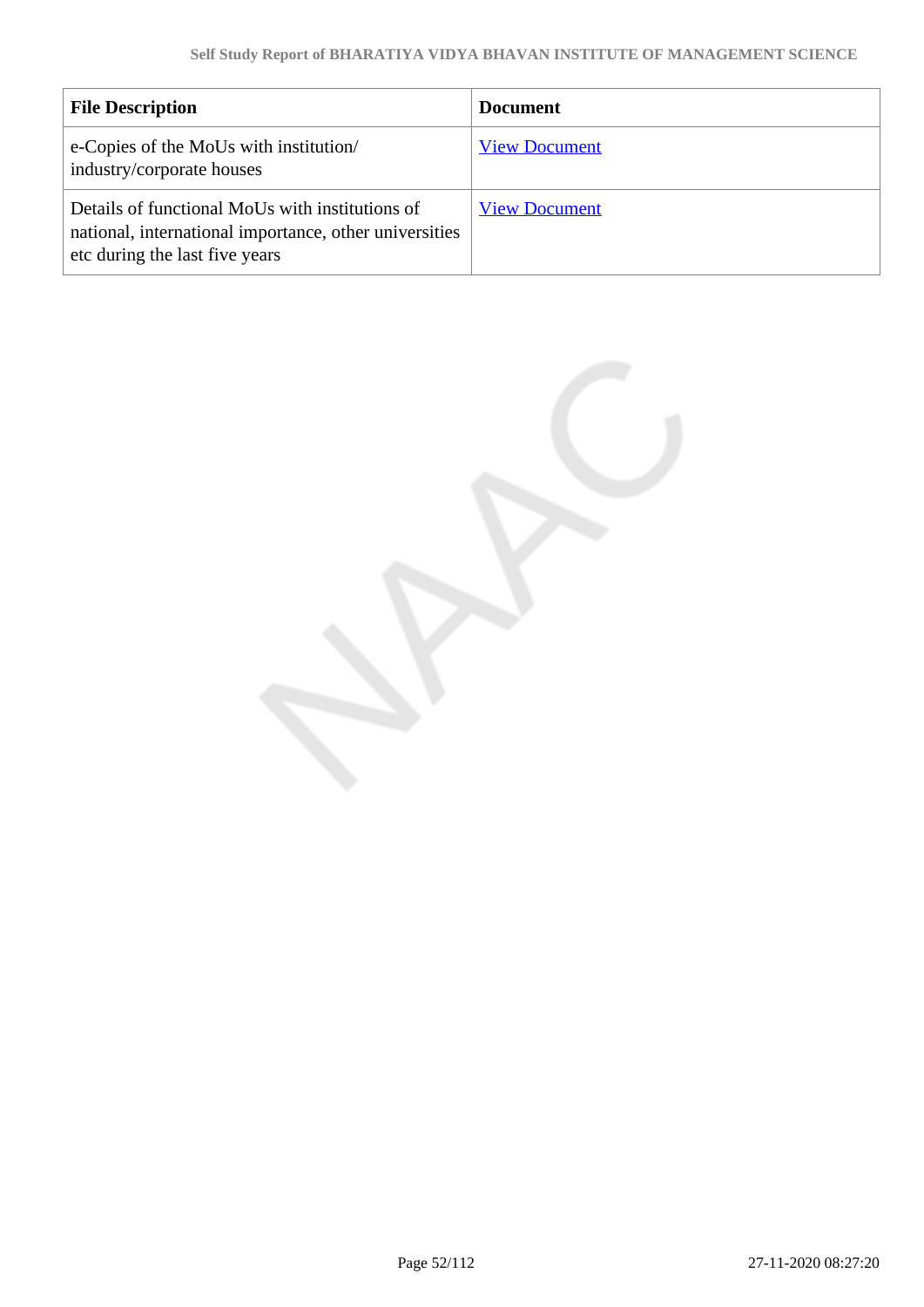# **Criterion 4 - Infrastructure and Learning Resources**

### **4.1 Physical Facilities**

 **4.1.1 The Institution has adequate infrastructure and physical facilities for teaching- learning. viz., classrooms, laboratories, computing equipment etc.** 

**Response:** 

**Metric no 4.1.1** 

The Institution has adequate facilities for teaching-learning viz., classrooms, laboratories, computing equipment etc . Details uploaded in additional information section.

**14 Classrooms, Office Rooms, 2 Tutorial rooms, 1 Seminar Hall, 1 Computer Lab, 1 Language Laboratory, Auditorium 2: 1 in sharing basis and another exclusive basis.**

**Area specification** at present as follows:

Attachment\building plan\building plan\_0001.pdf

Attachment\building plan\old building plan\_0001.pdf

Board meetings, Faculty meetings and the like are held in the air conditioned conference room which is equipped with an oval seating projection on screen.

#### **Response**

The parameters and data, as mentioned above, have been furnished as per AICTE and/or MAKAUT inspection and requirements.

#### **Conference room**

#### **Auditorium**

**Area:** 260 SqM seating capacity 300.

**Entrepreneurship cell** to be shared with Ladies Common Room by a partition

#### **Office rooms**

The Office rooms are also to undergo allotment adjustments as per NAAC requirements.

### **ICT Facilities**

#### **Language Laboratory**

The Language Laboratory is sufficed by *a teacher console* with the server monitor and *students console*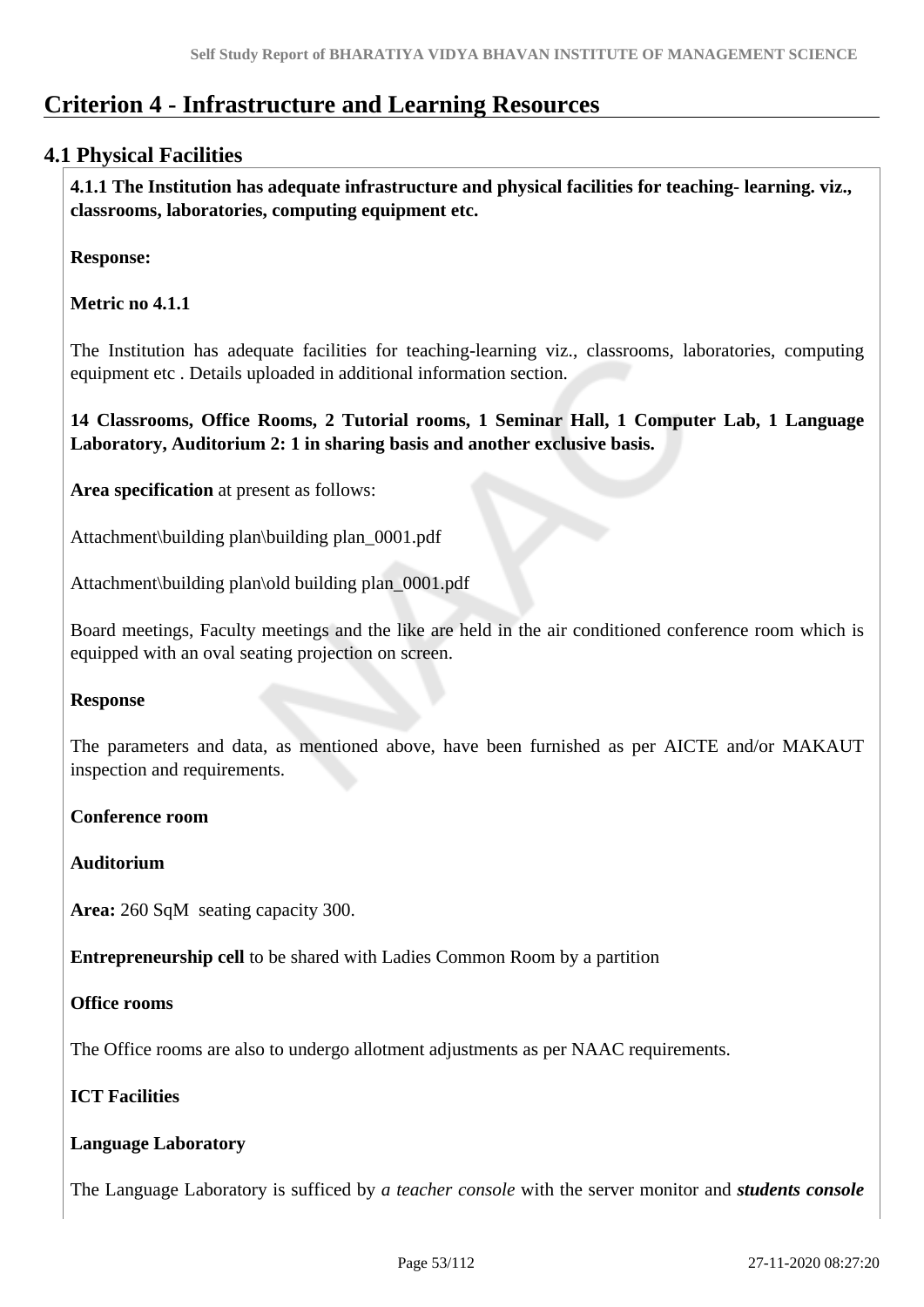equipped with *twenty six* **LCD monitors**, *twenty six* **goose neck mouthpieces,** *four* **speakers,** *one* **digital white board** and *a* **projector and screen.** The room is also furnished with *seven* book shelves for the purpose.

The language laboratory, as otherwise Communication Lab, is also used for the purposes of conducting workshops and invited talks as per its capacity. LINUX software and windows server

Apart from Orientation programmes, Bridge courses, mentorship allocations teaching-learning is also technologically enabled through LCD Projector, Wi-Fi, LAN are used as ICT facilities.

### **Computer Laboratory**

- 1.4 Air conditioned with 60 \_ PCs, with MS Office, Windows 10 and other applications (including Tally) with internet connectivity ( 40 MBPS).
- 1. 12\_\_\_\_ PCs for teachers, \_10\_\_ for staff and \_\_7\_\_ PCs in classrooms.
- 1.WI-FI access to internet from anywhere in the floor **/** BIMS campus for use on students' laptops and/or mobile phones. Webmail

BIMS maintains **Leave Management System,** as soft infrastructure, since its last academic year with a manual back that operated till January, perhaps so. The biometric impression records the attendance of all students and teaching and non-teaching staff of BIMS.

#### **Resource Centre**

Air conditioned library is well equipped with 13414 books allotted for MBA course curriculum and 887 books for BBA references (as on 10 July 2019), 15 National and 8 International Journals and nearly 90 reports. It is managed by a full time qualified Librarian and an assistant Librarian. The Institute subscribes to E-journals: J-Gate, ProQuest E -Books etc.

KOHA software enables to reach out to online portals at ease.

#### **Examination Control Room / Cell**

BIMS from its last academic session has a separate examination control room (LH3) for its entire exam and other related functional duties through the year.

#### **Sick Room**

BIMS sick room at present has 1 bed, 2 white bedsheets, 1 pillow, 1 first-aid box that is thoroughly maintained.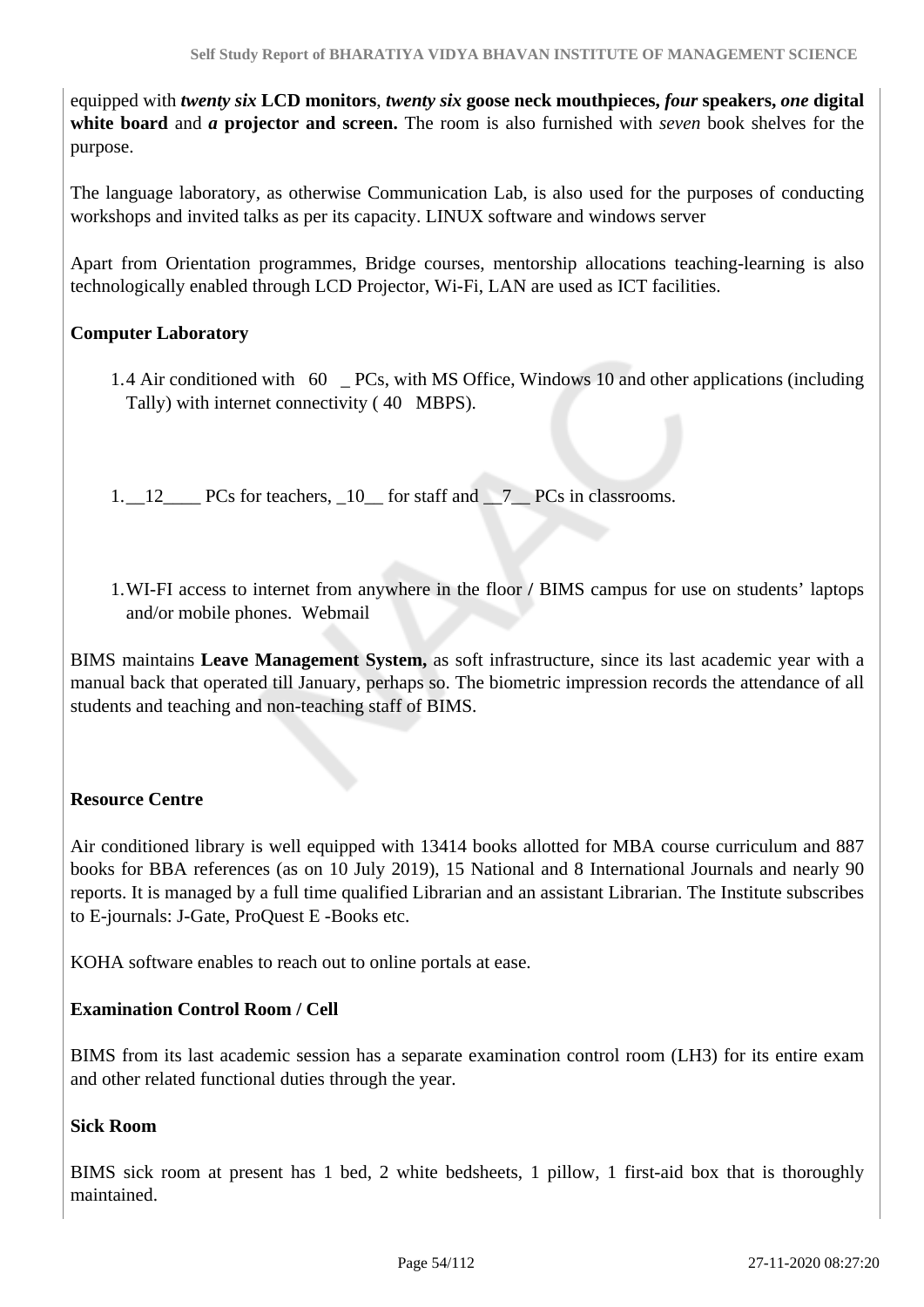Women Empowerment Cell : located 3rd Floor New Builing .

Anti-harassment Cell : in same cubical of Women Empowerment Cell.

| <b>File Description</b>               | <b>Document</b>      |
|---------------------------------------|----------------------|
| Upload any additional information     | <b>View Document</b> |
| Paste link for additional information | <b>View Document</b> |

 **4.1.2 The Institution has adequate facilities for cultural activities, sports, games (indoor, outdoor), gymnasium, yoga centre etc.** 

**Response:** 

**Metric No. 4.1.2**

**The institution has adequate facilities for sports, games (indoor, outdoor) gymnasium, yoga centre etc and cultural activities**

BIMS Library has Management Encyclopedia as its proud possession since 2012. And, as part of its cultural heritage books it has books on record since 2006 and prior.

Sports Facilities:

There are many sports facility available in the campus. The students are briefed about these facilities during their orientation program

**Common Sharing Facilities (**BIMS and Bhavan school)

Auditorium which is 537sqm is used for the purpose of Yoga. In addition a Yoga room is there used as a common facility.

**Sports items** available solely for the college at present are indicated in the following table:

| <b>Item</b>  | Quantity |                             |
|--------------|----------|-----------------------------|
|              |          |                             |
| Table Tennis |          |                             |
| Carom        |          |                             |
| Cricket      | 1 set    | Cricket ball $-1$ box       |
| Football     | 7        |                             |
| Volleyball   |          | Volley ball – ball $\&$ net |
| Basketball   | $1$ set  | Ludo                        |
| Badminton    | 6        | Chess                       |
|              |          | Flying dish                 |
|              |          |                             |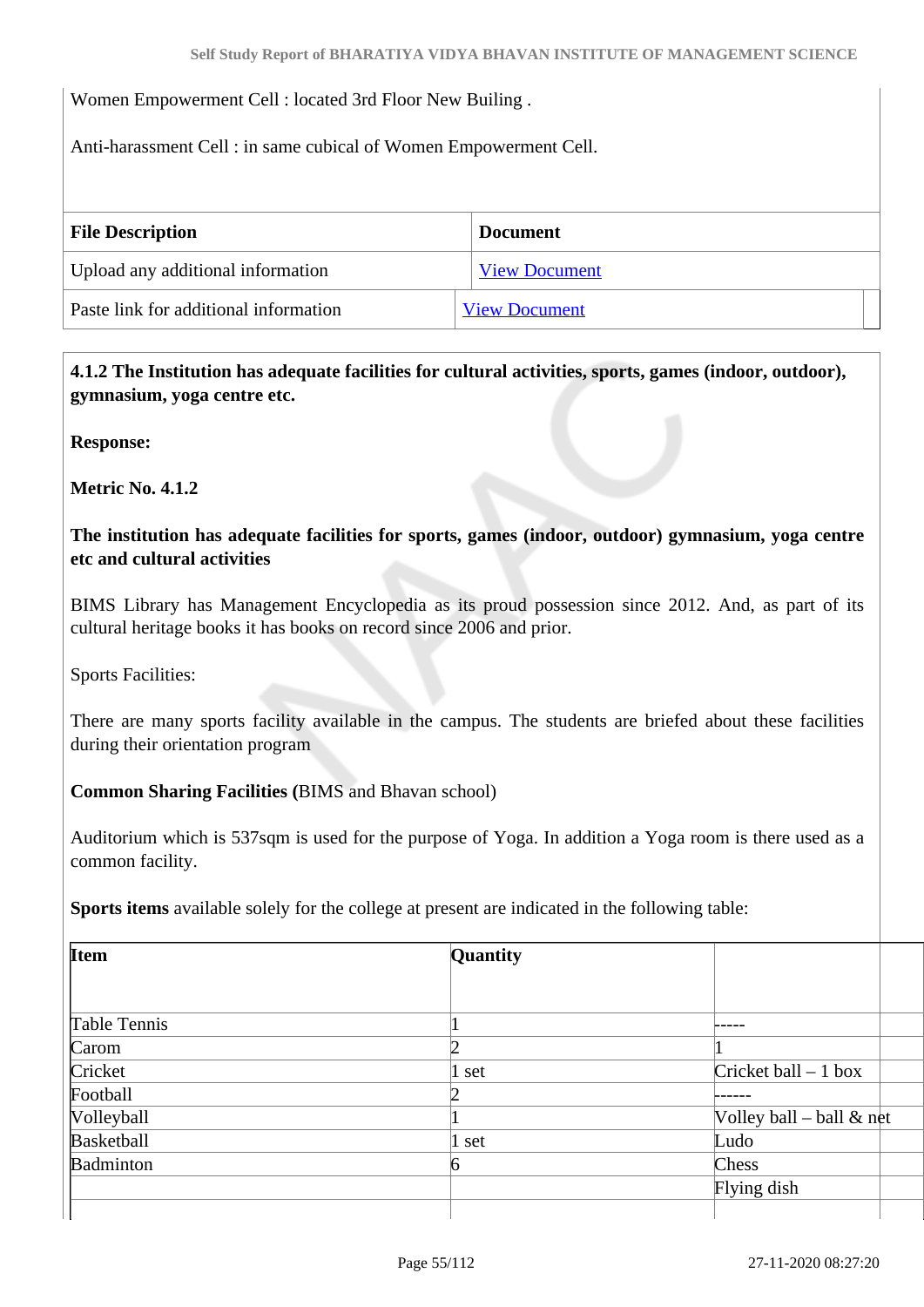| Gym<br>up in<br>the<br>a sharing-<br>be set<br>previou<br>ommon<br>10<br><b>BIMS</b> |
|--------------------------------------------------------------------------------------|
|--------------------------------------------------------------------------------------|

- Image
- Facilities for outdoor sports: 5,916 sq m lawn was set up since 1985 for utilisation by the BIMS and Bhavan school.
- Basket Ball Ground: It is as per the standard size of 448 sqm where the students use in the designated sports period and also after the college hours.
- Facilities for indoor sports : Common room also caters to this dalily requirement of indoor games. During intra and inter college competition Seminar rooms and lecture halls are used for indoor games. The seminar room can accomudated 120 candidates and lecture halls which have the capacity of 60 heads are utilised for the purpose.
- Medical centre: The centre has facilities working five days in a week with a standing qualified nurse from 10:00 am to 4 :30 pm. It has been establised in 2013 with the purpose of common sharing.

Music room is located in 2nd Floor New building, Harmonium , Tabla , guiter etc.

| <b>File Description</b>               | <b>Document</b>      |
|---------------------------------------|----------------------|
| Upload any additional information     | <b>View Document</b> |
| Paste link for additional information | <b>View Document</b> |

### **4.1.3 Percentage of classrooms and seminar halls with ICT- enabled facilities such as smart class, LMS, etc.** *(Data for the latest completed academic year)*

**Response:** 52.94

4.1.3.1 Number of classrooms and seminar halls with ICT facilities

Response: 9

| <b>File Description</b>                                                                      | <b>Document</b>      |
|----------------------------------------------------------------------------------------------|----------------------|
| Upload Number of classrooms and seminar halls<br>with ICT enabled facilities (Data Template) | <b>View Document</b> |
| Paste link for additional information                                                        | <b>View Document</b> |

### **4.1.4 Average percentage of expenditure, excluding salary for infrastructure augmentation during last five years(INR in Lakhs)**

**Response:** 50.54

4.1.4.1 **Expenditure for infrastructure augmentation, excluding salary year-wise during last five years (INR in lakhs)**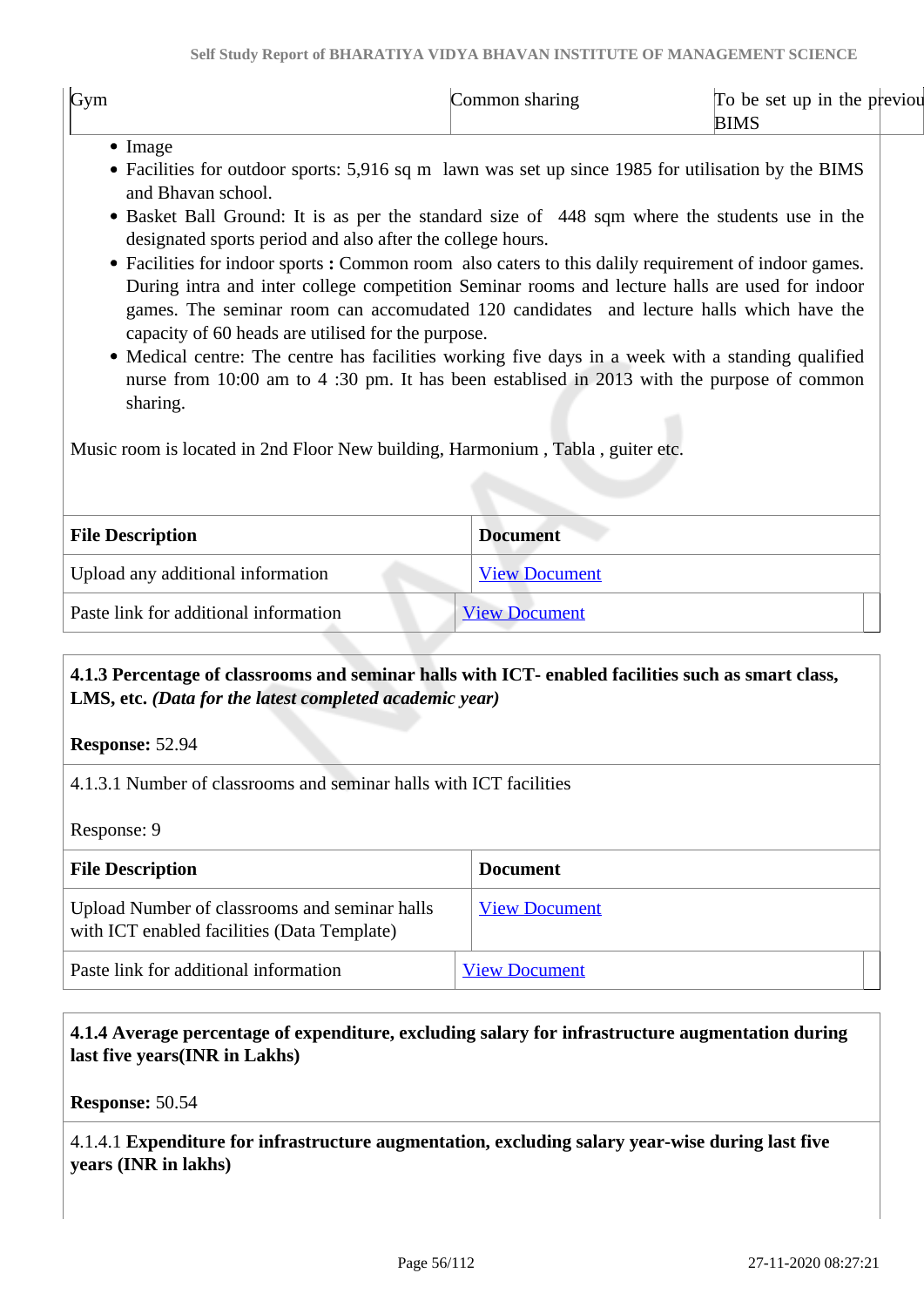| 2017-18<br>2018-19<br>2016-17 |                                                                                                     |       | 2015-16         | 2014-15              |       |  |
|-------------------------------|-----------------------------------------------------------------------------------------------------|-------|-----------------|----------------------|-------|--|
| 46.18                         | 108.51                                                                                              | 92.01 |                 | 102.41               | 97.82 |  |
|                               |                                                                                                     |       |                 |                      |       |  |
|                               |                                                                                                     |       |                 |                      |       |  |
| <b>File Description</b>       |                                                                                                     |       | <b>Document</b> |                      |       |  |
|                               | Upload Details of budget allocation, excluding<br>salary during the last five years (Data Template) |       |                 | <b>View Document</b> |       |  |

### **4.2 Library as a Learning Resource**

### **4.2.1 Library is automated using Integrated Library Management System (ILMS)**

**Response:** 

### **4.2.1.Library is automated using Integrated Library Management System (ILMS)**

The resource centre is on the 3rd floor of the college building and is facilitated by both staircase and elevator. The centre has a collection of 14,301 books, 15 National and 8 International Journals, 9 magazines and nearly 90 project reports submitted by the students. The library subscribes 5 english news papers( TOI, The Telegraph, Business Standard, Economic Times & Financial Express) one vernacular news paper (Anandabazar Patrika) and wellknown Karmokhetro(Bengali employment news) and Employment News for references regarding job market. BIMS has subscribed E- joutnals like J- Gate Pro, Quest e – Books. Since 2013 till 2016 Libsys software had facilitated issueing and returning of books but from 2016 onward Koha has been installed to modernise the process for both the students and staff. The operation timing for the library is from 9:30 am to 6 pm , five days a week from Monday to Saturday.We also have a collection of rare books which the students may access .

| Years       | <b>ILMS</b> | Automation | Version       | Automation |
|-------------|-------------|------------|---------------|------------|
| $2013 - 14$ | Libsys      | Partially  | LSEase(Rel 6) | 24/11/10   |
| $2014 - 15$ | Libsys      | Partially  | LSEase(Rel 6) | 24/11/10   |
| $2015 - 16$ | Libsys      | Partially  | LSEase(Rel 6) | 24/11/10   |
| 2016-17     | Koha        | Partially  | N.A           | 18.10.17   |
| $2017 - 18$ | Koha        | Partially  | N.A           | 18.10.17   |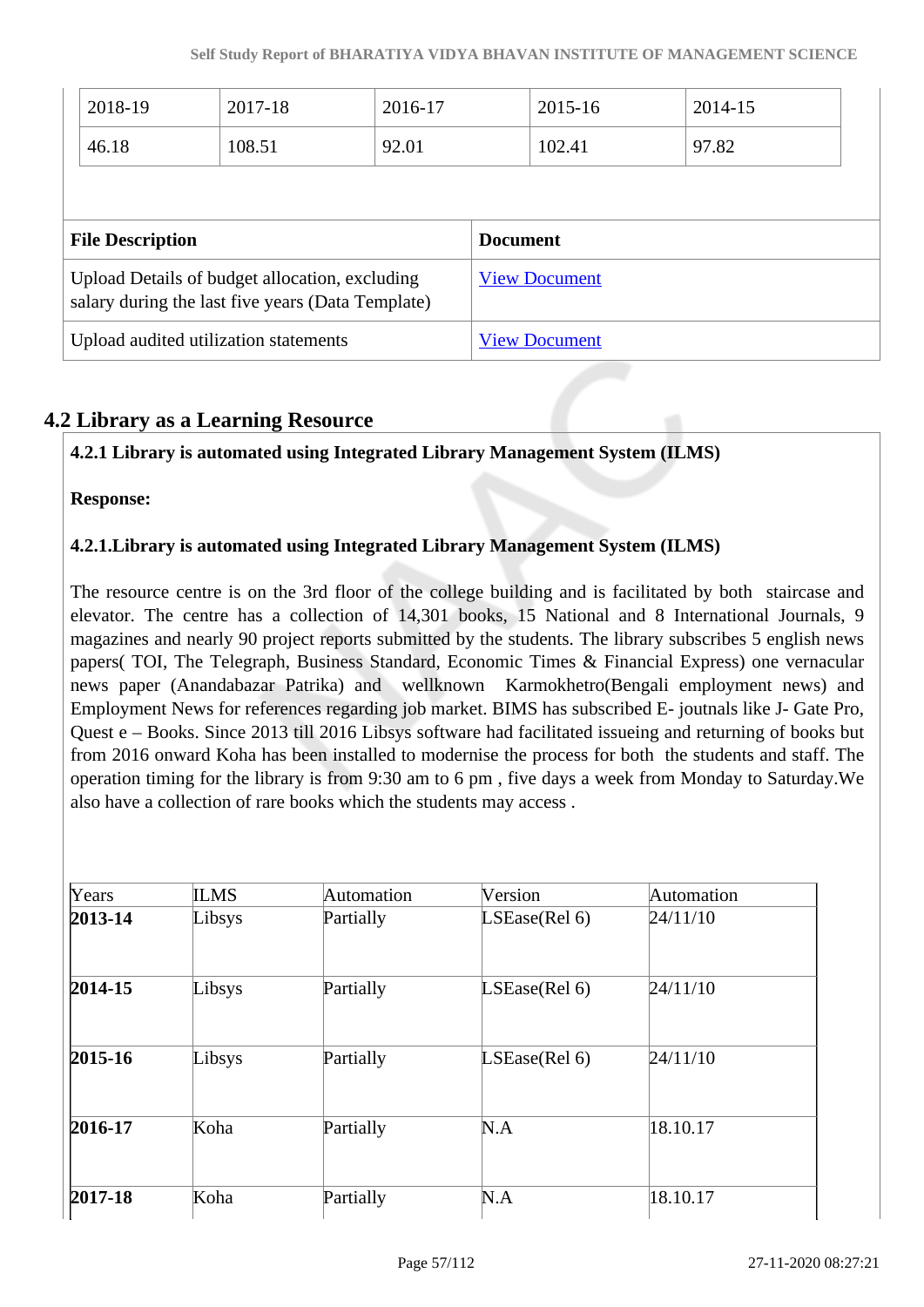| 2018-19                 | Koha                              | Partially                                | N.A                  | 18.10.17 |  |
|-------------------------|-----------------------------------|------------------------------------------|----------------------|----------|--|
| $2019 - 20$             |                                   |                                          |                      |          |  |
|                         |                                   | Attachment\KOHA Receipt Copy 001 (1).jpg |                      |          |  |
|                         |                                   |                                          |                      |          |  |
| <b>File Description</b> |                                   |                                          |                      |          |  |
|                         |                                   |                                          | <b>Document</b>      |          |  |
|                         | Upload any additional information |                                          | <b>View Document</b> |          |  |

### **4.2.2 The institution has subscription for the following e-resources**

**1.e-journals 2.e-ShodhSindhu 3.Shodhganga Membership 4.e-books 5.Databases 6.Remote access to e-resources**

#### **Response:** B. Any 3 of the above

| <b>File Description</b>                                                                                                                                         | <b>Document</b>      |
|-----------------------------------------------------------------------------------------------------------------------------------------------------------------|----------------------|
| Upload any additional information                                                                                                                               | <b>View Document</b> |
| Details of subscriptions like e-journals, e-<br>ShodhSindhu, Shodhganga Membership, Remote<br>access to library resources, Web interface etc (Data<br>Template) | <b>View Document</b> |

### **4.2.3 Average annual expenditure for purchase of books/e-books and subscription to journals/ejournals during the last five years (INR in Lakhs)**

**Response:** 4.25

### 4.2.3.1 **Annual expenditure of purchase of books/e-books and subscription to journals/e- journals year wise during last five years (INR in Lakhs)**

| 2018-19 | 2017-18    | 2016-17 | 2015-16 | 2014-15 |
|---------|------------|---------|---------|---------|
| 5.68    | 22<br>2.02 | 3.26    | 4.53    | 5.48    |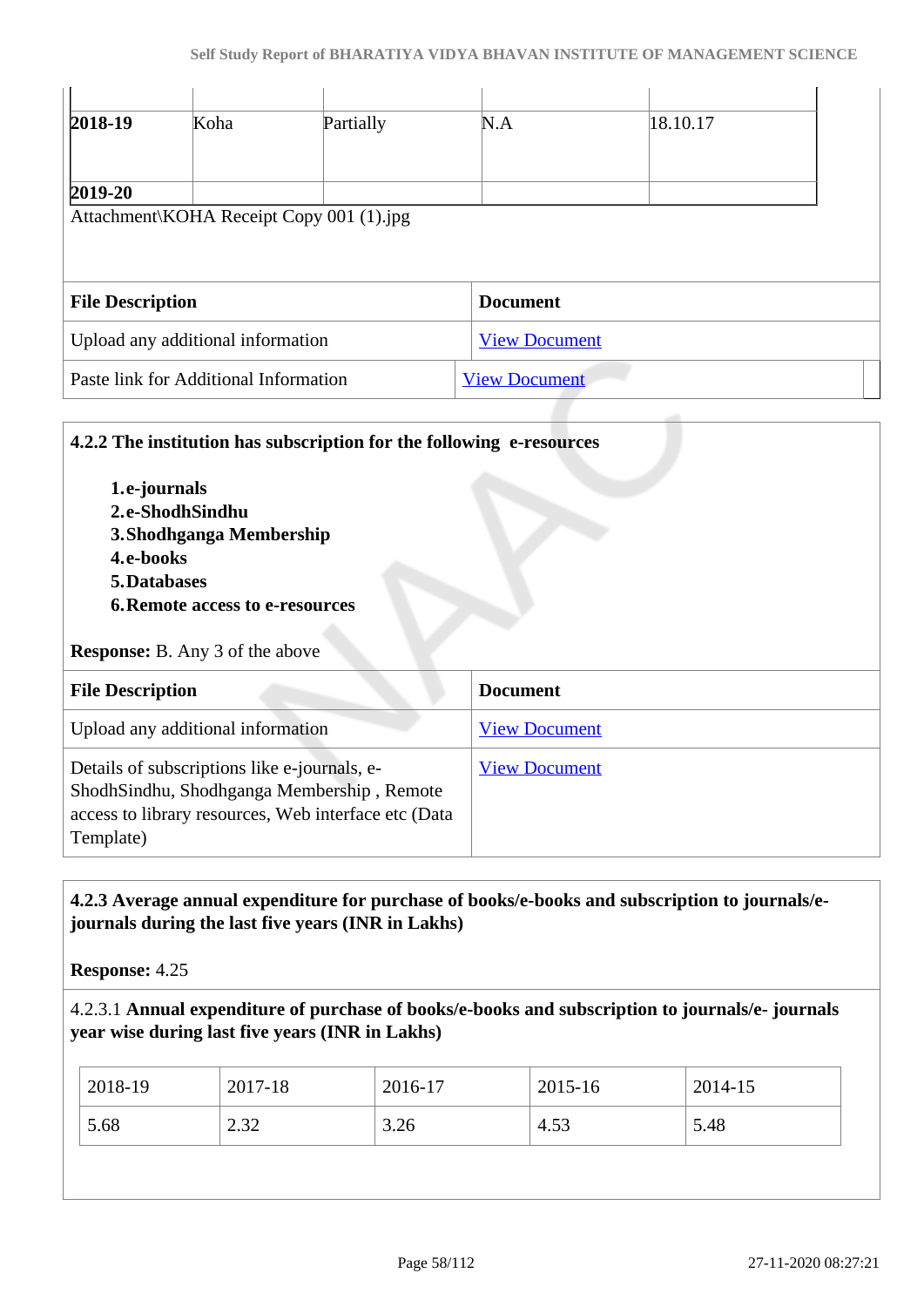| <b>File Description</b>                                                                                                               | <b>Document</b>      |
|---------------------------------------------------------------------------------------------------------------------------------------|----------------------|
| Details of annual expenditure for purchase of<br>books/e-books and journals/e- journals during the<br>last five years (Data Template) | <b>View Document</b> |
| Audited statements of accounts                                                                                                        | <b>View Document</b> |

### **4.2.4 Percentage per day usage of library by teachers and students ( foot falls and login data for online access) during the last completed academic year**

#### **Response:** 15.84

4.2.4.1 Number of teachers and students using library per day over last one year

|  |  | Response: 16 |  |
|--|--|--------------|--|
|--|--|--------------|--|

| <b>File Description</b>                           | <b>Document</b>      |  |  |
|---------------------------------------------------|----------------------|--|--|
| Details of library usage by teachers and students | <b>View Document</b> |  |  |

### **4.3 IT Infrastructure**

| 4.3.1 Institution frequently updates its IT facilities including Wi-Fi |
|------------------------------------------------------------------------|
| <b>Response:</b>                                                       |
| 4.3 IT Infrastructure                                                  |
| 4.3.1 Institution frequently updates its IT facilities including Wi-Fi |

Response: Institution frequently upgrades its IT facilitates including Wi-Fi

PREVIOUS Set-Up (Upto April 2017)

| $Sr$ No | <b>Description</b>                                                                            | No of PCs | <b>Server Details</b>                                                                                                               | Connectivity/Set-up de           |  |
|---------|-----------------------------------------------------------------------------------------------|-----------|-------------------------------------------------------------------------------------------------------------------------------------|----------------------------------|--|
| 1.      | Dell Inspirion 530 desktop34<br>computer.                                                     |           | Number of server : 1                                                                                                                | All the nodes connect<br>Server. |  |
|         | Pretium Core 2 duo processor,<br>2Gb RAM, 250 Gb hdd, 18.5<br>led monitor, keyboard<br>mouse. |           | <b>HCL Server, Pentium IV</b><br>3.0 Ghz, 2 Gb Ram, 80All Dell Inspiron Co<br>GB hdd, 14" monitor, Windows 7 OS.<br>keyboard mouse. |                                  |  |
|         | HP PIV desktop computer with                                                                  |           |                                                                                                                                     |                                  |  |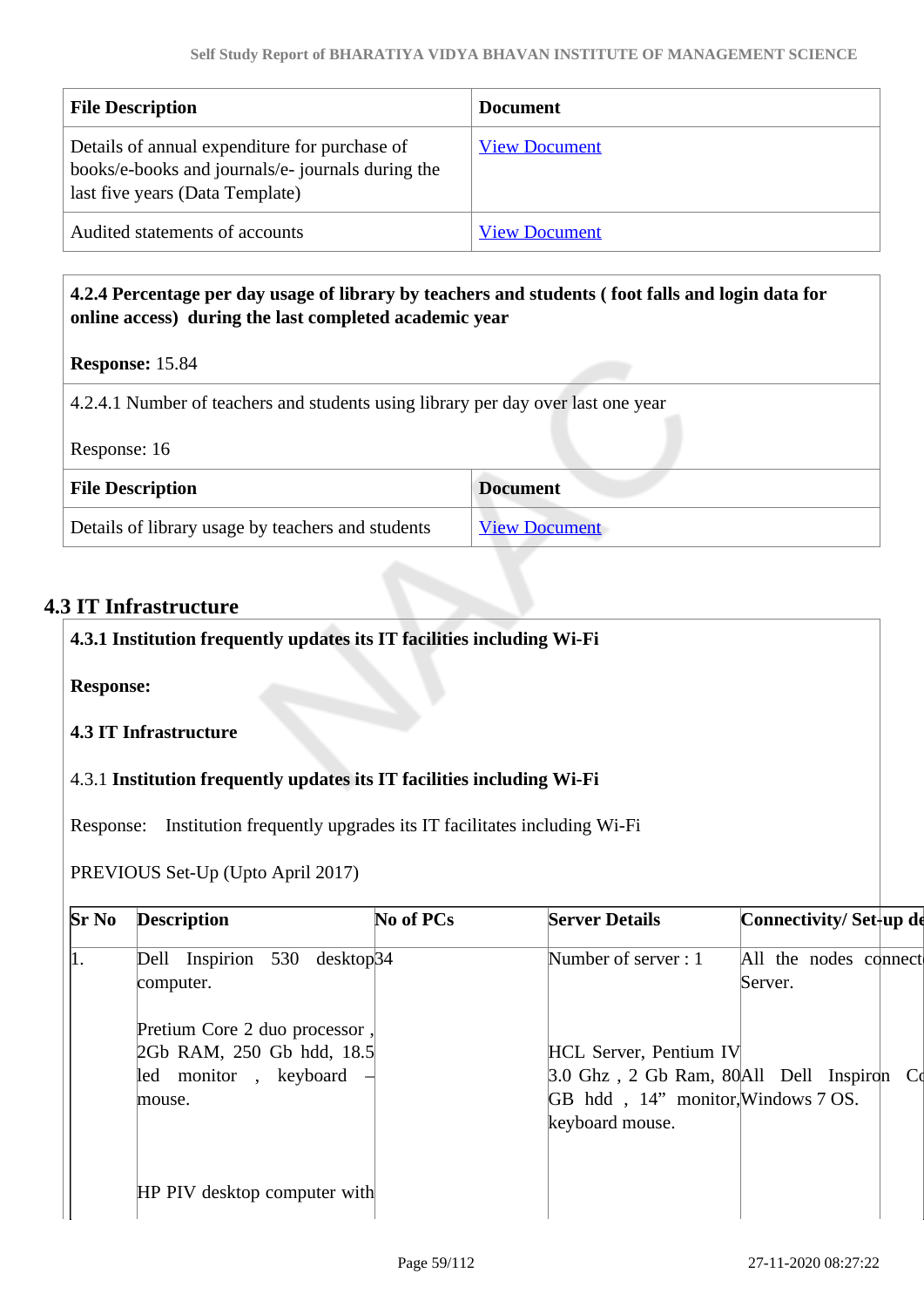|                   | 512MB RAM, 40Gb HDD, 14"<br>Monitor,<br>keyboard<br><b>CRT</b><br>mouse.                                                                                                 |              |                                                               |  |
|-------------------|--------------------------------------------------------------------------------------------------------------------------------------------------------------------------|--------------|---------------------------------------------------------------|--|
| þ.                | <b>HCL Thin Client</b>                                                                                                                                                   | 30           | All HP Desktop using<br>OS.                                   |  |
| $\beta$ .         |                                                                                                                                                                          | $ 10\rangle$ | Linux Zeroshell Open s<br>use for internet sharing<br>portal. |  |
|                   |                                                                                                                                                                          |              |                                                               |  |
| $\vert 01. \vert$ | <b>UPGRADED SET-UP (MAY 2017)</b><br>Acer Desktop Computer, Core34<br>4TH<br><b>GEN</b><br>I3<br>PROCESSOR/1TB HDD/4gb<br>Ram/18.5 Led Monitor/Key<br><b>Board Mouse</b> |              | OS-WINDOWS 10<br>OFFICE 365                                   |  |
| 02.               | <b>ACER</b><br>DESKTOP7<br>COMPUTER, CORE I5 7TH<br><b>GEN</b><br>PROCESSOR/1TB<br>HDD/4gb<br>Ram/18.5<br>Led<br>Monitor/Key Board Mouse                                 |              | OS-WINDOWS 10<br>OFFICE 365                                   |  |
|                   |                                                                                                                                                                          |              |                                                               |  |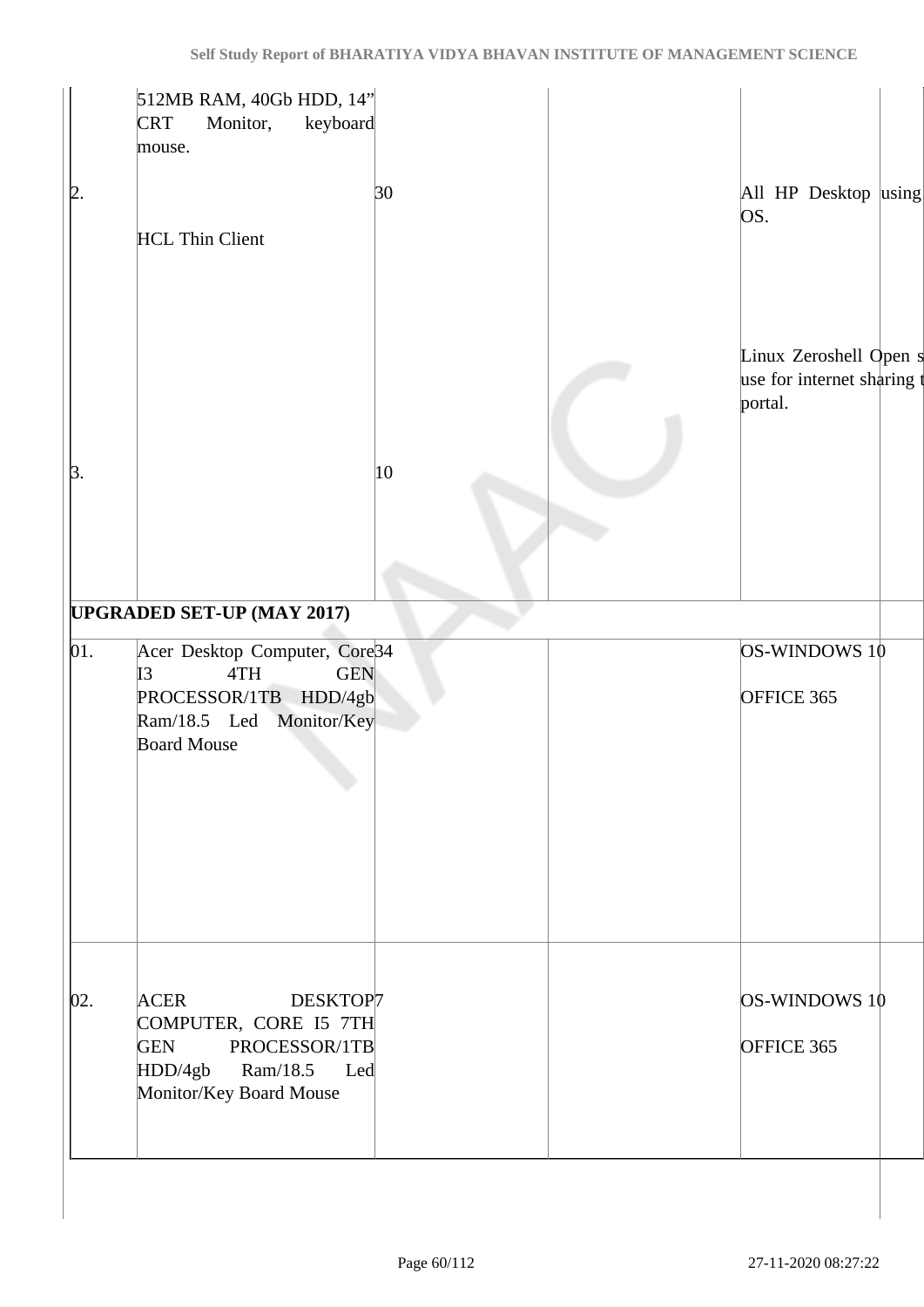## **WI-FI connectivity for – BIMS CAMPUS**

No of ACCESS POINT: 6

Reliance Jio Access Point: 7

#### **SOFTWARE**

| Windows XP<br>Windows 7 | Windows 7                                         | All Licensed software.                                       |
|-------------------------|---------------------------------------------------|--------------------------------------------------------------|
|                         |                                                   |                                                              |
|                         | Windows 10                                        | (Online)                                                     |
| Office XP               | Office 2007                                       |                                                              |
| Office 2007             | Office 10                                         |                                                              |
| Office 10               | Office 365                                        |                                                              |
| SPSS19                  |                                                   |                                                              |
| Tally 9.2               |                                                   |                                                              |
|                         |                                                   |                                                              |
|                         |                                                   |                                                              |
|                         |                                                   | <b>Remark</b>                                                |
| (Upto 2015)             |                                                   |                                                              |
|                         |                                                   |                                                              |
|                         | <b>INTERNET BANDWIDTH</b><br><b>Old Bandwidth</b> | <b>Upgraded Bandwidth</b><br>(July 2015 Onwards)<br>100 Mbps |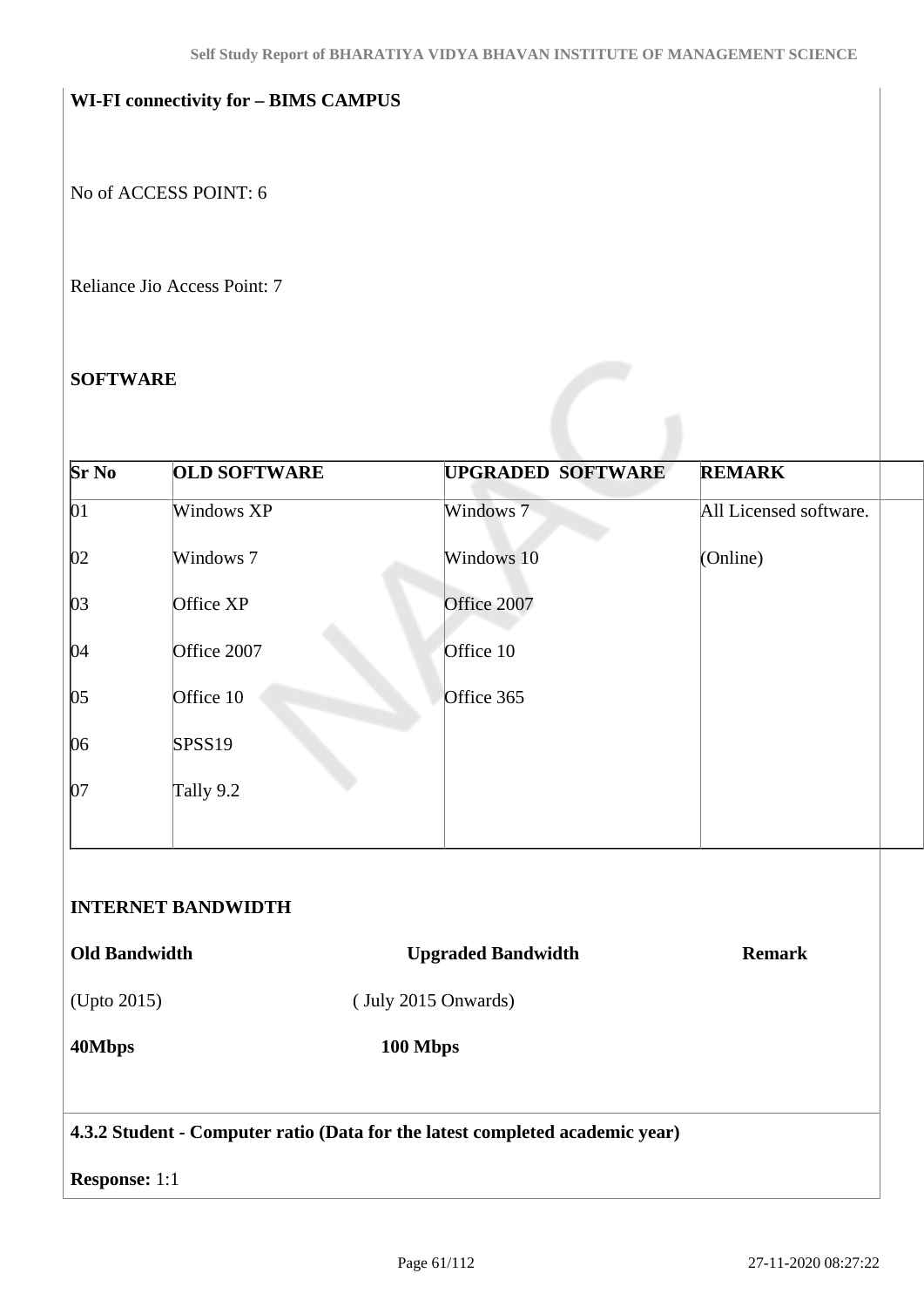| <b>File Description</b>  | <b>Document</b>      |
|--------------------------|----------------------|
| Student – computer ratio | <b>View Document</b> |

| 4.3.3 Bandwidth of internet connection in the Institution                   |                      |  |
|-----------------------------------------------------------------------------|----------------------|--|
| <b>Response:</b> A. ?50 MBPS                                                |                      |  |
| <b>File Description</b>                                                     | <b>Document</b>      |  |
| Upload any additional Information                                           | <b>View Document</b> |  |
| Details of available bandwidth of internet<br>connection in the Institution | <b>View Document</b> |  |

### **4.4 Maintenance of Campus Infrastructure**

 **4.4.1 Average percentage of expenditure incurred on maintenance of infrastructure (physical and academic support facilities) excluding salary component during the last five years(INR in Lakhs)**

**Response:** 14.33

4.4.1.1 **Expenditure incurred on maintenance of infrastructure (physical facilities and academic support facilities) excluding salary component year-wise during the last five years (INR in lakhs)**

| 2018-19 | 2017-18 | 2016-17 | 2015-16 | 2014-15 |
|---------|---------|---------|---------|---------|
| 63      | 26.30   | 5.07    | 34.48   | 5.12    |

| <b>File Description</b>                                                                                                     | <b>Document</b>      |
|-----------------------------------------------------------------------------------------------------------------------------|----------------------|
| Details about assigned budget and expenditure on<br>physical facilities and academic support facilities<br>(Data Templates) | <b>View Document</b> |
| Audited statements of accounts                                                                                              | <b>View Document</b> |

 **4.4.2 There are established systems and procedures for maintaining and utilizing physical, academic and support facilities - laboratory, library, sports complex, computers, classrooms etc.**

**Response:** 

**4.4.2 There are established systems and procedures for maintaining and utilizing physical, academic and support facilities – laboratory, library , sports complex , computers, classroom etc.**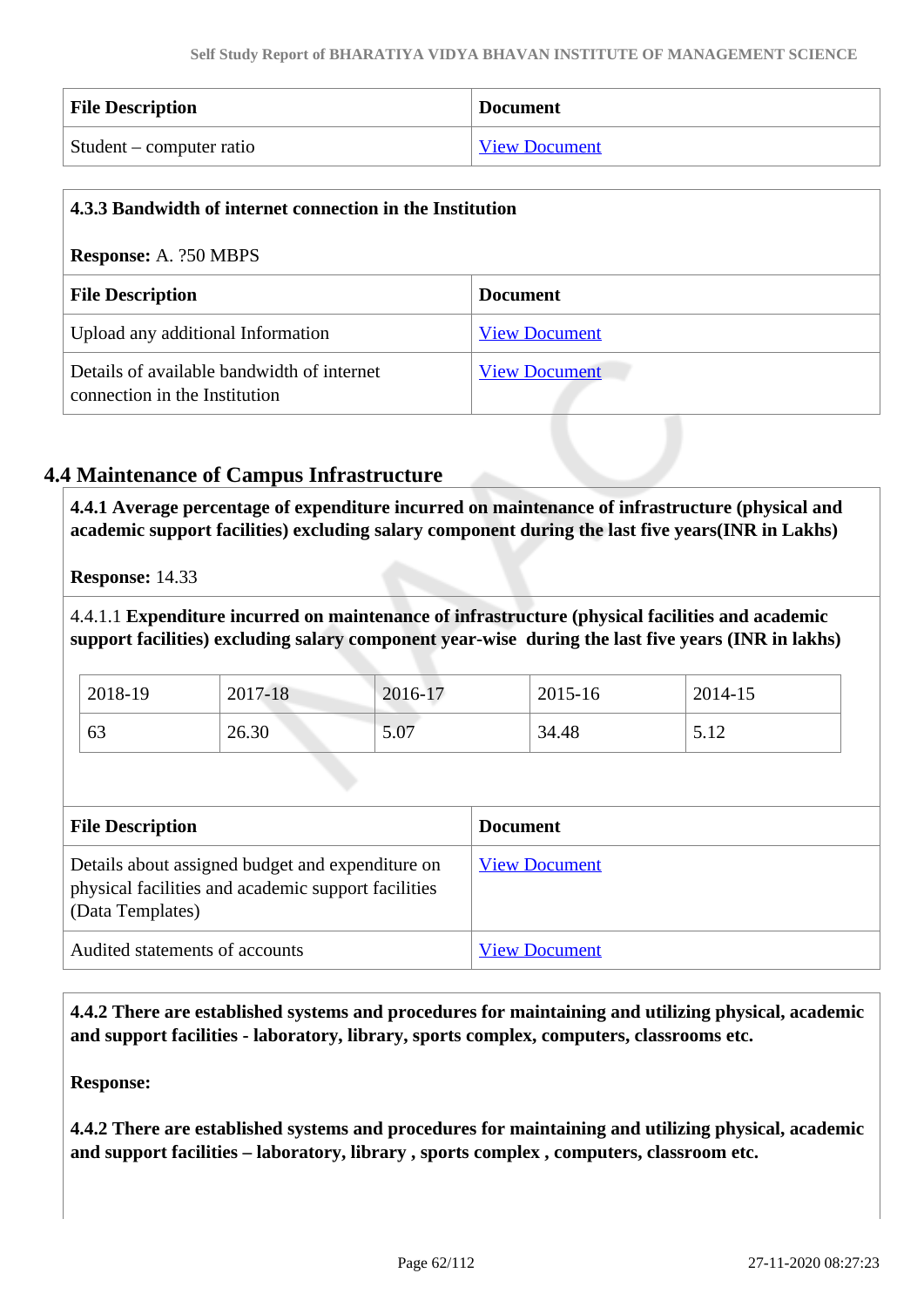Response:

There are established systems and procedures for maintaining and utilizing physical, academic and support facilities – laboratory, library , sports complex , computers, classroom etc.

Physical & Academic Facilities – Utilization & Maintenance

The campus is under CCTV surveillance.

Class room: The classrooms are titled G1,G2, F3, F4, LH1, LH2, LH4 and vary by size and seating capacity.

G1, G2 allotted for MBA , F3 , F4 allotted for MBA Specialization , LH1, LH2, LH4 allotted for BBA.

Classrooms are equipped with PC with internet facility, mounted LCD projectors, white boards, sound system, air conditioning, proper lighting and sitting arrangement.

Cleaning: Trained staff is assigned to clean various offices of the institute and other spaces regularly.

All equipment is checked and where required preventive maintenance is carried out.

Computer Laboratory: Area 120 Sqm with 60 Desktop computers, all the computers are connected with LAN

Communication Labortory : Area 100 Sqm with 26 Desktop, all are connected with LAN and using Orell Software .

Sport Complex

- Outdoor Games: Facilities for outdoor sports: 5,916 sq m lawn was set up since 1985 for utilisation on sharing basis . Facilities available for football, volleyball and busketball refer 4.1.2
- Indoor game : details provided 4.1.2

Gymnasium : details provided 4.1.2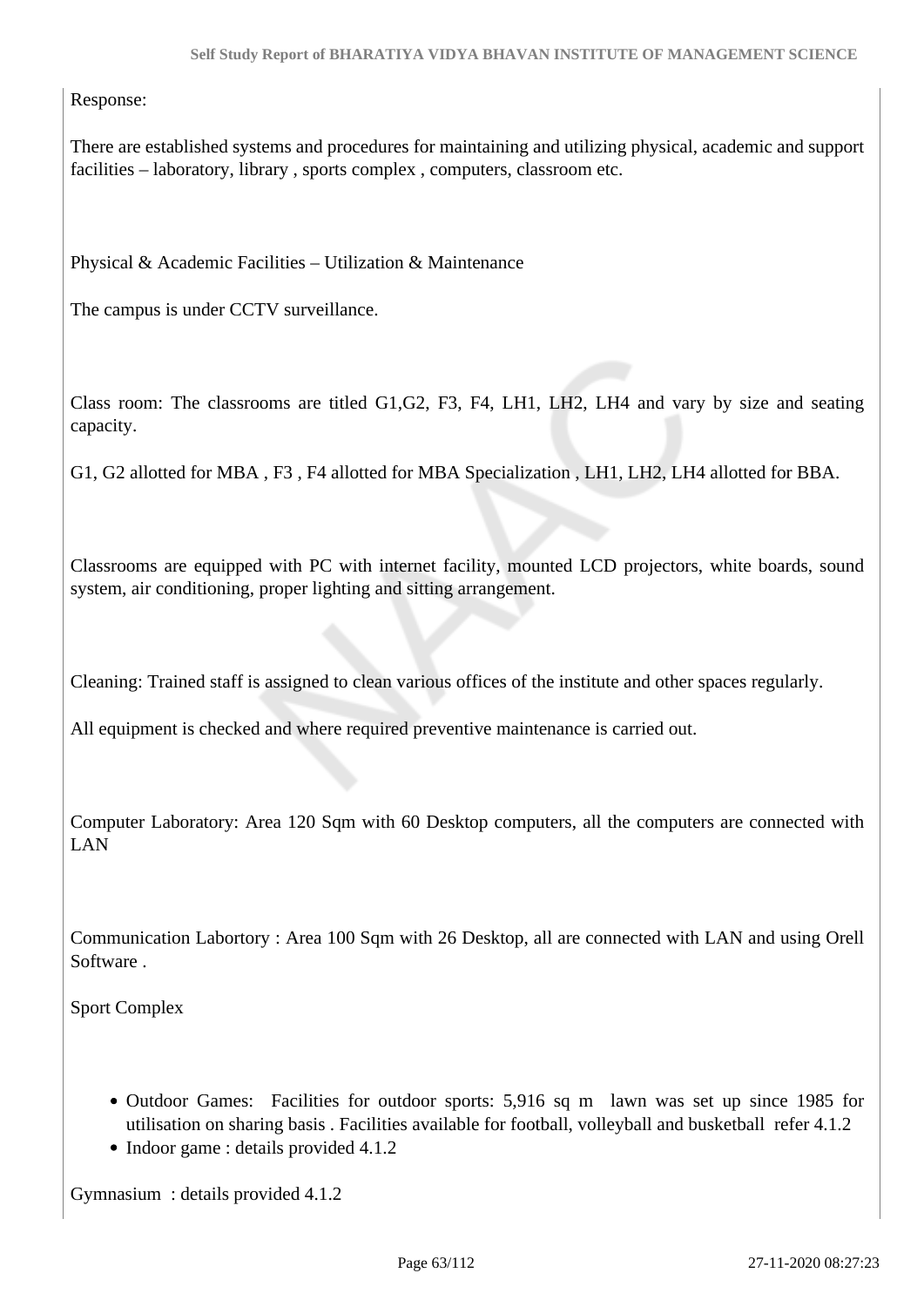| <b>File Description</b>           | <b>Document</b>      |
|-----------------------------------|----------------------|
| Upload any additional information | <b>View Document</b> |

 $\begin{array}{c} \hline \end{array}$ 

 $\overline{\phantom{a}}$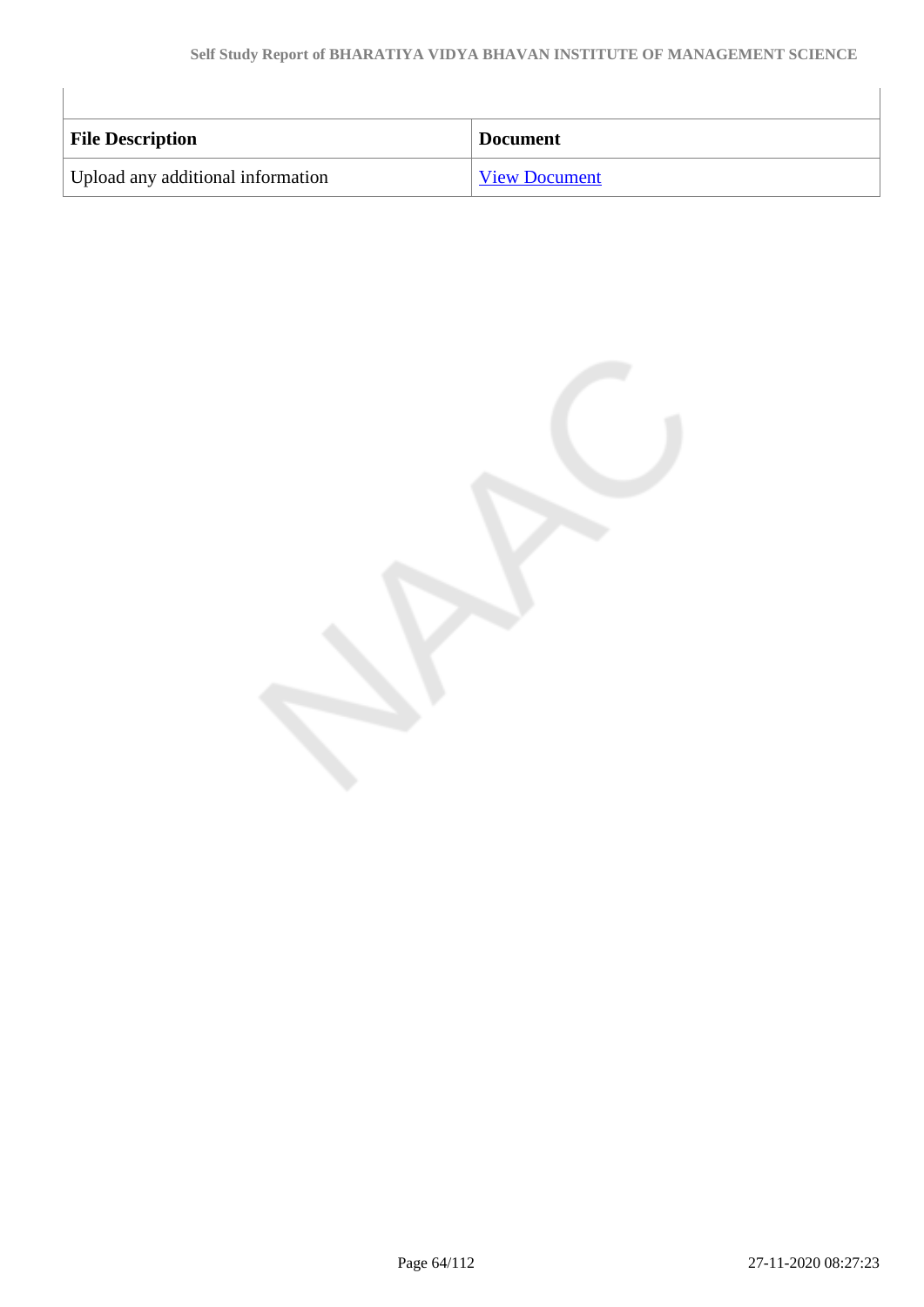# **Criterion 5 - Student Support and Progression**

### **5.1 Student Support**

 **5.1.1 Average percentage of students benefited by scholarships and freeships provided by the Government during last five years** 

#### **Response:** 0

5.1.1.1 **Number of students benefited by scholarships and freeships provided by the Government year-wise during last five years**

| 2018-19 | 2017-18 | 2016-17 | 2015-16 | 2014-15 |
|---------|---------|---------|---------|---------|
|         | ν       |         | v       |         |

| <b>File Description</b>                                                                                                                                                                 | <b>Document</b>      |
|-----------------------------------------------------------------------------------------------------------------------------------------------------------------------------------------|----------------------|
| upload self attested letter with the list of students<br>sanctioned scholarship                                                                                                         | <b>View Document</b> |
| Upload any additional information Average<br>percentage of students benefited by scholarships and<br>freeships provided by the Government during the<br>last five years (Data Template) | <b>View Document</b> |

### **5.1.2 Average percentage of students benefitted by scholarships, freeships etc. provided by the institution / non- government agencies during the last five years**

**Response:** 0

5.1.2.1 **Total number of students benefited by scholarships, freeships, etc provided by the institution / non- government agencies year-wise during last five years**

| 2018-19 | 2017-18 | 2016-17 | 2015-16 | 2014-15 |
|---------|---------|---------|---------|---------|
|         | ◡       | ν       | U       | v       |

| <b>File Description</b>                                                                                                                | <b>Document</b>      |
|----------------------------------------------------------------------------------------------------------------------------------------|----------------------|
| Upload any additional information                                                                                                      | <b>View Document</b> |
| Number of students benefited by scholarships and<br>freeships institution / non-government agencies in<br>last 5 years (Date Template) | <b>View Document</b> |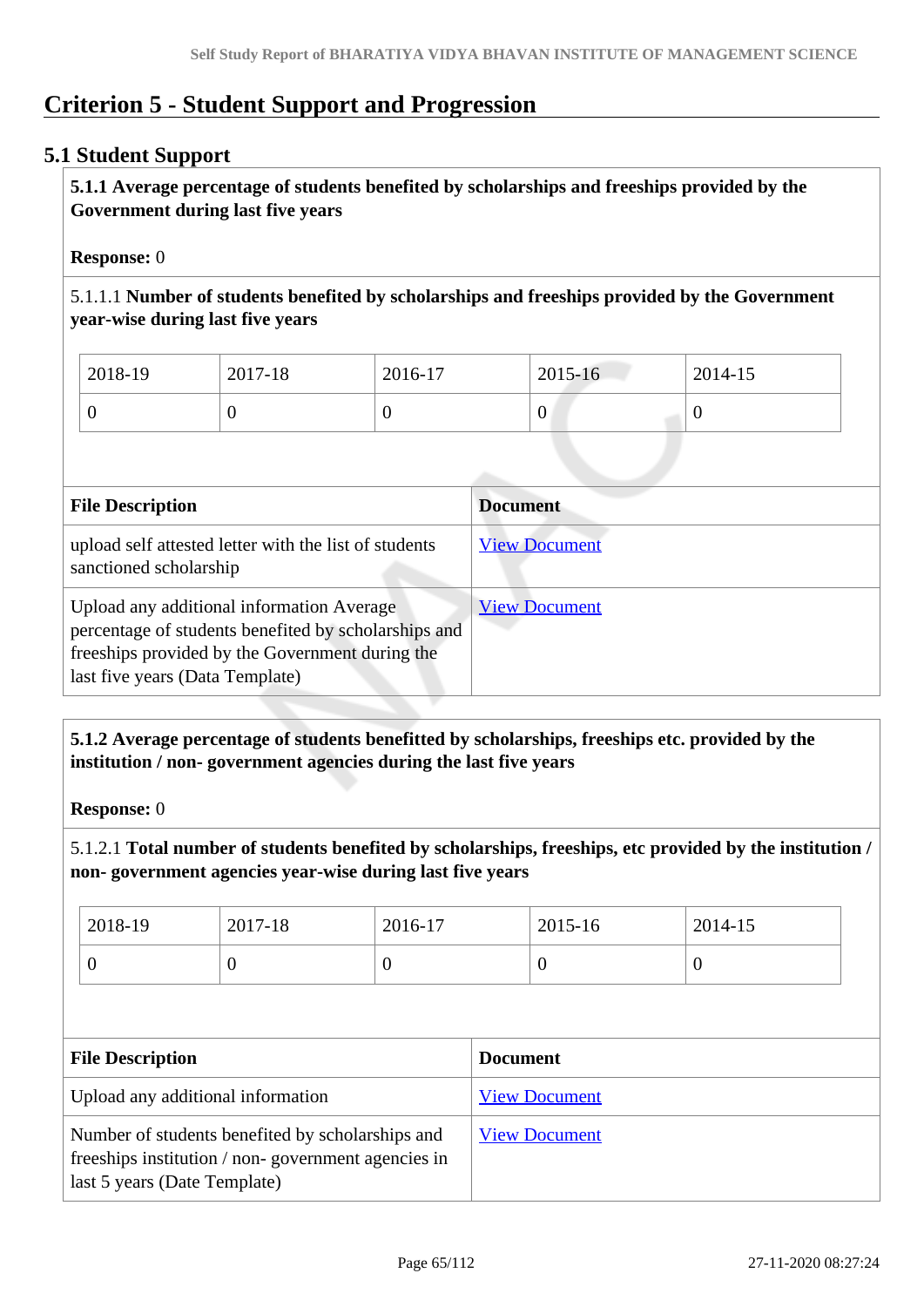**5.1.3 Capacity building and skills enhancement initiatives taken by the institution include the following**

#### **1.Soft skills**

**2.Language and communication skills** 

**3.Life skills (Yoga, physical fitness, health and hygiene)**

### **4.ICT/computing skills**

**Response:** A. All of the above

| <b>File Description</b>                                                              | <b>Document</b>      |
|--------------------------------------------------------------------------------------|----------------------|
| Details of capability building and skills<br>enhancement initiatives (Data Template) | <b>View Document</b> |

### **5.1.4 Average percentage of students benefitted by guidance for competitive examinations and career counselling offered by the Institution during the last five years**

#### **Response:** 2.59

5.1.4.1 **Number of students benefitted by guidance for competitive examinations and career counselling offered by the institution year wise during last five years**

| 2018-19 | 2017-18 | 2016-17 | 2015-16 | 2014-15  |
|---------|---------|---------|---------|----------|
| . .     | -       | -       | -<br>—  | <b>_</b> |

| <b>File Description</b>                                                                                                       | <b>Document</b>      |
|-------------------------------------------------------------------------------------------------------------------------------|----------------------|
| Number of students benefited by guidance for<br>competitive examinations and career counselling<br>during the last five years | <b>View Document</b> |

 **5.1.5 The Institution has a transparent mechanism for timely redressal of student grievances including sexual harassment and ragging cases**

**1.Implementation of guidelines of statutory/regulatory bodies**

**2.Organisation wide awareness and undertakings on policies with zero tolerance**

- **3.Mechanisms for submission of online/offline students' grievances**
- **4.Timely redressal of the grievances through appropriate committees**

**Response:** A. All of the above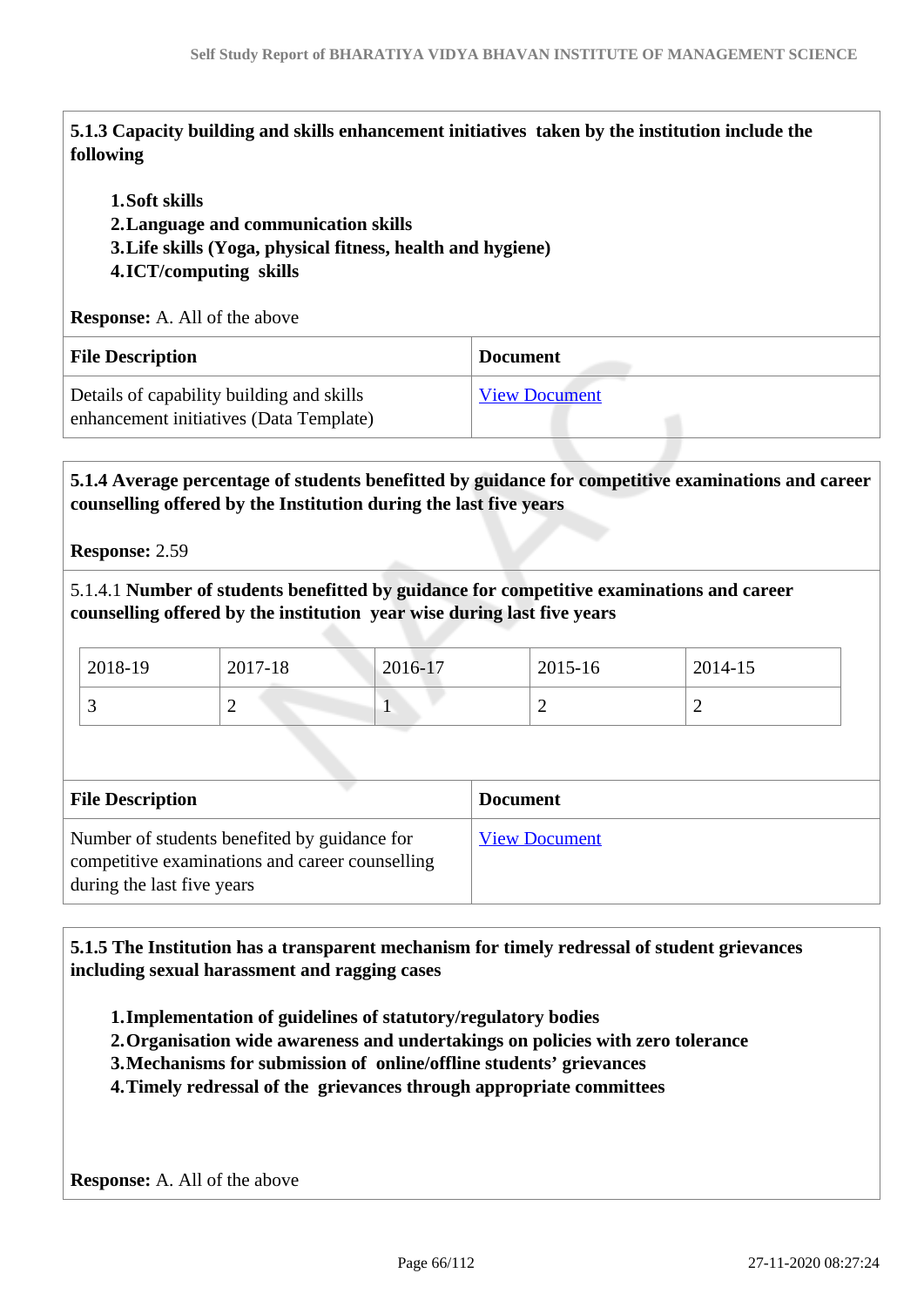| <b>File Description</b>                                                                                                            | <b>Document</b>      |
|------------------------------------------------------------------------------------------------------------------------------------|----------------------|
| Upload any additional information                                                                                                  | <b>View Document</b> |
| Minutes of the meetings of student redressal<br>committee, prevention of sexual harassment<br>committee and Anti Ragging committee | <b>View Document</b> |
| Details of student grievances including sexual<br>harassment and ragging cases                                                     | <b>View Document</b> |

### **5.2 Student Progression**

**5.2.1 Average percentage of placement of outgoing students during the last five years**

**Response:** 93.65

5.2.1.1 **Number of outgoing students placed year - wise during the last five years.**

| 2018-19              | 2017-18 | 2016-17 | $2015 - 16$ | 2014-15 |
|----------------------|---------|---------|-------------|---------|
| $\mathbf{z}$<br>—  — | 0 I     | 47      | 01          | 60      |

| <b>File Description</b>                                                    | <b>Document</b>      |
|----------------------------------------------------------------------------|----------------------|
| Details of student placement during the last five<br>years (Data Template) | <b>View Document</b> |

#### **5.2.2 Average percentage of students progressing to higher education during the last five years**

**Response:** 0

#### 5.2.2.1 **Number of outgoing student progression to higher education during last five years**

| <b>File Description</b>                                               | <b>Document</b>      |
|-----------------------------------------------------------------------|----------------------|
| Details of student progression to higher education<br>(Data Template) | <b>View Document</b> |

### **5.2.3 Average percentage of students qualifying in state/national/ international level examinations during the last five years (eg: IIT-JAM/CLAT/ NET/SLET/GATE/ GMAT/CAT/GRE/ TOEFL/ Civil Services/State government examinations, etc.)**

**Response:** 0

5.2.3.1 **Number of students qualifying in state/ national/ international level examinations (eg: IIT/JAM/ NET/ SLET/ GATE/ GMAT/CAT/GRE/ TOEFL/ Civil Services/ State government**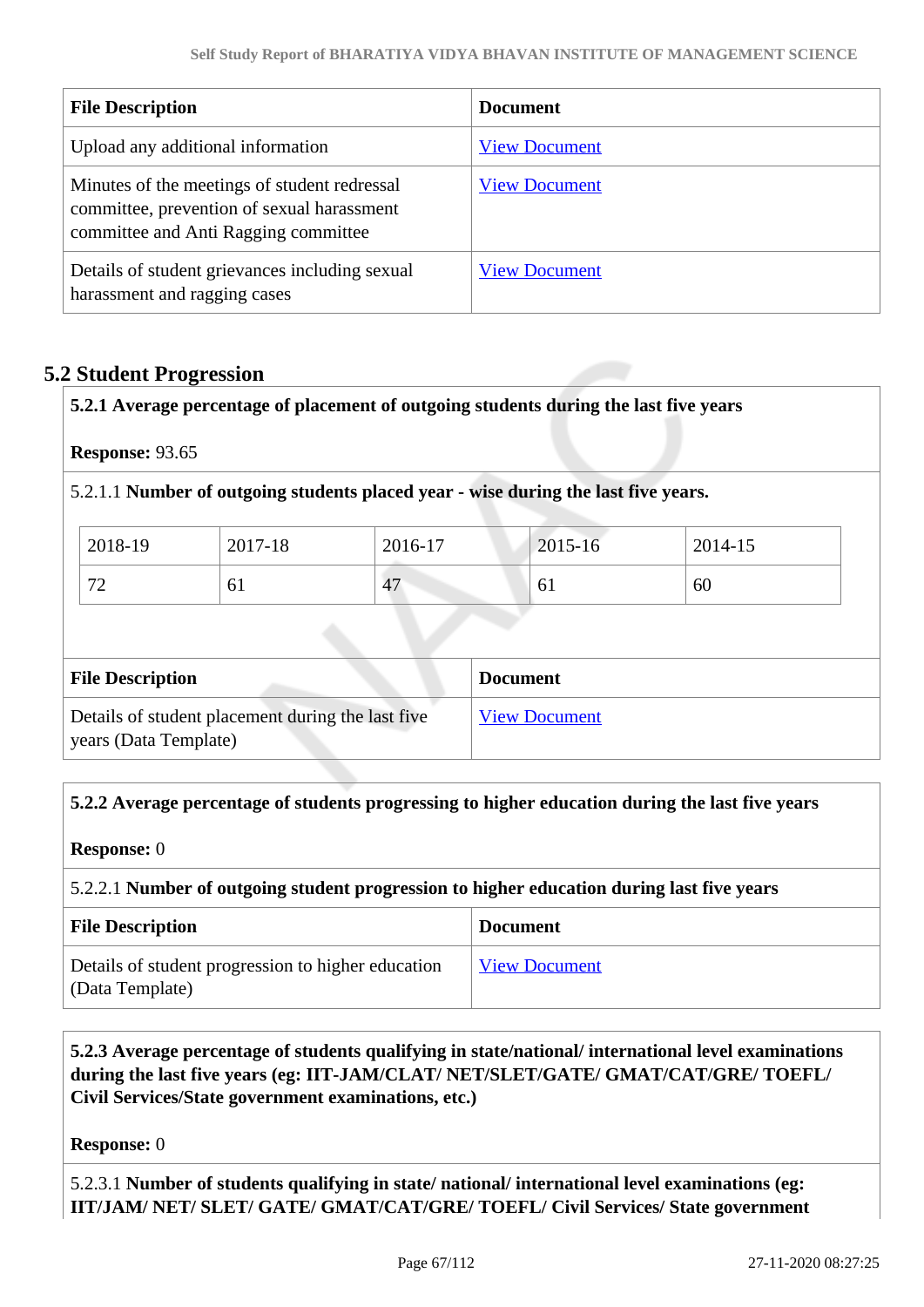#### **examinations***, etc.)***) year-wise during last five years**

| 2018-19 | 2017-18 | 2016-17 | 2015-16 | 2014-15          |
|---------|---------|---------|---------|------------------|
|         |         | ν       | ν       | $\boldsymbol{0}$ |

### 5.2.3.2 **Number of students appearing in state/ national/ international level examinations (eg: JAM/CLAT/NET/ SLET/ GATE/ GMAT/CAT,GRE/ TOFEL/ Civil Services/ State government examinations) year-wise during last five years**

| 2018-19 | 2017-18 | 2016-17 | 2015-16 | 2014-15 |
|---------|---------|---------|---------|---------|
|         |         | v       | v       |         |

| <b>File Description</b>                                                                                                            | <b>Document</b>      |
|------------------------------------------------------------------------------------------------------------------------------------|----------------------|
| Number of students qualifying in state/national/<br>international level examinations during the last five<br>years (Data Template) | <b>View Document</b> |

### **5.3 Student Participation and Activities**

 **5.3.1 Number of awards/medals won by students for outstanding performance in sports/cultural activities at inter-university/state/national / international level (award for a team event should be counted as one) during the last five years.**

**Response:** 1

5.3.1.1 **Number of awards/medals for outstanding performance in sports/cultural activities at university/state/national / international level (award for a team event should be counted as one) yearwise during the last five years.**

| $12018-19$<br>2017-18 | 2016-17<br>2015-16 |               | 2014-15 |
|-----------------------|--------------------|---------------|---------|
|                       | U                  | $\mathcal{L}$ |         |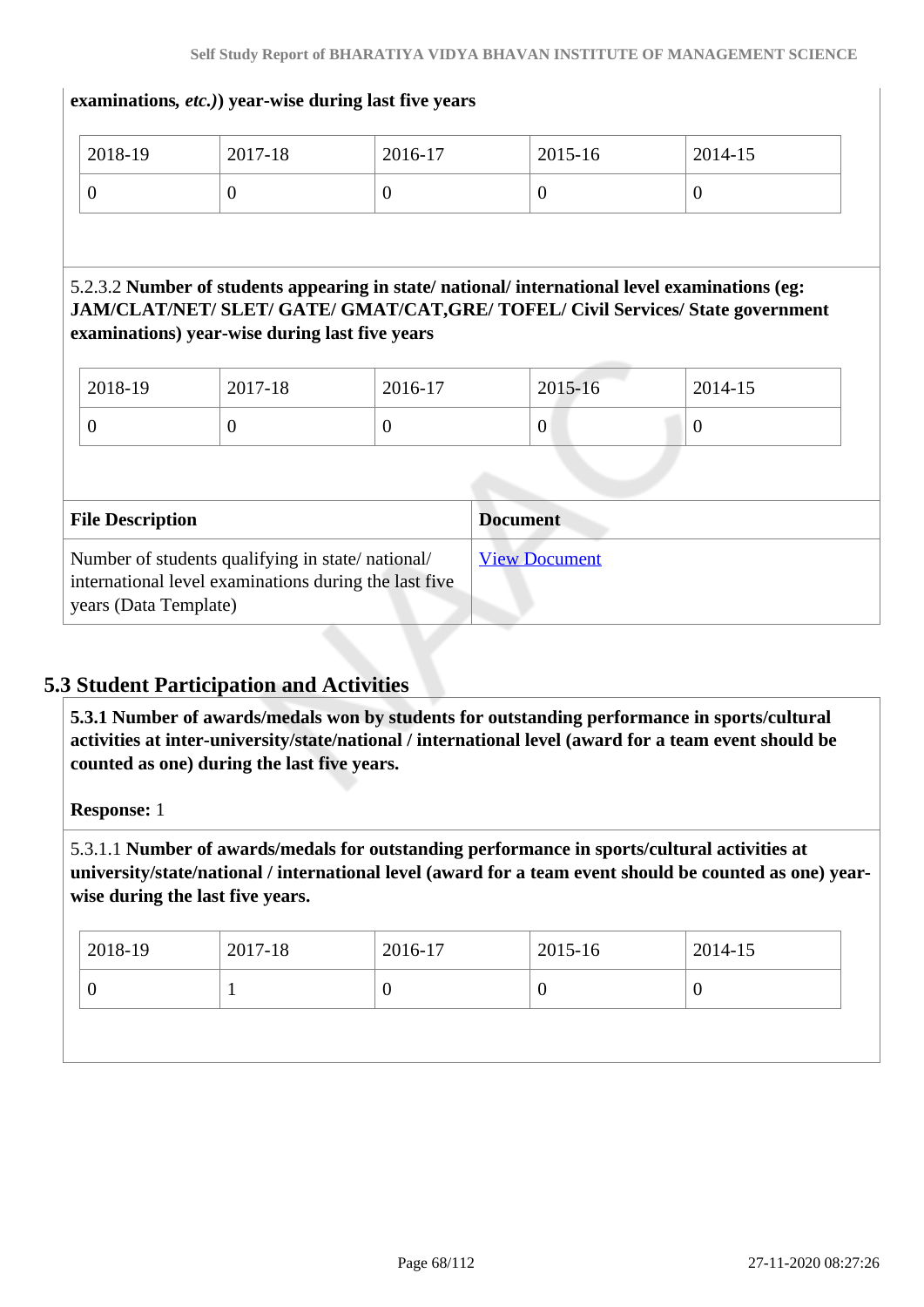| <b>File Description</b>                                                                                                                                                | <b>Document</b>      |
|------------------------------------------------------------------------------------------------------------------------------------------------------------------------|----------------------|
| Number of awards/medals for outstanding<br>performance in sports/cultural activities at<br>university/state/ national/international level during<br>the last five year | <b>View Document</b> |
| e-copies of award letters and certificates                                                                                                                             | <b>View Document</b> |

 **5.3.2 Institution facilitates students' representation and engagement in various administrative, cocurricular and extracurricular activities following duly established processes and norms (student council, students representation on various bodies)** 

#### **Response:**

Students' Representative (SR) is an inherent necessity in Academic and Administrative bodies/committees of the institution.

The institution encourages participation by the students in the decision-making process and its subsequent implementation.

Following institutional bodies have student representative:

- 1.Core Committee
- 2.Examination Committee
- 3.Library Committee
- 4.Anti-Ragging Committee
- 5.Anti-Ragging Squad and Discipline Committee
- 6.Admission Committee
- 7.Cultural & Literary Committee including SCOPE
- 8.Canteen Committee
- 9.Research and Development Cell
- 10.Sports Committee
- 11.Media and Publicity Committee
- 12.Student's Welfare & Grievance Redressal Committee
- 13.Brochure/Magazine Publications Committee
- 14.Women Development Cell
- 15.IQAC Committee (As per IQAC guidelines)
- 16.ISO Committee
- 17.Hospitality Committee
- 18.Alumni & Farewell Committee
- 19.Training & Placement Committee
- 20.Time Table Committee
- 21.Entrepreneurship
- 22.Repair & Maintenance Committee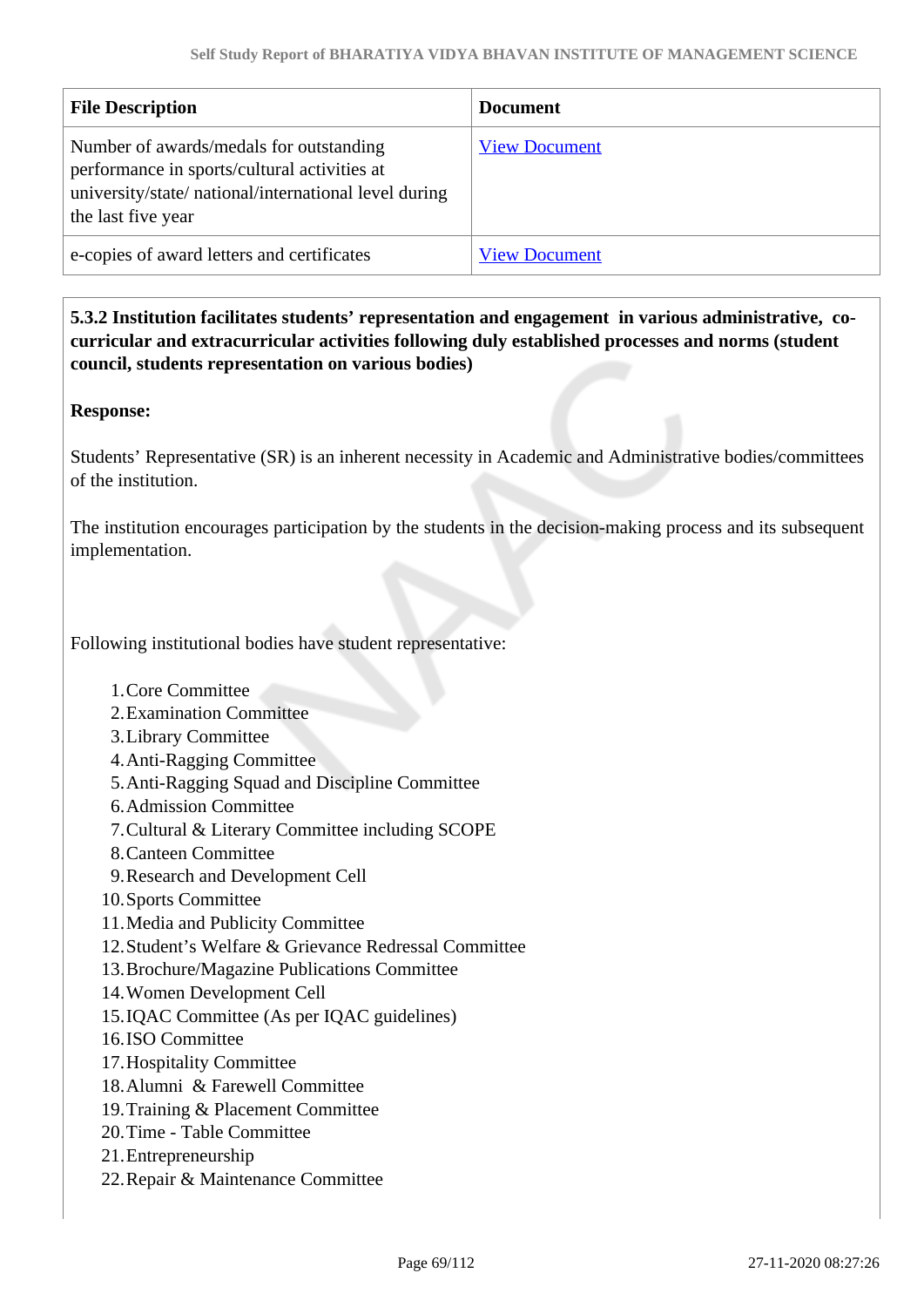#### .\NAAC-6\attachment\BIMS - COMMITTEES - 2018-19.pdf

- Two class representatives (CR) is elected from each class
- The CR addresses and represents students' views and grievances, and as a spokesperson, conveys these to the concerned authorities for discussion and amicable resolution. He/ She acts as an intermediary between the faculty members and the students and convey all instructions, news announcements and information to the students verbally and through social media groups.
- The Students' Representative provides valuable informal feedback regarding curriculum, teaching learning and evaluation process. He/She oversees the ready availability of teaching aids in class rooms such as chalk, duster, computer network, LCD projector and laser pointers.
- He/ She also makes the student's aware of various extra curricular activities like seminars, workshops, talk shows and external functions which the students are expected to participate. They encourage students to contribute in in-house magazines and take part in inter college competitions and fests.
- Furthermore he/she helps the teaching staff of the college to organize departmental seminars and quiz, which is important co- curricular activities of every department. They organize the Saraswati Puja in the college and are responsible for the smooth execution of the various aspects related to this function.
- They along with other committee members also organize IGNACIA, the annual fest of BIMS and the annual sports event. They recruit volunteers from the student's community for this purpose. Thus, she contributes to a healthy interaction among students and teachers regarding academic, cocurricular and extra-curricular activities of the college.

| <b>File Description</b>               | <b>Document</b>      |
|---------------------------------------|----------------------|
| Upload any additional information     | <b>View Document</b> |
| Paste link for additional information | <b>View Document</b> |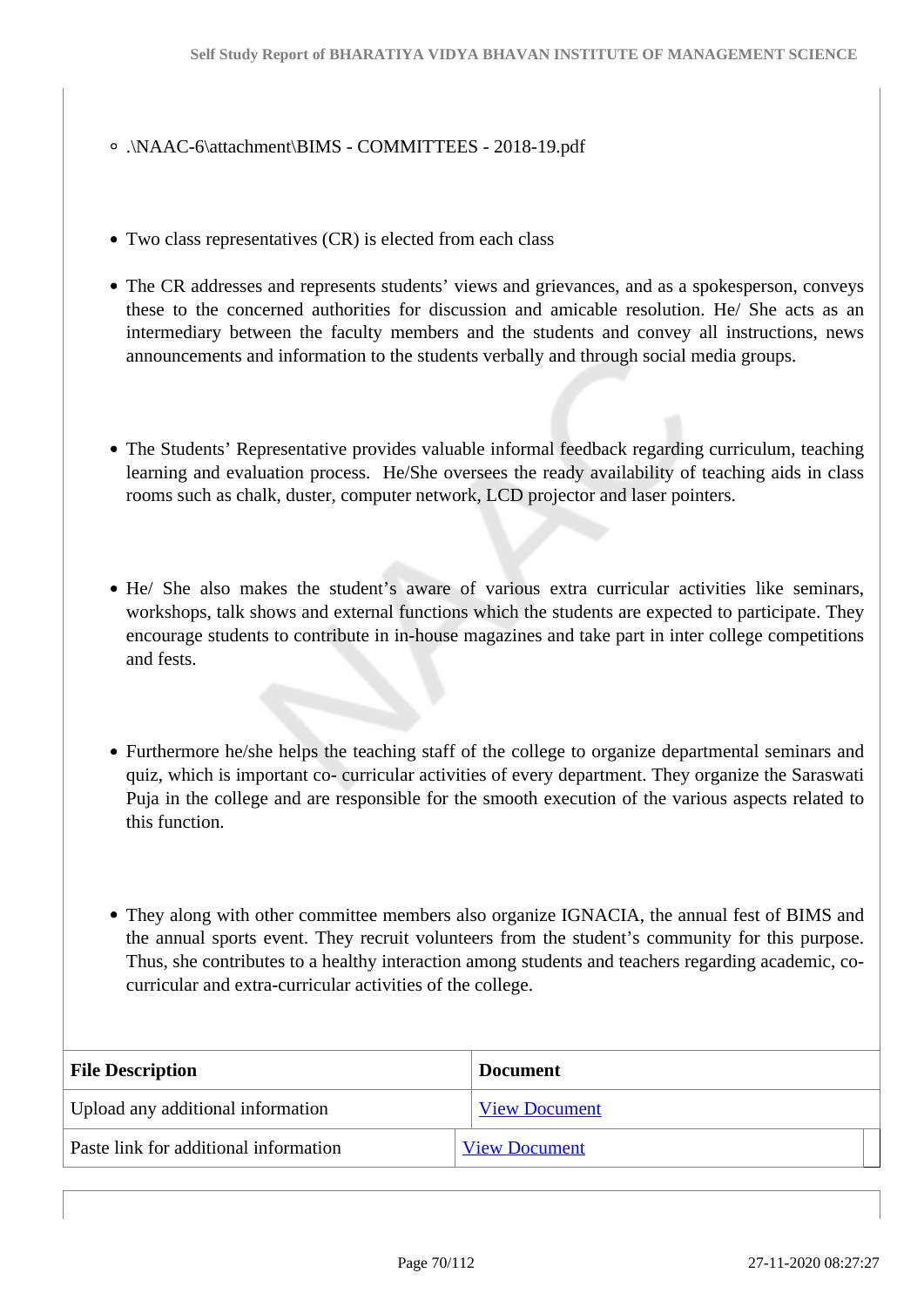### **5.3.3 Average number of sports and cultural events/competitions in which students of the Institution participated during last five years (organised by the institution/other institutions)**

**Response:** 2.8

### 5.3.3.1 **Number of sports and cultural events/competitions in which students of the Institution participated year-wise during last five years**

| 2018-19 | 2017-18 | 2016-17  | 2015-16 | 2014-15 |
|---------|---------|----------|---------|---------|
|         |         | <u>ب</u> | ∸       | ∼       |

| <b>File Description</b>                                                                                                                                                                              | <b>Document</b>      |
|------------------------------------------------------------------------------------------------------------------------------------------------------------------------------------------------------|----------------------|
| Number of sports and cultural events/competitions<br>in which students of the Institution participated<br>during last five years (organised by the<br>institution/other institutions (Data Template) | <b>View Document</b> |

### **5.4 Alumni Engagement**

 **5.4.1 There is a registered Alumni Association that contributes significantly to the development of the institution through financial and/or other support services**

**Response:** 

**5.4 Alumni Engagement**

**5.4.1 The Alumni Association/Chapters (registered and functional) contributes significantly to the development of the institution through financial and non financial means during the last five years**

**Response:**

- The college continues its interaction with students even after they have formally left college.
- Every MBA students pays an amount of Rs 5000/ as the life time membership fees for the Alumni **Association**
- Every year, an alumni meet is organized where the ex students come back to their alma mater to share their experience with the current students and share their views and opinion about the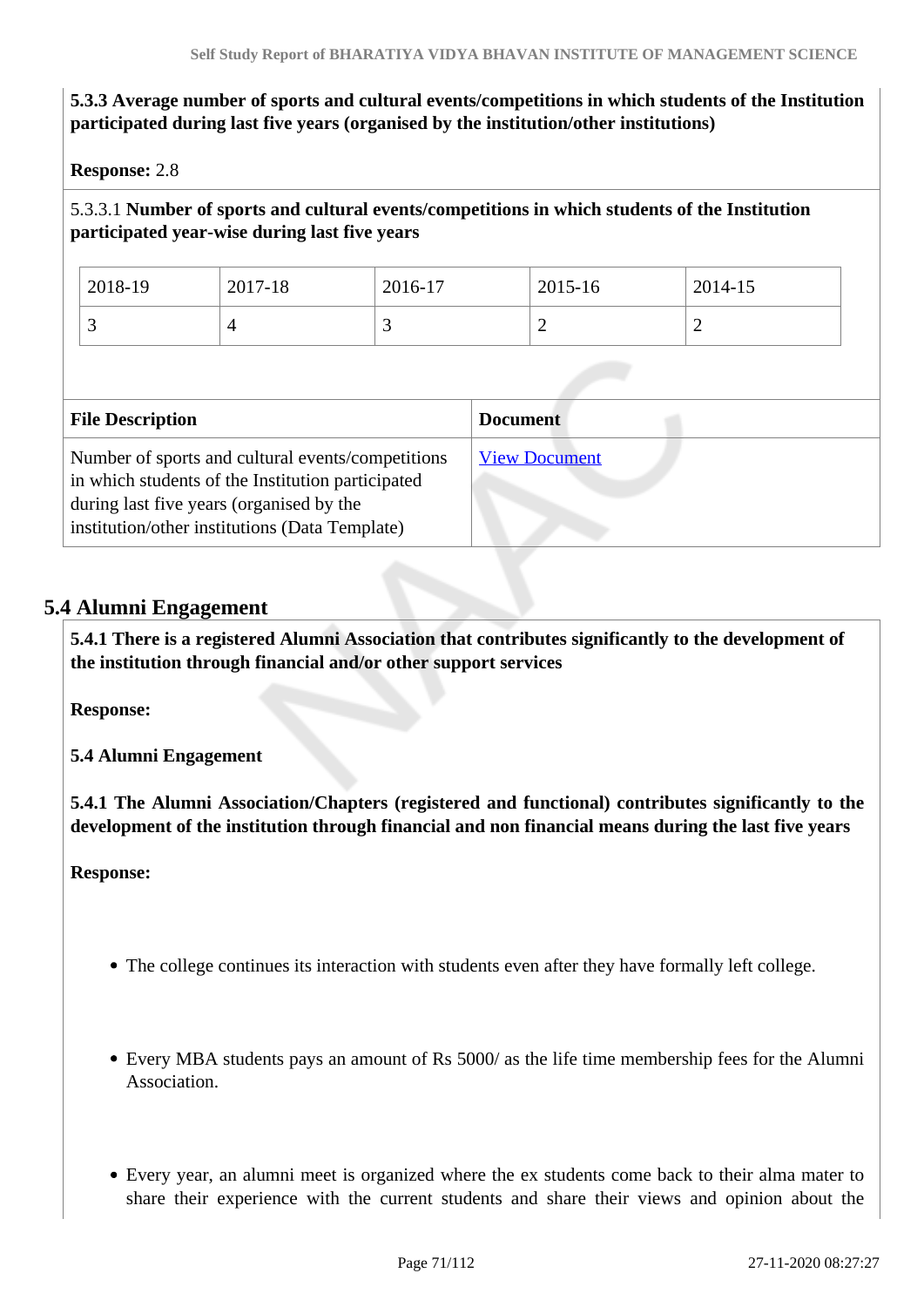industry and realities of the business world.

- The current students are greatly benefited as they get a feel of the current industry standards and expectations and how they should shape themselves up to face the corporate sector in future.
- The alumni become very nostalgic and reminisces their time spent at BIMS and how they find these the most memorable part of their student life.
- Tremendous effort lies behind organizing and executing such events in the college. Regular meetings are held in which the Principal, Staff, and students participate and discuss the future plans.
- The association arouses among its members a feeling of belonging, camaraderie and warmth, essential for the success of this organization. The teachers and students work with great earnestness and sincerity to reach out to the college alumni in India and abroad and to involve them not only in cultural activities but also socially meaningful and relevant work which aims to enrich not only the association but the college as well.

The Alumni Association has made significant contributions to the development of the Institution through non-financial means in the last 5 years. They are mentioned below:

1. Providing final placement and summer internship to several current students over the years, and continuously providing leads regarding vacancies in different sectors.

2 .Conducting several grooming sessions and sessions to improve soft skills in outgoing batches to enhance their marketability potential

3. Sharing their experiences during marketing stints at different Companies

4. Facilitating in arranging training modules for students in different Companies to which they are or have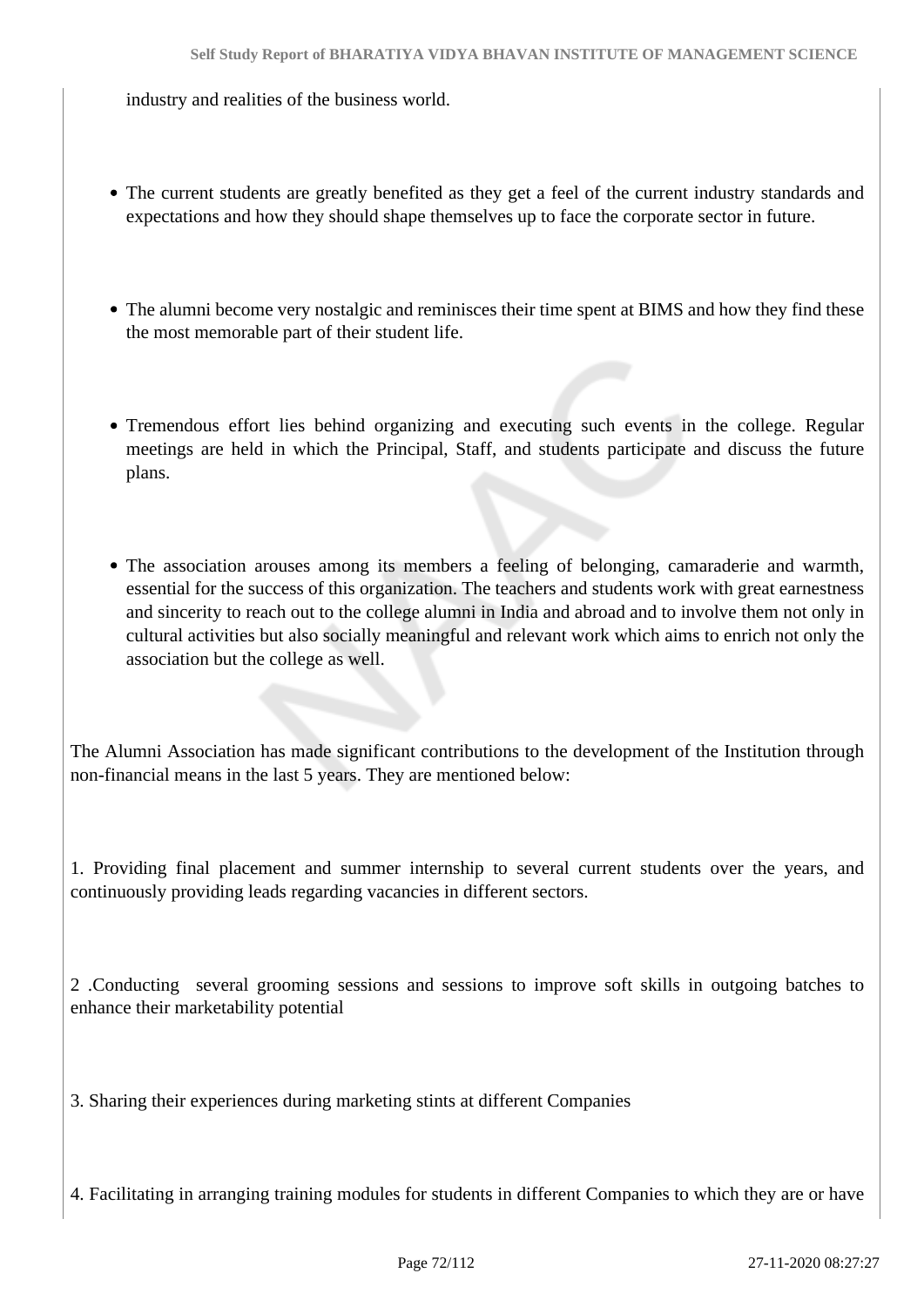been associated.

5. Maintaining liaison with HR division of Companies for placement of current students.

6. Alumni have been requested to organize some corpus fund to facilitate some student welfare activity

#### **5.4.2 Alumni contribution during the last five years (INR in lakhs)**

**Response:** A. ? 5 Lakhs

| <b>File Description</b>           | <b>Document</b>      |
|-----------------------------------|----------------------|
| Upload any additional information | <b>View Document</b> |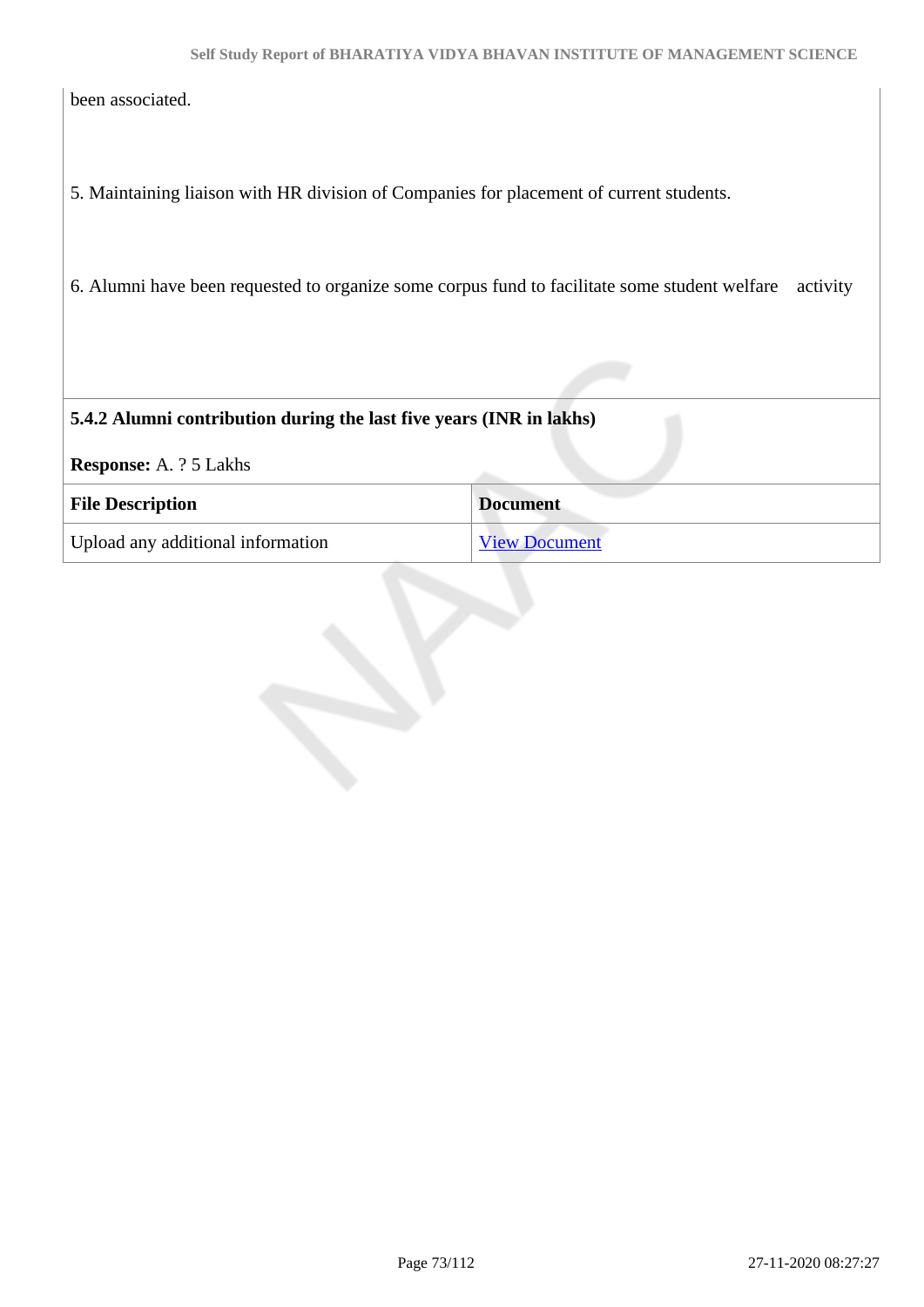# **Criterion 6 - Governance, Leadership and Management**

## **6.1 Institutional Vision and Leadership**

 **6.1.1 The governance of the institution is reflective of and in tune with the vision and mission of the institution**

**Response:** 

*Vision*

We aspire to become a leading Business School offering knowledge, skill and competency to our students to become efficient and effective socially responsible corporate citizens who will create an environment of support and inspiration in the business world where people can realize and achieve their full potential.

### *Mission*

- To provide a transformational learning experience to our students in the area of business management enriched with Indian values & ethics but integrated with modern competition-based western management
- To develop cutting edge solutions to contemporary business practices through rigorous business research
- To develop resilience for day to day business challenges among students through proven and innovative pedagogical techniques.
- To immerse students in simulated business situations and make them learn how to learn.

The Principal of Bharatiya Vidya Bhavan Institute of Management Science (BIMS) is responsible for the decentralized alignment of good management practices. These practices are in keeping with the requirements of

1. Maulana Abul Kalam Azad University of Technology (MAKAUT)[formerly WBUT]

- 2. All India Council of Technical Education (AICTE)
- 3. The Institute's parent organization, Bharatiya Vidya Bhavan

The intent of the Institute is the creation of an immersive learning environment that ensures employability and capability of working in industry for every student. BIMS also ensures building our students as socially sensitive corporate citizen with Indian ethos and values and western management practices.

BIMS has sanctioned capacity of students' intake; 120 in MBA and 60 in BBA, 60 in BBA (SCM) and 60 in BBA(Insurance and Risk Management) . This selection process is based on the Institute's preference for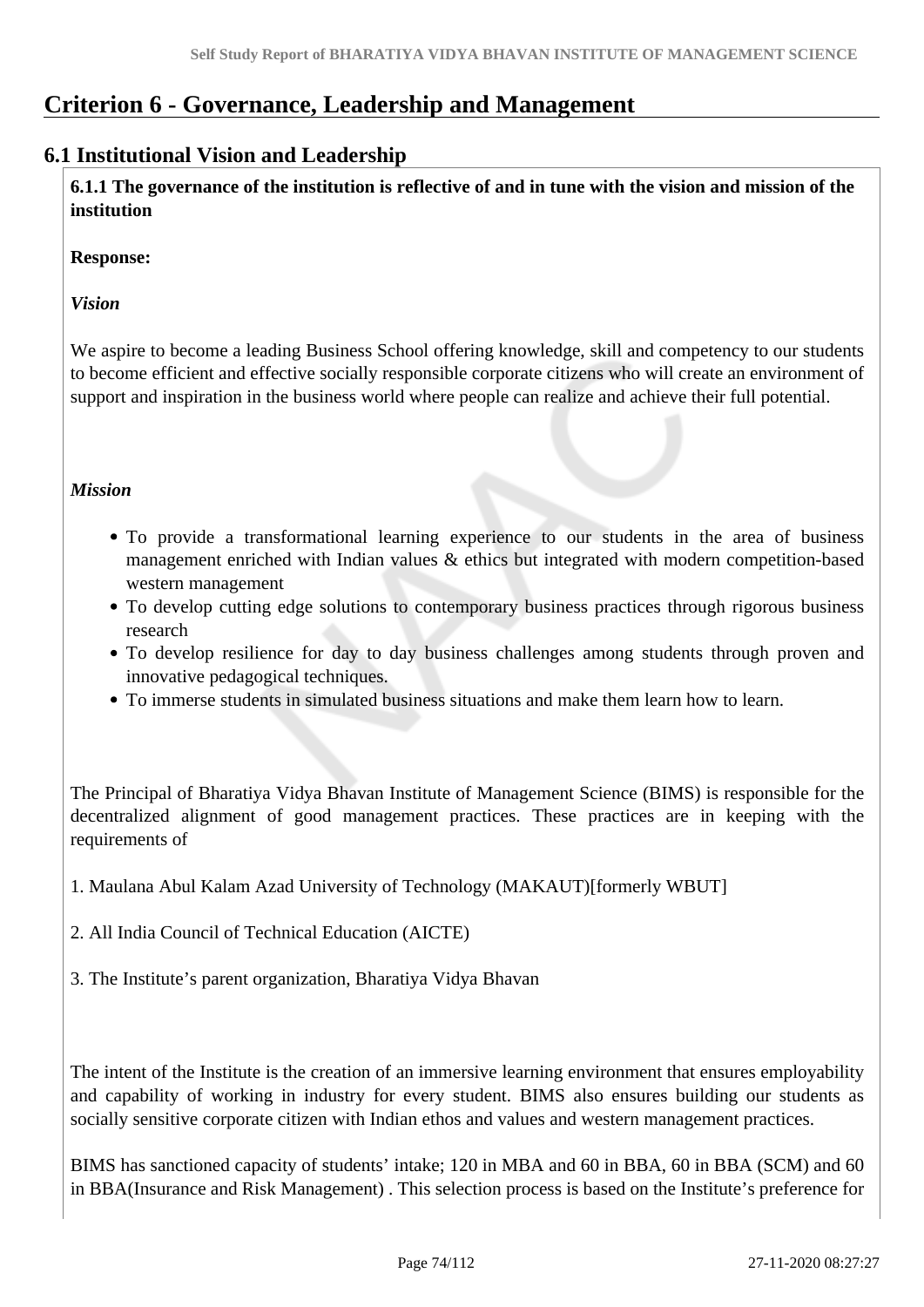quality of students. We offer merit based scholarship to 20 -25% students based on their past academic performance. Such an emphasis on quality is underscored not only by the students' academic skills but also their soft skills and positive attitudes, and aware of the socially marginalized population in keeping with the values of Bharatiya Vidya Bhavan.

The Institute's curriculum is geared toward making students aware of the osmotic relationship between the natural environment and the industry, among other topical factors. The Institute strives for continuous improvement in pedagogic practices to focus on these factors.

The Institute has multiple committees focused on marketing, finance, human resource training, and the like. Facilitated by the faculty of the Institute, these committees give students hands-on experience of working in industry.

| <b>File Description</b>               | <b>Document</b>      |
|---------------------------------------|----------------------|
| Paste link for additional information | <b>View Document</b> |

 **6.1.2 The effective leadership is visible in various institutional practices such as decentralization and participative management**

**Response:** 

**Response:** 

As head of the institution, the Principal takes into the collective wisdom of all the stakeholders involved, most importantly the students and the faculty members.

A case Study: SCOPE: Proposal, Approval and Function.

The activities and events at BIMS, Kolkata function under SCOPE Committee. SCOPE was formed in 2015 with the Principal as its chair.

Joint Advisors, CMA. (Dr.) Jharna Dutta and Prof. Swati Basu are responsible for the documentation and communication of the activities of the committee.

The Committee is sub-grouped under four categories – Education, Cultural, Finance and Sports.

These are further coordinated by MBA students headed as Senior Coordinators (MBA -Second Year Students) and Junior Coordinators (MBA- First Year Students) under the supervision of the Advisors.

Every year coordinators are elected from the fresh batch of students and the existing batch or the Senior MBA coordinators guide them in their roles. Two coordinators – a male and a female – represent each of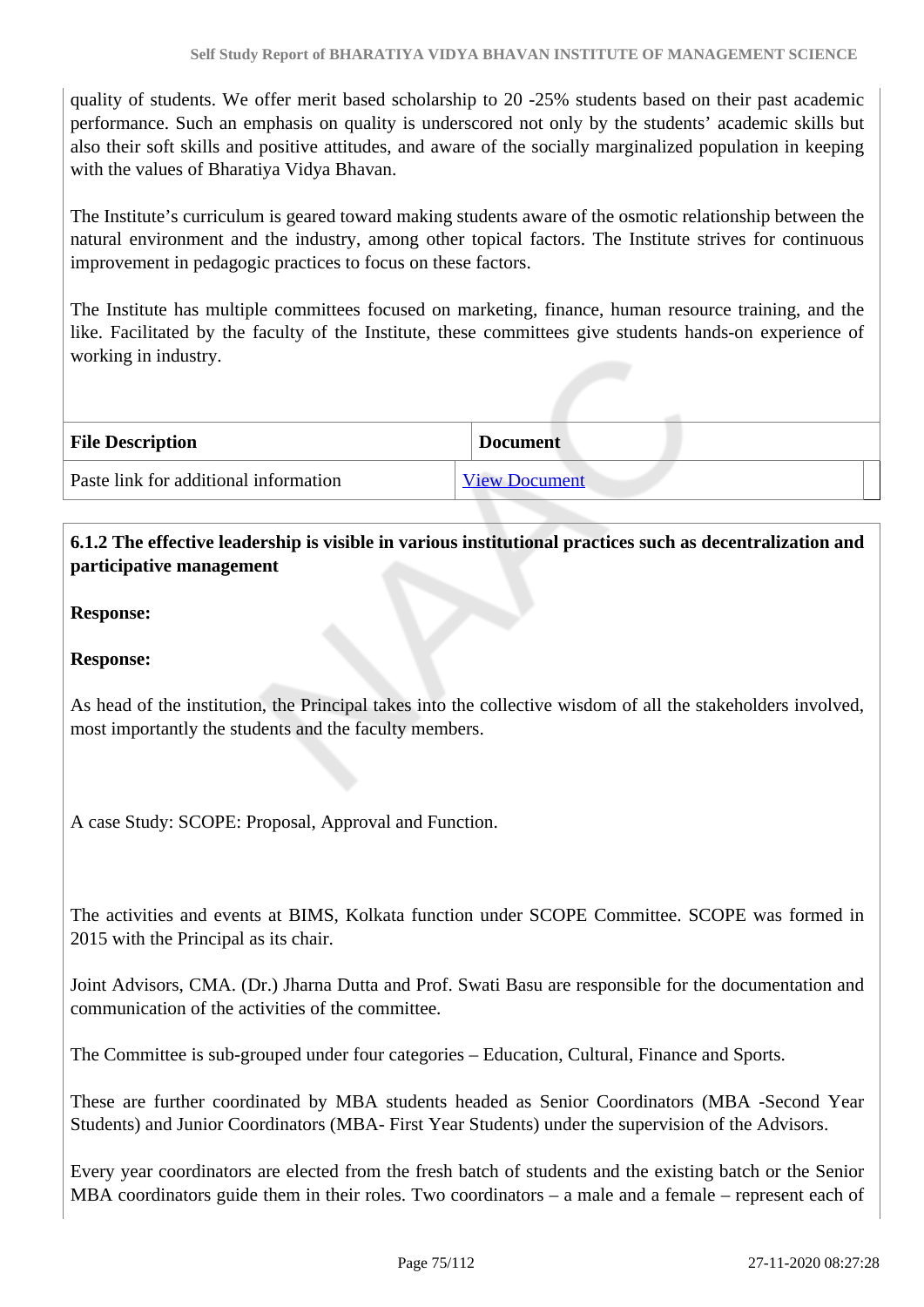the categories. Students submit names of their choice of the categories.

Final names are selected on the basis of joint decision of the Principal, Advisors and Senior Coordinators. All the events that are organized by BIMS, Kolkata function under the banner of SCOPE Committee. The respective events are coordinated by one or more faculty members as assigned by the Principal.

For example, IGNACIA, Extension activities are cultural events whereas a Street Play or a Workshop would fall into educational category in the events list.

The advisors sit together to discuss and draft a plan of action. Meetings are held with the committee coordinators or among the advisors as it suits the need. It helps in shaping the academic calendar prepared by the students at the beginning of an academic session in consultation with the advisors. Before, during and after each event due care is taken so that the official rules and decorum are strictly followed.

As an example, a workshop on "Finance for Non- Finance Professionals" was held (on 11th & 12th January, 2019) at BIMS in collaboration with "The Institute of Cost Accountants of India". It was jointly coordinated by CMA. (Dr.) Jharna Dutta, Prof. Semanti Debroy Sen and Dr. Anupama Chanda Mitra. With the inception of the proposal, meetings were held from time-to-time to draft a plan. Brochure was designed and redesigned until it was finally approved by the Principal. The schedule was strategically planned. Guests list were prepared and the process of invitation was initiated. In some cases, emails were circulated for the purpose of inviting experts and academicians across all institutions while in some other cases, they were handed in person. This also helped in expanding the network. Arrangements were made for food and hospitality. The teams were selected from among the students. The workshop was organized under Education category of SCOPE. The workshop ended on a successful note.

Likewise, all other events are organized under SCOPE.

| <b>File Description</b>               | <b>Document</b>      |  |
|---------------------------------------|----------------------|--|
| Upload any additional information     | <b>View Document</b> |  |
| Paste link for additional information | <b>View Document</b> |  |

### **6.2 Strategy Development and Deployment**

**6.2.1 The institutional Strategic / Perspective plan is effectively deployed**

**Response:** 

#### **Response :**

At every step the development of the college is made possible with the help of Perspective/Strategic plans. All the stakeholders of the institution are involved in the process.

**Strategic plans:**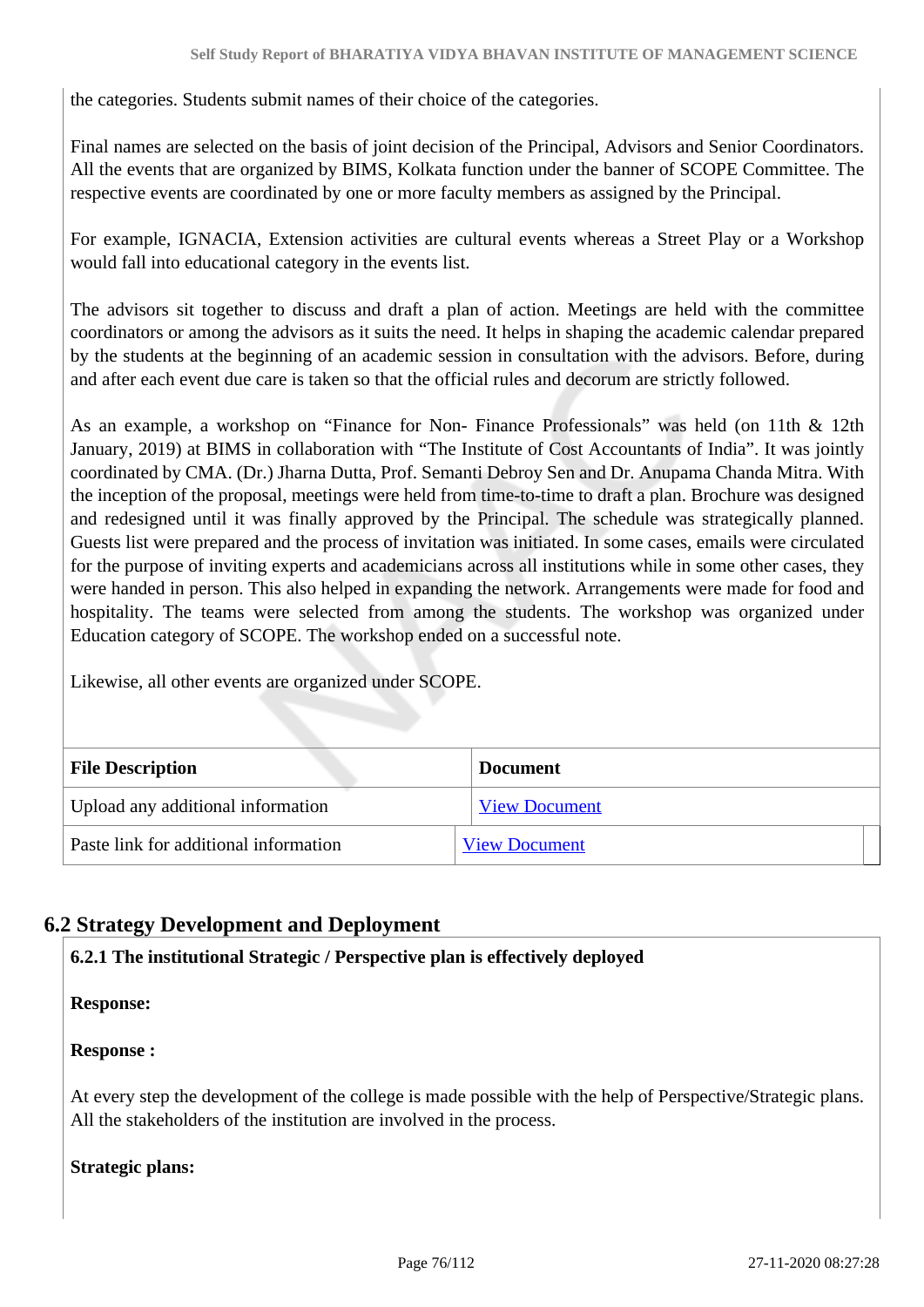### **Example of a strategic plan:**

#### **Strategic initiative to improve the students' communicative skills**

To fulfill the requirements set by MAKAUT, the facilitators at BIMS conducted an online business communication course for the first-year MBA students. The facilitators decided to conduct this course in a way that would help the students

- Recognize their individual communicative predilections.
- Grasp the strengths and weaknesses inherent to these predilections.
- Get an idea about how to work on their weaknesses in communication.
- Work on their verbal and nonverbal tones when communicating with colleagues at different levels in the workplace hierarchy.
- Alter their communicative personalities to suit those of their co-workers.
- Identify the problems inherent to various media and physical settings when using these to communicate.
- Get a sense of how to communicate the most problematic messages in the most courteous manner possible.

In the absence of recourse to means that would enable BIMS to put together such a course on their own, the Institute decided to use the edX online platform. This platform provides students across the world access to course material used by international business schools.

After some deliberation, the facilitators at the Institute decided to use the edX course on business communication offered by the Rochester Institute of Technology, New York.

The interactive character of the online course provided the students with an immersive learning experience. The in-house facilitators simultaneously conducted discussions on the material in the online course so that

- The students could interrogate the views expressed in the course.
- Arguments could be offered about how the communicative practices professed by the course could be indigenized to suit Indian workplace needs.

To grasp whether the students had been able to internalize the course, questions based on the course material were inducted into an internal assessment offered to the first-year MBA students by the Institute.

Outcome :

(i) Quantitative Result : 100% admissions with 50% improvement in student quality.

(ii) Action plan of the task break up: Individual/ groups were made responsible for each task and were assigned respective time period. They were expected to complete their given task within the given period. (iii) Strategic Action : Proper implementation of all recommendations.

 **6.2.2 The functioning of the institutional bodies is effective and efficient as visible from policies, administrative setup, appointment and service rules, procedures, etc.**

**Response:**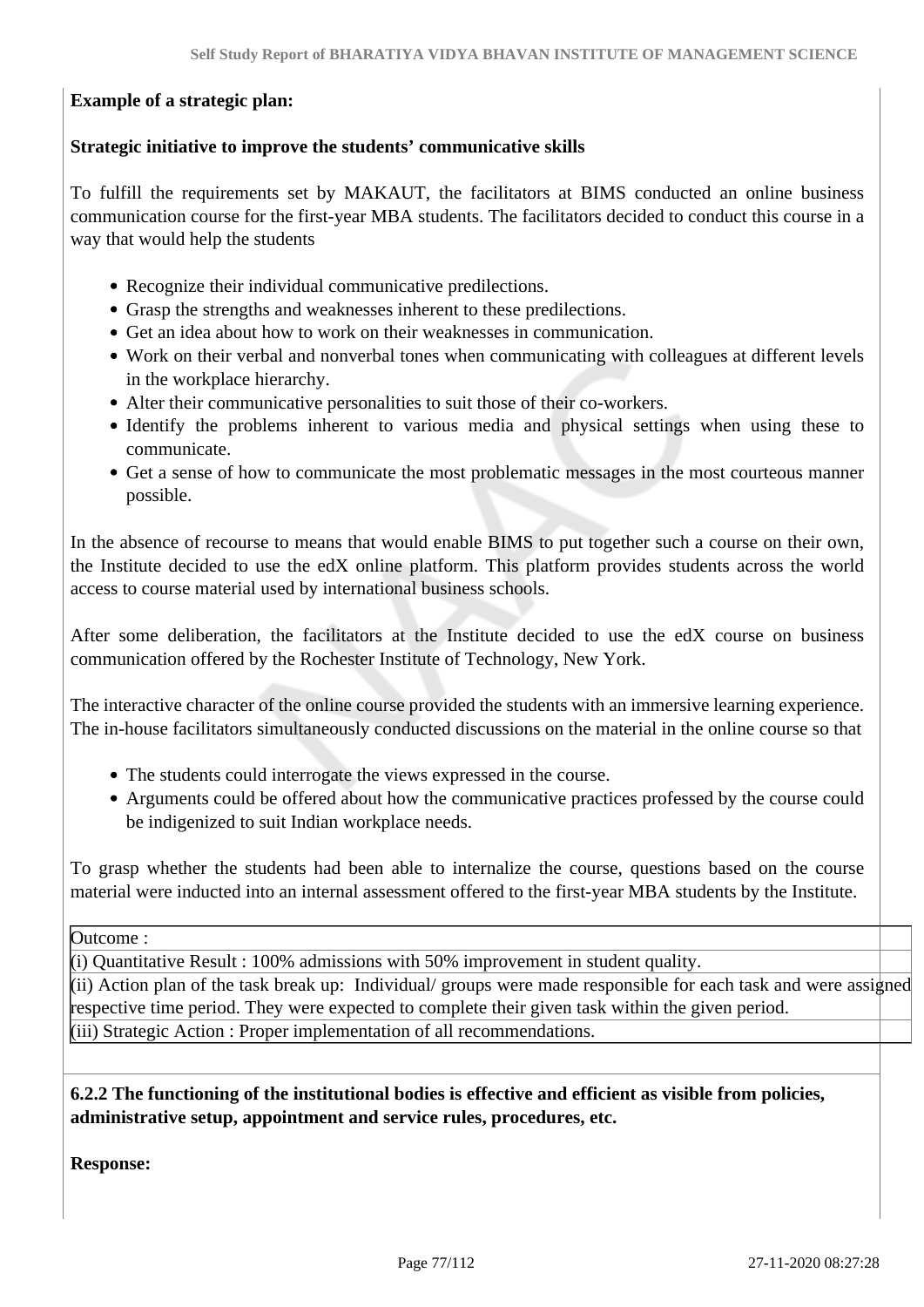#### **Organisation:**

BIMS is managed by **Bharatiya Vidya Bhavan Trust** and has its governing body to take care of academic and administrative policies and for decision making processes and their and Principal; Director of Bharatiya Vidya Bhavan, Kolkata Kendra; University Nominee; State Government (Director, Technical Education) Nominee; AICTE Representative; members from Bharatiya Vidya Bhavan, industry, alumni, and educational institutions; and Faculty Representatives. Governing body is the ultimate authority for any decision in the institution. Board members are under the Chairman. The formal responsibilities of governing body includes institutional performance evaluation, fund raising, introduction of new program, construction of new blocks, enhancement of physical facilities and other initiatives for growth and improvement of the institution, budget approval, investment decisions etc.

- The Principal is the academic and administrative head of the institution to function in order to fulfil the vision and mission of the institution. He is accountable to the parent body and to the Director, Kolkata Kendra. The Principal is involved for the implementation of the plans of the college and ensures that regular day to day operations are properly conducted through feedback from faculty, teaching and non-teaching and supporting staff; in fact from all stakeholders. The principal conducts periodic interactions with teaching and nonteaching staff. Openness and transparency are encouraged in all discussions & meetings. The workforce and students are encouraged to speak free from fear and consequences.
- Faculty members are core in service delivery of BIMS and the academic leadership is given to the faculty members by the Principal for setting academic priorities and exposing to wide spectrum of knowledge and creating a culture of promoting research. It provides academic freedom to faculty members to strengthen teaching and learning and thereby enriching student quality. All the staff members are involved in all the activities of the College. Internal administrative set up of BIMS is as per the organizational chart of the organization.

#### **Service Rule**

The service rules are applied to all employees of BIMS and are confidential between BIMS and its employees and are handed over on joining the services of the institute. The authority to administer these Rules is vest with the Principal and /or the Competent Authority.

#### **Recruitment**

For initiating the process of recruitment, the institute shall normally advertise the post in leading newspapers. The requisite qualifications and experience for teaching staff shall be as per AICTE/UGC norms and for all other categories, All appointments to any post are made on the strength of recommendations made by the selection committee constituted for the purpose as per norms of AICTE/UGC.

**Promotional Policy**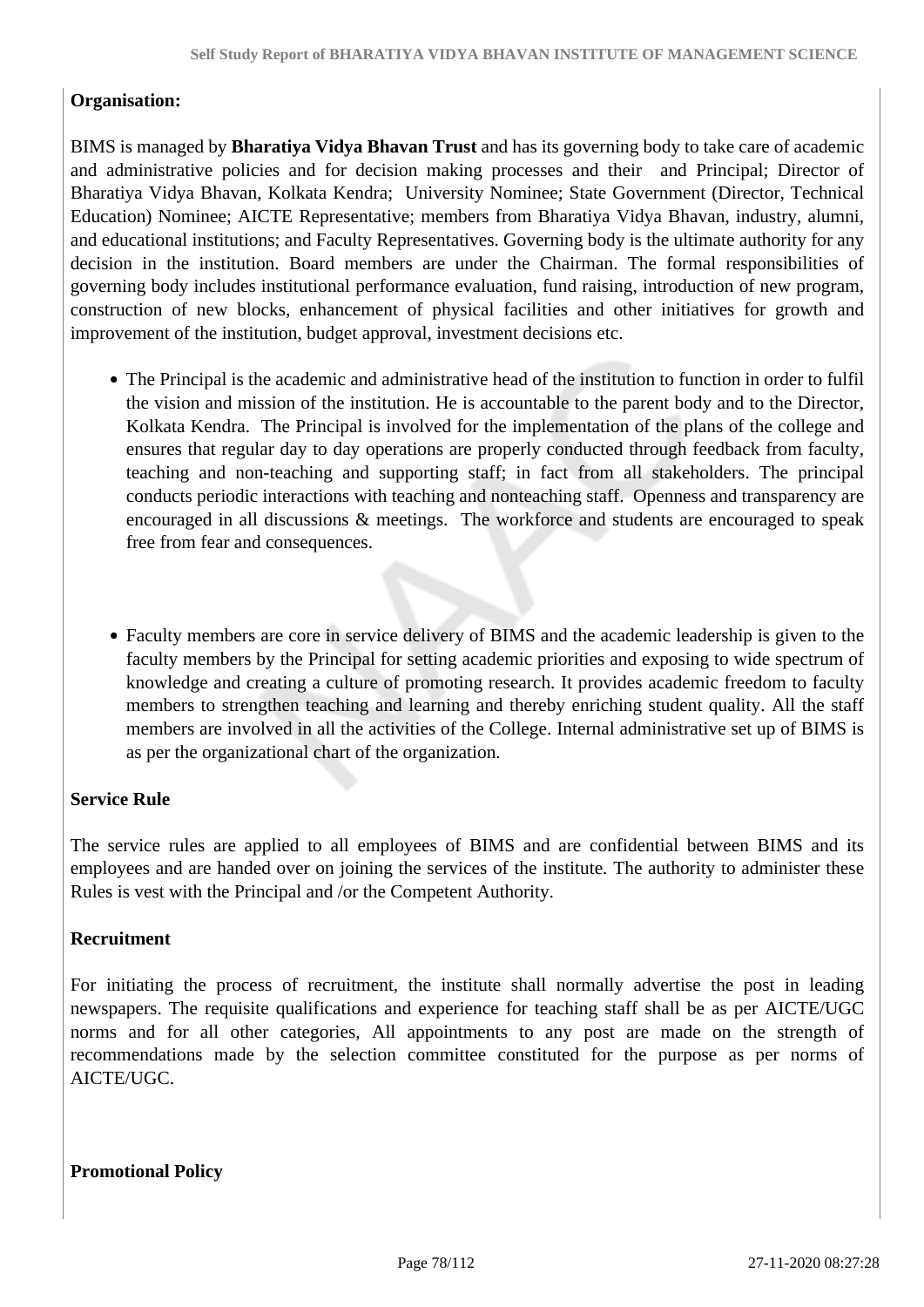Promotion of all the teachers to the next highest post would be strictly as per AICTE/UGC Career Advancement Scheme (CAS) in vogue for which a selection committee is constituted as per regulations of AICTE/UGC.

### **Grievance Redressal**

The college has grievance redressal cell as per the norms of MAKAUT to resolve students' problems.

| <b>File Description</b>               | <b>Document</b>      |
|---------------------------------------|----------------------|
| Upload any additional information     | <b>View Document</b> |
| Paste link for additional information | <b>View Document</b> |

| 6.2.3 Implementation of e-governance in areas of operation<br>1. Administration<br>2. Finance and Accounts<br>3. Student Admission and Support<br><b>4. Examination</b><br><b>Response:</b> A. All of the above |                      |  |  |
|-----------------------------------------------------------------------------------------------------------------------------------------------------------------------------------------------------------------|----------------------|--|--|
| <b>File Description</b>                                                                                                                                                                                         | <b>Document</b>      |  |  |
| Screen shots of user interfaces                                                                                                                                                                                 | <b>View Document</b> |  |  |
| Details of implementation of e-governance in areas<br>of operation, Administration etc                                                                                                                          | <b>View Document</b> |  |  |
| Any additional information                                                                                                                                                                                      | <b>View Document</b> |  |  |

## **6.3 Faculty Empowerment Strategies**

**6.3.1 The institution has effective welfare measures for teaching and non-teaching staff**

**Response:** 

**The institution has effective welfare measures for teaching and non-teaching staff**

#### **Response:**

 The welfare measures currently available to the teaching and non-teaching staff at the Institute are outlined in this section.

The **monetary welfare measures** available to the staff of the Institute are as follows: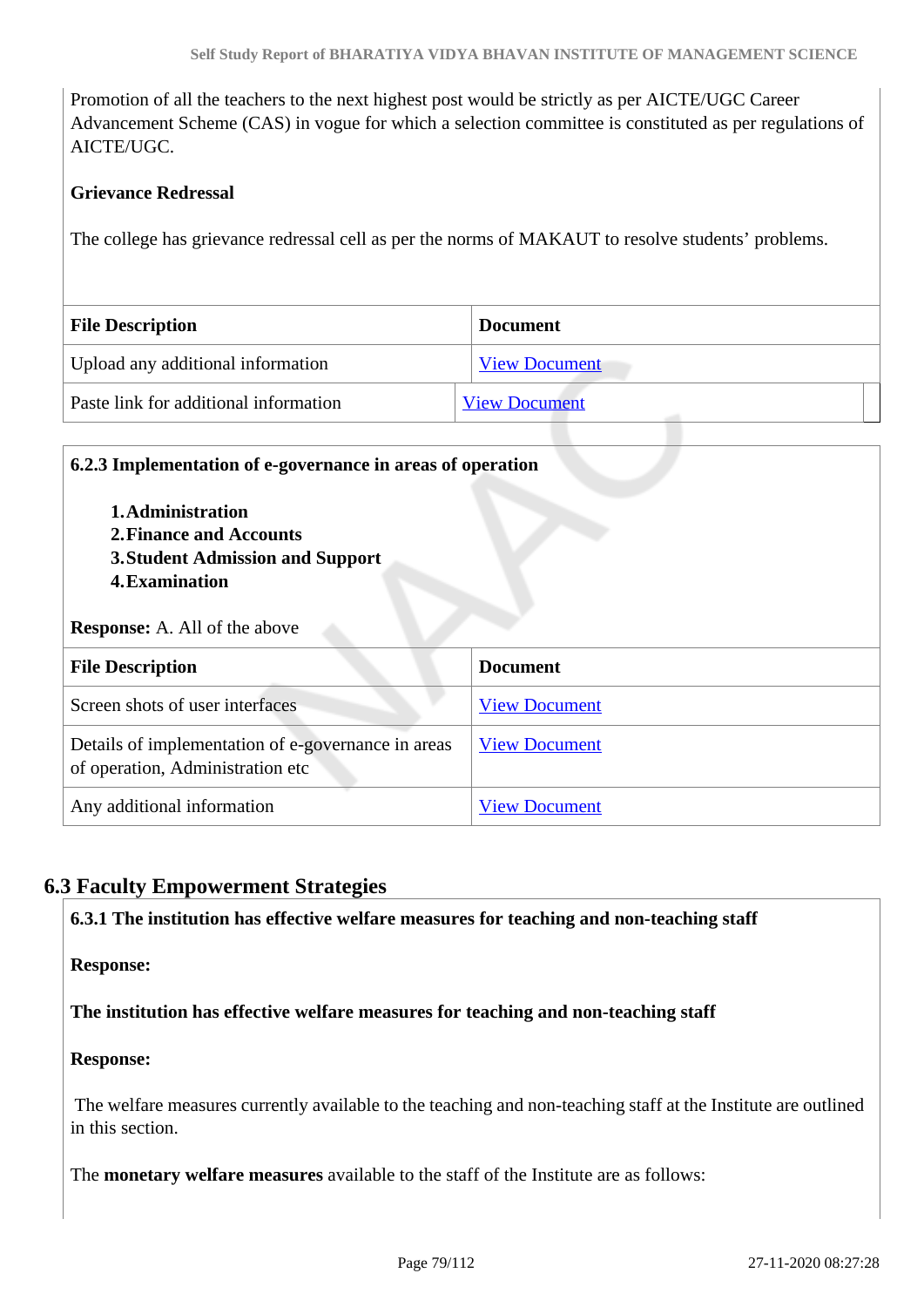- 1.**Provident Fund**: Both the teaching and the non-teaching staff have access to Provident Fund after they retire. The age of retirement for the teaching staff is, as of now, set at 65, while the nonteaching staff have to retire at the age of 60.
- 2.**Gratuity**: As with Provident Fund, a gratuity is available to both teaching and non-teaching staff when they retire.
- 3.**Staff Medical Insurance**: Each member of the staff is provided with a Mediclaim scheme so that should s/he be admitted to a medical facility, the Institute will provide her/him a maximum of INR 200000.00 to cover the requisite medical expenses. This amount is available to any teaching or nonteaching member provided s/he is admitted for treatment before her/his retirement, on the submission of the requisite documents outlining the medical expenses incurred. attachment\insurance\_0001-page-001.pdf
- 4.**Subsidized Food**: The canteen at the Institute provides nutritious vegetarian food for staff members and students alike.
- 5.A **Pre-paid mobile telephone number** is provided for all teaching and non- teaching staff members.

The **non-monetary welfare measures** provided to the staff of the Institute are as follows:

**Staff Picnic**: The Institute recognizes the need for teaching and non-teaching staff to socialize for the sake of their mental health. Accordingly, it conducts an annual picnic for the staff to socialize in exotic place nearby Kolkata.

**Annual Sports:** conducted in BIMS play ground along with students and all staff members.

### **Proposals for Prospective Measures to Enhance the Welfare Measures Currently Available**

- 1.The monetary welfare measures are sound as of now. However, given the factors of rising inflation and life-expectancy, the upper limit for the Provident Fund and gratuity may need to be reconsidered in the future.
- 2.Apart from the staff picnic, the conducting of workshops for training staff members to forge a congenial work environment should be deliberated. This will ensure the maintenance and upkeep of the staff's mental health.

 **6.3.2 Average percentage of teachers provided with financial support to attend conferences/workshops and towards membership fee of professional bodies during the last five years**

**Response:** 67.1

6.3.2.1 **Number of teachers provided with financial support to attend conferences/workshops and towards membership fee of professional bodies year wise during the last five years**

| 2018-19 | 2017-18 | 2016-17 | 2015-16 | 2014-15          |
|---------|---------|---------|---------|------------------|
| 1 L     | 10      | 10      | v       | $\boldsymbol{0}$ |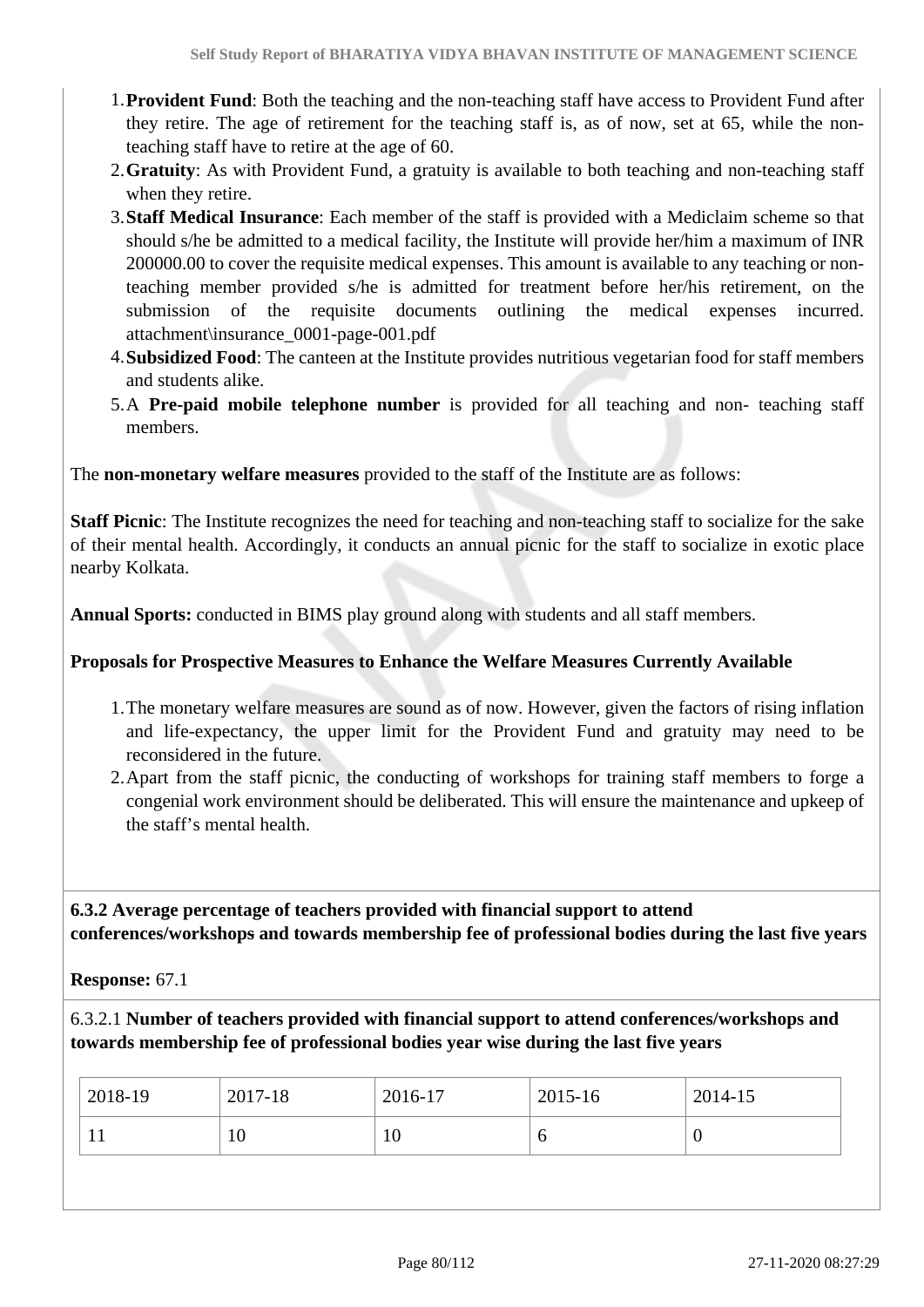| <b>File Description</b>                                                                                                  | <b>Document</b>      |
|--------------------------------------------------------------------------------------------------------------------------|----------------------|
| Upload any additional information                                                                                        | <b>View Document</b> |
| Details of teachers provided with financial support<br>to attend conference, workshops etc during the last<br>five years | <b>View Document</b> |

 **6.3.3 Average number of professional development /administrative training programs organized by the institution for teaching and non teaching staff during the last five years**

**Response:** 7.4

6.3.3.1 **Total number of professional development /administrative training Programmes organized by the institution for teaching and non teaching staff year-wise during the last five years**

| 2018-19             | 2017-18 | 2016-17 | 2015-16   | 2014-15 |
|---------------------|---------|---------|-----------|---------|
| 1 <sub>0</sub><br>∸ | . .     | о       | <b>17</b> | U       |

| <b>File Description</b>                                                                                                                        | <b>Document</b>      |
|------------------------------------------------------------------------------------------------------------------------------------------------|----------------------|
| Upload any additional information                                                                                                              | <b>View Document</b> |
| Details of professional development / administrative<br>training Programmes organized by the University<br>for teaching and non teaching staff | <b>View Document</b> |

 **6.3.4 Average percentage of teachers undergoing online/ face-to-face Faculty Development Programmes (FDP)during the last five years (Professional Development Programmes, Orientation / Induction Programmes, Refresher Course, Short Term Course ).**

**Response:** 66.46

6.3.4.1 **Total number of teachers attending professional development Programmes viz., Orientation / Induction Programme, Refresher Course, Short Term Course year-wise during the last five years**

| 2018-19                  | 2017-18 | 2016-17      | 2015-16 | 2014-15 |
|--------------------------|---------|--------------|---------|---------|
| $\sim$<br>$\overline{1}$ | . .     | O<br>$\circ$ |         |         |

| <b>File Description</b>                           | <b>Document</b>      |
|---------------------------------------------------|----------------------|
| Details of teachers attending professional        | <b>View Document</b> |
| development programmes during the last five years |                      |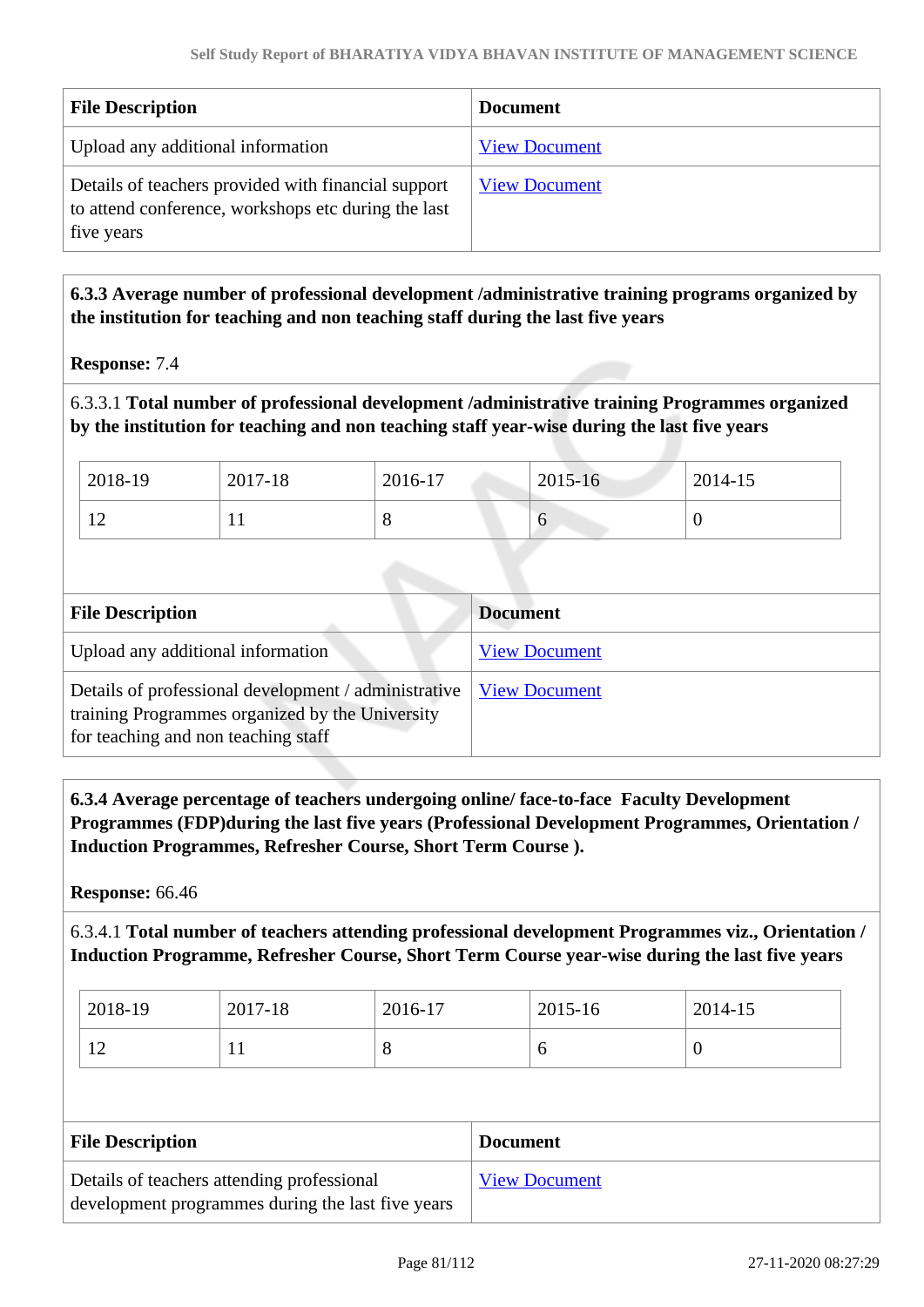### **6.3.5 Institutions Performance Appraisal System for teaching and non-teaching staff**

#### **Response:**

#### **Response:**

BIMS has a structured system of conducting performance appraisals for teachers as well as non-teaching employees. A yearly cycle follows from April of a year to March of the following year. Appraisal form is as per AICTE format for career advancement system (CAS). There are 2 steps appraisal followed at BIMS; self-appraisal and appraisal by immediate superior. After this, Principal meets the regular faculty members and non-teaching employees. In case of visiting faculty, honorarium is advised as per industrial standard in force from time to time. In case of promotion, potential appraisal is done as per CAS FORMAT. Screening and evaluation committee is formed as per guideline of AICTE.

| <b>File Description</b>           | <b>Document</b>      |
|-----------------------------------|----------------------|
| Upload any additional information | <b>View Document</b> |

### **6.4 Financial Management and Resource Mobilization**

#### **6.4.1 Institution conducts internal and external financial audits regularly**

**Response:** 

#### **Response:**

BIMS has a regular internal and external audit. Internal/ interim audit is conducted in the months of July , October , January and April quarterly ; considering April , May and June in July ; July, August and September in October ;October, November December in January ; January , February and March in April. Both the internal and external audit are conducted by statutory bodies namely D. Ghosh & Associates and D Basu & Company respectively.

The queries raised by the auditor are addressed by Administrative Officer who is responsible for administration and accounts. If necessary Principal is also involved in the meeting and the ambiguity if any, is sorted out by the auditor.

| <b>File Description</b>           | <b>Document</b>      |
|-----------------------------------|----------------------|
| Upload any additional information | <b>View Document</b> |

 **6.4.2 Funds / Grants received from non-government bodies, individuals, philanthropers during the last five years (not covered in Criterion III)**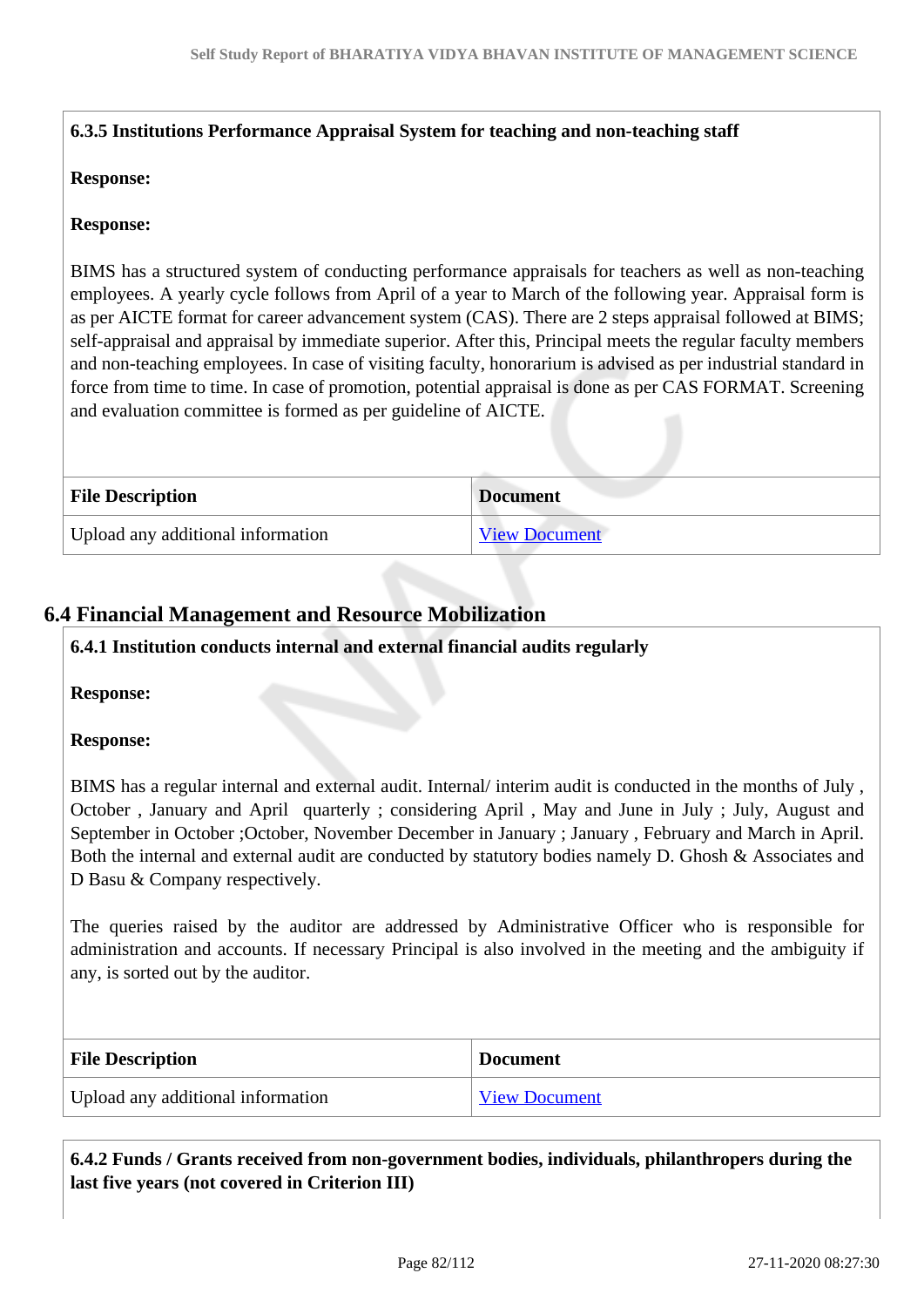#### **Response:** 0

6.4.2.1 Total Grants received from non-government bodies, individuals, Philanthropers year wise during the last five years (INR in Lakhs)

|                         | 2018-19                                                                                                                             | 2017-18          | 2016-17         |                      | 2015-16  | 2014-15  |  |
|-------------------------|-------------------------------------------------------------------------------------------------------------------------------------|------------------|-----------------|----------------------|----------|----------|--|
|                         | $\theta$                                                                                                                            | $\boldsymbol{0}$ | $\theta$        |                      | $\theta$ | $\theta$ |  |
|                         |                                                                                                                                     |                  |                 |                      |          |          |  |
| <b>File Description</b> |                                                                                                                                     |                  | <b>Document</b> |                      |          |          |  |
|                         | Details of Funds / Grants received from of the non-<br>government bodies, individuals, Philanthropers<br>during the last five years |                  |                 | <b>View Document</b> |          |          |  |

#### **6.4.3 Institutional strategies for mobilisation of funds and the optimal utilisation of resources**

#### **Response:**

#### **Response:**

The Institute has 3 major sources of fund mobilization.

- College fees: The proposal for fees is sent to the Kendra Director/ Governing Body and once the approval is obtained fees are levied and collected from the students.
- Consultancy to corporate/ NGO/ Other organisations :

Faculty members are encouraged to offer their expertise to the organisation in the form of consultancy service. If BIMS procures the consultancy, it retains the 70% of the surplus and balance 30% of the surplus is given to the concerned faculty members as their additional income. In the event faculty member procures the consultancy, 70% of surplus is retained by the concerned faculty members  $\&$  30% surplus is given to BIMS.

### **6.5 Internal Quality Assurance System**

 **6.5.1 Internal Quality Assurance Cell (IQAC) has contributed significantly for institutionalizing the quality assurance strategies and processes**

#### **Response:**

| 6.5.1 | Internal Quality Assurance Cell (IQAC) has contributed significantly for institutionalizing the |  |
|-------|-------------------------------------------------------------------------------------------------|--|
|       | assurance strategies and processes                                                              |  |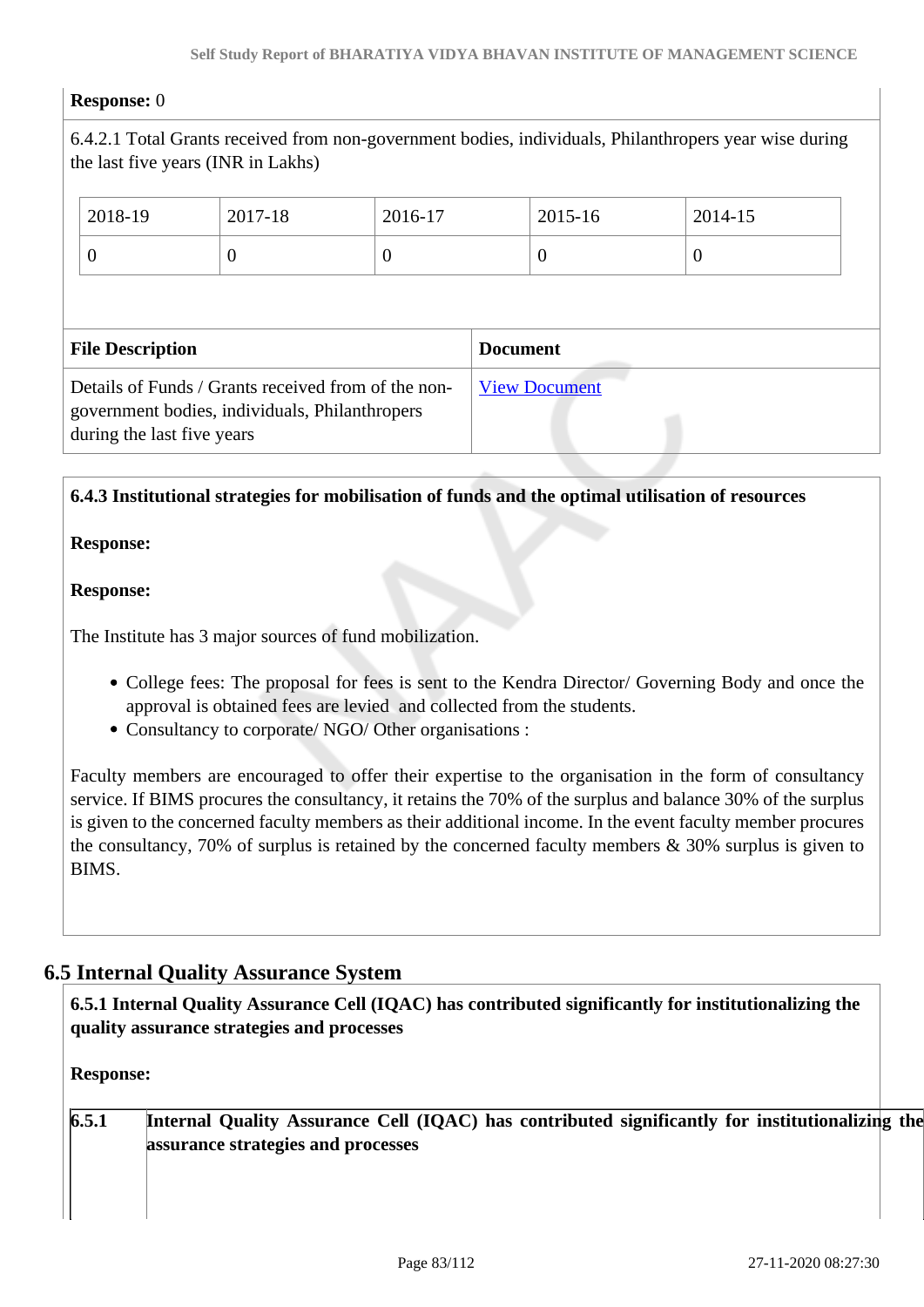|       | <b>Response:</b>                                                                               |                                                                                                   |  |
|-------|------------------------------------------------------------------------------------------------|---------------------------------------------------------------------------------------------------|--|
|       | started getting result .attachment\IQAC.docx                                                   | Internal Quality Assurance Cell (IQAC) has been formed and coordinator has been appointed and     |  |
|       |                                                                                                |                                                                                                   |  |
| 6.5.2 | learning outcomes at periodic intervals through IQAC set up as per norms                       | The institution reviews its teaching learning process, structures $\&$ methodologies of operation |  |
|       | <b>Response:</b> Structured feedback<br>remedial measures are discussed in the meeting of IQAC | from the students are taken twice in every semester. Improven                                     |  |
|       |                                                                                                |                                                                                                   |  |
| 6.5.3 |                                                                                                | Average number of quality initiatives by IQAC for promoting quality culture per year              |  |
|       | <b>Response:</b> IQAC has started very recently.                                               |                                                                                                   |  |
|       |                                                                                                |                                                                                                   |  |
|       | <b>File Description</b>                                                                        | <b>Document</b>                                                                                   |  |
|       | Upload any additional information                                                              | <b>View Document</b>                                                                              |  |
|       |                                                                                                |                                                                                                   |  |

 **6.5.2 The institution reviews its teaching learning process, structures & methodologies of operations and learning outcomes at periodic intervals through IQAC set up as per norms and recorded the incremental improvement in various activities ( For first cycle - Incremental improvements made for the preceding five years with regard to quality For second and subsequent cycles - Incremental improvements made for the preceding five years with regard to quality and post accreditation quality initiatives )** 

### **Response:**

Though functioning of IQAC is not compulsory for first cycle, we have just formed IQAC cell with a coordinator Prof. Sabyasachi Mukhopadhyay. IQAC has monitored the criterian leader for each of the criterian prepartion for submitting SSR.

| Crirerian              | Leader                  |                       |  |
|------------------------|-------------------------|-----------------------|--|
| Crirerian1             | Dr. Indrajit Sinha      |                       |  |
| Crirerian2             | Mr. Amitava Guha        |                       |  |
| Crirerian3             | Dr. Santanu Chakraborty |                       |  |
| Crirerian4             | Ms Swati Basu           |                       |  |
| Crirerian <sub>5</sub> |                         | Mr Anindya C Majumdar |  |
|                        |                         |                       |  |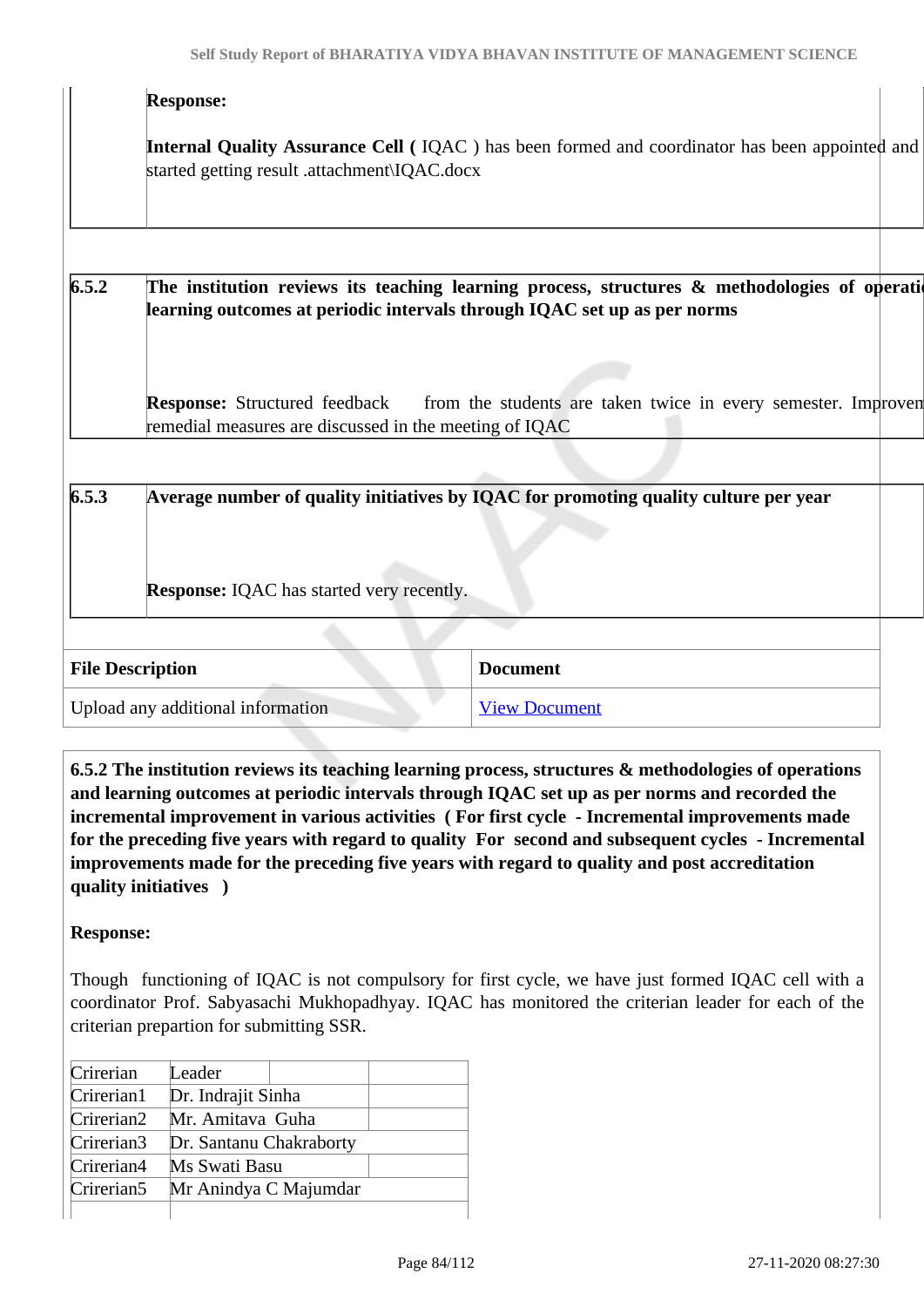Crirerian6 CMA Dr Jharna Dutta

Crirerian7 Ms Semanti Deb Roy Sen

The progress of prepation of SSR periocidally monitored by IQAC cell. Wherever necessary remidal measure has been taken with the help of the advisor of SSR, Prof. (Dr.) A K Dasbiswas.

| <b>File Description</b>           | <b>Document</b>      |
|-----------------------------------|----------------------|
| Upload any additional information | <b>View Document</b> |

# **6.5.3 Quality assurance initiatives of the institution include: 1.Regular meeting of Internal Quality Assurance Cell (IQAC); Feedback collected, analysed and used for improvements 2.Collaborative quality intitiatives with other institution(s) 3.Participation in NIRF 4.any other quality audit recognized by state, national or international agencies (ISO Certification, NBA) Response:** E. None of the above **File Description Document** Upload details of Quality assurance initiatives of the institution [View Document](https://assessmentonline.naac.gov.in/storage/app/hei/SSR/107369/6.5.3_1605957735_4567.xlsx) Upload any additional information [View Document](https://assessmentonline.naac.gov.in/storage/app/hei/SSR/107369/6.5.3_1605957766_4567.pdf)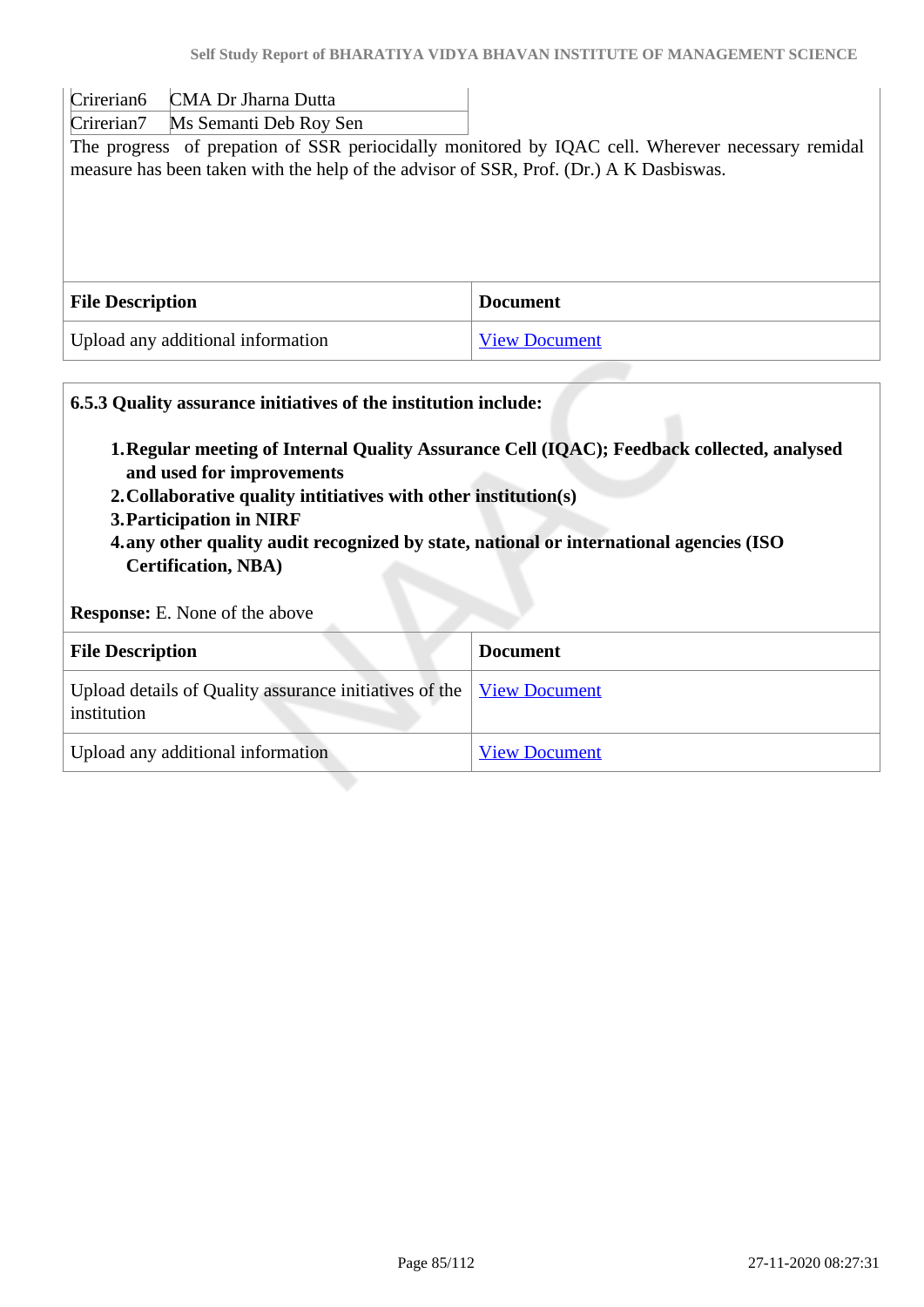# **Criterion 7 - Institutional Values and Best Practices**

### **7.1 Institutional Values and Social Responsibilities**

 **7.1.1 Measures initiated by the Institution for the promotion of gender equity during the last five years.**

#### **Response:**

| Year          | AAA<br>20<br>-4040<br>∽. | *^*^<br>$\rightarrow$<br>$\sim$ | $2017 - 1$ <sup>s</sup> | $\blacksquare$<br>201<br>TU<br>- | 0.01F<br>$\sim$<br>$5 - 10$<br>ZU<br>ື້ |
|---------------|--------------------------|---------------------------------|-------------------------|----------------------------------|-----------------------------------------|
| <b>Number</b> |                          |                                 |                         | ۱N۱.<br>$\mathbf{11}$            | 'N<br>$\mathbf{L} \mathbf{A}$           |

BIMS normally conduct 2 programs for the female students no1 Yoga along with the male students and Art of Survival exclusively for the female students.

Sample of Certificate

Feedback form

### **Report on Art of Survival program held on 25th January 2020 for female students of the current batch**

- 1.Female students are informed about this program through oral briefing in the class. A notice has also so been put up.
- 2.98 students have enrolled in the program and all have attended. Attendance sheet has been attached to reference please.
- 3.The students are awarded certificates at the end of the day long program. They also completed the feedback forms (one specimen form is attached). The program has been accepted graciously
- 4.The feedback has been shared with course facilitators

#### **The gender equity promotion program organized by the institute.**

| Year        | Title of the program   | Date and Duration( $from - to$ ) | Numbe |
|-------------|------------------------|----------------------------------|-------|
| $2019 - 20$ | <b>Art of Survival</b> | 25th Jan 2020, 8AM to 6 PM       | 98    |
| $2018-19$   | <b>Art of Survival</b> | 22nd Dec 2018, 8AM to 6 PM       | 79    |
| $2017 - 18$ | <b>Art of Survival</b> | 23rd Dec 2017, 8AM to 6PM        | 8:    |

| <b>File Description</b>                                                                                                                                                                             | <b>Document</b>      |
|-----------------------------------------------------------------------------------------------------------------------------------------------------------------------------------------------------|----------------------|
| Link for annual gender sensitization action plan                                                                                                                                                    | <b>View Document</b> |
| Link for specific facilities provided for women in<br>terms of: a. Safety and security b. Counselling c.<br>Common Rooms d. Day care center for young<br>children e. Any other relevant information | <b>View Document</b> |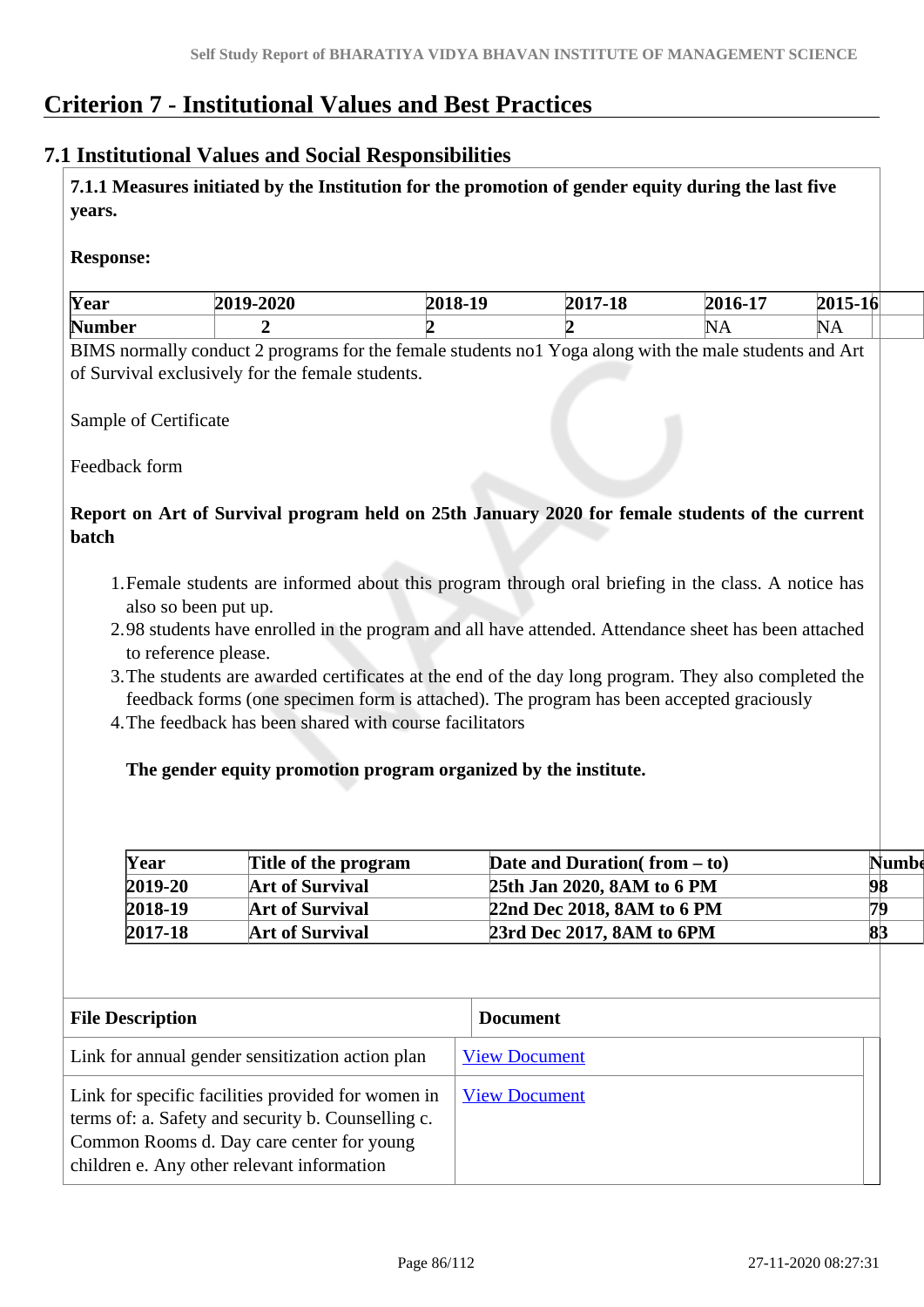### **7.1.2 The Institution has facilities for alternate sources of energy and energy conservation measures**

**1.Solar energy 2.Biogas plant 3.Wheeling to the Grid 4.Sensor-based energy conservation 5.Use of LED bulbs/ power efficient equipment** 

#### **Response:** C. 2 of the above

| <b>File Description</b>        | <b>Document</b>      |
|--------------------------------|----------------------|
| <b>Geotagged Photographs</b>   | <b>View Document</b> |
| Any other relevant information | <b>View Document</b> |

### **7.1.3 Describe the facilities in the Institution for the management of the following types of degradable and non-degradable waste (within 500 words)**

- **Solid waste management**
- **Liquid waste management**
- **Biomedical waste management**
- **E-waste management**
- **Waste recycling system**
- **Hazardous chemicals and radioactive waste management**

#### **Response:**

**Waste Management steps including:**

- **Solid waste management**
- **Liquid waste management**
- **E-waste management**

Response:

#### **Solid waste management**

Garbage-bins have been placed at various points across the campus in all rooms at strategic points and in surrounding roads. The garbage is collected daily by contractual sweepers, segregated and disposed at Bidhannagar Municipal Corporation (BMC) vats.

BMC in turn make compressed solid waste and converts into fertilizer in their plant.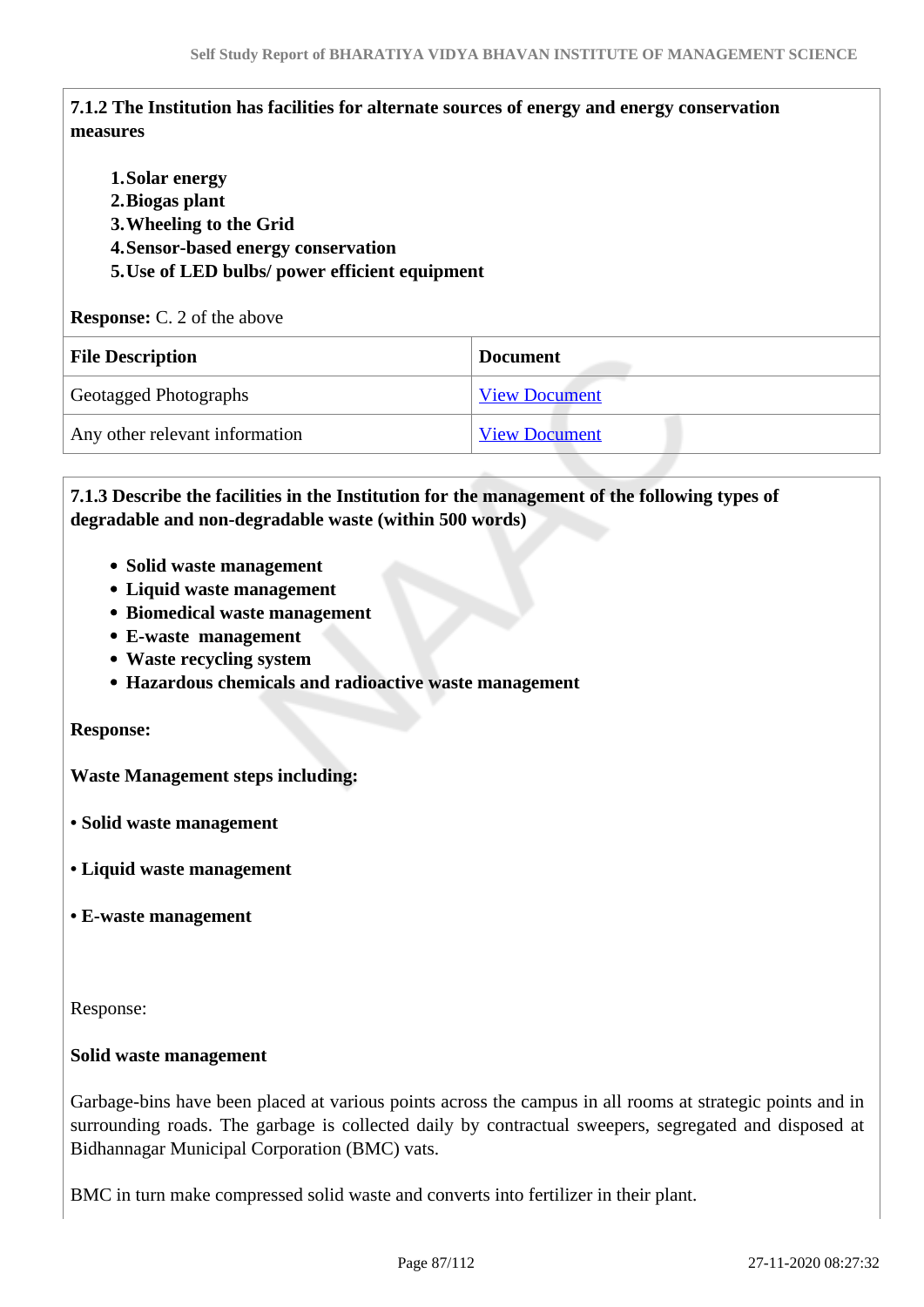#### **Liquid waste management**

Drainage system has been provided for liquid waste disposal to a pit connected with main underground high drain line of BMC.BMC has got scientific drain water disposal plant.

#### **E-waste management**

Old computers, printers and other electronic devices are repaired through selected specified vendors and reused as per requirement.

All E-Waste are indexed and disposed as per Institute Policy.

Institute approved vendor has been there for all disposal of E-Waste. The same is strictly monitored by the System Administrator and Finance &Administrative Officer.

| <b>File Description</b>                                                                            | <b>Document</b>      |  |
|----------------------------------------------------------------------------------------------------|----------------------|--|
| Link for Relevant documents like<br>agreements/MoUs with Government and other<br>approved agencies | <b>View Document</b> |  |

**7.1.4 Water conservation facilities available in the Institution:** 

**1.Rain water harvesting**

- **2.Borewell /Open well recharge**
- **3.Construction of tanks and bunds**
- **4.Waste water recycling**

**5.Maintenance of water bodies and distribution system in the campus**

**Response:** C. 2 of the above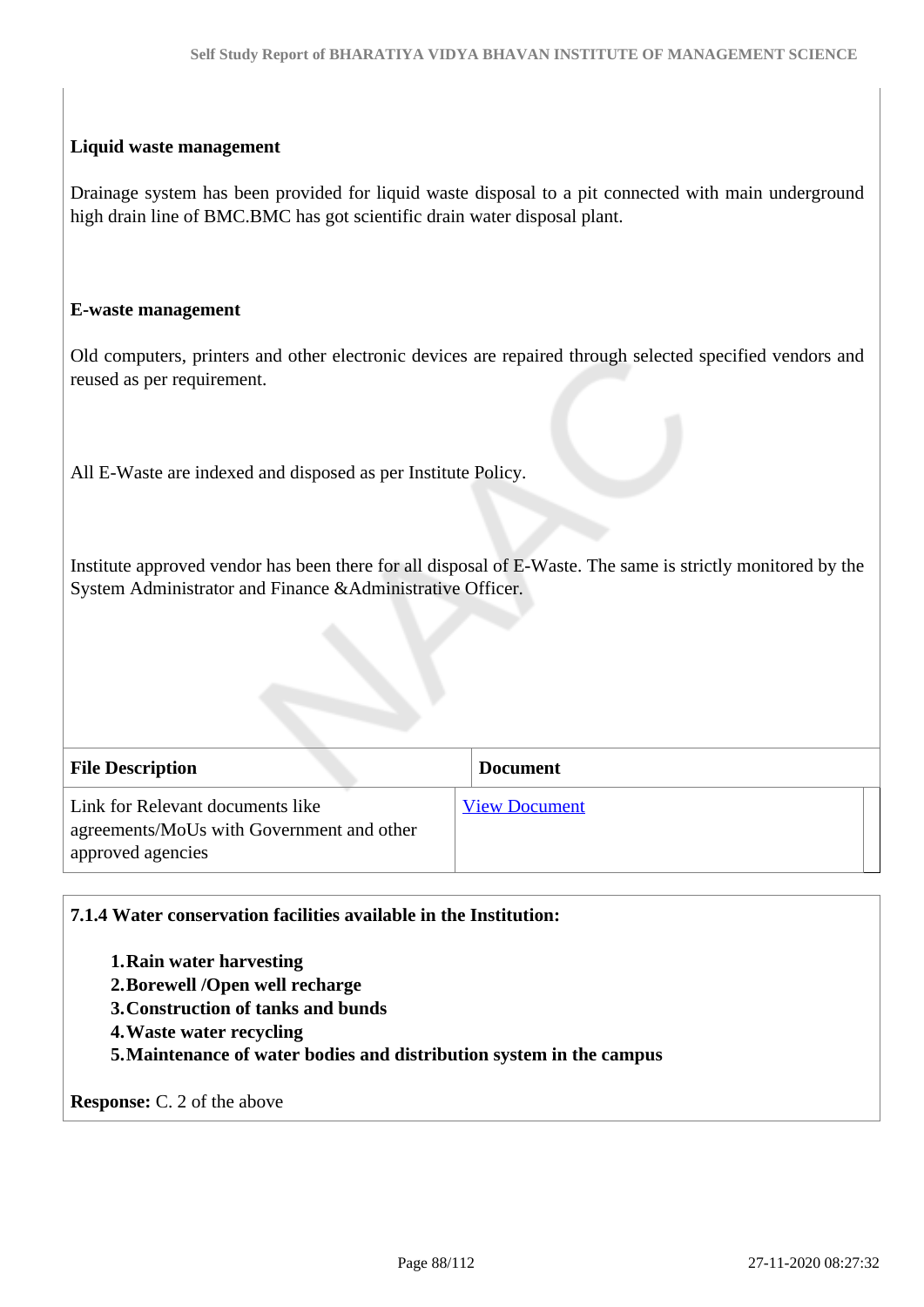| <b>File Description</b>                          | <b>Document</b>      |
|--------------------------------------------------|----------------------|
| Geotagged photographs / videos of the facilities | <b>View Document</b> |
| Any other relevant information                   | <b>View Document</b> |

#### **7.1.5 Green campus initiatives include:**

- **1.Restricted entry of automobiles**
- **2.Use of Bicycles/ Battery powered vehicles**
- **3.Pedestrian Friendly pathways**
- **4.Ban on use of Plastic**
- **5.landscaping with trees and plants**

**Response:** Any 4 or All of the above

| <b>File Description</b>                                               | <b>Document</b>      |
|-----------------------------------------------------------------------|----------------------|
| Various policy documents / decisions circulated for<br>implementation | <b>View Document</b> |
| Geotagged photos / videos of the facilities                           | <b>View Document</b> |
| Any other relevant documents                                          | <b>View Document</b> |

 **7.1.6 Quality audits on environment and energy regularly undertaken by the Institution and any awards received for such green campus initiatives:**

- **1.Green audit**
- **2.Energy audit**
- **3.Environment audit**
- **4.Clean and green campus recognitions / awards**
- **5.Beyond the campus environmental promotion activities**

**Response:** A. Any 4 or all of the above

| <b>File Description</b>                                                      | <b>Document</b>      |
|------------------------------------------------------------------------------|----------------------|
| Reports on environment and energy audits<br>submitted by the auditing agency | <b>View Document</b> |
| Any other relevant information                                               | <b>View Document</b> |

#### **7.1.7 The Institution has disabled-friendly, barrier free environment**

**1.Built environment with ramps/lifts for easy access to classrooms.**

- **2.Disabled-friendly washrooms**
- **3.Signage including tactile path, lights, display boards and signposts**
- **4.Assistive technology and facilities for persons with disabilities ( Divyangjan) accessible**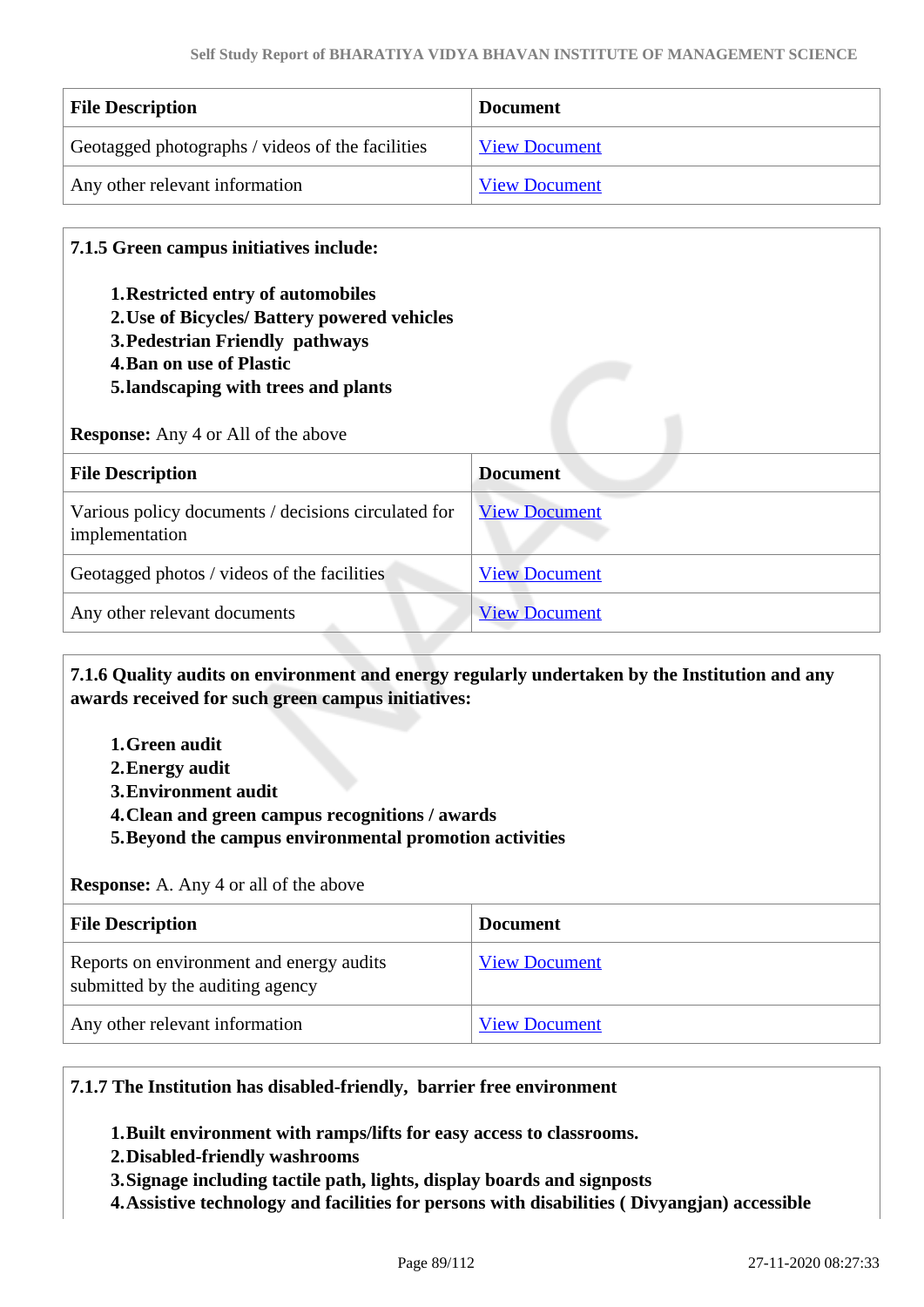#### **website, screen-reading software, mechanized equipment**

### **5.Provision for enquiry and information : Human assistance, reader, scribe, soft copies of reading material, screen reading**

**Response:** C. 2 of the above

| <b>File Description</b>                                                     | <b>Document</b>      |
|-----------------------------------------------------------------------------|----------------------|
| Policy documents and information brochures on the<br>support to be provided | <b>View Document</b> |
| Geotagged photographs / videos of the facilities                            | <b>View Document</b> |
| Any other relevant information                                              | <b>View Document</b> |

 **7.1.8 Describe the Institutional efforts/initiatives in providing an inclusive environment i.e., tolerance and harmony towards cultural, regional, linguistic, communal socioeconomic and other diversities (within 500 words).**

**Response:** 

- Anti-mosquito drive undertaken by the Institute to combat mosquito borne diseases like Dengue Malaria etc.
- Spraying of bleaching powder is made frequently by the institute
- Periodical sanitization to protect from Corona Virus with the help of BMC.
- Surrounding pavement are made free from encumbrances by the Institute with the help of local municipality.
- Recharging the ground water by accumulation of rain water and discharging to the well; this swerve the purpose of raising the ground water level of the locality.

BIMS has done rain water harvesting by recharging the ground water which raises the level of ground water and serves the entire community of the area.

BIMS has made three covered bus stops near the campus in coordination with BMC.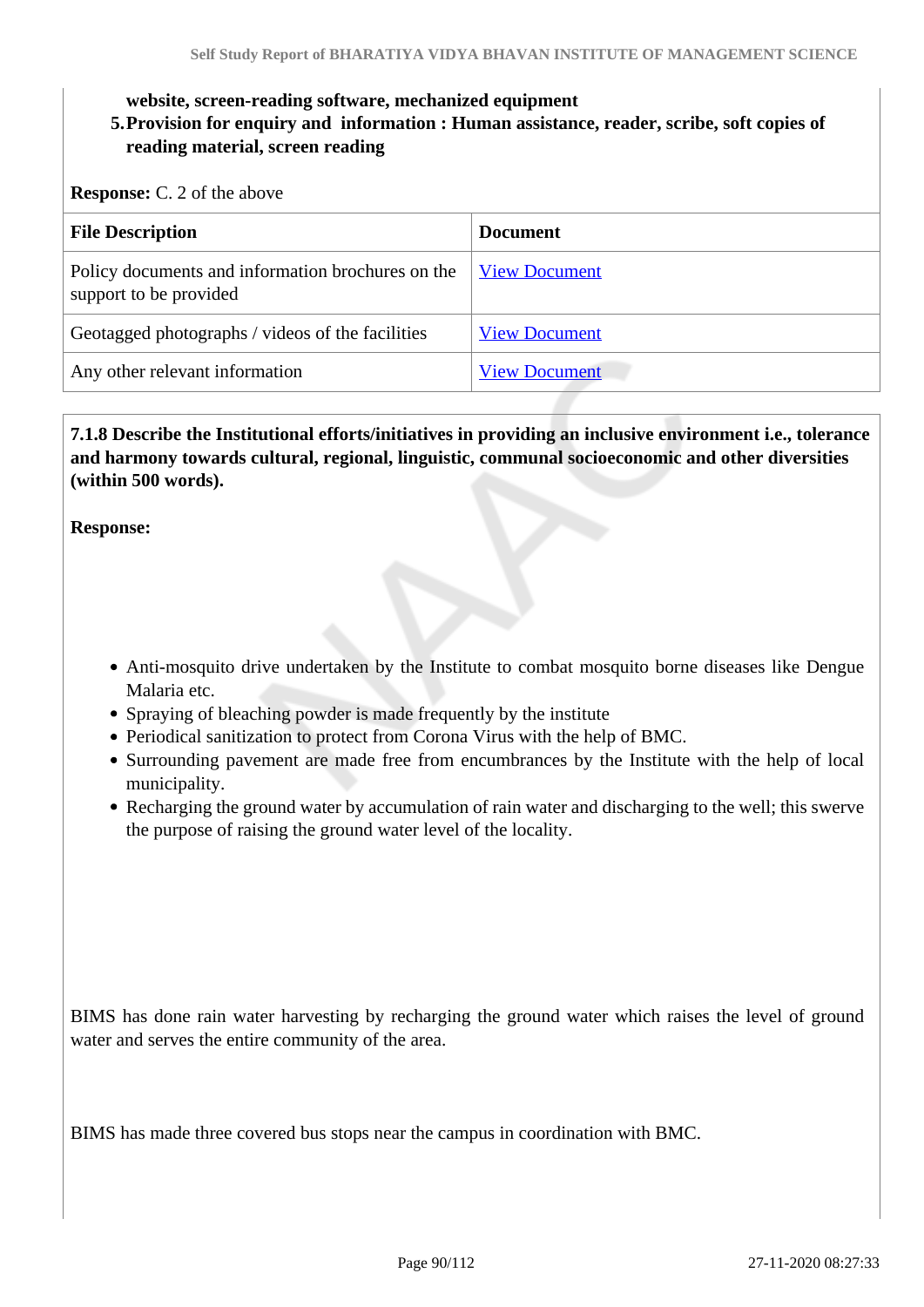Blood donation camp is organized twice in a year.

'Muskan' is an initiative and extension activities .Old clothing and donations from staff and students are collected

| Year        | of<br>initiatives<br>No.<br>to<br>locational<br>advantage<br>disadvantage                                | addressNo. of initiativesDate<br>andtaken to engageduration<br>with and contribute initiative<br>to local community |       | andName<br>of<br>ofinitiative | the Issues<br>addressed        |
|-------------|----------------------------------------------------------------------------------------------------------|---------------------------------------------------------------------------------------------------------------------|-------|-------------------------------|--------------------------------|
| $2014 - 15$ | Blood donation camp                                                                                      |                                                                                                                     | 1 day |                               |                                |
| $2015 - 16$ | <b>Blood donation camp</b>                                                                               |                                                                                                                     |       |                               |                                |
| 2016-17     | <b>Blood donation camp</b>                                                                               |                                                                                                                     |       |                               |                                |
| 2017-18     | • Blood donation camp<br>• Muskan<br>• Recharging ground water                                           | 2                                                                                                                   |       |                               |                                |
| 2018-19     | · Blood donation camp<br>• Muskan<br>• Recharging ground water                                           |                                                                                                                     |       |                               |                                |
| 2018-19     | Various<br>exams are hosted all<br>through the year, utilizing our<br>infrastructures and staff supports |                                                                                                                     |       |                               |                                |
|             | • Infosis foundation in<br>collaboration with                                                            |                                                                                                                     | 1day  | Musical event                 | Entertainmen<br>senior citizen |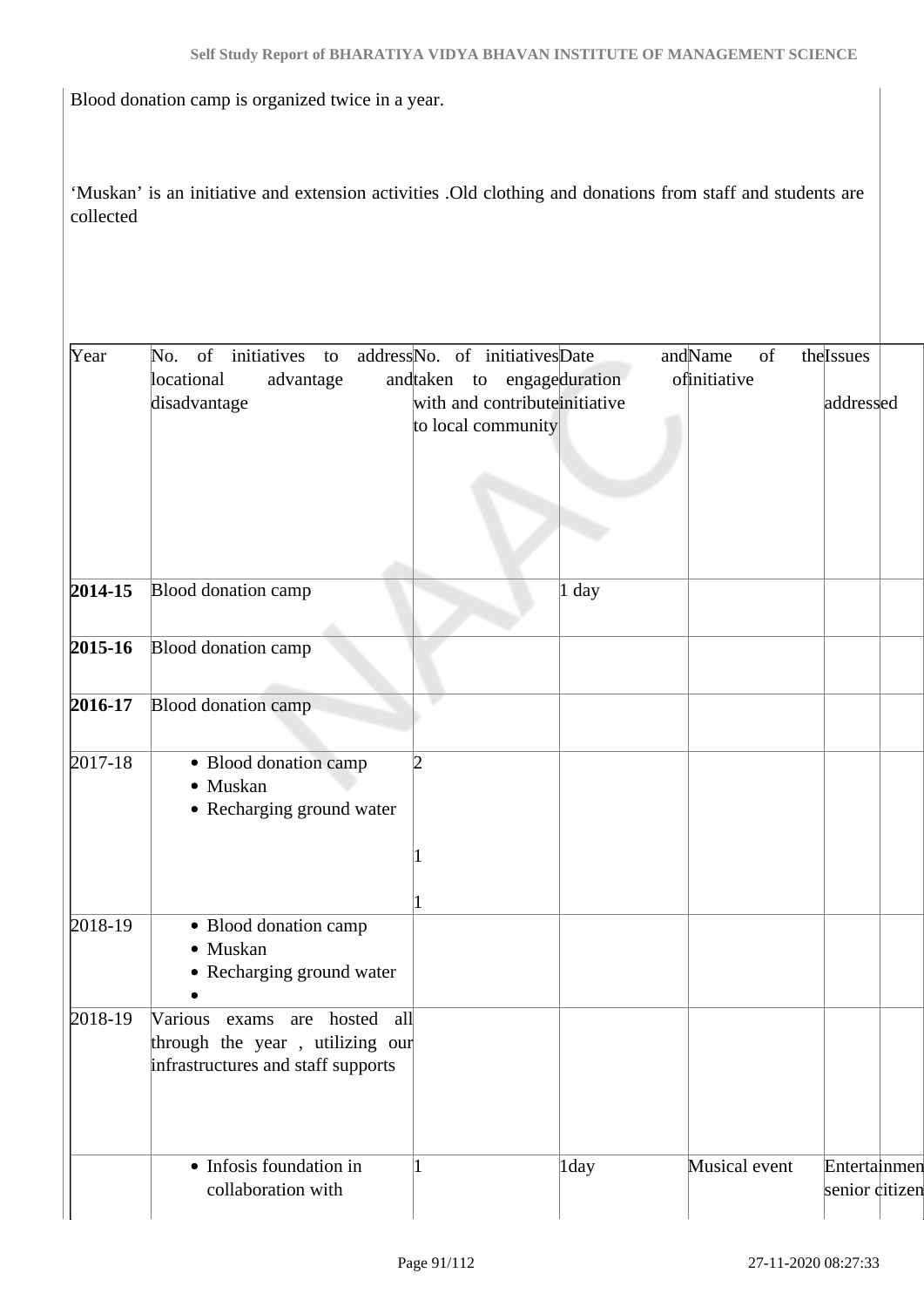|         | Bhavan's Kolkata<br>kendrahas organized<br>musical event<br>• Street play |               |             |                                             | Safe drive,<br>life         |  |
|---------|---------------------------------------------------------------------------|---------------|-------------|---------------------------------------------|-----------------------------|--|
|         |                                                                           | 1day (2/3/19) |             |                                             |                             |  |
|         | • Medical camp                                                            |               |             |                                             |                             |  |
|         |                                                                           | 1day          |             |                                             |                             |  |
|         |                                                                           |               |             |                                             |                             |  |
|         |                                                                           |               | 1day        |                                             |                             |  |
| 2019-20 | <b>Blood Donation</b>                                                     |               | 1day        | <b>CSR</b> activities                       | attachment\bl<br>donation   |  |
|         | <b>Tree Plantation</b>                                                    |               | 1day        |                                             | Tree Plantatio              |  |
|         | Fit India Movement                                                        |               | 29th August | Fitness awarenessattachment\fi<br>programme | india movem<br>page-0001.jp |  |
|         | Formation of rotary club of BIMS                                          |               | 11th        |                                             | attachment\rd               |  |
|         |                                                                           |               | September   |                                             | $_{\rm page\text{-}0001.j}$ |  |
|         | Medical camp                                                              |               |             |                                             |                             |  |
|         |                                                                           |               | 1day        |                                             |                             |  |

**The institution plans and organizes appropriate activities to increase consciousness about national identities and symbols; Fundamental Duties and Rights of Indian** 

**Response: Yes**

| Year      | <b>Sl.No</b> | <b>Title</b><br>оf          | theDuration | <b>No. of Participants</b> |
|-----------|--------------|-----------------------------|-------------|----------------------------|
|           |              | <b>Program/Activity</b>     |             |                            |
| 2014-2019 |              | Independence                | Day 1 day   | 200                        |
|           |              | celebration                 |             |                            |
|           |              | Republic day celebration    | 1day        | 250                        |
|           |              | Teachers" Day               | 1day        | 150                        |
|           |              | Birth Anniversary of Sarder |             | 150                        |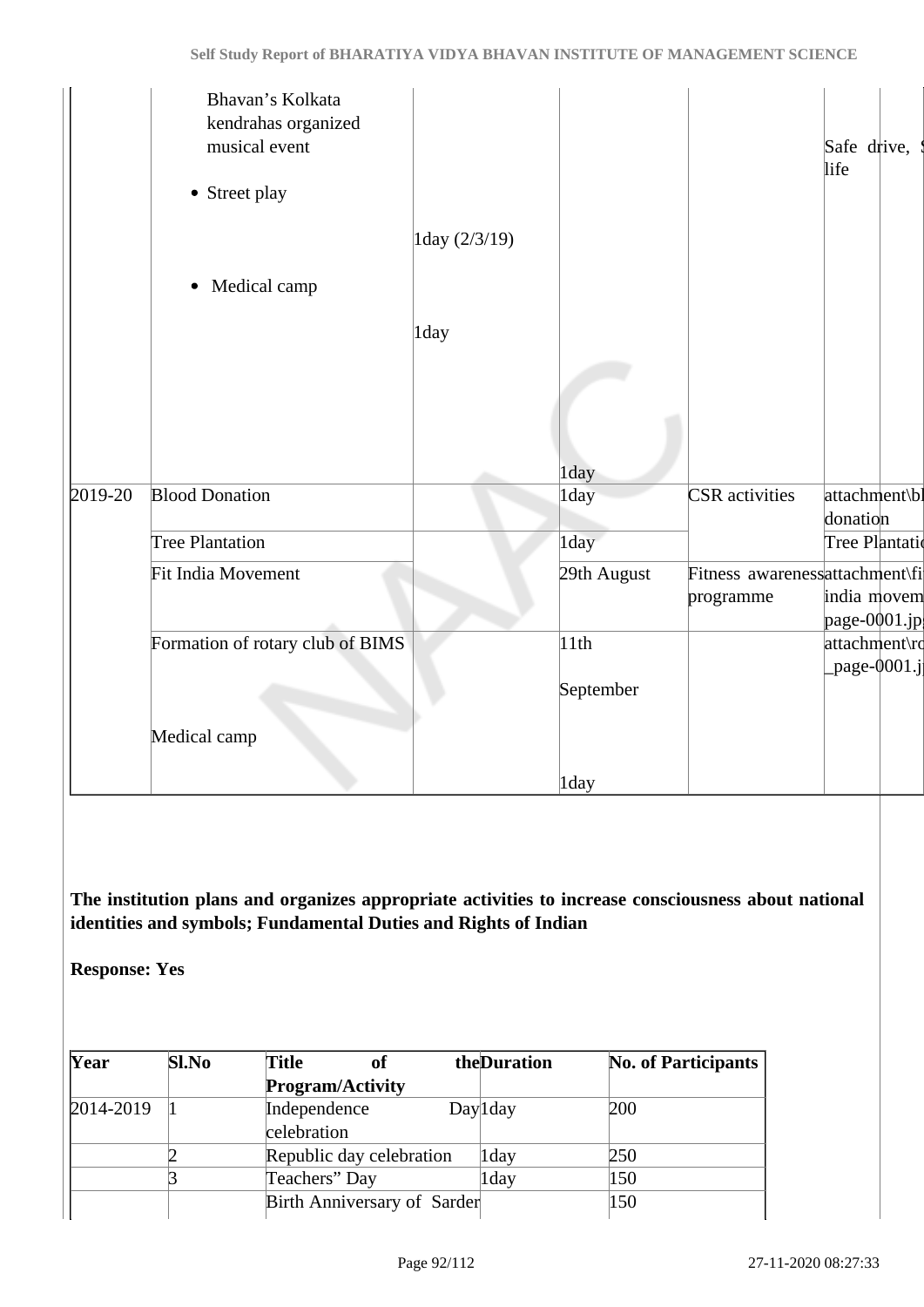BV Patel

#### **The institution offers a course on Human Values and professional ethics**

The institute provides a course named 'Indian Ethos and Business Ethics' as a core subject 'MB 105' in semester I of MBA program. The subject covers the role of Indian Ethos, Relevance of Value- based Management In Global change, Stress management, understanding business ethics, managing Ethical Dilemma and culture in an Organization.

#### **Number of activities conducted for promotion of universal values**

| Year       | <b>Title of the Program/Activity</b> | <b>Duration</b>                                 |
|------------|--------------------------------------|-------------------------------------------------|
| 2015-2018  | Saraswati Puja                       | 2 days                                          |
| 2017, 2018 | <b>Blood donation camp</b>           | $1$ day                                         |
| 2018       | <b>Sir Ashutosh Memorial lecture</b> | $1$ day                                         |
| 2017       | by<br>Discourse                      | Swamil day                                      |
|            | Swaroopananda                        |                                                 |
| 2018       | Discourse<br>by                      | Swamil day                                      |
|            | Sukhabodhananda                      |                                                 |
| 2018       | Understanding                        | Mahatma <sub>2</sub> days on March 15 & 16,2019 |
|            | Gandhi:                              |                                                 |
|            | Relevance of His Thought $\&$        |                                                 |
|            | Philosophy for Our Times'            |                                                 |
| 2016-2019  | Book Fair                            | 1 day                                           |
| 2019       | Blood donation camp                  | $1$ day                                         |
|            |                                      |                                                 |
|            | <b>Tree Plantation</b>               | $1$ day<br>Image                                |

 **7.1.9 Sensitization of students and employees of the Institution to the constitutional obligations: values, rights, duties and responsibilities of citizens (within 500 words).**

**Response:** 

**7.1.9: Sensitization of students and employees of the Institution to the constitutional obligations:**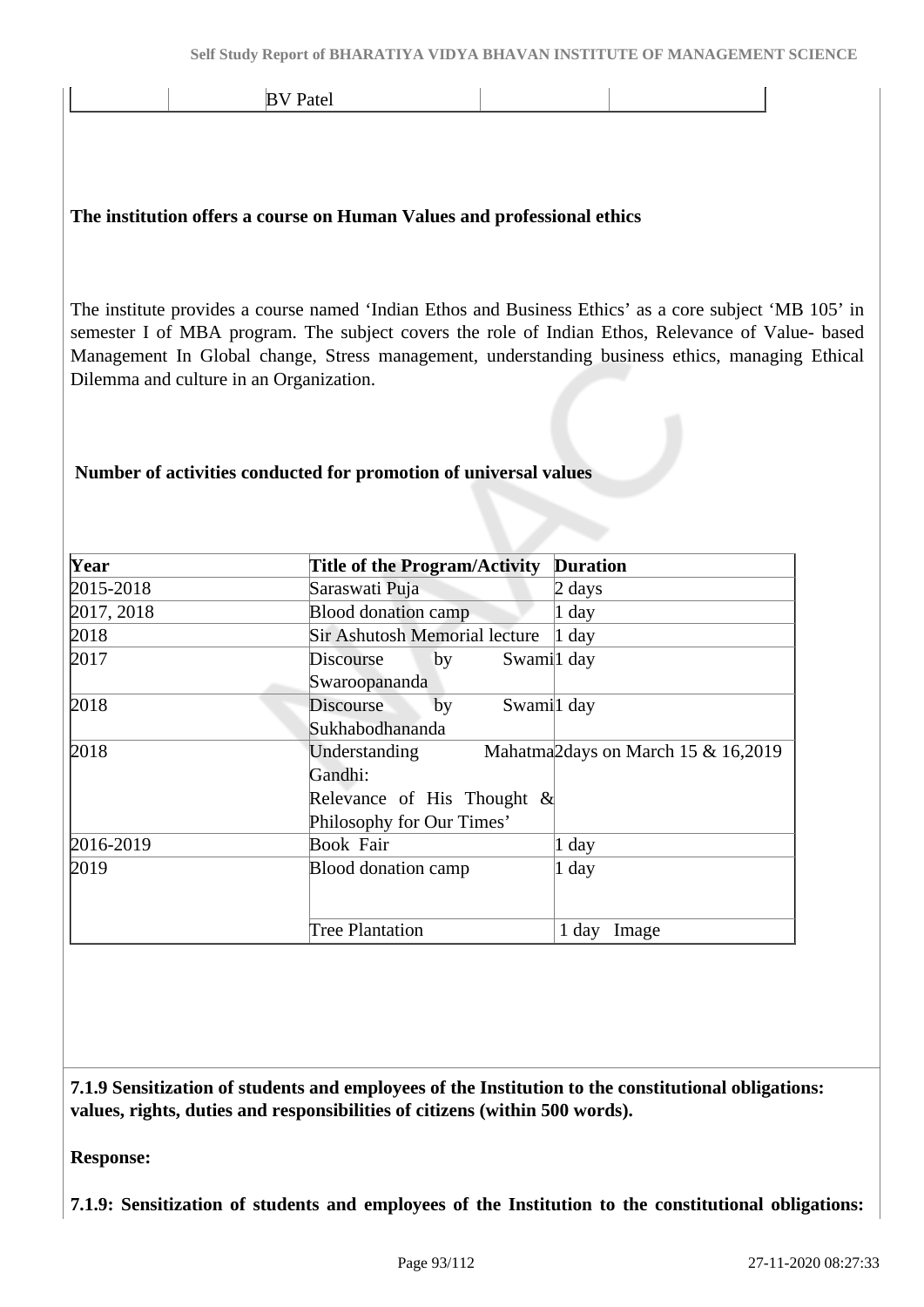#### **values, rights, duties and responsibilities of citizens (within 500 words)**

**Values:** BIMS follow the culture of parent organization, Bhartiya Vidya Bhavan. Employees and Students are encouraged to speak freely in all forum and meetings.

BIMS never do any social inequalities on the grounds of caste, religion, and gender. All BIMS members are treated as one family, no one is inferior or superior, all are equal and have same rights and duties. Moto of Bharatiya Vidya Bhavan is " Vasudhaiba Kutumbakam"

Everyone has democratic right within the rules of BIMS; BIMS respectfully deals with all internal and external stake holders. Thus our students and employees are sensitizing with the constitutional obligations of value.

**Rights:** We do not have any reservation system; everyone with minimum academic qualification has equal right to get admission and education even those who are specially-abled; we have several committees such as grievance committee, anti-ragging committee anti-sexual harassment committee etc to ensure right against exploitation and right to constitutional remedies; festival of all religion are given equal importance. Our education is built on Indian ethos and western management inputs. Various programs are conducted socially sensitizing our students

### **DUTIES AND RESPONSIBILITIES OF INDIAN CITIZEN**

To abide by the Constitution and respect its ideals and institutions, BIMS hoist the National Flag with the National Anthem; on 15th august and 26th January and also conducts a function by students' participation

We help our students to learn the balances of citizens' rights and obligations. These are some social factors which have been grown with time, tradition and usage.

We also observe teachers, Day instilling importance of role played by the faculty as teacher, mentor and coach. Also birthday of great souls of India-- like Gandhi, Vallabhbhai Patel etc

 **7.1.10 The Institution has a prescribed code of conduct for students, teachers, administrators and other staff and conducts periodic programmes in this regard.** 

- **1.The Code of Conduct is displayed on the website**
- **2.There is a committee to monitor adherence to the Code of Conduct**
- **3.Institution organizes professional ethics programmes for students, teachers, administrators and other staff**
- **4.Annual awareness programmes on Code of Conduct are organized**

**Response:** A. All of the above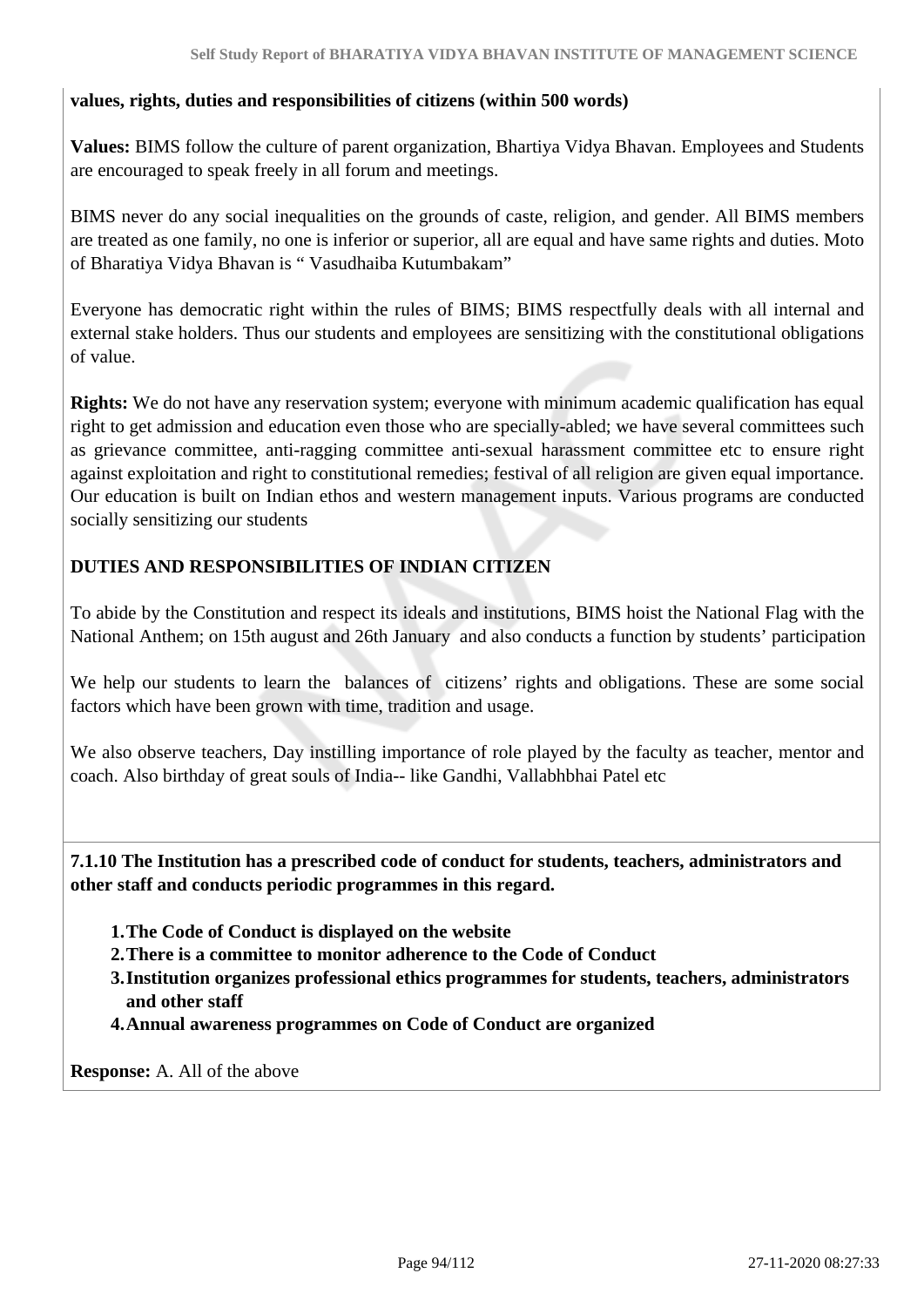| <b>File Description</b>                                                                                                                                                                   | <b>Document</b>      |
|-------------------------------------------------------------------------------------------------------------------------------------------------------------------------------------------|----------------------|
| Details of the monitoring committee composition<br>and minutes of the committee meeting number of<br>programmes organized reports on the various<br>programs etc in support of the claims | <b>View Document</b> |
| Code of ethics policy document                                                                                                                                                            | <b>View Document</b> |

### **7.1.11 Institution celebrates / organizes national and international commemorative days, events and festivals (within 500 words).**

**Response:** 

**7.1.11.1 Number of initiatives taken to engage with and contribute to local community year wise during the last five years**

| 2018-19                                                             | 2017-18                                                                                                                                                          | 2016-17                                                                            | 2015-16                    | 2014-15   |
|---------------------------------------------------------------------|------------------------------------------------------------------------------------------------------------------------------------------------------------------|------------------------------------------------------------------------------------|----------------------------|-----------|
| camp<br>• Muskan<br>Recharging<br>٠<br>rain water<br>• Medical camp | • Blood donation<br>• Blood donation<br>camp<br>· Muskan<br>• Recharging<br>ground water by<br>ground water by<br>rain water<br>conducted for<br>local community | <b>Blood donation camp</b>                                                         | <b>Blood donation camp</b> | Blood d   |
| Year<br>No.                                                         | of<br>initiatives<br>to                                                                                                                                          | address No. of initiatives Date                                                    | andName<br>thelssues<br>of |           |
|                                                                     | locational<br>advantage<br>disadvantage                                                                                                                          | andtaken to engageduration<br>with and contribute initiative<br>to local community | ofinitiative               | addressed |
| $2014 - 15$                                                         | <b>Blood donation camp</b>                                                                                                                                       | 1 day                                                                              |                            |           |
| $2015 - 16$                                                         | Blood donation camp                                                                                                                                              |                                                                                    |                            |           |
| 2016-17                                                             | Blood donation camp                                                                                                                                              |                                                                                    |                            |           |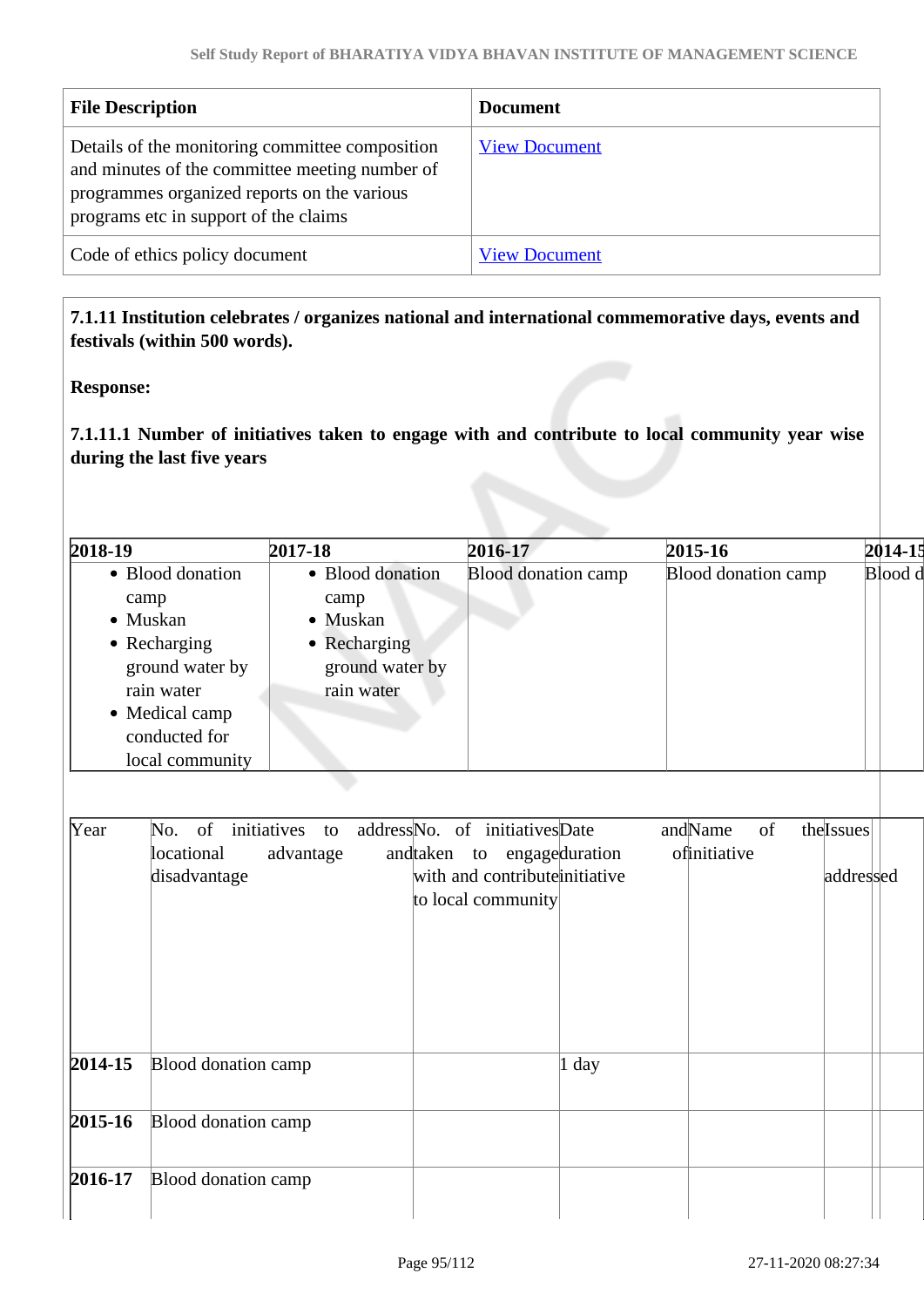| $2017 - 18$ | • Blood donation camp                                                                                                      | 2                  |      |                       |                                |
|-------------|----------------------------------------------------------------------------------------------------------------------------|--------------------|------|-----------------------|--------------------------------|
|             | · Muskan<br>• Recharging ground water                                                                                      |                    |      |                       |                                |
|             |                                                                                                                            |                    |      |                       |                                |
| 2018-19     | · Blood donation camp<br>· Muskan<br>• Recharging ground water                                                             |                    |      |                       |                                |
| 2018-19     | Various exams are hosted all                                                                                               |                    |      |                       |                                |
|             | through the year, utilizing our<br>infrastructures and staff supports                                                      |                    |      |                       |                                |
|             | • Infosis foundation in<br>collaboration with<br>Bhavan's Kolkata<br>kendrahas organized<br>musical event<br>• Street play |                    | 1day | Musical event         | Entertainmen<br>senior citizen |
|             | Medical camp<br>$\bullet$                                                                                                  |                    |      |                       | Safe drive,<br>life            |
|             |                                                                                                                            | $1$ day $(2/3/19)$ |      |                       |                                |
|             |                                                                                                                            | 1day               |      |                       |                                |
|             | <b>Blood Donation</b>                                                                                                      |                    | 1day |                       |                                |
| 2019-20     |                                                                                                                            |                    | 1day | <b>CSR</b> activities | attachment\bl<br>donation      |
|             | Tree Plantation                                                                                                            |                    | 1day |                       | Tree Plantatio                 |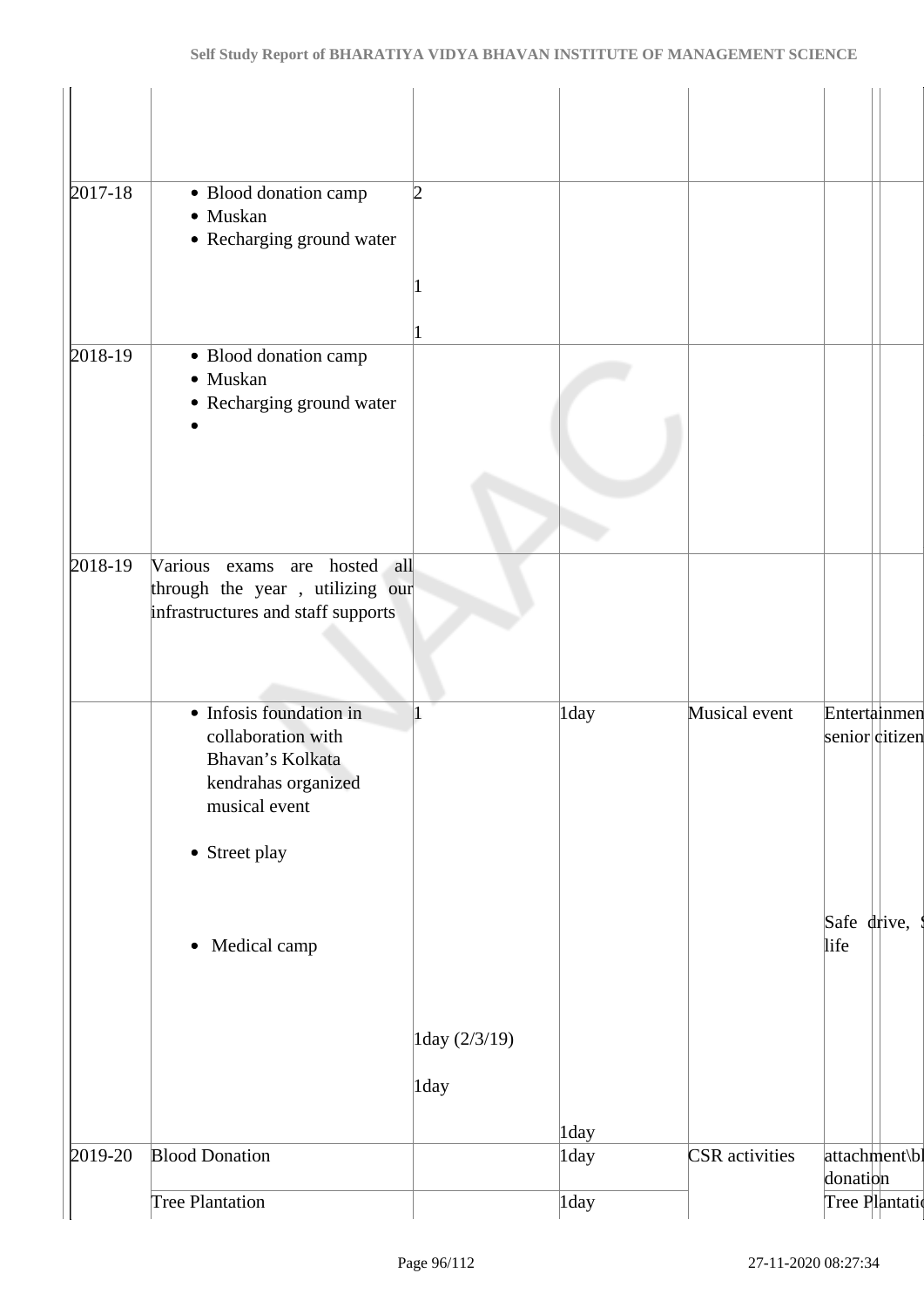| <b>Fit India Movement</b>        | 29th August |           | Fitness awarenessattachment\fi |
|----------------------------------|-------------|-----------|--------------------------------|
|                                  |             | programme | india movem                    |
|                                  |             |           | page- $0001$ .jp               |
| Formation of rotary club of BIMS | 11th        |           | attachment\rd                  |
|                                  |             |           | $\lvert$ _page $\lvert$ 0001.j |
|                                  | September   |           |                                |
| Medical camp                     |             |           |                                |
|                                  | 1day        |           |                                |

**7.1.14 The institution plans and organizes appropriate activities to increase consciousness about national identities and symbols; Fundamental Duties and Rights of Indian citizens and other constitutional obligations**

**Response: Yes**

| Year      | Sl.No | <b>Title</b><br><sub>of</sub><br><b>Program/Activity</b> | theDuration | <b>No. of Participants</b> | Provide/<br><b>Documer</b>  |
|-----------|-------|----------------------------------------------------------|-------------|----------------------------|-----------------------------|
| 2014-2019 |       | Independence<br>celebration                              | Day 1day    | 200                        |                             |
|           |       | Republic day celebration                                 | 1day        | 250                        |                             |
|           |       | Teachers" Day                                            | 1day        | 150                        | Image<br>attachme<br>DAY201 |
|           |       |                                                          |             |                            | attachme<br>$day$ .JPG      |
|           |       | Birth Anniversary of Sarder                              |             | 150                        | attachme                    |
|           |       | <b>BV</b> Patel                                          |             |                            | Annivers                    |
|           |       |                                                          |             |                            | Patel.doc                   |

**7.1.17 Number of activities conducted for promotion of universal values (Truth, Righteous conduct, Love, Non-Violence and peace); national values, human values, national integration, communal harmony and social cohesion as well as for observance of fundamental duties during the last five years**

**Response: Yes**

| Year          | Title of the Program/Activity Duration |        | <b>No. of Partici</b> |  |
|---------------|----------------------------------------|--------|-----------------------|--|
| $2015 - 2018$ | Saraswati Puja                         | 2 days | 200                   |  |
| 2017, 2018    | Blood donation camp                    | 1 day  | 50                    |  |
| 2018          | Sir Ashutosh Memorial lecture 1 day    |        | 150                   |  |
|               |                                        |        |                       |  |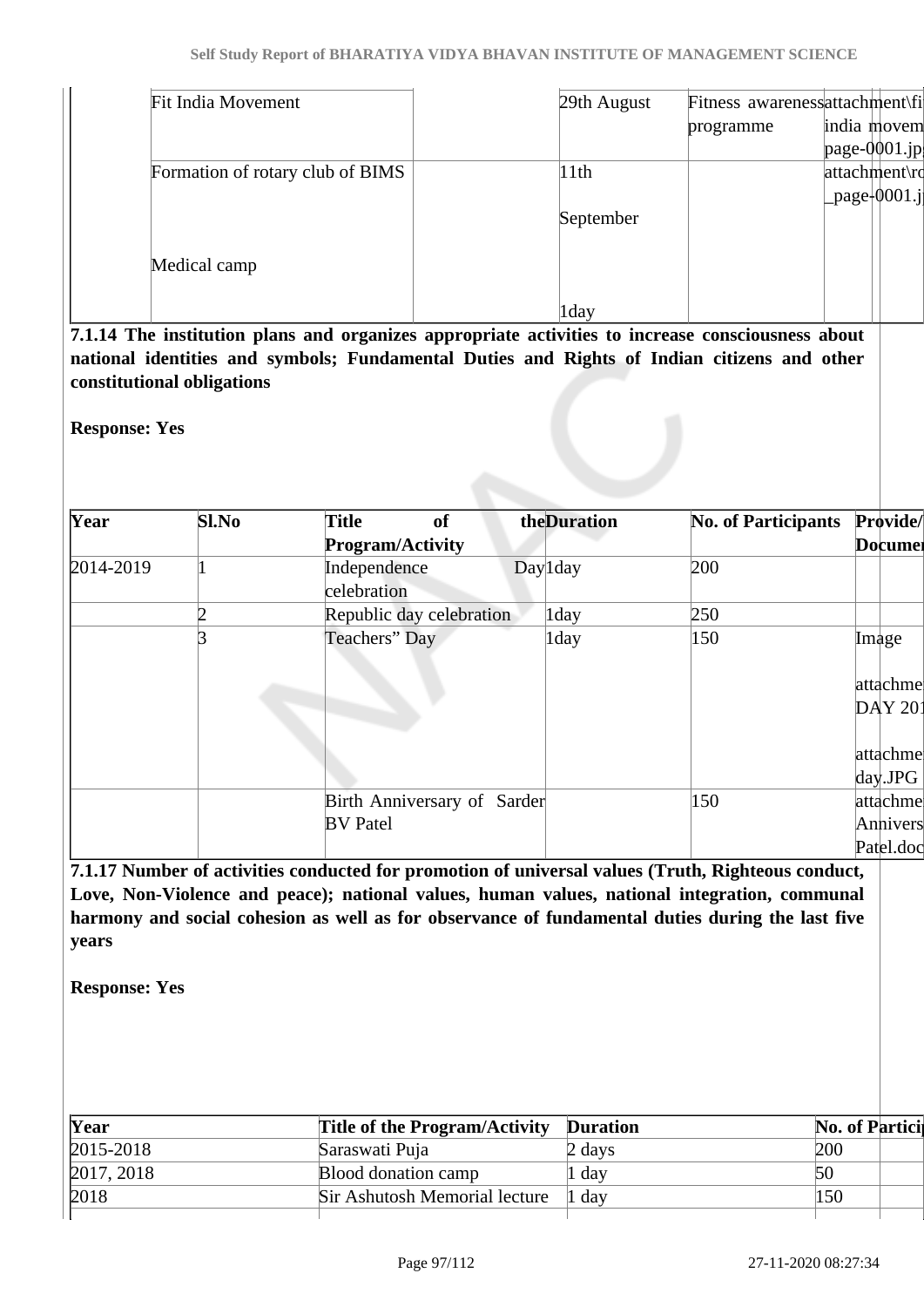| 2017      | Swamil day<br>Discourse<br>by                                   | 100 |
|-----------|-----------------------------------------------------------------|-----|
|           | Swaroopananda                                                   |     |
| 2018      | Swamil day<br>Discourse<br>by                                   | 125 |
|           | Sukhabodhananda                                                 |     |
| 2018      | Mahatma <sub>2days</sub> on March 15 & 16,2019<br>Understanding | 125 |
|           | Gandhi:                                                         |     |
|           | Relevance of His Thought $\&$                                   |     |
|           | Philosophy for Our Times'                                       |     |
| 2016-2019 | <b>Book Fair</b><br>1 day                                       | 100 |
| 2019      | Blood donation camp<br>1 day                                    | 100 |
|           |                                                                 |     |
|           |                                                                 |     |
|           | <b>Tree Plantation</b><br>1 day<br>Image                        | 65  |

### **7.1.18 Institution organizes national festivals and birth / death anniversaries of the great Indian personalities**

#### **Response:**

The Institute celebrates the following:

Vivekanandas Birthday – 12 Januray

Netaji's Birthday 23rd January

Rabindra Jayanti: 9th May

Teachers' Day 5th September

Gandhi's birthday : 2nd October

Birth Anniversary of Sarder BV Patel

| <b>File Description</b>                                 | <b>Document</b>      |
|---------------------------------------------------------|----------------------|
| Link for Geotagged photographs of some of the<br>events | <b>View Document</b> |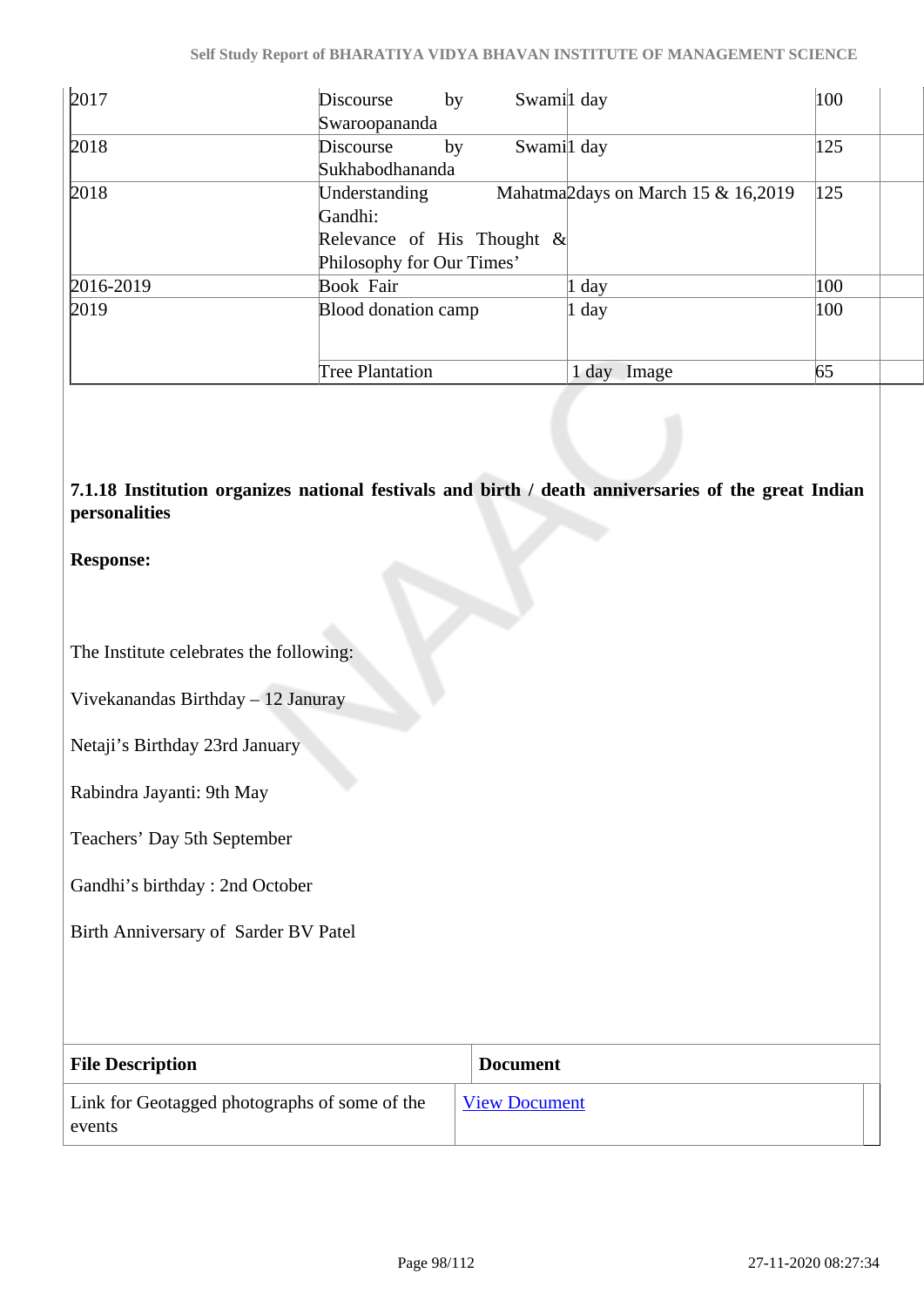### **7.2 Best Practices**

 **7.2.1 Describe two best practices successfully implemented by the Institution as per NAAC format provided in the Manual.**

#### **Response:**

**7.2.1 Describe at least two institutional best practices (as per NAAC Format)**

#### **Response:**

- 1.Teaching- Blending of Academic and Industry Experiences
- 2.Educational tour cum Excursion for Students

### **7.2.1.1**

#### **1. Title of the Practice**

**Teaching- Blending of Academic and Industry experience in faculty** 

#### **2. Objective of the practice**

To give the students a hands-on feel about the corporate sector and industry floor by having faculty who have practical work experience in the corporate sector along with academic bent of mind. This helps the students to gain both academic knowledge and practical skill and competency for practicing managers. This practice of BIMS has been appreciated by students and the parents' community and is one of the main attractions for the students seeking admission to this institute.

#### **3. The context**

The faculty members in BIMS are recruited both from industry as well as from academic background. During the recruitment process, emphasis is laid on the industry experience of a faculty member. The challenges faced in getting efficient and effective faculty is that there is often a dearth of good faculty members and people from the industry with sufficient knowledge and experience who have been working in a reputed company for a significant period of time are often not much willing to join academics. But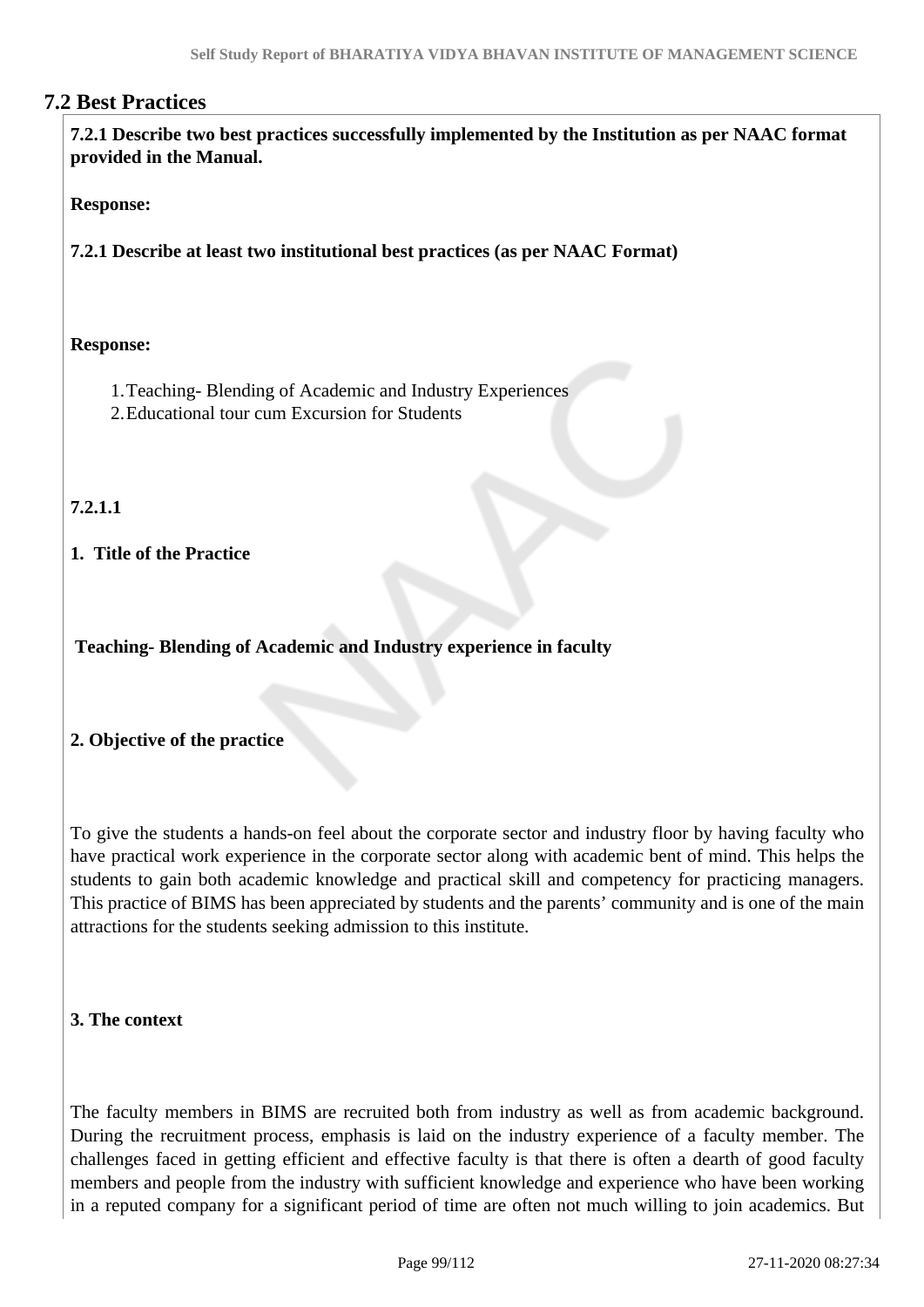BIMS, due to its reputation in the management education sector of eastern India and its employee friendly HR policies have been able to attract experienced and efficient persons as faculty members.

### **4. The practice**

During the recruitment process of faculty, emphasis is given on academic qualification of a candidate as well as his/her work experience. Work experience enables a faculty member to share live firsthand experience with the students and they get a real feel of the industry. Usually, people working in senior position of reputed corporates are reluctant to join academics. But BIMS has an unique reputation of having several faculty members from reputed companies like Tata Steel, Britannia Industries Ltd, Philips India, HSBC, Marico, EIL, Coca Cola to name just a few in its faculty list. This has been possible because Bhavan's group has a reputation and commands respect in the education fraternity and follows best employee friendly HR practices. This attracts people to this organization. The faculty members of BIMS has been a big draw among the students and year after year students have shared that they are willing to study in BIMS because of the faculty members of this institute who have earned considerable fame and acceptance in the Management Education sector of this city.

#### **5. Evidence of success**

The best evidence of success lies in the admission process. Every year, students who seek admission to BIMS mention that the thing which has attracted them to BIMS is faculty and teaching, which most students report is the best thing they take back from this institute. High standard of teaching and most friendly student centric faculty, who not only trains them, but also counsels them in their personal lives, is the biggest draw for the students. Due to corporate exposure, they (faculty) emphasize on socialization process resulting in unique man-management relationship which is evident in their conduct and behavior.

Another evidence of success is the excellent results of BIMS students in the University examination, with many students featuring as Rank holders/Medalists in the university merit list. Also every year the institute attempts to get students with better scholastic record from 10th to graduation taking admission.

Another point needs mention is the evidence to employee loyalty at this Institute with almost negligible attrition. Some long serving faculty members are

Prof Sujit Mukherjee (19 years)

Prof Amitava Guha (18 years)

Prof Semanti Debroy Sen (16 years)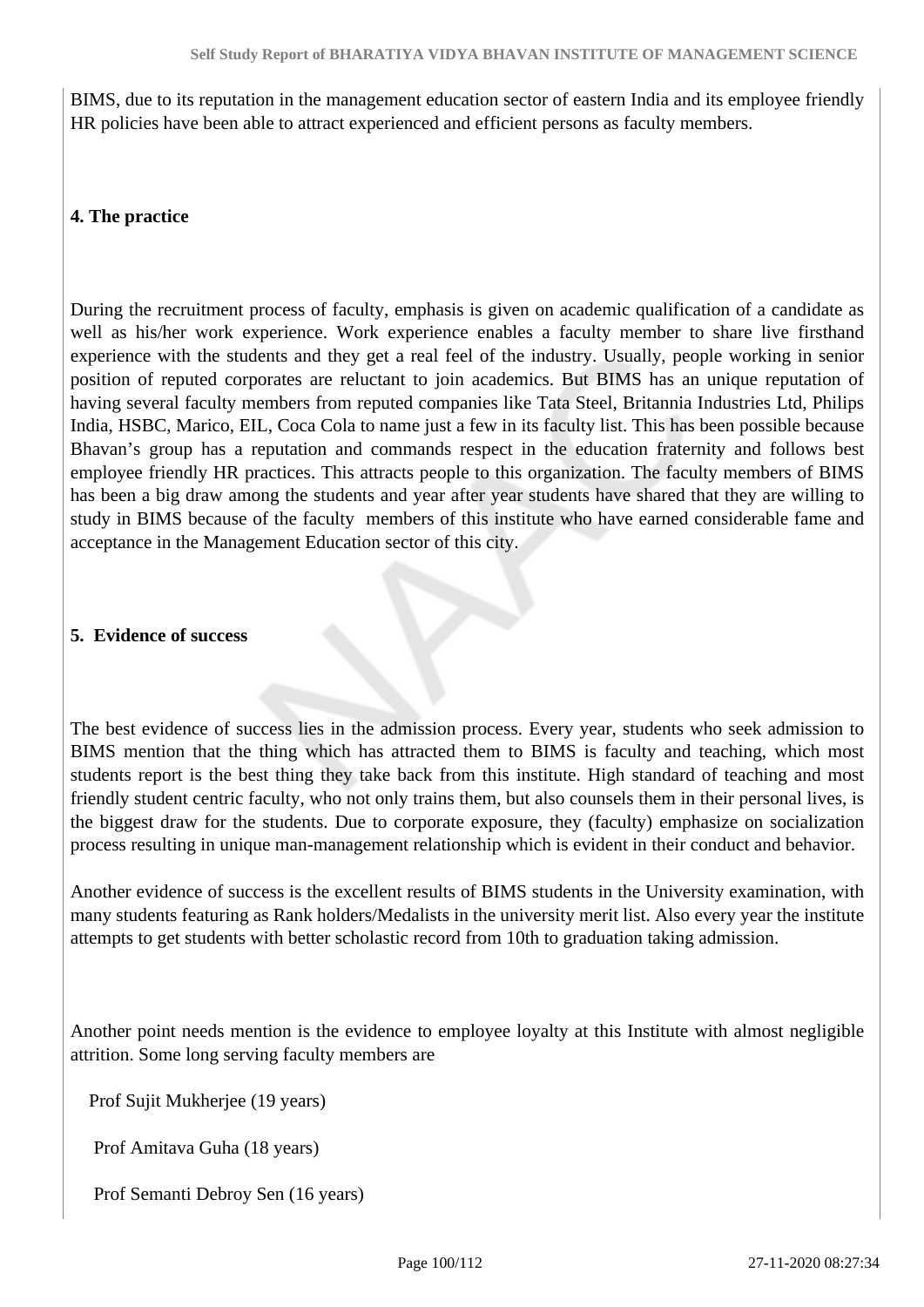Prof Indrajit Sinha (14 years)

Prof A.C. Majumdar (12 years)

And non-teaching staff members

Mr. D. Sengupta (19 years)

Mr. S. Paul (19 years)

Mr. C. Mukherjee (19 years)

Mr Bapi Nag (19 years)

Mr. R Ghosh Dastidar (14 years)

Mrs Debarati Basak (14 years)

#### **6. Problems encountered, and resources required**

The main problems encountered are:

- The compensation packages offered in the industry are far higher than that in academics. So, often it is difficult to motivate the corporate persons to shift to the academics
- The corporate people may have superior quality and experience and highly competent, but they may not always fulfill the AICTE requirements like PhD etc. This may cause an impediment in offering them proper designation and compensation in the institute.
- The corporate citizen may be very competent in his/her official corporate work, can share his/ her practical experiences, but may not have the academic bent of mind and to conduct a syllabusbound class lecture. So, it might be difficult to get across to the students.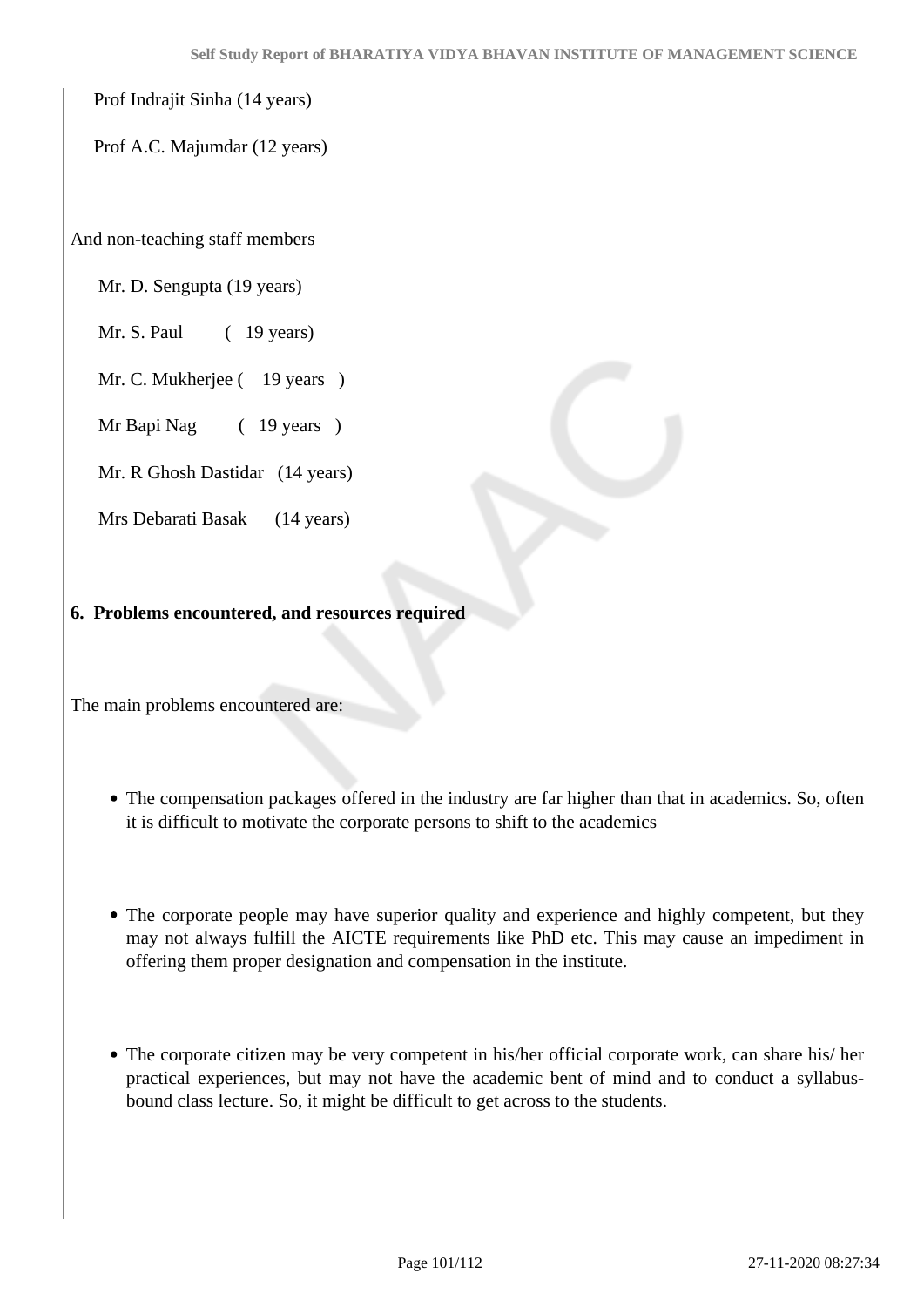# **7.2.1.2**

### **1. Title of the Practice**

**Educational Tour cum Excursion of Students**

### **2. Objective of the Practice**

 Every year, the students of MBA final year are taken for an Industrial tour cum excursion to some outstation location. The main purpose of this tour is to give the students an idea of industrial production process, the different departments in a factory and how the different stages of production are carried out. At the same time, they are also taken for a tour of some nearby tourist location where they can spend time in vacation mood and go for sightseeing. So, the practice is a blend of learning with fun.

### **3. The Context**

The major difficulties faced in implementation of this practice was to arrange for railway/ air ticket bookings of so many students, then to set them up in the same hotel, and to organize transport for them at the destination. There is a thorough and detailed logistics process involved in planning, execution and implementing the entire programme.

### **4. The Practice**

Every year, the final semester students are taken for this educational tour. They are accompanied by faculty members and Placement officers. They are taken to a place where they can visit an industry like Vizag, Mysore, and Jabalpur etc. During the industry visit they are exposed to the working and production process within the factory. They attend some corporate briefing which is learning beyond classroom.

The entire group in divided in groups and each group is assigned a leader. The leader manages all the issues of the group, handles their problems and complaints and ensures that everything goes on as per plan and that everyone stays together.

The remaining part of the tour is usually a visit to some place of tourist interest where they can see historical or natural wonders. They go for conducted sightseeing tours and spent some delightful moments with their friends.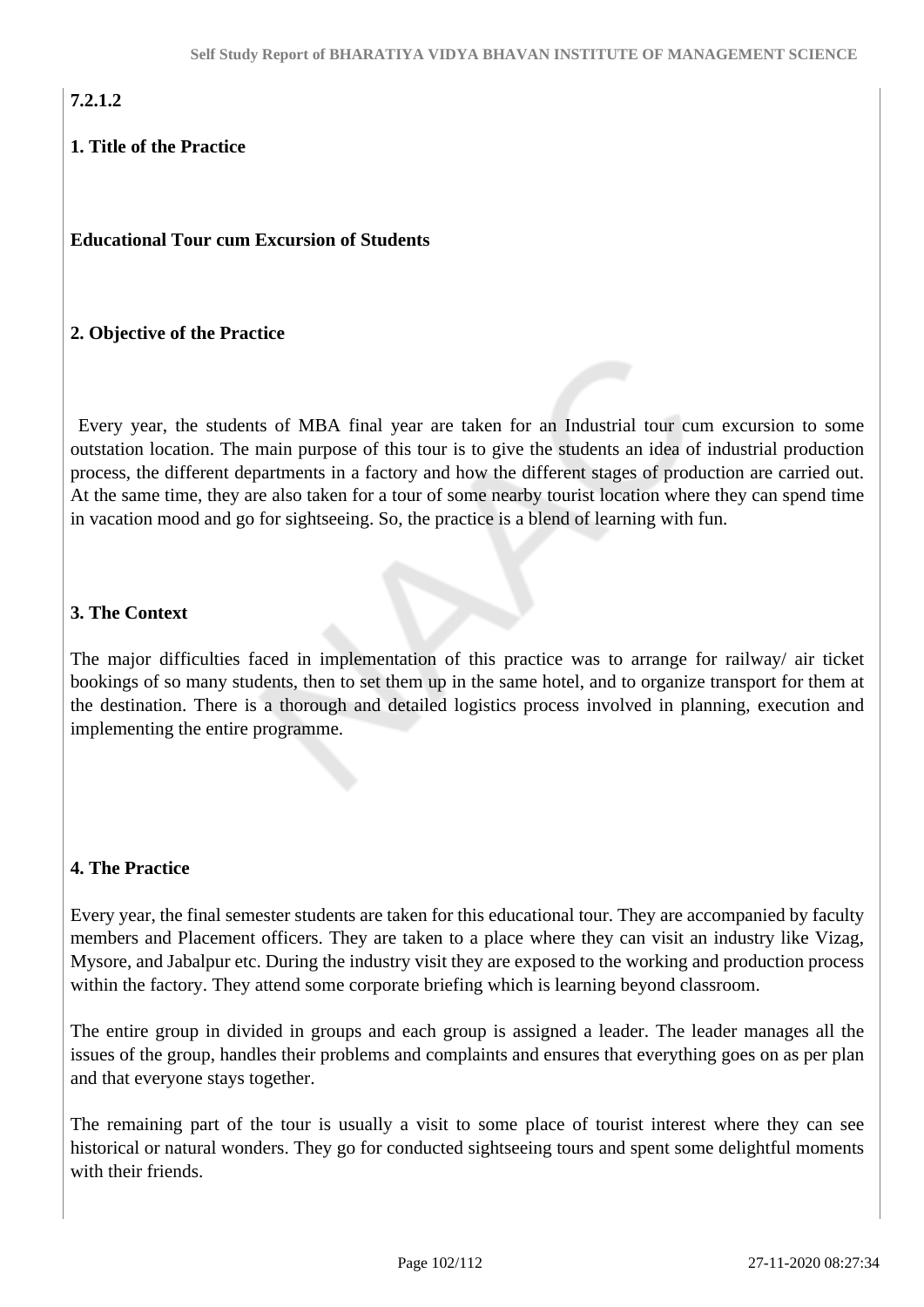This practice was started in the year 2011 and since then has become very popular among students who eagerly wait for the trip. The example set by BIMS has since then being followed by many other institutes of Kolkata. Students seeking admission have often mentioned that this tour is a big draw for them. This tour is a great scope for the faculty to get to know the students more personally and share many nice memories and untold incidents with them. The students in turn also get into an out of the classroom bonding with the faculty members.

#### **5. Evidence of Success**

The excursion is the most liked and awaited non-curricular event of BIMS. Every passed-out student who has been a part of the trip has unequivocally stated that it was his best experience ever and that he would never forget those experiences in his lifetime. He also shared the memories with the junior batches and friends and juniors outside BIMS which created an interest and eagerness in the minds of people about the institute. This has clearly created a positive response in admissions.

#### **6. Problems Encountered and Resources Required**

The main problems encountered are:

- To decide a perfect location where there is both industry and tourist spot.
- To accommodate the entire trip within a specified budget and to manage the expenses.
- To arrange for tickets in trains.
- To arrange for accommodation in the spot for all students in the same hotel. To arrange for meals and refreshments.
- To arrange for transport to ferry the students around.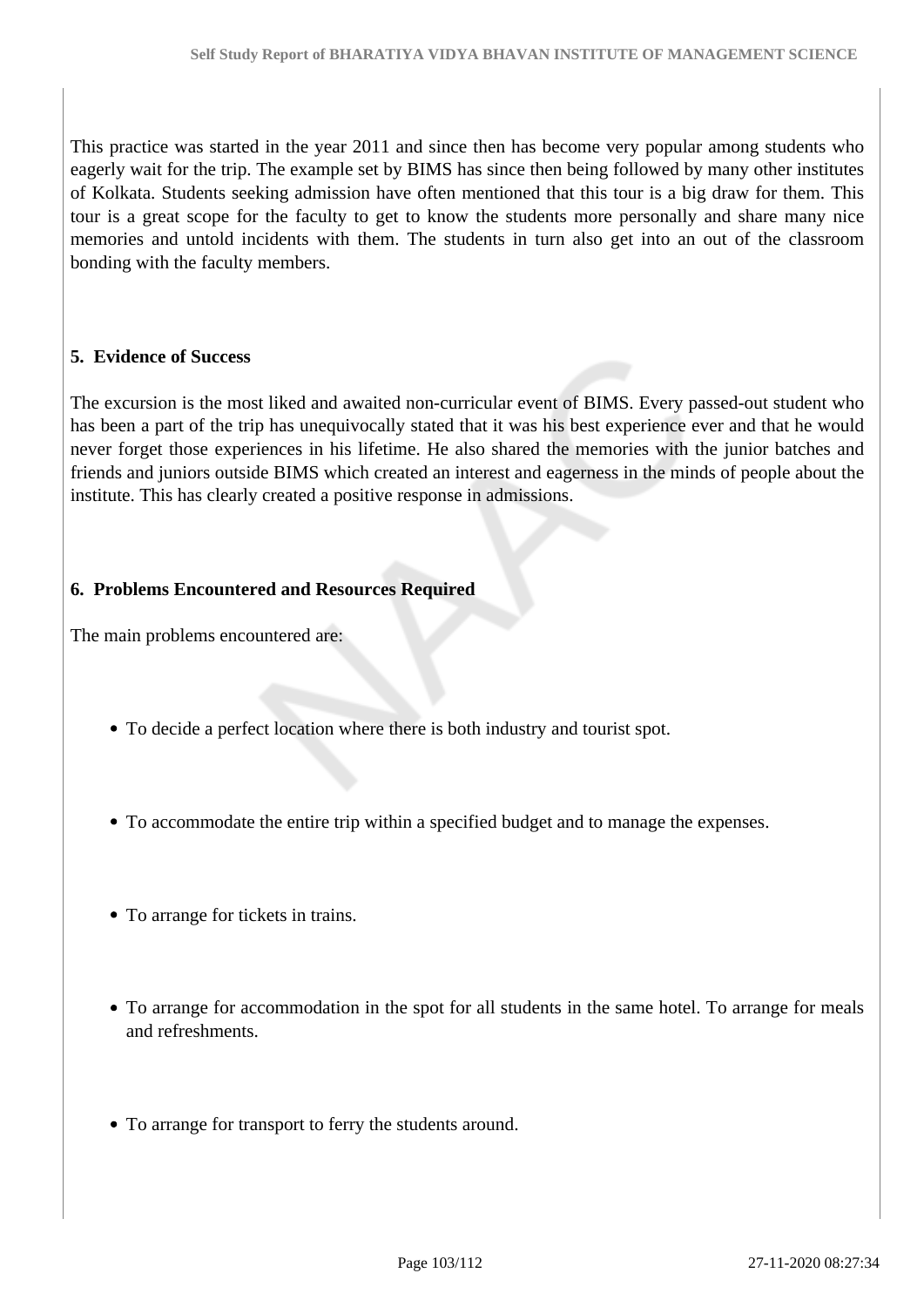- To ensure that the students are ready to attend every session in time. During sightseeing tours, the faculty member also must ensure that every student has boarded the bus/ train in time, stays in the group during the tour, and boards during the return journey.
- To attend to several queries, problems, allegations, complaints, and other grievances of the students. Sometimes they must intervene and even sort out personal matters of students.

All these require a lot of patience, compassion, and tolerance on part of the faculty and Placement officers who accompany the students.

### **7.3 Institutional Distinctiveness**

**7.3.1 Describe/Explain the performance of the institution in one area distinctive to its vision, priority and thrust**

**Response:**

Bharatiya Vidya Bhaban Institute of Management Science(BIMS), Kolkata, affiliated to Maulana Abul Kalam Azad University of Technology (Formerly West Bengal University of Technology) and approved by All India Council of Technical Education was established in the year 2000 with the vision of becoming a **Real Sense Exclusive B-School** with single program of MBA among the management Institutes affiliated to this University

BIMS is committed to emerge as a center of excellence in management education through prioritizing its efforts in delivering innovative services in the academic domain as well as developing industry-ready highcaliber professionals. The area where the institute has become highly successful is in changing **ordinary minds to extra ordinary professionals.** The students are imbibed with the following principles to achieve the mission.

**1.** 

To spend some time to analyze and evaluate oneself in finding out what are the factors that motivate individual to move forward in career.

**2.** 

Once a student can identify the goal, he is able to allocate maximum time towards fulfilling the goal and achieve excellence in it.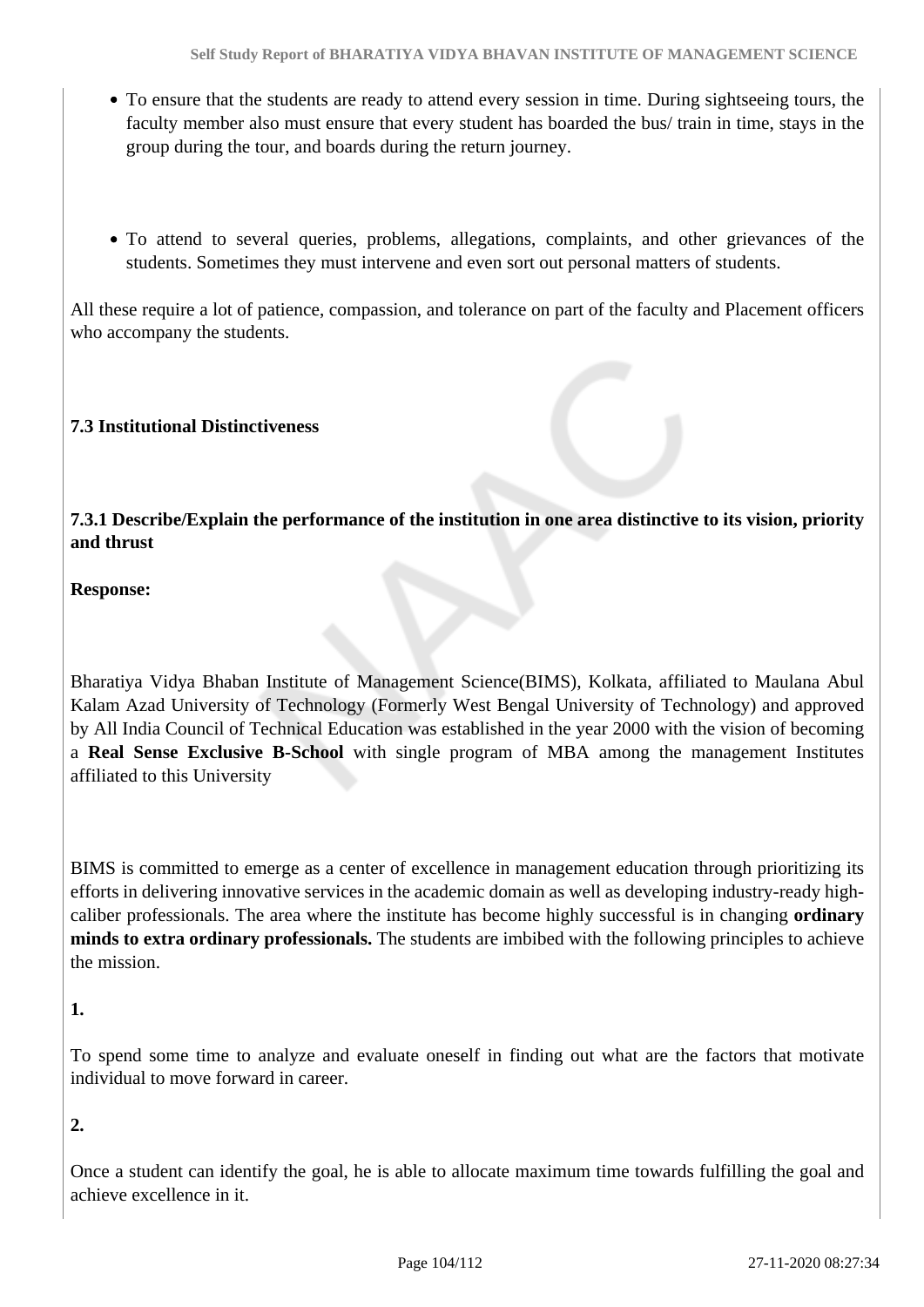### **3. learning every day of their lives.**

Students are explained that if they want to live an extraordinary life, they have to focus on improving themselves in their day to day life. At the end of the year, they should understand and know something that they do not know at the beginning. They should challenge their brains to mastering their learning.

### **4.**

One should not give up and have cynical views about life. Students should dream big and get excited about a big goal and idea. They should stay inspired for constant improvement.

### **5.**

Financial independence is achieved when one lives within one's means and is not bogged down by massive amounts of debt. Extraordinary is where nobody—no institution, no bank—can have their thumb on oneself. In order to fulfill one's dream, there may be adversity, so one must be prepared for it. They should realize life does not always go great.

### **6.**

In life one must be prepared to face and manage both sides. Life is an adventure. There can be successes or may be failures. Things cannot be as good as we expect and on the other side, things are never as bad as we fear. What sets one apart is the ability to go through life irrespective of rough time or sunny days. One should be ready to put oneself in a position so that they can financially, physically, and mentally can progress forward.

### **7.**

Succeeding in life is not easy. It takes hard work. So, students are advised to work hard and pay the price. They should be sure that they are working hard and paying a price toward a goal that they want to achieve. In doing so, an extraordinary life is within their reach.

Evidently, the development of leadership qualities matters significantly in meeting the stated objectives in accordance with its vision and priorities. The institute has

been always taking the initiatives directed to the area of nurturing Skill backed Leadership Qualities in our students.

All along its journey, the institute has consistently worked towards grooming the student's academic and overall personality. The focus is to transform them into successful and excellent professionals in their respective domain. This has been implemented through a series of initiatives for providing an exposure to the external environment.

Some of the activities undertaken by the Institute to enrich the students' skill, competence and instilling the leadership qualities, relevant to the workplace are listed below: -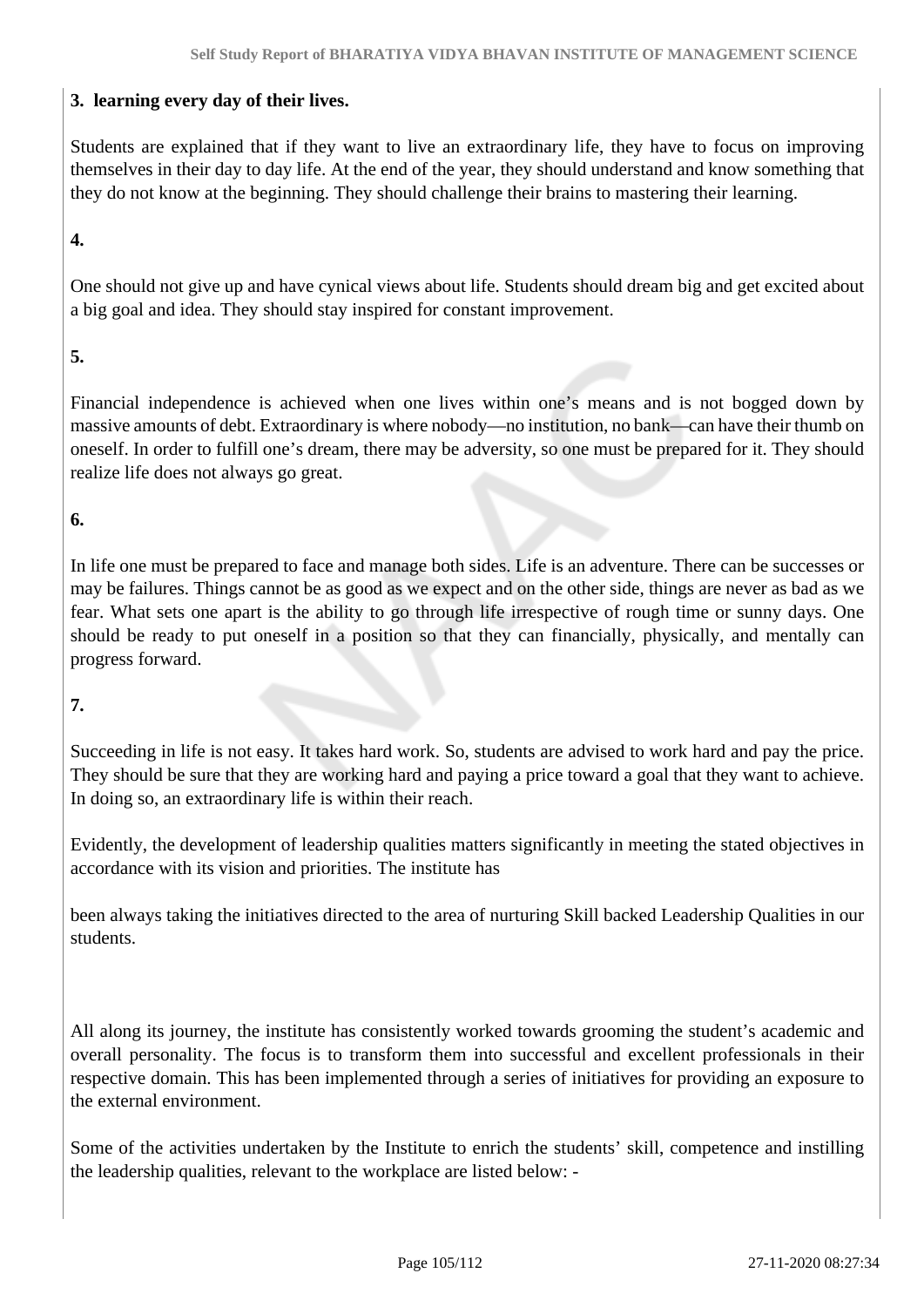- Arranging curriculum projects in industries, for example our students undertake projects in reputed business houses, like SBI, HDFC, Godrej, ITC Ltd, HUL, Emami under mentorship of faculty members. It spans for about  $6 - 8$  weeks of rigorous work in live environment
- Conducting industry/field visits where the students get an exposure to industry production processes. Students earlier visited Mother Diary, Coca Cola bottling plant, GKB optical, Bengal Chemicals to get a touch of the factory environment.
- Nominated in programs, certificate courses conducted by eminent professional bodies like SPSS, ICAI, BCCI, etc.
- Conclaves and seminars addressed by industry professionals, guest faculty from reputed organizations and the students are invited to participate in such seminars.
- The Institute has two dedicated Training & Placement personnel to maintain constant liaison with the industry and get coveted offers for final placements and summer internship projects.
- The faculty members maintain a one-to-one touch with every student to help sort out their problems and queries and guides and advise them in every aspect, and sometimes even in personal matters.
- The faculty student's relation in this Institute is very healthy, so the students feel comfortable and satisfied to be in touch with the faculty members for all their doubts and problems. It is under the guidance of these faculty members that the students can change their entire mindset and transform from an ordinary person to someone extraordinary and outstanding.
- All academics, co-curricular and extracurricular activities orient the student towards their inherent value enrichment. There is lot of hard work rendered jointly by the students and our faculty members to accomplish this mission. The results of such exercise are also quite encouraging  $-$  a large number of our students are well placed in many reputed industries acting as the ambassadors of our goodwill, bringing laurels to their alma mater.
- At the beginning of each session, bridge courses are held to integrate students from different academic background into management education system. Thereafter, BIMS caters to the needs of advanced as well as slow learners.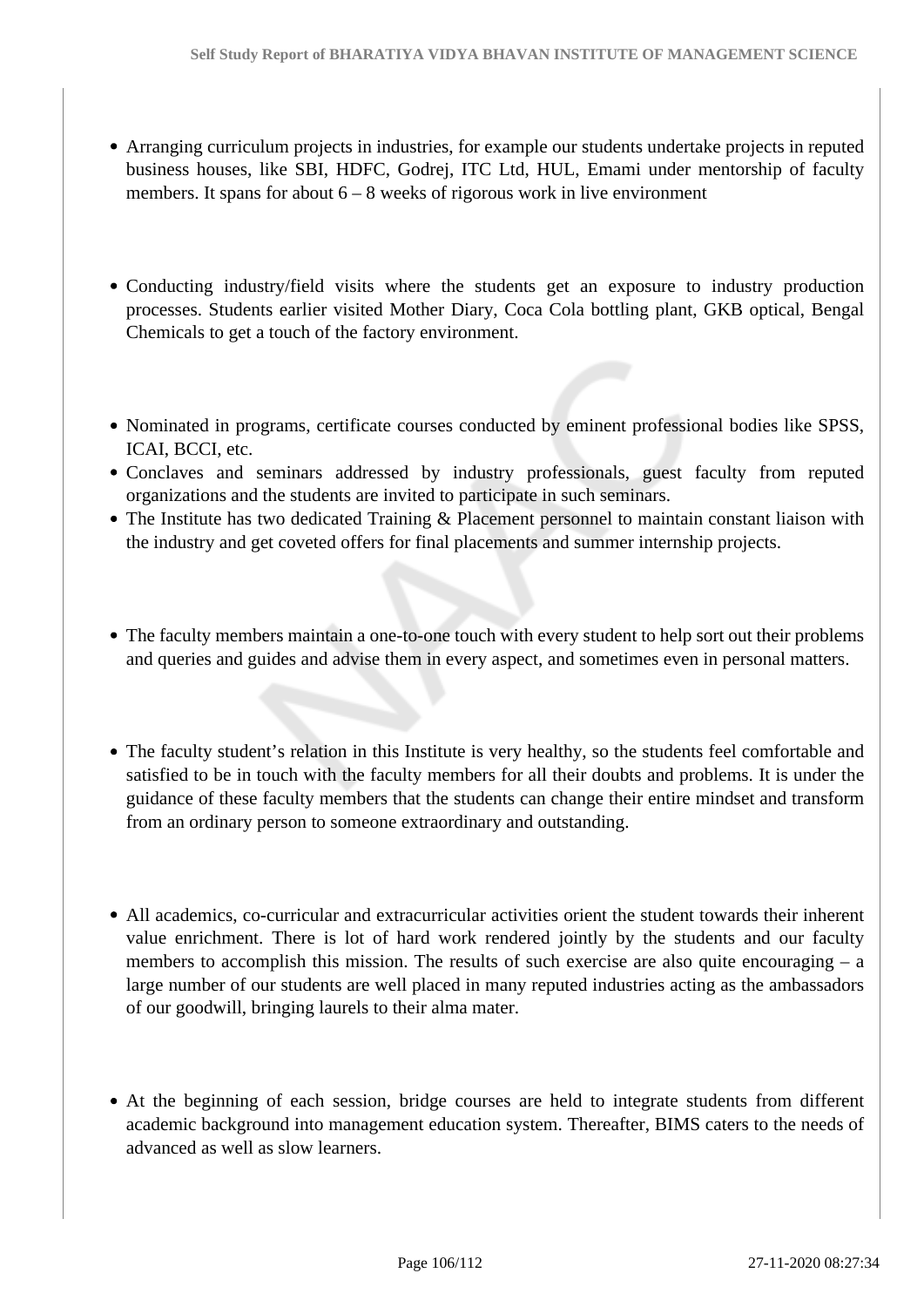The institute also maintains strict discipline standards and student's attendance is an important criterion for students' evaluation. Students not maintaining a minimum percentage of attendance are debarred from appearing in internal exams. This enables the students to be institute bound and be more participative.

All these aspects have made BIMS one of the most sought-after institutes in the management circle in Kolkata and its adjoining areas.

| <b>File Description</b>                                  | <b>Document</b>      |
|----------------------------------------------------------|----------------------|
| Link for Best practices in the Institutional web<br>site | <b>View Document</b> |

# **7.3 Institutional Distinctiveness**

 **7.3.1 Portray the performance of the Institution in one area distinctive to its priority and thrust within 1000 words**

### **Response:**

Bharatiya Vidya Bhaban Institute of Management Science, Kolkata, affiliated to Maulana Abul Kalam Azad University of Technology (Formerly West Bengal University of Technology) and approved by All India Council of Technical Education or AICTE was established in the year 2000

Bharatiya Vidya Bhavan Institute of Management Science has emerged as a center of excellence in management education through its efforts in developing industry-ready high-caliber professionals. Here the students are imbibed with the following principles.

#### **1.**

To spend time to analyze and evaluate oneself in finding out what are the factors which drive them, motivate them, and urge them to go forward.

**2.** 

Once a student identifies his goal, he allocates his maximum time towards fulfilling that goal and try to achieve excellence in it.

### **3. learning every day of their lives.**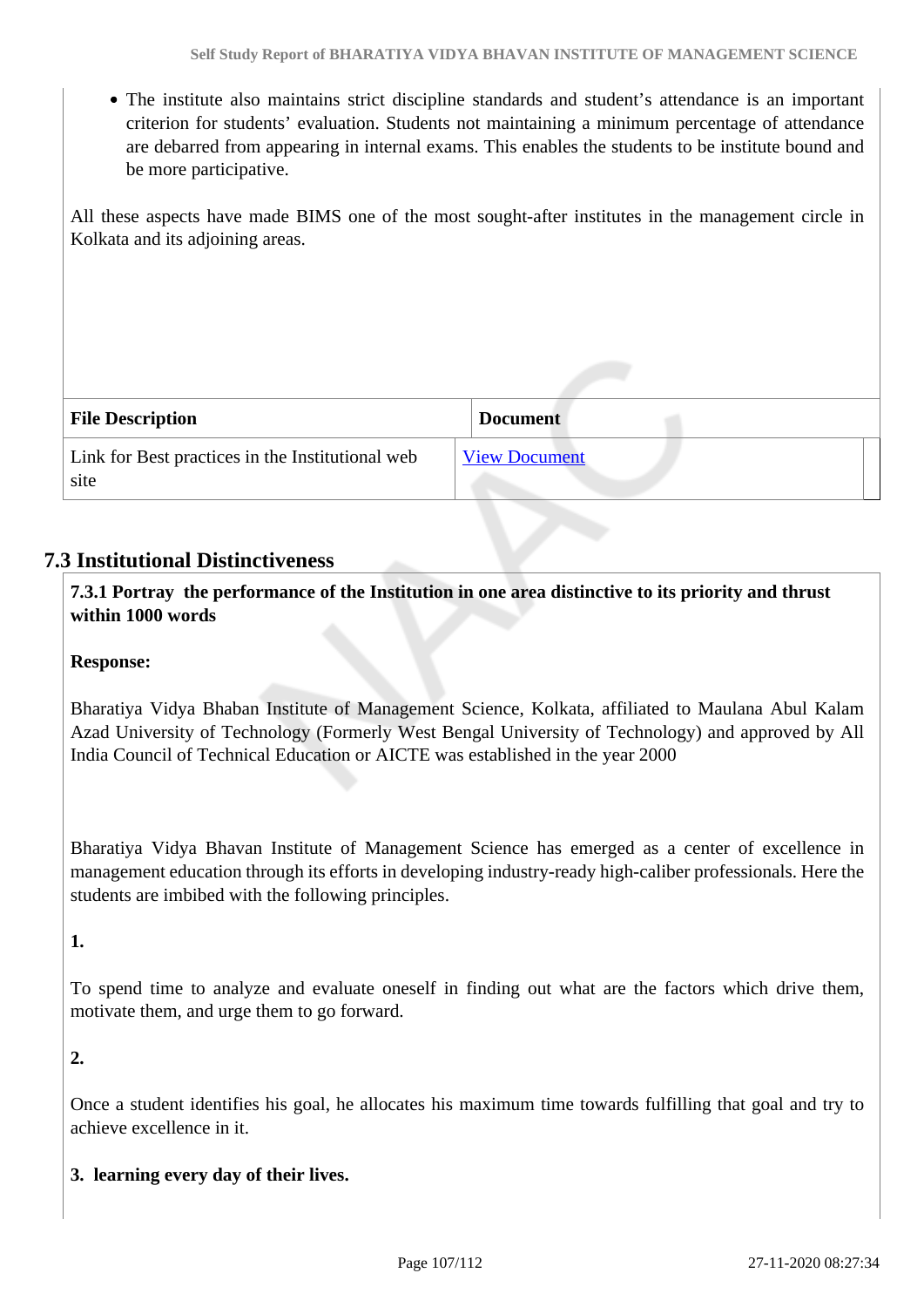Students are explained that if they want to live an extraordinary life, they must focus on improving themselves in their day to day lives. At the end of the year, they understand and know things that they did not know at the beginning of the year.

### **4.**

This is critical to leading an extraordinary life. One should not give up and have cynical views about life. They should dream big, should get excited about a big goal and idea. They stay inspired to move forward and continue growing. A big dream can help them do that.

### **5.**

Financially independent is where one can live within means and is not bogged down by massive amounts of debt. Extraordinary is where nobody—no institution, no bank—can have their thumb on you. In order to fulfill one's dream, there may be adversity, so one must be prepared for it. They should expect and plan to succeed but realize life does not always go great.

### **6.**

In life one must be prepared to face the odds. A life is an adventure, there will be a lot of successes and failures. Things are never as good as we think they are when everything is going well, and on the other side, things are never as bad as we think. What sets one apart from others is the ability to go and grow through life, irrespective of rough time on the way. There are going to be sunny days and stormy days in life One should be ready to put oneself in a position where they can financially, physically, emotionally and mentally make it through.

### **7.**

Succeeding in life is not easy. It takes hard work. So, students are advised to work hard and pay the price. They should be sure that they are working hard and paying a price toward a goal that they want to achieve. In doing so, an extraordinary life is within their reach.

Evidently, the development of leadership qualities matters significantly in meeting the stated objectives in accordance with its vision and priorities. The institute has

been always taking the initiatives directed to the area of nurturing Skill backed Leadership Qualities in our students.

All along its journey, the institute has consistently worked towards grooming the student's academic and overall personality. The focus is to transform them into successful and excellent professionals in their respective domain. This has been implemented through a series of initiatives for providing an exposure to the external environment.

Some of the activities undertaken by the Institute to enrich the students' skill, competence and instilling the leadership qualities, relevant to the workplace are listed below: -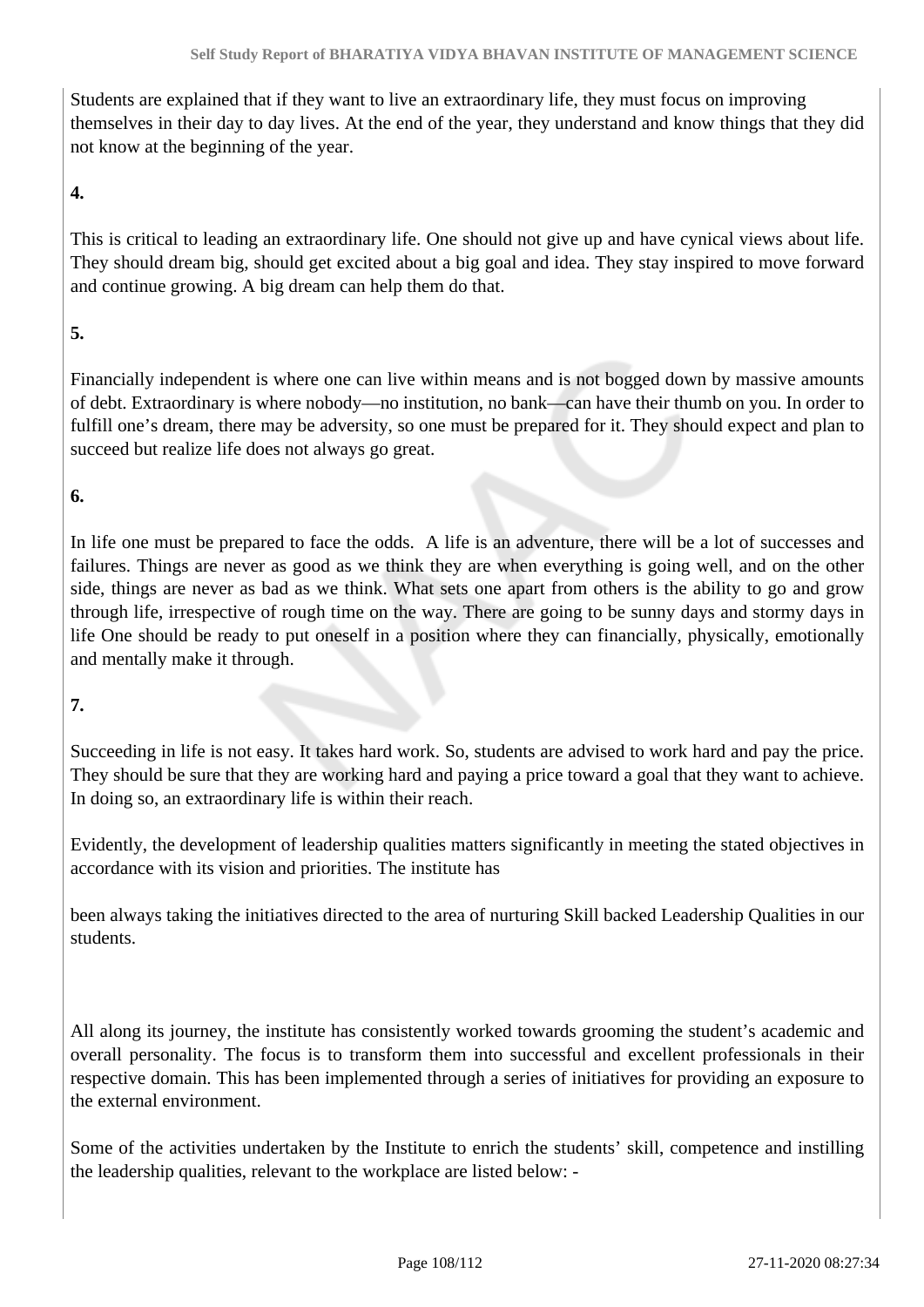- Arranging curriculum projects in industries, for example our students undertake projects in reputed business houses, like SBI, HDFC, Godrej, ITC Ltd, HUL, Emami under mentorship of faculty members. It spans for about  $6 - 8$  weeks of rigorous work in live environment
- Conducting industry/field visits where the students get an exposure to industry production processes. Students earlier visited Mother Diary, Coca Cola bottling plant, GKB optical, Bengal Chemicals to get a touch of the factory environment.
- Nominated in programs, certificate courses conducted by eminent professional bodies like SPSS, ICAI, BCCI, etc.
- Conclaves and seminars addressed by industry professionals, guest faculty from reputed organizations and the students are invited to participate in such seminars.
- The Institute has two dedicated Training & Placement personnel to maintain constant liaison with the industry and get coveted offers for final placements and summer internship projects.
- The faculty members maintain a one-to-one touch with every student to help sort out their problems and queries and guides and advise them in every aspect, and sometimes even in personal matters.
- The faculty student's relation in this Institute is very healthy, so the students feel comfortable and satisfied to be in touch with the faculty members for all their doubts and problems. It is under the guidance of these faculty members that the students can change their entire mindset and transform from an ordinary person to someone extraordinary and outstanding.
- All academics, co-curricular and extracurricular activities orient the student towards their inherent value enrichment. There is lot of hard work rendered jointly by the students and our faculty members to accomplish this mission. The results of such exercise are also quite encouraging  $-$  a large number of our students are well placed in many reputed industries acting as the ambassadors of our goodwill, bringing laurels to their alma mater.
- At the beginning of each session, bridge courses are held to integrate students from different academic background into management education system. Thereafter, BIMS caters to the needs of advanced as well as slow learners.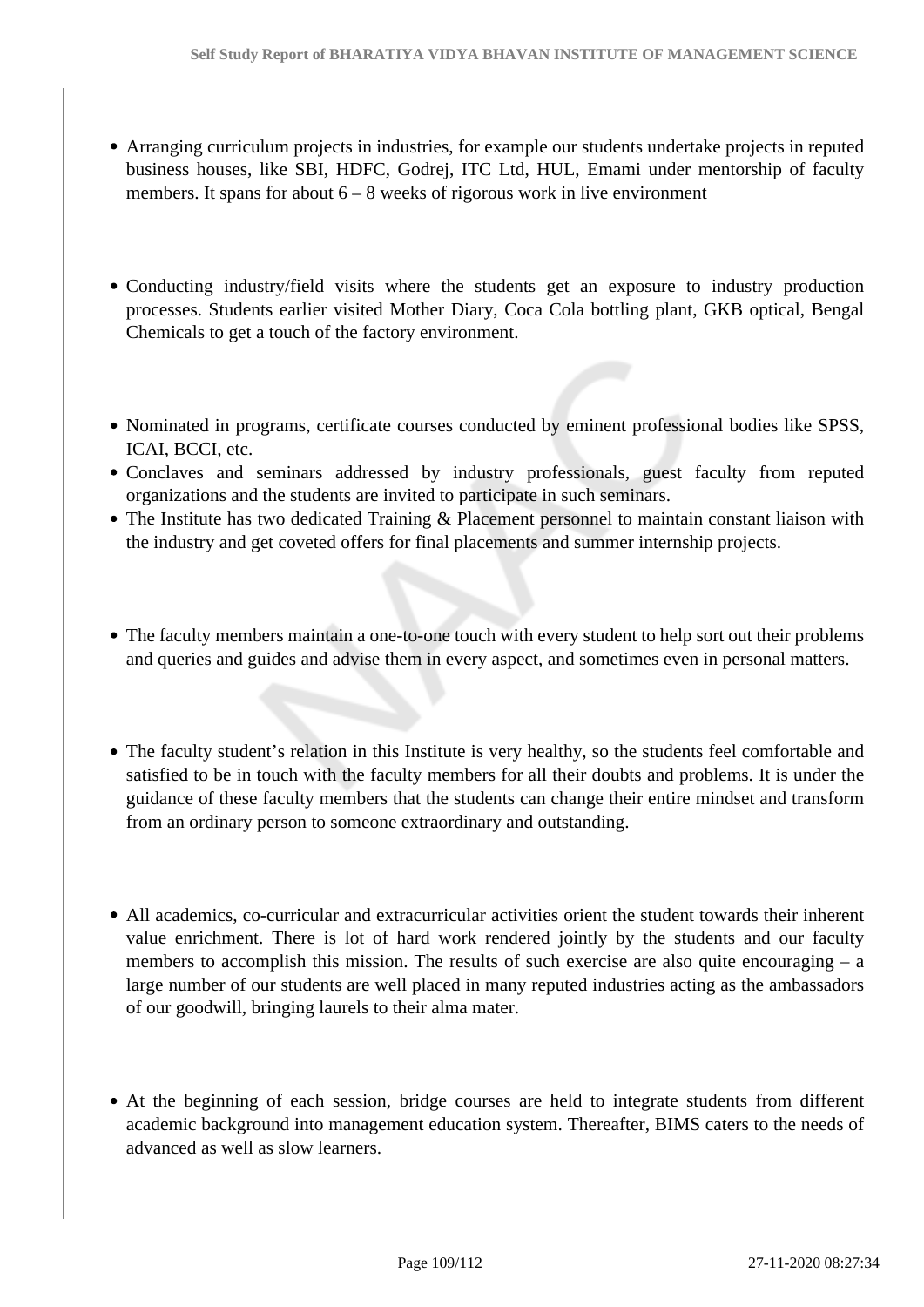The institute also maintains strict discipline standards and student's attendance is an important criterion for students' evaluation. Students not maintaining a minimum percentage of attendance are debarred from appearing in internal exams. This enables the students to be institute bound and be more participative.

All these aspects have made BIMS one of the most sought-after institutes in the management circle in Kolkata and its adjoining areas.

| <b>File Description</b>                                  | <b>Document</b>      |
|----------------------------------------------------------|----------------------|
| Link for any other relevant information                  | <b>View Document</b> |
| Link for appropriate web in the Institutional<br>website | <b>View Document</b> |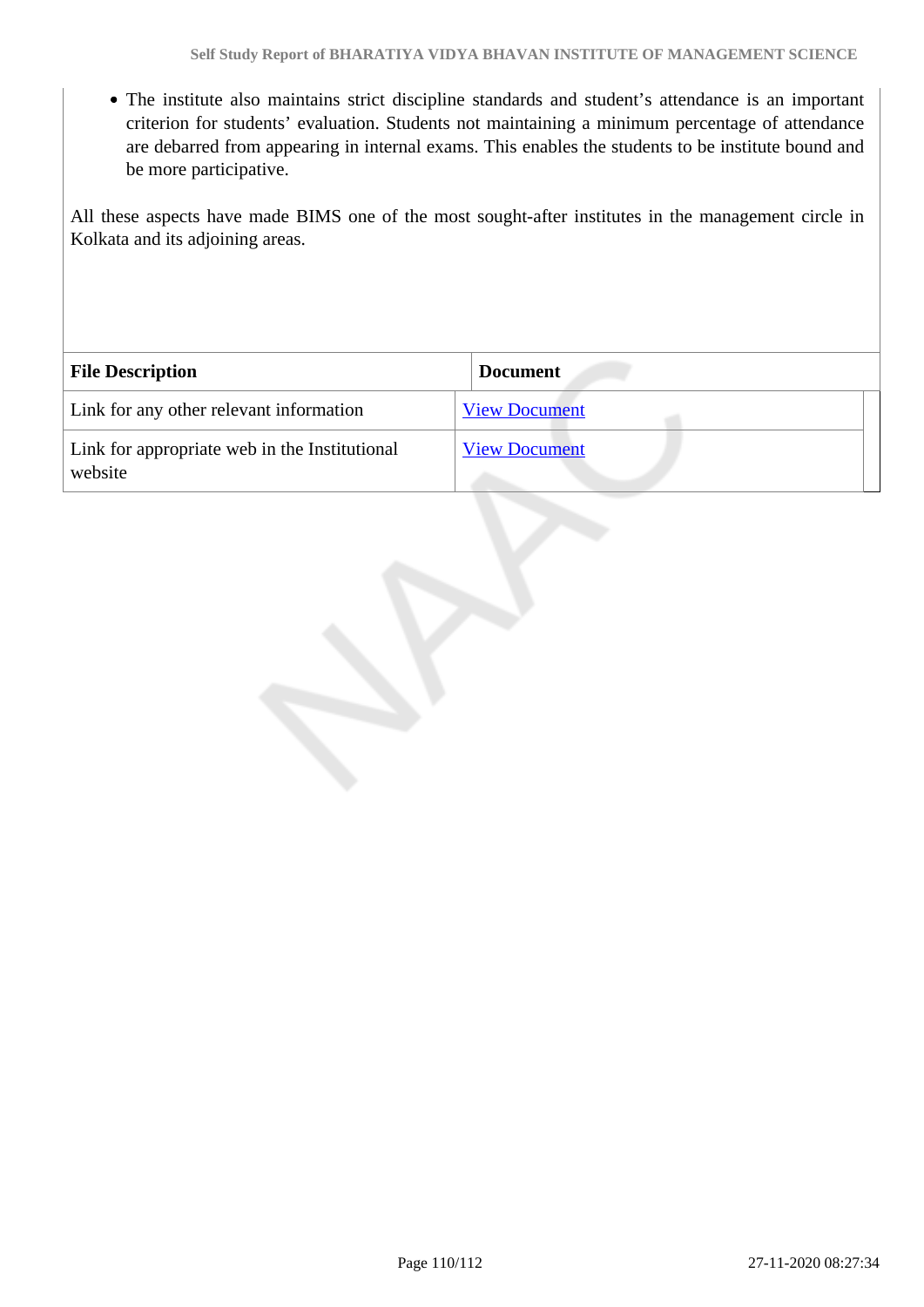# **5. CONCLUSION**

# **Additional Information :**

## **Student Support and Progression**

The Institute provides support to the students in multiple ways and means. All the information about institute and its rules and regulation is provided in the prospectus. Scholarships and free ships are available as per institution norms.

BIMS organizes various capability enhancement programs like soft skill development, career counseling, remedial coaching, bridge courses, Yoga & meditation, mentoring and personal counseling for students. Since MBA is a post graduate program leading to placements, most students opt for a job rather than appearing for competitive exams. Realizing this, the institute offers support to students to make them employable. This includes conducting mock aptitude tests, Group Discussions, Personal Interviews and provides counseling for right choice of specialization.

In addition to representing students in Student council, Anti ragging committee and IQAC, several committees have been constituted to effectively strengthen student voice and participation in functioning of the institute. The scope of each committee is defined and each has a faculty mentor. Student representation on various bodies ensures participation in most of the Institute functions. There are class representative (CR) for each course for coordinating with faculty and students

The institute has proper mechanism to address issues relating ragging or sexual harassment. The placement record of the institute is quite impressive with majority of students being placed in good companies. The institute organizes a number of cultural and competition activities, intercollegiate events like 'Ignacia, takes place every year, to showcase the talent of the students.

BIMS recognizes the importance and contribution of Alumni in the growth and development of the institute. The Institute's Alumni contribute by way of guest lecturers, panel discussions, to assess and comment on Business Plans, teach a course, offer placement related guidance and coaching.

The institute's focus on individual attention and student centric experiential learning entails close contact between faculty and students. These bonds remain after students graduate, resulting in continuing connect with faculty and even non-teaching staff.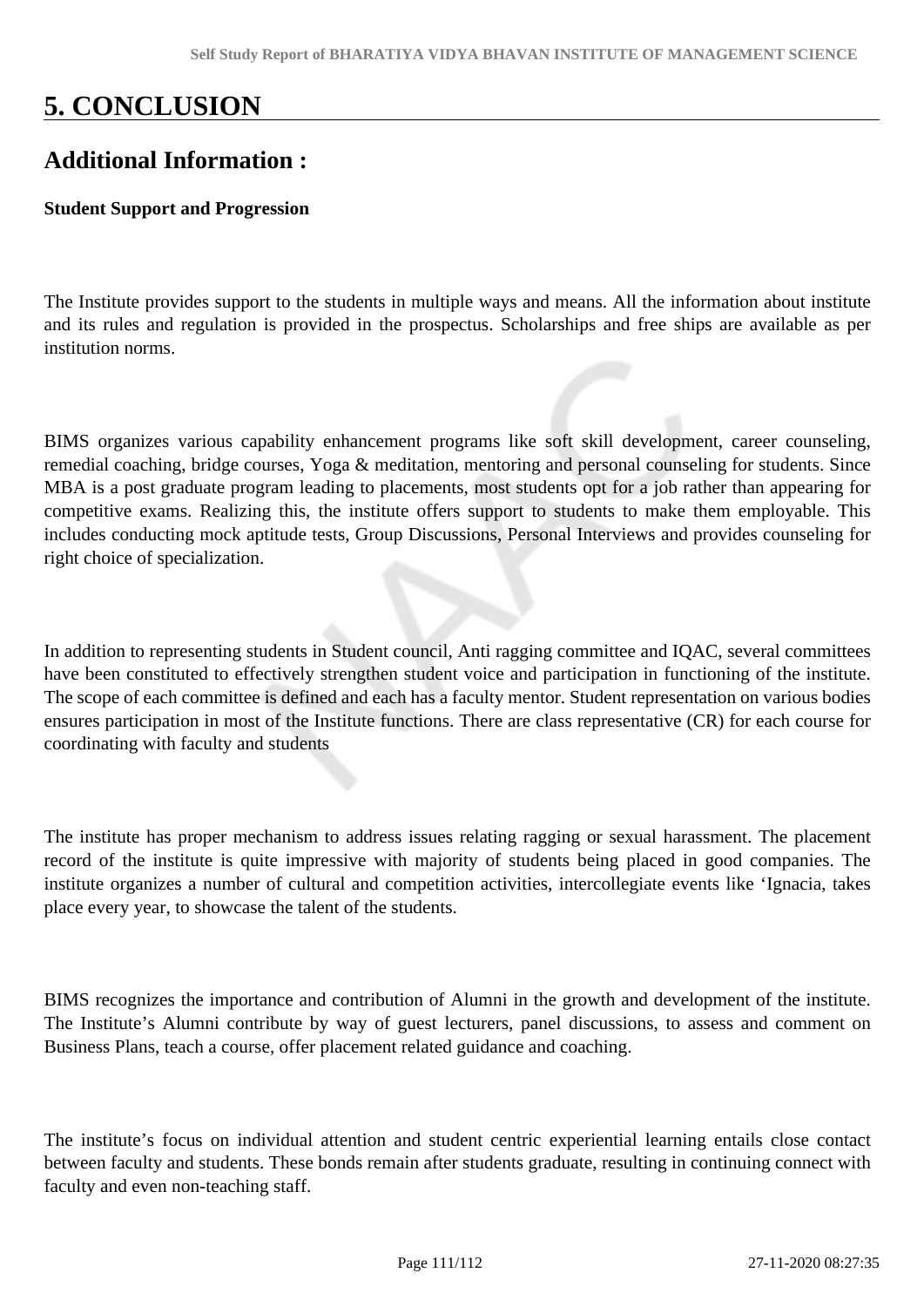# **Concluding Remarks :**

Two best practices strongly contribute to excellence in education

## 1. **Teaching- Blending of Academic and Industry experience in faculty**

 Work experience enables a faculty member to share live firsthand experience with the students and they get a real feel of the industry. Usually, people working in senior position of reputed corporates are reluctant to join academics. But BIMS has an unique reputation of having several faculty members from reputed companies like Tata Steel, Britannia Industries Ltd, Philips India, HSBC, Marico, EIL, Coca Cola to name just a few in its faculty list. This has been possible because Bhavan's group has a reputation; and commands respect in the education fraternity and follows best HR practices.

## 2. **Educational Tour cum Excursion of Students**

Every year, the final semester students are taken for this educational tour. They are accompanied by faculty members and Placement officers. They are taken to a place where they can visit an industry like Vizag, Mysore, and Jabalpur etc. During the industry visit they are exposed to the working and production process within the factory. They attend some corporate briefing which is learning beyond classroom.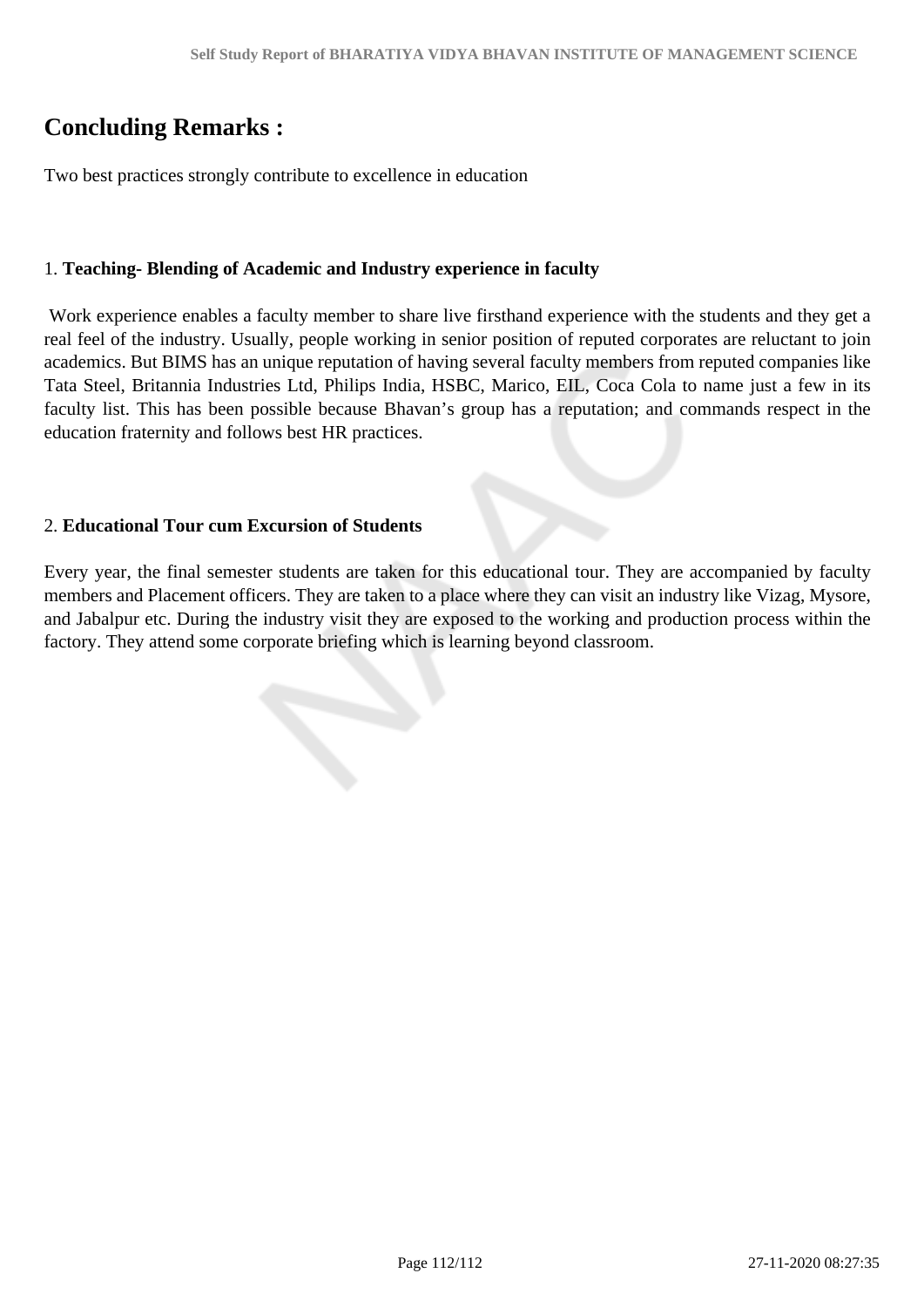[Go to previous page \(https://assessmentonline.naac.gov.in/public/index.php/hei/clarification\\_SSR\)](https://assessmentonline.naac.gov.in/public/index.php/hei/clarification_SSR)

<span id="page-112-0"></span>

| <b>Extended Profile Deviations</b> | Metrics Level Deviations |
|------------------------------------|--------------------------|
|                                    |                          |

|                      | HEI Name: BHARATIYA VIDYA BHAVAN INSTITUTE OF MANAGEMENT SCIENCE                                                                                                    |                |                           |                                                                   |                |                                              | Assignment Date: 26/12/2020                                                    | Number of Clarifications: 9                                                                                                                         |                        |  |
|----------------------|---------------------------------------------------------------------------------------------------------------------------------------------------------------------|----------------|---------------------------|-------------------------------------------------------------------|----------------|----------------------------------------------|--------------------------------------------------------------------------------|-----------------------------------------------------------------------------------------------------------------------------------------------------|------------------------|--|
| AISHE ID: C-6271     |                                                                                                                                                                     |                |                           |                                                                   |                |                                              | Last Date: 10/01/2021                                                          |                                                                                                                                                     |                        |  |
| Extended<br>$\rm ID$ | Deviation Details and HEI Response                                                                                                                                  |                |                           |                                                                   |                | Affected<br>Metrics                          | Findings of DVV                                                                | Response of HEI                                                                                                                                     | Status                 |  |
| $1.1\,$              | Number of courses offered by the Institution across all programs during the last five years                                                                         |                |                           |                                                                   |                | 1.3.2                                        | Please Provide the<br>$\mathcal{A}_1$                                          | Break up of program<br>$\Delta$                                                                                                                     | No Change              |  |
|                      | HEI Input:                                                                                                                                                          |                |                           |                                                                   |                |                                              | number of courses in<br>each program vear-wise.<br>Please update the data      | and courses against<br>program year wise have<br>been uploaded and data                                                                             |                        |  |
|                      | 2018-19                                                                                                                                                             | 2017-18        | 2016-17                   | 2015-16                                                           | 2014-15        |                                              | template with the<br>courses for each year                                     | have been uploaded.                                                                                                                                 |                        |  |
|                      | 84                                                                                                                                                                  | 54             | 54                        | 54                                                                | 54             |                                              | with their year of<br>introduction.                                            |                                                                                                                                                     |                        |  |
|                      |                                                                                                                                                                     |                |                           |                                                                   |                |                                              |                                                                                |                                                                                                                                                     |                        |  |
|                      | Attached Documents :<br>1.Institutional data prescribed format                                                                                                      |                |                           |                                                                   |                |                                              |                                                                                |                                                                                                                                                     |                        |  |
|                      | (https://assessmentonline.naac.gov.in/storage/app/hei/SSR/107369/dynamic_1606234064_4567.xlsx)                                                                      |                |                           |                                                                   |                |                                              |                                                                                |                                                                                                                                                     |                        |  |
|                      |                                                                                                                                                                     |                |                           |                                                                   |                |                                              |                                                                                |                                                                                                                                                     |                        |  |
|                      |                                                                                                                                                                     |                |                           |                                                                   |                |                                              |                                                                                | Supporting Document:                                                                                                                                |                        |  |
|                      |                                                                                                                                                                     |                |                           |                                                                   |                |                                              |                                                                                | 1.1-attachment.<br>pdf (https://assessmentonline.naac.gov.in/storage/app/hei/clarificationfiles/107369_2601id_1.1-attachment.pdf)                   |                        |  |
| 1.2                  | Number of programs offered year-wise for last five years                                                                                                            |                |                           |                                                                   |                | 1.2.1                                        | Provide year-wise list of A                                                    | From 2014-15 to 2017- A                                                                                                                             | No Change              |  |
|                      | HEI Input:                                                                                                                                                          |                |                           |                                                                   |                |                                              | ALL programs that have<br>been operational during<br>the assessment period     | 18 we had two program<br>BBA and MBA, in 2018-<br>19 we had one MBA and                                                                             |                        |  |
|                      | 2018-19                                                                                                                                                             | 2017-18        | 2016-17                   | 2015-16                                                           | 2014-15        |                                              |                                                                                | three BBA program.                                                                                                                                  |                        |  |
|                      | $\overline{4}$                                                                                                                                                      | $\overline{2}$ | $\overline{2}$            | $\mathbf{2}$                                                      | $\overline{2}$ |                                              |                                                                                |                                                                                                                                                     |                        |  |
|                      |                                                                                                                                                                     |                |                           |                                                                   |                |                                              |                                                                                |                                                                                                                                                     |                        |  |
|                      |                                                                                                                                                                     |                |                           |                                                                   |                |                                              |                                                                                |                                                                                                                                                     |                        |  |
|                      |                                                                                                                                                                     |                |                           |                                                                   |                |                                              |                                                                                |                                                                                                                                                     |                        |  |
|                      |                                                                                                                                                                     |                |                           |                                                                   |                |                                              |                                                                                |                                                                                                                                                     |                        |  |
|                      |                                                                                                                                                                     |                |                           |                                                                   |                |                                              |                                                                                | Supporting Document:                                                                                                                                |                        |  |
| 2.1                  |                                                                                                                                                                     |                |                           |                                                                   |                | 1.2.3                                        | . Include the total                                                            | 1.2-cp.pdf (https://assessmentonline.naac.gov.in/storage/app/hei/clarificationfiles/107369_2633id_1.2-cp.pdf)                                       | Changed                |  |
|                      | Number of students year-wise during last five years<br>HEI Input:                                                                                                   |                |                           |                                                                   |                | 4.3.2<br>1.3.3                               | number of students on<br>rolls across all the                                  | List of all students(name A<br>with registration number<br>of the university) year                                                                  | After<br>Clarification |  |
|                      | 2018-19                                                                                                                                                             | 2017-18        | 2016-17                   | 2015-16                                                           | 2014-15        | 2.3.3<br>4.2.4                               | programs (consider 1st,<br>2nd, 3rdyears etc., of                              | wise for each program<br>(showing 1st year, 2nd                                                                                                     |                        |  |
|                      | 88                                                                                                                                                                  | 109            | 119                       | 77                                                                | 47             | 3.4.4<br>5.1.2                               | each program) for all the<br>assessment period                                 | year etc.) List of the<br>students with the                                                                                                         |                        |  |
|                      |                                                                                                                                                                     |                |                           |                                                                   |                | 2.2.2<br>5.1.1<br>5.1.4                      | years. Also please<br>provide appropriate<br>document duly certified           | registration number has<br>been send by university.                                                                                                 |                        |  |
|                      | Recommended Input<br>2018-19                                                                                                                                        | 2017-18        | 2016-17                   | 2015-16                                                           | 2014-15        |                                              | by competent authorities<br>and Year wise list of                              |                                                                                                                                                     |                        |  |
|                      | 89                                                                                                                                                                  | 110            | 120                       | 77                                                                | 48             |                                              | students approved by<br>the affiliating University                             |                                                                                                                                                     |                        |  |
|                      |                                                                                                                                                                     |                |                           |                                                                   |                |                                              | ×.                                                                             |                                                                                                                                                     |                        |  |
|                      | Remark:                                                                                                                                                             |                | & list is not authorized. | Revised as per the supporting document. Full list is not attached |                |                                              |                                                                                | Supporting Document:                                                                                                                                |                        |  |
|                      | <b>Attached Documents:</b>                                                                                                                                          |                |                           |                                                                   |                |                                              |                                                                                | $2.1$ all<br>docs.pdf (https://assessmentonline.naac.gov.in/storage/app/hei/clarificationfiles/107369_2602id_2.1 all docs.pdf)                      |                        |  |
|                      | 1.Institutional data in prescribed format<br>(https://assessmentonline.naac.gov.in/storage/app/hei/SSR/107369/dynamic_1605940538_4567.xlsx)                         |                |                           |                                                                   |                |                                              |                                                                                |                                                                                                                                                     |                        |  |
| 2.3                  | Number of outgoing / final year students year-wise during last five years                                                                                           |                |                           |                                                                   |                | 5.2.2<br>5.2.1<br>document showing the       | • Provide authenticated 4                                                      | List of outgoing students -<br>for MBA and BBA                                                                                                      | Changed<br>After       |  |
|                      | HEI Input:                                                                                                                                                          |                |                           |                                                                   |                | number of outgoing/final<br>year students in | program separately year<br>wise for the assessment                             | Clarification                                                                                                                                       |                        |  |
|                      | 2018-19                                                                                                                                                             | 2017-18        | 2016-17                   | 2015-16                                                           | 2014-15        |                                              | different programs<br>during the assessment                                    | period uploaded.                                                                                                                                    |                        |  |
|                      | 108                                                                                                                                                                 | 74             | 40                        | 60                                                                | 60             |                                              | period. Please provide<br>the data separately for<br>each program year wise    |                                                                                                                                                     |                        |  |
|                      | Recommended Input                                                                                                                                                   |                |                           |                                                                   |                |                                              |                                                                                |                                                                                                                                                     |                        |  |
|                      | 2018-19                                                                                                                                                             | 2017-18        | 2016-17                   | 2015-16                                                           | 2014-15        |                                              | Supporting Document:                                                           |                                                                                                                                                     |                        |  |
|                      | 106                                                                                                                                                                 | 89             | 71                        | 37                                                                | 65             |                                              |                                                                                |                                                                                                                                                     |                        |  |
|                      | Remark:                                                                                                                                                             |                |                           | Revised as per the supporting document. Full list is not attached |                |                                              |                                                                                |                                                                                                                                                     |                        |  |
|                      | Attached Documents :                                                                                                                                                |                | & list is not authorized. |                                                                   |                |                                              |                                                                                | 2.3-all-docs.pd                                                                                                                                     |                        |  |
|                      | 1.Institutional data in prescribed format                                                                                                                           |                |                           |                                                                   |                |                                              |                                                                                | f (https://assessmentonline.naac.gov.in/storage/app/hei/clarificationfiles/107369_2604id_2.3-all-docs.pdf)                                          |                        |  |
|                      | (https://assessmentonline.naac.gov.in/storage/app/hei/SSR/107369/dynamic_1605941678_4567.xlsx)<br>Number of full time teachers year-wise during the last five years |                |                           |                                                                   |                |                                              |                                                                                |                                                                                                                                                     |                        |  |
| 3.1                  | HEI Input:                                                                                                                                                          |                |                           |                                                                   |                | 6.3.4<br>3.1.2<br>2.4.1                      | Provide the list of all full ^<br>time teachers indicating<br>the departmental | Since we have got only 4<br>one department i.e.<br>Management, we have                                                                              | No Change              |  |
|                      | 2018-19                                                                                                                                                             | 2017-18        | 2016-17                   | 2015-16                                                           | 2014-15        | 4.2.4<br>3.3.3                               | affiliation during the<br>assessment period year                               | given the list of all<br>faculties in the                                                                                                           |                        |  |
|                      | 13                                                                                                                                                                  | 11             | $10\,$                    | $10\,$                                                            | 10             | 6.3.2<br>2.4.2                               | wise authenticated by<br>the Principal. Also                                   | letterhead year wise for<br>the assessment neriod                                                                                                   |                        |  |
|                      |                                                                                                                                                                     |                |                           |                                                                   |                | 2.2.2<br>2.4.3<br>3.3.2                      | mention their date of<br>joining and leaving                                   | duly authenticated by<br>the principal.                                                                                                             |                        |  |
|                      | Attached Documents :                                                                                                                                                |                |                           |                                                                   |                |                                              |                                                                                |                                                                                                                                                     |                        |  |
|                      | 1.Institutional data in prescribed format<br>(https://assessmentonline.naac.gov.in/storage/app/hei/SSR/107369/dynamic_1605250563_4567.xlsx)                         |                |                           |                                                                   |                |                                              |                                                                                | $\leftarrow$                                                                                                                                        |                        |  |
|                      |                                                                                                                                                                     |                |                           |                                                                   |                |                                              |                                                                                |                                                                                                                                                     |                        |  |
|                      |                                                                                                                                                                     |                |                           |                                                                   |                |                                              |                                                                                | Supporting Document:                                                                                                                                |                        |  |
|                      |                                                                                                                                                                     |                |                           |                                                                   |                |                                              |                                                                                | full-time-teach<br>ers-docs.pdf (https://assessmentonline.naac.gov.in/storage/app/hei/clarificationfiles/107369_2605id_full-time-teachers-docs.pdf) |                        |  |
| 3.2                  | Number of sanctioned posts year-wise during last five years                                                                                                         |                |                           |                                                                   |                | 2.4.1                                        | Official letter(s) of                                                          | We follow the student                                                                                                                               | No Change              |  |
|                      | HEI Input:                                                                                                                                                          |                |                           |                                                                   |                |                                              | sanction of posts from<br>the statutory<br>body/Government /                   | faculty ratio as per<br>AICTE and university for<br>MBA and BBA program.                                                                            |                        |  |
|                      | 2018-19                                                                                                                                                             | 2017-18        | 2016-17                   | 2015-16                                                           | 2014-15        |                                              | Board of Management<br>during the assessment                                   | So above ratio has been<br>taken as directive of                                                                                                    |                        |  |
|                      | 16                                                                                                                                                                  | 16             | 16                        | $16\,$                                                            | $16\,$         |                                              | period year wise                                                               | statutory authority.                                                                                                                                |                        |  |
|                      | Attached Documents:                                                                                                                                                 |                |                           |                                                                   |                |                                              |                                                                                |                                                                                                                                                     |                        |  |
|                      | 1.Institutional data in prescribed format                                                                                                                           |                |                           |                                                                   |                |                                              |                                                                                |                                                                                                                                                     |                        |  |
|                      | (https://assessmentonline.naac.gov.in/storage/app/hei/SSR/107369/dynamic_1605250507_4567.xlsx)                                                                      |                |                           |                                                                   |                |                                              | design and the control                                                         | distances in the                                                                                                                                    |                        |  |
|                      |                                                                                                                                                                     |                |                           |                                                                   |                |                                              |                                                                                | $\circ$                                                                                                                                             |                        |  |
|                      |                                                                                                                                                                     |                |                           |                                                                   |                |                                              |                                                                                |                                                                                                                                                     |                        |  |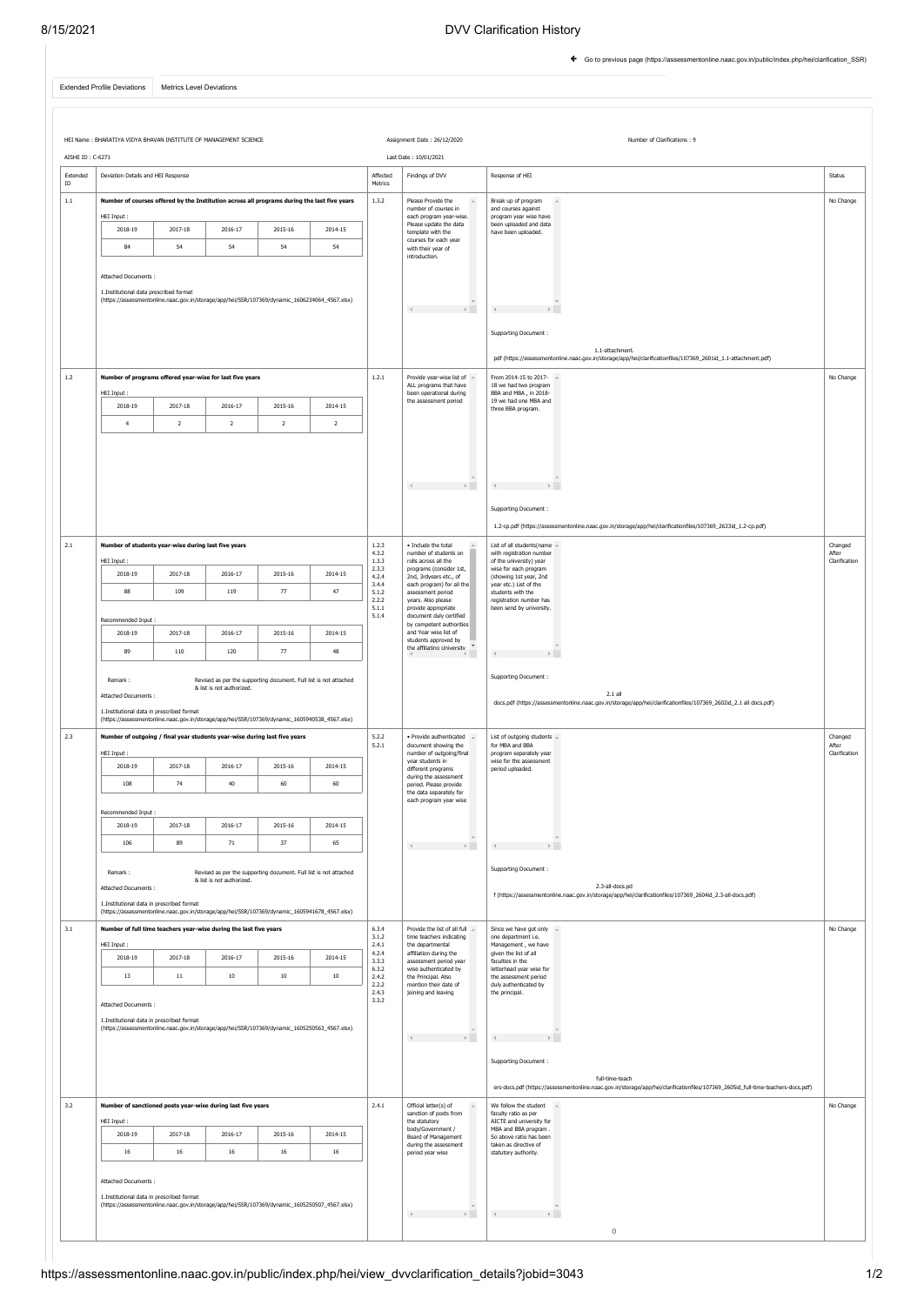|     |                                                                                                            | Total number of classrooms and seminar halls                                       |         |         |         | 4.1.3                                          | <b>A</b>                                                                                                                    |                                                                                                                                                                                                                                                                                               |                                   |
|-----|------------------------------------------------------------------------------------------------------------|------------------------------------------------------------------------------------|---------|---------|---------|------------------------------------------------|-----------------------------------------------------------------------------------------------------------------------------|-----------------------------------------------------------------------------------------------------------------------------------------------------------------------------------------------------------------------------------------------------------------------------------------------|-----------------------------------|
| 4.1 | 17<br>HEI Input:<br>Recommended Input:<br>$\overline{7}$<br>Remark:<br>Revised as per the photos attached. |                                                                                    |         |         |         |                                                | Provide List of number<br>of classrooms and<br>seminar hall and Geo<br>tagged photos of<br>classrooms and seminar<br>halls. | We have already given<br>$\Delta$<br>the number of class<br>room and seminar hall<br>total 17 and we<br>submitted the<br>photographs in SSR.<br>However again we are<br>sending as a sample<br>geotag photo of seven<br>classroom which we<br>hope in order.<br>Supporting Document:<br>Class | Changed<br>After<br>Clarification |
|     |                                                                                                            |                                                                                    |         |         |         |                                                |                                                                                                                             | Room-images.pdf (https://assessmentonline.naac.gov.in/storage/app/hei/clarificationfiles/107369_2610id_Class Room-images.pdf)                                                                                                                                                                 |                                   |
| 4.2 | HEI Input:                                                                                                 | Total Expenditure excluding salary year-wise during last five years (INR in Lakhs) |         |         |         | 4.4.1<br>4.1.4                                 | Audited Statement of<br>income and expenditure<br>duly certified by the                                                     | We have highlighted the $\sim$<br>head of accounts from<br>where the computation                                                                                                                                                                                                              | Changed<br>After<br>Clarification |
|     | 2018-19                                                                                                    | 2017-18<br>2016-17<br>2015-16                                                      |         | 2014-15 |         | Principal and Charted<br>Accountant in case of | have been done 4.2,<br>attaching relevant page                                                                              |                                                                                                                                                                                                                                                                                               |                                   |
|     | 192                                                                                                        | 255                                                                                | 209     | 156     | 128     |                                                | Privately funded<br>institutions highlighting<br>the salary component.                                                      | of audited accounts and<br>arrived figure in<br>handwriting.                                                                                                                                                                                                                                  |                                   |
|     | Recommended Input:                                                                                         |                                                                                    |         |         |         | showing the total<br>expenditure excluding     | Also provide a statement                                                                                                    |                                                                                                                                                                                                                                                                                               |                                   |
|     | 2018-19                                                                                                    | 2017-18                                                                            | 2016-17 | 2015-16 | 2014-15 |                                                | the salary component for<br>each of the years                                                                               |                                                                                                                                                                                                                                                                                               |                                   |
|     | 107.28                                                                                                     | 106.77                                                                             | 91.98   | 95.38   | 73.49   |                                                | certified by the Principal $*$                                                                                              |                                                                                                                                                                                                                                                                                               |                                   |
|     | Remark:<br>Revised excluding all the salary components, excess of income &<br>depreciation.                |                                                                                    |         |         |         |                                                |                                                                                                                             | Supporting Document:<br>4.2_20210505_00<br>02.pdf (https://assessmentonline.naac.gov.in/storage/app/hei/clarificationfiles/107369_2612id_4.2_20210505_0002.pdf)                                                                                                                               |                                   |
| 4.3 | <b>Number of Computers</b><br>HEI Input:                                                                   |                                                                                    | 60      |         |         | 4.3.2                                          | Please provide stock<br>register extracts/invoice<br>copy duly certified                                                    | Soft copy of stock<br>registered along with<br>account statement has                                                                                                                                                                                                                          | No Change                         |
|     |                                                                                                            |                                                                                    |         |         |         |                                                |                                                                                                                             | been uploaded<br>Supporting Document:<br>4.3.2.pdf (https://assessmentonline.naac.gov.in/storage/app/hei/clarificationfiles/107369_2615id_4.3.2.pdf)                                                                                                                                          |                                   |

Copyright © 2017 [naac.gov.in \(http://www.naac.gov.in/\).](http://www.naac.gov.in/) All rights reserved. **Powered By KELTRON Software Team**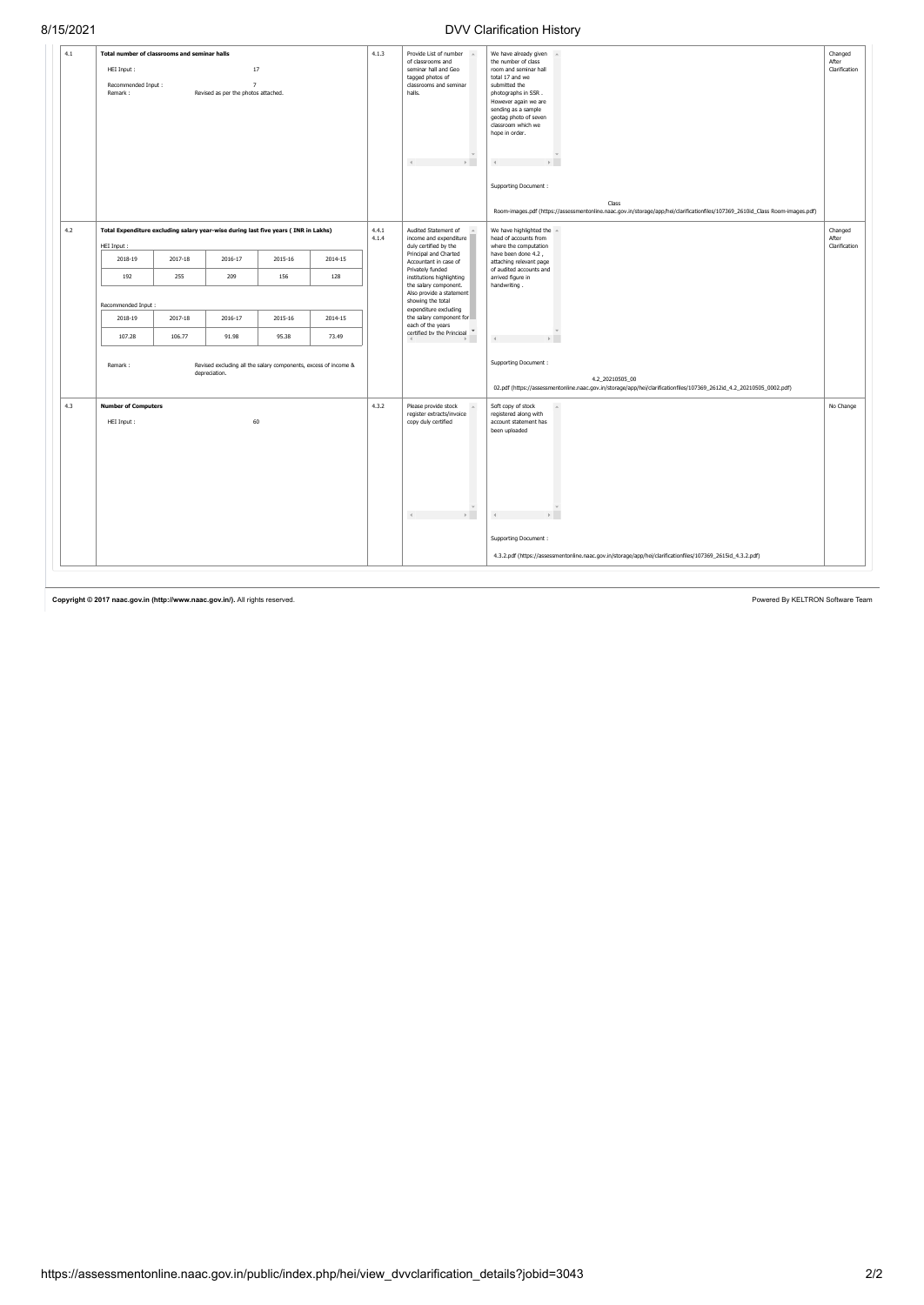[Go to previous page \(https://assessmentonline.naac.gov.in/public/index.php/hei/clarification\\_SSR\)](https://assessmentonline.naac.gov.in/public/index.php/hei/clarification_SSR)

<span id="page-114-0"></span>[Extended Profile Deviations](#page-112-0) [Metrics Level Deviations](#page-114-0)

|        | AISHE ID: C-6271                                                                                                                                                                                                                                                                                                                                                                                                                                                                                                                                                                                                                                                                                                                                         |                                                                                                                                                                           |                                                                                          |                                                                                                                                                  |                | Last Date: 10/01/2021                                                                                                                                                                                                                                                                                                                                                                                                                                                                                                                                                                                                                                                                                                                                                    |                                |
|--------|----------------------------------------------------------------------------------------------------------------------------------------------------------------------------------------------------------------------------------------------------------------------------------------------------------------------------------------------------------------------------------------------------------------------------------------------------------------------------------------------------------------------------------------------------------------------------------------------------------------------------------------------------------------------------------------------------------------------------------------------------------|---------------------------------------------------------------------------------------------------------------------------------------------------------------------------|------------------------------------------------------------------------------------------|--------------------------------------------------------------------------------------------------------------------------------------------------|----------------|--------------------------------------------------------------------------------------------------------------------------------------------------------------------------------------------------------------------------------------------------------------------------------------------------------------------------------------------------------------------------------------------------------------------------------------------------------------------------------------------------------------------------------------------------------------------------------------------------------------------------------------------------------------------------------------------------------------------------------------------------------------------------|--------------------------------|
| Metric | Deviation Details and HEI Response                                                                                                                                                                                                                                                                                                                                                                                                                                                                                                                                                                                                                                                                                                                       |                                                                                                                                                                           |                                                                                          |                                                                                                                                                  |                | Findings of DVV<br>Response from HEI                                                                                                                                                                                                                                                                                                                                                                                                                                                                                                                                                                                                                                                                                                                                     | Status                         |
| 1.1.3  | Teachers of the Institution participate in following activities related to curriculum<br>development and assessment of the affiliating University and/are represented on the<br>following academic bodies during the last five years<br>HEI Input:<br>DVV suggested Input:<br>HEI clarification Input:<br>Recommended Input:<br>Remark:<br>Attached Documents:<br>1.Institutional data in prescribed format<br>(https://assessmentonline.naac.gov.in/storage/app/hei/SSR/107369/1.1.3_1605327951_4567.xlsx)<br>2.Details of participation of teachers in various bodies/activities provided as a response to the metric<br>(https://assessmentonline.naac.gov.in/storage/app/hei/SSR/107369/1.1.3_1605328015_4567.docx)<br>3.Any additional information  | 1. Academic council/BoS of Affiliating university<br>2. Setting of question papers for UG/PG programs<br>4. Assessment / evaluation process of the affiliating University | A. All of the above<br>E. None of the above<br>No answer change<br>C. Any 2 of the above | 3. Design and Development of Curriculum for Add on/ certificate/ Diploma Courses<br>Serial nos. 2 & 4 are considered as per the proofs attached. |                | The documents<br>There is no membership<br>attached are not<br>system; time to time<br>authentic. Please<br>university selects some<br>provide Letters from<br>faculty for BOS and<br>the affiliating<br>academic council. We<br>university to the<br>have already attached<br>faculty for setting<br>two letters from<br>question paper for<br>university where our<br>UG/PG programs,<br>faculty Prof. Sujit<br>Nomination Letter of<br>Mukheriee was invited to<br>their Affiliating<br>participate in academic<br>$\mathbb{R}^{\mathbb{N} \times \mathbb{N}}$<br>$\mathbb{R}^{\mathbb{Z}}$ .<br>Supporting Document:<br>paper-setter-le<br>tter.pdf (https://assessmentonline.naac.gov.in/storage/app/hei/clarificationfiles/107369_18678id_paper-setter-letter.pdf) | Changed After<br>Clarification |
|        | (https://assessmentonline.naac.gov.in/storage/app/hei/SSR/107369/1.1.3_1605328024_4567.doc)                                                                                                                                                                                                                                                                                                                                                                                                                                                                                                                                                                                                                                                              |                                                                                                                                                                           |                                                                                          |                                                                                                                                                  |                |                                                                                                                                                                                                                                                                                                                                                                                                                                                                                                                                                                                                                                                                                                                                                                          |                                |
| 1.2.1  | Percentage of Programmes in which Choice Based Credit System (CBCS)/ elective course<br>system has been implemented<br>HEI Input:<br>DVV suggested Input:<br>HEI clarification Input:<br>Recommended Input:<br>Attached Documents:                                                                                                                                                                                                                                                                                                                                                                                                                                                                                                                       |                                                                                                                                                                           | $\overline{a}$<br>$\overline{1}$<br>No answer change<br>$1\,$                            | 1.2.1.1. Number of Programmes in which CBCS / Elective course system implemented.                                                                |                | Based on the data<br>CBCS is based on<br>elective subjects chosen<br>template only MBA<br>offers CBCS. The<br>from the syllabus of the<br>proofs are not<br>university . Academic<br>attached as per SOP.<br>council/BOS decides the<br>Please provide Minutes<br>syllabus and revision<br>thereof time to time.<br>of relevant Academic<br>Council/BOS meetings<br>The syllabus was revised<br>on 2008 and 2018 which<br>highlighting the<br>relevant documents to<br>we have already<br>this metric of the<br>uploaded in SSR again<br>$\mathbb{R}$                                                                                                                                                                                                                    | DVV Suggestion<br>Recommended  |
|        | 1.Institutional data in prescribed format<br>(https://assessmentonline.naac.gov.in/storage/app/hei/SSR/107369/1.2.1_1605330751_4567.xlsx)                                                                                                                                                                                                                                                                                                                                                                                                                                                                                                                                                                                                                |                                                                                                                                                                           |                                                                                          |                                                                                                                                                  |                |                                                                                                                                                                                                                                                                                                                                                                                                                                                                                                                                                                                                                                                                                                                                                                          |                                |
| 1.2.2  | Number of Add on / Certificate programs offered during the last five years                                                                                                                                                                                                                                                                                                                                                                                                                                                                                                                                                                                                                                                                               |                                                                                                                                                                           |                                                                                          | 1.2.2.1. How many Add on /Certificate programs are offered within the last 5 years.                                                              |                | Please provide<br>Since the program less<br>Authenticated<br>than 30 years is not<br>acceptable we are<br>documents for<br>approved certificate<br>attaching the necessary                                                                                                                                                                                                                                                                                                                                                                                                                                                                                                                                                                                               | DVV Suggestion<br>Recommended  |
|        | HEI Input:<br>2018-19                                                                                                                                                                                                                                                                                                                                                                                                                                                                                                                                                                                                                                                                                                                                    | 2017-18                                                                                                                                                                   | 2016-17                                                                                  | 2015-16                                                                                                                                          | 2014-15        | courses (minimum 30<br>documents five diploma<br>hours duration) giving<br>courses which is more                                                                                                                                                                                                                                                                                                                                                                                                                                                                                                                                                                                                                                                                         |                                |
|        | 75                                                                                                                                                                                                                                                                                                                                                                                                                                                                                                                                                                                                                                                                                                                                                       | 46                                                                                                                                                                        | $46\,$                                                                                   | 46                                                                                                                                               | 46             | details such as:<br>than 30 hours, so<br>Prescribed norms for<br>number may be counted<br>PG Diploma and                                                                                                                                                                                                                                                                                                                                                                                                                                                                                                                                                                                                                                                                 |                                |
|        | DVV suggested Input:                                                                                                                                                                                                                                                                                                                                                                                                                                                                                                                                                                                                                                                                                                                                     |                                                                                                                                                                           |                                                                                          |                                                                                                                                                  |                | five program every year<br>provide Sample filled<br>instead of DVV<br>in certificates for each<br>suggested as 0. We are                                                                                                                                                                                                                                                                                                                                                                                                                                                                                                                                                                                                                                                 |                                |
|        | 2018-19                                                                                                                                                                                                                                                                                                                                                                                                                                                                                                                                                                                                                                                                                                                                                  | 2017-18                                                                                                                                                                   | 2016-17                                                                                  | 2015-16                                                                                                                                          | 2014-15        |                                                                                                                                                                                                                                                                                                                                                                                                                                                                                                                                                                                                                                                                                                                                                                          |                                |
|        | $\mathbf 0$                                                                                                                                                                                                                                                                                                                                                                                                                                                                                                                                                                                                                                                                                                                                              | $\bf 0$                                                                                                                                                                   | $\mathbf 0$                                                                              | $\pmb{0}$                                                                                                                                        | $\mathbf{0}$   | Supporting Document:<br>diploma-course.<br>pdf (https://assessmentonline.naac.gov.in/storage/app/hei/clarificationfiles/107369_18680id_diploma-course.pdf)                                                                                                                                                                                                                                                                                                                                                                                                                                                                                                                                                                                                               |                                |
|        | HEI clarification Input :                                                                                                                                                                                                                                                                                                                                                                                                                                                                                                                                                                                                                                                                                                                                |                                                                                                                                                                           |                                                                                          |                                                                                                                                                  |                |                                                                                                                                                                                                                                                                                                                                                                                                                                                                                                                                                                                                                                                                                                                                                                          |                                |
|        | 2018-19                                                                                                                                                                                                                                                                                                                                                                                                                                                                                                                                                                                                                                                                                                                                                  | $2017 - 18$                                                                                                                                                               | 2016-17                                                                                  | 2015-16                                                                                                                                          | 2014-15        |                                                                                                                                                                                                                                                                                                                                                                                                                                                                                                                                                                                                                                                                                                                                                                          |                                |
|        | 5                                                                                                                                                                                                                                                                                                                                                                                                                                                                                                                                                                                                                                                                                                                                                        | $\mathbf 0$                                                                                                                                                               | $\mathbf 0$                                                                              | $\,0\,$                                                                                                                                          | $\mathbf 0$    |                                                                                                                                                                                                                                                                                                                                                                                                                                                                                                                                                                                                                                                                                                                                                                          |                                |
|        | Recommended Input:                                                                                                                                                                                                                                                                                                                                                                                                                                                                                                                                                                                                                                                                                                                                       |                                                                                                                                                                           |                                                                                          |                                                                                                                                                  |                |                                                                                                                                                                                                                                                                                                                                                                                                                                                                                                                                                                                                                                                                                                                                                                          |                                |
|        | 2018-19                                                                                                                                                                                                                                                                                                                                                                                                                                                                                                                                                                                                                                                                                                                                                  | 2017-18                                                                                                                                                                   | 2016-17                                                                                  | 2015-16                                                                                                                                          | 2014-15        |                                                                                                                                                                                                                                                                                                                                                                                                                                                                                                                                                                                                                                                                                                                                                                          |                                |
|        | $\mathbf 0$                                                                                                                                                                                                                                                                                                                                                                                                                                                                                                                                                                                                                                                                                                                                              | $\bf 0$                                                                                                                                                                   | $\mathbf 0$                                                                              | $\,$ 0                                                                                                                                           | $\,0\,$        |                                                                                                                                                                                                                                                                                                                                                                                                                                                                                                                                                                                                                                                                                                                                                                          |                                |
| 1.2.3  | Attached Documents:<br>1.List of Add on /Certificate programs<br>(https://assessmentonline.naac.gov.in/storage/app/hei/SSR/107369/1.2.2_1605332861_4567.xlsx)<br>2. Brochure or any other document relating to Add on /Certificate programs<br>(https://assessmentonline.naac.gov.in/storage/app/hei/SSR/107369/1.2.2_1605332954_4567.pdf)<br>3.Any additional information<br>(https://assessmentonline.naac.gov.in/storage/app/hei/SSR/107369/1.2.2_1605332999_4567.pdf)<br>Average percentage of students enrolled in Certificate/ Add-on programs as against the<br>total number of students during the last five years<br>1.2.3.1. Number of students enrolled in subject related Certificate or Add-on programs<br>year wise during last five years |                                                                                                                                                                           |                                                                                          |                                                                                                                                                  |                | Please revise if<br>Accepted your<br>$\Delta$<br>relevant data available<br>suggestion.<br>for 1.2.2                                                                                                                                                                                                                                                                                                                                                                                                                                                                                                                                                                                                                                                                     | DVV Suggestion<br>Recommended  |
|        | HEI Input:<br>2018-19                                                                                                                                                                                                                                                                                                                                                                                                                                                                                                                                                                                                                                                                                                                                    | 2017-18                                                                                                                                                                   | 2016-17                                                                                  | 2015-16                                                                                                                                          | 2014-15        |                                                                                                                                                                                                                                                                                                                                                                                                                                                                                                                                                                                                                                                                                                                                                                          |                                |
|        | 50                                                                                                                                                                                                                                                                                                                                                                                                                                                                                                                                                                                                                                                                                                                                                       | 72                                                                                                                                                                        | 75                                                                                       | 60                                                                                                                                               | 54             |                                                                                                                                                                                                                                                                                                                                                                                                                                                                                                                                                                                                                                                                                                                                                                          |                                |
|        | DVV suggested Input:                                                                                                                                                                                                                                                                                                                                                                                                                                                                                                                                                                                                                                                                                                                                     |                                                                                                                                                                           |                                                                                          |                                                                                                                                                  |                | $\Phi_{\rm{max}}$<br>$\begin{array}{ccc} \mathcal{A} & & \mathcal{A} & \mathcal{A} & \mathcal{A} & \mathcal{A} & \mathcal{A} & \mathcal{A} & \mathcal{A} & \mathcal{A} & \mathcal{A} & \mathcal{A} & \mathcal{A} & \mathcal{A} & \mathcal{A} & \mathcal{A} & \mathcal{A} & \mathcal{A} & \mathcal{A} & \mathcal{A} & \mathcal{A} & \mathcal{A} & \mathcal{A} & \mathcal{A} & \mathcal{A} & \mathcal{A} & \mathcal{A} & \mathcal{A} & \mathcal{A} & \mathcal{A} & \mathcal{A} & \math$                                                                                                                                                                                                                                                                                    |                                |
|        | 2018-19                                                                                                                                                                                                                                                                                                                                                                                                                                                                                                                                                                                                                                                                                                                                                  | 2017-18                                                                                                                                                                   | 2016-17                                                                                  | 2015-16                                                                                                                                          | 2014-15        |                                                                                                                                                                                                                                                                                                                                                                                                                                                                                                                                                                                                                                                                                                                                                                          |                                |
|        | $\mathbf 0$                                                                                                                                                                                                                                                                                                                                                                                                                                                                                                                                                                                                                                                                                                                                              | $\mathbf 0$                                                                                                                                                               | $\mathbf 0$                                                                              | $\,$ 0                                                                                                                                           | $\,0\,$        |                                                                                                                                                                                                                                                                                                                                                                                                                                                                                                                                                                                                                                                                                                                                                                          |                                |
|        | HEI clarification Input : No answer change                                                                                                                                                                                                                                                                                                                                                                                                                                                                                                                                                                                                                                                                                                               |                                                                                                                                                                           |                                                                                          |                                                                                                                                                  |                |                                                                                                                                                                                                                                                                                                                                                                                                                                                                                                                                                                                                                                                                                                                                                                          |                                |
|        | Recommended Input:                                                                                                                                                                                                                                                                                                                                                                                                                                                                                                                                                                                                                                                                                                                                       |                                                                                                                                                                           |                                                                                          |                                                                                                                                                  |                |                                                                                                                                                                                                                                                                                                                                                                                                                                                                                                                                                                                                                                                                                                                                                                          |                                |
|        | 2018-19                                                                                                                                                                                                                                                                                                                                                                                                                                                                                                                                                                                                                                                                                                                                                  | 2017-18                                                                                                                                                                   | 2016-17                                                                                  | 2015-16                                                                                                                                          | 2014-15        |                                                                                                                                                                                                                                                                                                                                                                                                                                                                                                                                                                                                                                                                                                                                                                          |                                |
|        | $\mathbf 0$                                                                                                                                                                                                                                                                                                                                                                                                                                                                                                                                                                                                                                                                                                                                              | $\mathbf{0}$                                                                                                                                                              | $\mathbf 0$                                                                              | $\overline{0}$                                                                                                                                   | $\overline{0}$ |                                                                                                                                                                                                                                                                                                                                                                                                                                                                                                                                                                                                                                                                                                                                                                          |                                |
|        | Attached Documents:                                                                                                                                                                                                                                                                                                                                                                                                                                                                                                                                                                                                                                                                                                                                      |                                                                                                                                                                           |                                                                                          |                                                                                                                                                  |                |                                                                                                                                                                                                                                                                                                                                                                                                                                                                                                                                                                                                                                                                                                                                                                          |                                |
|        | 1.Details of the students enrolled in Subjects related to certificate/Add-on programs<br>(https://assessmentonline.naac.gov.in/storage/app/hei/SSR/107369/1.2.3_1605333095_4567.xlsx)                                                                                                                                                                                                                                                                                                                                                                                                                                                                                                                                                                    |                                                                                                                                                                           |                                                                                          |                                                                                                                                                  |                |                                                                                                                                                                                                                                                                                                                                                                                                                                                                                                                                                                                                                                                                                                                                                                          |                                |
|        |                                                                                                                                                                                                                                                                                                                                                                                                                                                                                                                                                                                                                                                                                                                                                          | 2.Any additional information                                                                                                                                              |                                                                                          |                                                                                                                                                  |                |                                                                                                                                                                                                                                                                                                                                                                                                                                                                                                                                                                                                                                                                                                                                                                          |                                |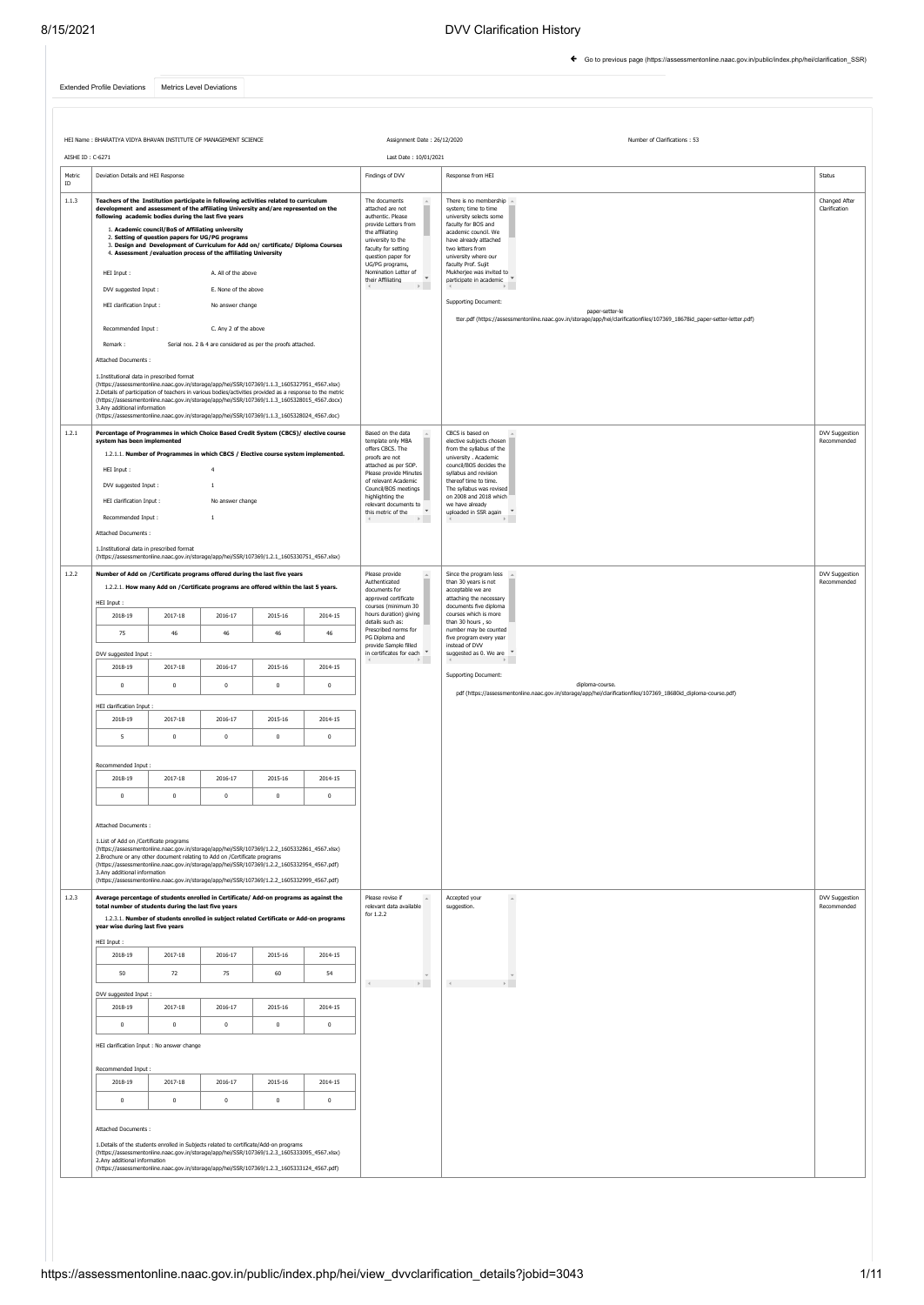| HEI Input:                                                                                                                                                                                      | work/internship during last five years<br>1.3.2.1. Number of courses that include experiential learning through project work/field<br>work/internship year-wise during last five years                                                                                                                                                                                                                                                                                                                                                                                                                                                                                                                                             |                                                                                         |                                                      | Average percentage of courses that include experiential learning through project work/field | Industrial visits and<br>Our students use to<br>academic tours cannot<br>undergo one summer<br>be considered in this<br>internship per year but<br>metric. Please mention<br>from 2017-18 additional<br>only the courses<br>internship in winter is<br>having project<br>done, hence we have                                                                                            | DVV Suggestion<br>Recommended        |
|-------------------------------------------------------------------------------------------------------------------------------------------------------------------------------------------------|------------------------------------------------------------------------------------------------------------------------------------------------------------------------------------------------------------------------------------------------------------------------------------------------------------------------------------------------------------------------------------------------------------------------------------------------------------------------------------------------------------------------------------------------------------------------------------------------------------------------------------------------------------------------------------------------------------------------------------|-----------------------------------------------------------------------------------------|------------------------------------------------------|---------------------------------------------------------------------------------------------|-----------------------------------------------------------------------------------------------------------------------------------------------------------------------------------------------------------------------------------------------------------------------------------------------------------------------------------------------------------------------------------------|--------------------------------------|
| 2018-19                                                                                                                                                                                         | 2017-18                                                                                                                                                                                                                                                                                                                                                                                                                                                                                                                                                                                                                                                                                                                            | 2016-17                                                                                 | 2015-16                                              | 2014-15                                                                                     | work/field<br>shown 2 each 2017-18<br>work/internship as per<br>and 2018-19. Internship                                                                                                                                                                                                                                                                                                 |                                      |
| 77                                                                                                                                                                                              | 46                                                                                                                                                                                                                                                                                                                                                                                                                                                                                                                                                                                                                                                                                                                                 | 46                                                                                      | 46                                                   | 46                                                                                          | the affiliating<br>is done as per the<br>university curriculum<br>syllabus of university<br>×.<br>with sufficient proofs<br>which has already been                                                                                                                                                                                                                                      |                                      |
| DVV suggested Input:                                                                                                                                                                            |                                                                                                                                                                                                                                                                                                                                                                                                                                                                                                                                                                                                                                                                                                                                    |                                                                                         |                                                      |                                                                                             | I.<br>Supporting Document:                                                                                                                                                                                                                                                                                                                                                              |                                      |
| 2018-19                                                                                                                                                                                         | 2017-18                                                                                                                                                                                                                                                                                                                                                                                                                                                                                                                                                                                                                                                                                                                            | 2016-17                                                                                 | 2015-16                                              | 2014-15                                                                                     | SIP-LETTERS.pdf (https://assessmentonline.naac.gov.in/storage/app/hei/clarificationfiles/107369_18683id_SIP-LETTERS.pdf)                                                                                                                                                                                                                                                                |                                      |
| $\overline{2}$                                                                                                                                                                                  | $\overline{2}$                                                                                                                                                                                                                                                                                                                                                                                                                                                                                                                                                                                                                                                                                                                     | 1                                                                                       | $\,0\,$                                              | $\mathbf{0}$                                                                                |                                                                                                                                                                                                                                                                                                                                                                                         |                                      |
|                                                                                                                                                                                                 | HEI clarification Input : No answer change                                                                                                                                                                                                                                                                                                                                                                                                                                                                                                                                                                                                                                                                                         |                                                                                         |                                                      |                                                                                             |                                                                                                                                                                                                                                                                                                                                                                                         |                                      |
| Recommended Input:                                                                                                                                                                              |                                                                                                                                                                                                                                                                                                                                                                                                                                                                                                                                                                                                                                                                                                                                    |                                                                                         |                                                      |                                                                                             |                                                                                                                                                                                                                                                                                                                                                                                         |                                      |
| 2018-19                                                                                                                                                                                         | 2017-18                                                                                                                                                                                                                                                                                                                                                                                                                                                                                                                                                                                                                                                                                                                            | 2016-17                                                                                 | 2015-16                                              | 2014-15                                                                                     |                                                                                                                                                                                                                                                                                                                                                                                         |                                      |
| $\overline{2}$                                                                                                                                                                                  | $\overline{2}$                                                                                                                                                                                                                                                                                                                                                                                                                                                                                                                                                                                                                                                                                                                     | $\mathbf{1}$                                                                            | $\,0\,$                                              | $\mathbf 0$                                                                                 |                                                                                                                                                                                                                                                                                                                                                                                         |                                      |
| Attached Documents:<br>4.Any additional information                                                                                                                                             | 1.Programme / Curriculum/ Syllabus of the courses<br>(https://assessmentonline.naac.gov.in/storage/app/hei/SSR/107369/1.3.2_1605333941_4567.pdf)<br>2. MoU's with relevant organizations for these courses, if any Average percentage of courses that include<br>experiential learning through project work/field work/internship<br>(https://assessmentonline.naac.gov.in/storage/app/hei/SSR/107369/1.3.2_1605335941_4567.xlsx)<br>3. Minutes of the Boards of Studies/ Academic Council meetings with approvals for these courses<br>(https://assessmentonline.naac.gov.in/storage/app/hei/SSR/107369/1.3.2_1605605864_4567.pdf)<br>(https://assessmentonline.naac.gov.in/storage/app/hei/SSR/107369/1.3.2_1606476268_4567.pdf) |                                                                                         |                                                      |                                                                                             |                                                                                                                                                                                                                                                                                                                                                                                         |                                      |
| latest completed academic year<br>HEI Input:<br>Recommended Input:<br>Remark:<br>Attached Documents:                                                                                            | Percentage of students undertaking project work/field work/ internships (Data for the<br>1.3.3.1. Number of students undertaking project work/field work / internships                                                                                                                                                                                                                                                                                                                                                                                                                                                                                                                                                             | 56<br>$\mathbf{q}$<br>Revised as per the attached document.                             |                                                      |                                                                                             | Provide List of<br>uploaded relevant<br>students undertaking<br>documents.<br>the field projects /<br>internship program-<br>wise in the last<br>completed academic<br>year along with the<br>details of title, place of<br>work. Only latest<br>completed academic<br>year data to be<br>$\mathbb{R}$<br>$\prec$                                                                       | Changed After<br>Clarification       |
| 2.Any additional information                                                                                                                                                                    | 1.List of programmes and number of students undertaking project work/field work/ /internships<br>(https://assessmentonline.naac.gov.in/storage/app/hei/SSR/107369/1.3.3_1605334924_4567.xlsx)<br>(https://assessmentonline.naac.gov.in/storage/app/hei/SSR/107369/1.3.3_1606476568_4567.xlsx)                                                                                                                                                                                                                                                                                                                                                                                                                                      |                                                                                         |                                                      |                                                                                             | Supporting Document:<br>SIP-LETTERS.pdf (https://assessmentonline.naac.gov.in/storage/app/hei/clarificationfiles/107369_18684id_SIP-LETTERS.pdf)                                                                                                                                                                                                                                        |                                      |
| following stakeholders<br>1) Students<br>2) Teachers<br>3)Employers<br>4) Alumni<br>HEI Input:<br>DVV suggested Input:<br>HEI clarification Input:<br>Recommended Input:<br>Attached Documents: | Institution obtains feedback on the syllabus and its transaction at the institution from the<br>1.Any additional information (Upload)<br>(https://assessmentonline.naac.gov.in/storage/app/hei/SSR/107369/1.4.1_1605335371_4567.pdf)<br>2.Action taken report of the Institution on feedback report as stated in the minutes of the Governing<br>Council, Syndicate, Board of Management (Unload)<br>(https://assessmentonline.naac.gov.in/storage/app/hei/SSR/107369/1.4.1_1606287170_4567.pdf)<br>3.URL for stakeholder feedback report (https://bimskol.org/NAAC-<br>FILES/naac1/analysis_of_student_feedbck_0001.pdf)                                                                                                          | A. All of the above<br>E. None of the above<br>No answer change<br>E. None of the above |                                                      |                                                                                             | Feedback should be on $\sim$<br>We are required to<br>the syllabus. Attach all<br>follow the syllabus of the<br>proofs as asked for in<br>university which is<br>the SOP.<br>framed by board of<br>studies and approved by<br>appropriate authority of<br>the university. Since<br>university never asked<br>for any feedback on the<br>syllabus it was never<br>been obtained. We have | DVV Suggestion<br>Recommended        |
| Options:<br>4. Feedback collected<br>HEI Input:                                                                                                                                                 | Feedback process of the Institution may be classified as follows:<br>1. Feedback collected, analysed and action taken and feedback available on website<br>2. Feedback collected, analysed and action has been taken<br>3. Feedback collected and analysed<br>5. Feedback not collected                                                                                                                                                                                                                                                                                                                                                                                                                                            | feedback available on website                                                           | A. Feedback collected, analysed and action taken and |                                                                                             | Insufficient proofs<br>The feedback have been<br>attached. The URL link<br>taken from individual<br>is non-functional<br>stakeholder, summarized<br>and analyzed and then<br>action taken . We have<br>already attached the<br>summery and analysis in<br>SSR; now as advice you<br>we have attached the<br>relevant link.<br>$\langle \cdot \rangle$                                   | <b>DVV Suggestion</b><br>Recommended |
| DVV suggested Input:                                                                                                                                                                            |                                                                                                                                                                                                                                                                                                                                                                                                                                                                                                                                                                                                                                                                                                                                    | E. Feedback not collected                                                               |                                                      |                                                                                             | Supporting Document:                                                                                                                                                                                                                                                                                                                                                                    |                                      |
| HEI clarification Input:<br>Recommended Input:<br>Attached Documents:                                                                                                                           |                                                                                                                                                                                                                                                                                                                                                                                                                                                                                                                                                                                                                                                                                                                                    | No answer change<br>E. Feedback not collected                                           |                                                      |                                                                                             | feedback-link.p<br>df (https://assessmentonline.naac.gov.in/storage/app/hei/clarificationfiles/107369_18686id_feedback-link.pdf)                                                                                                                                                                                                                                                        |                                      |
| 1.Upload any additional information<br>$_0001.pdf$                                                                                                                                              | (https://assessmentonline.naac.gov.in/storage/app/hei/SSR/107369/1.4.2_1606287863_4567.pdf)<br>2.URL for feedback report (https://bimskol.org/NAAC-FILES/naac1/analysis of students's feedbck                                                                                                                                                                                                                                                                                                                                                                                                                                                                                                                                      |                                                                                         |                                                      |                                                                                             |                                                                                                                                                                                                                                                                                                                                                                                         |                                      |
|                                                                                                                                                                                                 | Average Enrolment percentage (Average of last five years)<br>2.1.1.1. Number of students admitted year-wise during last five years                                                                                                                                                                                                                                                                                                                                                                                                                                                                                                                                                                                                 |                                                                                         |                                                      |                                                                                             | No proofs as per<br>Relevant proofs have<br>requirement is<br>been uploaded.<br>attached. Provide<br>Document relating to                                                                                                                                                                                                                                                               | No Change                            |
| HEI Input:<br>2018-19                                                                                                                                                                           | 2017-18                                                                                                                                                                                                                                                                                                                                                                                                                                                                                                                                                                                                                                                                                                                            | 2016-17                                                                                 | 2015-16                                              | 2014-15                                                                                     | Sanction of intake<br>from affiliating                                                                                                                                                                                                                                                                                                                                                  |                                      |
| 88                                                                                                                                                                                              | 109                                                                                                                                                                                                                                                                                                                                                                                                                                                                                                                                                                                                                                                                                                                                | 119                                                                                     | 77                                                   | 47                                                                                          | University/Government/<br>body and approved                                                                                                                                                                                                                                                                                                                                             |                                      |
|                                                                                                                                                                                                 | 2.1.1.2. Number of sanctioned seats year wise during last five years                                                                                                                                                                                                                                                                                                                                                                                                                                                                                                                                                                                                                                                               |                                                                                         |                                                      |                                                                                             | admission list year-<br>wise/ program-wise                                                                                                                                                                                                                                                                                                                                              |                                      |
| HEI Input:                                                                                                                                                                                      |                                                                                                                                                                                                                                                                                                                                                                                                                                                                                                                                                                                                                                                                                                                                    |                                                                                         |                                                      |                                                                                             | from the affiliating<br>$\mathbb{R}^{\mathbb{N}}$ .                                                                                                                                                                                                                                                                                                                                     |                                      |
| 2018-19                                                                                                                                                                                         | 2017-18                                                                                                                                                                                                                                                                                                                                                                                                                                                                                                                                                                                                                                                                                                                            | 2016-17                                                                                 | 2015-16                                              | 2014-15                                                                                     | Supporting Document:<br>$2.1.1$ -all-docs                                                                                                                                                                                                                                                                                                                                               |                                      |
| 120                                                                                                                                                                                             | 120                                                                                                                                                                                                                                                                                                                                                                                                                                                                                                                                                                                                                                                                                                                                | 120                                                                                     | 120                                                  | 120                                                                                         | compressed.pdf (https://assessmentonline.naac.gov.in/storage/app/hei/clarificationfiles/107369_18687id_2.1.1-all-docs_compressed.pdf)                                                                                                                                                                                                                                                   |                                      |
| Attached Documents:                                                                                                                                                                             | 1.Institutional data in prescribed format                                                                                                                                                                                                                                                                                                                                                                                                                                                                                                                                                                                                                                                                                          |                                                                                         |                                                      |                                                                                             |                                                                                                                                                                                                                                                                                                                                                                                         |                                      |
| 2.Any additional information                                                                                                                                                                    | (https://assessmentonline.naac.gov.in/storage/app/hei/SSR/107369/2.1.1_1605337407_4567.xlsx)<br>(https://assessmentonline.naac.gov.in/storage/app/hei/SSR/107369/2.1.1_1606293598_4567.pdf)                                                                                                                                                                                                                                                                                                                                                                                                                                                                                                                                        |                                                                                         |                                                      |                                                                                             |                                                                                                                                                                                                                                                                                                                                                                                         |                                      |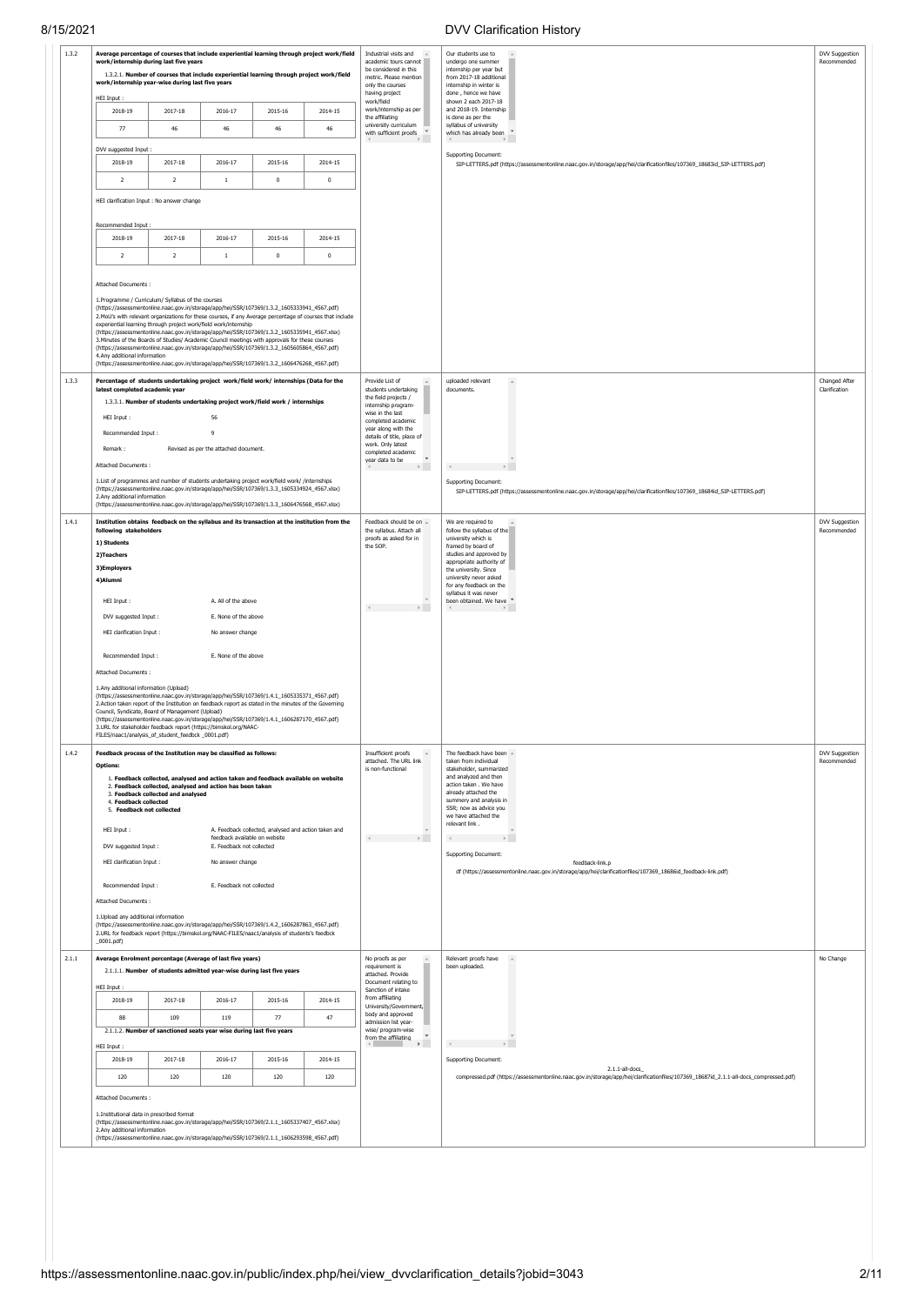| Average percentage of seats filled against reserved categories (SC, ST, OBC, Divyangjan,<br>Not Applicable<br>$\Delta$<br>$\Delta$<br>not applicable<br>etc. as per applicable reservation policy ) during the last five years (exclusive of<br>supernumerary seats)<br>2.1.2.1. Number of actual students admitted from the reserved categories year-wise during the last<br>five years<br>HEI Input:<br>2017-18<br>2018-19<br>2016-17<br>2015-16<br>2014-15<br>$\,$ 1<br>$\overline{1}$<br>$\mathbf{1}$<br>$1\,$<br>$1\,$<br>DVV suggested Input:<br>2018-19<br>2017-18<br>2016-17<br>2015-16<br>2014-15<br>$\mathbf 0$<br>$\overline{0}$<br>$\mathbf 0$<br>$\mathbf{0}$<br>$\mathbf{0}$<br>HEI clarification Input : No answer change<br>Recommended Input:<br>2018-19<br>2015-16<br>2017-18<br>2016-17<br>2014-15<br>$\overline{0}$<br>$\mathbf 0$<br>$\mathbf 0$<br>$\mathbf 0$<br>$\mathbf{0}$<br>Attached Documents:<br>1.Average percentage of seats filled against seats reserved<br>(https://assessmentonline.naac.gov.in/storage/app/hei/SSR/107369/2.1.2_1605337503_4567.xlsx)<br>2.2.2<br>Provide Certified list of ~<br>Student- Full time teacher ratio (Data for the latest completed academic year)<br>Since we have got only -<br>No Change<br>full time teachers<br>one department i.e.<br>along with the<br>Management, we have<br>Attached Documents:<br>departmental affiliation<br>given the list of all<br>in the latest completed<br>faculties in the<br>1.Any additional information<br>academic year and list<br>letterhead year wise for<br>(https://assessmentonline.naac.qov.in/storaqe/app/hei/SSR/107369/2.2.2_1605337680_4567.pdf)<br>showing the number of<br>the assessment period<br>students in each of the<br>duly authenticated by<br>programs in the latest<br>the principal.<br>completed academic<br>vear<br>$\mathbb{R}$<br>and the control of the state of<br><b>Supporting Document:</b><br>full-time-teach<br>ers-docs.pdf (https://assessmentonline.naac.gov.in/storage/app/hei/clarificationfiles/107369_18690id_full-time-teachers-docs.pdf)<br>2.3.3<br>Ratio of students to mentor for academic and other related issues (Data for the latest<br>Only full-time teachers -<br>Only our full time<br>Changed After<br>can be considered as<br>teacher are mentors and<br>Clarification<br>completed academic year)<br>mentors. Please<br>every year circular<br>2.3.3.1. Number of mentors<br>provde Copy of circular<br>containing mentor wise<br>pertaining the details<br>list to the student is<br>HEI Input:<br>15<br>of mentor and their<br>issued by principal . One<br>allotted mentees and<br>such sample copy is<br>13<br>Recommended Input:<br>In addition, issues<br>attached. Mentors give<br>raised and resolved in<br>their report time to time<br>Revised w.r.t 3.1<br>Remark:<br>the mentor system has<br>to principal ; however<br>to be attached mentor-<br>the reports are not<br>Attached Documents:<br>1. Upload year wise, number of students enrolled and full time teachers on roll.<br>Supporting Document:<br>(https://assessmentonline.naac.gov.in/storage/app/hei/SSR/107369/2.3.3_1605338427_4567.pdf)<br>Faculty-mentor-<br>2.mentor/mentee ratio<br>list.pdf (https://assessmentonline.naac.gov.in/storage/app/hei/clarificationfiles/107369_18693id_Faculty-mentor-list.pdf)<br>(https://assessmentonline.naac.gov.in/storage/app/hei/SSR/107369/2.3.3_1605338451_4567.pdf)<br>3. Circulars pertaining to assigning mentors to mentees<br>(https://assessmentonline.naac.gov.in/storage/app/hei/SSR/107369/2.3.3_1605946864_4567.pdf)<br>Average percentage of full time teachers against sanctioned posts during the last five years<br>Please attach .<br>Since we have got only<br>No Change<br>Sanction letters<br>one department i.e.<br>indicating number of<br>Management , we have<br>Attached Documents:<br>posts (including<br>given the list of all<br>Management<br>faculties in the<br>1.Year wise full time teachers and sanctioned posts for 5years(Data Template)<br>letterhead year wise for<br>sanctioned posts) by<br>(https://assessmentonline.naac.gov.in/storage/app/hei/SSR/107369/2.4.1_1605339492_4567.xlsx)<br>competent authority<br>the assessment period<br>2.List of the faculty members authenticated by the Head of HEI<br>and list of full time<br>duly authenticated by<br>(https://assessmentonline.naac.gov.in/storage/app/hei/SSR/107369/2.4.1_1605339503_4567.xlsx)<br>teachers appointed<br>the principal.<br>along with their<br>departmental<br>$\left\langle \cdot \right\rangle$<br>supporting Document:<br>full-time-teach<br>ers-docs.pdf (https://assessmentonline.naac.gov.in/storage/app/hei/clarificationfiles/107369_18694id_full-time-teachers-docs.pdf)<br>2.4.2<br>Average percentage of full time teachers with Ph. D. / D.M. / M.Ch. / D.N.B Superspeciality<br>Registration to Ph.D<br>We have given the<br>No Change<br>/ D.Sc. / D.Litt. during the last five years (consider only highest degree for count)<br>cannot be considered.<br>number only for the PhD<br>Please attach the Phd<br>holder: registration to<br>2.4.2.1. Number of full time teachers with Ph. D. / D.M. / M.Ch. / D.N.B Superspeciality /<br>certificates of all the<br>the PhD has not been<br>D.Sc. / D.Litt. year wise during the last five years<br>teachers and provide<br>counted. Attaching the<br>PhD certificate of the<br>their date of joining<br>HEI Input:<br>and leaving<br>concerned faculty.<br>2018-19<br>2017-18<br>2016-17<br>2015-16<br>2014-15<br>$\overline{7}$<br>6<br>6<br>$\overline{4}$<br>$\overline{7}$<br>$\mathbb{R}$<br>$\left\langle \cdot \right\rangle$<br>Attached Documents:<br>Supporting Document:<br>PhD-Teachers.pd<br>1.List of number of full time teachers with Ph. D. / D.M. / M.Ch. / D.N.B Superspeciality / D.Sc. / D.Litt.<br>f (https://assessmentonline.naac.gov.in/storage/app/hei/clarificationfiles/107369_18695id_PhD-Teachers.pdf)<br>and number of full time teachers for 5 years (Data Template)<br>(https://assessmentonline.naac.gov.in/storage/app/hei/SSR/107369/2.4.2_1605948458_4567.xlsx)<br>2.Any additional information<br>(https://assessmentonline.naac.gov.in/storage/app/hei/SSR/107369/2.4.2_1605949291_4567.pdf)<br>2.4.3<br>Average teaching experience of full time teachers in the same institution (Data for the latest<br>Please provide the list A<br>List of full time teachers $\rightarrow$<br>Changed After<br>completed academic year in number of years)<br>of all the teachers and<br>along with their joining<br>Clarification<br>provide their date of<br>letters have been<br>2.4.3.1. Total experience of full-time teachers<br>joining and leaving<br>uploaded.<br>with their experience<br>HEI Input:<br>13<br>in the institute. Also<br>attach their joining<br>Recommended Input:<br>204.3<br>letters<br>Remark:<br>Revised as per the supporting document.<br>Attached Documents:<br>$\left\{ \begin{array}{ccc} 0 & 0 & 0 \\ 0 & 0 & 0 \\ 0 & 0 & 0 \\ 0 & 0 & 0 \\ 0 & 0 & 0 \\ 0 & 0 & 0 \\ 0 & 0 & 0 \\ 0 & 0 & 0 \\ 0 & 0 & 0 \\ 0 & 0 & 0 \\ 0 & 0 & 0 \\ 0 & 0 & 0 & 0 \\ 0 & 0 & 0 & 0 \\ 0 & 0 & 0 & 0 \\ 0 & 0 & 0 & 0 & 0 \\ 0 & 0 & 0 & 0 & 0 \\ 0 & 0 & 0 & 0 & 0 \\ 0 & 0 & 0 & 0 & 0 \\ 0 & 0 & 0 & 0 & 0$<br>1.List of Teachers including their PAN, designation, dept and experience details(Data Template)<br><b>Supporting Document:</b><br>(https://assessmentonline.naac.gov.in/storage/app/hei/SSR/107369/2.4.3_1605339800_4567.xlsx)<br>Full time<br>teachers.pdf (https://assessmentonline.naac.gov.in/storage/app/hei/clarificationfiles/107369_18696id_Full time teachers.pdf) | $V = V - I$ |  |  |  |  |  | <u>De e Oldmoduon molon</u> |                               |
|------------------------------------------------------------------------------------------------------------------------------------------------------------------------------------------------------------------------------------------------------------------------------------------------------------------------------------------------------------------------------------------------------------------------------------------------------------------------------------------------------------------------------------------------------------------------------------------------------------------------------------------------------------------------------------------------------------------------------------------------------------------------------------------------------------------------------------------------------------------------------------------------------------------------------------------------------------------------------------------------------------------------------------------------------------------------------------------------------------------------------------------------------------------------------------------------------------------------------------------------------------------------------------------------------------------------------------------------------------------------------------------------------------------------------------------------------------------------------------------------------------------------------------------------------------------------------------------------------------------------------------------------------------------------------------------------------------------------------------------------------------------------------------------------------------------------------------------------------------------------------------------------------------------------------------------------------------------------------------------------------------------------------------------------------------------------------------------------------------------------------------------------------------------------------------------------------------------------------------------------------------------------------------------------------------------------------------------------------------------------------------------------------------------------------------------------------------------------------------------------------------------------------------------------------------------------------------------------------------------------------------------------------------------------------------------------------------------------------------------------------------------------------------------------------------------------------------------------------------------------------------------------------------------------------------------------------------------------------------------------------------------------------------------------------------------------------------------------------------------------------------------------------------------------------------------------------------------------------------------------------------------------------------------------------------------------------------------------------------------------------------------------------------------------------------------------------------------------------------------------------------------------------------------------------------------------------------------------------------------------------------------------------------------------------------------------------------------------------------------------------------------------------------------------------------------------------------------------------------------------------------------------------------------------------------------------------------------------------------------------------------------------------------------------------------------------------------------------------------------------------------------------------------------------------------------------------------------------------------------------------------------------------------------------------------------------------------------------------------------------------------------------------------------------------------------------------------------------------------------------------------------------------------------------------------------------------------------------------------------------------------------------------------------------------------------------------------------------------------------------------------------------------------------------------------------------------------------------------------------------------------------------------------------------------------------------------------------------------------------------------------------------------------------------------------------------------------------------------------------------------------------------------------------------------------------------------------------------------------------------------------------------------------------------------------------------------------------------------------------------------------------------------------------------------------------------------------------------------------------------------------------------------------------------------------------------------------------------------------------------------------------------------------------------------------------------------------------------------------------------------------------------------------------------------------------------------------------------------------------------------------------------------------------------------------------------------------------------------------------------------------------------------------------------------------------------------------------------------------------------------------------------------------------------------------------------------------------------------------------------------------------------------------------------------------------------------------------------------------------------------------------------------------------------------------------------------------------------------------------------------------------------------------------------------------------------------------------------------------------------------------------------------------------------------------------------------------------------------------------------------------------------------------------------------------------------------------------------------------------------------------------------------------------------------------------------------------------------------------------------------------------------------------------------------------------------------------------------------------------------------------------------------------------------------------------------------------------------------------------------------------------------------------------------------------------------------------------------------------------------------------------------------------------------------------------------------------------------------------------------------------------------------------------------------------------------------------------------------------------------------------------------------------------------------------------------------------------------------|-------------|--|--|--|--|--|-----------------------------|-------------------------------|
|                                                                                                                                                                                                                                                                                                                                                                                                                                                                                                                                                                                                                                                                                                                                                                                                                                                                                                                                                                                                                                                                                                                                                                                                                                                                                                                                                                                                                                                                                                                                                                                                                                                                                                                                                                                                                                                                                                                                                                                                                                                                                                                                                                                                                                                                                                                                                                                                                                                                                                                                                                                                                                                                                                                                                                                                                                                                                                                                                                                                                                                                                                                                                                                                                                                                                                                                                                                                                                                                                                                                                                                                                                                                                                                                                                                                                                                                                                                                                                                                                                                                                                                                                                                                                                                                                                                                                                                                                                                                                                                                                                                                                                                                                                                                                                                                                                                                                                                                                                                                                                                                                                                                                                                                                                                                                                                                                                                                                                                                                                                                                                                                                                                                                                                                                                                                                                                                                                                                                                                                                                                                                                                                                                                                                                                                                                                                                                                                                                                                                                                                                                                                                                                                                                                                                                                                                                                                                                                                                                                                                                                                                                                                                                                                                                                                                                                                                                                                                                                                                                                                                                                                                                                                                                                              | 2.1.2       |  |  |  |  |  |                             | DVV Suggestion<br>Recommended |
|                                                                                                                                                                                                                                                                                                                                                                                                                                                                                                                                                                                                                                                                                                                                                                                                                                                                                                                                                                                                                                                                                                                                                                                                                                                                                                                                                                                                                                                                                                                                                                                                                                                                                                                                                                                                                                                                                                                                                                                                                                                                                                                                                                                                                                                                                                                                                                                                                                                                                                                                                                                                                                                                                                                                                                                                                                                                                                                                                                                                                                                                                                                                                                                                                                                                                                                                                                                                                                                                                                                                                                                                                                                                                                                                                                                                                                                                                                                                                                                                                                                                                                                                                                                                                                                                                                                                                                                                                                                                                                                                                                                                                                                                                                                                                                                                                                                                                                                                                                                                                                                                                                                                                                                                                                                                                                                                                                                                                                                                                                                                                                                                                                                                                                                                                                                                                                                                                                                                                                                                                                                                                                                                                                                                                                                                                                                                                                                                                                                                                                                                                                                                                                                                                                                                                                                                                                                                                                                                                                                                                                                                                                                                                                                                                                                                                                                                                                                                                                                                                                                                                                                                                                                                                                                              |             |  |  |  |  |  |                             |                               |
|                                                                                                                                                                                                                                                                                                                                                                                                                                                                                                                                                                                                                                                                                                                                                                                                                                                                                                                                                                                                                                                                                                                                                                                                                                                                                                                                                                                                                                                                                                                                                                                                                                                                                                                                                                                                                                                                                                                                                                                                                                                                                                                                                                                                                                                                                                                                                                                                                                                                                                                                                                                                                                                                                                                                                                                                                                                                                                                                                                                                                                                                                                                                                                                                                                                                                                                                                                                                                                                                                                                                                                                                                                                                                                                                                                                                                                                                                                                                                                                                                                                                                                                                                                                                                                                                                                                                                                                                                                                                                                                                                                                                                                                                                                                                                                                                                                                                                                                                                                                                                                                                                                                                                                                                                                                                                                                                                                                                                                                                                                                                                                                                                                                                                                                                                                                                                                                                                                                                                                                                                                                                                                                                                                                                                                                                                                                                                                                                                                                                                                                                                                                                                                                                                                                                                                                                                                                                                                                                                                                                                                                                                                                                                                                                                                                                                                                                                                                                                                                                                                                                                                                                                                                                                                                              |             |  |  |  |  |  |                             |                               |
|                                                                                                                                                                                                                                                                                                                                                                                                                                                                                                                                                                                                                                                                                                                                                                                                                                                                                                                                                                                                                                                                                                                                                                                                                                                                                                                                                                                                                                                                                                                                                                                                                                                                                                                                                                                                                                                                                                                                                                                                                                                                                                                                                                                                                                                                                                                                                                                                                                                                                                                                                                                                                                                                                                                                                                                                                                                                                                                                                                                                                                                                                                                                                                                                                                                                                                                                                                                                                                                                                                                                                                                                                                                                                                                                                                                                                                                                                                                                                                                                                                                                                                                                                                                                                                                                                                                                                                                                                                                                                                                                                                                                                                                                                                                                                                                                                                                                                                                                                                                                                                                                                                                                                                                                                                                                                                                                                                                                                                                                                                                                                                                                                                                                                                                                                                                                                                                                                                                                                                                                                                                                                                                                                                                                                                                                                                                                                                                                                                                                                                                                                                                                                                                                                                                                                                                                                                                                                                                                                                                                                                                                                                                                                                                                                                                                                                                                                                                                                                                                                                                                                                                                                                                                                                                              |             |  |  |  |  |  |                             |                               |
|                                                                                                                                                                                                                                                                                                                                                                                                                                                                                                                                                                                                                                                                                                                                                                                                                                                                                                                                                                                                                                                                                                                                                                                                                                                                                                                                                                                                                                                                                                                                                                                                                                                                                                                                                                                                                                                                                                                                                                                                                                                                                                                                                                                                                                                                                                                                                                                                                                                                                                                                                                                                                                                                                                                                                                                                                                                                                                                                                                                                                                                                                                                                                                                                                                                                                                                                                                                                                                                                                                                                                                                                                                                                                                                                                                                                                                                                                                                                                                                                                                                                                                                                                                                                                                                                                                                                                                                                                                                                                                                                                                                                                                                                                                                                                                                                                                                                                                                                                                                                                                                                                                                                                                                                                                                                                                                                                                                                                                                                                                                                                                                                                                                                                                                                                                                                                                                                                                                                                                                                                                                                                                                                                                                                                                                                                                                                                                                                                                                                                                                                                                                                                                                                                                                                                                                                                                                                                                                                                                                                                                                                                                                                                                                                                                                                                                                                                                                                                                                                                                                                                                                                                                                                                                                              |             |  |  |  |  |  |                             |                               |
|                                                                                                                                                                                                                                                                                                                                                                                                                                                                                                                                                                                                                                                                                                                                                                                                                                                                                                                                                                                                                                                                                                                                                                                                                                                                                                                                                                                                                                                                                                                                                                                                                                                                                                                                                                                                                                                                                                                                                                                                                                                                                                                                                                                                                                                                                                                                                                                                                                                                                                                                                                                                                                                                                                                                                                                                                                                                                                                                                                                                                                                                                                                                                                                                                                                                                                                                                                                                                                                                                                                                                                                                                                                                                                                                                                                                                                                                                                                                                                                                                                                                                                                                                                                                                                                                                                                                                                                                                                                                                                                                                                                                                                                                                                                                                                                                                                                                                                                                                                                                                                                                                                                                                                                                                                                                                                                                                                                                                                                                                                                                                                                                                                                                                                                                                                                                                                                                                                                                                                                                                                                                                                                                                                                                                                                                                                                                                                                                                                                                                                                                                                                                                                                                                                                                                                                                                                                                                                                                                                                                                                                                                                                                                                                                                                                                                                                                                                                                                                                                                                                                                                                                                                                                                                                              |             |  |  |  |  |  |                             |                               |
|                                                                                                                                                                                                                                                                                                                                                                                                                                                                                                                                                                                                                                                                                                                                                                                                                                                                                                                                                                                                                                                                                                                                                                                                                                                                                                                                                                                                                                                                                                                                                                                                                                                                                                                                                                                                                                                                                                                                                                                                                                                                                                                                                                                                                                                                                                                                                                                                                                                                                                                                                                                                                                                                                                                                                                                                                                                                                                                                                                                                                                                                                                                                                                                                                                                                                                                                                                                                                                                                                                                                                                                                                                                                                                                                                                                                                                                                                                                                                                                                                                                                                                                                                                                                                                                                                                                                                                                                                                                                                                                                                                                                                                                                                                                                                                                                                                                                                                                                                                                                                                                                                                                                                                                                                                                                                                                                                                                                                                                                                                                                                                                                                                                                                                                                                                                                                                                                                                                                                                                                                                                                                                                                                                                                                                                                                                                                                                                                                                                                                                                                                                                                                                                                                                                                                                                                                                                                                                                                                                                                                                                                                                                                                                                                                                                                                                                                                                                                                                                                                                                                                                                                                                                                                                                              |             |  |  |  |  |  |                             |                               |
|                                                                                                                                                                                                                                                                                                                                                                                                                                                                                                                                                                                                                                                                                                                                                                                                                                                                                                                                                                                                                                                                                                                                                                                                                                                                                                                                                                                                                                                                                                                                                                                                                                                                                                                                                                                                                                                                                                                                                                                                                                                                                                                                                                                                                                                                                                                                                                                                                                                                                                                                                                                                                                                                                                                                                                                                                                                                                                                                                                                                                                                                                                                                                                                                                                                                                                                                                                                                                                                                                                                                                                                                                                                                                                                                                                                                                                                                                                                                                                                                                                                                                                                                                                                                                                                                                                                                                                                                                                                                                                                                                                                                                                                                                                                                                                                                                                                                                                                                                                                                                                                                                                                                                                                                                                                                                                                                                                                                                                                                                                                                                                                                                                                                                                                                                                                                                                                                                                                                                                                                                                                                                                                                                                                                                                                                                                                                                                                                                                                                                                                                                                                                                                                                                                                                                                                                                                                                                                                                                                                                                                                                                                                                                                                                                                                                                                                                                                                                                                                                                                                                                                                                                                                                                                                              |             |  |  |  |  |  |                             |                               |
|                                                                                                                                                                                                                                                                                                                                                                                                                                                                                                                                                                                                                                                                                                                                                                                                                                                                                                                                                                                                                                                                                                                                                                                                                                                                                                                                                                                                                                                                                                                                                                                                                                                                                                                                                                                                                                                                                                                                                                                                                                                                                                                                                                                                                                                                                                                                                                                                                                                                                                                                                                                                                                                                                                                                                                                                                                                                                                                                                                                                                                                                                                                                                                                                                                                                                                                                                                                                                                                                                                                                                                                                                                                                                                                                                                                                                                                                                                                                                                                                                                                                                                                                                                                                                                                                                                                                                                                                                                                                                                                                                                                                                                                                                                                                                                                                                                                                                                                                                                                                                                                                                                                                                                                                                                                                                                                                                                                                                                                                                                                                                                                                                                                                                                                                                                                                                                                                                                                                                                                                                                                                                                                                                                                                                                                                                                                                                                                                                                                                                                                                                                                                                                                                                                                                                                                                                                                                                                                                                                                                                                                                                                                                                                                                                                                                                                                                                                                                                                                                                                                                                                                                                                                                                                                              |             |  |  |  |  |  |                             |                               |
|                                                                                                                                                                                                                                                                                                                                                                                                                                                                                                                                                                                                                                                                                                                                                                                                                                                                                                                                                                                                                                                                                                                                                                                                                                                                                                                                                                                                                                                                                                                                                                                                                                                                                                                                                                                                                                                                                                                                                                                                                                                                                                                                                                                                                                                                                                                                                                                                                                                                                                                                                                                                                                                                                                                                                                                                                                                                                                                                                                                                                                                                                                                                                                                                                                                                                                                                                                                                                                                                                                                                                                                                                                                                                                                                                                                                                                                                                                                                                                                                                                                                                                                                                                                                                                                                                                                                                                                                                                                                                                                                                                                                                                                                                                                                                                                                                                                                                                                                                                                                                                                                                                                                                                                                                                                                                                                                                                                                                                                                                                                                                                                                                                                                                                                                                                                                                                                                                                                                                                                                                                                                                                                                                                                                                                                                                                                                                                                                                                                                                                                                                                                                                                                                                                                                                                                                                                                                                                                                                                                                                                                                                                                                                                                                                                                                                                                                                                                                                                                                                                                                                                                                                                                                                                                              |             |  |  |  |  |  |                             |                               |
|                                                                                                                                                                                                                                                                                                                                                                                                                                                                                                                                                                                                                                                                                                                                                                                                                                                                                                                                                                                                                                                                                                                                                                                                                                                                                                                                                                                                                                                                                                                                                                                                                                                                                                                                                                                                                                                                                                                                                                                                                                                                                                                                                                                                                                                                                                                                                                                                                                                                                                                                                                                                                                                                                                                                                                                                                                                                                                                                                                                                                                                                                                                                                                                                                                                                                                                                                                                                                                                                                                                                                                                                                                                                                                                                                                                                                                                                                                                                                                                                                                                                                                                                                                                                                                                                                                                                                                                                                                                                                                                                                                                                                                                                                                                                                                                                                                                                                                                                                                                                                                                                                                                                                                                                                                                                                                                                                                                                                                                                                                                                                                                                                                                                                                                                                                                                                                                                                                                                                                                                                                                                                                                                                                                                                                                                                                                                                                                                                                                                                                                                                                                                                                                                                                                                                                                                                                                                                                                                                                                                                                                                                                                                                                                                                                                                                                                                                                                                                                                                                                                                                                                                                                                                                                                              |             |  |  |  |  |  |                             |                               |
|                                                                                                                                                                                                                                                                                                                                                                                                                                                                                                                                                                                                                                                                                                                                                                                                                                                                                                                                                                                                                                                                                                                                                                                                                                                                                                                                                                                                                                                                                                                                                                                                                                                                                                                                                                                                                                                                                                                                                                                                                                                                                                                                                                                                                                                                                                                                                                                                                                                                                                                                                                                                                                                                                                                                                                                                                                                                                                                                                                                                                                                                                                                                                                                                                                                                                                                                                                                                                                                                                                                                                                                                                                                                                                                                                                                                                                                                                                                                                                                                                                                                                                                                                                                                                                                                                                                                                                                                                                                                                                                                                                                                                                                                                                                                                                                                                                                                                                                                                                                                                                                                                                                                                                                                                                                                                                                                                                                                                                                                                                                                                                                                                                                                                                                                                                                                                                                                                                                                                                                                                                                                                                                                                                                                                                                                                                                                                                                                                                                                                                                                                                                                                                                                                                                                                                                                                                                                                                                                                                                                                                                                                                                                                                                                                                                                                                                                                                                                                                                                                                                                                                                                                                                                                                                              |             |  |  |  |  |  |                             |                               |
|                                                                                                                                                                                                                                                                                                                                                                                                                                                                                                                                                                                                                                                                                                                                                                                                                                                                                                                                                                                                                                                                                                                                                                                                                                                                                                                                                                                                                                                                                                                                                                                                                                                                                                                                                                                                                                                                                                                                                                                                                                                                                                                                                                                                                                                                                                                                                                                                                                                                                                                                                                                                                                                                                                                                                                                                                                                                                                                                                                                                                                                                                                                                                                                                                                                                                                                                                                                                                                                                                                                                                                                                                                                                                                                                                                                                                                                                                                                                                                                                                                                                                                                                                                                                                                                                                                                                                                                                                                                                                                                                                                                                                                                                                                                                                                                                                                                                                                                                                                                                                                                                                                                                                                                                                                                                                                                                                                                                                                                                                                                                                                                                                                                                                                                                                                                                                                                                                                                                                                                                                                                                                                                                                                                                                                                                                                                                                                                                                                                                                                                                                                                                                                                                                                                                                                                                                                                                                                                                                                                                                                                                                                                                                                                                                                                                                                                                                                                                                                                                                                                                                                                                                                                                                                                              |             |  |  |  |  |  |                             |                               |
|                                                                                                                                                                                                                                                                                                                                                                                                                                                                                                                                                                                                                                                                                                                                                                                                                                                                                                                                                                                                                                                                                                                                                                                                                                                                                                                                                                                                                                                                                                                                                                                                                                                                                                                                                                                                                                                                                                                                                                                                                                                                                                                                                                                                                                                                                                                                                                                                                                                                                                                                                                                                                                                                                                                                                                                                                                                                                                                                                                                                                                                                                                                                                                                                                                                                                                                                                                                                                                                                                                                                                                                                                                                                                                                                                                                                                                                                                                                                                                                                                                                                                                                                                                                                                                                                                                                                                                                                                                                                                                                                                                                                                                                                                                                                                                                                                                                                                                                                                                                                                                                                                                                                                                                                                                                                                                                                                                                                                                                                                                                                                                                                                                                                                                                                                                                                                                                                                                                                                                                                                                                                                                                                                                                                                                                                                                                                                                                                                                                                                                                                                                                                                                                                                                                                                                                                                                                                                                                                                                                                                                                                                                                                                                                                                                                                                                                                                                                                                                                                                                                                                                                                                                                                                                                              |             |  |  |  |  |  |                             |                               |
|                                                                                                                                                                                                                                                                                                                                                                                                                                                                                                                                                                                                                                                                                                                                                                                                                                                                                                                                                                                                                                                                                                                                                                                                                                                                                                                                                                                                                                                                                                                                                                                                                                                                                                                                                                                                                                                                                                                                                                                                                                                                                                                                                                                                                                                                                                                                                                                                                                                                                                                                                                                                                                                                                                                                                                                                                                                                                                                                                                                                                                                                                                                                                                                                                                                                                                                                                                                                                                                                                                                                                                                                                                                                                                                                                                                                                                                                                                                                                                                                                                                                                                                                                                                                                                                                                                                                                                                                                                                                                                                                                                                                                                                                                                                                                                                                                                                                                                                                                                                                                                                                                                                                                                                                                                                                                                                                                                                                                                                                                                                                                                                                                                                                                                                                                                                                                                                                                                                                                                                                                                                                                                                                                                                                                                                                                                                                                                                                                                                                                                                                                                                                                                                                                                                                                                                                                                                                                                                                                                                                                                                                                                                                                                                                                                                                                                                                                                                                                                                                                                                                                                                                                                                                                                                              |             |  |  |  |  |  |                             |                               |
|                                                                                                                                                                                                                                                                                                                                                                                                                                                                                                                                                                                                                                                                                                                                                                                                                                                                                                                                                                                                                                                                                                                                                                                                                                                                                                                                                                                                                                                                                                                                                                                                                                                                                                                                                                                                                                                                                                                                                                                                                                                                                                                                                                                                                                                                                                                                                                                                                                                                                                                                                                                                                                                                                                                                                                                                                                                                                                                                                                                                                                                                                                                                                                                                                                                                                                                                                                                                                                                                                                                                                                                                                                                                                                                                                                                                                                                                                                                                                                                                                                                                                                                                                                                                                                                                                                                                                                                                                                                                                                                                                                                                                                                                                                                                                                                                                                                                                                                                                                                                                                                                                                                                                                                                                                                                                                                                                                                                                                                                                                                                                                                                                                                                                                                                                                                                                                                                                                                                                                                                                                                                                                                                                                                                                                                                                                                                                                                                                                                                                                                                                                                                                                                                                                                                                                                                                                                                                                                                                                                                                                                                                                                                                                                                                                                                                                                                                                                                                                                                                                                                                                                                                                                                                                                              |             |  |  |  |  |  |                             |                               |
|                                                                                                                                                                                                                                                                                                                                                                                                                                                                                                                                                                                                                                                                                                                                                                                                                                                                                                                                                                                                                                                                                                                                                                                                                                                                                                                                                                                                                                                                                                                                                                                                                                                                                                                                                                                                                                                                                                                                                                                                                                                                                                                                                                                                                                                                                                                                                                                                                                                                                                                                                                                                                                                                                                                                                                                                                                                                                                                                                                                                                                                                                                                                                                                                                                                                                                                                                                                                                                                                                                                                                                                                                                                                                                                                                                                                                                                                                                                                                                                                                                                                                                                                                                                                                                                                                                                                                                                                                                                                                                                                                                                                                                                                                                                                                                                                                                                                                                                                                                                                                                                                                                                                                                                                                                                                                                                                                                                                                                                                                                                                                                                                                                                                                                                                                                                                                                                                                                                                                                                                                                                                                                                                                                                                                                                                                                                                                                                                                                                                                                                                                                                                                                                                                                                                                                                                                                                                                                                                                                                                                                                                                                                                                                                                                                                                                                                                                                                                                                                                                                                                                                                                                                                                                                                              |             |  |  |  |  |  |                             |                               |
|                                                                                                                                                                                                                                                                                                                                                                                                                                                                                                                                                                                                                                                                                                                                                                                                                                                                                                                                                                                                                                                                                                                                                                                                                                                                                                                                                                                                                                                                                                                                                                                                                                                                                                                                                                                                                                                                                                                                                                                                                                                                                                                                                                                                                                                                                                                                                                                                                                                                                                                                                                                                                                                                                                                                                                                                                                                                                                                                                                                                                                                                                                                                                                                                                                                                                                                                                                                                                                                                                                                                                                                                                                                                                                                                                                                                                                                                                                                                                                                                                                                                                                                                                                                                                                                                                                                                                                                                                                                                                                                                                                                                                                                                                                                                                                                                                                                                                                                                                                                                                                                                                                                                                                                                                                                                                                                                                                                                                                                                                                                                                                                                                                                                                                                                                                                                                                                                                                                                                                                                                                                                                                                                                                                                                                                                                                                                                                                                                                                                                                                                                                                                                                                                                                                                                                                                                                                                                                                                                                                                                                                                                                                                                                                                                                                                                                                                                                                                                                                                                                                                                                                                                                                                                                                              |             |  |  |  |  |  |                             |                               |
|                                                                                                                                                                                                                                                                                                                                                                                                                                                                                                                                                                                                                                                                                                                                                                                                                                                                                                                                                                                                                                                                                                                                                                                                                                                                                                                                                                                                                                                                                                                                                                                                                                                                                                                                                                                                                                                                                                                                                                                                                                                                                                                                                                                                                                                                                                                                                                                                                                                                                                                                                                                                                                                                                                                                                                                                                                                                                                                                                                                                                                                                                                                                                                                                                                                                                                                                                                                                                                                                                                                                                                                                                                                                                                                                                                                                                                                                                                                                                                                                                                                                                                                                                                                                                                                                                                                                                                                                                                                                                                                                                                                                                                                                                                                                                                                                                                                                                                                                                                                                                                                                                                                                                                                                                                                                                                                                                                                                                                                                                                                                                                                                                                                                                                                                                                                                                                                                                                                                                                                                                                                                                                                                                                                                                                                                                                                                                                                                                                                                                                                                                                                                                                                                                                                                                                                                                                                                                                                                                                                                                                                                                                                                                                                                                                                                                                                                                                                                                                                                                                                                                                                                                                                                                                                              |             |  |  |  |  |  |                             |                               |
|                                                                                                                                                                                                                                                                                                                                                                                                                                                                                                                                                                                                                                                                                                                                                                                                                                                                                                                                                                                                                                                                                                                                                                                                                                                                                                                                                                                                                                                                                                                                                                                                                                                                                                                                                                                                                                                                                                                                                                                                                                                                                                                                                                                                                                                                                                                                                                                                                                                                                                                                                                                                                                                                                                                                                                                                                                                                                                                                                                                                                                                                                                                                                                                                                                                                                                                                                                                                                                                                                                                                                                                                                                                                                                                                                                                                                                                                                                                                                                                                                                                                                                                                                                                                                                                                                                                                                                                                                                                                                                                                                                                                                                                                                                                                                                                                                                                                                                                                                                                                                                                                                                                                                                                                                                                                                                                                                                                                                                                                                                                                                                                                                                                                                                                                                                                                                                                                                                                                                                                                                                                                                                                                                                                                                                                                                                                                                                                                                                                                                                                                                                                                                                                                                                                                                                                                                                                                                                                                                                                                                                                                                                                                                                                                                                                                                                                                                                                                                                                                                                                                                                                                                                                                                                                              |             |  |  |  |  |  |                             |                               |
|                                                                                                                                                                                                                                                                                                                                                                                                                                                                                                                                                                                                                                                                                                                                                                                                                                                                                                                                                                                                                                                                                                                                                                                                                                                                                                                                                                                                                                                                                                                                                                                                                                                                                                                                                                                                                                                                                                                                                                                                                                                                                                                                                                                                                                                                                                                                                                                                                                                                                                                                                                                                                                                                                                                                                                                                                                                                                                                                                                                                                                                                                                                                                                                                                                                                                                                                                                                                                                                                                                                                                                                                                                                                                                                                                                                                                                                                                                                                                                                                                                                                                                                                                                                                                                                                                                                                                                                                                                                                                                                                                                                                                                                                                                                                                                                                                                                                                                                                                                                                                                                                                                                                                                                                                                                                                                                                                                                                                                                                                                                                                                                                                                                                                                                                                                                                                                                                                                                                                                                                                                                                                                                                                                                                                                                                                                                                                                                                                                                                                                                                                                                                                                                                                                                                                                                                                                                                                                                                                                                                                                                                                                                                                                                                                                                                                                                                                                                                                                                                                                                                                                                                                                                                                                                              |             |  |  |  |  |  |                             |                               |
|                                                                                                                                                                                                                                                                                                                                                                                                                                                                                                                                                                                                                                                                                                                                                                                                                                                                                                                                                                                                                                                                                                                                                                                                                                                                                                                                                                                                                                                                                                                                                                                                                                                                                                                                                                                                                                                                                                                                                                                                                                                                                                                                                                                                                                                                                                                                                                                                                                                                                                                                                                                                                                                                                                                                                                                                                                                                                                                                                                                                                                                                                                                                                                                                                                                                                                                                                                                                                                                                                                                                                                                                                                                                                                                                                                                                                                                                                                                                                                                                                                                                                                                                                                                                                                                                                                                                                                                                                                                                                                                                                                                                                                                                                                                                                                                                                                                                                                                                                                                                                                                                                                                                                                                                                                                                                                                                                                                                                                                                                                                                                                                                                                                                                                                                                                                                                                                                                                                                                                                                                                                                                                                                                                                                                                                                                                                                                                                                                                                                                                                                                                                                                                                                                                                                                                                                                                                                                                                                                                                                                                                                                                                                                                                                                                                                                                                                                                                                                                                                                                                                                                                                                                                                                                                              |             |  |  |  |  |  |                             |                               |
|                                                                                                                                                                                                                                                                                                                                                                                                                                                                                                                                                                                                                                                                                                                                                                                                                                                                                                                                                                                                                                                                                                                                                                                                                                                                                                                                                                                                                                                                                                                                                                                                                                                                                                                                                                                                                                                                                                                                                                                                                                                                                                                                                                                                                                                                                                                                                                                                                                                                                                                                                                                                                                                                                                                                                                                                                                                                                                                                                                                                                                                                                                                                                                                                                                                                                                                                                                                                                                                                                                                                                                                                                                                                                                                                                                                                                                                                                                                                                                                                                                                                                                                                                                                                                                                                                                                                                                                                                                                                                                                                                                                                                                                                                                                                                                                                                                                                                                                                                                                                                                                                                                                                                                                                                                                                                                                                                                                                                                                                                                                                                                                                                                                                                                                                                                                                                                                                                                                                                                                                                                                                                                                                                                                                                                                                                                                                                                                                                                                                                                                                                                                                                                                                                                                                                                                                                                                                                                                                                                                                                                                                                                                                                                                                                                                                                                                                                                                                                                                                                                                                                                                                                                                                                                                              |             |  |  |  |  |  |                             |                               |
|                                                                                                                                                                                                                                                                                                                                                                                                                                                                                                                                                                                                                                                                                                                                                                                                                                                                                                                                                                                                                                                                                                                                                                                                                                                                                                                                                                                                                                                                                                                                                                                                                                                                                                                                                                                                                                                                                                                                                                                                                                                                                                                                                                                                                                                                                                                                                                                                                                                                                                                                                                                                                                                                                                                                                                                                                                                                                                                                                                                                                                                                                                                                                                                                                                                                                                                                                                                                                                                                                                                                                                                                                                                                                                                                                                                                                                                                                                                                                                                                                                                                                                                                                                                                                                                                                                                                                                                                                                                                                                                                                                                                                                                                                                                                                                                                                                                                                                                                                                                                                                                                                                                                                                                                                                                                                                                                                                                                                                                                                                                                                                                                                                                                                                                                                                                                                                                                                                                                                                                                                                                                                                                                                                                                                                                                                                                                                                                                                                                                                                                                                                                                                                                                                                                                                                                                                                                                                                                                                                                                                                                                                                                                                                                                                                                                                                                                                                                                                                                                                                                                                                                                                                                                                                                              |             |  |  |  |  |  |                             |                               |
|                                                                                                                                                                                                                                                                                                                                                                                                                                                                                                                                                                                                                                                                                                                                                                                                                                                                                                                                                                                                                                                                                                                                                                                                                                                                                                                                                                                                                                                                                                                                                                                                                                                                                                                                                                                                                                                                                                                                                                                                                                                                                                                                                                                                                                                                                                                                                                                                                                                                                                                                                                                                                                                                                                                                                                                                                                                                                                                                                                                                                                                                                                                                                                                                                                                                                                                                                                                                                                                                                                                                                                                                                                                                                                                                                                                                                                                                                                                                                                                                                                                                                                                                                                                                                                                                                                                                                                                                                                                                                                                                                                                                                                                                                                                                                                                                                                                                                                                                                                                                                                                                                                                                                                                                                                                                                                                                                                                                                                                                                                                                                                                                                                                                                                                                                                                                                                                                                                                                                                                                                                                                                                                                                                                                                                                                                                                                                                                                                                                                                                                                                                                                                                                                                                                                                                                                                                                                                                                                                                                                                                                                                                                                                                                                                                                                                                                                                                                                                                                                                                                                                                                                                                                                                                                              |             |  |  |  |  |  |                             |                               |
|                                                                                                                                                                                                                                                                                                                                                                                                                                                                                                                                                                                                                                                                                                                                                                                                                                                                                                                                                                                                                                                                                                                                                                                                                                                                                                                                                                                                                                                                                                                                                                                                                                                                                                                                                                                                                                                                                                                                                                                                                                                                                                                                                                                                                                                                                                                                                                                                                                                                                                                                                                                                                                                                                                                                                                                                                                                                                                                                                                                                                                                                                                                                                                                                                                                                                                                                                                                                                                                                                                                                                                                                                                                                                                                                                                                                                                                                                                                                                                                                                                                                                                                                                                                                                                                                                                                                                                                                                                                                                                                                                                                                                                                                                                                                                                                                                                                                                                                                                                                                                                                                                                                                                                                                                                                                                                                                                                                                                                                                                                                                                                                                                                                                                                                                                                                                                                                                                                                                                                                                                                                                                                                                                                                                                                                                                                                                                                                                                                                                                                                                                                                                                                                                                                                                                                                                                                                                                                                                                                                                                                                                                                                                                                                                                                                                                                                                                                                                                                                                                                                                                                                                                                                                                                                              |             |  |  |  |  |  |                             |                               |
|                                                                                                                                                                                                                                                                                                                                                                                                                                                                                                                                                                                                                                                                                                                                                                                                                                                                                                                                                                                                                                                                                                                                                                                                                                                                                                                                                                                                                                                                                                                                                                                                                                                                                                                                                                                                                                                                                                                                                                                                                                                                                                                                                                                                                                                                                                                                                                                                                                                                                                                                                                                                                                                                                                                                                                                                                                                                                                                                                                                                                                                                                                                                                                                                                                                                                                                                                                                                                                                                                                                                                                                                                                                                                                                                                                                                                                                                                                                                                                                                                                                                                                                                                                                                                                                                                                                                                                                                                                                                                                                                                                                                                                                                                                                                                                                                                                                                                                                                                                                                                                                                                                                                                                                                                                                                                                                                                                                                                                                                                                                                                                                                                                                                                                                                                                                                                                                                                                                                                                                                                                                                                                                                                                                                                                                                                                                                                                                                                                                                                                                                                                                                                                                                                                                                                                                                                                                                                                                                                                                                                                                                                                                                                                                                                                                                                                                                                                                                                                                                                                                                                                                                                                                                                                                              |             |  |  |  |  |  |                             |                               |
|                                                                                                                                                                                                                                                                                                                                                                                                                                                                                                                                                                                                                                                                                                                                                                                                                                                                                                                                                                                                                                                                                                                                                                                                                                                                                                                                                                                                                                                                                                                                                                                                                                                                                                                                                                                                                                                                                                                                                                                                                                                                                                                                                                                                                                                                                                                                                                                                                                                                                                                                                                                                                                                                                                                                                                                                                                                                                                                                                                                                                                                                                                                                                                                                                                                                                                                                                                                                                                                                                                                                                                                                                                                                                                                                                                                                                                                                                                                                                                                                                                                                                                                                                                                                                                                                                                                                                                                                                                                                                                                                                                                                                                                                                                                                                                                                                                                                                                                                                                                                                                                                                                                                                                                                                                                                                                                                                                                                                                                                                                                                                                                                                                                                                                                                                                                                                                                                                                                                                                                                                                                                                                                                                                                                                                                                                                                                                                                                                                                                                                                                                                                                                                                                                                                                                                                                                                                                                                                                                                                                                                                                                                                                                                                                                                                                                                                                                                                                                                                                                                                                                                                                                                                                                                                              |             |  |  |  |  |  |                             |                               |
|                                                                                                                                                                                                                                                                                                                                                                                                                                                                                                                                                                                                                                                                                                                                                                                                                                                                                                                                                                                                                                                                                                                                                                                                                                                                                                                                                                                                                                                                                                                                                                                                                                                                                                                                                                                                                                                                                                                                                                                                                                                                                                                                                                                                                                                                                                                                                                                                                                                                                                                                                                                                                                                                                                                                                                                                                                                                                                                                                                                                                                                                                                                                                                                                                                                                                                                                                                                                                                                                                                                                                                                                                                                                                                                                                                                                                                                                                                                                                                                                                                                                                                                                                                                                                                                                                                                                                                                                                                                                                                                                                                                                                                                                                                                                                                                                                                                                                                                                                                                                                                                                                                                                                                                                                                                                                                                                                                                                                                                                                                                                                                                                                                                                                                                                                                                                                                                                                                                                                                                                                                                                                                                                                                                                                                                                                                                                                                                                                                                                                                                                                                                                                                                                                                                                                                                                                                                                                                                                                                                                                                                                                                                                                                                                                                                                                                                                                                                                                                                                                                                                                                                                                                                                                                                              |             |  |  |  |  |  |                             |                               |
|                                                                                                                                                                                                                                                                                                                                                                                                                                                                                                                                                                                                                                                                                                                                                                                                                                                                                                                                                                                                                                                                                                                                                                                                                                                                                                                                                                                                                                                                                                                                                                                                                                                                                                                                                                                                                                                                                                                                                                                                                                                                                                                                                                                                                                                                                                                                                                                                                                                                                                                                                                                                                                                                                                                                                                                                                                                                                                                                                                                                                                                                                                                                                                                                                                                                                                                                                                                                                                                                                                                                                                                                                                                                                                                                                                                                                                                                                                                                                                                                                                                                                                                                                                                                                                                                                                                                                                                                                                                                                                                                                                                                                                                                                                                                                                                                                                                                                                                                                                                                                                                                                                                                                                                                                                                                                                                                                                                                                                                                                                                                                                                                                                                                                                                                                                                                                                                                                                                                                                                                                                                                                                                                                                                                                                                                                                                                                                                                                                                                                                                                                                                                                                                                                                                                                                                                                                                                                                                                                                                                                                                                                                                                                                                                                                                                                                                                                                                                                                                                                                                                                                                                                                                                                                                              |             |  |  |  |  |  |                             |                               |
|                                                                                                                                                                                                                                                                                                                                                                                                                                                                                                                                                                                                                                                                                                                                                                                                                                                                                                                                                                                                                                                                                                                                                                                                                                                                                                                                                                                                                                                                                                                                                                                                                                                                                                                                                                                                                                                                                                                                                                                                                                                                                                                                                                                                                                                                                                                                                                                                                                                                                                                                                                                                                                                                                                                                                                                                                                                                                                                                                                                                                                                                                                                                                                                                                                                                                                                                                                                                                                                                                                                                                                                                                                                                                                                                                                                                                                                                                                                                                                                                                                                                                                                                                                                                                                                                                                                                                                                                                                                                                                                                                                                                                                                                                                                                                                                                                                                                                                                                                                                                                                                                                                                                                                                                                                                                                                                                                                                                                                                                                                                                                                                                                                                                                                                                                                                                                                                                                                                                                                                                                                                                                                                                                                                                                                                                                                                                                                                                                                                                                                                                                                                                                                                                                                                                                                                                                                                                                                                                                                                                                                                                                                                                                                                                                                                                                                                                                                                                                                                                                                                                                                                                                                                                                                                              |             |  |  |  |  |  |                             |                               |
|                                                                                                                                                                                                                                                                                                                                                                                                                                                                                                                                                                                                                                                                                                                                                                                                                                                                                                                                                                                                                                                                                                                                                                                                                                                                                                                                                                                                                                                                                                                                                                                                                                                                                                                                                                                                                                                                                                                                                                                                                                                                                                                                                                                                                                                                                                                                                                                                                                                                                                                                                                                                                                                                                                                                                                                                                                                                                                                                                                                                                                                                                                                                                                                                                                                                                                                                                                                                                                                                                                                                                                                                                                                                                                                                                                                                                                                                                                                                                                                                                                                                                                                                                                                                                                                                                                                                                                                                                                                                                                                                                                                                                                                                                                                                                                                                                                                                                                                                                                                                                                                                                                                                                                                                                                                                                                                                                                                                                                                                                                                                                                                                                                                                                                                                                                                                                                                                                                                                                                                                                                                                                                                                                                                                                                                                                                                                                                                                                                                                                                                                                                                                                                                                                                                                                                                                                                                                                                                                                                                                                                                                                                                                                                                                                                                                                                                                                                                                                                                                                                                                                                                                                                                                                                                              |             |  |  |  |  |  |                             |                               |
|                                                                                                                                                                                                                                                                                                                                                                                                                                                                                                                                                                                                                                                                                                                                                                                                                                                                                                                                                                                                                                                                                                                                                                                                                                                                                                                                                                                                                                                                                                                                                                                                                                                                                                                                                                                                                                                                                                                                                                                                                                                                                                                                                                                                                                                                                                                                                                                                                                                                                                                                                                                                                                                                                                                                                                                                                                                                                                                                                                                                                                                                                                                                                                                                                                                                                                                                                                                                                                                                                                                                                                                                                                                                                                                                                                                                                                                                                                                                                                                                                                                                                                                                                                                                                                                                                                                                                                                                                                                                                                                                                                                                                                                                                                                                                                                                                                                                                                                                                                                                                                                                                                                                                                                                                                                                                                                                                                                                                                                                                                                                                                                                                                                                                                                                                                                                                                                                                                                                                                                                                                                                                                                                                                                                                                                                                                                                                                                                                                                                                                                                                                                                                                                                                                                                                                                                                                                                                                                                                                                                                                                                                                                                                                                                                                                                                                                                                                                                                                                                                                                                                                                                                                                                                                                              |             |  |  |  |  |  |                             |                               |
|                                                                                                                                                                                                                                                                                                                                                                                                                                                                                                                                                                                                                                                                                                                                                                                                                                                                                                                                                                                                                                                                                                                                                                                                                                                                                                                                                                                                                                                                                                                                                                                                                                                                                                                                                                                                                                                                                                                                                                                                                                                                                                                                                                                                                                                                                                                                                                                                                                                                                                                                                                                                                                                                                                                                                                                                                                                                                                                                                                                                                                                                                                                                                                                                                                                                                                                                                                                                                                                                                                                                                                                                                                                                                                                                                                                                                                                                                                                                                                                                                                                                                                                                                                                                                                                                                                                                                                                                                                                                                                                                                                                                                                                                                                                                                                                                                                                                                                                                                                                                                                                                                                                                                                                                                                                                                                                                                                                                                                                                                                                                                                                                                                                                                                                                                                                                                                                                                                                                                                                                                                                                                                                                                                                                                                                                                                                                                                                                                                                                                                                                                                                                                                                                                                                                                                                                                                                                                                                                                                                                                                                                                                                                                                                                                                                                                                                                                                                                                                                                                                                                                                                                                                                                                                                              |             |  |  |  |  |  |                             |                               |
|                                                                                                                                                                                                                                                                                                                                                                                                                                                                                                                                                                                                                                                                                                                                                                                                                                                                                                                                                                                                                                                                                                                                                                                                                                                                                                                                                                                                                                                                                                                                                                                                                                                                                                                                                                                                                                                                                                                                                                                                                                                                                                                                                                                                                                                                                                                                                                                                                                                                                                                                                                                                                                                                                                                                                                                                                                                                                                                                                                                                                                                                                                                                                                                                                                                                                                                                                                                                                                                                                                                                                                                                                                                                                                                                                                                                                                                                                                                                                                                                                                                                                                                                                                                                                                                                                                                                                                                                                                                                                                                                                                                                                                                                                                                                                                                                                                                                                                                                                                                                                                                                                                                                                                                                                                                                                                                                                                                                                                                                                                                                                                                                                                                                                                                                                                                                                                                                                                                                                                                                                                                                                                                                                                                                                                                                                                                                                                                                                                                                                                                                                                                                                                                                                                                                                                                                                                                                                                                                                                                                                                                                                                                                                                                                                                                                                                                                                                                                                                                                                                                                                                                                                                                                                                                              |             |  |  |  |  |  |                             |                               |
|                                                                                                                                                                                                                                                                                                                                                                                                                                                                                                                                                                                                                                                                                                                                                                                                                                                                                                                                                                                                                                                                                                                                                                                                                                                                                                                                                                                                                                                                                                                                                                                                                                                                                                                                                                                                                                                                                                                                                                                                                                                                                                                                                                                                                                                                                                                                                                                                                                                                                                                                                                                                                                                                                                                                                                                                                                                                                                                                                                                                                                                                                                                                                                                                                                                                                                                                                                                                                                                                                                                                                                                                                                                                                                                                                                                                                                                                                                                                                                                                                                                                                                                                                                                                                                                                                                                                                                                                                                                                                                                                                                                                                                                                                                                                                                                                                                                                                                                                                                                                                                                                                                                                                                                                                                                                                                                                                                                                                                                                                                                                                                                                                                                                                                                                                                                                                                                                                                                                                                                                                                                                                                                                                                                                                                                                                                                                                                                                                                                                                                                                                                                                                                                                                                                                                                                                                                                                                                                                                                                                                                                                                                                                                                                                                                                                                                                                                                                                                                                                                                                                                                                                                                                                                                                              |             |  |  |  |  |  |                             |                               |
|                                                                                                                                                                                                                                                                                                                                                                                                                                                                                                                                                                                                                                                                                                                                                                                                                                                                                                                                                                                                                                                                                                                                                                                                                                                                                                                                                                                                                                                                                                                                                                                                                                                                                                                                                                                                                                                                                                                                                                                                                                                                                                                                                                                                                                                                                                                                                                                                                                                                                                                                                                                                                                                                                                                                                                                                                                                                                                                                                                                                                                                                                                                                                                                                                                                                                                                                                                                                                                                                                                                                                                                                                                                                                                                                                                                                                                                                                                                                                                                                                                                                                                                                                                                                                                                                                                                                                                                                                                                                                                                                                                                                                                                                                                                                                                                                                                                                                                                                                                                                                                                                                                                                                                                                                                                                                                                                                                                                                                                                                                                                                                                                                                                                                                                                                                                                                                                                                                                                                                                                                                                                                                                                                                                                                                                                                                                                                                                                                                                                                                                                                                                                                                                                                                                                                                                                                                                                                                                                                                                                                                                                                                                                                                                                                                                                                                                                                                                                                                                                                                                                                                                                                                                                                                                              | 2.4.1       |  |  |  |  |  |                             |                               |
|                                                                                                                                                                                                                                                                                                                                                                                                                                                                                                                                                                                                                                                                                                                                                                                                                                                                                                                                                                                                                                                                                                                                                                                                                                                                                                                                                                                                                                                                                                                                                                                                                                                                                                                                                                                                                                                                                                                                                                                                                                                                                                                                                                                                                                                                                                                                                                                                                                                                                                                                                                                                                                                                                                                                                                                                                                                                                                                                                                                                                                                                                                                                                                                                                                                                                                                                                                                                                                                                                                                                                                                                                                                                                                                                                                                                                                                                                                                                                                                                                                                                                                                                                                                                                                                                                                                                                                                                                                                                                                                                                                                                                                                                                                                                                                                                                                                                                                                                                                                                                                                                                                                                                                                                                                                                                                                                                                                                                                                                                                                                                                                                                                                                                                                                                                                                                                                                                                                                                                                                                                                                                                                                                                                                                                                                                                                                                                                                                                                                                                                                                                                                                                                                                                                                                                                                                                                                                                                                                                                                                                                                                                                                                                                                                                                                                                                                                                                                                                                                                                                                                                                                                                                                                                                              |             |  |  |  |  |  |                             |                               |
|                                                                                                                                                                                                                                                                                                                                                                                                                                                                                                                                                                                                                                                                                                                                                                                                                                                                                                                                                                                                                                                                                                                                                                                                                                                                                                                                                                                                                                                                                                                                                                                                                                                                                                                                                                                                                                                                                                                                                                                                                                                                                                                                                                                                                                                                                                                                                                                                                                                                                                                                                                                                                                                                                                                                                                                                                                                                                                                                                                                                                                                                                                                                                                                                                                                                                                                                                                                                                                                                                                                                                                                                                                                                                                                                                                                                                                                                                                                                                                                                                                                                                                                                                                                                                                                                                                                                                                                                                                                                                                                                                                                                                                                                                                                                                                                                                                                                                                                                                                                                                                                                                                                                                                                                                                                                                                                                                                                                                                                                                                                                                                                                                                                                                                                                                                                                                                                                                                                                                                                                                                                                                                                                                                                                                                                                                                                                                                                                                                                                                                                                                                                                                                                                                                                                                                                                                                                                                                                                                                                                                                                                                                                                                                                                                                                                                                                                                                                                                                                                                                                                                                                                                                                                                                                              |             |  |  |  |  |  |                             |                               |
|                                                                                                                                                                                                                                                                                                                                                                                                                                                                                                                                                                                                                                                                                                                                                                                                                                                                                                                                                                                                                                                                                                                                                                                                                                                                                                                                                                                                                                                                                                                                                                                                                                                                                                                                                                                                                                                                                                                                                                                                                                                                                                                                                                                                                                                                                                                                                                                                                                                                                                                                                                                                                                                                                                                                                                                                                                                                                                                                                                                                                                                                                                                                                                                                                                                                                                                                                                                                                                                                                                                                                                                                                                                                                                                                                                                                                                                                                                                                                                                                                                                                                                                                                                                                                                                                                                                                                                                                                                                                                                                                                                                                                                                                                                                                                                                                                                                                                                                                                                                                                                                                                                                                                                                                                                                                                                                                                                                                                                                                                                                                                                                                                                                                                                                                                                                                                                                                                                                                                                                                                                                                                                                                                                                                                                                                                                                                                                                                                                                                                                                                                                                                                                                                                                                                                                                                                                                                                                                                                                                                                                                                                                                                                                                                                                                                                                                                                                                                                                                                                                                                                                                                                                                                                                                              |             |  |  |  |  |  |                             |                               |
|                                                                                                                                                                                                                                                                                                                                                                                                                                                                                                                                                                                                                                                                                                                                                                                                                                                                                                                                                                                                                                                                                                                                                                                                                                                                                                                                                                                                                                                                                                                                                                                                                                                                                                                                                                                                                                                                                                                                                                                                                                                                                                                                                                                                                                                                                                                                                                                                                                                                                                                                                                                                                                                                                                                                                                                                                                                                                                                                                                                                                                                                                                                                                                                                                                                                                                                                                                                                                                                                                                                                                                                                                                                                                                                                                                                                                                                                                                                                                                                                                                                                                                                                                                                                                                                                                                                                                                                                                                                                                                                                                                                                                                                                                                                                                                                                                                                                                                                                                                                                                                                                                                                                                                                                                                                                                                                                                                                                                                                                                                                                                                                                                                                                                                                                                                                                                                                                                                                                                                                                                                                                                                                                                                                                                                                                                                                                                                                                                                                                                                                                                                                                                                                                                                                                                                                                                                                                                                                                                                                                                                                                                                                                                                                                                                                                                                                                                                                                                                                                                                                                                                                                                                                                                                                              |             |  |  |  |  |  |                             |                               |
|                                                                                                                                                                                                                                                                                                                                                                                                                                                                                                                                                                                                                                                                                                                                                                                                                                                                                                                                                                                                                                                                                                                                                                                                                                                                                                                                                                                                                                                                                                                                                                                                                                                                                                                                                                                                                                                                                                                                                                                                                                                                                                                                                                                                                                                                                                                                                                                                                                                                                                                                                                                                                                                                                                                                                                                                                                                                                                                                                                                                                                                                                                                                                                                                                                                                                                                                                                                                                                                                                                                                                                                                                                                                                                                                                                                                                                                                                                                                                                                                                                                                                                                                                                                                                                                                                                                                                                                                                                                                                                                                                                                                                                                                                                                                                                                                                                                                                                                                                                                                                                                                                                                                                                                                                                                                                                                                                                                                                                                                                                                                                                                                                                                                                                                                                                                                                                                                                                                                                                                                                                                                                                                                                                                                                                                                                                                                                                                                                                                                                                                                                                                                                                                                                                                                                                                                                                                                                                                                                                                                                                                                                                                                                                                                                                                                                                                                                                                                                                                                                                                                                                                                                                                                                                                              |             |  |  |  |  |  |                             |                               |
|                                                                                                                                                                                                                                                                                                                                                                                                                                                                                                                                                                                                                                                                                                                                                                                                                                                                                                                                                                                                                                                                                                                                                                                                                                                                                                                                                                                                                                                                                                                                                                                                                                                                                                                                                                                                                                                                                                                                                                                                                                                                                                                                                                                                                                                                                                                                                                                                                                                                                                                                                                                                                                                                                                                                                                                                                                                                                                                                                                                                                                                                                                                                                                                                                                                                                                                                                                                                                                                                                                                                                                                                                                                                                                                                                                                                                                                                                                                                                                                                                                                                                                                                                                                                                                                                                                                                                                                                                                                                                                                                                                                                                                                                                                                                                                                                                                                                                                                                                                                                                                                                                                                                                                                                                                                                                                                                                                                                                                                                                                                                                                                                                                                                                                                                                                                                                                                                                                                                                                                                                                                                                                                                                                                                                                                                                                                                                                                                                                                                                                                                                                                                                                                                                                                                                                                                                                                                                                                                                                                                                                                                                                                                                                                                                                                                                                                                                                                                                                                                                                                                                                                                                                                                                                                              |             |  |  |  |  |  |                             |                               |
|                                                                                                                                                                                                                                                                                                                                                                                                                                                                                                                                                                                                                                                                                                                                                                                                                                                                                                                                                                                                                                                                                                                                                                                                                                                                                                                                                                                                                                                                                                                                                                                                                                                                                                                                                                                                                                                                                                                                                                                                                                                                                                                                                                                                                                                                                                                                                                                                                                                                                                                                                                                                                                                                                                                                                                                                                                                                                                                                                                                                                                                                                                                                                                                                                                                                                                                                                                                                                                                                                                                                                                                                                                                                                                                                                                                                                                                                                                                                                                                                                                                                                                                                                                                                                                                                                                                                                                                                                                                                                                                                                                                                                                                                                                                                                                                                                                                                                                                                                                                                                                                                                                                                                                                                                                                                                                                                                                                                                                                                                                                                                                                                                                                                                                                                                                                                                                                                                                                                                                                                                                                                                                                                                                                                                                                                                                                                                                                                                                                                                                                                                                                                                                                                                                                                                                                                                                                                                                                                                                                                                                                                                                                                                                                                                                                                                                                                                                                                                                                                                                                                                                                                                                                                                                                              |             |  |  |  |  |  |                             |                               |
|                                                                                                                                                                                                                                                                                                                                                                                                                                                                                                                                                                                                                                                                                                                                                                                                                                                                                                                                                                                                                                                                                                                                                                                                                                                                                                                                                                                                                                                                                                                                                                                                                                                                                                                                                                                                                                                                                                                                                                                                                                                                                                                                                                                                                                                                                                                                                                                                                                                                                                                                                                                                                                                                                                                                                                                                                                                                                                                                                                                                                                                                                                                                                                                                                                                                                                                                                                                                                                                                                                                                                                                                                                                                                                                                                                                                                                                                                                                                                                                                                                                                                                                                                                                                                                                                                                                                                                                                                                                                                                                                                                                                                                                                                                                                                                                                                                                                                                                                                                                                                                                                                                                                                                                                                                                                                                                                                                                                                                                                                                                                                                                                                                                                                                                                                                                                                                                                                                                                                                                                                                                                                                                                                                                                                                                                                                                                                                                                                                                                                                                                                                                                                                                                                                                                                                                                                                                                                                                                                                                                                                                                                                                                                                                                                                                                                                                                                                                                                                                                                                                                                                                                                                                                                                                              |             |  |  |  |  |  |                             |                               |
|                                                                                                                                                                                                                                                                                                                                                                                                                                                                                                                                                                                                                                                                                                                                                                                                                                                                                                                                                                                                                                                                                                                                                                                                                                                                                                                                                                                                                                                                                                                                                                                                                                                                                                                                                                                                                                                                                                                                                                                                                                                                                                                                                                                                                                                                                                                                                                                                                                                                                                                                                                                                                                                                                                                                                                                                                                                                                                                                                                                                                                                                                                                                                                                                                                                                                                                                                                                                                                                                                                                                                                                                                                                                                                                                                                                                                                                                                                                                                                                                                                                                                                                                                                                                                                                                                                                                                                                                                                                                                                                                                                                                                                                                                                                                                                                                                                                                                                                                                                                                                                                                                                                                                                                                                                                                                                                                                                                                                                                                                                                                                                                                                                                                                                                                                                                                                                                                                                                                                                                                                                                                                                                                                                                                                                                                                                                                                                                                                                                                                                                                                                                                                                                                                                                                                                                                                                                                                                                                                                                                                                                                                                                                                                                                                                                                                                                                                                                                                                                                                                                                                                                                                                                                                                                              |             |  |  |  |  |  |                             |                               |
|                                                                                                                                                                                                                                                                                                                                                                                                                                                                                                                                                                                                                                                                                                                                                                                                                                                                                                                                                                                                                                                                                                                                                                                                                                                                                                                                                                                                                                                                                                                                                                                                                                                                                                                                                                                                                                                                                                                                                                                                                                                                                                                                                                                                                                                                                                                                                                                                                                                                                                                                                                                                                                                                                                                                                                                                                                                                                                                                                                                                                                                                                                                                                                                                                                                                                                                                                                                                                                                                                                                                                                                                                                                                                                                                                                                                                                                                                                                                                                                                                                                                                                                                                                                                                                                                                                                                                                                                                                                                                                                                                                                                                                                                                                                                                                                                                                                                                                                                                                                                                                                                                                                                                                                                                                                                                                                                                                                                                                                                                                                                                                                                                                                                                                                                                                                                                                                                                                                                                                                                                                                                                                                                                                                                                                                                                                                                                                                                                                                                                                                                                                                                                                                                                                                                                                                                                                                                                                                                                                                                                                                                                                                                                                                                                                                                                                                                                                                                                                                                                                                                                                                                                                                                                                                              |             |  |  |  |  |  |                             |                               |
|                                                                                                                                                                                                                                                                                                                                                                                                                                                                                                                                                                                                                                                                                                                                                                                                                                                                                                                                                                                                                                                                                                                                                                                                                                                                                                                                                                                                                                                                                                                                                                                                                                                                                                                                                                                                                                                                                                                                                                                                                                                                                                                                                                                                                                                                                                                                                                                                                                                                                                                                                                                                                                                                                                                                                                                                                                                                                                                                                                                                                                                                                                                                                                                                                                                                                                                                                                                                                                                                                                                                                                                                                                                                                                                                                                                                                                                                                                                                                                                                                                                                                                                                                                                                                                                                                                                                                                                                                                                                                                                                                                                                                                                                                                                                                                                                                                                                                                                                                                                                                                                                                                                                                                                                                                                                                                                                                                                                                                                                                                                                                                                                                                                                                                                                                                                                                                                                                                                                                                                                                                                                                                                                                                                                                                                                                                                                                                                                                                                                                                                                                                                                                                                                                                                                                                                                                                                                                                                                                                                                                                                                                                                                                                                                                                                                                                                                                                                                                                                                                                                                                                                                                                                                                                                              |             |  |  |  |  |  |                             |                               |
|                                                                                                                                                                                                                                                                                                                                                                                                                                                                                                                                                                                                                                                                                                                                                                                                                                                                                                                                                                                                                                                                                                                                                                                                                                                                                                                                                                                                                                                                                                                                                                                                                                                                                                                                                                                                                                                                                                                                                                                                                                                                                                                                                                                                                                                                                                                                                                                                                                                                                                                                                                                                                                                                                                                                                                                                                                                                                                                                                                                                                                                                                                                                                                                                                                                                                                                                                                                                                                                                                                                                                                                                                                                                                                                                                                                                                                                                                                                                                                                                                                                                                                                                                                                                                                                                                                                                                                                                                                                                                                                                                                                                                                                                                                                                                                                                                                                                                                                                                                                                                                                                                                                                                                                                                                                                                                                                                                                                                                                                                                                                                                                                                                                                                                                                                                                                                                                                                                                                                                                                                                                                                                                                                                                                                                                                                                                                                                                                                                                                                                                                                                                                                                                                                                                                                                                                                                                                                                                                                                                                                                                                                                                                                                                                                                                                                                                                                                                                                                                                                                                                                                                                                                                                                                                              |             |  |  |  |  |  |                             |                               |
|                                                                                                                                                                                                                                                                                                                                                                                                                                                                                                                                                                                                                                                                                                                                                                                                                                                                                                                                                                                                                                                                                                                                                                                                                                                                                                                                                                                                                                                                                                                                                                                                                                                                                                                                                                                                                                                                                                                                                                                                                                                                                                                                                                                                                                                                                                                                                                                                                                                                                                                                                                                                                                                                                                                                                                                                                                                                                                                                                                                                                                                                                                                                                                                                                                                                                                                                                                                                                                                                                                                                                                                                                                                                                                                                                                                                                                                                                                                                                                                                                                                                                                                                                                                                                                                                                                                                                                                                                                                                                                                                                                                                                                                                                                                                                                                                                                                                                                                                                                                                                                                                                                                                                                                                                                                                                                                                                                                                                                                                                                                                                                                                                                                                                                                                                                                                                                                                                                                                                                                                                                                                                                                                                                                                                                                                                                                                                                                                                                                                                                                                                                                                                                                                                                                                                                                                                                                                                                                                                                                                                                                                                                                                                                                                                                                                                                                                                                                                                                                                                                                                                                                                                                                                                                                              |             |  |  |  |  |  |                             |                               |
|                                                                                                                                                                                                                                                                                                                                                                                                                                                                                                                                                                                                                                                                                                                                                                                                                                                                                                                                                                                                                                                                                                                                                                                                                                                                                                                                                                                                                                                                                                                                                                                                                                                                                                                                                                                                                                                                                                                                                                                                                                                                                                                                                                                                                                                                                                                                                                                                                                                                                                                                                                                                                                                                                                                                                                                                                                                                                                                                                                                                                                                                                                                                                                                                                                                                                                                                                                                                                                                                                                                                                                                                                                                                                                                                                                                                                                                                                                                                                                                                                                                                                                                                                                                                                                                                                                                                                                                                                                                                                                                                                                                                                                                                                                                                                                                                                                                                                                                                                                                                                                                                                                                                                                                                                                                                                                                                                                                                                                                                                                                                                                                                                                                                                                                                                                                                                                                                                                                                                                                                                                                                                                                                                                                                                                                                                                                                                                                                                                                                                                                                                                                                                                                                                                                                                                                                                                                                                                                                                                                                                                                                                                                                                                                                                                                                                                                                                                                                                                                                                                                                                                                                                                                                                                                              |             |  |  |  |  |  |                             |                               |
|                                                                                                                                                                                                                                                                                                                                                                                                                                                                                                                                                                                                                                                                                                                                                                                                                                                                                                                                                                                                                                                                                                                                                                                                                                                                                                                                                                                                                                                                                                                                                                                                                                                                                                                                                                                                                                                                                                                                                                                                                                                                                                                                                                                                                                                                                                                                                                                                                                                                                                                                                                                                                                                                                                                                                                                                                                                                                                                                                                                                                                                                                                                                                                                                                                                                                                                                                                                                                                                                                                                                                                                                                                                                                                                                                                                                                                                                                                                                                                                                                                                                                                                                                                                                                                                                                                                                                                                                                                                                                                                                                                                                                                                                                                                                                                                                                                                                                                                                                                                                                                                                                                                                                                                                                                                                                                                                                                                                                                                                                                                                                                                                                                                                                                                                                                                                                                                                                                                                                                                                                                                                                                                                                                                                                                                                                                                                                                                                                                                                                                                                                                                                                                                                                                                                                                                                                                                                                                                                                                                                                                                                                                                                                                                                                                                                                                                                                                                                                                                                                                                                                                                                                                                                                                                              |             |  |  |  |  |  |                             |                               |
|                                                                                                                                                                                                                                                                                                                                                                                                                                                                                                                                                                                                                                                                                                                                                                                                                                                                                                                                                                                                                                                                                                                                                                                                                                                                                                                                                                                                                                                                                                                                                                                                                                                                                                                                                                                                                                                                                                                                                                                                                                                                                                                                                                                                                                                                                                                                                                                                                                                                                                                                                                                                                                                                                                                                                                                                                                                                                                                                                                                                                                                                                                                                                                                                                                                                                                                                                                                                                                                                                                                                                                                                                                                                                                                                                                                                                                                                                                                                                                                                                                                                                                                                                                                                                                                                                                                                                                                                                                                                                                                                                                                                                                                                                                                                                                                                                                                                                                                                                                                                                                                                                                                                                                                                                                                                                                                                                                                                                                                                                                                                                                                                                                                                                                                                                                                                                                                                                                                                                                                                                                                                                                                                                                                                                                                                                                                                                                                                                                                                                                                                                                                                                                                                                                                                                                                                                                                                                                                                                                                                                                                                                                                                                                                                                                                                                                                                                                                                                                                                                                                                                                                                                                                                                                                              |             |  |  |  |  |  |                             |                               |
|                                                                                                                                                                                                                                                                                                                                                                                                                                                                                                                                                                                                                                                                                                                                                                                                                                                                                                                                                                                                                                                                                                                                                                                                                                                                                                                                                                                                                                                                                                                                                                                                                                                                                                                                                                                                                                                                                                                                                                                                                                                                                                                                                                                                                                                                                                                                                                                                                                                                                                                                                                                                                                                                                                                                                                                                                                                                                                                                                                                                                                                                                                                                                                                                                                                                                                                                                                                                                                                                                                                                                                                                                                                                                                                                                                                                                                                                                                                                                                                                                                                                                                                                                                                                                                                                                                                                                                                                                                                                                                                                                                                                                                                                                                                                                                                                                                                                                                                                                                                                                                                                                                                                                                                                                                                                                                                                                                                                                                                                                                                                                                                                                                                                                                                                                                                                                                                                                                                                                                                                                                                                                                                                                                                                                                                                                                                                                                                                                                                                                                                                                                                                                                                                                                                                                                                                                                                                                                                                                                                                                                                                                                                                                                                                                                                                                                                                                                                                                                                                                                                                                                                                                                                                                                                              |             |  |  |  |  |  |                             |                               |
|                                                                                                                                                                                                                                                                                                                                                                                                                                                                                                                                                                                                                                                                                                                                                                                                                                                                                                                                                                                                                                                                                                                                                                                                                                                                                                                                                                                                                                                                                                                                                                                                                                                                                                                                                                                                                                                                                                                                                                                                                                                                                                                                                                                                                                                                                                                                                                                                                                                                                                                                                                                                                                                                                                                                                                                                                                                                                                                                                                                                                                                                                                                                                                                                                                                                                                                                                                                                                                                                                                                                                                                                                                                                                                                                                                                                                                                                                                                                                                                                                                                                                                                                                                                                                                                                                                                                                                                                                                                                                                                                                                                                                                                                                                                                                                                                                                                                                                                                                                                                                                                                                                                                                                                                                                                                                                                                                                                                                                                                                                                                                                                                                                                                                                                                                                                                                                                                                                                                                                                                                                                                                                                                                                                                                                                                                                                                                                                                                                                                                                                                                                                                                                                                                                                                                                                                                                                                                                                                                                                                                                                                                                                                                                                                                                                                                                                                                                                                                                                                                                                                                                                                                                                                                                                              |             |  |  |  |  |  |                             |                               |
|                                                                                                                                                                                                                                                                                                                                                                                                                                                                                                                                                                                                                                                                                                                                                                                                                                                                                                                                                                                                                                                                                                                                                                                                                                                                                                                                                                                                                                                                                                                                                                                                                                                                                                                                                                                                                                                                                                                                                                                                                                                                                                                                                                                                                                                                                                                                                                                                                                                                                                                                                                                                                                                                                                                                                                                                                                                                                                                                                                                                                                                                                                                                                                                                                                                                                                                                                                                                                                                                                                                                                                                                                                                                                                                                                                                                                                                                                                                                                                                                                                                                                                                                                                                                                                                                                                                                                                                                                                                                                                                                                                                                                                                                                                                                                                                                                                                                                                                                                                                                                                                                                                                                                                                                                                                                                                                                                                                                                                                                                                                                                                                                                                                                                                                                                                                                                                                                                                                                                                                                                                                                                                                                                                                                                                                                                                                                                                                                                                                                                                                                                                                                                                                                                                                                                                                                                                                                                                                                                                                                                                                                                                                                                                                                                                                                                                                                                                                                                                                                                                                                                                                                                                                                                                                              |             |  |  |  |  |  |                             |                               |
|                                                                                                                                                                                                                                                                                                                                                                                                                                                                                                                                                                                                                                                                                                                                                                                                                                                                                                                                                                                                                                                                                                                                                                                                                                                                                                                                                                                                                                                                                                                                                                                                                                                                                                                                                                                                                                                                                                                                                                                                                                                                                                                                                                                                                                                                                                                                                                                                                                                                                                                                                                                                                                                                                                                                                                                                                                                                                                                                                                                                                                                                                                                                                                                                                                                                                                                                                                                                                                                                                                                                                                                                                                                                                                                                                                                                                                                                                                                                                                                                                                                                                                                                                                                                                                                                                                                                                                                                                                                                                                                                                                                                                                                                                                                                                                                                                                                                                                                                                                                                                                                                                                                                                                                                                                                                                                                                                                                                                                                                                                                                                                                                                                                                                                                                                                                                                                                                                                                                                                                                                                                                                                                                                                                                                                                                                                                                                                                                                                                                                                                                                                                                                                                                                                                                                                                                                                                                                                                                                                                                                                                                                                                                                                                                                                                                                                                                                                                                                                                                                                                                                                                                                                                                                                                              |             |  |  |  |  |  |                             |                               |
|                                                                                                                                                                                                                                                                                                                                                                                                                                                                                                                                                                                                                                                                                                                                                                                                                                                                                                                                                                                                                                                                                                                                                                                                                                                                                                                                                                                                                                                                                                                                                                                                                                                                                                                                                                                                                                                                                                                                                                                                                                                                                                                                                                                                                                                                                                                                                                                                                                                                                                                                                                                                                                                                                                                                                                                                                                                                                                                                                                                                                                                                                                                                                                                                                                                                                                                                                                                                                                                                                                                                                                                                                                                                                                                                                                                                                                                                                                                                                                                                                                                                                                                                                                                                                                                                                                                                                                                                                                                                                                                                                                                                                                                                                                                                                                                                                                                                                                                                                                                                                                                                                                                                                                                                                                                                                                                                                                                                                                                                                                                                                                                                                                                                                                                                                                                                                                                                                                                                                                                                                                                                                                                                                                                                                                                                                                                                                                                                                                                                                                                                                                                                                                                                                                                                                                                                                                                                                                                                                                                                                                                                                                                                                                                                                                                                                                                                                                                                                                                                                                                                                                                                                                                                                                                              |             |  |  |  |  |  |                             |                               |
|                                                                                                                                                                                                                                                                                                                                                                                                                                                                                                                                                                                                                                                                                                                                                                                                                                                                                                                                                                                                                                                                                                                                                                                                                                                                                                                                                                                                                                                                                                                                                                                                                                                                                                                                                                                                                                                                                                                                                                                                                                                                                                                                                                                                                                                                                                                                                                                                                                                                                                                                                                                                                                                                                                                                                                                                                                                                                                                                                                                                                                                                                                                                                                                                                                                                                                                                                                                                                                                                                                                                                                                                                                                                                                                                                                                                                                                                                                                                                                                                                                                                                                                                                                                                                                                                                                                                                                                                                                                                                                                                                                                                                                                                                                                                                                                                                                                                                                                                                                                                                                                                                                                                                                                                                                                                                                                                                                                                                                                                                                                                                                                                                                                                                                                                                                                                                                                                                                                                                                                                                                                                                                                                                                                                                                                                                                                                                                                                                                                                                                                                                                                                                                                                                                                                                                                                                                                                                                                                                                                                                                                                                                                                                                                                                                                                                                                                                                                                                                                                                                                                                                                                                                                                                                                              |             |  |  |  |  |  |                             |                               |
|                                                                                                                                                                                                                                                                                                                                                                                                                                                                                                                                                                                                                                                                                                                                                                                                                                                                                                                                                                                                                                                                                                                                                                                                                                                                                                                                                                                                                                                                                                                                                                                                                                                                                                                                                                                                                                                                                                                                                                                                                                                                                                                                                                                                                                                                                                                                                                                                                                                                                                                                                                                                                                                                                                                                                                                                                                                                                                                                                                                                                                                                                                                                                                                                                                                                                                                                                                                                                                                                                                                                                                                                                                                                                                                                                                                                                                                                                                                                                                                                                                                                                                                                                                                                                                                                                                                                                                                                                                                                                                                                                                                                                                                                                                                                                                                                                                                                                                                                                                                                                                                                                                                                                                                                                                                                                                                                                                                                                                                                                                                                                                                                                                                                                                                                                                                                                                                                                                                                                                                                                                                                                                                                                                                                                                                                                                                                                                                                                                                                                                                                                                                                                                                                                                                                                                                                                                                                                                                                                                                                                                                                                                                                                                                                                                                                                                                                                                                                                                                                                                                                                                                                                                                                                                                              |             |  |  |  |  |  |                             |                               |
|                                                                                                                                                                                                                                                                                                                                                                                                                                                                                                                                                                                                                                                                                                                                                                                                                                                                                                                                                                                                                                                                                                                                                                                                                                                                                                                                                                                                                                                                                                                                                                                                                                                                                                                                                                                                                                                                                                                                                                                                                                                                                                                                                                                                                                                                                                                                                                                                                                                                                                                                                                                                                                                                                                                                                                                                                                                                                                                                                                                                                                                                                                                                                                                                                                                                                                                                                                                                                                                                                                                                                                                                                                                                                                                                                                                                                                                                                                                                                                                                                                                                                                                                                                                                                                                                                                                                                                                                                                                                                                                                                                                                                                                                                                                                                                                                                                                                                                                                                                                                                                                                                                                                                                                                                                                                                                                                                                                                                                                                                                                                                                                                                                                                                                                                                                                                                                                                                                                                                                                                                                                                                                                                                                                                                                                                                                                                                                                                                                                                                                                                                                                                                                                                                                                                                                                                                                                                                                                                                                                                                                                                                                                                                                                                                                                                                                                                                                                                                                                                                                                                                                                                                                                                                                                              |             |  |  |  |  |  |                             |                               |
|                                                                                                                                                                                                                                                                                                                                                                                                                                                                                                                                                                                                                                                                                                                                                                                                                                                                                                                                                                                                                                                                                                                                                                                                                                                                                                                                                                                                                                                                                                                                                                                                                                                                                                                                                                                                                                                                                                                                                                                                                                                                                                                                                                                                                                                                                                                                                                                                                                                                                                                                                                                                                                                                                                                                                                                                                                                                                                                                                                                                                                                                                                                                                                                                                                                                                                                                                                                                                                                                                                                                                                                                                                                                                                                                                                                                                                                                                                                                                                                                                                                                                                                                                                                                                                                                                                                                                                                                                                                                                                                                                                                                                                                                                                                                                                                                                                                                                                                                                                                                                                                                                                                                                                                                                                                                                                                                                                                                                                                                                                                                                                                                                                                                                                                                                                                                                                                                                                                                                                                                                                                                                                                                                                                                                                                                                                                                                                                                                                                                                                                                                                                                                                                                                                                                                                                                                                                                                                                                                                                                                                                                                                                                                                                                                                                                                                                                                                                                                                                                                                                                                                                                                                                                                                                              |             |  |  |  |  |  |                             |                               |
|                                                                                                                                                                                                                                                                                                                                                                                                                                                                                                                                                                                                                                                                                                                                                                                                                                                                                                                                                                                                                                                                                                                                                                                                                                                                                                                                                                                                                                                                                                                                                                                                                                                                                                                                                                                                                                                                                                                                                                                                                                                                                                                                                                                                                                                                                                                                                                                                                                                                                                                                                                                                                                                                                                                                                                                                                                                                                                                                                                                                                                                                                                                                                                                                                                                                                                                                                                                                                                                                                                                                                                                                                                                                                                                                                                                                                                                                                                                                                                                                                                                                                                                                                                                                                                                                                                                                                                                                                                                                                                                                                                                                                                                                                                                                                                                                                                                                                                                                                                                                                                                                                                                                                                                                                                                                                                                                                                                                                                                                                                                                                                                                                                                                                                                                                                                                                                                                                                                                                                                                                                                                                                                                                                                                                                                                                                                                                                                                                                                                                                                                                                                                                                                                                                                                                                                                                                                                                                                                                                                                                                                                                                                                                                                                                                                                                                                                                                                                                                                                                                                                                                                                                                                                                                                              |             |  |  |  |  |  |                             |                               |
|                                                                                                                                                                                                                                                                                                                                                                                                                                                                                                                                                                                                                                                                                                                                                                                                                                                                                                                                                                                                                                                                                                                                                                                                                                                                                                                                                                                                                                                                                                                                                                                                                                                                                                                                                                                                                                                                                                                                                                                                                                                                                                                                                                                                                                                                                                                                                                                                                                                                                                                                                                                                                                                                                                                                                                                                                                                                                                                                                                                                                                                                                                                                                                                                                                                                                                                                                                                                                                                                                                                                                                                                                                                                                                                                                                                                                                                                                                                                                                                                                                                                                                                                                                                                                                                                                                                                                                                                                                                                                                                                                                                                                                                                                                                                                                                                                                                                                                                                                                                                                                                                                                                                                                                                                                                                                                                                                                                                                                                                                                                                                                                                                                                                                                                                                                                                                                                                                                                                                                                                                                                                                                                                                                                                                                                                                                                                                                                                                                                                                                                                                                                                                                                                                                                                                                                                                                                                                                                                                                                                                                                                                                                                                                                                                                                                                                                                                                                                                                                                                                                                                                                                                                                                                                                              |             |  |  |  |  |  |                             |                               |
|                                                                                                                                                                                                                                                                                                                                                                                                                                                                                                                                                                                                                                                                                                                                                                                                                                                                                                                                                                                                                                                                                                                                                                                                                                                                                                                                                                                                                                                                                                                                                                                                                                                                                                                                                                                                                                                                                                                                                                                                                                                                                                                                                                                                                                                                                                                                                                                                                                                                                                                                                                                                                                                                                                                                                                                                                                                                                                                                                                                                                                                                                                                                                                                                                                                                                                                                                                                                                                                                                                                                                                                                                                                                                                                                                                                                                                                                                                                                                                                                                                                                                                                                                                                                                                                                                                                                                                                                                                                                                                                                                                                                                                                                                                                                                                                                                                                                                                                                                                                                                                                                                                                                                                                                                                                                                                                                                                                                                                                                                                                                                                                                                                                                                                                                                                                                                                                                                                                                                                                                                                                                                                                                                                                                                                                                                                                                                                                                                                                                                                                                                                                                                                                                                                                                                                                                                                                                                                                                                                                                                                                                                                                                                                                                                                                                                                                                                                                                                                                                                                                                                                                                                                                                                                                              |             |  |  |  |  |  |                             |                               |
|                                                                                                                                                                                                                                                                                                                                                                                                                                                                                                                                                                                                                                                                                                                                                                                                                                                                                                                                                                                                                                                                                                                                                                                                                                                                                                                                                                                                                                                                                                                                                                                                                                                                                                                                                                                                                                                                                                                                                                                                                                                                                                                                                                                                                                                                                                                                                                                                                                                                                                                                                                                                                                                                                                                                                                                                                                                                                                                                                                                                                                                                                                                                                                                                                                                                                                                                                                                                                                                                                                                                                                                                                                                                                                                                                                                                                                                                                                                                                                                                                                                                                                                                                                                                                                                                                                                                                                                                                                                                                                                                                                                                                                                                                                                                                                                                                                                                                                                                                                                                                                                                                                                                                                                                                                                                                                                                                                                                                                                                                                                                                                                                                                                                                                                                                                                                                                                                                                                                                                                                                                                                                                                                                                                                                                                                                                                                                                                                                                                                                                                                                                                                                                                                                                                                                                                                                                                                                                                                                                                                                                                                                                                                                                                                                                                                                                                                                                                                                                                                                                                                                                                                                                                                                                                              |             |  |  |  |  |  |                             |                               |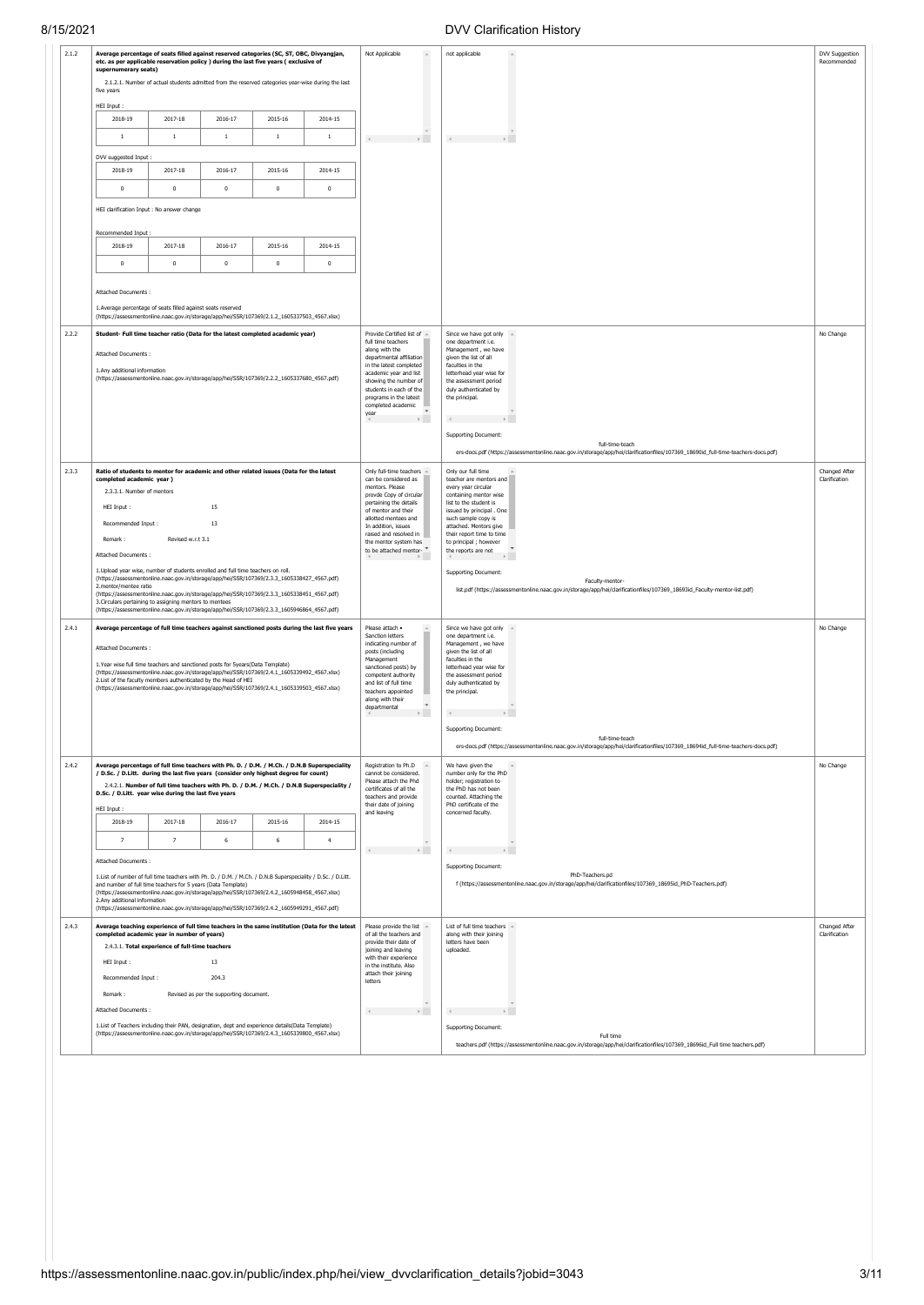8/15/2021 DVV Clarification History

| HEI Input:                                                                                                                                                                                                                                                                                                                                                                                                                                                                 | 2.6.3.1. Number of final year students who passed the university examination year-wise<br>during the last five years |                                           |             |             | affiliating university<br>attested by the<br>principal. and Certified<br>report from Controller                                               |                                      |
|----------------------------------------------------------------------------------------------------------------------------------------------------------------------------------------------------------------------------------------------------------------------------------------------------------------------------------------------------------------------------------------------------------------------------------------------------------------------------|----------------------------------------------------------------------------------------------------------------------|-------------------------------------------|-------------|-------------|-----------------------------------------------------------------------------------------------------------------------------------------------|--------------------------------------|
| 2018-19                                                                                                                                                                                                                                                                                                                                                                                                                                                                    | 2017-18                                                                                                              | 2016-17                                   | 2015-16     | 2014-15     | Examination of the<br>affiliating university                                                                                                  |                                      |
| 108                                                                                                                                                                                                                                                                                                                                                                                                                                                                        | 69                                                                                                                   | 39                                        | 58          | 57          | indicating pass<br>percentage of students<br>of the final vear (final $*$                                                                     |                                      |
| Recommended Input:<br>2018-19                                                                                                                                                                                                                                                                                                                                                                                                                                              | 2017-18                                                                                                              | 2016-17                                   | 2015-16     | 2014-15     | $\mathbb{R}^{\mathbb{N}}$ .<br>$\mathbb{R}^+$<br>Supporting Document:                                                                         |                                      |
| 106                                                                                                                                                                                                                                                                                                                                                                                                                                                                        | 69                                                                                                                   | 39                                        | 37          | 57          | 2.3-all-docs.pd<br>f (https://assessmentonline.naac.gov.in/storage/app/hei/clarificationfiles/107369_18701id_2.3-all-docs.pdf)                |                                      |
|                                                                                                                                                                                                                                                                                                                                                                                                                                                                            | 2.6.3.2. Number of final year students who appeared for the university examination year-                             |                                           |             |             |                                                                                                                                               |                                      |
| wise during the last five years<br>HEI Input:                                                                                                                                                                                                                                                                                                                                                                                                                              |                                                                                                                      |                                           |             |             |                                                                                                                                               |                                      |
| 2018-19                                                                                                                                                                                                                                                                                                                                                                                                                                                                    | 2017-18                                                                                                              | 2016-17                                   | 2015-16     | 2014-15     |                                                                                                                                               |                                      |
| 108                                                                                                                                                                                                                                                                                                                                                                                                                                                                        | 74                                                                                                                   | 40                                        | 60          | 60          |                                                                                                                                               |                                      |
| Recommended Input:                                                                                                                                                                                                                                                                                                                                                                                                                                                         |                                                                                                                      |                                           |             |             |                                                                                                                                               |                                      |
| 2018-19                                                                                                                                                                                                                                                                                                                                                                                                                                                                    | 2017-18                                                                                                              | 2016-17                                   | 2015-16     | 2014-15     |                                                                                                                                               |                                      |
| 106                                                                                                                                                                                                                                                                                                                                                                                                                                                                        | 74                                                                                                                   | $40$                                      | 37          | 60          |                                                                                                                                               |                                      |
| Remark:<br>Attached Documents:                                                                                                                                                                                                                                                                                                                                                                                                                                             | Revised w.r.t 2.3                                                                                                    |                                           |             |             |                                                                                                                                               |                                      |
| 1. Upload list of Programmes and number of students passed and appeared in the final year examination                                                                                                                                                                                                                                                                                                                                                                      |                                                                                                                      |                                           |             |             |                                                                                                                                               |                                      |
| (Data Template)<br>(https://assessmentonline.naac.gov.in/storage/app/hei/SSR/107369/2.6.3_1605952143_4567.xlsx)                                                                                                                                                                                                                                                                                                                                                            |                                                                                                                      |                                           |             |             |                                                                                                                                               |                                      |
| Grants received from Government and non-governmental agencies for research projects,<br>endowments, Chairs in the institution during the last five years (INR in Lakhs)                                                                                                                                                                                                                                                                                                    |                                                                                                                      |                                           |             |             | Grants should be<br>Nature, Environment &<br>received for a research<br>Wildlife Society (NEWS),                                              | <b>DVV Suggestion</b><br>Recommended |
| projects, endowments, Chairs in the institution during the last five years (INR in Lakhs)                                                                                                                                                                                                                                                                                                                                                                                  | 3.1.1.1. Total Grants from Government and non-governmental agencies for research                                     |                                           |             |             | project. Please provide<br>an NGO entrusted us to<br>list of grants for<br>do research project on                                             |                                      |
| HEI Input:                                                                                                                                                                                                                                                                                                                                                                                                                                                                 |                                                                                                                      |                                           |             |             | research projects<br>"Perception and Buying<br>received during the<br>Preferences of Natural<br>last five years along<br>Food Products among  |                                      |
| 2018-19                                                                                                                                                                                                                                                                                                                                                                                                                                                                    | 2017-18                                                                                                              | 2016-17                                   | 2015-16     | 2014-15     | with the nature of<br>Consumers & Non-<br>award, the awarding<br>Consumers of                                                                 |                                      |
| 1.47                                                                                                                                                                                                                                                                                                                                                                                                                                                                       | $\mathbf 0$                                                                                                          | $\mathbf 0$                               | $\mathbf 0$ | $\bf{0}$    | agency and the<br>Krishnapur and its<br>adjoining areas and they<br>amount                                                                    |                                      |
| DVV suggested Input:                                                                                                                                                                                                                                                                                                                                                                                                                                                       |                                                                                                                      |                                           |             |             |                                                                                                                                               |                                      |
| 2018-19                                                                                                                                                                                                                                                                                                                                                                                                                                                                    | 2017-18                                                                                                              | 2016-17                                   | 2015-16     | 2014-15     |                                                                                                                                               |                                      |
| $\mathbf 0$                                                                                                                                                                                                                                                                                                                                                                                                                                                                | $\mathbf 0$                                                                                                          | $\mathbf 0$                               | $\mathbf 0$ | $\mathbf 0$ |                                                                                                                                               |                                      |
| HEI clarification Input : No answer change                                                                                                                                                                                                                                                                                                                                                                                                                                 |                                                                                                                      |                                           |             |             |                                                                                                                                               |                                      |
| Recommended Input:                                                                                                                                                                                                                                                                                                                                                                                                                                                         |                                                                                                                      |                                           |             |             |                                                                                                                                               |                                      |
| 2018-19                                                                                                                                                                                                                                                                                                                                                                                                                                                                    | 2017-18                                                                                                              | 2016-17                                   | 2015-16     | 2014-15     |                                                                                                                                               |                                      |
| $\mathbf 0$                                                                                                                                                                                                                                                                                                                                                                                                                                                                | $\mathbf 0$                                                                                                          | $\mathbf 0$                               | $\mathbf 0$ | $\mathbf 0$ |                                                                                                                                               |                                      |
| 1.List of endowments / projects with details of grants<br>(https://assessmentonline.naac.gov.in/storage/app/hei/SSR/107369/3.1.1_1605410140_4567.xlsx)<br>2.e-copies of the grant award letters for sponsored research projects / endowments<br>(https://assessmentonline.naac.gov.in/storage/app/hei/SSR/107369/3.1.1_1605410581_4567.pdf)<br>3.Any additional information<br>(https://assessmentonline.naac.gov.in/storage/app/hei/SSR/107369/3.1.1_1605951486_4567.pdf) |                                                                                                                      |                                           |             |             |                                                                                                                                               |                                      |
|                                                                                                                                                                                                                                                                                                                                                                                                                                                                            |                                                                                                                      |                                           |             |             | We have verified the<br>The documents<br>attached are<br>document and found<br>incomplete. The letter<br>that during the                      | Changed After<br>Clarification       |
| Percentage of teachers recognized as research guides (latest completed academic year)                                                                                                                                                                                                                                                                                                                                                                                      | 3.1.2.1. Number of teachers recognized as research guides                                                            |                                           |             |             | heads of the<br>assessment period name<br>documents are not<br>of three guides fall; Dr.<br>A K Dasbiswas, Dr. R K<br>visible. Please provide |                                      |
| HFT Tnnut:                                                                                                                                                                                                                                                                                                                                                                                                                                                                 |                                                                                                                      | 5                                         |             |             | E-copies of letters<br>Patra, Dr. I Sinha;                                                                                                    |                                      |
| Recommended Innut:                                                                                                                                                                                                                                                                                                                                                                                                                                                         |                                                                                                                      | $\overline{\phantom{a}}$                  |             |             | from the University<br>university letter                                                                                                      |                                      |
| Remark:<br>Attached Documents:                                                                                                                                                                                                                                                                                                                                                                                                                                             |                                                                                                                      | Revised as per the supporting proof.      |             |             | indicating the name of<br>mentioning the name of<br>the Guide / co-guide<br>the guide and PhD<br>$\rightarrow$                                |                                      |
| 1.Institutional data in prescribed format                                                                                                                                                                                                                                                                                                                                                                                                                                  |                                                                                                                      |                                           |             |             | recognized. Also do<br>student are already<br>$\mathbb{R}^{\mathbb{Z}^{\times}}$<br>$\mathbb{R}^n$ .                                          |                                      |
| (https://assessmentonline.naac.gov.in/storage/app/hei/SSR/107369/3.1.2_1605410909_4567.pdf)<br>Percentage of departments having Research projects funded by government and non                                                                                                                                                                                                                                                                                             |                                                                                                                      |                                           |             |             | Since earlier scanning<br>The document is                                                                                                     |                                      |
| government agencies during the last five years                                                                                                                                                                                                                                                                                                                                                                                                                             |                                                                                                                      |                                           |             |             | without the letter<br>was defective we are<br>head. List of teachers<br>uploading the full scan<br>along with the<br>copy of the letter of    |                                      |
| non-government agencies during the last five years                                                                                                                                                                                                                                                                                                                                                                                                                         | 3.1.3.1. Number of departments having Research projects funded by government and                                     |                                           |             |             | department affiliation,<br>NGO. Details of the<br>title of the funded<br>project and grant has                                                |                                      |
| HEI Input:                                                                                                                                                                                                                                                                                                                                                                                                                                                                 |                                                                                                                      |                                           |             |             | project, the amount<br>already been given in<br>and the funding<br>the DVV 3.1.1.1. We<br>agency during the last<br>have only one             |                                      |
| 2018-19                                                                                                                                                                                                                                                                                                                                                                                                                                                                    | 2017-18                                                                                                              | 2016-17                                   | 2015-16     | 2014-15     | five years. The data<br>department i.e.<br>management and the                                                                                 | Changed After<br>Clarification       |
| $\mathbf 0$                                                                                                                                                                                                                                                                                                                                                                                                                                                                | $\overline{1}$                                                                                                       | $\bf{0}$                                  | $\mathbf 0$ | $\mathbf 0$ | should be in sync with<br>Supporting Document:                                                                                                |                                      |
| Recommended Input:                                                                                                                                                                                                                                                                                                                                                                                                                                                         |                                                                                                                      |                                           |             |             | letterhead.pdf (https://assessmentonline.naac.gov.in/storage/app/hei/clarificationfiles/107369_18758id_letterhead.pdf)                        |                                      |
| 2018-19                                                                                                                                                                                                                                                                                                                                                                                                                                                                    | 2017-18                                                                                                              | 2016-17                                   | 2015-16     | 2014-15     |                                                                                                                                               |                                      |
| $\mathbf 0$                                                                                                                                                                                                                                                                                                                                                                                                                                                                | $\mathbf 0$                                                                                                          | $\mathbf 0$                               | $\mathbf 0$ | $\mathbf 0$ |                                                                                                                                               |                                      |
|                                                                                                                                                                                                                                                                                                                                                                                                                                                                            | 3.1.3.2. Number of departments offering academic programes                                                           |                                           |             |             |                                                                                                                                               |                                      |
| HEI Input:<br>2018-19                                                                                                                                                                                                                                                                                                                                                                                                                                                      | 2017-18                                                                                                              | 2016-17                                   | 2015-16     | 2014-15     |                                                                                                                                               |                                      |
| $\,1\,$                                                                                                                                                                                                                                                                                                                                                                                                                                                                    | $1\,$                                                                                                                | $1\,$                                     | $1\,$       | $1\,$       |                                                                                                                                               |                                      |
| Recommended Input:                                                                                                                                                                                                                                                                                                                                                                                                                                                         |                                                                                                                      |                                           |             |             |                                                                                                                                               |                                      |
| 2018-19                                                                                                                                                                                                                                                                                                                                                                                                                                                                    | 2017-18                                                                                                              | 2016-17                                   | 2015-16     | 2014-15     |                                                                                                                                               |                                      |
| $1\,$                                                                                                                                                                                                                                                                                                                                                                                                                                                                      | $1\,$                                                                                                                | $1\,$                                     | $1\,$       | $1\,$       |                                                                                                                                               |                                      |
|                                                                                                                                                                                                                                                                                                                                                                                                                                                                            |                                                                                                                      |                                           |             |             |                                                                                                                                               |                                      |
| Remark:<br>Attached Documents:                                                                                                                                                                                                                                                                                                                                                                                                                                             |                                                                                                                      | Proper research project is not mentioned. |             |             |                                                                                                                                               |                                      |
| 1.Supporting document from Funding Agency                                                                                                                                                                                                                                                                                                                                                                                                                                  |                                                                                                                      |                                           |             |             |                                                                                                                                               |                                      |
| (https://assessmentonline.naac.gov.in/storage/app/hei/SSR/107369/3.1.3_1605950174_4567.pdf)<br>2.List of research projects and funding details<br>(https://assessmentonline.naac.gov.in/storage/app/hei/SSR/107369/3.1.3_1605951289_4567.xlsx)                                                                                                                                                                                                                             |                                                                                                                      |                                           |             |             |                                                                                                                                               |                                      |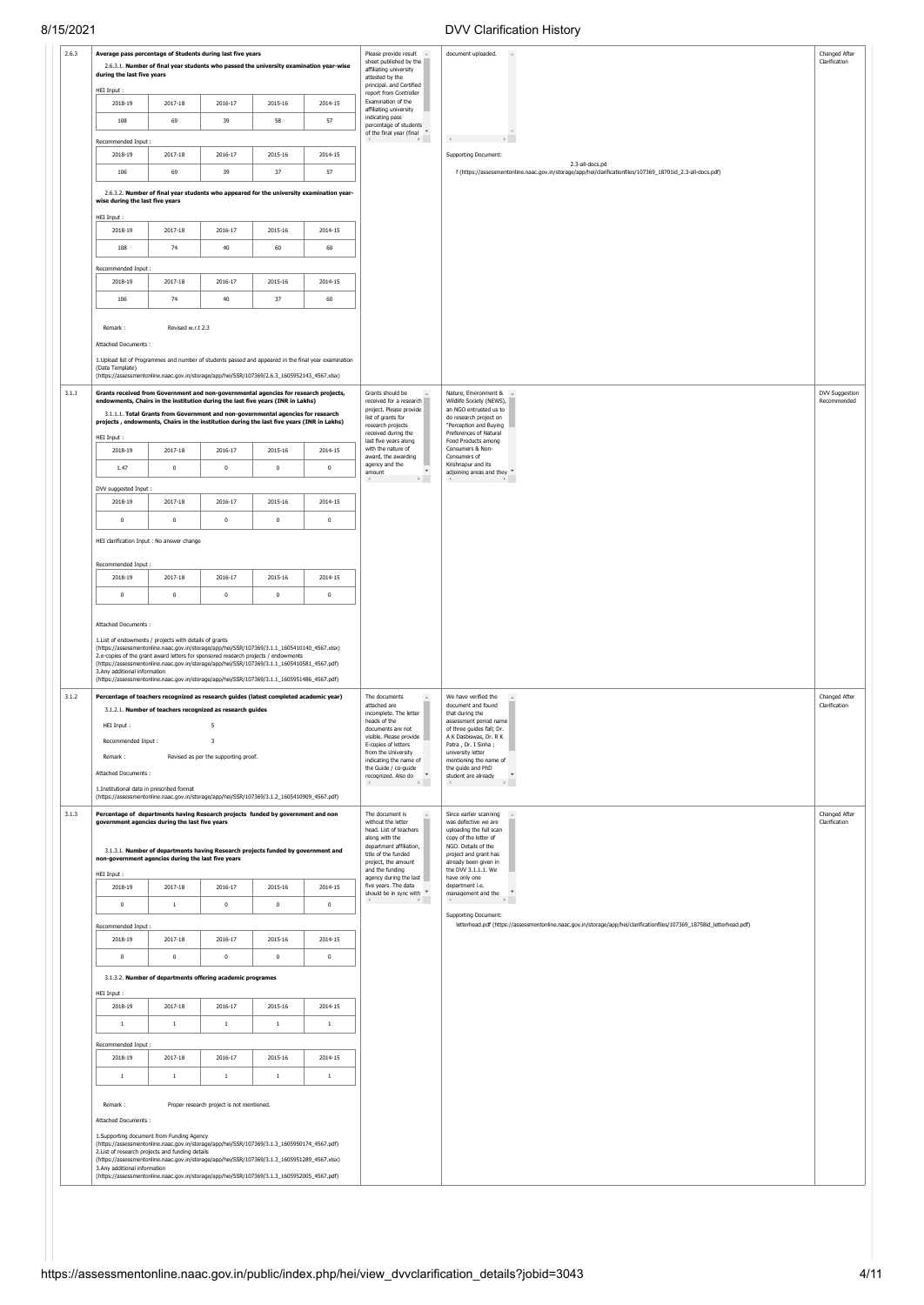## 8/15/2021

|                                                            |                         | Rights (IPR) and entrepreneurship during the last five years                                                                                                                                        |                         | Number of workshops/seminars conducted on Research Methodology, Intellectual Property     | Without proofs the<br>We have kept activities<br>claim cannot be<br>of research methodology<br>considered. . Only<br>, IPT, Entrepreneurship              |  |
|------------------------------------------------------------|-------------------------|-----------------------------------------------------------------------------------------------------------------------------------------------------------------------------------------------------|-------------------------|-------------------------------------------------------------------------------------------|-----------------------------------------------------------------------------------------------------------------------------------------------------------|--|
|                                                            |                         | 3.2.2.1. Total number of workshops/seminars conducted on Research Methodology,<br>Intellectual Property Rights (IPR) and entrepreneurship year-wise during last five years                          |                         |                                                                                           | activities with a<br>and skills development<br>bearing on Research<br>for the assessment                                                                  |  |
| HEI Input:                                                 |                         |                                                                                                                                                                                                     |                         |                                                                                           | Methodology,<br>period. In our opinion<br><b>Intellectual Property</b><br>excel, data analytics are                                                       |  |
| 2018-19                                                    | 2017-18                 | 2016-17                                                                                                                                                                                             | 2015-16                 | 2014-15                                                                                   | Rights (IPR),<br>skilled development<br>entrepreneurship and<br>which may kindly be<br>skills development to<br>considered. When the                      |  |
| $\overline{2}$                                             | $\sqrt{5}$              | $\overline{4}$                                                                                                                                                                                      | $\overline{\mathbf{3}}$ | $\overline{\mathbf{3}}$                                                                   | $b$ considered here.<br>workshop was held no                                                                                                              |  |
| Recommended Input:                                         |                         |                                                                                                                                                                                                     |                         |                                                                                           | Supporting Document:                                                                                                                                      |  |
| 2018-19                                                    | 2017-18                 | 2016-17                                                                                                                                                                                             | 2015-16                 | 2014-15                                                                                   | 3.2.2.xlsx (https://assessmentonline.naac.gov.in/storage/app/hei/clarificationfiles/107369_18755id_3.2.2.xlsx)                                            |  |
| $\mathbb O$                                                | $\,0\,$                 | $\mathbf 0$                                                                                                                                                                                         | $\,$ 0                  | $\,0\,$                                                                                   |                                                                                                                                                           |  |
| Remark:                                                    |                         | Detailed report with Geo-tagged Photographs is not provided.                                                                                                                                        |                         |                                                                                           |                                                                                                                                                           |  |
| Attached Documents:                                        |                         |                                                                                                                                                                                                     |                         |                                                                                           |                                                                                                                                                           |  |
| 1.List of workshops/seminars during last 5 years           |                         | (https://assessmentonline.naac.gov.in/storage/app/hei/SSR/107369/3.2.2_1605417755_4567.xlsx)                                                                                                        |                         |                                                                                           |                                                                                                                                                           |  |
|                                                            |                         | Number of Ph.Ds registered per eligible teacher during the last five years                                                                                                                          |                         |                                                                                           | Provide list of faculties -<br>Kindly refer to SSR                                                                                                        |  |
|                                                            |                         | 3.3.1.1. How many Ph.Ds registered per eligible teacher within last five years                                                                                                                      |                         |                                                                                           | along with the name of<br>under 3.1.1.1 additional<br>the research scholars<br>information. We have                                                       |  |
| HEI Input:                                                 |                         | $\overline{2}$                                                                                                                                                                                      |                         |                                                                                           | Guide during the<br>already enclosed the<br>assessment period and<br>letters from respective<br>Guideship should be                                       |  |
| DVV suggested Input:                                       |                         | $\overline{0}$                                                                                                                                                                                      |                         |                                                                                           | university mentioning<br>valid during the<br>the name of the quide<br>assessment period.<br>and the PhD student, so                                       |  |
| HEI clarification Input:                                   |                         | $\overline{2}$                                                                                                                                                                                      |                         |                                                                                           | kindly consider our input                                                                                                                                 |  |
| Recommended Input:                                         |                         | $\Omega$<br>3.3.1.2. Number of teachers recognized as guides during the last five years                                                                                                             |                         |                                                                                           |                                                                                                                                                           |  |
| HEI Input:                                                 |                         | 5                                                                                                                                                                                                   |                         |                                                                                           |                                                                                                                                                           |  |
| Recommended Input:                                         |                         | 1                                                                                                                                                                                                   |                         |                                                                                           |                                                                                                                                                           |  |
| Remark:                                                    |                         | Document of registration of the research scholar indicating the guide's<br>name from the university is not provided.                                                                                |                         |                                                                                           |                                                                                                                                                           |  |
| Attached Documents:                                        |                         |                                                                                                                                                                                                     |                         |                                                                                           |                                                                                                                                                           |  |
|                                                            |                         | 1.List of PhD scholars and their details like name of the guide, title of thesis, year of award etc<br>(https://assessmentonline.naac.gov.in/storage/app/hei/SSR/107369/3.3.1_1605952997_4567.xlsx) |                         |                                                                                           |                                                                                                                                                           |  |
| 2.Any additional information                               |                         | (https://assessmentonline.naac.gov.in/storage/app/hei/SSR/107369/3.3.1_1605953141_4567.pdf)                                                                                                         |                         |                                                                                           |                                                                                                                                                           |  |
|                                                            |                         |                                                                                                                                                                                                     |                         | Number of research papers per teachers in the Journals notified on UGC website during the | Please provide relevant -<br>Earlier system was PEER ^                                                                                                    |  |
| last five years                                            |                         |                                                                                                                                                                                                     |                         |                                                                                           | links - the web-link<br>reviewed research<br>provided by institution<br>journal ; accordingly we                                                          |  |
| last five years.                                           |                         | 3.3.2.1. Number of research papers in the Journals notified on UGC website during the                                                                                                               |                         |                                                                                           | in the template should<br>are given the list of the<br>redirect to the journal<br>journal; details of the                                                 |  |
| HEI Input:                                                 |                         |                                                                                                                                                                                                     |                         |                                                                                           | webpage published in<br>journal have been given<br>UGC list.<br>in SSR .Wherever                                                                          |  |
| 2018-19                                                    | 2017-18                 | 2016-17                                                                                                                                                                                             | 2015-16                 | 2014-15                                                                                   | possible we have given<br>the link; with link we<br>have uploaded the same                                                                                |  |
| $\overline{4}$                                             | $\overline{9}$          | $\overline{\phantom{a}}$                                                                                                                                                                            | $\overline{\mathbf{3}}$ | 8                                                                                         | list of journal which may                                                                                                                                 |  |
| Recommended Input:                                         |                         |                                                                                                                                                                                                     |                         |                                                                                           | Supporting Document:                                                                                                                                      |  |
| 2018-19                                                    | 2017-18                 | 2016-17                                                                                                                                                                                             | 2015-16                 | 2014-15                                                                                   | Journal-details<br>with link.xlsx (https://assessmentonline.naac.gov.in/storage/app/hei/clarificationfiles/107369_18752id_Journal-details with link.xlsx) |  |
| $\mathbf 0$                                                | $\mathbf{0}$            | $\mathbf{0}$                                                                                                                                                                                        | $\,0\,$                 | $\mathbf 0$                                                                               |                                                                                                                                                           |  |
|                                                            |                         |                                                                                                                                                                                                     |                         |                                                                                           |                                                                                                                                                           |  |
| Remark:<br>Attached Documents:                             |                         | Actual link to the UGC journals not mentioned.                                                                                                                                                      |                         |                                                                                           |                                                                                                                                                           |  |
|                                                            |                         | 1.List of research papers by title, author, department, name and year of publication                                                                                                                |                         |                                                                                           |                                                                                                                                                           |  |
|                                                            |                         | (https://assessmentonline.naac.gov.in/storage/app/hei/SSR/107369/3.3.2_1606215055_4567.xlsx)                                                                                                        |                         |                                                                                           |                                                                                                                                                           |  |
|                                                            |                         | Number of books and chapters in edited volumes/books published and papers published in<br>national/ international conference proceedings per teacher during last five years                         |                         |                                                                                           | Due to covid situation<br>Provide Cover page,<br>content page and first<br>whomever the faculty                                                           |  |
|                                                            |                         | 3.3.3.1. Total number of books and chapters in edited volumes/books published and<br>papers in national/ international conference proceedings year-wise during last five years                      |                         |                                                                                           | page of the selected<br>we can contact we are<br>publication. and Web-<br>uploaded the details of                                                         |  |
| HEI Input :                                                |                         |                                                                                                                                                                                                     |                         |                                                                                           | link of research papers<br>the books you asked for.<br>by title, author,                                                                                  |  |
| 2018-19                                                    | 2017-18                 | 2016-17                                                                                                                                                                                             | 2015-16                 | 2014-15                                                                                   | Department/ School/<br>Division/ Centre/ Unit/<br>Cell, name and year of                                                                                  |  |
| 8                                                          | $\overline{\mathbf{3}}$ | $\overline{7}$                                                                                                                                                                                      | 9                       | $\overline{4}$                                                                            | publication. Books with<br>ISBN number only                                                                                                               |  |
| Recommended Input:                                         |                         |                                                                                                                                                                                                     |                         |                                                                                           | $\mathbb{R}$                                                                                                                                              |  |
| 2018-19                                                    | 2017-18                 | 2016-17                                                                                                                                                                                             | 2015-16                 | 2014-15                                                                                   | Supporting Document:<br>publication2.pd                                                                                                                   |  |
| $\overline{\mathbf{3}}$                                    | $\,1\,$                 | $\,$ 1 $\,$                                                                                                                                                                                         | $\overline{2}$          | $\overline{2}$                                                                            | f (https://assessmentonline.naac.gov.in/storage/app/hei/clarificationfiles/107369_18753id_publication2.pdf)                                               |  |
|                                                            |                         |                                                                                                                                                                                                     |                         |                                                                                           |                                                                                                                                                           |  |
| Remark:                                                    |                         | Books with ISBN numbers are considered.                                                                                                                                                             |                         |                                                                                           |                                                                                                                                                           |  |
| Attached Documents:                                        |                         |                                                                                                                                                                                                     |                         |                                                                                           |                                                                                                                                                           |  |
| 1.List books and chapters edited volumes/ books published  |                         | (https://assessmentonline.naac.gov.in/storage/app/hei/SSR/107369/3.3.3_1606218877_4567.xlsx)                                                                                                        |                         |                                                                                           |                                                                                                                                                           |  |
|                                                            |                         | Number of awards and recognitions received for extension activities from government/                                                                                                                |                         |                                                                                           | Mere list cannot be<br>Documents uploaded.                                                                                                                |  |
|                                                            |                         | government recognised bodies during the last five years                                                                                                                                             |                         |                                                                                           | considered. Please<br>provide E-copy of the                                                                                                               |  |
|                                                            |                         | 3.4.2.1. Total number of awards and recognition received for extension activities from                                                                                                              |                         |                                                                                           | award letters.                                                                                                                                            |  |
|                                                            |                         | Government/ Government recognised bodies year-wise during the last five years.                                                                                                                      |                         |                                                                                           |                                                                                                                                                           |  |
| HEI Input:<br>2018-19                                      | 2017-18                 | 2016-17                                                                                                                                                                                             | 2015-16                 | 2014-15                                                                                   |                                                                                                                                                           |  |
| $\overline{7}$                                             | $\mathbf{1}$            | $\overline{2}$                                                                                                                                                                                      | $\,0\,$                 | $\,0\,$                                                                                   | design and the con-<br>of the control of the control of                                                                                                   |  |
|                                                            |                         |                                                                                                                                                                                                     |                         |                                                                                           | Supporting Document:                                                                                                                                      |  |
| Recommended Input:<br>2018-19                              | 2017-18                 | 2016-17                                                                                                                                                                                             | 2015-16                 | 2014-15                                                                                   | award-recogniti<br>on.pdf (https://assessmentonline.naac.gov.in/storage/app/hei/clarificationfiles/107369_18748id_award-recognition.pdf)                  |  |
| $^{\circ}$                                                 | $\mathbf{0}$            | $\circ$                                                                                                                                                                                             | $\overline{0}$          | $\mathbf{0}$                                                                              |                                                                                                                                                           |  |
|                                                            |                         |                                                                                                                                                                                                     |                         |                                                                                           |                                                                                                                                                           |  |
|                                                            |                         | Relevant awards are not provided.                                                                                                                                                                   |                         |                                                                                           |                                                                                                                                                           |  |
| Remark:                                                    |                         |                                                                                                                                                                                                     |                         |                                                                                           |                                                                                                                                                           |  |
| Attached Documents :                                       |                         |                                                                                                                                                                                                     |                         |                                                                                           |                                                                                                                                                           |  |
| 1.Number of awards for extension activities in last 5 year |                         | (https://assessmentonline.naac.gov.in/storage/app/hei/SSR/107369/3.4.2_1605958731_4567.xlsx)                                                                                                        |                         |                                                                                           |                                                                                                                                                           |  |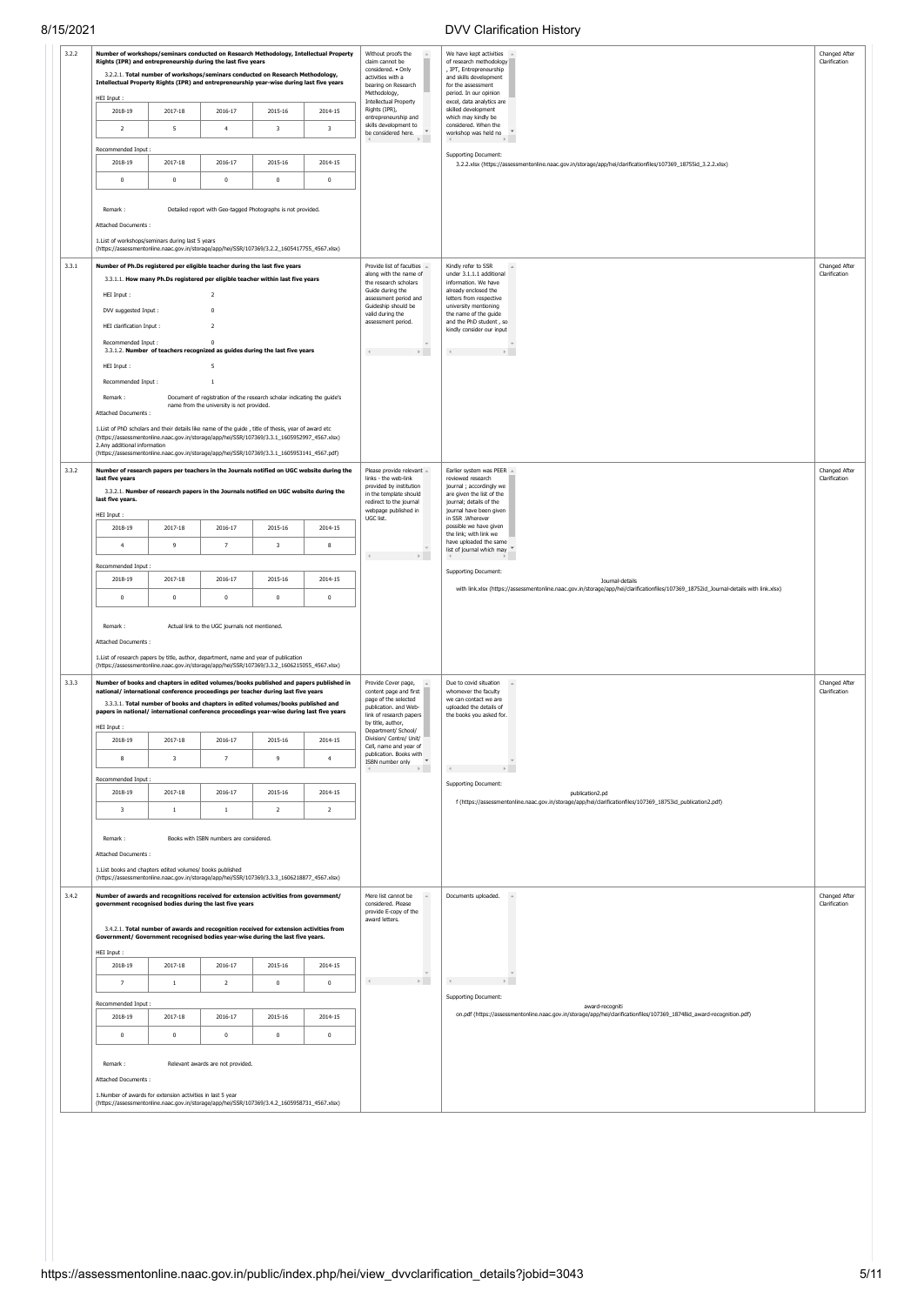|                                                                                           | Number of extension and outreach programs conducted by the institution through<br>NSS/NCC/Red cross/YRC etc., during the last five years (including Government initiated<br>programs such as Swachh Bharat, Aids Awareness, Gender Issue, etc. and those organised<br>in collaboration with industry, community and NGOs)<br>3.4.3.1. Number of extension and outreached Programmes conducted in collaboration<br>with industry, community and Non- Government Organizations through NSS/ NCC/ Red<br>Cross/YRC etc., year-wise during the last five years |                                         |              |                                                                                                                                       | Please attach reports<br>We have already<br>of the activities<br>submitted number of<br>conducted. Provide .<br>participants in excel<br>Geo tagged<br>sheet in SSR. However<br>Photographs and any<br>we are now uploading<br>other supporting<br>short report containing<br>document of relevance<br>photograph, participants<br>should have proper<br>, place etc. which may | DVV Suggestion<br>Recommended  |
|-------------------------------------------------------------------------------------------|------------------------------------------------------------------------------------------------------------------------------------------------------------------------------------------------------------------------------------------------------------------------------------------------------------------------------------------------------------------------------------------------------------------------------------------------------------------------------------------------------------------------------------------------------------|-----------------------------------------|--------------|---------------------------------------------------------------------------------------------------------------------------------------|---------------------------------------------------------------------------------------------------------------------------------------------------------------------------------------------------------------------------------------------------------------------------------------------------------------------------------------------------------------------------------|--------------------------------|
| HEI Input:                                                                                |                                                                                                                                                                                                                                                                                                                                                                                                                                                                                                                                                            |                                         |              |                                                                                                                                       | captions and dates and<br>kind be considered.<br>Detailed report for                                                                                                                                                                                                                                                                                                            |                                |
| 2018-19                                                                                   | 2017-18                                                                                                                                                                                                                                                                                                                                                                                                                                                                                                                                                    | 2016-17                                 | 2015-16      | 2014-15                                                                                                                               | each extension and<br>$\mathbb{R}^{\mathbb{Z}^{\times}}$<br>$\left($                                                                                                                                                                                                                                                                                                            |                                |
| $\mathbf{0}$                                                                              | $1\,$                                                                                                                                                                                                                                                                                                                                                                                                                                                                                                                                                      | $\mathbb O$                             | $\mathbf{1}$ | $\mathbf 0$                                                                                                                           | <b>Supporting Document:</b>                                                                                                                                                                                                                                                                                                                                                     |                                |
| DVV suggested Input:                                                                      |                                                                                                                                                                                                                                                                                                                                                                                                                                                                                                                                                            |                                         |              |                                                                                                                                       | 3.4.3.pdf (https://assessmentonline.naac.gov.in/storage/app/hei/clarificationfiles/107369_18749id_3.4.3.pdf)                                                                                                                                                                                                                                                                    |                                |
| 2018-19                                                                                   | 2017-18                                                                                                                                                                                                                                                                                                                                                                                                                                                                                                                                                    | 2016-17                                 | 2015-16      | 2014-15                                                                                                                               |                                                                                                                                                                                                                                                                                                                                                                                 |                                |
| $\mathbf 0$                                                                               | $\mathbf{0}$                                                                                                                                                                                                                                                                                                                                                                                                                                                                                                                                               | $\mathbf 0$                             | $\mathbf 0$  | $\,0\,$                                                                                                                               |                                                                                                                                                                                                                                                                                                                                                                                 |                                |
|                                                                                           | HEI clarification Input : No answer change                                                                                                                                                                                                                                                                                                                                                                                                                                                                                                                 |                                         |              |                                                                                                                                       |                                                                                                                                                                                                                                                                                                                                                                                 |                                |
| Recommended Input                                                                         |                                                                                                                                                                                                                                                                                                                                                                                                                                                                                                                                                            |                                         |              |                                                                                                                                       |                                                                                                                                                                                                                                                                                                                                                                                 |                                |
| 2018-19                                                                                   | 2017-18                                                                                                                                                                                                                                                                                                                                                                                                                                                                                                                                                    | 2016-17                                 | 2015-16      | 2014-15                                                                                                                               |                                                                                                                                                                                                                                                                                                                                                                                 |                                |
| $\mathbf 0$                                                                               | $\,0\,$                                                                                                                                                                                                                                                                                                                                                                                                                                                                                                                                                    | $\bf 0$                                 | $\bf 0$      | $\pmb{0}$                                                                                                                             |                                                                                                                                                                                                                                                                                                                                                                                 |                                |
|                                                                                           |                                                                                                                                                                                                                                                                                                                                                                                                                                                                                                                                                            |                                         |              |                                                                                                                                       |                                                                                                                                                                                                                                                                                                                                                                                 |                                |
| Attached Documents:<br>five years                                                         | 1.Number of extension and outreach Programmes conducted with industry, community etc for the last<br>(https://assessmentonline.naac.qov.in/storaqe/app/hei/SSR/107369/3.4.3_1606141365_4567.xlsx)                                                                                                                                                                                                                                                                                                                                                          |                                         |              |                                                                                                                                       |                                                                                                                                                                                                                                                                                                                                                                                 |                                |
|                                                                                           | Average percentage of students participating in extension activities at 3.4.3. above during                                                                                                                                                                                                                                                                                                                                                                                                                                                                |                                         |              |                                                                                                                                       | Only activities with<br>We have already                                                                                                                                                                                                                                                                                                                                         | No Change                      |
| last five years                                                                           | 3.4.4.1. Total number of Students participating in extension activities conducted in<br>collaboration with industry, community and Non- Government Organizations such as<br>Swachh Bharat, AIDs awareness, Gender issue etc. year-wise during last five years                                                                                                                                                                                                                                                                                              |                                         |              | uploaded in 3.4.3<br>relevant proofs would<br>be considered. Please<br>provide attendance<br>register for eh<br>activities claimed in |                                                                                                                                                                                                                                                                                                                                                                                 |                                |
| HEI Input:<br>2018-19                                                                     | 2017-18                                                                                                                                                                                                                                                                                                                                                                                                                                                                                                                                                    | 2016-17                                 | 2015-16      | 2014-15                                                                                                                               | 3.4.3. Photographs or<br>any supporting<br>document of relevance<br>should have proper                                                                                                                                                                                                                                                                                          |                                |
| $\mathbf 0$                                                                               | $\mathbf 0$                                                                                                                                                                                                                                                                                                                                                                                                                                                                                                                                                | $\mathbf 0$                             | $\mathbf 0$  | $\mathbf 0$                                                                                                                           | $\mathbf{v}$<br>captions and dates                                                                                                                                                                                                                                                                                                                                              |                                |
| <b>Attached Documents:</b><br>2.Any additional information                                | 1.Average percentage of students participating in extension activities with Govt or NGO etc<br>(https://assessmentonline.naac.gov.in/storage/app/hei/SSR/107369/3.4.4_1606141518_4567.xlsx)                                                                                                                                                                                                                                                                                                                                                                |                                         |              |                                                                                                                                       |                                                                                                                                                                                                                                                                                                                                                                                 |                                |
|                                                                                           | (https://assessmentonline.naac.gov.in/storage/app/hei/SSR/107369/3.4.4_1606478204_4567.pdf)                                                                                                                                                                                                                                                                                                                                                                                                                                                                |                                         |              |                                                                                                                                       |                                                                                                                                                                                                                                                                                                                                                                                 |                                |
| internship per year                                                                       | Number of Collaborative activities for research, Faculty exchange, Student exchange/                                                                                                                                                                                                                                                                                                                                                                                                                                                                       |                                         |              |                                                                                                                                       | Please only include<br>We have included<br>collaborative activities<br>collaborative activities                                                                                                                                                                                                                                                                                 | Changed After<br>Clarification |
| HEI Input:                                                                                | 3.5.1.1. Number of Collaborative activities for research, Faculty exchange, Student<br>exchange/ internship year-wise during the last five years                                                                                                                                                                                                                                                                                                                                                                                                           |                                         |              |                                                                                                                                       | for research, Faculty<br>for research, Faculty<br>exchange, Student<br>exchange, Student<br>exchange/ internship.<br>exchange/ internship;<br>Provide Copies of<br>and provided Copies of                                                                                                                                                                                       |                                |
| 2018-19                                                                                   | 2017-18                                                                                                                                                                                                                                                                                                                                                                                                                                                                                                                                                    | 2016-17                                 | 2015-16      | 2014-15                                                                                                                               | collaboration/related<br>collaboration/related<br>documents indicating<br>documents indicating                                                                                                                                                                                                                                                                                  |                                |
| $\overline{4}$                                                                            | 5                                                                                                                                                                                                                                                                                                                                                                                                                                                                                                                                                          | $\overline{\mathbf{3}}$                 | $1\,$        | $1\,$                                                                                                                                 | the nature of<br>the nature of<br>collaboration and<br>collaboration and                                                                                                                                                                                                                                                                                                        |                                |
|                                                                                           |                                                                                                                                                                                                                                                                                                                                                                                                                                                                                                                                                            |                                         |              |                                                                                                                                       | activities year-wise.<br>activities year-wise. We<br>$\mathbb{R}^{\mathbb{N}^{\times}}$                                                                                                                                                                                                                                                                                         |                                |
| Recommended Input:                                                                        |                                                                                                                                                                                                                                                                                                                                                                                                                                                                                                                                                            |                                         |              |                                                                                                                                       | <b>Supporting Document:</b>                                                                                                                                                                                                                                                                                                                                                     |                                |
| 2018-19                                                                                   | 2017-18                                                                                                                                                                                                                                                                                                                                                                                                                                                                                                                                                    | 2016-17                                 | 2015-16      | 2014-15                                                                                                                               | 3.5.1.pdf (https://assessmentonline.naac.gov.in/storage/app/hei/clarificationfiles/107369_18745id_3.5.1.pdf)                                                                                                                                                                                                                                                                    |                                |
| $\overline{\mathbf{3}}$                                                                   | $\mathbf 0$                                                                                                                                                                                                                                                                                                                                                                                                                                                                                                                                                | $\mathbf 0$                             | $\mathbf 0$  | $\mathbf 0$                                                                                                                           |                                                                                                                                                                                                                                                                                                                                                                                 |                                |
| Remark:<br>Attached Documents :<br>1.e-copies of related Document<br>exchange/ internship | (https://assessmentonline.naac.gov.in/storage/app/hei/SSR/107369/3.5.1_1606143670_4567.pdf)<br>2.Details of Collaborative activities with institutions/industries for research, Faculty exchange, Student                                                                                                                                                                                                                                                                                                                                                  | Revised as per the supporting document. |              |                                                                                                                                       |                                                                                                                                                                                                                                                                                                                                                                                 |                                |
|                                                                                           | (https://assessmentonline.naac.gov.in/storage/app/hei/SSR/107369/3.5.1_1606143368_4567.xlsx)                                                                                                                                                                                                                                                                                                                                                                                                                                                               |                                         |              |                                                                                                                                       |                                                                                                                                                                                                                                                                                                                                                                                 |                                |
|                                                                                           | Number of functional MoUs with institutions, other universities, industries, corporate<br>houses etc. during the last five years                                                                                                                                                                                                                                                                                                                                                                                                                           |                                         |              |                                                                                                                                       | There should be no<br>We are uploading the<br>overlap between 3.5.1<br>MOU with Cloudsense,                                                                                                                                                                                                                                                                                     | Changed After<br>Clarification |
| five years                                                                                | 3.5.2.1. Number of functional MoUs with Institutions of national, international<br>importance, other universities, industries, corporate houses etc. year-wise during the last                                                                                                                                                                                                                                                                                                                                                                             |                                         |              |                                                                                                                                       | and 3.5.2. Provide E-<br>UK and Wadhwani<br>copy of the letters<br>foundation . Cloudsense<br>showing MOUs with<br>operates their function<br>other institutions. At<br>of field trial survey etc.                                                                                                                                                                              |                                |
| HEI Input:                                                                                |                                                                                                                                                                                                                                                                                                                                                                                                                                                                                                                                                            |                                         |              |                                                                                                                                       | with our students as<br>least one activity<br>continuous basis. NEN of<br>should have been<br>conducted under an<br>Wadhwani foundation                                                                                                                                                                                                                                         |                                |
| 2018-19                                                                                   | 2017-18                                                                                                                                                                                                                                                                                                                                                                                                                                                                                                                                                    | 2016-17                                 | 2015-16      | 2014-15                                                                                                                               | MOU during the<br>conducts<br>entrepreneurship                                                                                                                                                                                                                                                                                                                                  |                                |
| $\overline{4}$                                                                            | $\mathbf{0}$                                                                                                                                                                                                                                                                                                                                                                                                                                                                                                                                               | $\mathbb O$                             | $\,0\,$      | $\mathbf 0$                                                                                                                           | assessment period to<br>$\mathbb{R}$                                                                                                                                                                                                                                                                                                                                            |                                |
| Recommended Input                                                                         |                                                                                                                                                                                                                                                                                                                                                                                                                                                                                                                                                            |                                         |              |                                                                                                                                       | <b>Supporting Document:</b><br>3.5.2.pdf (https://assessmentonline.naac.gov.in/storage/app/hei/clarificationfiles/107369_18746id_3.5.2.pdf)                                                                                                                                                                                                                                     |                                |
| 2018-19                                                                                   | 2017-18                                                                                                                                                                                                                                                                                                                                                                                                                                                                                                                                                    | 2016-17                                 | 2015-16      | 2014-15                                                                                                                               |                                                                                                                                                                                                                                                                                                                                                                                 |                                |
| $\mathbf 0$                                                                               | $\mathbf{0}$                                                                                                                                                                                                                                                                                                                                                                                                                                                                                                                                               | $\mathbf{1}$                            | $\mathbf{0}$ | $\mathbf 0$                                                                                                                           |                                                                                                                                                                                                                                                                                                                                                                                 |                                |
|                                                                                           |                                                                                                                                                                                                                                                                                                                                                                                                                                                                                                                                                            |                                         |              |                                                                                                                                       |                                                                                                                                                                                                                                                                                                                                                                                 |                                |
| Remark:                                                                                   |                                                                                                                                                                                                                                                                                                                                                                                                                                                                                                                                                            | Revised as per the attached document.   |              |                                                                                                                                       |                                                                                                                                                                                                                                                                                                                                                                                 |                                |
| Attached Documents:                                                                       |                                                                                                                                                                                                                                                                                                                                                                                                                                                                                                                                                            |                                         |              |                                                                                                                                       |                                                                                                                                                                                                                                                                                                                                                                                 |                                |
| during the last five years                                                                | 1.e-Copies of the MoUs with institution/ industry/corporate houses<br>(https://assessmentonline.naac.gov.in/storage/app/hei/SSR/107369/3.5.2_1606144340_4567.xlsx)<br>2.Details of functional MoUs with institutions of national, international importance, other universities etc<br>(https://assessmentonline.naac.gov.in/storage/app/hei/SSR/107369/3.5.2_1606144479_4567.pdf)                                                                                                                                                                          |                                         |              |                                                                                                                                       |                                                                                                                                                                                                                                                                                                                                                                                 |                                |
|                                                                                           | Percentage of classrooms and seminar halls with ICT- enabled facilities such as smart class,                                                                                                                                                                                                                                                                                                                                                                                                                                                               |                                         |              |                                                                                                                                       | Provide Geo-tagged<br>class room images with $\sim$                                                                                                                                                                                                                                                                                                                             | Changed After                  |
|                                                                                           | LMS, etc. (Data for the latest completed academic year)                                                                                                                                                                                                                                                                                                                                                                                                                                                                                                    |                                         |              |                                                                                                                                       | photographs of ICT<br>geo tag have been<br>enabled class rooms<br>uploaded.                                                                                                                                                                                                                                                                                                     | Clarification                  |
|                                                                                           |                                                                                                                                                                                                                                                                                                                                                                                                                                                                                                                                                            | 9                                       |              |                                                                                                                                       | /seminar halls with<br>caption. The                                                                                                                                                                                                                                                                                                                                             |                                |
| 4.1.3.1. Number of classrooms and seminar halls with ICT facilities                       |                                                                                                                                                                                                                                                                                                                                                                                                                                                                                                                                                            |                                         |              |                                                                                                                                       | photographs attached<br>does not reflect usage                                                                                                                                                                                                                                                                                                                                  |                                |
| HEI Input:                                                                                |                                                                                                                                                                                                                                                                                                                                                                                                                                                                                                                                                            |                                         |              |                                                                                                                                       | of any ICT facilities<br>like for F4, LH4, LH1.                                                                                                                                                                                                                                                                                                                                 |                                |
| DVV suggested Input:                                                                      |                                                                                                                                                                                                                                                                                                                                                                                                                                                                                                                                                            | 8                                       |              |                                                                                                                                       |                                                                                                                                                                                                                                                                                                                                                                                 |                                |
| HEI clarification Input:                                                                  |                                                                                                                                                                                                                                                                                                                                                                                                                                                                                                                                                            | No answer change                        |              |                                                                                                                                       |                                                                                                                                                                                                                                                                                                                                                                                 |                                |
| Recommended Input:                                                                        |                                                                                                                                                                                                                                                                                                                                                                                                                                                                                                                                                            | $\overline{7}$                          |              |                                                                                                                                       | $\mathbb{R}^+$<br>All control of the State                                                                                                                                                                                                                                                                                                                                      |                                |
| Remark:                                                                                   |                                                                                                                                                                                                                                                                                                                                                                                                                                                                                                                                                            | Revised as per the photos attached.     |              |                                                                                                                                       | <b>Supporting Document:</b>                                                                                                                                                                                                                                                                                                                                                     |                                |
| Attached Documents:                                                                       |                                                                                                                                                                                                                                                                                                                                                                                                                                                                                                                                                            |                                         |              |                                                                                                                                       | Class<br>Room-images.pdf (https://assessmentonline.naac.gov.in/storage/app/hei/clarificationfiles/107369_18734id_Class Room-images.pdf)                                                                                                                                                                                                                                         |                                |
|                                                                                           | 1. Upload Number of classrooms and seminar halls with ICT enabled facilities (Data Template)<br>(https://assessmentonline.naac.gov.in/storage/app/hei/SSR/107369/4.1.3_1605599573_4567.xlsx)                                                                                                                                                                                                                                                                                                                                                               |                                         |              |                                                                                                                                       |                                                                                                                                                                                                                                                                                                                                                                                 |                                |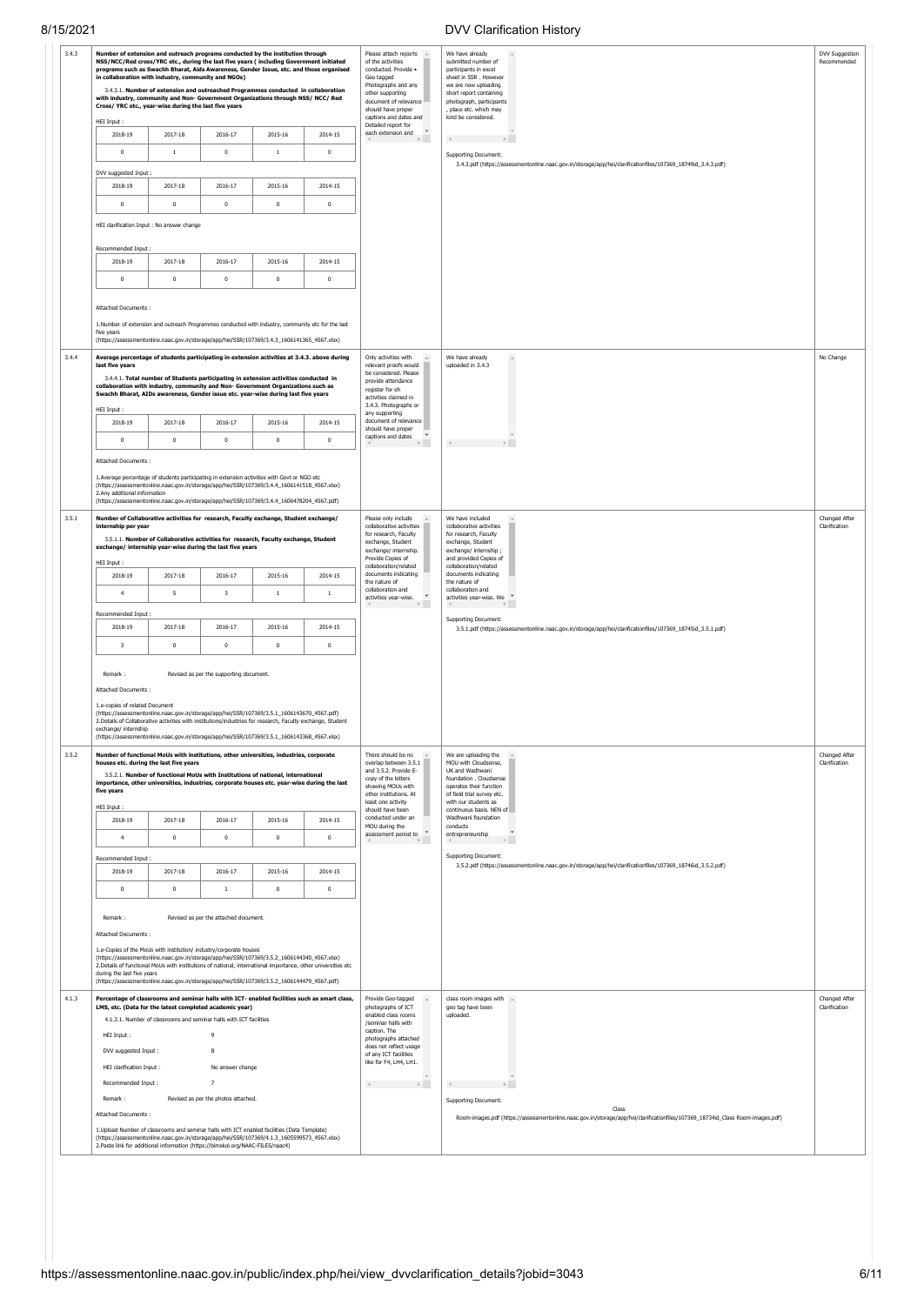# 8/15/2021

|  | DVV Clarification History |  |
|--|---------------------------|--|
|--|---------------------------|--|

| 4.1.4<br>Average percentage of expenditure, excluding salary for infrastructure augmentation during<br>Highlight the relevant -<br>We have highlighted the $\sim$<br>last five years(INR in Lakhs)<br>items in the audited<br>Clarification<br>head of accounts from<br>income and<br>where the computation<br>4.1.4.1. Expenditure for infrastructure augmentation, excluding salary year-wise during<br>expenditure<br>have been done for<br>last five years (INR in lakhs)<br>statement. Provide the<br>4.1.4, attaching relevant<br>consolidated fund<br>page of audited<br>HEI Input:<br>allocation towards<br>accounts and arrived<br>infrastructure<br>figure in handwriting.<br>2018-19<br>2017-18<br>2016-17<br>2015-16<br>2014-15<br>augmentation facilities<br>duly certified by<br>108.51<br>102.41<br>97.82<br>46.18<br>92.01<br>Finance Officer<br>All control of the Rent<br>$\mathbb{R}^{n-1}$<br>Recommended Input:<br>Supporting Document:<br>2018-19<br>2017-18<br>2016-17<br>2015-16<br>2014-15<br>4.1.4.pdf (https://assessmentonline.naac.gov.in/storage/app/hei/clarificationfiles/107369_18735id_4.1.4.pdf)<br>11.11<br>11.74<br>9.17<br>12.32<br>10.44<br>Remark:<br>Revised considering the expenses on infrastructure augmentation as per<br>the audited statement.<br>Attached Documents:<br>1. Upload Details of budget allocation, excluding salary during the last five years (Data Template)<br>(https://assessmentonline.naac.gov.in/storage/app/hei/SSR/107369/4.1.4_1605779899_4567.xlsx)<br>2. Upload audited utilization statements<br>(https://assessmentonline.naac.gov.in/storage/app/hei/SSR/107369/4.1.4_1605780469_4567.pdf)<br>4.2.2<br>Provide E-copy of the A<br>Screenshots of the<br>The institution has subscription for the following e-resources<br>letter of subscription<br>facilities, E-Copies of<br>Clarification<br>1. e-journals<br>/member ship in the<br>letter of<br>2. e-ShodhSindhu<br>name of HEI,<br>subscription/member<br>3. Shodhganga Membership<br>Screenshots of the<br>have been uploaded<br>4. e-books<br>facilities claimed with<br>5. Databases<br>the name of HEI<br>6. Remote access to e-resources<br>HEI Input:<br>B. Any 3 of the above<br>$\mathbb{R}$<br>$\mathbb{E}[\cdot]$<br>$\left\langle \cdot \right\rangle$<br>Recommended Input:<br>C. Any 2 of the above<br>Supporting Document:<br>Remark:<br>Serial nos. 1 & 4 are considered.<br>4.2.2.pdf (https://assessmentonline.naac.gov.in/storage/app/hei/clarificationfiles/107369_18737id_4.2.2.pdf)<br>Attached Documents:<br>1. Upload any additional information<br>(https://assessmentonline.naac.gov.in/storage/app/hei/SSR/107369/4.2.2_1606294581_4567.pdf)<br>2.Details of subscriptions like e-journals, e-ShodhSindhu, Shodhganga Membership, Remote access to<br>library resources, Web interface etc (Data Template)<br>(https://assessmentonline.naac.gov.in/storage/app/hei/SSR/107369/4.2.2_1606295733_4567.xlsx)<br>4.2.3<br>Average annual expenditure for purchase of books/e-books and subscription to journals/e-<br>Provide Audited<br>Audited<br>Income/Expenditure<br>Income/Expenditure<br>Clarification<br>journals during the last five years (INR in Lakhs)<br>statement highlighting<br>statement highlighting<br>4.2.3.1. Annual expenditure of purchase of books/e-books and subscription to journals/e-<br>the expenditure for<br>the expenditure for<br>journals year wise during last five years (INR in Lakhs)<br>purchase of books and<br>purchase of books and<br>journals.<br>journals has been<br>HEI Input:<br>uploaded.<br>2018-19<br>2017-18<br>2016-17<br>2015-16<br>2014-15<br>2.32<br>5.68<br>3.26<br>4.53<br>5.48<br>All control of the Rent<br>distances in the<br>Recommended Input<br>Supporting Document:<br>2018-19<br>2017-18<br>2016-17<br>2015-16<br>2014-15<br>4.2.3.pdf (https://assessmentonline.naac.gov.in/storage/app/hei/clarificationfiles/107369_18738id_4.2.3.pdf)<br>6.61<br>8.37<br>7.38<br>4.34<br>8.63<br>Remark:<br>Revised as per the audited statement.<br>Attached Documents:<br>1.Details of annual expenditure for purchase of books/e-books and journals/e- journals during the last<br>five years (Data Template)<br>(https://assessmentonline.naac.gov.in/storage/app/hei/SSR/107369/4.2.3_1605871105_4567.xlsx)<br>2.Audited statements of accounts<br>(https://assessmentonline.naac.gov.in/storage/app/hei/SSR/107369/4.2.3_1605871132_4567.pdf)<br>4.2.4<br>Principal certified E-<br>Percentage per day usage of library by teachers and students (foot falls and login data for<br>Please provide certified ^<br>E-copy of the ledger<br>copies of the ledged for<br>online access) during the last completed academic year<br>Clarification<br>for footfalls for 5<br>footfalls for 5<br>4.2.4.1. Number of teachers and students using library per day over last one year<br>consecutive days. Do<br>consecutive days of<br>not give old data.<br>faculty and students<br>HEI Input:<br>16<br>Attach the ledge for<br>attendance in library has<br>the last completed<br>been uploaded.<br>Recommended Input:<br>$\overline{9}$<br>financial year only<br>Remark:<br>Revised as per the proof attached.<br>Attached Documents:<br>$\mathbb{R}$<br>1.Details of library usage by teachers and students<br>Supporting Document:<br>(https://assessmentonline.naac.gov.in/storage/app/hei/SSR/107369/4.2.4_1605857618_4567.pdf)<br>4.2.4.pdf (https://assessmentonline.naac.gov.in/storage/app/hei/clarificationfiles/107369_18739id_4.2.4.pdf)<br>4.3.2<br>Student - Computer ratio (Data for the latest completed academic year)<br>Provide Number of<br>Computer bills with stock -<br>No Change<br>Computers available<br>register have been<br>for student use only<br>uploaded.<br>Attached Documents:<br>and Bills for the<br>purchase of<br>1.Student - computer ratio<br>computers. Highlight<br>(https://assessmentonline.naac.gov.in/storage/app/hei/SSR/107369/4.3.2_1605781109_4567.pdf)<br>the entries of<br>computers purchased<br>in the stock registers.<br>Supporting Document:<br>Compuer bills<br>and stocks.pdf (https://assessmentonline.naac.gov.in/storage/app/hei/clarificationfiles/107369_18741id_Compuer bills and stocks.pdf)<br>4.3.3<br>Bandwidth of internet connection in the Institution<br>Provide Bills for any<br>Internet lease line bill<br>No Change<br>one month/one<br>have been uploaded.<br>quarter of the latest<br>HEI Input:<br>A. $\geq$ 50 MBPS<br>completed academic<br>year indicating internet<br>connection plan, speed<br>Attached Documents:<br>and bandwidth and the<br>HEI's name<br>1. Upload any additional Information<br>(https://assessmentonline.naac.gov.in/storage/app/hei/SSR/107369/4.3.3_1605959327_4567.pdf)<br>2.Details of available bandwidth of internet connection in the Institution<br>(https://assessmentonline.naac.gov.in/storage/app/hei/SSR/107369/4.3.3_1605775992_4567.pdf)<br><b>Contract Contract Party</b><br>Reserves the Party<br>Supporting Document:<br>ILL BILL.pdf (https://assessmentonline.naac.gov.in/storage/app/hei/clarificationfiles/107369_18742id_ILL BILL.pdf) | 15/2021 |  |  |  |  |  |  | <b>DVV Clarification History</b> |               |  |
|----------------------------------------------------------------------------------------------------------------------------------------------------------------------------------------------------------------------------------------------------------------------------------------------------------------------------------------------------------------------------------------------------------------------------------------------------------------------------------------------------------------------------------------------------------------------------------------------------------------------------------------------------------------------------------------------------------------------------------------------------------------------------------------------------------------------------------------------------------------------------------------------------------------------------------------------------------------------------------------------------------------------------------------------------------------------------------------------------------------------------------------------------------------------------------------------------------------------------------------------------------------------------------------------------------------------------------------------------------------------------------------------------------------------------------------------------------------------------------------------------------------------------------------------------------------------------------------------------------------------------------------------------------------------------------------------------------------------------------------------------------------------------------------------------------------------------------------------------------------------------------------------------------------------------------------------------------------------------------------------------------------------------------------------------------------------------------------------------------------------------------------------------------------------------------------------------------------------------------------------------------------------------------------------------------------------------------------------------------------------------------------------------------------------------------------------------------------------------------------------------------------------------------------------------------------------------------------------------------------------------------------------------------------------------------------------------------------------------------------------------------------------------------------------------------------------------------------------------------------------------------------------------------------------------------------------------------------------------------------------------------------------------------------------------------------------------------------------------------------------------------------------------------------------------------------------------------------------------------------------------------------------------------------------------------------------------------------------------------------------------------------------------------------------------------------------------------------------------------------------------------------------------------------------------------------------------------------------------------------------------------------------------------------------------------------------------------------------------------------------------------------------------------------------------------------------------------------------------------------------------------------------------------------------------------------------------------------------------------------------------------------------------------------------------------------------------------------------------------------------------------------------------------------------------------------------------------------------------------------------------------------------------------------------------------------------------------------------------------------------------------------------------------------------------------------------------------------------------------------------------------------------------------------------------------------------------------------------------------------------------------------------------------------------------------------------------------------------------------------------------------------------------------------------------------------------------------------------------------------------------------------------------------------------------------------------------------------------------------------------------------------------------------------------------------------------------------------------------------------------------------------------------------------------------------------------------------------------------------------------------------------------------------------------------------------------------------------------------------------------------------------------------------------------------------------------------------------------------------------------------------------------------------------------------------------------------------------------------------------------------------------------------------------------------------------------------------------------------------------------------------------------------------------------------------------------------------------------------------------------------------------------------------------------------------------------------------------------------------------------------------------------------------------------------------------------------------------------------------------------------------------------------------------------------------------------------------------------------------------------------------------------------------------------------------------------------------------------------------------------------------------------------------------------------------------------------------------------------------------------------------------------------------------------------------------------------------------------------------------------------------------------------------------------------------------------------------------------------------------------------------------------------------------------------------------------------------------------------------------------------------------------------------------------------------------------------------------------------------------------------------------------------------------------------------------------------------------------------------------------------------------------------------------------------------------------|---------|--|--|--|--|--|--|----------------------------------|---------------|--|
|                                                                                                                                                                                                                                                                                                                                                                                                                                                                                                                                                                                                                                                                                                                                                                                                                                                                                                                                                                                                                                                                                                                                                                                                                                                                                                                                                                                                                                                                                                                                                                                                                                                                                                                                                                                                                                                                                                                                                                                                                                                                                                                                                                                                                                                                                                                                                                                                                                                                                                                                                                                                                                                                                                                                                                                                                                                                                                                                                                                                                                                                                                                                                                                                                                                                                                                                                                                                                                                                                                                                                                                                                                                                                                                                                                                                                                                                                                                                                                                                                                                                                                                                                                                                                                                                                                                                                                                                                                                                                                                                                                                                                                                                                                                                                                                                                                                                                                                                                                                                                                                                                                                                                                                                                                                                                                                                                                                                                                                                                                                                                                                                                                                                                                                                                                                                                                                                                                                                                                                                                                                                                                                                                                                                                                                                                                                                                                                                                                                                                                                                                                                                                                                                                                                                                                                                                                                                                                                                                                                                                                                                                                                                                                                              |         |  |  |  |  |  |  |                                  | Changed After |  |
|                                                                                                                                                                                                                                                                                                                                                                                                                                                                                                                                                                                                                                                                                                                                                                                                                                                                                                                                                                                                                                                                                                                                                                                                                                                                                                                                                                                                                                                                                                                                                                                                                                                                                                                                                                                                                                                                                                                                                                                                                                                                                                                                                                                                                                                                                                                                                                                                                                                                                                                                                                                                                                                                                                                                                                                                                                                                                                                                                                                                                                                                                                                                                                                                                                                                                                                                                                                                                                                                                                                                                                                                                                                                                                                                                                                                                                                                                                                                                                                                                                                                                                                                                                                                                                                                                                                                                                                                                                                                                                                                                                                                                                                                                                                                                                                                                                                                                                                                                                                                                                                                                                                                                                                                                                                                                                                                                                                                                                                                                                                                                                                                                                                                                                                                                                                                                                                                                                                                                                                                                                                                                                                                                                                                                                                                                                                                                                                                                                                                                                                                                                                                                                                                                                                                                                                                                                                                                                                                                                                                                                                                                                                                                                                              |         |  |  |  |  |  |  |                                  |               |  |
|                                                                                                                                                                                                                                                                                                                                                                                                                                                                                                                                                                                                                                                                                                                                                                                                                                                                                                                                                                                                                                                                                                                                                                                                                                                                                                                                                                                                                                                                                                                                                                                                                                                                                                                                                                                                                                                                                                                                                                                                                                                                                                                                                                                                                                                                                                                                                                                                                                                                                                                                                                                                                                                                                                                                                                                                                                                                                                                                                                                                                                                                                                                                                                                                                                                                                                                                                                                                                                                                                                                                                                                                                                                                                                                                                                                                                                                                                                                                                                                                                                                                                                                                                                                                                                                                                                                                                                                                                                                                                                                                                                                                                                                                                                                                                                                                                                                                                                                                                                                                                                                                                                                                                                                                                                                                                                                                                                                                                                                                                                                                                                                                                                                                                                                                                                                                                                                                                                                                                                                                                                                                                                                                                                                                                                                                                                                                                                                                                                                                                                                                                                                                                                                                                                                                                                                                                                                                                                                                                                                                                                                                                                                                                                                              |         |  |  |  |  |  |  |                                  |               |  |
|                                                                                                                                                                                                                                                                                                                                                                                                                                                                                                                                                                                                                                                                                                                                                                                                                                                                                                                                                                                                                                                                                                                                                                                                                                                                                                                                                                                                                                                                                                                                                                                                                                                                                                                                                                                                                                                                                                                                                                                                                                                                                                                                                                                                                                                                                                                                                                                                                                                                                                                                                                                                                                                                                                                                                                                                                                                                                                                                                                                                                                                                                                                                                                                                                                                                                                                                                                                                                                                                                                                                                                                                                                                                                                                                                                                                                                                                                                                                                                                                                                                                                                                                                                                                                                                                                                                                                                                                                                                                                                                                                                                                                                                                                                                                                                                                                                                                                                                                                                                                                                                                                                                                                                                                                                                                                                                                                                                                                                                                                                                                                                                                                                                                                                                                                                                                                                                                                                                                                                                                                                                                                                                                                                                                                                                                                                                                                                                                                                                                                                                                                                                                                                                                                                                                                                                                                                                                                                                                                                                                                                                                                                                                                                                              |         |  |  |  |  |  |  |                                  |               |  |
|                                                                                                                                                                                                                                                                                                                                                                                                                                                                                                                                                                                                                                                                                                                                                                                                                                                                                                                                                                                                                                                                                                                                                                                                                                                                                                                                                                                                                                                                                                                                                                                                                                                                                                                                                                                                                                                                                                                                                                                                                                                                                                                                                                                                                                                                                                                                                                                                                                                                                                                                                                                                                                                                                                                                                                                                                                                                                                                                                                                                                                                                                                                                                                                                                                                                                                                                                                                                                                                                                                                                                                                                                                                                                                                                                                                                                                                                                                                                                                                                                                                                                                                                                                                                                                                                                                                                                                                                                                                                                                                                                                                                                                                                                                                                                                                                                                                                                                                                                                                                                                                                                                                                                                                                                                                                                                                                                                                                                                                                                                                                                                                                                                                                                                                                                                                                                                                                                                                                                                                                                                                                                                                                                                                                                                                                                                                                                                                                                                                                                                                                                                                                                                                                                                                                                                                                                                                                                                                                                                                                                                                                                                                                                                                              |         |  |  |  |  |  |  |                                  |               |  |
|                                                                                                                                                                                                                                                                                                                                                                                                                                                                                                                                                                                                                                                                                                                                                                                                                                                                                                                                                                                                                                                                                                                                                                                                                                                                                                                                                                                                                                                                                                                                                                                                                                                                                                                                                                                                                                                                                                                                                                                                                                                                                                                                                                                                                                                                                                                                                                                                                                                                                                                                                                                                                                                                                                                                                                                                                                                                                                                                                                                                                                                                                                                                                                                                                                                                                                                                                                                                                                                                                                                                                                                                                                                                                                                                                                                                                                                                                                                                                                                                                                                                                                                                                                                                                                                                                                                                                                                                                                                                                                                                                                                                                                                                                                                                                                                                                                                                                                                                                                                                                                                                                                                                                                                                                                                                                                                                                                                                                                                                                                                                                                                                                                                                                                                                                                                                                                                                                                                                                                                                                                                                                                                                                                                                                                                                                                                                                                                                                                                                                                                                                                                                                                                                                                                                                                                                                                                                                                                                                                                                                                                                                                                                                                                              |         |  |  |  |  |  |  |                                  |               |  |
|                                                                                                                                                                                                                                                                                                                                                                                                                                                                                                                                                                                                                                                                                                                                                                                                                                                                                                                                                                                                                                                                                                                                                                                                                                                                                                                                                                                                                                                                                                                                                                                                                                                                                                                                                                                                                                                                                                                                                                                                                                                                                                                                                                                                                                                                                                                                                                                                                                                                                                                                                                                                                                                                                                                                                                                                                                                                                                                                                                                                                                                                                                                                                                                                                                                                                                                                                                                                                                                                                                                                                                                                                                                                                                                                                                                                                                                                                                                                                                                                                                                                                                                                                                                                                                                                                                                                                                                                                                                                                                                                                                                                                                                                                                                                                                                                                                                                                                                                                                                                                                                                                                                                                                                                                                                                                                                                                                                                                                                                                                                                                                                                                                                                                                                                                                                                                                                                                                                                                                                                                                                                                                                                                                                                                                                                                                                                                                                                                                                                                                                                                                                                                                                                                                                                                                                                                                                                                                                                                                                                                                                                                                                                                                                              |         |  |  |  |  |  |  |                                  |               |  |
|                                                                                                                                                                                                                                                                                                                                                                                                                                                                                                                                                                                                                                                                                                                                                                                                                                                                                                                                                                                                                                                                                                                                                                                                                                                                                                                                                                                                                                                                                                                                                                                                                                                                                                                                                                                                                                                                                                                                                                                                                                                                                                                                                                                                                                                                                                                                                                                                                                                                                                                                                                                                                                                                                                                                                                                                                                                                                                                                                                                                                                                                                                                                                                                                                                                                                                                                                                                                                                                                                                                                                                                                                                                                                                                                                                                                                                                                                                                                                                                                                                                                                                                                                                                                                                                                                                                                                                                                                                                                                                                                                                                                                                                                                                                                                                                                                                                                                                                                                                                                                                                                                                                                                                                                                                                                                                                                                                                                                                                                                                                                                                                                                                                                                                                                                                                                                                                                                                                                                                                                                                                                                                                                                                                                                                                                                                                                                                                                                                                                                                                                                                                                                                                                                                                                                                                                                                                                                                                                                                                                                                                                                                                                                                                              |         |  |  |  |  |  |  |                                  |               |  |
|                                                                                                                                                                                                                                                                                                                                                                                                                                                                                                                                                                                                                                                                                                                                                                                                                                                                                                                                                                                                                                                                                                                                                                                                                                                                                                                                                                                                                                                                                                                                                                                                                                                                                                                                                                                                                                                                                                                                                                                                                                                                                                                                                                                                                                                                                                                                                                                                                                                                                                                                                                                                                                                                                                                                                                                                                                                                                                                                                                                                                                                                                                                                                                                                                                                                                                                                                                                                                                                                                                                                                                                                                                                                                                                                                                                                                                                                                                                                                                                                                                                                                                                                                                                                                                                                                                                                                                                                                                                                                                                                                                                                                                                                                                                                                                                                                                                                                                                                                                                                                                                                                                                                                                                                                                                                                                                                                                                                                                                                                                                                                                                                                                                                                                                                                                                                                                                                                                                                                                                                                                                                                                                                                                                                                                                                                                                                                                                                                                                                                                                                                                                                                                                                                                                                                                                                                                                                                                                                                                                                                                                                                                                                                                                              |         |  |  |  |  |  |  |                                  |               |  |
|                                                                                                                                                                                                                                                                                                                                                                                                                                                                                                                                                                                                                                                                                                                                                                                                                                                                                                                                                                                                                                                                                                                                                                                                                                                                                                                                                                                                                                                                                                                                                                                                                                                                                                                                                                                                                                                                                                                                                                                                                                                                                                                                                                                                                                                                                                                                                                                                                                                                                                                                                                                                                                                                                                                                                                                                                                                                                                                                                                                                                                                                                                                                                                                                                                                                                                                                                                                                                                                                                                                                                                                                                                                                                                                                                                                                                                                                                                                                                                                                                                                                                                                                                                                                                                                                                                                                                                                                                                                                                                                                                                                                                                                                                                                                                                                                                                                                                                                                                                                                                                                                                                                                                                                                                                                                                                                                                                                                                                                                                                                                                                                                                                                                                                                                                                                                                                                                                                                                                                                                                                                                                                                                                                                                                                                                                                                                                                                                                                                                                                                                                                                                                                                                                                                                                                                                                                                                                                                                                                                                                                                                                                                                                                                              |         |  |  |  |  |  |  |                                  |               |  |
|                                                                                                                                                                                                                                                                                                                                                                                                                                                                                                                                                                                                                                                                                                                                                                                                                                                                                                                                                                                                                                                                                                                                                                                                                                                                                                                                                                                                                                                                                                                                                                                                                                                                                                                                                                                                                                                                                                                                                                                                                                                                                                                                                                                                                                                                                                                                                                                                                                                                                                                                                                                                                                                                                                                                                                                                                                                                                                                                                                                                                                                                                                                                                                                                                                                                                                                                                                                                                                                                                                                                                                                                                                                                                                                                                                                                                                                                                                                                                                                                                                                                                                                                                                                                                                                                                                                                                                                                                                                                                                                                                                                                                                                                                                                                                                                                                                                                                                                                                                                                                                                                                                                                                                                                                                                                                                                                                                                                                                                                                                                                                                                                                                                                                                                                                                                                                                                                                                                                                                                                                                                                                                                                                                                                                                                                                                                                                                                                                                                                                                                                                                                                                                                                                                                                                                                                                                                                                                                                                                                                                                                                                                                                                                                              |         |  |  |  |  |  |  |                                  |               |  |
|                                                                                                                                                                                                                                                                                                                                                                                                                                                                                                                                                                                                                                                                                                                                                                                                                                                                                                                                                                                                                                                                                                                                                                                                                                                                                                                                                                                                                                                                                                                                                                                                                                                                                                                                                                                                                                                                                                                                                                                                                                                                                                                                                                                                                                                                                                                                                                                                                                                                                                                                                                                                                                                                                                                                                                                                                                                                                                                                                                                                                                                                                                                                                                                                                                                                                                                                                                                                                                                                                                                                                                                                                                                                                                                                                                                                                                                                                                                                                                                                                                                                                                                                                                                                                                                                                                                                                                                                                                                                                                                                                                                                                                                                                                                                                                                                                                                                                                                                                                                                                                                                                                                                                                                                                                                                                                                                                                                                                                                                                                                                                                                                                                                                                                                                                                                                                                                                                                                                                                                                                                                                                                                                                                                                                                                                                                                                                                                                                                                                                                                                                                                                                                                                                                                                                                                                                                                                                                                                                                                                                                                                                                                                                                                              |         |  |  |  |  |  |  |                                  |               |  |
|                                                                                                                                                                                                                                                                                                                                                                                                                                                                                                                                                                                                                                                                                                                                                                                                                                                                                                                                                                                                                                                                                                                                                                                                                                                                                                                                                                                                                                                                                                                                                                                                                                                                                                                                                                                                                                                                                                                                                                                                                                                                                                                                                                                                                                                                                                                                                                                                                                                                                                                                                                                                                                                                                                                                                                                                                                                                                                                                                                                                                                                                                                                                                                                                                                                                                                                                                                                                                                                                                                                                                                                                                                                                                                                                                                                                                                                                                                                                                                                                                                                                                                                                                                                                                                                                                                                                                                                                                                                                                                                                                                                                                                                                                                                                                                                                                                                                                                                                                                                                                                                                                                                                                                                                                                                                                                                                                                                                                                                                                                                                                                                                                                                                                                                                                                                                                                                                                                                                                                                                                                                                                                                                                                                                                                                                                                                                                                                                                                                                                                                                                                                                                                                                                                                                                                                                                                                                                                                                                                                                                                                                                                                                                                                              |         |  |  |  |  |  |  |                                  |               |  |
|                                                                                                                                                                                                                                                                                                                                                                                                                                                                                                                                                                                                                                                                                                                                                                                                                                                                                                                                                                                                                                                                                                                                                                                                                                                                                                                                                                                                                                                                                                                                                                                                                                                                                                                                                                                                                                                                                                                                                                                                                                                                                                                                                                                                                                                                                                                                                                                                                                                                                                                                                                                                                                                                                                                                                                                                                                                                                                                                                                                                                                                                                                                                                                                                                                                                                                                                                                                                                                                                                                                                                                                                                                                                                                                                                                                                                                                                                                                                                                                                                                                                                                                                                                                                                                                                                                                                                                                                                                                                                                                                                                                                                                                                                                                                                                                                                                                                                                                                                                                                                                                                                                                                                                                                                                                                                                                                                                                                                                                                                                                                                                                                                                                                                                                                                                                                                                                                                                                                                                                                                                                                                                                                                                                                                                                                                                                                                                                                                                                                                                                                                                                                                                                                                                                                                                                                                                                                                                                                                                                                                                                                                                                                                                                              |         |  |  |  |  |  |  |                                  |               |  |
|                                                                                                                                                                                                                                                                                                                                                                                                                                                                                                                                                                                                                                                                                                                                                                                                                                                                                                                                                                                                                                                                                                                                                                                                                                                                                                                                                                                                                                                                                                                                                                                                                                                                                                                                                                                                                                                                                                                                                                                                                                                                                                                                                                                                                                                                                                                                                                                                                                                                                                                                                                                                                                                                                                                                                                                                                                                                                                                                                                                                                                                                                                                                                                                                                                                                                                                                                                                                                                                                                                                                                                                                                                                                                                                                                                                                                                                                                                                                                                                                                                                                                                                                                                                                                                                                                                                                                                                                                                                                                                                                                                                                                                                                                                                                                                                                                                                                                                                                                                                                                                                                                                                                                                                                                                                                                                                                                                                                                                                                                                                                                                                                                                                                                                                                                                                                                                                                                                                                                                                                                                                                                                                                                                                                                                                                                                                                                                                                                                                                                                                                                                                                                                                                                                                                                                                                                                                                                                                                                                                                                                                                                                                                                                                              |         |  |  |  |  |  |  |                                  |               |  |
|                                                                                                                                                                                                                                                                                                                                                                                                                                                                                                                                                                                                                                                                                                                                                                                                                                                                                                                                                                                                                                                                                                                                                                                                                                                                                                                                                                                                                                                                                                                                                                                                                                                                                                                                                                                                                                                                                                                                                                                                                                                                                                                                                                                                                                                                                                                                                                                                                                                                                                                                                                                                                                                                                                                                                                                                                                                                                                                                                                                                                                                                                                                                                                                                                                                                                                                                                                                                                                                                                                                                                                                                                                                                                                                                                                                                                                                                                                                                                                                                                                                                                                                                                                                                                                                                                                                                                                                                                                                                                                                                                                                                                                                                                                                                                                                                                                                                                                                                                                                                                                                                                                                                                                                                                                                                                                                                                                                                                                                                                                                                                                                                                                                                                                                                                                                                                                                                                                                                                                                                                                                                                                                                                                                                                                                                                                                                                                                                                                                                                                                                                                                                                                                                                                                                                                                                                                                                                                                                                                                                                                                                                                                                                                                              |         |  |  |  |  |  |  |                                  | Changed After |  |
|                                                                                                                                                                                                                                                                                                                                                                                                                                                                                                                                                                                                                                                                                                                                                                                                                                                                                                                                                                                                                                                                                                                                                                                                                                                                                                                                                                                                                                                                                                                                                                                                                                                                                                                                                                                                                                                                                                                                                                                                                                                                                                                                                                                                                                                                                                                                                                                                                                                                                                                                                                                                                                                                                                                                                                                                                                                                                                                                                                                                                                                                                                                                                                                                                                                                                                                                                                                                                                                                                                                                                                                                                                                                                                                                                                                                                                                                                                                                                                                                                                                                                                                                                                                                                                                                                                                                                                                                                                                                                                                                                                                                                                                                                                                                                                                                                                                                                                                                                                                                                                                                                                                                                                                                                                                                                                                                                                                                                                                                                                                                                                                                                                                                                                                                                                                                                                                                                                                                                                                                                                                                                                                                                                                                                                                                                                                                                                                                                                                                                                                                                                                                                                                                                                                                                                                                                                                                                                                                                                                                                                                                                                                                                                                              |         |  |  |  |  |  |  |                                  |               |  |
|                                                                                                                                                                                                                                                                                                                                                                                                                                                                                                                                                                                                                                                                                                                                                                                                                                                                                                                                                                                                                                                                                                                                                                                                                                                                                                                                                                                                                                                                                                                                                                                                                                                                                                                                                                                                                                                                                                                                                                                                                                                                                                                                                                                                                                                                                                                                                                                                                                                                                                                                                                                                                                                                                                                                                                                                                                                                                                                                                                                                                                                                                                                                                                                                                                                                                                                                                                                                                                                                                                                                                                                                                                                                                                                                                                                                                                                                                                                                                                                                                                                                                                                                                                                                                                                                                                                                                                                                                                                                                                                                                                                                                                                                                                                                                                                                                                                                                                                                                                                                                                                                                                                                                                                                                                                                                                                                                                                                                                                                                                                                                                                                                                                                                                                                                                                                                                                                                                                                                                                                                                                                                                                                                                                                                                                                                                                                                                                                                                                                                                                                                                                                                                                                                                                                                                                                                                                                                                                                                                                                                                                                                                                                                                                              |         |  |  |  |  |  |  |                                  |               |  |
|                                                                                                                                                                                                                                                                                                                                                                                                                                                                                                                                                                                                                                                                                                                                                                                                                                                                                                                                                                                                                                                                                                                                                                                                                                                                                                                                                                                                                                                                                                                                                                                                                                                                                                                                                                                                                                                                                                                                                                                                                                                                                                                                                                                                                                                                                                                                                                                                                                                                                                                                                                                                                                                                                                                                                                                                                                                                                                                                                                                                                                                                                                                                                                                                                                                                                                                                                                                                                                                                                                                                                                                                                                                                                                                                                                                                                                                                                                                                                                                                                                                                                                                                                                                                                                                                                                                                                                                                                                                                                                                                                                                                                                                                                                                                                                                                                                                                                                                                                                                                                                                                                                                                                                                                                                                                                                                                                                                                                                                                                                                                                                                                                                                                                                                                                                                                                                                                                                                                                                                                                                                                                                                                                                                                                                                                                                                                                                                                                                                                                                                                                                                                                                                                                                                                                                                                                                                                                                                                                                                                                                                                                                                                                                                              |         |  |  |  |  |  |  |                                  |               |  |
|                                                                                                                                                                                                                                                                                                                                                                                                                                                                                                                                                                                                                                                                                                                                                                                                                                                                                                                                                                                                                                                                                                                                                                                                                                                                                                                                                                                                                                                                                                                                                                                                                                                                                                                                                                                                                                                                                                                                                                                                                                                                                                                                                                                                                                                                                                                                                                                                                                                                                                                                                                                                                                                                                                                                                                                                                                                                                                                                                                                                                                                                                                                                                                                                                                                                                                                                                                                                                                                                                                                                                                                                                                                                                                                                                                                                                                                                                                                                                                                                                                                                                                                                                                                                                                                                                                                                                                                                                                                                                                                                                                                                                                                                                                                                                                                                                                                                                                                                                                                                                                                                                                                                                                                                                                                                                                                                                                                                                                                                                                                                                                                                                                                                                                                                                                                                                                                                                                                                                                                                                                                                                                                                                                                                                                                                                                                                                                                                                                                                                                                                                                                                                                                                                                                                                                                                                                                                                                                                                                                                                                                                                                                                                                                              |         |  |  |  |  |  |  |                                  |               |  |
|                                                                                                                                                                                                                                                                                                                                                                                                                                                                                                                                                                                                                                                                                                                                                                                                                                                                                                                                                                                                                                                                                                                                                                                                                                                                                                                                                                                                                                                                                                                                                                                                                                                                                                                                                                                                                                                                                                                                                                                                                                                                                                                                                                                                                                                                                                                                                                                                                                                                                                                                                                                                                                                                                                                                                                                                                                                                                                                                                                                                                                                                                                                                                                                                                                                                                                                                                                                                                                                                                                                                                                                                                                                                                                                                                                                                                                                                                                                                                                                                                                                                                                                                                                                                                                                                                                                                                                                                                                                                                                                                                                                                                                                                                                                                                                                                                                                                                                                                                                                                                                                                                                                                                                                                                                                                                                                                                                                                                                                                                                                                                                                                                                                                                                                                                                                                                                                                                                                                                                                                                                                                                                                                                                                                                                                                                                                                                                                                                                                                                                                                                                                                                                                                                                                                                                                                                                                                                                                                                                                                                                                                                                                                                                                              |         |  |  |  |  |  |  |                                  |               |  |
|                                                                                                                                                                                                                                                                                                                                                                                                                                                                                                                                                                                                                                                                                                                                                                                                                                                                                                                                                                                                                                                                                                                                                                                                                                                                                                                                                                                                                                                                                                                                                                                                                                                                                                                                                                                                                                                                                                                                                                                                                                                                                                                                                                                                                                                                                                                                                                                                                                                                                                                                                                                                                                                                                                                                                                                                                                                                                                                                                                                                                                                                                                                                                                                                                                                                                                                                                                                                                                                                                                                                                                                                                                                                                                                                                                                                                                                                                                                                                                                                                                                                                                                                                                                                                                                                                                                                                                                                                                                                                                                                                                                                                                                                                                                                                                                                                                                                                                                                                                                                                                                                                                                                                                                                                                                                                                                                                                                                                                                                                                                                                                                                                                                                                                                                                                                                                                                                                                                                                                                                                                                                                                                                                                                                                                                                                                                                                                                                                                                                                                                                                                                                                                                                                                                                                                                                                                                                                                                                                                                                                                                                                                                                                                                              |         |  |  |  |  |  |  |                                  |               |  |
|                                                                                                                                                                                                                                                                                                                                                                                                                                                                                                                                                                                                                                                                                                                                                                                                                                                                                                                                                                                                                                                                                                                                                                                                                                                                                                                                                                                                                                                                                                                                                                                                                                                                                                                                                                                                                                                                                                                                                                                                                                                                                                                                                                                                                                                                                                                                                                                                                                                                                                                                                                                                                                                                                                                                                                                                                                                                                                                                                                                                                                                                                                                                                                                                                                                                                                                                                                                                                                                                                                                                                                                                                                                                                                                                                                                                                                                                                                                                                                                                                                                                                                                                                                                                                                                                                                                                                                                                                                                                                                                                                                                                                                                                                                                                                                                                                                                                                                                                                                                                                                                                                                                                                                                                                                                                                                                                                                                                                                                                                                                                                                                                                                                                                                                                                                                                                                                                                                                                                                                                                                                                                                                                                                                                                                                                                                                                                                                                                                                                                                                                                                                                                                                                                                                                                                                                                                                                                                                                                                                                                                                                                                                                                                                              |         |  |  |  |  |  |  |                                  |               |  |
|                                                                                                                                                                                                                                                                                                                                                                                                                                                                                                                                                                                                                                                                                                                                                                                                                                                                                                                                                                                                                                                                                                                                                                                                                                                                                                                                                                                                                                                                                                                                                                                                                                                                                                                                                                                                                                                                                                                                                                                                                                                                                                                                                                                                                                                                                                                                                                                                                                                                                                                                                                                                                                                                                                                                                                                                                                                                                                                                                                                                                                                                                                                                                                                                                                                                                                                                                                                                                                                                                                                                                                                                                                                                                                                                                                                                                                                                                                                                                                                                                                                                                                                                                                                                                                                                                                                                                                                                                                                                                                                                                                                                                                                                                                                                                                                                                                                                                                                                                                                                                                                                                                                                                                                                                                                                                                                                                                                                                                                                                                                                                                                                                                                                                                                                                                                                                                                                                                                                                                                                                                                                                                                                                                                                                                                                                                                                                                                                                                                                                                                                                                                                                                                                                                                                                                                                                                                                                                                                                                                                                                                                                                                                                                                              |         |  |  |  |  |  |  |                                  |               |  |
|                                                                                                                                                                                                                                                                                                                                                                                                                                                                                                                                                                                                                                                                                                                                                                                                                                                                                                                                                                                                                                                                                                                                                                                                                                                                                                                                                                                                                                                                                                                                                                                                                                                                                                                                                                                                                                                                                                                                                                                                                                                                                                                                                                                                                                                                                                                                                                                                                                                                                                                                                                                                                                                                                                                                                                                                                                                                                                                                                                                                                                                                                                                                                                                                                                                                                                                                                                                                                                                                                                                                                                                                                                                                                                                                                                                                                                                                                                                                                                                                                                                                                                                                                                                                                                                                                                                                                                                                                                                                                                                                                                                                                                                                                                                                                                                                                                                                                                                                                                                                                                                                                                                                                                                                                                                                                                                                                                                                                                                                                                                                                                                                                                                                                                                                                                                                                                                                                                                                                                                                                                                                                                                                                                                                                                                                                                                                                                                                                                                                                                                                                                                                                                                                                                                                                                                                                                                                                                                                                                                                                                                                                                                                                                                              |         |  |  |  |  |  |  |                                  |               |  |
|                                                                                                                                                                                                                                                                                                                                                                                                                                                                                                                                                                                                                                                                                                                                                                                                                                                                                                                                                                                                                                                                                                                                                                                                                                                                                                                                                                                                                                                                                                                                                                                                                                                                                                                                                                                                                                                                                                                                                                                                                                                                                                                                                                                                                                                                                                                                                                                                                                                                                                                                                                                                                                                                                                                                                                                                                                                                                                                                                                                                                                                                                                                                                                                                                                                                                                                                                                                                                                                                                                                                                                                                                                                                                                                                                                                                                                                                                                                                                                                                                                                                                                                                                                                                                                                                                                                                                                                                                                                                                                                                                                                                                                                                                                                                                                                                                                                                                                                                                                                                                                                                                                                                                                                                                                                                                                                                                                                                                                                                                                                                                                                                                                                                                                                                                                                                                                                                                                                                                                                                                                                                                                                                                                                                                                                                                                                                                                                                                                                                                                                                                                                                                                                                                                                                                                                                                                                                                                                                                                                                                                                                                                                                                                                              |         |  |  |  |  |  |  |                                  |               |  |
|                                                                                                                                                                                                                                                                                                                                                                                                                                                                                                                                                                                                                                                                                                                                                                                                                                                                                                                                                                                                                                                                                                                                                                                                                                                                                                                                                                                                                                                                                                                                                                                                                                                                                                                                                                                                                                                                                                                                                                                                                                                                                                                                                                                                                                                                                                                                                                                                                                                                                                                                                                                                                                                                                                                                                                                                                                                                                                                                                                                                                                                                                                                                                                                                                                                                                                                                                                                                                                                                                                                                                                                                                                                                                                                                                                                                                                                                                                                                                                                                                                                                                                                                                                                                                                                                                                                                                                                                                                                                                                                                                                                                                                                                                                                                                                                                                                                                                                                                                                                                                                                                                                                                                                                                                                                                                                                                                                                                                                                                                                                                                                                                                                                                                                                                                                                                                                                                                                                                                                                                                                                                                                                                                                                                                                                                                                                                                                                                                                                                                                                                                                                                                                                                                                                                                                                                                                                                                                                                                                                                                                                                                                                                                                                              |         |  |  |  |  |  |  |                                  |               |  |
|                                                                                                                                                                                                                                                                                                                                                                                                                                                                                                                                                                                                                                                                                                                                                                                                                                                                                                                                                                                                                                                                                                                                                                                                                                                                                                                                                                                                                                                                                                                                                                                                                                                                                                                                                                                                                                                                                                                                                                                                                                                                                                                                                                                                                                                                                                                                                                                                                                                                                                                                                                                                                                                                                                                                                                                                                                                                                                                                                                                                                                                                                                                                                                                                                                                                                                                                                                                                                                                                                                                                                                                                                                                                                                                                                                                                                                                                                                                                                                                                                                                                                                                                                                                                                                                                                                                                                                                                                                                                                                                                                                                                                                                                                                                                                                                                                                                                                                                                                                                                                                                                                                                                                                                                                                                                                                                                                                                                                                                                                                                                                                                                                                                                                                                                                                                                                                                                                                                                                                                                                                                                                                                                                                                                                                                                                                                                                                                                                                                                                                                                                                                                                                                                                                                                                                                                                                                                                                                                                                                                                                                                                                                                                                                              |         |  |  |  |  |  |  |                                  | Changed After |  |
|                                                                                                                                                                                                                                                                                                                                                                                                                                                                                                                                                                                                                                                                                                                                                                                                                                                                                                                                                                                                                                                                                                                                                                                                                                                                                                                                                                                                                                                                                                                                                                                                                                                                                                                                                                                                                                                                                                                                                                                                                                                                                                                                                                                                                                                                                                                                                                                                                                                                                                                                                                                                                                                                                                                                                                                                                                                                                                                                                                                                                                                                                                                                                                                                                                                                                                                                                                                                                                                                                                                                                                                                                                                                                                                                                                                                                                                                                                                                                                                                                                                                                                                                                                                                                                                                                                                                                                                                                                                                                                                                                                                                                                                                                                                                                                                                                                                                                                                                                                                                                                                                                                                                                                                                                                                                                                                                                                                                                                                                                                                                                                                                                                                                                                                                                                                                                                                                                                                                                                                                                                                                                                                                                                                                                                                                                                                                                                                                                                                                                                                                                                                                                                                                                                                                                                                                                                                                                                                                                                                                                                                                                                                                                                                              |         |  |  |  |  |  |  |                                  |               |  |
|                                                                                                                                                                                                                                                                                                                                                                                                                                                                                                                                                                                                                                                                                                                                                                                                                                                                                                                                                                                                                                                                                                                                                                                                                                                                                                                                                                                                                                                                                                                                                                                                                                                                                                                                                                                                                                                                                                                                                                                                                                                                                                                                                                                                                                                                                                                                                                                                                                                                                                                                                                                                                                                                                                                                                                                                                                                                                                                                                                                                                                                                                                                                                                                                                                                                                                                                                                                                                                                                                                                                                                                                                                                                                                                                                                                                                                                                                                                                                                                                                                                                                                                                                                                                                                                                                                                                                                                                                                                                                                                                                                                                                                                                                                                                                                                                                                                                                                                                                                                                                                                                                                                                                                                                                                                                                                                                                                                                                                                                                                                                                                                                                                                                                                                                                                                                                                                                                                                                                                                                                                                                                                                                                                                                                                                                                                                                                                                                                                                                                                                                                                                                                                                                                                                                                                                                                                                                                                                                                                                                                                                                                                                                                                                              |         |  |  |  |  |  |  |                                  |               |  |
|                                                                                                                                                                                                                                                                                                                                                                                                                                                                                                                                                                                                                                                                                                                                                                                                                                                                                                                                                                                                                                                                                                                                                                                                                                                                                                                                                                                                                                                                                                                                                                                                                                                                                                                                                                                                                                                                                                                                                                                                                                                                                                                                                                                                                                                                                                                                                                                                                                                                                                                                                                                                                                                                                                                                                                                                                                                                                                                                                                                                                                                                                                                                                                                                                                                                                                                                                                                                                                                                                                                                                                                                                                                                                                                                                                                                                                                                                                                                                                                                                                                                                                                                                                                                                                                                                                                                                                                                                                                                                                                                                                                                                                                                                                                                                                                                                                                                                                                                                                                                                                                                                                                                                                                                                                                                                                                                                                                                                                                                                                                                                                                                                                                                                                                                                                                                                                                                                                                                                                                                                                                                                                                                                                                                                                                                                                                                                                                                                                                                                                                                                                                                                                                                                                                                                                                                                                                                                                                                                                                                                                                                                                                                                                                              |         |  |  |  |  |  |  |                                  |               |  |
|                                                                                                                                                                                                                                                                                                                                                                                                                                                                                                                                                                                                                                                                                                                                                                                                                                                                                                                                                                                                                                                                                                                                                                                                                                                                                                                                                                                                                                                                                                                                                                                                                                                                                                                                                                                                                                                                                                                                                                                                                                                                                                                                                                                                                                                                                                                                                                                                                                                                                                                                                                                                                                                                                                                                                                                                                                                                                                                                                                                                                                                                                                                                                                                                                                                                                                                                                                                                                                                                                                                                                                                                                                                                                                                                                                                                                                                                                                                                                                                                                                                                                                                                                                                                                                                                                                                                                                                                                                                                                                                                                                                                                                                                                                                                                                                                                                                                                                                                                                                                                                                                                                                                                                                                                                                                                                                                                                                                                                                                                                                                                                                                                                                                                                                                                                                                                                                                                                                                                                                                                                                                                                                                                                                                                                                                                                                                                                                                                                                                                                                                                                                                                                                                                                                                                                                                                                                                                                                                                                                                                                                                                                                                                                                              |         |  |  |  |  |  |  |                                  |               |  |
|                                                                                                                                                                                                                                                                                                                                                                                                                                                                                                                                                                                                                                                                                                                                                                                                                                                                                                                                                                                                                                                                                                                                                                                                                                                                                                                                                                                                                                                                                                                                                                                                                                                                                                                                                                                                                                                                                                                                                                                                                                                                                                                                                                                                                                                                                                                                                                                                                                                                                                                                                                                                                                                                                                                                                                                                                                                                                                                                                                                                                                                                                                                                                                                                                                                                                                                                                                                                                                                                                                                                                                                                                                                                                                                                                                                                                                                                                                                                                                                                                                                                                                                                                                                                                                                                                                                                                                                                                                                                                                                                                                                                                                                                                                                                                                                                                                                                                                                                                                                                                                                                                                                                                                                                                                                                                                                                                                                                                                                                                                                                                                                                                                                                                                                                                                                                                                                                                                                                                                                                                                                                                                                                                                                                                                                                                                                                                                                                                                                                                                                                                                                                                                                                                                                                                                                                                                                                                                                                                                                                                                                                                                                                                                                              |         |  |  |  |  |  |  |                                  |               |  |
|                                                                                                                                                                                                                                                                                                                                                                                                                                                                                                                                                                                                                                                                                                                                                                                                                                                                                                                                                                                                                                                                                                                                                                                                                                                                                                                                                                                                                                                                                                                                                                                                                                                                                                                                                                                                                                                                                                                                                                                                                                                                                                                                                                                                                                                                                                                                                                                                                                                                                                                                                                                                                                                                                                                                                                                                                                                                                                                                                                                                                                                                                                                                                                                                                                                                                                                                                                                                                                                                                                                                                                                                                                                                                                                                                                                                                                                                                                                                                                                                                                                                                                                                                                                                                                                                                                                                                                                                                                                                                                                                                                                                                                                                                                                                                                                                                                                                                                                                                                                                                                                                                                                                                                                                                                                                                                                                                                                                                                                                                                                                                                                                                                                                                                                                                                                                                                                                                                                                                                                                                                                                                                                                                                                                                                                                                                                                                                                                                                                                                                                                                                                                                                                                                                                                                                                                                                                                                                                                                                                                                                                                                                                                                                                              |         |  |  |  |  |  |  |                                  |               |  |
|                                                                                                                                                                                                                                                                                                                                                                                                                                                                                                                                                                                                                                                                                                                                                                                                                                                                                                                                                                                                                                                                                                                                                                                                                                                                                                                                                                                                                                                                                                                                                                                                                                                                                                                                                                                                                                                                                                                                                                                                                                                                                                                                                                                                                                                                                                                                                                                                                                                                                                                                                                                                                                                                                                                                                                                                                                                                                                                                                                                                                                                                                                                                                                                                                                                                                                                                                                                                                                                                                                                                                                                                                                                                                                                                                                                                                                                                                                                                                                                                                                                                                                                                                                                                                                                                                                                                                                                                                                                                                                                                                                                                                                                                                                                                                                                                                                                                                                                                                                                                                                                                                                                                                                                                                                                                                                                                                                                                                                                                                                                                                                                                                                                                                                                                                                                                                                                                                                                                                                                                                                                                                                                                                                                                                                                                                                                                                                                                                                                                                                                                                                                                                                                                                                                                                                                                                                                                                                                                                                                                                                                                                                                                                                                              |         |  |  |  |  |  |  |                                  |               |  |
|                                                                                                                                                                                                                                                                                                                                                                                                                                                                                                                                                                                                                                                                                                                                                                                                                                                                                                                                                                                                                                                                                                                                                                                                                                                                                                                                                                                                                                                                                                                                                                                                                                                                                                                                                                                                                                                                                                                                                                                                                                                                                                                                                                                                                                                                                                                                                                                                                                                                                                                                                                                                                                                                                                                                                                                                                                                                                                                                                                                                                                                                                                                                                                                                                                                                                                                                                                                                                                                                                                                                                                                                                                                                                                                                                                                                                                                                                                                                                                                                                                                                                                                                                                                                                                                                                                                                                                                                                                                                                                                                                                                                                                                                                                                                                                                                                                                                                                                                                                                                                                                                                                                                                                                                                                                                                                                                                                                                                                                                                                                                                                                                                                                                                                                                                                                                                                                                                                                                                                                                                                                                                                                                                                                                                                                                                                                                                                                                                                                                                                                                                                                                                                                                                                                                                                                                                                                                                                                                                                                                                                                                                                                                                                                              |         |  |  |  |  |  |  |                                  |               |  |
|                                                                                                                                                                                                                                                                                                                                                                                                                                                                                                                                                                                                                                                                                                                                                                                                                                                                                                                                                                                                                                                                                                                                                                                                                                                                                                                                                                                                                                                                                                                                                                                                                                                                                                                                                                                                                                                                                                                                                                                                                                                                                                                                                                                                                                                                                                                                                                                                                                                                                                                                                                                                                                                                                                                                                                                                                                                                                                                                                                                                                                                                                                                                                                                                                                                                                                                                                                                                                                                                                                                                                                                                                                                                                                                                                                                                                                                                                                                                                                                                                                                                                                                                                                                                                                                                                                                                                                                                                                                                                                                                                                                                                                                                                                                                                                                                                                                                                                                                                                                                                                                                                                                                                                                                                                                                                                                                                                                                                                                                                                                                                                                                                                                                                                                                                                                                                                                                                                                                                                                                                                                                                                                                                                                                                                                                                                                                                                                                                                                                                                                                                                                                                                                                                                                                                                                                                                                                                                                                                                                                                                                                                                                                                                                              |         |  |  |  |  |  |  |                                  |               |  |
|                                                                                                                                                                                                                                                                                                                                                                                                                                                                                                                                                                                                                                                                                                                                                                                                                                                                                                                                                                                                                                                                                                                                                                                                                                                                                                                                                                                                                                                                                                                                                                                                                                                                                                                                                                                                                                                                                                                                                                                                                                                                                                                                                                                                                                                                                                                                                                                                                                                                                                                                                                                                                                                                                                                                                                                                                                                                                                                                                                                                                                                                                                                                                                                                                                                                                                                                                                                                                                                                                                                                                                                                                                                                                                                                                                                                                                                                                                                                                                                                                                                                                                                                                                                                                                                                                                                                                                                                                                                                                                                                                                                                                                                                                                                                                                                                                                                                                                                                                                                                                                                                                                                                                                                                                                                                                                                                                                                                                                                                                                                                                                                                                                                                                                                                                                                                                                                                                                                                                                                                                                                                                                                                                                                                                                                                                                                                                                                                                                                                                                                                                                                                                                                                                                                                                                                                                                                                                                                                                                                                                                                                                                                                                                                              |         |  |  |  |  |  |  |                                  |               |  |
|                                                                                                                                                                                                                                                                                                                                                                                                                                                                                                                                                                                                                                                                                                                                                                                                                                                                                                                                                                                                                                                                                                                                                                                                                                                                                                                                                                                                                                                                                                                                                                                                                                                                                                                                                                                                                                                                                                                                                                                                                                                                                                                                                                                                                                                                                                                                                                                                                                                                                                                                                                                                                                                                                                                                                                                                                                                                                                                                                                                                                                                                                                                                                                                                                                                                                                                                                                                                                                                                                                                                                                                                                                                                                                                                                                                                                                                                                                                                                                                                                                                                                                                                                                                                                                                                                                                                                                                                                                                                                                                                                                                                                                                                                                                                                                                                                                                                                                                                                                                                                                                                                                                                                                                                                                                                                                                                                                                                                                                                                                                                                                                                                                                                                                                                                                                                                                                                                                                                                                                                                                                                                                                                                                                                                                                                                                                                                                                                                                                                                                                                                                                                                                                                                                                                                                                                                                                                                                                                                                                                                                                                                                                                                                                              |         |  |  |  |  |  |  |                                  |               |  |
|                                                                                                                                                                                                                                                                                                                                                                                                                                                                                                                                                                                                                                                                                                                                                                                                                                                                                                                                                                                                                                                                                                                                                                                                                                                                                                                                                                                                                                                                                                                                                                                                                                                                                                                                                                                                                                                                                                                                                                                                                                                                                                                                                                                                                                                                                                                                                                                                                                                                                                                                                                                                                                                                                                                                                                                                                                                                                                                                                                                                                                                                                                                                                                                                                                                                                                                                                                                                                                                                                                                                                                                                                                                                                                                                                                                                                                                                                                                                                                                                                                                                                                                                                                                                                                                                                                                                                                                                                                                                                                                                                                                                                                                                                                                                                                                                                                                                                                                                                                                                                                                                                                                                                                                                                                                                                                                                                                                                                                                                                                                                                                                                                                                                                                                                                                                                                                                                                                                                                                                                                                                                                                                                                                                                                                                                                                                                                                                                                                                                                                                                                                                                                                                                                                                                                                                                                                                                                                                                                                                                                                                                                                                                                                                              |         |  |  |  |  |  |  |                                  |               |  |
|                                                                                                                                                                                                                                                                                                                                                                                                                                                                                                                                                                                                                                                                                                                                                                                                                                                                                                                                                                                                                                                                                                                                                                                                                                                                                                                                                                                                                                                                                                                                                                                                                                                                                                                                                                                                                                                                                                                                                                                                                                                                                                                                                                                                                                                                                                                                                                                                                                                                                                                                                                                                                                                                                                                                                                                                                                                                                                                                                                                                                                                                                                                                                                                                                                                                                                                                                                                                                                                                                                                                                                                                                                                                                                                                                                                                                                                                                                                                                                                                                                                                                                                                                                                                                                                                                                                                                                                                                                                                                                                                                                                                                                                                                                                                                                                                                                                                                                                                                                                                                                                                                                                                                                                                                                                                                                                                                                                                                                                                                                                                                                                                                                                                                                                                                                                                                                                                                                                                                                                                                                                                                                                                                                                                                                                                                                                                                                                                                                                                                                                                                                                                                                                                                                                                                                                                                                                                                                                                                                                                                                                                                                                                                                                              |         |  |  |  |  |  |  |                                  |               |  |
|                                                                                                                                                                                                                                                                                                                                                                                                                                                                                                                                                                                                                                                                                                                                                                                                                                                                                                                                                                                                                                                                                                                                                                                                                                                                                                                                                                                                                                                                                                                                                                                                                                                                                                                                                                                                                                                                                                                                                                                                                                                                                                                                                                                                                                                                                                                                                                                                                                                                                                                                                                                                                                                                                                                                                                                                                                                                                                                                                                                                                                                                                                                                                                                                                                                                                                                                                                                                                                                                                                                                                                                                                                                                                                                                                                                                                                                                                                                                                                                                                                                                                                                                                                                                                                                                                                                                                                                                                                                                                                                                                                                                                                                                                                                                                                                                                                                                                                                                                                                                                                                                                                                                                                                                                                                                                                                                                                                                                                                                                                                                                                                                                                                                                                                                                                                                                                                                                                                                                                                                                                                                                                                                                                                                                                                                                                                                                                                                                                                                                                                                                                                                                                                                                                                                                                                                                                                                                                                                                                                                                                                                                                                                                                                              |         |  |  |  |  |  |  |                                  |               |  |
|                                                                                                                                                                                                                                                                                                                                                                                                                                                                                                                                                                                                                                                                                                                                                                                                                                                                                                                                                                                                                                                                                                                                                                                                                                                                                                                                                                                                                                                                                                                                                                                                                                                                                                                                                                                                                                                                                                                                                                                                                                                                                                                                                                                                                                                                                                                                                                                                                                                                                                                                                                                                                                                                                                                                                                                                                                                                                                                                                                                                                                                                                                                                                                                                                                                                                                                                                                                                                                                                                                                                                                                                                                                                                                                                                                                                                                                                                                                                                                                                                                                                                                                                                                                                                                                                                                                                                                                                                                                                                                                                                                                                                                                                                                                                                                                                                                                                                                                                                                                                                                                                                                                                                                                                                                                                                                                                                                                                                                                                                                                                                                                                                                                                                                                                                                                                                                                                                                                                                                                                                                                                                                                                                                                                                                                                                                                                                                                                                                                                                                                                                                                                                                                                                                                                                                                                                                                                                                                                                                                                                                                                                                                                                                                              |         |  |  |  |  |  |  |                                  |               |  |
|                                                                                                                                                                                                                                                                                                                                                                                                                                                                                                                                                                                                                                                                                                                                                                                                                                                                                                                                                                                                                                                                                                                                                                                                                                                                                                                                                                                                                                                                                                                                                                                                                                                                                                                                                                                                                                                                                                                                                                                                                                                                                                                                                                                                                                                                                                                                                                                                                                                                                                                                                                                                                                                                                                                                                                                                                                                                                                                                                                                                                                                                                                                                                                                                                                                                                                                                                                                                                                                                                                                                                                                                                                                                                                                                                                                                                                                                                                                                                                                                                                                                                                                                                                                                                                                                                                                                                                                                                                                                                                                                                                                                                                                                                                                                                                                                                                                                                                                                                                                                                                                                                                                                                                                                                                                                                                                                                                                                                                                                                                                                                                                                                                                                                                                                                                                                                                                                                                                                                                                                                                                                                                                                                                                                                                                                                                                                                                                                                                                                                                                                                                                                                                                                                                                                                                                                                                                                                                                                                                                                                                                                                                                                                                                              |         |  |  |  |  |  |  |                                  | Changed After |  |
|                                                                                                                                                                                                                                                                                                                                                                                                                                                                                                                                                                                                                                                                                                                                                                                                                                                                                                                                                                                                                                                                                                                                                                                                                                                                                                                                                                                                                                                                                                                                                                                                                                                                                                                                                                                                                                                                                                                                                                                                                                                                                                                                                                                                                                                                                                                                                                                                                                                                                                                                                                                                                                                                                                                                                                                                                                                                                                                                                                                                                                                                                                                                                                                                                                                                                                                                                                                                                                                                                                                                                                                                                                                                                                                                                                                                                                                                                                                                                                                                                                                                                                                                                                                                                                                                                                                                                                                                                                                                                                                                                                                                                                                                                                                                                                                                                                                                                                                                                                                                                                                                                                                                                                                                                                                                                                                                                                                                                                                                                                                                                                                                                                                                                                                                                                                                                                                                                                                                                                                                                                                                                                                                                                                                                                                                                                                                                                                                                                                                                                                                                                                                                                                                                                                                                                                                                                                                                                                                                                                                                                                                                                                                                                                              |         |  |  |  |  |  |  |                                  |               |  |
|                                                                                                                                                                                                                                                                                                                                                                                                                                                                                                                                                                                                                                                                                                                                                                                                                                                                                                                                                                                                                                                                                                                                                                                                                                                                                                                                                                                                                                                                                                                                                                                                                                                                                                                                                                                                                                                                                                                                                                                                                                                                                                                                                                                                                                                                                                                                                                                                                                                                                                                                                                                                                                                                                                                                                                                                                                                                                                                                                                                                                                                                                                                                                                                                                                                                                                                                                                                                                                                                                                                                                                                                                                                                                                                                                                                                                                                                                                                                                                                                                                                                                                                                                                                                                                                                                                                                                                                                                                                                                                                                                                                                                                                                                                                                                                                                                                                                                                                                                                                                                                                                                                                                                                                                                                                                                                                                                                                                                                                                                                                                                                                                                                                                                                                                                                                                                                                                                                                                                                                                                                                                                                                                                                                                                                                                                                                                                                                                                                                                                                                                                                                                                                                                                                                                                                                                                                                                                                                                                                                                                                                                                                                                                                                              |         |  |  |  |  |  |  |                                  |               |  |
|                                                                                                                                                                                                                                                                                                                                                                                                                                                                                                                                                                                                                                                                                                                                                                                                                                                                                                                                                                                                                                                                                                                                                                                                                                                                                                                                                                                                                                                                                                                                                                                                                                                                                                                                                                                                                                                                                                                                                                                                                                                                                                                                                                                                                                                                                                                                                                                                                                                                                                                                                                                                                                                                                                                                                                                                                                                                                                                                                                                                                                                                                                                                                                                                                                                                                                                                                                                                                                                                                                                                                                                                                                                                                                                                                                                                                                                                                                                                                                                                                                                                                                                                                                                                                                                                                                                                                                                                                                                                                                                                                                                                                                                                                                                                                                                                                                                                                                                                                                                                                                                                                                                                                                                                                                                                                                                                                                                                                                                                                                                                                                                                                                                                                                                                                                                                                                                                                                                                                                                                                                                                                                                                                                                                                                                                                                                                                                                                                                                                                                                                                                                                                                                                                                                                                                                                                                                                                                                                                                                                                                                                                                                                                                                              |         |  |  |  |  |  |  |                                  |               |  |
|                                                                                                                                                                                                                                                                                                                                                                                                                                                                                                                                                                                                                                                                                                                                                                                                                                                                                                                                                                                                                                                                                                                                                                                                                                                                                                                                                                                                                                                                                                                                                                                                                                                                                                                                                                                                                                                                                                                                                                                                                                                                                                                                                                                                                                                                                                                                                                                                                                                                                                                                                                                                                                                                                                                                                                                                                                                                                                                                                                                                                                                                                                                                                                                                                                                                                                                                                                                                                                                                                                                                                                                                                                                                                                                                                                                                                                                                                                                                                                                                                                                                                                                                                                                                                                                                                                                                                                                                                                                                                                                                                                                                                                                                                                                                                                                                                                                                                                                                                                                                                                                                                                                                                                                                                                                                                                                                                                                                                                                                                                                                                                                                                                                                                                                                                                                                                                                                                                                                                                                                                                                                                                                                                                                                                                                                                                                                                                                                                                                                                                                                                                                                                                                                                                                                                                                                                                                                                                                                                                                                                                                                                                                                                                                              |         |  |  |  |  |  |  |                                  |               |  |
|                                                                                                                                                                                                                                                                                                                                                                                                                                                                                                                                                                                                                                                                                                                                                                                                                                                                                                                                                                                                                                                                                                                                                                                                                                                                                                                                                                                                                                                                                                                                                                                                                                                                                                                                                                                                                                                                                                                                                                                                                                                                                                                                                                                                                                                                                                                                                                                                                                                                                                                                                                                                                                                                                                                                                                                                                                                                                                                                                                                                                                                                                                                                                                                                                                                                                                                                                                                                                                                                                                                                                                                                                                                                                                                                                                                                                                                                                                                                                                                                                                                                                                                                                                                                                                                                                                                                                                                                                                                                                                                                                                                                                                                                                                                                                                                                                                                                                                                                                                                                                                                                                                                                                                                                                                                                                                                                                                                                                                                                                                                                                                                                                                                                                                                                                                                                                                                                                                                                                                                                                                                                                                                                                                                                                                                                                                                                                                                                                                                                                                                                                                                                                                                                                                                                                                                                                                                                                                                                                                                                                                                                                                                                                                                              |         |  |  |  |  |  |  |                                  |               |  |
|                                                                                                                                                                                                                                                                                                                                                                                                                                                                                                                                                                                                                                                                                                                                                                                                                                                                                                                                                                                                                                                                                                                                                                                                                                                                                                                                                                                                                                                                                                                                                                                                                                                                                                                                                                                                                                                                                                                                                                                                                                                                                                                                                                                                                                                                                                                                                                                                                                                                                                                                                                                                                                                                                                                                                                                                                                                                                                                                                                                                                                                                                                                                                                                                                                                                                                                                                                                                                                                                                                                                                                                                                                                                                                                                                                                                                                                                                                                                                                                                                                                                                                                                                                                                                                                                                                                                                                                                                                                                                                                                                                                                                                                                                                                                                                                                                                                                                                                                                                                                                                                                                                                                                                                                                                                                                                                                                                                                                                                                                                                                                                                                                                                                                                                                                                                                                                                                                                                                                                                                                                                                                                                                                                                                                                                                                                                                                                                                                                                                                                                                                                                                                                                                                                                                                                                                                                                                                                                                                                                                                                                                                                                                                                                              |         |  |  |  |  |  |  |                                  |               |  |
|                                                                                                                                                                                                                                                                                                                                                                                                                                                                                                                                                                                                                                                                                                                                                                                                                                                                                                                                                                                                                                                                                                                                                                                                                                                                                                                                                                                                                                                                                                                                                                                                                                                                                                                                                                                                                                                                                                                                                                                                                                                                                                                                                                                                                                                                                                                                                                                                                                                                                                                                                                                                                                                                                                                                                                                                                                                                                                                                                                                                                                                                                                                                                                                                                                                                                                                                                                                                                                                                                                                                                                                                                                                                                                                                                                                                                                                                                                                                                                                                                                                                                                                                                                                                                                                                                                                                                                                                                                                                                                                                                                                                                                                                                                                                                                                                                                                                                                                                                                                                                                                                                                                                                                                                                                                                                                                                                                                                                                                                                                                                                                                                                                                                                                                                                                                                                                                                                                                                                                                                                                                                                                                                                                                                                                                                                                                                                                                                                                                                                                                                                                                                                                                                                                                                                                                                                                                                                                                                                                                                                                                                                                                                                                                              |         |  |  |  |  |  |  |                                  |               |  |
|                                                                                                                                                                                                                                                                                                                                                                                                                                                                                                                                                                                                                                                                                                                                                                                                                                                                                                                                                                                                                                                                                                                                                                                                                                                                                                                                                                                                                                                                                                                                                                                                                                                                                                                                                                                                                                                                                                                                                                                                                                                                                                                                                                                                                                                                                                                                                                                                                                                                                                                                                                                                                                                                                                                                                                                                                                                                                                                                                                                                                                                                                                                                                                                                                                                                                                                                                                                                                                                                                                                                                                                                                                                                                                                                                                                                                                                                                                                                                                                                                                                                                                                                                                                                                                                                                                                                                                                                                                                                                                                                                                                                                                                                                                                                                                                                                                                                                                                                                                                                                                                                                                                                                                                                                                                                                                                                                                                                                                                                                                                                                                                                                                                                                                                                                                                                                                                                                                                                                                                                                                                                                                                                                                                                                                                                                                                                                                                                                                                                                                                                                                                                                                                                                                                                                                                                                                                                                                                                                                                                                                                                                                                                                                                              |         |  |  |  |  |  |  |                                  |               |  |
|                                                                                                                                                                                                                                                                                                                                                                                                                                                                                                                                                                                                                                                                                                                                                                                                                                                                                                                                                                                                                                                                                                                                                                                                                                                                                                                                                                                                                                                                                                                                                                                                                                                                                                                                                                                                                                                                                                                                                                                                                                                                                                                                                                                                                                                                                                                                                                                                                                                                                                                                                                                                                                                                                                                                                                                                                                                                                                                                                                                                                                                                                                                                                                                                                                                                                                                                                                                                                                                                                                                                                                                                                                                                                                                                                                                                                                                                                                                                                                                                                                                                                                                                                                                                                                                                                                                                                                                                                                                                                                                                                                                                                                                                                                                                                                                                                                                                                                                                                                                                                                                                                                                                                                                                                                                                                                                                                                                                                                                                                                                                                                                                                                                                                                                                                                                                                                                                                                                                                                                                                                                                                                                                                                                                                                                                                                                                                                                                                                                                                                                                                                                                                                                                                                                                                                                                                                                                                                                                                                                                                                                                                                                                                                                              |         |  |  |  |  |  |  |                                  |               |  |
|                                                                                                                                                                                                                                                                                                                                                                                                                                                                                                                                                                                                                                                                                                                                                                                                                                                                                                                                                                                                                                                                                                                                                                                                                                                                                                                                                                                                                                                                                                                                                                                                                                                                                                                                                                                                                                                                                                                                                                                                                                                                                                                                                                                                                                                                                                                                                                                                                                                                                                                                                                                                                                                                                                                                                                                                                                                                                                                                                                                                                                                                                                                                                                                                                                                                                                                                                                                                                                                                                                                                                                                                                                                                                                                                                                                                                                                                                                                                                                                                                                                                                                                                                                                                                                                                                                                                                                                                                                                                                                                                                                                                                                                                                                                                                                                                                                                                                                                                                                                                                                                                                                                                                                                                                                                                                                                                                                                                                                                                                                                                                                                                                                                                                                                                                                                                                                                                                                                                                                                                                                                                                                                                                                                                                                                                                                                                                                                                                                                                                                                                                                                                                                                                                                                                                                                                                                                                                                                                                                                                                                                                                                                                                                                              |         |  |  |  |  |  |  |                                  |               |  |
|                                                                                                                                                                                                                                                                                                                                                                                                                                                                                                                                                                                                                                                                                                                                                                                                                                                                                                                                                                                                                                                                                                                                                                                                                                                                                                                                                                                                                                                                                                                                                                                                                                                                                                                                                                                                                                                                                                                                                                                                                                                                                                                                                                                                                                                                                                                                                                                                                                                                                                                                                                                                                                                                                                                                                                                                                                                                                                                                                                                                                                                                                                                                                                                                                                                                                                                                                                                                                                                                                                                                                                                                                                                                                                                                                                                                                                                                                                                                                                                                                                                                                                                                                                                                                                                                                                                                                                                                                                                                                                                                                                                                                                                                                                                                                                                                                                                                                                                                                                                                                                                                                                                                                                                                                                                                                                                                                                                                                                                                                                                                                                                                                                                                                                                                                                                                                                                                                                                                                                                                                                                                                                                                                                                                                                                                                                                                                                                                                                                                                                                                                                                                                                                                                                                                                                                                                                                                                                                                                                                                                                                                                                                                                                                              |         |  |  |  |  |  |  |                                  |               |  |
|                                                                                                                                                                                                                                                                                                                                                                                                                                                                                                                                                                                                                                                                                                                                                                                                                                                                                                                                                                                                                                                                                                                                                                                                                                                                                                                                                                                                                                                                                                                                                                                                                                                                                                                                                                                                                                                                                                                                                                                                                                                                                                                                                                                                                                                                                                                                                                                                                                                                                                                                                                                                                                                                                                                                                                                                                                                                                                                                                                                                                                                                                                                                                                                                                                                                                                                                                                                                                                                                                                                                                                                                                                                                                                                                                                                                                                                                                                                                                                                                                                                                                                                                                                                                                                                                                                                                                                                                                                                                                                                                                                                                                                                                                                                                                                                                                                                                                                                                                                                                                                                                                                                                                                                                                                                                                                                                                                                                                                                                                                                                                                                                                                                                                                                                                                                                                                                                                                                                                                                                                                                                                                                                                                                                                                                                                                                                                                                                                                                                                                                                                                                                                                                                                                                                                                                                                                                                                                                                                                                                                                                                                                                                                                                              |         |  |  |  |  |  |  |                                  |               |  |
|                                                                                                                                                                                                                                                                                                                                                                                                                                                                                                                                                                                                                                                                                                                                                                                                                                                                                                                                                                                                                                                                                                                                                                                                                                                                                                                                                                                                                                                                                                                                                                                                                                                                                                                                                                                                                                                                                                                                                                                                                                                                                                                                                                                                                                                                                                                                                                                                                                                                                                                                                                                                                                                                                                                                                                                                                                                                                                                                                                                                                                                                                                                                                                                                                                                                                                                                                                                                                                                                                                                                                                                                                                                                                                                                                                                                                                                                                                                                                                                                                                                                                                                                                                                                                                                                                                                                                                                                                                                                                                                                                                                                                                                                                                                                                                                                                                                                                                                                                                                                                                                                                                                                                                                                                                                                                                                                                                                                                                                                                                                                                                                                                                                                                                                                                                                                                                                                                                                                                                                                                                                                                                                                                                                                                                                                                                                                                                                                                                                                                                                                                                                                                                                                                                                                                                                                                                                                                                                                                                                                                                                                                                                                                                                              |         |  |  |  |  |  |  |                                  |               |  |
|                                                                                                                                                                                                                                                                                                                                                                                                                                                                                                                                                                                                                                                                                                                                                                                                                                                                                                                                                                                                                                                                                                                                                                                                                                                                                                                                                                                                                                                                                                                                                                                                                                                                                                                                                                                                                                                                                                                                                                                                                                                                                                                                                                                                                                                                                                                                                                                                                                                                                                                                                                                                                                                                                                                                                                                                                                                                                                                                                                                                                                                                                                                                                                                                                                                                                                                                                                                                                                                                                                                                                                                                                                                                                                                                                                                                                                                                                                                                                                                                                                                                                                                                                                                                                                                                                                                                                                                                                                                                                                                                                                                                                                                                                                                                                                                                                                                                                                                                                                                                                                                                                                                                                                                                                                                                                                                                                                                                                                                                                                                                                                                                                                                                                                                                                                                                                                                                                                                                                                                                                                                                                                                                                                                                                                                                                                                                                                                                                                                                                                                                                                                                                                                                                                                                                                                                                                                                                                                                                                                                                                                                                                                                                                                              |         |  |  |  |  |  |  |                                  |               |  |
|                                                                                                                                                                                                                                                                                                                                                                                                                                                                                                                                                                                                                                                                                                                                                                                                                                                                                                                                                                                                                                                                                                                                                                                                                                                                                                                                                                                                                                                                                                                                                                                                                                                                                                                                                                                                                                                                                                                                                                                                                                                                                                                                                                                                                                                                                                                                                                                                                                                                                                                                                                                                                                                                                                                                                                                                                                                                                                                                                                                                                                                                                                                                                                                                                                                                                                                                                                                                                                                                                                                                                                                                                                                                                                                                                                                                                                                                                                                                                                                                                                                                                                                                                                                                                                                                                                                                                                                                                                                                                                                                                                                                                                                                                                                                                                                                                                                                                                                                                                                                                                                                                                                                                                                                                                                                                                                                                                                                                                                                                                                                                                                                                                                                                                                                                                                                                                                                                                                                                                                                                                                                                                                                                                                                                                                                                                                                                                                                                                                                                                                                                                                                                                                                                                                                                                                                                                                                                                                                                                                                                                                                                                                                                                                              |         |  |  |  |  |  |  |                                  |               |  |
|                                                                                                                                                                                                                                                                                                                                                                                                                                                                                                                                                                                                                                                                                                                                                                                                                                                                                                                                                                                                                                                                                                                                                                                                                                                                                                                                                                                                                                                                                                                                                                                                                                                                                                                                                                                                                                                                                                                                                                                                                                                                                                                                                                                                                                                                                                                                                                                                                                                                                                                                                                                                                                                                                                                                                                                                                                                                                                                                                                                                                                                                                                                                                                                                                                                                                                                                                                                                                                                                                                                                                                                                                                                                                                                                                                                                                                                                                                                                                                                                                                                                                                                                                                                                                                                                                                                                                                                                                                                                                                                                                                                                                                                                                                                                                                                                                                                                                                                                                                                                                                                                                                                                                                                                                                                                                                                                                                                                                                                                                                                                                                                                                                                                                                                                                                                                                                                                                                                                                                                                                                                                                                                                                                                                                                                                                                                                                                                                                                                                                                                                                                                                                                                                                                                                                                                                                                                                                                                                                                                                                                                                                                                                                                                              |         |  |  |  |  |  |  |                                  |               |  |
|                                                                                                                                                                                                                                                                                                                                                                                                                                                                                                                                                                                                                                                                                                                                                                                                                                                                                                                                                                                                                                                                                                                                                                                                                                                                                                                                                                                                                                                                                                                                                                                                                                                                                                                                                                                                                                                                                                                                                                                                                                                                                                                                                                                                                                                                                                                                                                                                                                                                                                                                                                                                                                                                                                                                                                                                                                                                                                                                                                                                                                                                                                                                                                                                                                                                                                                                                                                                                                                                                                                                                                                                                                                                                                                                                                                                                                                                                                                                                                                                                                                                                                                                                                                                                                                                                                                                                                                                                                                                                                                                                                                                                                                                                                                                                                                                                                                                                                                                                                                                                                                                                                                                                                                                                                                                                                                                                                                                                                                                                                                                                                                                                                                                                                                                                                                                                                                                                                                                                                                                                                                                                                                                                                                                                                                                                                                                                                                                                                                                                                                                                                                                                                                                                                                                                                                                                                                                                                                                                                                                                                                                                                                                                                                              |         |  |  |  |  |  |  |                                  |               |  |
|                                                                                                                                                                                                                                                                                                                                                                                                                                                                                                                                                                                                                                                                                                                                                                                                                                                                                                                                                                                                                                                                                                                                                                                                                                                                                                                                                                                                                                                                                                                                                                                                                                                                                                                                                                                                                                                                                                                                                                                                                                                                                                                                                                                                                                                                                                                                                                                                                                                                                                                                                                                                                                                                                                                                                                                                                                                                                                                                                                                                                                                                                                                                                                                                                                                                                                                                                                                                                                                                                                                                                                                                                                                                                                                                                                                                                                                                                                                                                                                                                                                                                                                                                                                                                                                                                                                                                                                                                                                                                                                                                                                                                                                                                                                                                                                                                                                                                                                                                                                                                                                                                                                                                                                                                                                                                                                                                                                                                                                                                                                                                                                                                                                                                                                                                                                                                                                                                                                                                                                                                                                                                                                                                                                                                                                                                                                                                                                                                                                                                                                                                                                                                                                                                                                                                                                                                                                                                                                                                                                                                                                                                                                                                                                              |         |  |  |  |  |  |  |                                  |               |  |
|                                                                                                                                                                                                                                                                                                                                                                                                                                                                                                                                                                                                                                                                                                                                                                                                                                                                                                                                                                                                                                                                                                                                                                                                                                                                                                                                                                                                                                                                                                                                                                                                                                                                                                                                                                                                                                                                                                                                                                                                                                                                                                                                                                                                                                                                                                                                                                                                                                                                                                                                                                                                                                                                                                                                                                                                                                                                                                                                                                                                                                                                                                                                                                                                                                                                                                                                                                                                                                                                                                                                                                                                                                                                                                                                                                                                                                                                                                                                                                                                                                                                                                                                                                                                                                                                                                                                                                                                                                                                                                                                                                                                                                                                                                                                                                                                                                                                                                                                                                                                                                                                                                                                                                                                                                                                                                                                                                                                                                                                                                                                                                                                                                                                                                                                                                                                                                                                                                                                                                                                                                                                                                                                                                                                                                                                                                                                                                                                                                                                                                                                                                                                                                                                                                                                                                                                                                                                                                                                                                                                                                                                                                                                                                                              |         |  |  |  |  |  |  |                                  |               |  |
|                                                                                                                                                                                                                                                                                                                                                                                                                                                                                                                                                                                                                                                                                                                                                                                                                                                                                                                                                                                                                                                                                                                                                                                                                                                                                                                                                                                                                                                                                                                                                                                                                                                                                                                                                                                                                                                                                                                                                                                                                                                                                                                                                                                                                                                                                                                                                                                                                                                                                                                                                                                                                                                                                                                                                                                                                                                                                                                                                                                                                                                                                                                                                                                                                                                                                                                                                                                                                                                                                                                                                                                                                                                                                                                                                                                                                                                                                                                                                                                                                                                                                                                                                                                                                                                                                                                                                                                                                                                                                                                                                                                                                                                                                                                                                                                                                                                                                                                                                                                                                                                                                                                                                                                                                                                                                                                                                                                                                                                                                                                                                                                                                                                                                                                                                                                                                                                                                                                                                                                                                                                                                                                                                                                                                                                                                                                                                                                                                                                                                                                                                                                                                                                                                                                                                                                                                                                                                                                                                                                                                                                                                                                                                                                              |         |  |  |  |  |  |  |                                  |               |  |
|                                                                                                                                                                                                                                                                                                                                                                                                                                                                                                                                                                                                                                                                                                                                                                                                                                                                                                                                                                                                                                                                                                                                                                                                                                                                                                                                                                                                                                                                                                                                                                                                                                                                                                                                                                                                                                                                                                                                                                                                                                                                                                                                                                                                                                                                                                                                                                                                                                                                                                                                                                                                                                                                                                                                                                                                                                                                                                                                                                                                                                                                                                                                                                                                                                                                                                                                                                                                                                                                                                                                                                                                                                                                                                                                                                                                                                                                                                                                                                                                                                                                                                                                                                                                                                                                                                                                                                                                                                                                                                                                                                                                                                                                                                                                                                                                                                                                                                                                                                                                                                                                                                                                                                                                                                                                                                                                                                                                                                                                                                                                                                                                                                                                                                                                                                                                                                                                                                                                                                                                                                                                                                                                                                                                                                                                                                                                                                                                                                                                                                                                                                                                                                                                                                                                                                                                                                                                                                                                                                                                                                                                                                                                                                                              |         |  |  |  |  |  |  |                                  |               |  |
|                                                                                                                                                                                                                                                                                                                                                                                                                                                                                                                                                                                                                                                                                                                                                                                                                                                                                                                                                                                                                                                                                                                                                                                                                                                                                                                                                                                                                                                                                                                                                                                                                                                                                                                                                                                                                                                                                                                                                                                                                                                                                                                                                                                                                                                                                                                                                                                                                                                                                                                                                                                                                                                                                                                                                                                                                                                                                                                                                                                                                                                                                                                                                                                                                                                                                                                                                                                                                                                                                                                                                                                                                                                                                                                                                                                                                                                                                                                                                                                                                                                                                                                                                                                                                                                                                                                                                                                                                                                                                                                                                                                                                                                                                                                                                                                                                                                                                                                                                                                                                                                                                                                                                                                                                                                                                                                                                                                                                                                                                                                                                                                                                                                                                                                                                                                                                                                                                                                                                                                                                                                                                                                                                                                                                                                                                                                                                                                                                                                                                                                                                                                                                                                                                                                                                                                                                                                                                                                                                                                                                                                                                                                                                                                              |         |  |  |  |  |  |  |                                  |               |  |
|                                                                                                                                                                                                                                                                                                                                                                                                                                                                                                                                                                                                                                                                                                                                                                                                                                                                                                                                                                                                                                                                                                                                                                                                                                                                                                                                                                                                                                                                                                                                                                                                                                                                                                                                                                                                                                                                                                                                                                                                                                                                                                                                                                                                                                                                                                                                                                                                                                                                                                                                                                                                                                                                                                                                                                                                                                                                                                                                                                                                                                                                                                                                                                                                                                                                                                                                                                                                                                                                                                                                                                                                                                                                                                                                                                                                                                                                                                                                                                                                                                                                                                                                                                                                                                                                                                                                                                                                                                                                                                                                                                                                                                                                                                                                                                                                                                                                                                                                                                                                                                                                                                                                                                                                                                                                                                                                                                                                                                                                                                                                                                                                                                                                                                                                                                                                                                                                                                                                                                                                                                                                                                                                                                                                                                                                                                                                                                                                                                                                                                                                                                                                                                                                                                                                                                                                                                                                                                                                                                                                                                                                                                                                                                                              |         |  |  |  |  |  |  |                                  |               |  |
|                                                                                                                                                                                                                                                                                                                                                                                                                                                                                                                                                                                                                                                                                                                                                                                                                                                                                                                                                                                                                                                                                                                                                                                                                                                                                                                                                                                                                                                                                                                                                                                                                                                                                                                                                                                                                                                                                                                                                                                                                                                                                                                                                                                                                                                                                                                                                                                                                                                                                                                                                                                                                                                                                                                                                                                                                                                                                                                                                                                                                                                                                                                                                                                                                                                                                                                                                                                                                                                                                                                                                                                                                                                                                                                                                                                                                                                                                                                                                                                                                                                                                                                                                                                                                                                                                                                                                                                                                                                                                                                                                                                                                                                                                                                                                                                                                                                                                                                                                                                                                                                                                                                                                                                                                                                                                                                                                                                                                                                                                                                                                                                                                                                                                                                                                                                                                                                                                                                                                                                                                                                                                                                                                                                                                                                                                                                                                                                                                                                                                                                                                                                                                                                                                                                                                                                                                                                                                                                                                                                                                                                                                                                                                                                              |         |  |  |  |  |  |  |                                  |               |  |
|                                                                                                                                                                                                                                                                                                                                                                                                                                                                                                                                                                                                                                                                                                                                                                                                                                                                                                                                                                                                                                                                                                                                                                                                                                                                                                                                                                                                                                                                                                                                                                                                                                                                                                                                                                                                                                                                                                                                                                                                                                                                                                                                                                                                                                                                                                                                                                                                                                                                                                                                                                                                                                                                                                                                                                                                                                                                                                                                                                                                                                                                                                                                                                                                                                                                                                                                                                                                                                                                                                                                                                                                                                                                                                                                                                                                                                                                                                                                                                                                                                                                                                                                                                                                                                                                                                                                                                                                                                                                                                                                                                                                                                                                                                                                                                                                                                                                                                                                                                                                                                                                                                                                                                                                                                                                                                                                                                                                                                                                                                                                                                                                                                                                                                                                                                                                                                                                                                                                                                                                                                                                                                                                                                                                                                                                                                                                                                                                                                                                                                                                                                                                                                                                                                                                                                                                                                                                                                                                                                                                                                                                                                                                                                                              |         |  |  |  |  |  |  |                                  |               |  |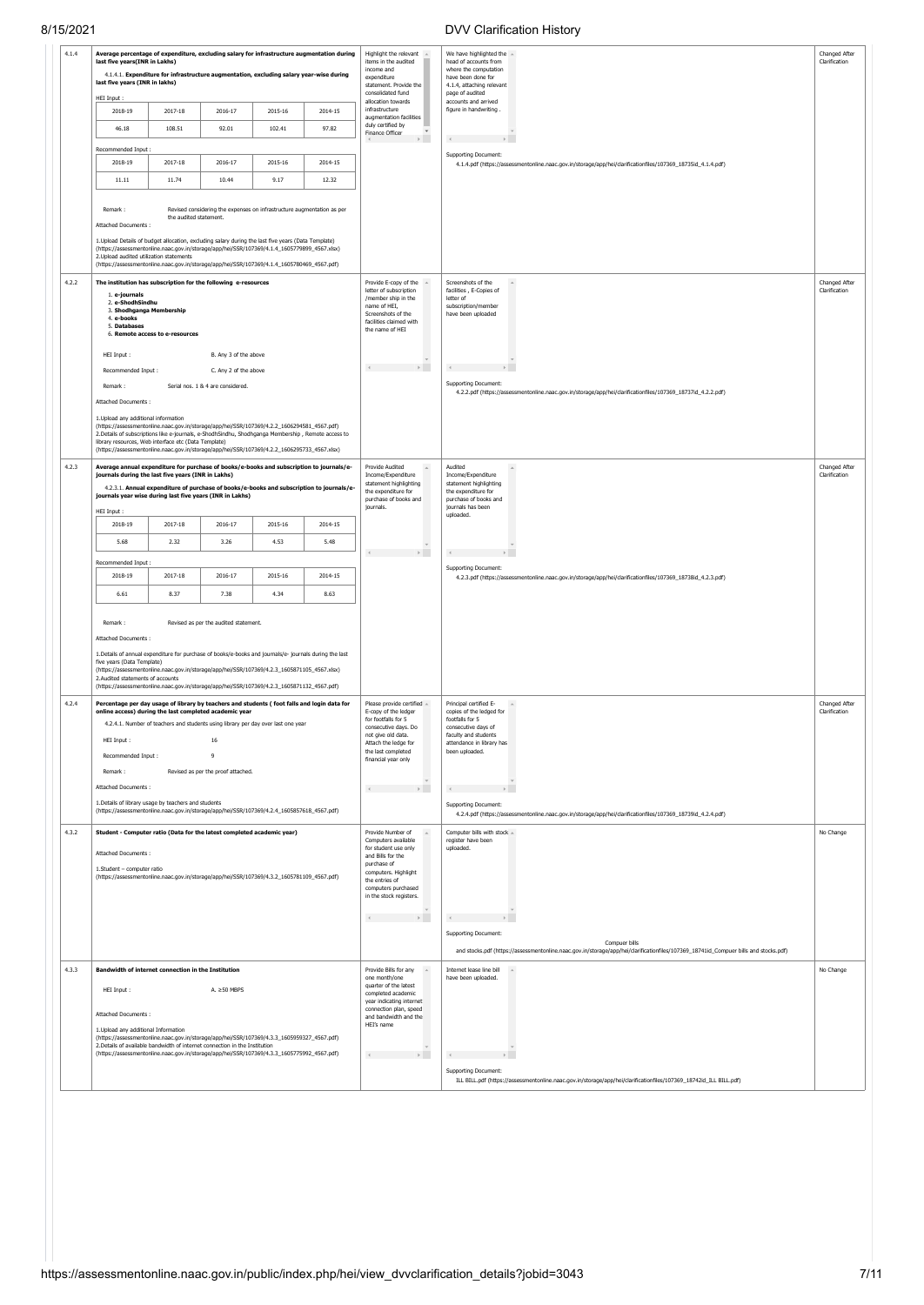| 8/15/2021 |                                                                                                                                                                                                                                                                                                                                                                                                                                                                                                                                                                                                                                                                                                                                                                                                                                                                                                                                                                                                                                                                                       |                                      |                                                                                                                                                                                                                                                                                                                                                                                                                                       |                |                                                            |                                                                                                                                                                                                                                                                            | <b>DVV Clarification History</b>                                                                                                                                                                                                           |                                       |
|-----------|---------------------------------------------------------------------------------------------------------------------------------------------------------------------------------------------------------------------------------------------------------------------------------------------------------------------------------------------------------------------------------------------------------------------------------------------------------------------------------------------------------------------------------------------------------------------------------------------------------------------------------------------------------------------------------------------------------------------------------------------------------------------------------------------------------------------------------------------------------------------------------------------------------------------------------------------------------------------------------------------------------------------------------------------------------------------------------------|--------------------------------------|---------------------------------------------------------------------------------------------------------------------------------------------------------------------------------------------------------------------------------------------------------------------------------------------------------------------------------------------------------------------------------------------------------------------------------------|----------------|------------------------------------------------------------|----------------------------------------------------------------------------------------------------------------------------------------------------------------------------------------------------------------------------------------------------------------------------|--------------------------------------------------------------------------------------------------------------------------------------------------------------------------------------------------------------------------------------------|---------------------------------------|
| 4.4.1     | Average percentage of expenditure incurred on maintenance of infrastructure (physical and<br>academic support facilities) excluding salary component during the last five years(INR in<br>Lakhs)<br>academic support facilities) excluding salary component year-wise during the last five<br>years (INR in lakhs)                                                                                                                                                                                                                                                                                                                                                                                                                                                                                                                                                                                                                                                                                                                                                                    |                                      | 4.4.1.1. Expenditure incurred on maintenance of infrastructure (physical facilities and                                                                                                                                                                                                                                                                                                                                               |                |                                                            | Provide Audited<br>Income/Expenditure<br>statement highlighting<br>the items of<br>expenditure incurred<br>on maintenance of<br>physical facilities and                                                                                                                    | We have highlighted the $\sim$<br>head of accounts from<br>where the computation<br>have been done 4.4.1,<br>attaching relevant page<br>of audited accounts and<br>arrived figure in                                                       |                                       |
|           | HEI Input:                                                                                                                                                                                                                                                                                                                                                                                                                                                                                                                                                                                                                                                                                                                                                                                                                                                                                                                                                                                                                                                                            |                                      |                                                                                                                                                                                                                                                                                                                                                                                                                                       |                |                                                            | academic support<br>facilities duly certified                                                                                                                                                                                                                              | handwriting.                                                                                                                                                                                                                               |                                       |
|           | 2018-19                                                                                                                                                                                                                                                                                                                                                                                                                                                                                                                                                                                                                                                                                                                                                                                                                                                                                                                                                                                                                                                                               | 2017-18                              | 2016-17                                                                                                                                                                                                                                                                                                                                                                                                                               | 2015-16        | 2014-15                                                    | by Head of the<br>$\rightarrow$<br>Institution and CA.                                                                                                                                                                                                                     |                                                                                                                                                                                                                                            |                                       |
|           | 63                                                                                                                                                                                                                                                                                                                                                                                                                                                                                                                                                                                                                                                                                                                                                                                                                                                                                                                                                                                                                                                                                    | 26.30                                | 5.07                                                                                                                                                                                                                                                                                                                                                                                                                                  | 34.48          | 5.12                                                       | $\mathbb{R}^{\mathbb{N}}$ .                                                                                                                                                                                                                                                | $\leftarrow$<br>Supporting Document:                                                                                                                                                                                                       |                                       |
|           | Recommended Input                                                                                                                                                                                                                                                                                                                                                                                                                                                                                                                                                                                                                                                                                                                                                                                                                                                                                                                                                                                                                                                                     |                                      |                                                                                                                                                                                                                                                                                                                                                                                                                                       |                |                                                            |                                                                                                                                                                                                                                                                            | 4.4.1_20210505_                                                                                                                                                                                                                            |                                       |
|           | 2018-19<br>2017-18<br>2016-17<br>2015-16<br>2014-15                                                                                                                                                                                                                                                                                                                                                                                                                                                                                                                                                                                                                                                                                                                                                                                                                                                                                                                                                                                                                                   |                                      |                                                                                                                                                                                                                                                                                                                                                                                                                                       |                |                                                            |                                                                                                                                                                                                                                                                            | 0001.pdf (https://assessmentonline.naac.gov.in/storage/app/hei/clarificationfiles/107369_18743id_4.4.1_20210505_0001.pdf)                                                                                                                  |                                       |
|           | 9.54                                                                                                                                                                                                                                                                                                                                                                                                                                                                                                                                                                                                                                                                                                                                                                                                                                                                                                                                                                                                                                                                                  | 26.30                                | 5.07                                                                                                                                                                                                                                                                                                                                                                                                                                  | 34.48          | 5.12                                                       |                                                                                                                                                                                                                                                                            |                                                                                                                                                                                                                                            |                                       |
|           | Remark:<br>Attached Documents:                                                                                                                                                                                                                                                                                                                                                                                                                                                                                                                                                                                                                                                                                                                                                                                                                                                                                                                                                                                                                                                        | audited statement.                   | Revised considering the repairs & maintenance as mentioned in the                                                                                                                                                                                                                                                                                                                                                                     |                |                                                            |                                                                                                                                                                                                                                                                            |                                                                                                                                                                                                                                            |                                       |
|           | 1. Details about assigned budget and expenditure on physical facilities and academic support facilities<br>(Data Templates)<br>(https://assessmentonline.naac.gov.in/storage/app/hei/SSR/107369/4.4.1_1605781431_4567.xlsx)<br>2.Audited statements of accounts<br>(https://assessmentonline.naac.gov.in/storage/app/hei/SSR/107369/4.4.1_1605781451_4567.pdf)                                                                                                                                                                                                                                                                                                                                                                                                                                                                                                                                                                                                                                                                                                                        |                                      |                                                                                                                                                                                                                                                                                                                                                                                                                                       |                |                                                            |                                                                                                                                                                                                                                                                            |                                                                                                                                                                                                                                            |                                       |
| 5.1.3     | Capacity building and skills enhancement initiatives taken by the institution include the<br>following<br>1. Soft skills<br>4. ICT/computing skills                                                                                                                                                                                                                                                                                                                                                                                                                                                                                                                                                                                                                                                                                                                                                                                                                                                                                                                                   | 2. Language and communication skills | 3. Life skills (Yoga, physical fitness, health and hygiene)                                                                                                                                                                                                                                                                                                                                                                           |                |                                                            | The claim cannot be<br>considered without<br>proofs of the<br>implementation.<br>Provide Web-link to<br>particular<br>program/scheme                                                                                                                                       | Copy of the<br>circular/short report /<br>photograph of all activity<br>are uploaded.                                                                                                                                                      | <b>Changed After</b><br>Clarification |
|           | HEI Input:                                                                                                                                                                                                                                                                                                                                                                                                                                                                                                                                                                                                                                                                                                                                                                                                                                                                                                                                                                                                                                                                            |                                      | A. All of the above                                                                                                                                                                                                                                                                                                                                                                                                                   |                |                                                            | mentioned in the<br>metric, Copy of circular                                                                                                                                                                                                                               |                                                                                                                                                                                                                                            |                                       |
|           | Recommended Input:                                                                                                                                                                                                                                                                                                                                                                                                                                                                                                                                                                                                                                                                                                                                                                                                                                                                                                                                                                                                                                                                    |                                      | D. 1 of the above                                                                                                                                                                                                                                                                                                                                                                                                                     |                |                                                            | /brochure /report of<br>the event. Geo tagged                                                                                                                                                                                                                              | $\leftarrow$                                                                                                                                                                                                                               |                                       |
|           | Remark:                                                                                                                                                                                                                                                                                                                                                                                                                                                                                                                                                                                                                                                                                                                                                                                                                                                                                                                                                                                                                                                                               |                                      | Only serial no. 3 is accepted.                                                                                                                                                                                                                                                                                                                                                                                                        |                |                                                            |                                                                                                                                                                                                                                                                            | Supporting Document:                                                                                                                                                                                                                       |                                       |
|           | <b>Attached Documents:</b>                                                                                                                                                                                                                                                                                                                                                                                                                                                                                                                                                                                                                                                                                                                                                                                                                                                                                                                                                                                                                                                            |                                      |                                                                                                                                                                                                                                                                                                                                                                                                                                       |                |                                                            |                                                                                                                                                                                                                                                                            | 5.1.3.pdf (https://assessmentonline.naac.gov.in/storage/app/hei/clarificationfiles/107369_18721id_5.1.3.pdf)                                                                                                                               |                                       |
|           | 1. Details of capability building and skills enhancement initiatives (Data Template)<br>(https://assessmentonline.naac.gov.in/storage/app/hei/SSR/107369/5.1.3_1605600434_4567.xlsx)                                                                                                                                                                                                                                                                                                                                                                                                                                                                                                                                                                                                                                                                                                                                                                                                                                                                                                  |                                      |                                                                                                                                                                                                                                                                                                                                                                                                                                       |                |                                                            |                                                                                                                                                                                                                                                                            |                                                                                                                                                                                                                                            |                                       |
| 5.1.4     | Average percentage of students benefitted by guidance for competitive examinations and                                                                                                                                                                                                                                                                                                                                                                                                                                                                                                                                                                                                                                                                                                                                                                                                                                                                                                                                                                                                |                                      |                                                                                                                                                                                                                                                                                                                                                                                                                                       |                |                                                            | The data given in                                                                                                                                                                                                                                                          | One or two student                                                                                                                                                                                                                         | Changed After                         |
|           | career counselling offered by the Institution during the last five years<br>career counselling offered by the institution year wise during last five years                                                                                                                                                                                                                                                                                                                                                                                                                                                                                                                                                                                                                                                                                                                                                                                                                                                                                                                            |                                      | 5.1.4.1. Number of students benefitted by guidance for competitive examinations and                                                                                                                                                                                                                                                                                                                                                   |                |                                                            | template is different<br>than given here.<br>Please provide Copy of                                                                                                                                                                                                        | every year appear for<br>competitive examination<br>like IAS, WBBCS etc. and                                                                                                                                                               | Clarification                         |
|           | HEI Input:                                                                                                                                                                                                                                                                                                                                                                                                                                                                                                                                                                                                                                                                                                                                                                                                                                                                                                                                                                                                                                                                            |                                      |                                                                                                                                                                                                                                                                                                                                                                                                                                       |                |                                                            | circular/brochure/reporl<br>of program with                                                                                                                                                                                                                                | guidance are being<br>given by our faculty on                                                                                                                                                                                              |                                       |
|           | 2018-19<br>2017-18<br>2016-17<br>2015-16                                                                                                                                                                                                                                                                                                                                                                                                                                                                                                                                                                                                                                                                                                                                                                                                                                                                                                                                                                                                                                              |                                      |                                                                                                                                                                                                                                                                                                                                                                                                                                       | 2014-15        | photographs and<br>captions of such<br>programs along with | need based. No<br>institutional programs<br>are there.                                                                                                                                                                                                                     |                                                                                                                                                                                                                                            |                                       |
|           | 3                                                                                                                                                                                                                                                                                                                                                                                                                                                                                                                                                                                                                                                                                                                                                                                                                                                                                                                                                                                                                                                                                     | $\overline{2}$                       | <sup>1</sup>                                                                                                                                                                                                                                                                                                                                                                                                                          | $\overline{2}$ | $\overline{2}$                                             | the details of the<br>resource persons and                                                                                                                                                                                                                                 |                                                                                                                                                                                                                                            |                                       |
|           | Recommended Input                                                                                                                                                                                                                                                                                                                                                                                                                                                                                                                                                                                                                                                                                                                                                                                                                                                                                                                                                                                                                                                                     |                                      |                                                                                                                                                                                                                                                                                                                                                                                                                                       |                |                                                            |                                                                                                                                                                                                                                                                            |                                                                                                                                                                                                                                            |                                       |
|           | 2018-19                                                                                                                                                                                                                                                                                                                                                                                                                                                                                                                                                                                                                                                                                                                                                                                                                                                                                                                                                                                                                                                                               | 2017-18                              | 2016-17                                                                                                                                                                                                                                                                                                                                                                                                                               | 2015-16        | 2014-15                                                    |                                                                                                                                                                                                                                                                            |                                                                                                                                                                                                                                            |                                       |
|           | $\mathbf 0$                                                                                                                                                                                                                                                                                                                                                                                                                                                                                                                                                                                                                                                                                                                                                                                                                                                                                                                                                                                                                                                                           | $\mathbf{0}$                         | $\overline{0}$                                                                                                                                                                                                                                                                                                                                                                                                                        | $\mathbf{0}$   | $\overline{0}$                                             |                                                                                                                                                                                                                                                                            |                                                                                                                                                                                                                                            |                                       |
| 5.1.5     | Remark:<br>Attached Documents:<br>1.Number of students benefited by guidance for competitive examinations and career counselling during<br>the last five years<br>(https://assessmentonline.naac.gov.in/storage/app/hei/SSR/107369/5.1.4_1605608696_4567.xlsx)<br>The Institution has a transparent mechanism for timely redressal of student grievances<br>including sexual harassment and ragging cases<br>HEI Input:<br>DVV suggested Input:<br>HEI clarification Input:<br>Recommended Input:<br>Attached Documents:<br>1.Upload any additional information<br>(https://assessmentonline.naac.qov.in/storaqe/app/hei/SSR/107369/5.1.5_1605609811_4567.docx)<br>2. Minutes of the meetings of student redressal committee, prevention of sexual harassment committee<br>and Anti Ragging committee<br>(https://assessmentonline.naac.gov.in/storage/app/hei/SSR/107369/5.1.5_1605958732_4567.pdf)<br>3. Details of student grievances including sexual harassment and ragging cases<br>(https://assessmentonline.naac.gov.in/storage/app/hei/SSR/107369/5.1.5_1605958694_4567.pdf) |                                      | No supporting documents are submitted.<br>1. Implementation of guidelines of statutory/regulatory bodies<br>2. Organisation wide awareness and undertakings on policies with zero tolerance<br>3. Mechanisms for submission of online/offline students' grievances<br>4. Timely redressal of the grievances through appropriate committees<br>A. All of the above<br>E. None of the above<br>No answer change<br>E. None of the above |                |                                                            | No attachments can be -<br>considered against the<br>claims. Please provide<br>minutes of the<br>meetings of student<br>grievance committee,<br>as per metric,<br>Circular/web-link/<br>committee report<br>justifying the objective<br>of the metric, Proof of $\sqrt{*}$ | We have given list of the $\sim$<br>various committee in our<br>SSR. Also certificate by<br>the principal mentioning<br>no incident of ragging /<br>sexual harassments<br>occured during the<br>assessment period.<br>4.11<br>$\mathbb{R}$ | DVV Suggestion<br>Recommended         |
| 5.2.1     | Average percentage of placement of outgoing students during the last five years                                                                                                                                                                                                                                                                                                                                                                                                                                                                                                                                                                                                                                                                                                                                                                                                                                                                                                                                                                                                       |                                      |                                                                                                                                                                                                                                                                                                                                                                                                                                       |                |                                                            | Please provide the list A<br>of students with their                                                                                                                                                                                                                        | We have submitted of<br>list of placement with                                                                                                                                                                                             | Changed After<br>Clarification        |
|           |                                                                                                                                                                                                                                                                                                                                                                                                                                                                                                                                                                                                                                                                                                                                                                                                                                                                                                                                                                                                                                                                                       |                                      | 5.2.1.1. Number of outgoing students placed year - wise during the last five years.                                                                                                                                                                                                                                                                                                                                                   |                |                                                            | outgoing year and the<br>placement proofs for                                                                                                                                                                                                                              | the name of the student<br>, name of the company                                                                                                                                                                                           |                                       |
|           | HEI Input:<br>2018-19                                                                                                                                                                                                                                                                                                                                                                                                                                                                                                                                                                                                                                                                                                                                                                                                                                                                                                                                                                                                                                                                 | 2017-18                              | 2016-17                                                                                                                                                                                                                                                                                                                                                                                                                               | 2015-16        | 2014-15                                                    | each. The data given<br>should be in sync with                                                                                                                                                                                                                             | and package (CTC) for<br>the year<br>2017,2018,2019,2020 in<br>SSR. We are now<br>submitting offer letter /<br>email of the company for<br>the year 2019-20.                                                                               |                                       |
|           | 72                                                                                                                                                                                                                                                                                                                                                                                                                                                                                                                                                                                                                                                                                                                                                                                                                                                                                                                                                                                                                                                                                    | 61                                   | 47                                                                                                                                                                                                                                                                                                                                                                                                                                    | 61             | 60                                                         | the student list<br>attached in the<br>extended profile.                                                                                                                                                                                                                   |                                                                                                                                                                                                                                            |                                       |
|           | Recommended Input                                                                                                                                                                                                                                                                                                                                                                                                                                                                                                                                                                                                                                                                                                                                                                                                                                                                                                                                                                                                                                                                     |                                      |                                                                                                                                                                                                                                                                                                                                                                                                                                       |                |                                                            |                                                                                                                                                                                                                                                                            |                                                                                                                                                                                                                                            |                                       |
|           | 2018-19                                                                                                                                                                                                                                                                                                                                                                                                                                                                                                                                                                                                                                                                                                                                                                                                                                                                                                                                                                                                                                                                               | 2017-18                              | 2016-17                                                                                                                                                                                                                                                                                                                                                                                                                               | 2015-16        | 2014-15                                                    | $\mathbb{R}^{\mathbb{N}}$ .                                                                                                                                                                                                                                                | $\mathbb{R}$                                                                                                                                                                                                                               |                                       |
|           | $\mathbf 0$                                                                                                                                                                                                                                                                                                                                                                                                                                                                                                                                                                                                                                                                                                                                                                                                                                                                                                                                                                                                                                                                           | $\mathbf 0$                          | $\overline{0}$                                                                                                                                                                                                                                                                                                                                                                                                                        | $\mathbf 0$    | $\,$ 0                                                     |                                                                                                                                                                                                                                                                            | Supporting Document:<br>Few Offer                                                                                                                                                                                                          |                                       |
|           | Remark:                                                                                                                                                                                                                                                                                                                                                                                                                                                                                                                                                                                                                                                                                                                                                                                                                                                                                                                                                                                                                                                                               |                                      | Attached sample offer letters are beyond the assessment period.                                                                                                                                                                                                                                                                                                                                                                       |                |                                                            |                                                                                                                                                                                                                                                                            | letters.pdf (https://assessmentonline.naac.gov.in/storage/app/hei/clarificationfiles/107369_18724id_Few Offer letters.pdf)                                                                                                                 |                                       |
|           | Attached Documents:                                                                                                                                                                                                                                                                                                                                                                                                                                                                                                                                                                                                                                                                                                                                                                                                                                                                                                                                                                                                                                                                   |                                      |                                                                                                                                                                                                                                                                                                                                                                                                                                       |                |                                                            |                                                                                                                                                                                                                                                                            |                                                                                                                                                                                                                                            |                                       |
|           | 1. Details of student placement during the last five years (Data Template)<br>(https://assessmentonline.naac.gov.in/storage/app/hei/SSR/107369/5.2.1_1605872560_4567.xlsx)                                                                                                                                                                                                                                                                                                                                                                                                                                                                                                                                                                                                                                                                                                                                                                                                                                                                                                            |                                      |                                                                                                                                                                                                                                                                                                                                                                                                                                       |                |                                                            |                                                                                                                                                                                                                                                                            |                                                                                                                                                                                                                                            |                                       |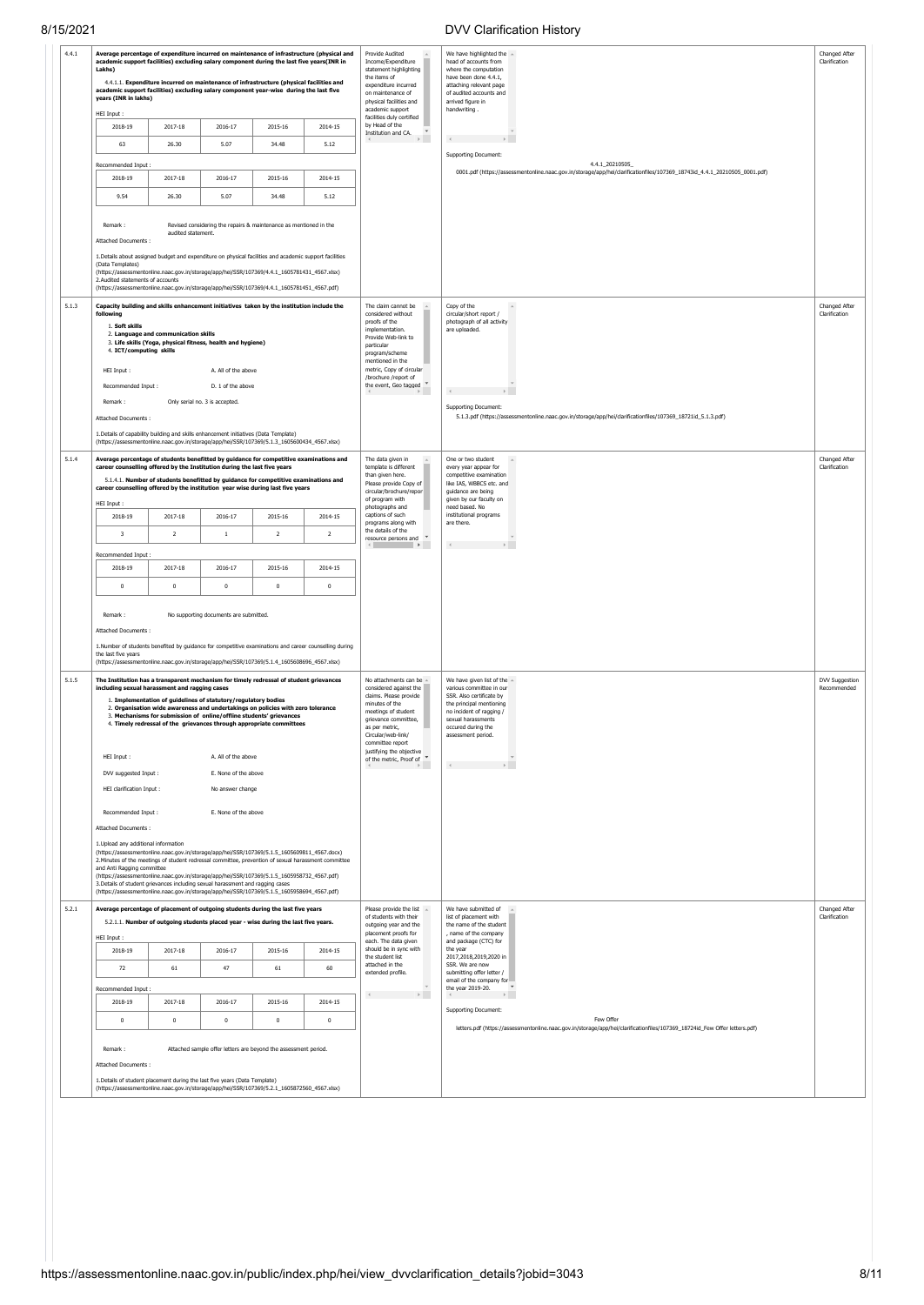| 5.3.1 |                                                                                                                                                                                                                                                                                                                           | should be counted as one) during the last five years.                                                  |                      | activities at inter-university/state/national / international level (award for a team event                                                                                                                                                                                                                                                                   | Number of awards/medals won by students for outstanding performance in sports/cultural | The academic year<br>We accept the<br>$\Delta$<br>would be 2018-2019<br>suggestion of DVV.                                                  | DVV Suggestion<br>Recommended                                                                                                                                     |                                |
|-------|---------------------------------------------------------------------------------------------------------------------------------------------------------------------------------------------------------------------------------------------------------------------------------------------------------------------------|--------------------------------------------------------------------------------------------------------|----------------------|---------------------------------------------------------------------------------------------------------------------------------------------------------------------------------------------------------------------------------------------------------------------------------------------------------------------------------------------------------------|----------------------------------------------------------------------------------------|---------------------------------------------------------------------------------------------------------------------------------------------|-------------------------------------------------------------------------------------------------------------------------------------------------------------------|--------------------------------|
|       |                                                                                                                                                                                                                                                                                                                           | be counted as one) year-wise during the last five years.                                               |                      | 5.3.1.1. Number of awards/medals for outstanding performance in sports/cultural<br>activities at university/state/national / international level (award for a team event should                                                                                                                                                                               |                                                                                        |                                                                                                                                             |                                                                                                                                                                   |                                |
|       | HEI Input:                                                                                                                                                                                                                                                                                                                |                                                                                                        |                      |                                                                                                                                                                                                                                                                                                                                                               |                                                                                        |                                                                                                                                             |                                                                                                                                                                   |                                |
|       | 2018-19<br>2017-18<br>2016-17<br>2015-16<br>2014-15                                                                                                                                                                                                                                                                       |                                                                                                        |                      |                                                                                                                                                                                                                                                                                                                                                               |                                                                                        |                                                                                                                                             |                                                                                                                                                                   |                                |
|       | $\mathbf 0$                                                                                                                                                                                                                                                                                                               | $\mathbf{1}$                                                                                           | $\circ$              | $\mathbf{0}$                                                                                                                                                                                                                                                                                                                                                  | $\mathbf 0$                                                                            |                                                                                                                                             |                                                                                                                                                                   |                                |
|       | DVV suggested Input:                                                                                                                                                                                                                                                                                                      |                                                                                                        |                      |                                                                                                                                                                                                                                                                                                                                                               |                                                                                        |                                                                                                                                             |                                                                                                                                                                   |                                |
|       | 2018-19                                                                                                                                                                                                                                                                                                                   | 2017-18                                                                                                | 2016-17              | 2015-16                                                                                                                                                                                                                                                                                                                                                       | 2014-15                                                                                |                                                                                                                                             |                                                                                                                                                                   |                                |
|       | $\,1\,$                                                                                                                                                                                                                                                                                                                   | $\,0\,$                                                                                                | $\mathbf 0$          | $\,0\,$                                                                                                                                                                                                                                                                                                                                                       | $\mathbf 0$                                                                            |                                                                                                                                             |                                                                                                                                                                   |                                |
|       |                                                                                                                                                                                                                                                                                                                           | HEI clarification Input : No answer change                                                             |                      |                                                                                                                                                                                                                                                                                                                                                               |                                                                                        |                                                                                                                                             |                                                                                                                                                                   |                                |
|       | Recommended Input:                                                                                                                                                                                                                                                                                                        |                                                                                                        |                      |                                                                                                                                                                                                                                                                                                                                                               |                                                                                        |                                                                                                                                             |                                                                                                                                                                   |                                |
|       | 2018-19                                                                                                                                                                                                                                                                                                                   | 2017-18                                                                                                | 2016-17              | 2015-16                                                                                                                                                                                                                                                                                                                                                       | 2014-15                                                                                |                                                                                                                                             |                                                                                                                                                                   |                                |
|       | $1\,$                                                                                                                                                                                                                                                                                                                     | $\mathbf 0$                                                                                            | $\pmb{0}$            | $\,0\,$                                                                                                                                                                                                                                                                                                                                                       | $\pmb{0}$                                                                              |                                                                                                                                             |                                                                                                                                                                   |                                |
|       | Attached Documents:                                                                                                                                                                                                                                                                                                       | national/international level during the last five year<br>2.e-copies of award letters and certificates |                      | 1.Number of awards/medals for outstanding performance in sports/cultural activities at university/state/<br>(https://assessmentonline.naac.gov.in/storage/app/hei/SSR/107369/5.3.1_1605612492_4567.xlsx)<br>(https://assessmentonline.naac.gov.in/storage/app/hei/SSR/107369/5.3.1_1605771319_4567.pdf)                                                       |                                                                                        |                                                                                                                                             |                                                                                                                                                                   |                                |
|       | institutions)                                                                                                                                                                                                                                                                                                             | Institution participated year-wise during last five years                                              |                      | Average number of sports and cultural events/competitions in which students of the<br>Institution participated during last five years (organised by the institution/other<br>5.3.3.1. Number of sports and cultural events/competitions in which students of the                                                                                              |                                                                                        | Provide Report of the<br>events organized by<br>the institution or other<br>institution in which the<br>students participated<br>along with | We accept the<br>suggestion of DVV.                                                                                                                               | Changed After<br>Clarification |
|       | HEI Input:<br>2018-19                                                                                                                                                                                                                                                                                                     | 2017-18                                                                                                | 2016-17              | 2015-16                                                                                                                                                                                                                                                                                                                                                       | 2014-15                                                                                | photographs<br>appropriately dated<br>and captioned year-                                                                                   |                                                                                                                                                                   |                                |
|       | 3                                                                                                                                                                                                                                                                                                                         | $\overline{4}$                                                                                         | 3                    | $\overline{2}$                                                                                                                                                                                                                                                                                                                                                | $\mathbf 2$                                                                            | wise. Also provide list<br>of students                                                                                                      | $\leftarrow$                                                                                                                                                      |                                |
|       |                                                                                                                                                                                                                                                                                                                           |                                                                                                        |                      |                                                                                                                                                                                                                                                                                                                                                               |                                                                                        |                                                                                                                                             |                                                                                                                                                                   |                                |
|       | DVV suggested Input:<br>2018-19                                                                                                                                                                                                                                                                                           | 2017-18                                                                                                | 2016-17              | 2015-16                                                                                                                                                                                                                                                                                                                                                       | 2014-15                                                                                |                                                                                                                                             |                                                                                                                                                                   |                                |
|       | 1                                                                                                                                                                                                                                                                                                                         | $\mathbf{0}$                                                                                           | $\mathbf 0$          | $\mathbf 0$                                                                                                                                                                                                                                                                                                                                                   | $\mathbf 0$                                                                            |                                                                                                                                             |                                                                                                                                                                   |                                |
|       | HEI clarification Input : No answer change<br>Recommended Input                                                                                                                                                                                                                                                           |                                                                                                        |                      |                                                                                                                                                                                                                                                                                                                                                               |                                                                                        |                                                                                                                                             |                                                                                                                                                                   |                                |
|       | 2018-19                                                                                                                                                                                                                                                                                                                   | 2017-18                                                                                                | 2016-17              | 2015-16                                                                                                                                                                                                                                                                                                                                                       | 2014-15                                                                                |                                                                                                                                             |                                                                                                                                                                   |                                |
|       | $\mathbf 0$                                                                                                                                                                                                                                                                                                               | $\,0\,$                                                                                                | $\mathbf 0$          | $\,0\,$                                                                                                                                                                                                                                                                                                                                                       | $\mathbf 0$                                                                            |                                                                                                                                             |                                                                                                                                                                   |                                |
|       | Remark:<br>Attached Documents :                                                                                                                                                                                                                                                                                           |                                                                                                        |                      | Report of the events/along with photographs not provided.<br>1.Number of sports and cultural events/competitions in which students of the Institution participated<br>during last five years (organised by the institution/other institutions (Data Template)<br>(https://assessmentonline.naac.gov.in/storage/app/hei/SSR/107369/5.3.3_1605958826_4567.xlsx) |                                                                                        |                                                                                                                                             |                                                                                                                                                                   |                                |
|       |                                                                                                                                                                                                                                                                                                                           | Alumni contribution during the last five years (INR in lakhs)                                          |                      |                                                                                                                                                                                                                                                                                                                                                               |                                                                                        | Please provide annual -<br>audited statements of                                                                                            | Highlighted the<br>contribution received                                                                                                                          | No Change                      |
|       | HEI Input:                                                                                                                                                                                                                                                                                                                |                                                                                                        | A. $\geq$ 5 Lakhs    |                                                                                                                                                                                                                                                                                                                                                               |                                                                                        | accounts of HEI<br>highlighting Alumni                                                                                                      | from alumni for the<br>respective year of the                                                                                                                     |                                |
|       |                                                                                                                                                                                                                                                                                                                           |                                                                                                        |                      |                                                                                                                                                                                                                                                                                                                                                               |                                                                                        | contribution duly<br>certified by Chartered                                                                                                 | assessment period.<br>Since outgoing students                                                                                                                     |                                |
|       | Attached Documents:                                                                                                                                                                                                                                                                                                       |                                                                                                        |                      |                                                                                                                                                                                                                                                                                                                                                               |                                                                                        | Accountant and the list<br>of alumni with the                                                                                               | contribute Rs5000 each<br>enclosing the list of the                                                                                                               |                                |
|       | 1.Upload any additional information                                                                                                                                                                                                                                                                                       |                                                                                                        |                      | (https://assessmentonline.naac.gov.in/storage/app/hei/SSR/107369/5.4.2_1606296290_4567.pdf)                                                                                                                                                                                                                                                                   |                                                                                        | amount contributed                                                                                                                          | outgoing students for<br>every year of<br>$\mathbf{v}$<br>assessment period.                                                                                      |                                |
|       |                                                                                                                                                                                                                                                                                                                           |                                                                                                        |                      |                                                                                                                                                                                                                                                                                                                                                               |                                                                                        | $\mathbb{R}$                                                                                                                                | $\mathbb{R}^n$<br>Supporting Document:                                                                                                                            |                                |
|       |                                                                                                                                                                                                                                                                                                                           |                                                                                                        |                      |                                                                                                                                                                                                                                                                                                                                                               |                                                                                        |                                                                                                                                             | 5.4.2.pdf (https://assessmentonline.naac.gov.in/storage/app/hei/clarificationfiles/107369_18731id_5.4.2.pdf)                                                      |                                |
|       | 1. Administration<br>2. Finance and Accounts<br>4. Examination                                                                                                                                                                                                                                                            | Implementation of e-governance in areas of operation<br>3. Student Admission and Support               |                      |                                                                                                                                                                                                                                                                                                                                                               |                                                                                        | Please provide<br>Institutional<br>expenditure<br>statements for the<br>heads of E-governance<br>implementation<br>reflected in the         | All software excepting<br>Tally have been<br>developed inhouse. So<br>there is no expenditure;<br>we have already<br>submitted the proof<br>(Screenshot and excel | Changed After<br>Clarification |
|       | HEI Input:<br>A. All of the above                                                                                                                                                                                                                                                                                         |                                                                                                        |                      |                                                                                                                                                                                                                                                                                                                                                               |                                                                                        | audited statement,<br>Annual e-governance                                                                                                   | file) of egovernance in                                                                                                                                           |                                |
|       | Recommended Input:                                                                                                                                                                                                                                                                                                        |                                                                                                        | E. None of the above |                                                                                                                                                                                                                                                                                                                                                               |                                                                                        | report approved by<br>Governing Council.                                                                                                    | all four parameter. Tally<br>was purchased by our<br>head office Mubmai and *                                                                                     |                                |
|       | Remark:<br>Supporting documents for the claim are not submitted.                                                                                                                                                                                                                                                          |                                                                                                        |                      |                                                                                                                                                                                                                                                                                                                                                               |                                                                                        | $\mathbb{R}^{n-1}$                                                                                                                          |                                                                                                                                                                   |                                |
|       | Attached Documents :                                                                                                                                                                                                                                                                                                      |                                                                                                        |                      |                                                                                                                                                                                                                                                                                                                                                               |                                                                                        |                                                                                                                                             |                                                                                                                                                                   |                                |
|       | 1.Screen shots of user interfaces<br>(https://assessmentonline.naac.gov.in/storage/app/hei/SSR/107369/6.2.3_1606297746_4567.pdf)<br>2.Details of implementation of e-governance in areas of operation, Administration etc<br>(https://assessmentonline.naac.gov.in/storage/app/hei/SSR/107369/6.2.3_1605780604_4567.xlsx) |                                                                                                        |                      |                                                                                                                                                                                                                                                                                                                                                               |                                                                                        |                                                                                                                                             |                                                                                                                                                                   |                                |
|       | 3.Any additional information                                                                                                                                                                                                                                                                                              |                                                                                                        |                      | (https://assessmentonline.naac.gov.in/storage/app/hei/SSR/107369/6.2.3_1605781059_4567.xls)                                                                                                                                                                                                                                                                   |                                                                                        |                                                                                                                                             |                                                                                                                                                                   |                                |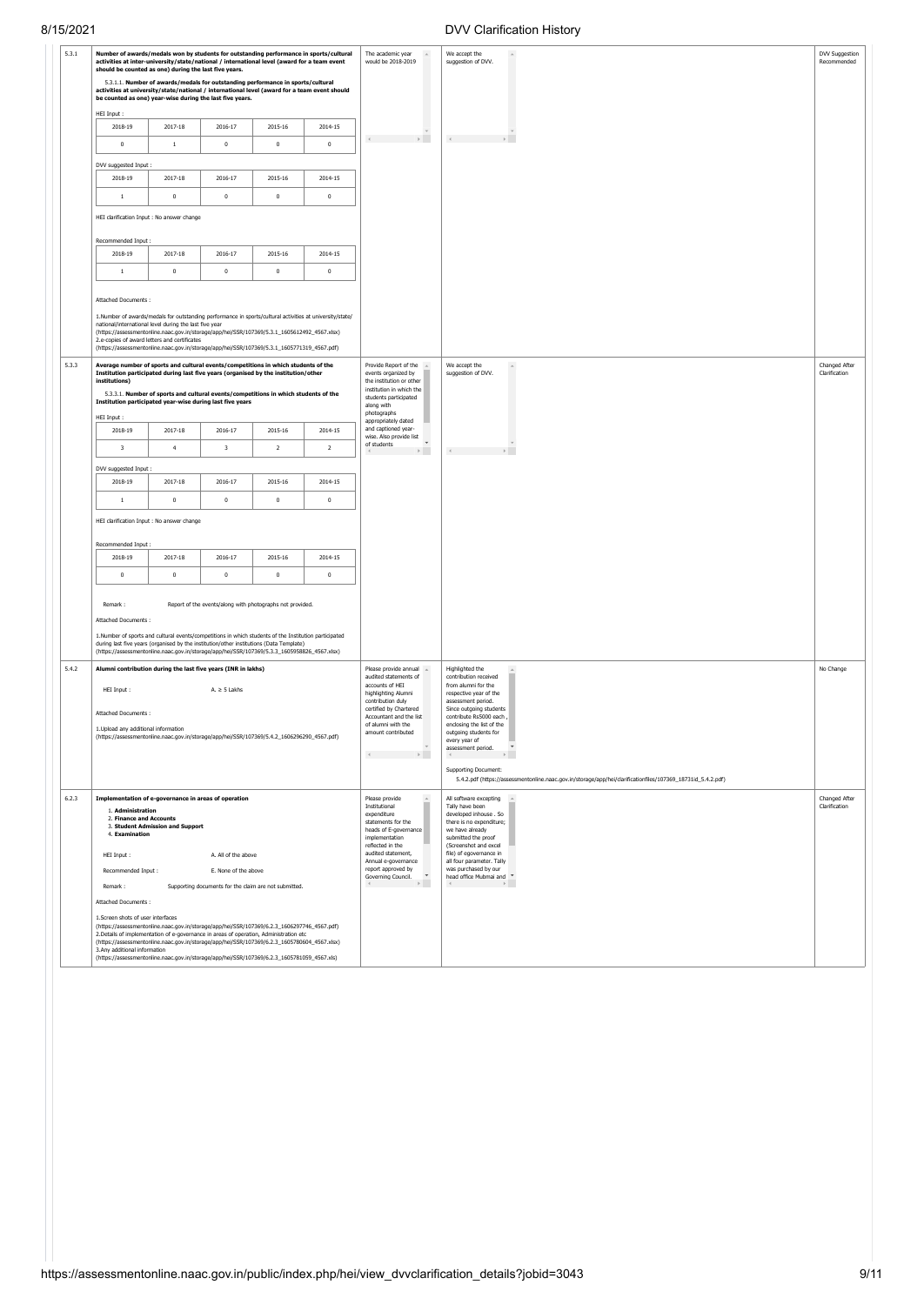8/15/2021 DVV Clarification History

| 6.3.2 | Average percentage of teachers provided with financial support to attend<br>conferences/workshops and towards membership fee of professional bodies during the last<br>five years<br>conferences/workshops and towards membership fee of professional bodies year wise<br>during the last five years                                                                                                                                                                                                                         |                                                                                                                                                                                                                                                                                                                                        | 6.3.2.1. Number of teachers provided with financial support to attend                 |             |             | Please provide audited ~<br>statement of account<br>highlighting the<br>financial support to<br>teachers to attend<br>conferences/workshops<br>and towards                                             | We have highlighted the $\sim$<br>head of accounts from<br>where the computation<br>have been done 6.3.2,<br>attaching relevant page<br>of audited accounts and<br>arrived figure in                                                                                                      |                                |
|-------|------------------------------------------------------------------------------------------------------------------------------------------------------------------------------------------------------------------------------------------------------------------------------------------------------------------------------------------------------------------------------------------------------------------------------------------------------------------------------------------------------------------------------|----------------------------------------------------------------------------------------------------------------------------------------------------------------------------------------------------------------------------------------------------------------------------------------------------------------------------------------|---------------------------------------------------------------------------------------|-------------|-------------|--------------------------------------------------------------------------------------------------------------------------------------------------------------------------------------------------------|-------------------------------------------------------------------------------------------------------------------------------------------------------------------------------------------------------------------------------------------------------------------------------------------|--------------------------------|
|       | HEI Input:                                                                                                                                                                                                                                                                                                                                                                                                                                                                                                                   |                                                                                                                                                                                                                                                                                                                                        |                                                                                       |             |             | membership fee for<br>professional bodies                                                                                                                                                              | handwriting.                                                                                                                                                                                                                                                                              |                                |
|       | 2018-19                                                                                                                                                                                                                                                                                                                                                                                                                                                                                                                      | 2017-18                                                                                                                                                                                                                                                                                                                                | 2016-17                                                                               | 2015-16     | 2014-15     | $\mathbb{R}^n$ .<br>$\leftarrow$                                                                                                                                                                       | $\leftarrow$                                                                                                                                                                                                                                                                              |                                |
|       | $11\,$                                                                                                                                                                                                                                                                                                                                                                                                                                                                                                                       | $10\,$                                                                                                                                                                                                                                                                                                                                 | $10\,$                                                                                | 6           | $\,0\,$     |                                                                                                                                                                                                        | <b>Supporting Document:</b><br>6.3.2.pdf (https://assessmentonline.naac.gov.in/storage/app/hei/clarificationfiles/107369_18709id_6.3.2.pdf)                                                                                                                                               |                                |
|       | DVV suggested Input:<br>2018-19                                                                                                                                                                                                                                                                                                                                                                                                                                                                                              | 2017-18                                                                                                                                                                                                                                                                                                                                | 2016-17                                                                               | 2015-16     | 2014-15     |                                                                                                                                                                                                        |                                                                                                                                                                                                                                                                                           |                                |
|       | $\mathbf 0$                                                                                                                                                                                                                                                                                                                                                                                                                                                                                                                  | $\overline{1}$                                                                                                                                                                                                                                                                                                                         | $\mathbf 0$                                                                           | $\mathbf 0$ | $\mathbf 0$ |                                                                                                                                                                                                        |                                                                                                                                                                                                                                                                                           |                                |
|       | HEI clarification Input : No answer change                                                                                                                                                                                                                                                                                                                                                                                                                                                                                   |                                                                                                                                                                                                                                                                                                                                        |                                                                                       |             |             |                                                                                                                                                                                                        |                                                                                                                                                                                                                                                                                           |                                |
|       | Recommended Input:                                                                                                                                                                                                                                                                                                                                                                                                                                                                                                           |                                                                                                                                                                                                                                                                                                                                        |                                                                                       |             |             |                                                                                                                                                                                                        |                                                                                                                                                                                                                                                                                           |                                |
|       | 2018-19                                                                                                                                                                                                                                                                                                                                                                                                                                                                                                                      | 2017-18                                                                                                                                                                                                                                                                                                                                | 2016-17                                                                               | 2015-16     | 2014-15     |                                                                                                                                                                                                        |                                                                                                                                                                                                                                                                                           |                                |
|       | $\circ$                                                                                                                                                                                                                                                                                                                                                                                                                                                                                                                      | $\mathbf{1}$                                                                                                                                                                                                                                                                                                                           | $\mathbf 0$                                                                           | $\mathbf 0$ | $\mathbf 0$ |                                                                                                                                                                                                        |                                                                                                                                                                                                                                                                                           |                                |
|       | Attached Documents:<br>1.Upload any additional information<br>(https://assessmentonline.naac.gov.in/storage/app/hei/SSR/107369/6.3.2_1605783218_4567.pdf)<br>2.Details of teachers provided with financial support to attend conference, workshops etc during the last<br>five years                                                                                                                                                                                                                                         |                                                                                                                                                                                                                                                                                                                                        |                                                                                       |             |             |                                                                                                                                                                                                        |                                                                                                                                                                                                                                                                                           |                                |
|       | (https://assessmentonline.naac.gov.in/storage/app/hei/SSR/107369/6.3.2_1605783261_4567.xlsx)                                                                                                                                                                                                                                                                                                                                                                                                                                 |                                                                                                                                                                                                                                                                                                                                        |                                                                                       |             |             |                                                                                                                                                                                                        |                                                                                                                                                                                                                                                                                           |                                |
| 6.3.3 | Average number of professional development /administrative training programs organized<br>by the institution for teaching and non teaching staff during the last five years                                                                                                                                                                                                                                                                                                                                                  |                                                                                                                                                                                                                                                                                                                                        |                                                                                       |             |             | Provide Event<br>Brochures and reports<br>year-wise, List of                                                                                                                                           | We have already<br>provided details of the<br>program date wise with                                                                                                                                                                                                                      | DVV Suggestion<br>Recommended  |
|       | organized by the institution for teaching and non teaching staff year-wise during the last<br>five years                                                                                                                                                                                                                                                                                                                                                                                                                     |                                                                                                                                                                                                                                                                                                                                        | 6.3.3.1. Total number of professional development /administrative training Programmes |             |             | participants in each<br>programme,                                                                                                                                                                     | the number of<br>participants . We didnt<br>not take geo tag                                                                                                                                                                                                                              |                                |
|       | HEI Input:                                                                                                                                                                                                                                                                                                                                                                                                                                                                                                                   |                                                                                                                                                                                                                                                                                                                                        |                                                                                       |             |             | Photographs with date<br>and caption and<br>Annual reports                                                                                                                                             | photograph at that time<br>. One public program on                                                                                                                                                                                                                                        |                                |
|       | 2018-19                                                                                                                                                                                                                                                                                                                                                                                                                                                                                                                      | 2017-18                                                                                                                                                                                                                                                                                                                                | 2016-17                                                                               | 2015-16     | 2014-15     | highlighting the<br>programs organized by                                                                                                                                                              | "Advanced Excel<br>Progam" brochure was<br>also attached. Kindly                                                                                                                                                                                                                          |                                |
|       | $12\,$                                                                                                                                                                                                                                                                                                                                                                                                                                                                                                                       | 11                                                                                                                                                                                                                                                                                                                                     | 8                                                                                     | 6           | $\mathbf 0$ | the institution.<br>$\mathbb{R}$                                                                                                                                                                       | $\mathbb{R}$                                                                                                                                                                                                                                                                              |                                |
|       | DVV suggested Input:<br>2018-19                                                                                                                                                                                                                                                                                                                                                                                                                                                                                              | 2017-18                                                                                                                                                                                                                                                                                                                                | 2016-17                                                                               | 2015-16     | 2014-15     |                                                                                                                                                                                                        |                                                                                                                                                                                                                                                                                           |                                |
|       | $\mathbf 0$                                                                                                                                                                                                                                                                                                                                                                                                                                                                                                                  | $^{\circ}$                                                                                                                                                                                                                                                                                                                             | $\mathbf 0$                                                                           | $\mathbf 0$ | $\,0\,$     |                                                                                                                                                                                                        |                                                                                                                                                                                                                                                                                           |                                |
|       | HEI clarification Input : No answer change                                                                                                                                                                                                                                                                                                                                                                                                                                                                                   |                                                                                                                                                                                                                                                                                                                                        |                                                                                       |             |             |                                                                                                                                                                                                        |                                                                                                                                                                                                                                                                                           |                                |
|       | Recommended Input:                                                                                                                                                                                                                                                                                                                                                                                                                                                                                                           |                                                                                                                                                                                                                                                                                                                                        |                                                                                       |             |             |                                                                                                                                                                                                        |                                                                                                                                                                                                                                                                                           |                                |
|       | 2018-19                                                                                                                                                                                                                                                                                                                                                                                                                                                                                                                      | 2017-18                                                                                                                                                                                                                                                                                                                                | 2016-17                                                                               | 2015-16     | 2014-15     |                                                                                                                                                                                                        |                                                                                                                                                                                                                                                                                           |                                |
|       | $\pmb{0}$                                                                                                                                                                                                                                                                                                                                                                                                                                                                                                                    | $\mathbf{0}$                                                                                                                                                                                                                                                                                                                           | $\mathbf 0$                                                                           | $\mathbf 0$ | $\mathbf 0$ |                                                                                                                                                                                                        |                                                                                                                                                                                                                                                                                           |                                |
| 6.3.4 | for teaching and non teaching staff<br>(https://assessmentonline.naac.gov.in/storage/app/hei/SSR/107369/6.3.3_1605953249_4567.xlsx)<br>Average percentage of teachers undergoing online/ face-to-face Faculty Development<br>Programmes (FDP) during the last five years (Professional Development Programmes,<br>Orientation / Induction Programmes, Refresher Course, Short Term Course ).<br>Orientation / Induction Programme, Refresher Course, Short Term Course year-wise during<br>the last five years<br>HEI Input: |                                                                                                                                                                                                                                                                                                                                        | 6.3.4.1. Total number of teachers attending professional development Programmes viz., |             |             | No proofs attached.<br>Provide E-copy of the<br>certificates of the<br>program attended by<br>teachers, Annual<br>reports highlighting<br>the programs<br>undertaken by the<br>teaching faculties. One | We have already given<br>the name of the faculty<br>trainer and participating<br>faculty for each program<br>, since these are inhouse<br>program we have not<br>given any certificate. We<br>have counted each<br>faculty attending one                                                  | Changed After<br>Clarification |
|       | 2018-19                                                                                                                                                                                                                                                                                                                                                                                                                                                                                                                      | 2017-18                                                                                                                                                                                                                                                                                                                                | 2016-17                                                                               | 2015-16     | 2014-15     | teacher attending one<br>or more professional<br>$\mathbb{R}$                                                                                                                                          | program even they have<br>attended more program $\sqrt{\phantom{a}}$                                                                                                                                                                                                                      |                                |
|       | 12                                                                                                                                                                                                                                                                                                                                                                                                                                                                                                                           | 11                                                                                                                                                                                                                                                                                                                                     | 8                                                                                     | 6           | $^{\circ}$  |                                                                                                                                                                                                        |                                                                                                                                                                                                                                                                                           |                                |
|       | Recommended Input:<br>2018-19                                                                                                                                                                                                                                                                                                                                                                                                                                                                                                | 2017-18                                                                                                                                                                                                                                                                                                                                | 2016-17                                                                               | 2015-16     | 2014-15     |                                                                                                                                                                                                        |                                                                                                                                                                                                                                                                                           |                                |
|       | $\mathbf 0$                                                                                                                                                                                                                                                                                                                                                                                                                                                                                                                  | $\mathbf 0$                                                                                                                                                                                                                                                                                                                            | $\mathbf 0$                                                                           | $\mathbf 0$ | $\mathbf 0$ |                                                                                                                                                                                                        |                                                                                                                                                                                                                                                                                           |                                |
|       | Remark:                                                                                                                                                                                                                                                                                                                                                                                                                                                                                                                      |                                                                                                                                                                                                                                                                                                                                        | Necessary supporting documents are not provided.                                      |             |             |                                                                                                                                                                                                        |                                                                                                                                                                                                                                                                                           |                                |
|       | Attached Documents:                                                                                                                                                                                                                                                                                                                                                                                                                                                                                                          |                                                                                                                                                                                                                                                                                                                                        |                                                                                       |             |             |                                                                                                                                                                                                        |                                                                                                                                                                                                                                                                                           |                                |
|       | 1.Details of teachers attending professional development programmes during the last five years<br>(https://assessmentonline.naac.gov.in/storage/app/hei/SSR/107369/6.3.4_1605954712_4567.xlsx)                                                                                                                                                                                                                                                                                                                               |                                                                                                                                                                                                                                                                                                                                        |                                                                                       |             |             |                                                                                                                                                                                                        |                                                                                                                                                                                                                                                                                           |                                |
| 7.1.2 | The Institution has facilities for alternate sources of energy and energy conservation<br>measures                                                                                                                                                                                                                                                                                                                                                                                                                           |                                                                                                                                                                                                                                                                                                                                        |                                                                                       |             |             | Please provide Bills for A<br>the purchase of                                                                                                                                                          | Bill of solar power and<br>LED bulb have been                                                                                                                                                                                                                                             | No Change                      |
|       | 1. Solar energy<br>2. Biogas plant<br>3. Wheeling to the Grid                                                                                                                                                                                                                                                                                                                                                                                                                                                                | 4. Sensor-based energy conservation<br>5. Use of LED bulbs/ power efficient equipment                                                                                                                                                                                                                                                  |                                                                                       |             |             | equipments for the<br>facilities created under<br>this metric                                                                                                                                          | uploaded now.                                                                                                                                                                                                                                                                             |                                |
|       | HEI Input:                                                                                                                                                                                                                                                                                                                                                                                                                                                                                                                   | C. 2 of the above                                                                                                                                                                                                                                                                                                                      |                                                                                       |             |             |                                                                                                                                                                                                        |                                                                                                                                                                                                                                                                                           |                                |
|       | Attached Documents:                                                                                                                                                                                                                                                                                                                                                                                                                                                                                                          |                                                                                                                                                                                                                                                                                                                                        |                                                                                       |             |             | $\mathbb{R}$<br>distant                                                                                                                                                                                | $\ll$<br><b>Supporting Document:</b>                                                                                                                                                                                                                                                      |                                |
|       | 1.Geotagged Photographs<br>(https://assessmentonline.naac.gov.in/storage/app/hei/SSR/107369/7.1.2_1606300468_4567.png)                                                                                                                                                                                                                                                                                                                                                                                                       |                                                                                                                                                                                                                                                                                                                                        |                                                                                       |             |             |                                                                                                                                                                                                        | LED<br>installation                                                                                                                                                                                                                                                                       |                                |
|       | 2.Any other relevant information<br>(https://assessmentonline.naac.gov.in/storage/app/hei/SSR/107369/7.1.2_1605782230_4567.pdf)                                                                                                                                                                                                                                                                                                                                                                                              |                                                                                                                                                                                                                                                                                                                                        |                                                                                       |             |             |                                                                                                                                                                                                        | bills.pdf (https://assessmentonline.naac.gov.in/storage/app/hei/clarificationfiles/107369_18975id_LED installation bills.pdf)                                                                                                                                                             |                                |
| 7.1.4 | HEI Input:                                                                                                                                                                                                                                                                                                                                                                                                                                                                                                                   | Water conservation facilities available in the Institution:<br>1. Rain water harvesting<br>2. Borewell / Open well recharge<br>3. Construction of tanks and bunds<br>4. Waste water recycling<br>5. Maintenance of water bodies and distribution system in the campus<br>C. 2 of the above<br>DVV suggested Input:<br>D.1 of the above |                                                                                       |             |             |                                                                                                                                                                                                        | Rain water harvesting : A<br>We have been doing<br>ground water recharging<br>by collecting rain water<br>and putting to the<br>borewell in the first layer<br>of ground water. We<br>had one borewell for<br>gardening earlier; we<br>only connected all rain<br>water pipe and joint to | DVV Suggestion<br>Recommended  |
|       | HEI clarification Input:                                                                                                                                                                                                                                                                                                                                                                                                                                                                                                     |                                                                                                                                                                                                                                                                                                                                        | No answer change                                                                      |             |             | $\mathbb{C}^n$ , and $\mathbb{C}^n$ , and $\mathbb{C}^n$                                                                                                                                               | Supporting Document:                                                                                                                                                                                                                                                                      |                                |
|       | Recommended Input:<br>D.1 of the above                                                                                                                                                                                                                                                                                                                                                                                                                                                                                       |                                                                                                                                                                                                                                                                                                                                        |                                                                                       |             |             |                                                                                                                                                                                                        | borewell.pdf (https://assessmentonline.naac.gov.in/storage/app/hei/clarificationfiles/107369_18976id_borewell.pdf)                                                                                                                                                                        |                                |
|       | Attached Documents:                                                                                                                                                                                                                                                                                                                                                                                                                                                                                                          |                                                                                                                                                                                                                                                                                                                                        |                                                                                       |             |             |                                                                                                                                                                                                        |                                                                                                                                                                                                                                                                                           |                                |
|       | 1.Geotagged photographs / videos of the facilities<br>(https://assessmentonline.naac.gov.in/storage/app/hei/SSR/107369/7.1.4_1606302224_4567.png)                                                                                                                                                                                                                                                                                                                                                                            |                                                                                                                                                                                                                                                                                                                                        |                                                                                       |             |             |                                                                                                                                                                                                        |                                                                                                                                                                                                                                                                                           |                                |
|       | 2.Any other relevant information<br>(https://assessmentonline.naac.gov.in/storage/app/hei/SSR/107369/7.1.4_1605783819_4567.pdf)                                                                                                                                                                                                                                                                                                                                                                                              |                                                                                                                                                                                                                                                                                                                                        |                                                                                       |             |             |                                                                                                                                                                                                        |                                                                                                                                                                                                                                                                                           |                                |